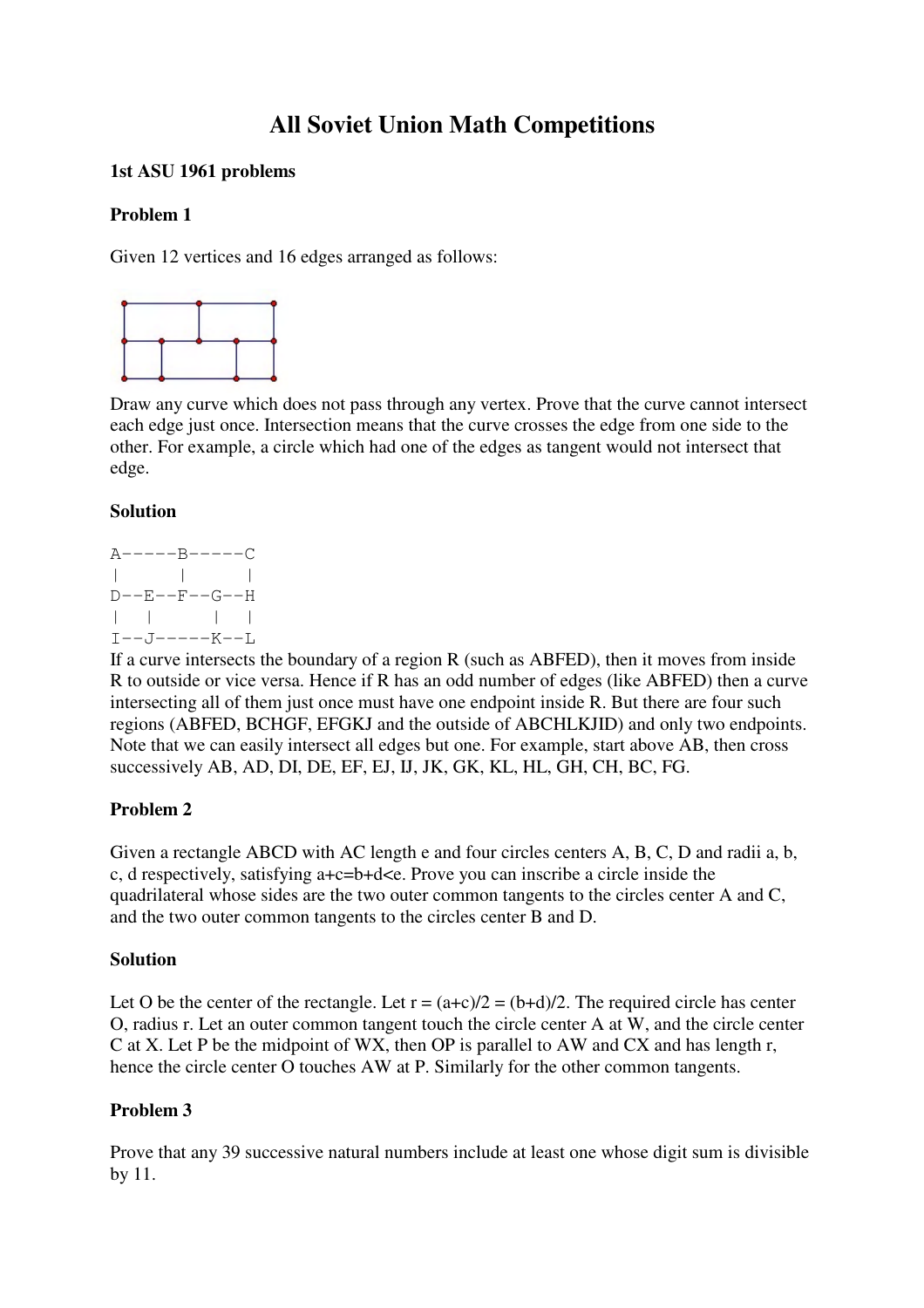# **Solution**

Let n be the smallest number in the sequence and m the smallest with last digit 0. m and  $m+10$ have different digit sums unless (possibly) the penultimate digit of m is 9, but in that case m+10 and m+20 have different digit sums. So two of m, m+10, m+20 are sure to have different digit sums. Hence at least one has a digit sum not congruent to 1 mod 11. Adding the appropriate final digit gives a number whose digit sum is divisible by 11. This number lies in the range m to  $m+29$  and  $m\leq n+9$ . Hence the result.  $n=999981$  shows it is best possible.

# **Problem 4**

(a) Arrange 7 stars in the 16 places of a 4 x 4 array, so that no 2 rows and 2 columns contain all the stars.

(b) Prove this is not possible for <7 stars.

### **Solution**

(a) \*\*.. \*.\*. .\*\*. ...\*

Pick any two rows. The unpicked stars lie in different columns.

(b) If there is a row with at least 3 stars, pick it. That leaves at most 3 stars, pick the row for one and the columns for the others. Now assume no row has more than 2 stars. 6 stars in <6 rows, so we can pick a row with 2 stars. That leaves 4 stars in 3 rows, so we can pick another row with 2 stars. That leaves 2 stars. Pick their columns. [This glosses over the case of <6 stars. In this case we can add extra stars to make the number up to 6. Now the procedure above deals with the original stars and the extra stars, and in particular with the original stars.]

# **Problem 5**

(a) Given a quadruple  $(a, b, c, d)$  of positive reals, transform to the new quadruple (ab, bc, cd, da). Repeat arbitarily many times. Prove that you can never return to the original quadruple unless  $a=b=c=d=1$ .

(b) Given n a power of 2, and an n-tuple  $(a_1, a_2, ..., a_n)$  transform to a new n-tuple  $(a_1a_2, a_2a_3, a_3b_4)$  $\ldots$ ,  $a_{n-1}a_n$ ,  $a_na_1$ ). If all the members of the original n-tuple are 1 or -1, prove that with sufficiently many repetitions you obtain all 1s.

# **Solution**

(a) Let  $Q_0$  be the original quadruple (a, b, c, d) and  $Q_n$  the quadruple after n transformations. If abcd>1, then the products form a strictly increasing sequence, so return is impossible. Similarly if abcd<1. So we must have abcd=1.

Let the largest of the four values of a quadruple Q be  $M(Q)$ . If a member of  $Q_1$  is not 1, then M(Q<sub>1</sub>)>1. Q<sub>3</sub> consists of the elements of Q<sub>1</sub> squared and permuted, so M(Q<sub>3</sub>) = M(Q<sub>1</sub>)<sup>2</sup>. Hence the sequence  $M(Q_1)$ ,  $M(Q_3)$ ,  $M(Q_5)$ , ... increases without limit. This means no return is possible, because a return would lead to the values cycling.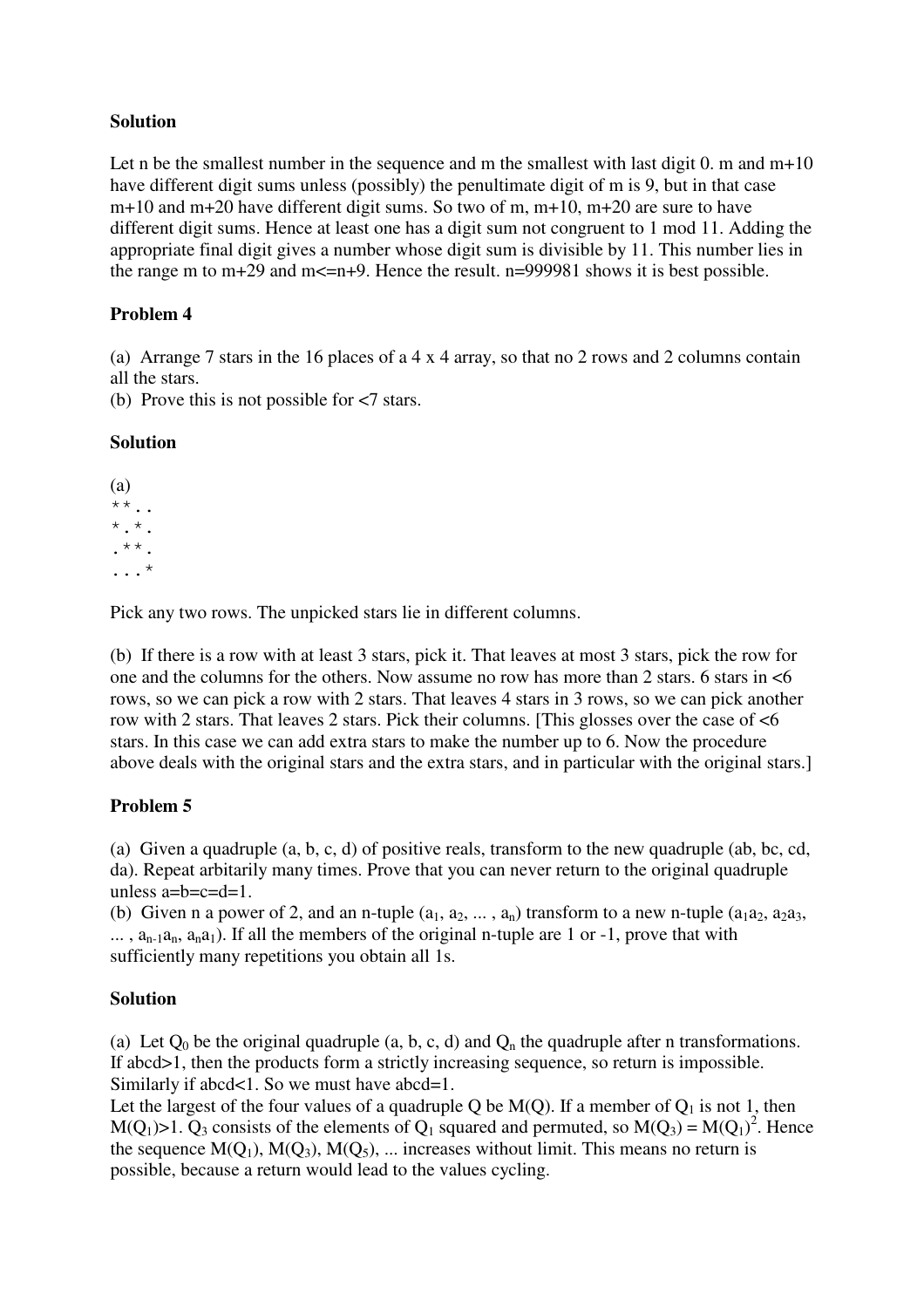(b) After r<n transformations, the first number of the n-tuple is the product  $a_1^{(r|0)} a_2^{(r|1)} ...$  $a_{r+1}$ <sup>(rh)</sup>, where (rli) denotes the binomial coefficient. [This is an easy induction.] Hence after  $n=2^k$  transformations it is  $a_1^2$  times the product  $a_2^{(n|1)} \dots a_n^{(n|n-1)}$ . So it is sufficient to prove that (n|i) is even for n a power of 2 and  $0 \le i \le n$ . But observe that (n|i) = (n-1|i) n/(n-i) and n is divisible by a higher power of 2 than n-i.

# **Problem 6**

(a) A and B move clockwise with equal angular speed along circles center P and Q respectively. C moves continuously so that AB=BC=CA. Establish C's locus and speed. \*(b) ABC is an equilateral triangle and P satisfies AP=2, BP=3. Establish the maximum possible value of CP.

# **Solution**

(a) Represent A, B as complex numbers  $z_1 + w_1 e^{it}$ ,  $z_2 + w_2 e^{it}$ . Then C is  $(z_1 + w_1 e^{it}) + (z_2 + z_2)$  $w_2 e^{it} - z_1 - w_1 e^{it}$ )  $e^{i \pi/3}$ , which is also of the form  $z + w e^{it}$ .

However, there is one subtlety. There are actually two circles possible for C depending on which side of AB we place it. The continuity requirement means that C is normally confined to one of the circles. However, if A and B ever coincide then C may be able to switch to the other circle.

If we regard "moves continuously" as allowing a discontinuous velocity, then a switch is always possible (provided A and B coincide).

(b) Answer: 5.

P must be the opposite side of AB to C (or we could increase CP, whilst keeping AP and BP the same, by reflecting in AB). Similarly it must be on the same side of AC as B, and on the same side of BC as A. For any P in this region the quadrilateral APBC is convex and hence satisfies Ptolemy's inequality CP·  $AB \le AP$ ·  $BC + BP$ · AC, with equality iff APBC is cyclic. But  $AB = BC = CA$ , so we have  $CP \le AP + BP = 5$  with equality iff P lies on the arc AB of the circle ABC. Note that there is just one such point, because the locus of P such that BP=1.5 AP is a circle which cuts the arc just once.

*Ptolemy's inequality* for 4 points A, B, C, D: AB· CD + BC· AD  $\geq$  AC· BD with equality iff ABCD is a cyclic quadrilateral (meaning A, B, C, D lie on a circle in that order).

*Proof*

Take E inside ABCD such that  $\angle$ DAE =  $\angle$ CAB and  $\angle$ ADE =  $\angle$ ACB. Then ADE and ACB are similar, so  $DE/CB = AD/AC$  and hence  $BC \cdot AD = AC \cdot DE$ . It also follows that  $AE/AB =$ AD/AC. But we also have ∠EAB = ∠DAC and hence AEB and ADC are also similar. So EB/AB = DC/AC, and hence AB· CD = AC· EB. Adding, we have: AB· CD + BC· AD =  $AC(BE + ED) \ge AC$  BD with equality iff E lies on BD, or equivalently ABCD is cyclic.

This glosses over one point. It only follows that ∠EAB = ∠DAC if ABCD is convex. For the convex case, we have that  $\angle$ EAB = ∠CAB + ∠EAC and ∠DAC = ∠DAE + ∠EAC, or ∠EAB = ∠CAB - ∠EAC and ∠DAC = ∠DAE - ∠EAC. Either way ∠EAB = ∠DAC. But in the non-convex case, we can have ∠EAB = ∠CAB + ∠EAC and ∠DAC = ∠DAE - ∠EAC (or - ... +) and hence the angles ∠EAB and ∠DAC are not necessarily equal.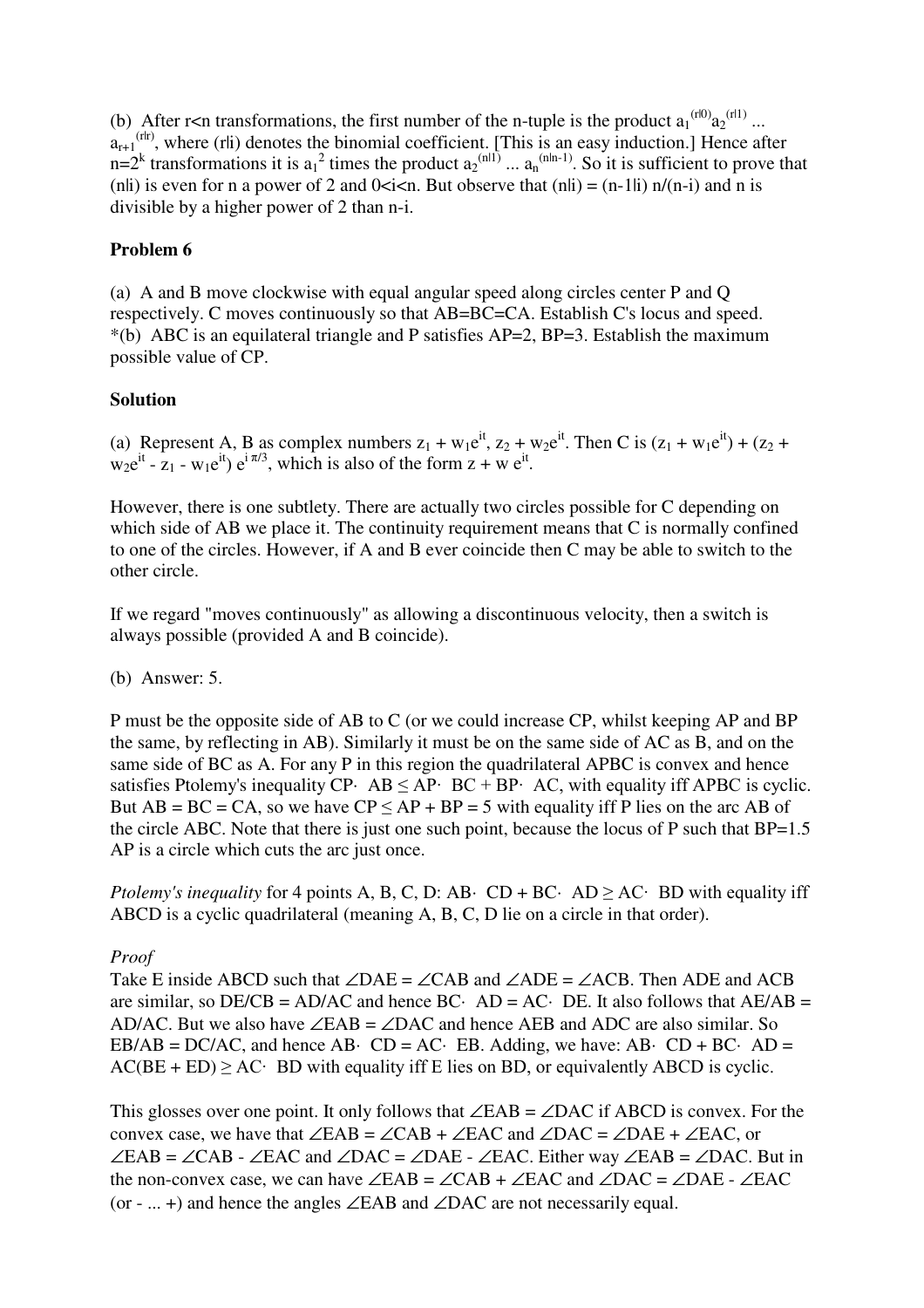### **Problem 7**

Given an m x n array of real numbers. You may change the sign of all numbers in a row or of all numbers in a column. Prove that by repeated changes you can obtain an array with all row and column sums non-negative.

### **Solution**

The array has mn entries. Call an array that can be obtained by repeated changes a reachable array. A reachable array differs from the original only in that some or all of the signs of its mn entries may be different. There are at most 2 possibilities for each sign and hence at most  $2^{mn}$ different reachable arrays. For each reachable array calculate the sum of all its entries. Take the reachable array with the largest such sum. It must have non-negative row and column sums, because if any such sum was negative, changing the sign of that row or column would give another reachable array with strictly greater total sum.

### **Problem 8**

Given  $n$ <1 points, some pairs joined by an edge (an edge never joins a point to itself). Given any two distinct points you can reach one from the other in just one way by moving along edges. Prove that there are n-1 edges.

#### **Solution**

Every point must have at least one edge. We show that there is a point with just one edge. Suppose the contrary, that every point has at least two edges. We now construct a path in which the same edge or point never appears twice. Starting from any point b, move along an edge to c. c is not already on the path, because otherwise the edge would join b to itself. Now suppose we have reached a point x not previously on the path. x has at least two edges, so it must have another one besides the one we used to reach it. Suppose this joins x to y. If y is already on the path, then we have two distinct ways of moving along edges from x to y: directly, or by backtracking along the path from x to y. But this is impossible, so y is not already on the path and we may extend the path to it. But this procedure allows us to construct a path containing more than the n distinct points available. Contradiction.

The result is now easy. Induction on n. Take a point with just one edge. Remove it and the edge. Then the remaining n-1 points satisfy the premise and hence have just n-2 edges.

#### **Problem 9**

Given any natural numbers m, n and k. Prove that we can always find relatively prime natural numbers r and s such that rm+sn is a multiple of k.

#### **Solution**

Care is needed. Although easy, this is more awkward than it looks.

Let  $d=(m,n)$ , the greatest common divisor of m and n. Let  $r=n/d$ ,  $s=n/k - m/d$ , where h is any integer sufficiently large to ensure that  $s>0$ . Now rm+sn = mn/d + nnhk - mn/d = nnhk, which is a multiple of k. If e divides r, then it also divides rdhk = nhk. So if e divides r and s, then it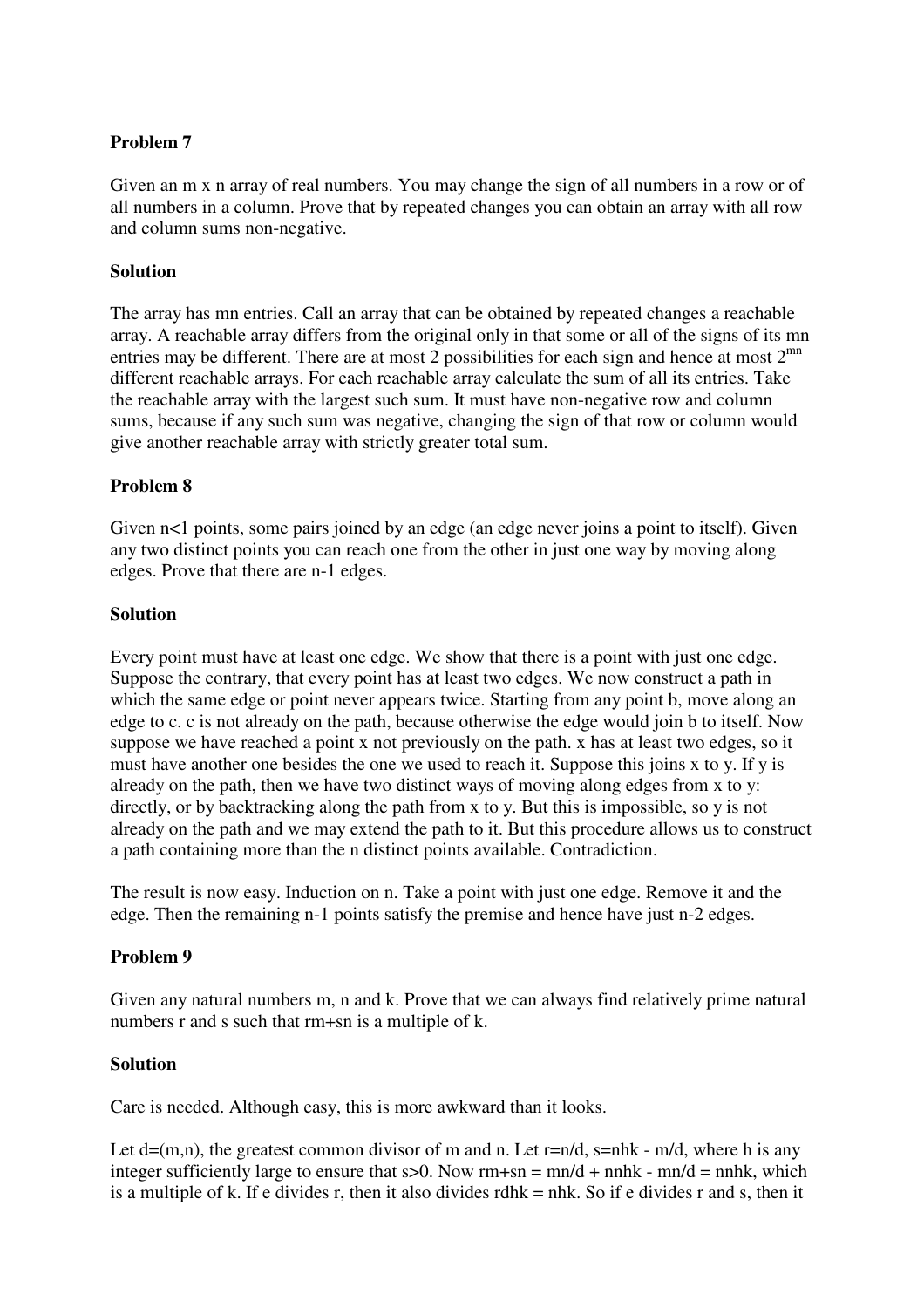also divides s - nhk = -m/d. But n/d and m/d are relatively prime, so e must be 1. Hence r and s are relatively prime.

# **Problem 10**

A and B play the following game with N counters. A divides the counters into 2 piles, each with at least 2 counters. Then B divides each pile into 2 piles, each with at least one counter. B then takes 2 piles according to a rule which both of them know, and A takes the remaining 2 piles. Both A and B make their choices in order to end up with as many counters as possible. There are 3 possibilities for the rule:

*R1* B takes the biggest heap (or one of them if there is more than one) and the smallest heap (or one of them if there is more than one).

*R2* B takes the two middling heaps (the two heaps that A would take under *R1*).

*R3* B has the choice of taking either the biggest and smallest, or the two middling heaps.

For each rule, how many counters will A get if both players play optimally?

# **Solution**

Answers: [N/2], [(N+1)/2], [N/2].

Suppose A leaves piles n, m with  $n \leq m$ .

Under *R1*, B can certainly secure m by dividing the larger pile into 1 and m-1. He cannot do better, because if b is the biggest of the 4 piles, then the smallest is at most m-b. Hence A's best strategy is to leave  $[N/2]$ ,  $[(N+1)/2]$ .

Under  $R2$ , if A leaves a=2, b=N-2, then B cannot do better than [N/2], because if he divides the larger pile into a,b with a $\leq b$ , then he takes a+1. A cannot do better, because if he leaves a,b with  $3\le a \le b$ , then B can divide to leave 1, a-1, [b/2], [(b+1)/2]. Now if a-1 $\ge [(b+1)/2]$ , then B takes  $b > [(N+1)/2]$ . If a-1< $[(b+1)/2]$ , then B takes a-1+[b/2]. But a-1>2 and  $[b/2] > [(b+1)/2]$ -1, so a-1+ $[b/2] \ge 1+[b+1)/2]$ , or B takes at least as many as A, so B takes at least  $[(N+1)/2]$ .

Under  $R3$ , A's best strategy is to divide into  $[N/2]$ ,  $[(N+1)/2]$ . We have already shown that B can secure [(N+1)/2] and no more by following *R1*. He cannot do better under R2, for if he divides so that the biggest pile comes from [N/2], then the smallest does too and so he gets  $[(N+1)/2]$ . If he divides so that the biggest and smallest piles come from  $[(N+1)/2]$ , then he gets only [N/2]. But one of these must apply, because if he divided so that the smaller from  $[N/2]$  was smaller than the smaller from  $[(N+1)/2]$ , and the bigger from  $[N/2]$  was smaller than the bigger from  $[(N+1)/2]$ , then  $[N/2]$  would be at least 2 less than  $[(N+1)/2]$  (which it is not).

# **Problem 11**

Given three arbitary infinite sequences of natural numbers, prove that we can find unequal natural numbers m, n such that for each sequence the mth member is not less than the nth member.

# **Solution**

Given any infinite sequence of natural numbers we can find a non-decreasing subsequence (proof below). So suppose the three sequences are  $a_i$ ,  $b_i$ , and  $c_i$ . Take a non-decreasing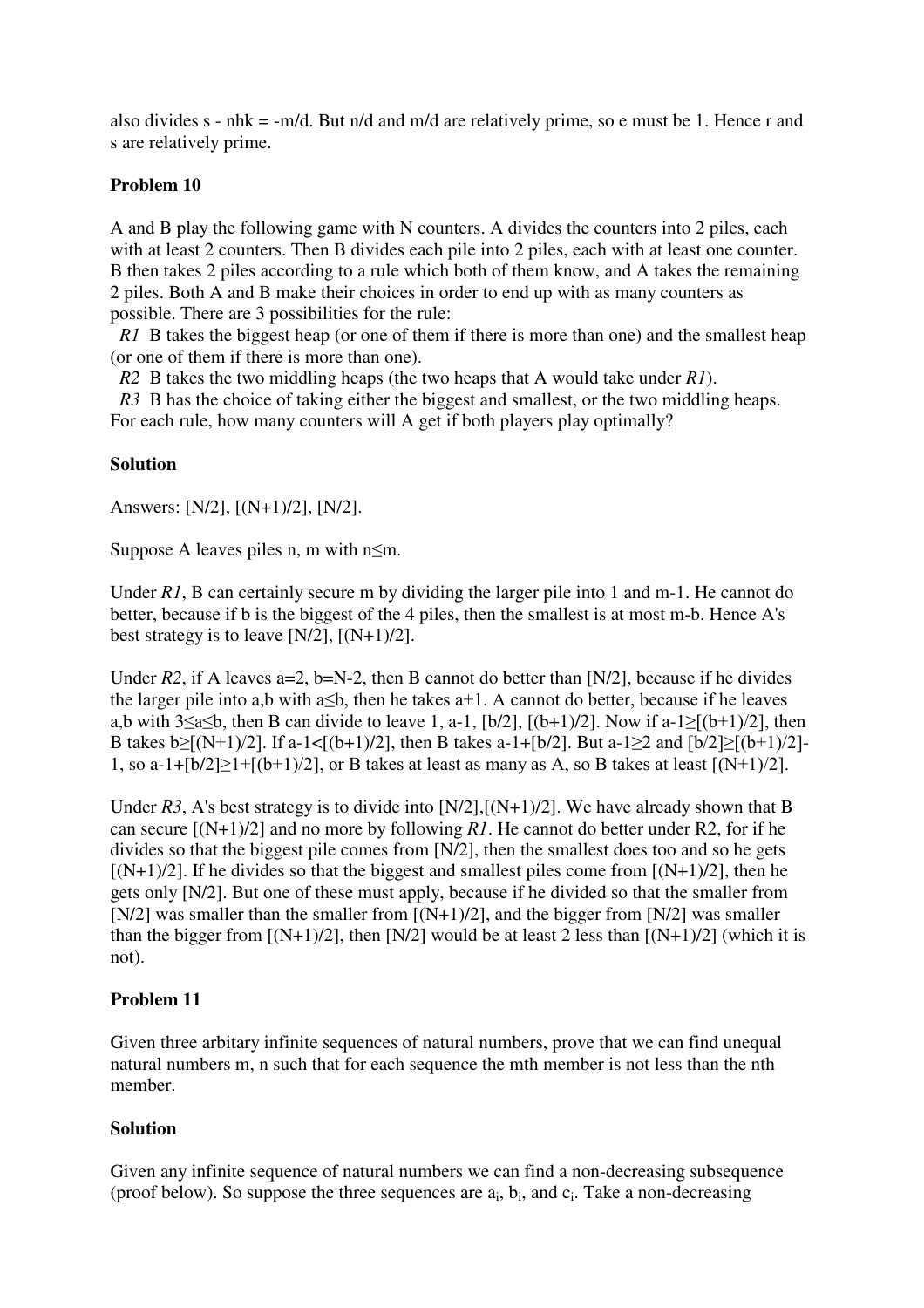subsequence of  $a_i$ . Suppose it is  $a_{i1}$ ,  $a_{i2}$ ,  $a_{i3}$ , ... . Now consider the infinite sequence  $b_{i1}$ ,  $b_{i2}$ , ... . It must have a non-decreasing subsequence. Suppose it is  $b_{i1}$ ,  $b_{i2}$ , ... . Now consider the infinite sequence  $c_{i1}, c_{i2}, ...$  It must have a non-decreasing subsequence  $c_{k1}, c_{k2}, ...$  . Each of the three sub-sequences  $a_{k1}$ ,  $a_{k2}$ , ...,  $b_{k1}$ ,  $b_{k2}$ , ...,  $c_{k1}$ ,  $c_{k2}$ , ... is non-decreasing. So we may take, for example, m=k2 and n=k1.

[Proof that any infinite sequence of natural numbers has a non-decreasing subsequence: if the original sequence is unbounded, then we can take a strictly increasing subsequence. If not, then since there are only finitely many possible numbers not exceeding the bound, at least one of them must occur infinitely often.]

# **Problem 12**

120 unit squares are arbitarily arranged in a 20 x 25 rectangle (both position and orientation is arbitary). Prove that it is always possible to place a circle of unit diameter inside the rectangle without intersecting any of the squares.

# **Solution**

If a circle with unit diameter intersects a unit square, then its center must lie inside an area  $3+\pi/4$ , namely an oval centered on the square and comprising: the original square, area 1; four 1 x 1/2 rectangles on the sides, total area 2; and four quarter circles at the corners, total area  $\pi/4$ . So if it does not intersect any of the 120 unit squares, then it must avoid ovals with a total area of 120 x  $(3+\pi/4) = 454.2$ . Of course, for many arrangements of the squares, these ovals might overlap substantially, but the worst case would be no overlap.

The circle is also required to lie inside the rectangle, so its center must lie outside a strip 1/2 wide around the edge, and hence inside an inner 19 x 24 rectangle, area 456. The total area of ovals is less, so they cannot cover it completely and it must be possible to place a circle as required.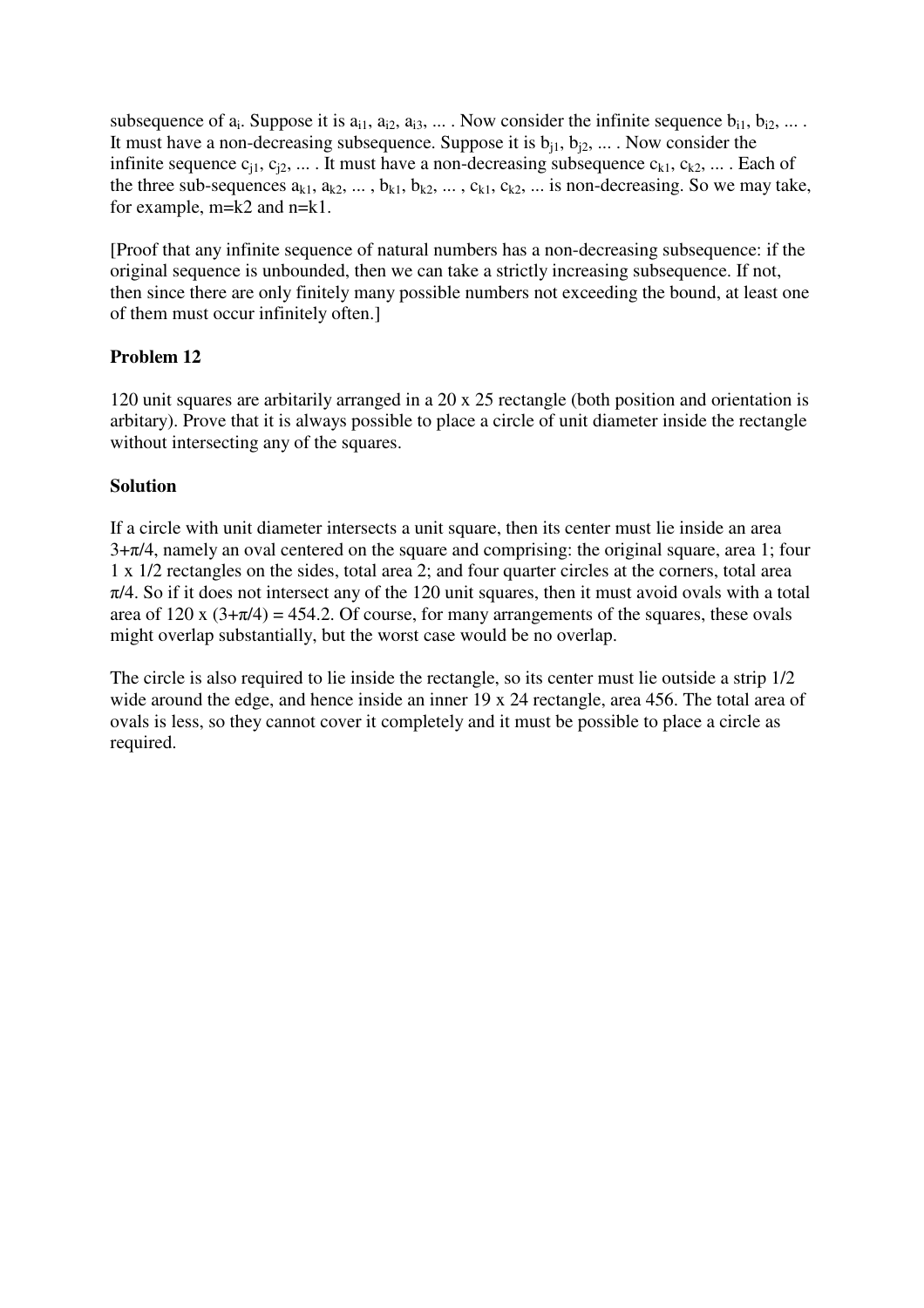### **2nd ASU 1962 problems**

# **Problem 1**

ABCD is any convex quadrilateral. Construct a new quadrilateral as follows. Take A' so that A is the midpoint of DA'; similarly, B' so that B is the midpoint of AB'; C' so that C is the midpoint of BC'; and D' so that D is the midpoint of CD'. Show that the area of A'B'C'D' is five times the area of ABCD.

### **Solution**

Compare the triangles A'B'A and ADB. The base of A'B'A can be taken as A'A, which is the same length as AD. The height of A'B'A is AB' times *sin* B'AA', which is twice AB times *sin* BAD. So area A'B'A = 2 area ADB. Similarly, area B'C'B = 2 area BAC, area C'D'C = 2 area CBD, and area  $D'AD = 2$  area DCA. So adding, the area  $A'B'A + \text{area } C'D'C = 2$  area ABCD, and area B'C'B + area  $D'AD = 2$  area ABCD. But ABCD = A'B'A + B'C'B + C'D'C + D'A'D + ABCD. Hence result.

### **Problem 2**

Given a fixed circle C and a line L throught the center O of C. Take a variable point P on L and let K be the circle center P through O. Let T be the point where a common tangent to C and K meets K. What is the locus of T?

#### **Solution**

Let the common tangent meet C at S. Let X be the intersection of C and OP lying between O and P. PT = PO, hence  $\angle$ POT =  $\angle$ PTO, so  $\angle$ OPT = 180<sup>o</sup> - 2  $\angle$ POT. But PT and OS are parallel, because both are perpendicular to the common tangent. Hence  $\angle POS = 2 \angle POT$ , so  $\angle$ SOT =  $\angle$ XOT. Hence TX is tangent to C, in other words T lies on the (fixed) tangent to C at X. Conversely, it is easy to see that any such point can be obtained (just take P such that PO = PT). Thus the required locus is the pair of tangents to C which are perpendicular to L.

#### **Problem 3**

Given integers  $a_0, a_1, ..., a_{100}$ , satisfying  $a_1>a_0, a_1>0$ , and  $a_{r+2}=3 a_{r+1} - 2 a_r$  for r=0, 1, ..., 98. Prove  $a_{100} > 2^{99}$ .

#### **Solution**

An easy induction gives  $a_r = (2^r - 1)a_1 - (2^r - 2)a_0$  for  $r = 2, 3, \dots$ , 100. Hence, in particular,  $a_{100} = (2^{100} - 2)(a_1 - a_0) + a_1$ . But  $a_1$  and  $(a_1 - a_0)$  are both at least 1. Hence result.

#### **Problem 4**

Prove that there are no integers a, b, c, d such that the polynomial  $ax^3+bx^2+cx+d$  equals 1 at  $x=19$  and 2 at  $x=62$ .

#### **Solution**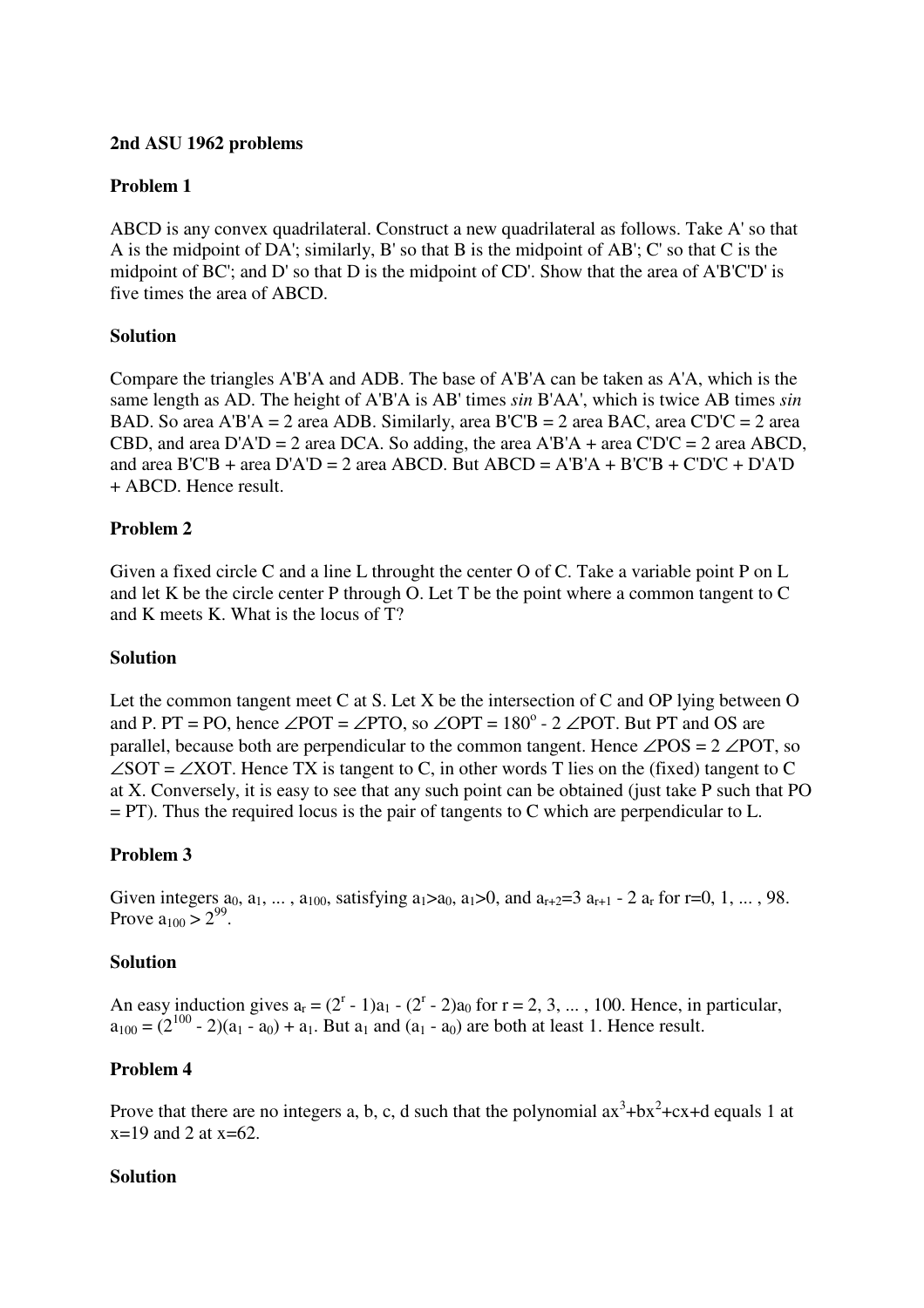If there were such values, then subtract the equation with  $x = 19$  from the equation with  $x =$ 62 to get:  $a(62^3 - 19^3) + b(62^2 - 19^2) + c(62 - 19) = 1$ . But the left hand side is divisible by 62 - $19 = 43$ , contradiction.

# **Problem 5**

Given an n x n array of numbers. n is odd and each number in the array is 1 or -1. Prove that the number of rows and columns containing an odd number of -1s cannot total n.

#### **Solution**

If we change a -1 to 1, we affect the total number of rows and columns (containing an odd number of -1s) by 0, 2 or -2. After changing all the -1s we have total of 0. Hence the starting total must be even. So it cannot be n.

### **Problem 6**

Given the lengths AB and BC and the fact that the medians to those two sides are perpendicular, construct the triangle ABC.

### **Solution**

Let M be the midpoint of AB and X the midpoint of MB. Construct the circle center B, radius BC/2 and the circle diameter AX. If they do not intersect (so BC<AB/2 or BC>AB) then the construction is not possible. If they intersect at N, then take C so that N is the midpoint of BC. Let CM meet AN at O. Then  $AO/AN = AM/AX = 2/3$ , so the triangles AOM and ANX are similar. Hence  $\angle AOM = \angle ANX = 90^\circ$ .

# **Problem 7**

Given four positive real numbers a, b, c, d such that abcd=1, prove that  $a^2 + b^2 + c^2 + d^2 + ab$  $+ ac + ad + bc + bd + cd \geq 10$ .

#### **Solution**

Applying the arithmetic/geometric mean result to the 10 numbers gives the result immediately.

#### **Problem 8**

Given a fixed regular pentagon ABCDE with side 1. Let M be an arbitary point inside or on it. Let the distance from M to the closest vertex be  $r_1$ , to the next closest be  $r_2$  and so on, so that the distances from M to the five vertices satisfy  $r_1 \le r_2 \le r_3 \le r_4 \le r_5$ . Find (a) the locus of M which gives  $r_3$  the minimum possible value, and (b) the locus of M which gives  $r_3$  the maximum possible value.

#### **Solution**

Let X be the midpoint of AB and O the center of ABCDE. Suppose M lies inside AXO. Then ME=r<sub>3</sub>. So we maximise r<sub>3</sub> by taking M at X, with distance 1.5590, and we minimise r<sub>3</sub> by taking M as the intersection of AO and EB with distance 0.8090. AXO is one of 10 congruent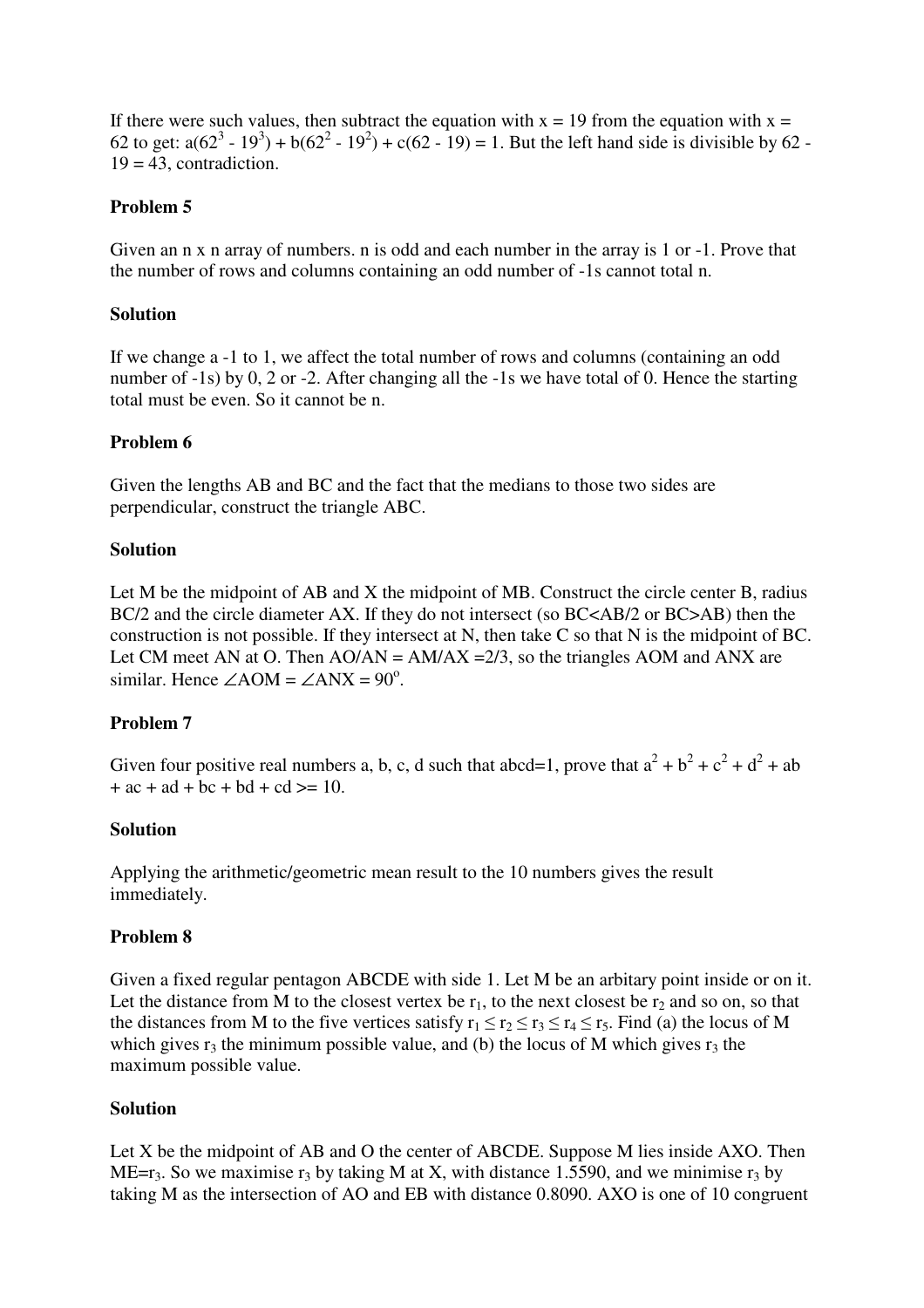areas, so the required loci are (a) the 5 midpoints of the diagonals, and (b) the 5 midpoints of the sides.

### **Problem 9**

Given a number with 1998 digits which is divisible by 9. Let x be the sum of its digits, let y be the sum of the digits of x, and z the sum of the digits of y. Find z.

#### **Solution**

 $x < 9$  1998 = 17982. Hence y < the greater of  $1+7+9+9+9=35$  and  $9+9+9+9=36$ . But 9 divides the original number and hence also x, y and z. Hence  $z=9$ .

### **Problem 10**

AB=BC and M is the midpoint of AC. H is chosen on BC so that MH is perpendicular to BC. P is the midpoint of MH. Prove that AH is perpendicular to BP.

#### **Solution**

Take X on AH so that BX is perpendicular to AH. Extend to meet HM at P'. Let N be the midpoint of AB. A, B, M and X are on the circle center N radius NA (because angles AMB and AXB are 90). Also MN is parallel to BC (because AMN, ACB are similar), so NM is perpendicular to MH, in other words HM is a tangent to the circle, hence  $P'M \cdot P'M = P'X \cdot P'B$ . Triangles P'XH and P'HB are similar (angles at P' same and both have a right angle), so  $P'H/P'X = P'B/P'H$ , so  $P'H$ .  $P'H = P'X$ .  $P'B$ . Hence  $P'H = P'M$  and  $P'$  coincides with P.

# **Problem 11**

The triangle ABC satisfies  $0 \le AB \le 1 \le BC \le 2 \le CA \le 3$ . What is the maximum area it can have?

#### **Solution**

If we ignore the restrictions of CA, then the maximum area is 1, achieved when AB is perpendicular to BC. But in this case CA satisfies the restrictions.

# **Problem 12**

Given unequal integers x, y, z prove that  $(x-y)^5 + (y-z)^5 + (z-x)^5$  is divisible by  $5(x-y)(y-z)(z-z)$ x).

#### **Solution**

Put x-y=r, y-z=s. Then z-x = -(r+s), and  $(x-y)^5 + (y-z)^5 + (z-x)^5 = r^5 + s^5 - (r+s)^5 = -5r^4s$  $10r^3s^2 - 10r^2s^3 - 5rs^4 = -5rs(r+s)(r^2 + rs + s^2)$ .

# **Problem 13**

Given  $a_0, a_1, \ldots, a_n$ , satisfying  $a_0 = a_n = 0$ , and and  $a_{k-1} - 2a_k + a_{k+1} \ge 0$  for  $k=0, 1, \ldots, n-1$ . Prove that all the numbers are negative or zero.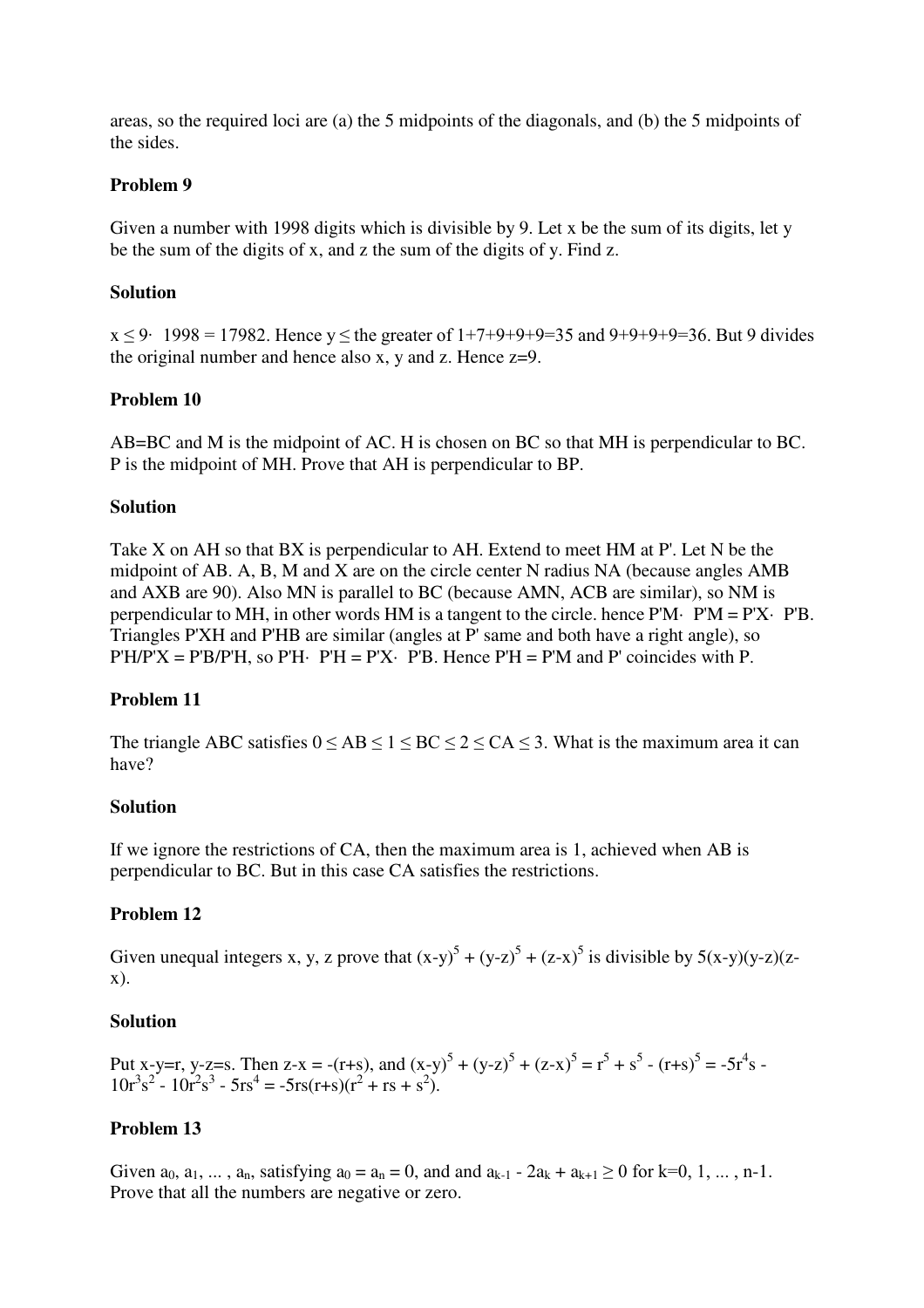# **Solution**

The essential point is that if we plot the values  $a_r$  against r, then the curve formed by joining the points is cup shaped. Its two endpoints are on the axis, so the other points cannot be above it.There are many ways of turning this insight into a formal proof. Barry Paul's was neater than mine:  $a_{r+1}-a_r \ge a_r-a_{r-1}$ . Hence (easy induction) if  $a_s - a_{s-1} > 0$ , then  $a_n > a_s$ . Take  $a_s$  to be the first positive, then certainly  $a_s > a_{s-1}$ , so  $a_n > 0$ . Contradiction.

# **Problem 14**

Given two sets of positive numbers with the same sum. The first set has m numbers and the second n. Prove that you can find a set of less than m+n positive numbers which can be arranged to part fill an m x n array, so that the row and column sums are the two given sets.

Example: row sums 1, 5, 3; column sums 2, 7. Array is:  $x<sub>5</sub>$ x1 21

### **Solution**

Induction on m+n. Trivial for m+n=2.

Let x be the largest number in the two given sets. Suppose it is a row total; let y be the largest column total. If y<x, then replace x by x-y in the set of row totals and remove y from the col totals. By induction find  $\leq m+n-2$  positive numbers in an m x (n-1) array with the new totals. Adding a col empty except for y in the row totalling x-y gives the required original set.

If  $y=x$ , then drop x from the row totals and y from the col totals and argue as before.

If x was a col total we interchange rows and cols in the argument.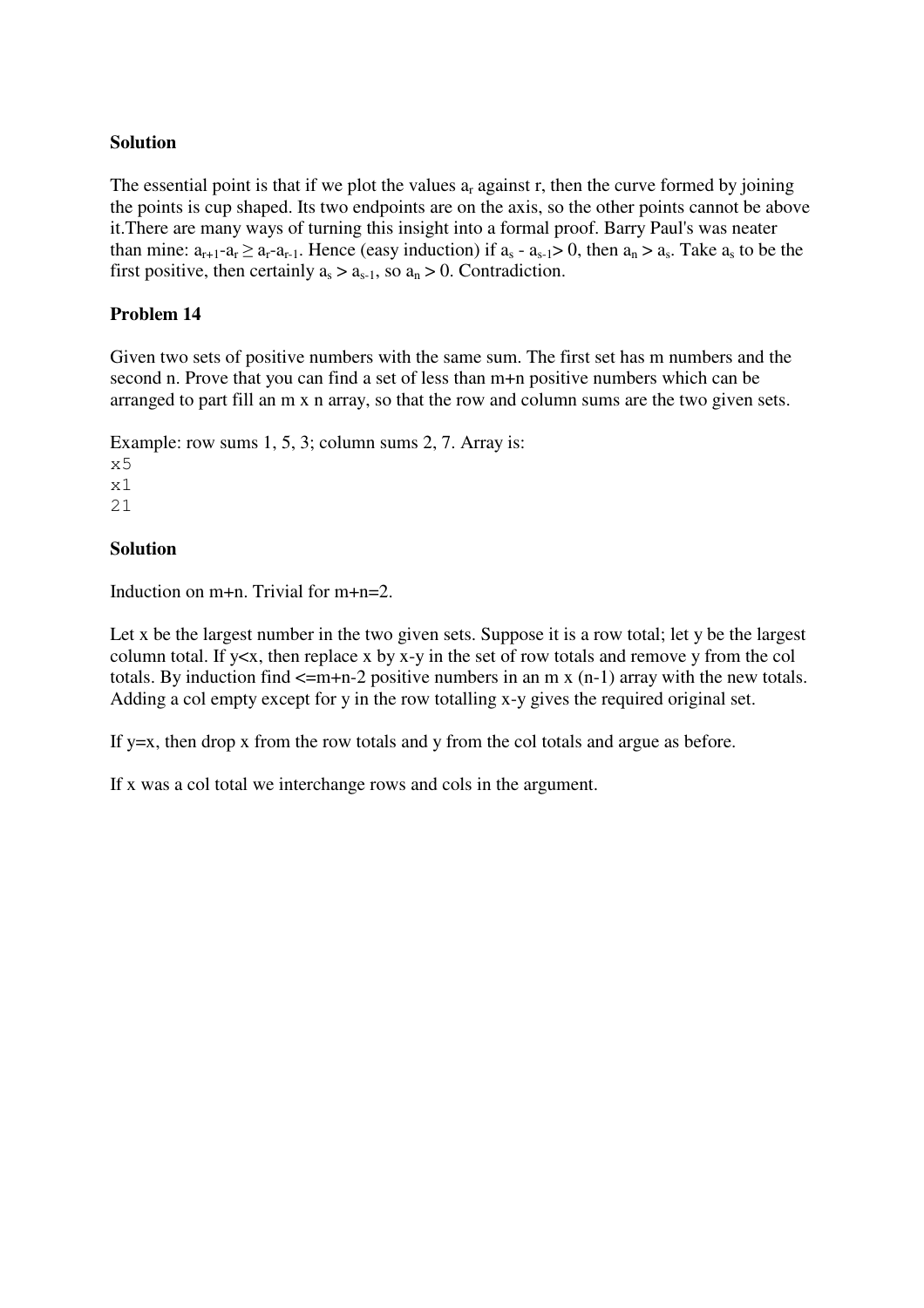# **3rd ASU 1963**

# **Problem 1**

Given 5 circles. Every 4 have a common point. Prove that there is a point common to all 5.

# **Solution**

Let the circles be a, b, c, d, e. Let A be a point common to b, c, d, e, let B be a point common to a, c, d, e and so on. If any two of A, B, C, D, E coincide then the coincident point is on all 5 circles. Suppose they are all distinct. Then A, B, C are on d and e. Hence d and e coincide (3 points determine a circle). Hence D is on all 5 circles.

# **Problem 2**

8 players compete in a tournament. Everyone plays everyone else just once. The winner of a game gets 1, the loser 0, or each gets 1/2 if the game is drawn. The final result is that everyone gets a different score and the player placing second gets the same as the total of the four bottom players. What was the result of the game between the player placing third and the player placing seventh?

# **Solution**

The bottom 4 played 6 games amongst themselves, so their scores must total at least 6. Hence the number 2 player scored at least 6. The maximum score possible is 7, so if the number 2 player scored more than 6, then he must have scored 6 1/2 and the top player 7. But then the top player must have won all his games, and hence the number 2 player lost at least one game and could not have scored 6 1/2. Hence the number 2 player scored exactly 6, and the bottom 4 players lost all their games with the top 4 players. In particular, the number 3 player won against the number 7 player.

# **Problem 3**

(a) The two diagonals of a quadrilateral each divide it into two parts of equal area. Prove it is a parallelogram.

(b) The three main diagonals of a hexagon each divide it into two parts of equal area. Prove they have a common point. [If ABCDEF is a hexagon, then the main diagonals are AD, BE and CF.]

# **Solution**

(a) Let the quadrilateral be ABCD and let the diagonals AC, BD meet at E. Then area ABC  $=$ AC.EB.*sin* CEB/2, and area ADC = AC.ED.*sin* CEB/2, so E is the midpoint of BD. Similarly, it is the midpoint of AC. Hence the triangles AEB and CED are congruent, so angle CDE = angle ABE, and hence AB is parallel to CD. Similarly, AD is parallel to BC.

(b) Let the hexagon be ABCDEF. Let BE, CF meet at J, let AD, CF meet at K, and let AD, BE meet at L. Let AK=a, BJ=b, CJ=c, DL=d, EL=e, FK=f. Also let KL=x, JL=y and JK=z. Consider the pair of diagonals AD, BE. They divide the hexagon into 4 parts: the triangles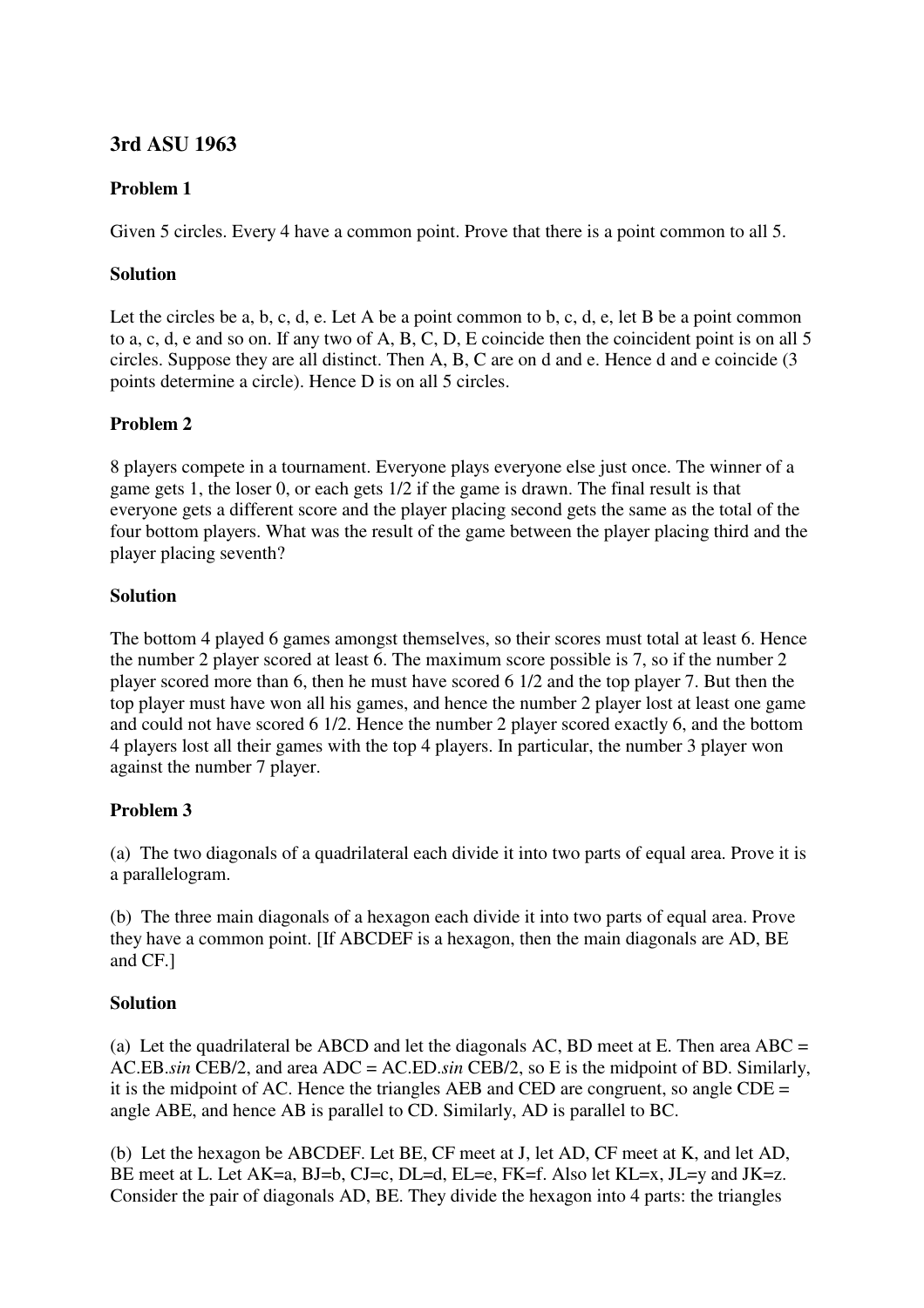ALB and DLE, and the quadrilaterals AFEL and BCDL. Since area ALB + area AFEL = area  $DLE + area BCDL$ , and area  $ALB + area BCDL = area DLE + area AFEL$ , the two triangles must have the same area (add the two inequalities). But area ALB = 1/2 AL.BL.*sin* ALB, and area DLE = 1/2 DL.EL.*sin* DLE = 1/2 DL.EL.*sin* ALB, so AL.BL = DL.EL or de =  $(a+x)(b+y)$ . Similarly, considering the other two paris of diagonals, we get bc =  $(e+y)(f+z)$ and af  $= (c+z)(d+x)$ . Multiplying the three inequalities gives: abcdef  $=$  $(a+f)(b+y)(c+z)(d+x)(e+y)(f+z)$ . But x, y, z are non-negative, so they must be zero and hence the three diagonals pass through a common point.

# **Problem 4**

The natural numbers m and n are relatively prime. Prove that the greatest common divisor of m+n and  $m^2+n^2$  is either 1 or 2.

### **Solution**

If d divides m+n and m<sup>2</sup>+n<sup>2</sup>, then it also divides  $(m+n)^2 - (m^2+n^2) = 2mn$  and hence also  $2m(m+n)$  -  $2mn = 2m^2$  and  $2n(m+n)$  -  $2mn = 2n^2$ . But m and n are relatively prime, so m<sup>2</sup> and  $n^2$  are also. Hence d must divide 2.

# **Problem 5**

Given a circle c and two fixed points A, B on it. M is another point on c, and K is the midpoint of BM. P is the foot of the perpendicular from K to AM.

(a) prove that KP passes through a fixed point (as M varies);

(b) find the locus of P.

#### **Solution**

(a) Take Y on the circle so that angle ABY=90. Then AY is a diameter and so angle AMY=90. Take X as the midpoint of BY. Then triangles BXK and BYM are similar, so XK is parallel to YM. Hence XK is perpendicular to AM, and so P is the intersection of XK and AM. In other words, KP always passes through X.

(b) P must lie on the circle diameter AX, and indeed all such points can be obtained (given a point P on the circle, take M as the intersection of AP and the original circle). So the locus of P is the circle diameter AX.

# **Problem 6**

Find the smallest value x such that, given any point inside an equilateral triangle of side 1, we can always choose two points on the sides of the triangle, collinear with the given point and a distance x apart.

#### **Solution**

Answer: 2/3.

Let O be the center of ABC. Let AO meet BC at D, let BO meet CA at E, and let CO meet AB at F. Given any point X inside ABC, it lies in one of the quadrilaterals AEOF, CDOE, BFOD. Without loss of generality, it lies in AEOF. Take the line through X parallel to BC. It meets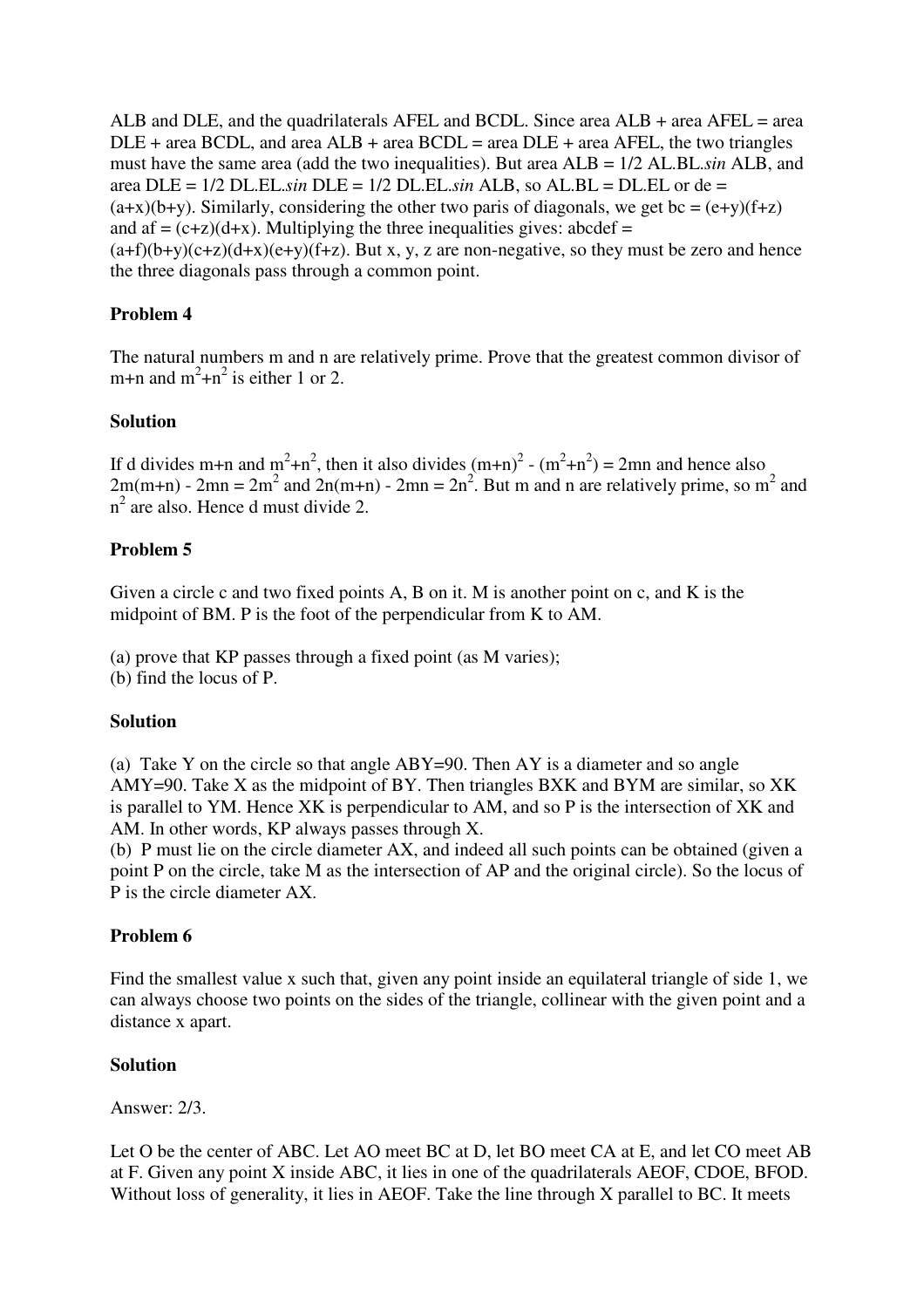AB in P and AC in Q. Then PQ is shorter than the parallel line MON with M on AB and N on AC, which has length 2/3. If we twist the segment PXQ so that it continues to pass through X, and P remains on AB and Q on AC, then its length will change continuously. Eventually, one end will reach a vertex, whilst the other will be on the opposite side and hence the length of the segment will be at least that of an altitude, which is greater than 2/3. So at some intermediate position its length will be 2/3.

To show that no value smaller than 2/3 is possible, it is sufficient to show that any segment POQ with P and Q on the sides of the triangle has length at least 2/3. Take P on MB and Q on AN with P, O, Q collinear. Then PQ cos  $POM = MN - QN \cos \frac{p}{3} + PM \cos \frac{p}{3}$ . But PM>ON (using the sine rule,  $PM = OM \sin POM/sinOPM$  and  $ON = ON \sin OON/sinOON$ , but OM=ON, angle POM = angle QON, and angle OQN = angle OPM +  $pi/3$  > angle OPM), and hence PQ > MN sec POM > MN.

# **Problem 7**

(a) A 6 x 6 board is tiled with 2 x 1 dominos. Prove that we can always divide the board into two rectangles each of which is tiled separately (with no domino crossing the dividing line).

#(b) Is this true for an 8 x 8 board?

### **Solution**

(a) We say a domino bridges two columns if half the domino is in each column. We show that for  $0 \lt n \lt 6$  the number of dominoes bridging columns n and  $n+1$  must be at least 2 and even.

Consider first n=1. There cannot be 3 dominoes entirely in column 1, or it would be separately tiled. So there must be at least one domino bridging columns 1 and 2. The number must be even, because it must equal the number of squares in column 1 (even) less twice the number of dominoes (entirely) in column 1.

Now suppose it is true for  $n<5$  and consider column  $n+1$ . There must be at least one domino bridging columns n+1 and n+2, or columns 1 thru n+1 would be separately tiled. The number must be even, because it must equal the number of squares in column n+1 (even) less the number bridging n and n+1 (even) less twice the number entirely in the column.

So in total there are at least  $5 \times 2 = 10$  dominoes bridging columns. By the same argument there are at least another 10 bridging rows, but there are only 18 dominoes in total.

(b) No. For example:

1 2 3 3 1 1 2 2 1 2 1 2 2 3 3 1 3 3 1 3 1 2 4 1 1 2 2 3 1 2 4 3 1 3 3 2 2 1 2 3 3 2 1 1 4 1 2 1 3 2 3 2 4 3 3 1 1 1 3 2 1 1 2 2

# **Problem 8**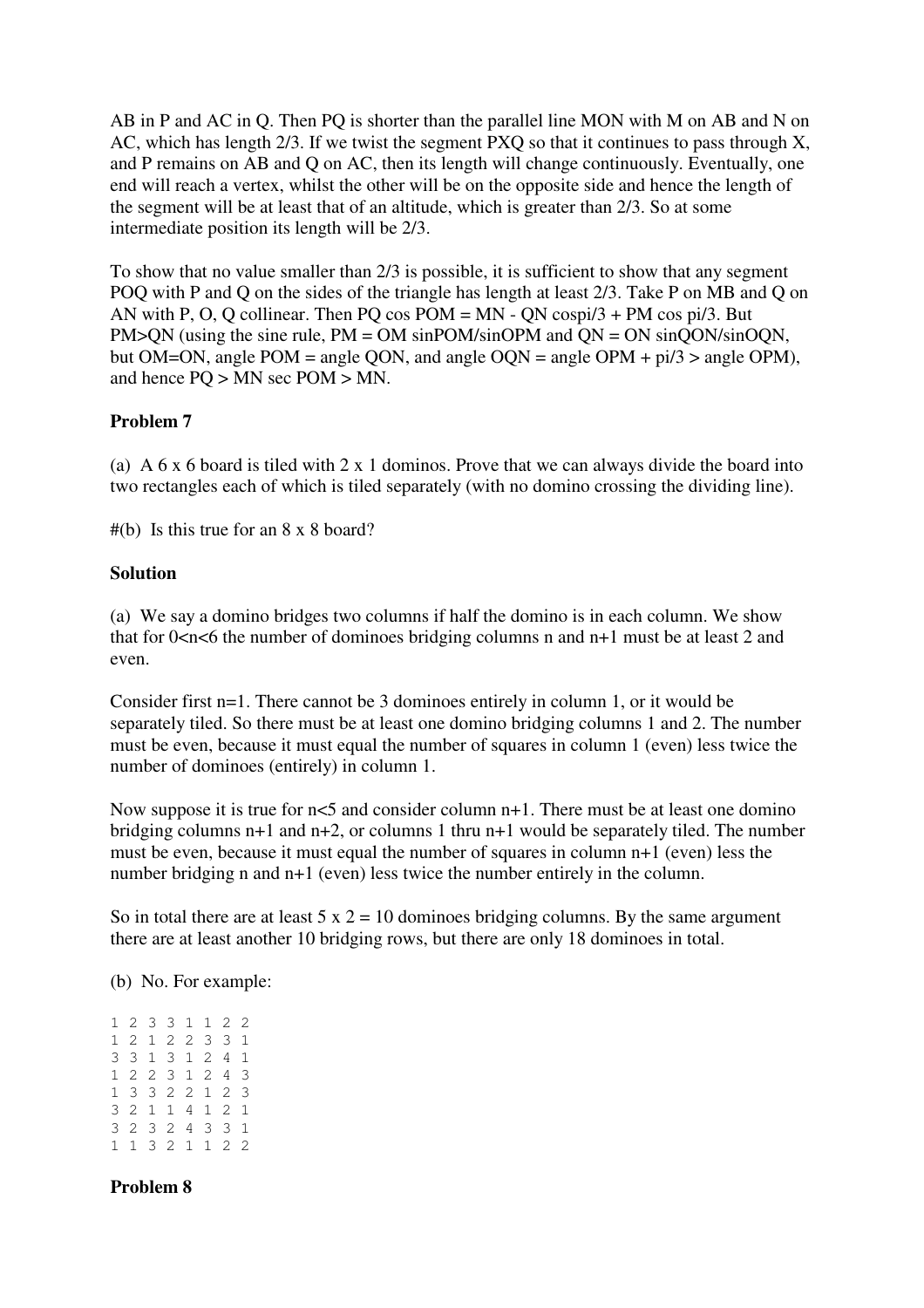Given a set of n different positive reals  $\{a_1, a_2, \ldots, a_n\}$ . Take all possible non-empty subsets and form their sums. Prove we get at least  $n(n+1)/2$  different sums.

#### **Solution**

Assume  $a_1 < a_2 < ... < a_n$ . We have the following collection of increasing sums:

| $a_1 < a_2 <  < a_n$                                         | n sums     |
|--------------------------------------------------------------|------------|
| $a_1+a_n < a_2+a_n <  < a_{n-1}+a_n$                         | $n-1$ sums |
| $a_1+a_{n-1}+a_n < a_2+a_{n-1}+a_n <  < a_{n-2}+a_{n-1}+a_n$ | $n-2$ sums |
| $\cdots$                                                     |            |
| $a_1 + a_2 +  + a_n$                                         | 1 sum      |

A total of  $1+2+...+n = n(n+1)/2$ .

### **Problem 9**

Given a triangle ABC. Let the line through C parallel to the angle bisector of B meet the angle bisector of A at D, and let the line through C parallel to the angle bisector of A meet the angle bisector of B at E. Prove that if DE is parallel to AB, then CA=CB.

### **Solution**

The idea is to find an expression for the perpendicular distance h from D to AB. Let  $\gamma$  =  $\angle ACB$ ,  $\alpha = \frac{1}{2} \angle CAB$ , and  $\beta = \frac{1}{2} \angle ABC$ . We have h = AP sin  $\alpha$ .

Using the sine rule on APC, we have  $AP = AC \sin(\gamma + \beta)/\sin(\alpha + \beta)$ , so h = AC sin  $\alpha$ .  $\sin(\gamma+\beta)/\sin(\alpha+\beta)$ . Similarly, the perpendicular distance k from E to AB is BC sin  $\beta$  $\sin(\gamma+\alpha)/\sin(\alpha+\beta)$ .

We also have that AC/BC = sin 2 $\beta$ /sin 2 $\alpha$ , and hence h/k = sin 2 $\beta$  sin  $\alpha$  sin( $\gamma + \beta$ )/(sin 2 $\alpha$  sin  $\beta$  $sin(\gamma + \alpha)$ ). Using the fact that  $sin(\gamma + \beta) = sin(2\alpha + \beta)$ , and the expression for sin 2 $\theta$ , we get h/k =  $(\sin(2\alpha+2\beta) + \sin 2\alpha)/(\sin(2\alpha+2\beta) + \sin 2\beta)$  and hence h = k iff the triangle is isosceles.

For some reason the geometric solution took me longer to find. Let ED meet BC at X. Then XCD and XBE are isosceles, so  $BC = BX + XC = DX + XE = DE$ . Similarly,  $AC = DE$ . Hence  $AC = BC$ .

#### **Problem 10**

An infinite arithmetic progression contains a square. Prove it contains infinitely many squares.

#### **Solution**

Let the square be  $a^2$  and the difference d, so that all numbers of the form  $a^2$ +nd belong to the arithmetic progression (for n a natural number). Take n to be  $2ar + dr^2$ , then  $a^2 + nd = (a + dr)^2$ .

#### **Problem 11**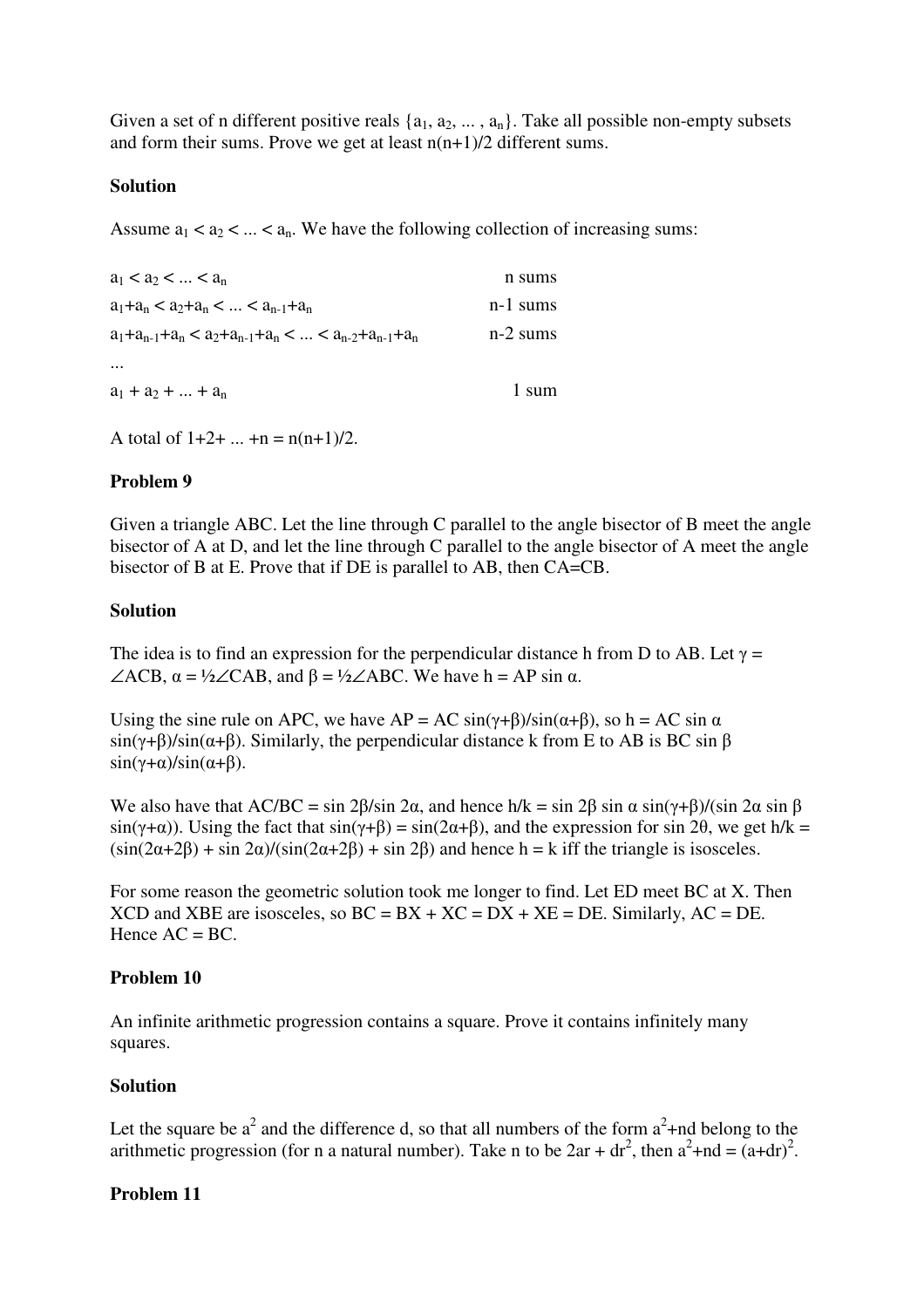Can we label each vertex of a 45-gon with one of the digits 0, 1, ... , 9 so that for each pair of distinct digits i, j one of the 45 sides has vertices labeled i, j?

### **Solution**

 $10 \times 5 > 45$ , so some digit i<sub>0</sub> must appear less than 5 times. But each occurrence can give at most 2 edges  $i_0$ , j, so there are at most 8 edges  $i_0$ , j, which is one too few.

### **Problem 12**

Find all real p, q, a, b such that we have  $(2x-1)^{20} - (ax+b)^{20} = (x^2+px+q)^{10}$  for all x.

### **Solution**

Comparing coefficients of  $x^{20}$ , we must have  $a = (2^{20} - 1)^{1/20}$  (note that we allow either the positive or the negative root).

Set x=1/2. Then we must have  $(ax + b)^{20} = 0 = (x^2+px+q)^{10}$ , and hence  $ax + b = 0$  and  $x^2+px+q$  $= 0.$  So b = -a/2, and  $1/4 + p/2 + q = 0$ .

Set x=0. Then we get  $q^{10} = 1 - b^{20} = 1/2^{20}$ , so  $q = 1/4$  or -1/4, and p= -1 or 0 respectively. Comparing the coefficients of  $x^{19}$ , we must have  $p = -1$  and  $q = 1/4$ . So, if there is a solution, then it must be:  $a = (2^{20} - 1)^{1/20}$ ,  $b = -a/2$ ,  $p = -1$ ,  $q = 1/4$ . This is indeed a solution because with these values, the lhs =  $2^{20}(x - 1/2)^{20} - (x - 1/2)^{20}a^{20} = (x - 1/2)^{20} = (x^2 - x + 1/4)^{10} = \text{rhs}$ .

#### **Problem 13**

We place labeled points on a circle as follows. At step 1, take two points at opposite ends of a diameter and label them both 1. At step n>1, place a point at the midpoint of each arc created at step n-1 and label it with the sum of the labels at the two adjacent points. What is the total sum of the labels after step n?

For example, after step 4 we have: 1, 4, 3, 5, 2, 5, 3, 4, 1, 4, 3, 5, 2, 5, 3, 4.

#### **Solution**

Answer:  $2.3<sup>n-1</sup>$ .

True for n=1. The new points added at step n+1 have twice the sum of the points after step n, because each old point contributes to two new points. hence the total after step n+1 is three times the total after step n.

#### **Problem 14**

Given an isosceles triangle, find the locus of the point P inside the triangle such that the distance from P to the base equals the geometric mean of the distances to the sides.

#### **Solution**

Let the triangle be ABC, with AB=AC. Take the circle through B and C which has AB and AC as tangents. The required locus is the arc BC.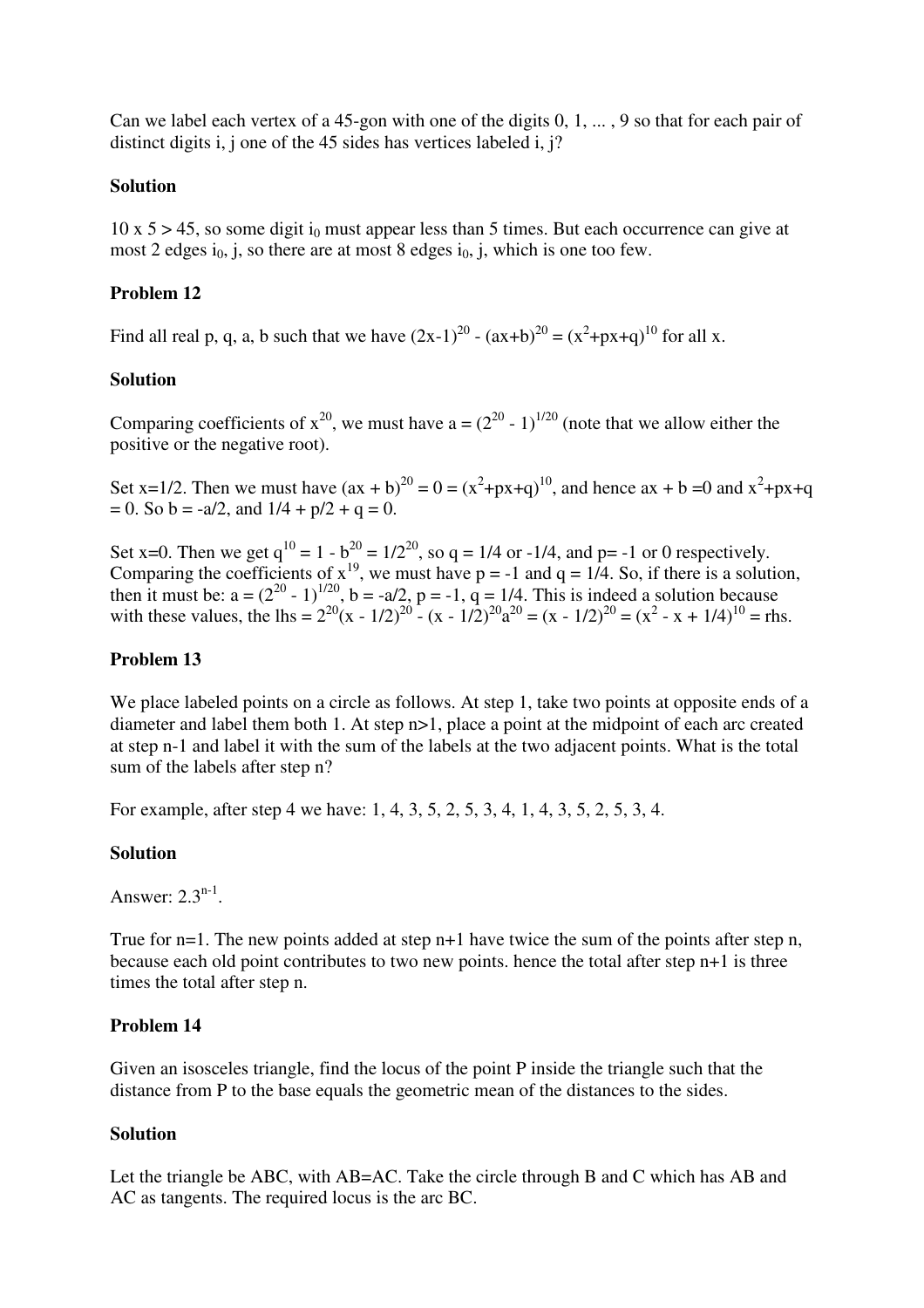Suppose P lies on the arc. Let the perpendiculars from P meet BC in L, AB in N and AC in M. Join PB and PC. The triangles PNB and PLC are similar (PNB and PLC are both 90, and NBP = LCP because NB is tangent to the circle). Hence PN/PL = PB/PC. Similarly, triangles PMC and PLB are similar and hence PM/PL = PC/PB. Multiplying gives the required result  $PL^2 =$ PM.PN.

If P is inside the circle and not on it, take P' as the intersection of the line AP and the arc. We have PL<P'L, but PM>P'M and PN>P'N, hence  $PL^2 \leq P M$ . PN. Similarly, if P is outside the circle and not on it, then  $PL^2 > PM.PN$ .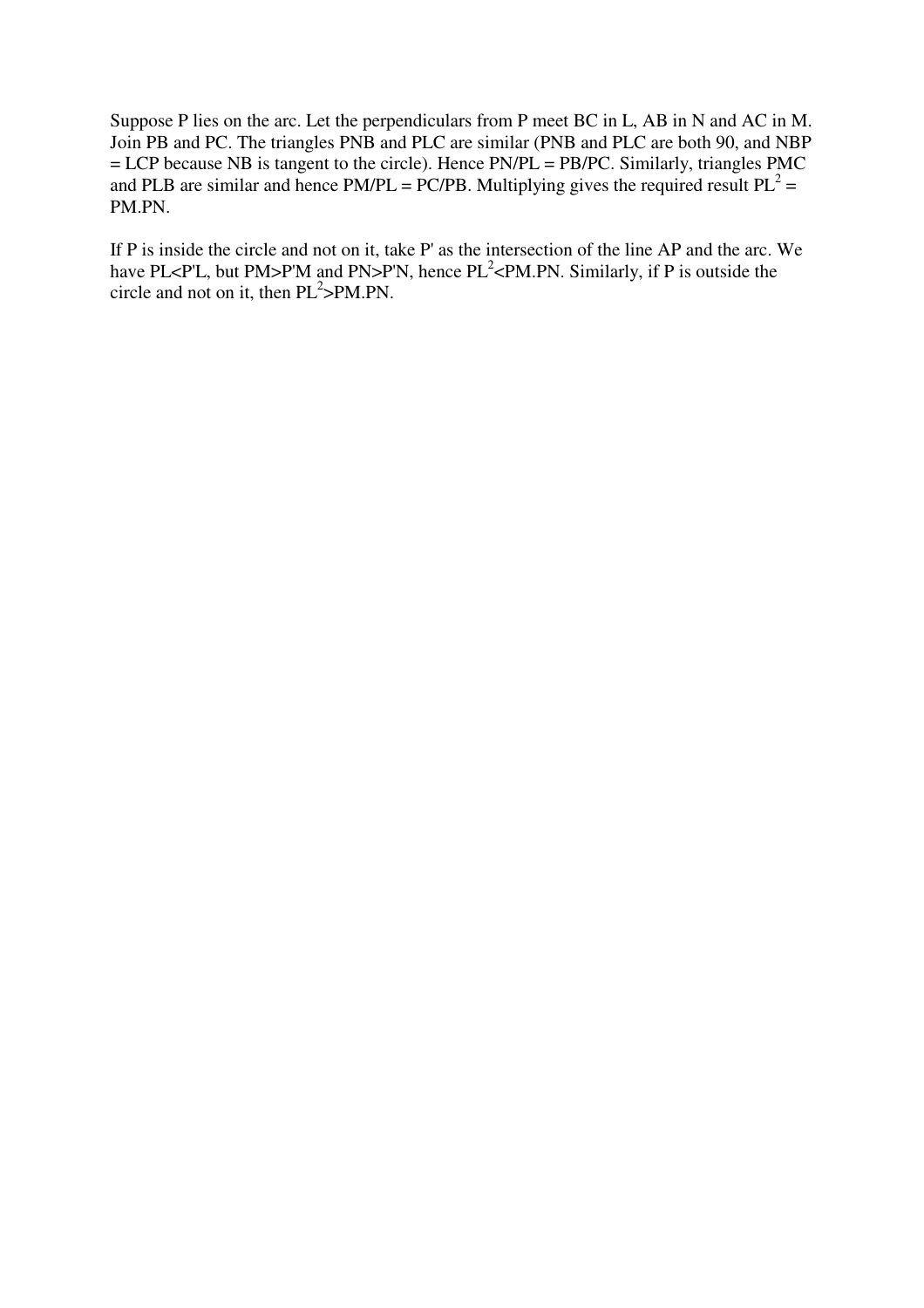# **4th ASU 1964**

# **Problem 1**

In the triangle ABC, the length of the altitude from A is not less than BC, and the length of the altitude from B is not less than AC. Find the angles.

# **Solution**

Let k be twice the area of the triangle. Then  $k \ge BC^2$ ,  $k \ge AC^2$  and  $k \le AC$ .BC, with equality in the last case only if AC is perpendicular to BC. Hence AC and BC have equal lengths and are perpendicular. So the angles are 90, 45, 45.

# **Problem 2**

If m, k, n are natural numbers and  $n>1$ , prove that we cannot have  $m(m+1) = k^n$ .

### **Solution**

m and m+1 have no common divisors, so each must separately be an nth power. But the difference betwee the two nth powers is greater than 1 (for n>1).

# **Problem 3**

Reduce each of the first billion natural numbers (billion =  $10^9$ ) to a single digit by taking its digit sum repeatedly. Do we get more 1s than 2s?

# **Solution**

Taking digit sums repeatedly gives the remainder after dividing the number by 9, or 9 if the number is exactly divisible by 9.  $10^9 - 1 = 9n$ , and for any r>=0 the nine consecutive numbers 9r+1, 9r+2, ... , 9r+9 include just one number giving remainder 1 and one number giving remainder 2. Hence the numbers up to  $10^9$  - 1 give equal numbers of 1s and 2s.  $10^9$  itself gives 1, so there is just one more of the 1s than the 2s.

# **Problem 4**

Given n odd and a set of integers  $a_1, a_2, ..., a_n$ , derive a new set  $(a_1 + a_2)/2, (a_2 + a_3)/2, ..., (a_{n-1})$  $+ a_n/2$ ,  $(a_n + a_1)/2$ . However many times we repeat this process for a particular starting set we always get integers. Prove that all the numbers in the starting set are equal.

For example, if we started with 5, 9, 1, we would get 7, 5, 3, and then 6, 4, 5, and then 5, 4.5, 5.5. The last set does not consist entirely of integers.

#### **Solution**

Let the smallest value be s and suppose it occurs m times (with  $m < n$ ). Then the values in the next stage are all at least s, and at most m-1 equal s. So after at most m iterations the smallest value is increased.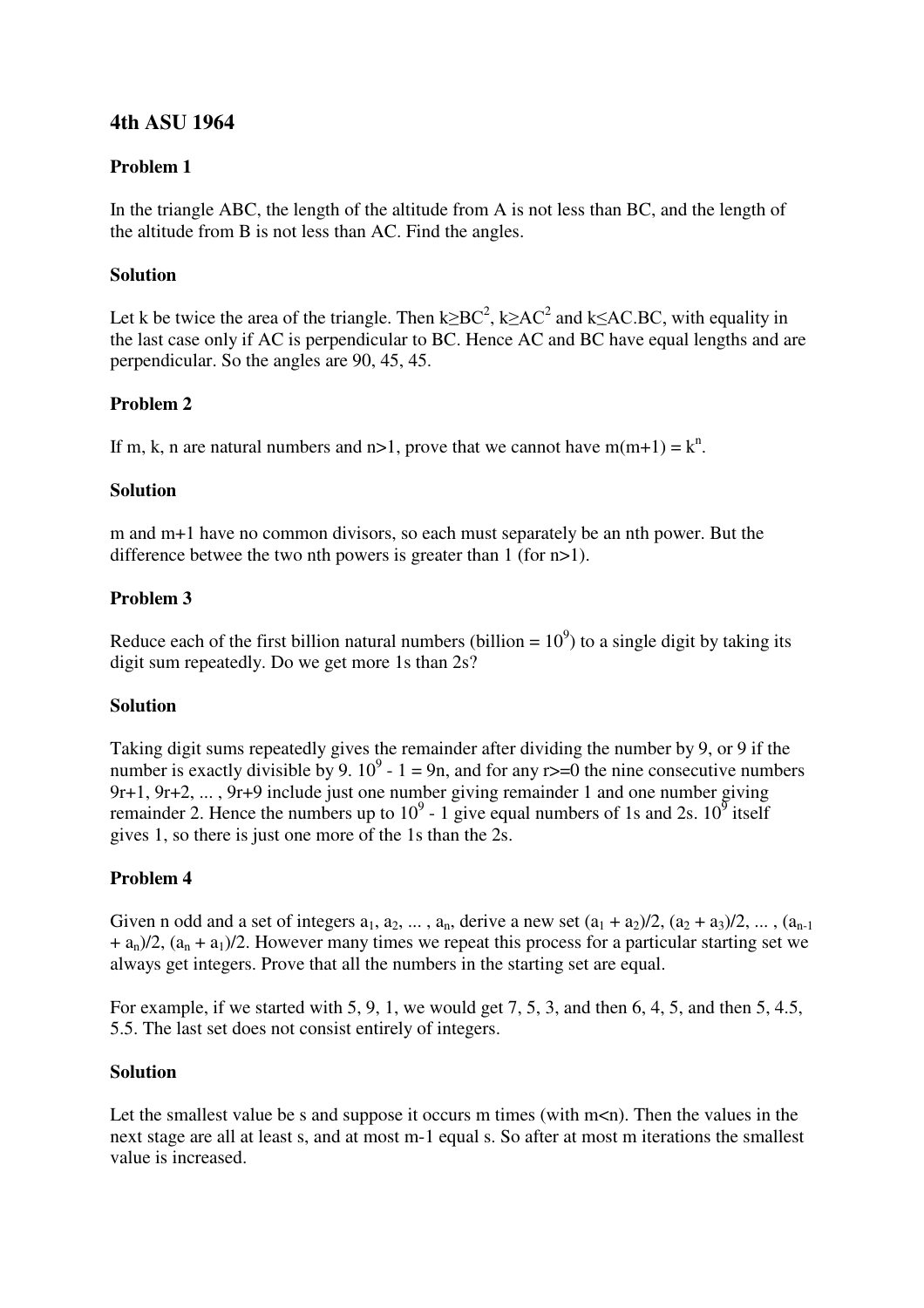We can never reach a stage where all the values are equal, because if  $(a_1+a_2)/2 = (a_2+a_3)/2 =$ ... =  $(a_{n-1}+a_n)/2 = (a_n+a_1)/2$ , then  $a_1+a_2 = a_2+a_3$  and hence  $a_1 = a_3$ . Similarly,  $a_3 = a_5$ , and so  $a_1 = a_3$  $a_3 = a_5 = ... = a_n$  (n odd). Similarly,  $a_2 = a_4 = ... = a_{n-1}$ . But we also have  $a_n + a_1 = a_1 + a_2$  and so  $a_2 = a_n$ , so that all  $a_i$  are equal. In other words, if all the values are equal at a particular stage, then they must have been equal at the previous stage, and hence at every stage.

Thus if the values do not start out all equal, then the smallest value increases indefinitely. But that is impossible, because the sum of the values is the same at each stage, and hence the smallest value can never exceed  $(a_1 + ... + a_n)/n$ .

Note that for n even the argument breaks down because a set of unequal numbers can iterate into a set of equal numbers. For example: 1, 3, 1, 3, ... , 1, 3.

# **Problem 5**

The convex hexagon ABCDEF has all angles equal. Prove that AB - DE = EF - BC = CD - FA.

(b) Given six lengths  $a_1, \ldots, a_6$  satisfying  $a_1 - a_4 = a_5 - a_2 = a_3 - a_6$ , show that you can construct a hexagon with sides  $a_1, \ldots, a_6$  and equal angles.

#### **Solution**

(a) Extend AB, CD, EF. We get an equilateral triangle with sides  $AF + AB + BC$ ,  $BC + CD + CD$ DE,  $ED + EF + FA$ . Hence  $AB - DE = CD - FA = EF - BC$ , as required.

(b) Take an equilateral triangle with sides s, t, u lengths  $a_2 + a_3 + a_4$ ,  $a_4 + a_5 + a_6$ , and  $a_6 + a_1 + a_2$ a<sub>2</sub> respectively. Construct BC length a<sub>2</sub> parallel to t with B on u and C on s. Construct DE length  $a_4$  parallel to u with D on s and E on t. Construct FA length  $a_6$  parallel to s with F on t and A on u. Then ABCDEF is the required hexagon, with  $AB = a_1$ ,  $BC = a_2$  etc.

#### **Problem 6**

Find all possible integer solutions for sqrt(x + sqrt(x ... (x + sqrt(x)) ... )) = y, where there are 1998 square roots.

#### **Solution**

Let  $s_1$  = sqrt(x),  $s_2$  = sqrt(x + s<sub>1</sub>),  $s_3$  = sqrt(x + s<sub>2</sub>) and so on. So the equation given is y = s<sub>1998</sub>. We show first that all  $s_n$  must be integral for  $1 \le n \le 1998$ . y is integral, so  $s_{1998}$  is integral. Now suppose  $s_n$  is integral. Then  $s_{n-1} = s_n^2 - x$  is integral, proving the claim.

So in particular  $s_1$  and  $s_2$  are integers and  $s_2^2 = s_1^2 + s_1$ . But if  $s_1 > 0$ , then  $s_1^2 < s_1^2 + s_1 < (s_1 + s_2)$ 1)<sup>2</sup>, which is impossible. Similarly  $s_1 < 0$  is impossible. So the only possible solution is  $s_1 = 0$ and hence  $x = 0$  and  $y = 0$ .

#### **Problem 7**

ABCD is a convex quadrilateral. A' is the foot of the perpendicular from A to the diagonal BD, B' is the foot of the perpendicular from B to the diagonal AC, and so on. Prove that A'B'C'D' is similar to ABCD.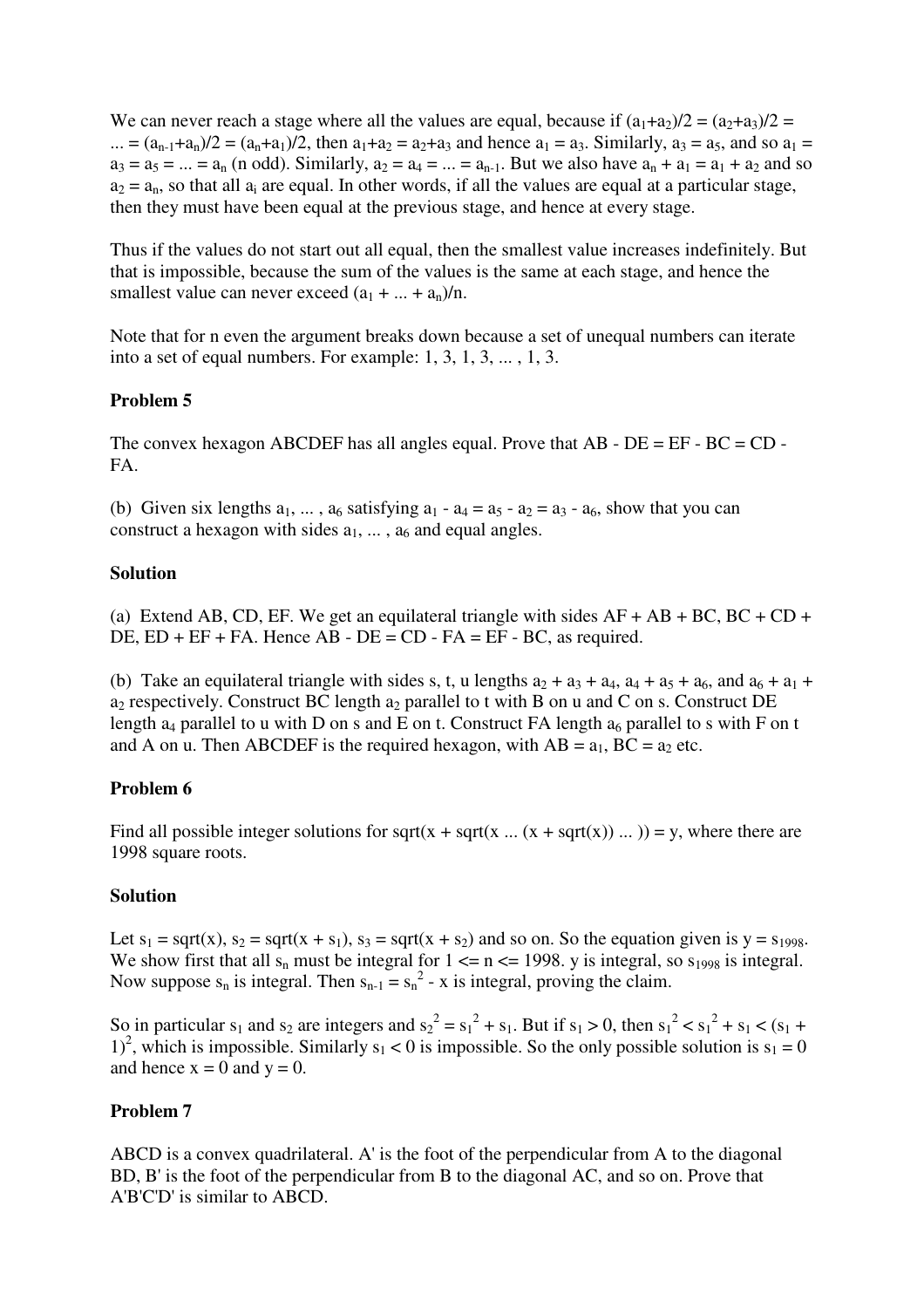# **Solution**

Let the diagonals meet at O. Then CC'O is similar to AA'O (because  $CC'O = AA'O = 90$ , and COC', AOA' are opposite angles), so A'O/C'O = AO/CO. Similarly, B'O/D'O = BO/DO. AA'O is also similar to BB'O, so A'O/B'O = AO/BO. Thus  $OA':OB':OC':OD' =$ OA:OB:OC:OD. Hence triangles OA'B' and OAB are similar. Likewise OB'C' and OBC, OC'D' and OCD, and OD'A' and ODA. Hence result.

### **Problem 8**

Find all natural numbers n such that  $n^2$  does not divide n!.

### **Solution**

Answer:  $n = 4$  or prime.

If n = rs, with  $1 < r < s$ , then  $r < s < n$ , and hence rsn =  $n^2$  divides n!. Similarly, if n =  $r^2$  with r  $> 2$ , then  $r < 2r < n$ , and hence  $n^2$  divides n!. This covers all possibilities except  $n = 4$  or  $n =$ prime, and it is easy to see that in these cases  $n^2$  does not divide n!.

### **Problem 9**

Given a lattice of regular hexagons. A bug crawls from vertex A to vertex B along edges of the hexagons, taking the shortest possible path (or one of them). Prove that it travels a distance at least AB/2 in one direction. If it travels exactly AB/2 in one direction, how many edges does it traverse?

#### **Solution**



Suppose vertex A is that marked  $*$  at the bottom left. Without loss of generality, B is in a 60 degree sector as shown. Assume the edges have unit length. The vertices can be partitioned into two sets (marked ° and . in the diagram). Each set forms a skewed lattice with axes at 60 degrees. Any path must alternate between the two lattices.

If B is on the same lattice as A, then we can give B coordinates (m,n) relative to A and the shortest path from A to B must move m units east and n units east of north. The shortest path between a lattice point and the next lattice point east is evidently one edge in direction 3 followed by one edge in direction 2. Similarly, the shortest path between a lattice point and the next lattice point east of north is one edge in direction 1, followed by one edge in direction 2. So a shortest path from A to B must have m+n edges in direction 2.

B is a distance  $\sqrt{3}(m+n/2)$  east of A and a distance  $3n/2$  north of A, so  $AB^2 = (3m^2+3mn+3n^2)$  $<$  (4m<sup>2</sup>+8mn+4n<sup>2</sup>) = 4 (m+n)<sup>2</sup>. So in this case the bug must travel more than AB/2 in direction 2.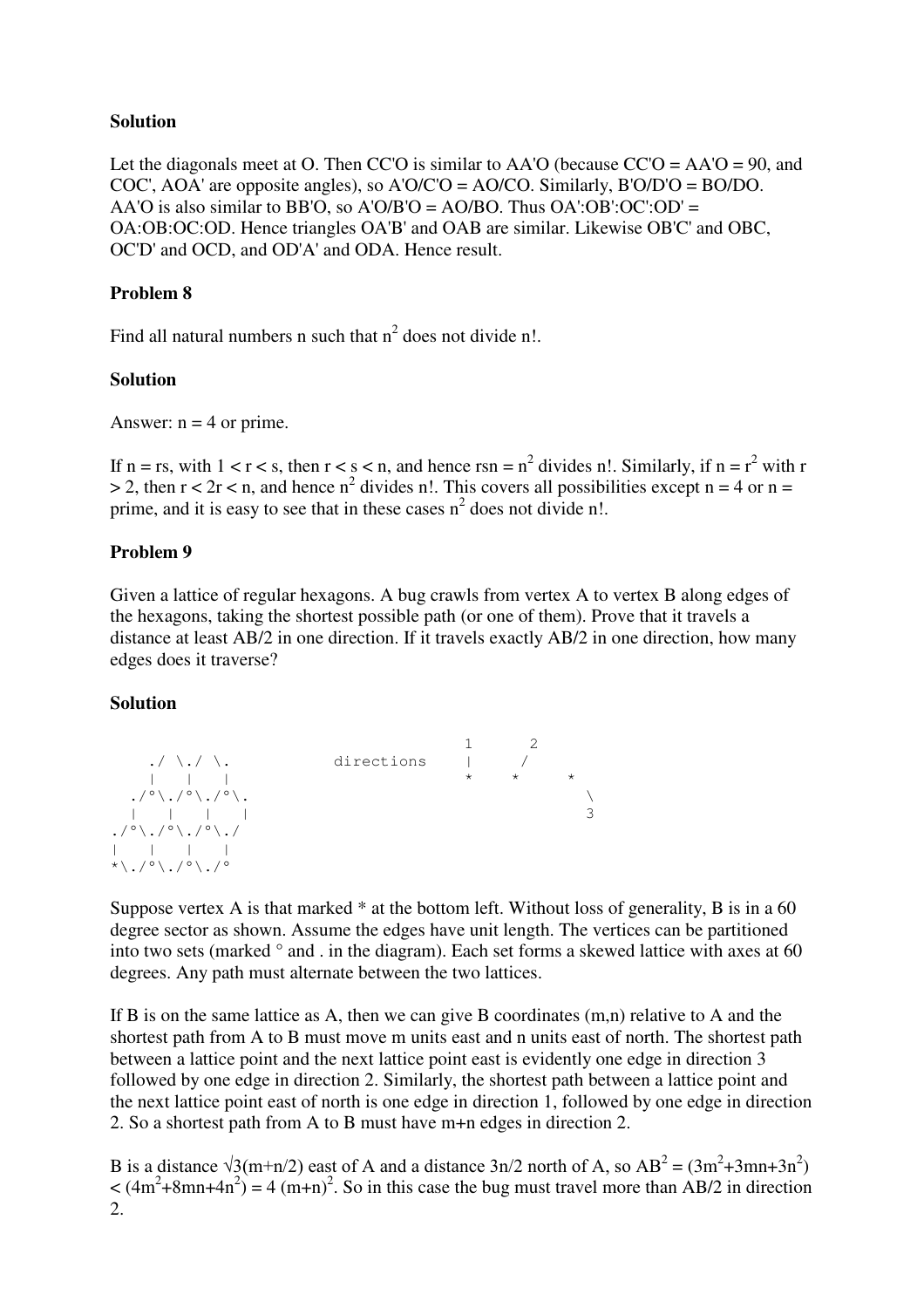Now suppose B is on the other lattice. Let C be the lattice point immediately north of A and D the lattice point in direction 3 from A. Then a shortest path from A to B must either be A to C and then a shortest path from C to B, or A to D and then a shortest path from D to B. Take B to have coordinates (m, n) relative to C or D.

In the first case,  $AB^2 = (\sqrt{3(m+n/2)})^2 + (3n/2 + 1)^2 = (3m^2 + 3mn + 3n^2) + 3n + 1$  and a shortest path has m+n units in direction 2. But  $4(m + n)^2$  >  $(3m^2 + 3mn + 3n^2) + 3n + 1$ , if  $m^2$  $+n^2 + 5mn > 3n + 1$ , which is true for m, n at least 1. If m=0 and n=1, then a shortest path has 2 units in direction 1 and AB =  $\sqrt{7}$  < 4. If m=1 and n=0, then AB=2 and a shortest path has 1 unit in each direction. So in this case (the only one so far) we have equality.

It remains to consider the case where the path starts out towards D. In this case  $AB^2 =$  $(\sqrt{3}(m+n/2) + \sqrt{3}/2)^2 + (3n/2 - 1/2)^2 = (3m^2 + 3mn + 3n^2) + 3m + 1$  and a path has m + n units in direction 2. But  $4(m + n)^2$  >  $(3m^2 + 3mn + 3n^2)$  + 3m + 1 for  $m^2 + n^2 + 5mn$  > 3m + 1, which is true for m, n at least 1. If m=1, n=0, then a shortest path has 2 units in direction 3 and  $AB =$  $\sqrt{7}$  < 4. Finally, if m=0 and n=1, then a shortest path has 1 unit in each direction and AB = 2.

Thus the answer to the final question is 3, because the only cases where the bug travels exactly AB/2 in one direction are where it goes to the opposite vertex of a hexagon it is on.

### **Problem 10**

A circle center O is inscribed in ABCD (touching every side). Prove that angle AOB + angle COD equals 180 degrees.

#### **Solution**

Let AB touch the circle at W, BC at X, CD at Y, and DA at Z. Then AO bisects angle ZOW and BO bisects angle XOW. So angle AOB is half angle ZOX. Similarly angle COD is half angle XOZ and hence angle AOB + angle COD equals 180.

#### **Problem 11**

The natural numbers a, b, n are such that for every natural number k not equal to b,  $b - k$ divides  $a - k^n$ . Prove that  $a = b^n$ .

#### **Solution**

We have  $k^n - a = b^n - a \pmod{b - k}$ . Hence  $b^n - a = 0 \pmod{b - k}$  for every k not equal to b. But if  $b^n$  does not equal a, then by taking  $k - b > b^n - a$  we could render the equation false.

# **Problem 12**

How many (algebraically) different expressions can we obtain by placing parentheses in  $a_1/a_2$ /  $\ldots/a_n?$ 

#### **Solution**

Answer  $2^{n-2}$ .  $a_1$  must be in the numerator, and  $a_2$  must be in the denominator, but the other symbols can be in either. This is easily proved by induction.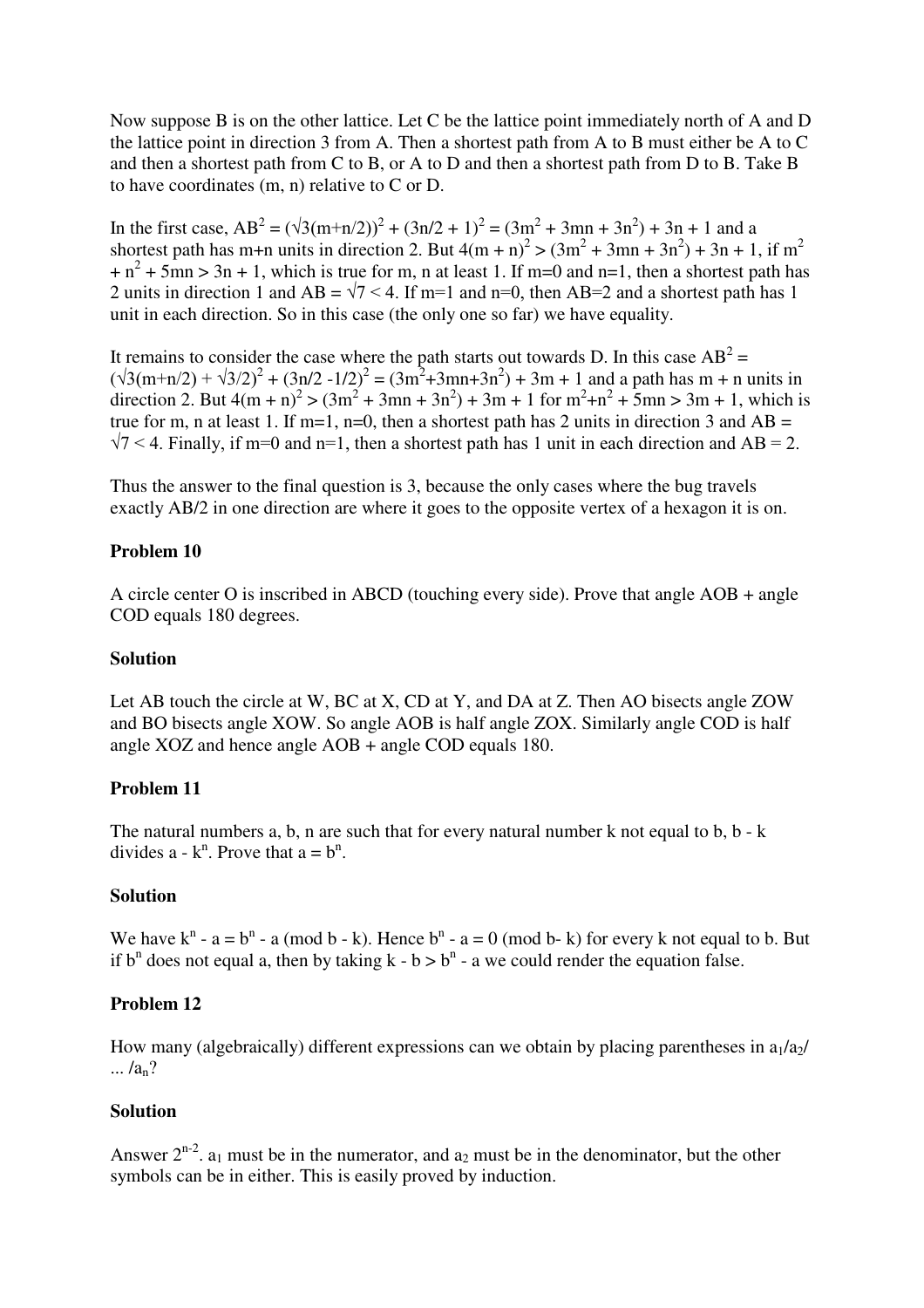# **Problem 13**

What is the smallest number of tetrahedrons into which a cube can be partitioned?

# **Solution**

Answer: 5.

Tetrahedral faces are triangular, so each cube face requires at least two tetrahedral faces. So at least 12 tetrahedral faces are needed in all. At most three faces of a tetrahedron can be mutually orthogonal (and no two faces can be parallel), so at most 3 faces from each tetrahedron can contribute towards these 12. So we require at least 4 tetrahedra to provide the cube faces. But these tetrahedra each have volume at most 1/6 (1/3 x face area x 1, and face area is at most 1/2). So if we have only 4 tetrahedra in total then their total volume is less than the cube's volume. Contradiction. Hence we need at least 5 tetrahedra.

It can be done with 5: lop off 4 non-adjacent corners to leave a tetrahedron. More precisely, take the cube as ABCDA'B'C'D' with ABCD horizontal, A' directly under A, B' directly under B and so on. Then the five tetrahedra are AA'BD, CC'BC, DD'A'C', BB'A'C', BDA'C'.

# **Problem 14**

a) Find the smallest square with last digit not 0 which becomes another square (not zero) by the deletion of its last two digits. #(b) Find all squares, not containing the digits 0 or 5, such that if the second digit is deleted the resulting number divides the original one.

# **Solution**

(a) This one must have slipped through: 121!

(b) Answer: 16,36,121,484. Suppose the number has more than 2 digits. Write it as  $(10m +$ n)10<sup>r</sup> + s, where 1 <= m <= 9, 0 <= n <= 9, 0 <= s < 10<sup>r</sup>. Then we have k(m.10<sup>r</sup> + s) = (10m  $+n$ )10<sup>r</sup> + s, for some k > 1.

s does not contain the digits 0 or 5, so 5 does not divide s. Hence 5 divides k-1, and so k must be 6, 11, or 16 (if k was 21 or more, then the rhs would be negative). Since 25 does not divide  $k-1$ , we must have  $r=1$  and s is a single digit.

We look at each possibility for k in turn.  $k = 6$  gives no solutions.  $k = 11$  gives about two dozen multiples of 11 from 121 to 891. By inspection the only squares are 121 and 484.  $k =$ 16 gives 192, which is not a square.

In addition, there is the possibility of 2 digit solutions, which I had overlooked. It is easiest to check each of the 2 digit squares, thus finding the additional solutions 16, 36.

# **Problem 15**

A circle is inscribed in ABCD. AB is parallel to CD, and BC = AD. The diagonals AC, BD meet at E. The circles inscribed in ABE, BCE, CDE, DAE have radius  $r_1$ ,  $r_2$ ,  $r_3$ ,  $r_4$ respectively. Prove that  $1/r_1 + 1/r_3 = 1/r_2 + 1/r_4$ .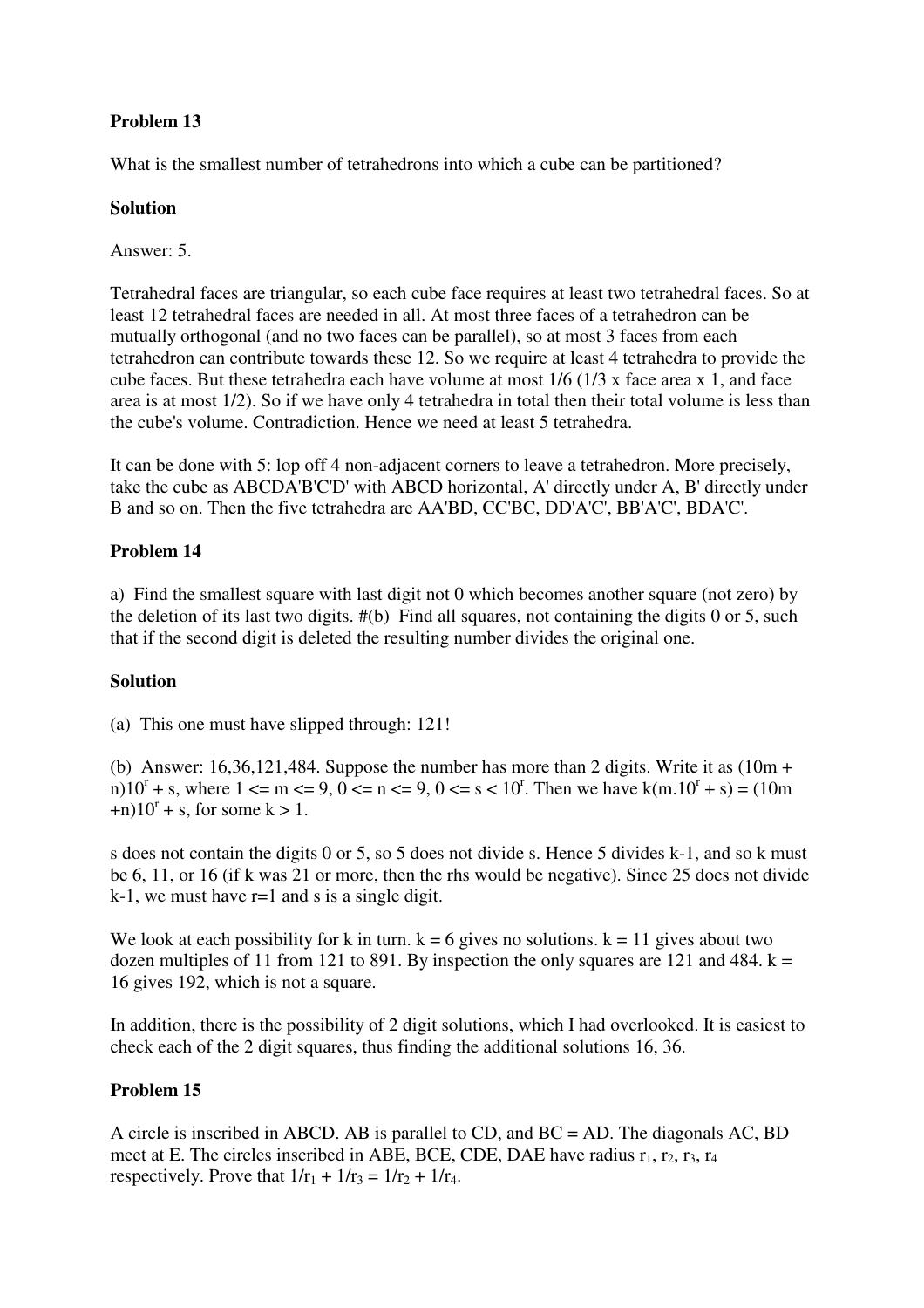### **Solution**

A necessary and sufficient condition for ABCD to have an inscribed circle is  $AB + CD = BC$  $+$  AD. So we have AB  $+$  CD = 2AD, which we use repeatedly. Extend DC to X so that BX is parallel to EC. Then  $DX = AB + CD = 2AD$  and the triangles DEC, AEB, DBX are similar. Let h be the perpendicular distance from AB to CD. The similar triangles give us the heights of DEC and AEB in terms of h.

 $1/r_1$  = perimeter ABE/(2 area ABE) = (AB + 2EB)/(AB.height) = (AB +  $2.BD.AB/(AB+CD)/(AB.h.AB/(AB+CD)) = 2(AD + BD)/(AB.h)$ . Similarly,  $1/r_3 = 2(AD +$  $BD)/(CD.h)$ .

The area of AED = area ABD - area ABE =  $1/2$  AB.h.CD/(2AD), so  $1/r_2 = 1/r_4$  = perimeter ADE/(2 area ADE) = (AD + BD)/(h.AB.CD/2AD), and  $1/r_2 + 1/r_4 = 2(AD + BD)/h$  $2AD/(AB.CD) = 2(AB + BD)/h$   $(AB + CD)/(AB.CD) = 1/r_1 + 1/r_3$ .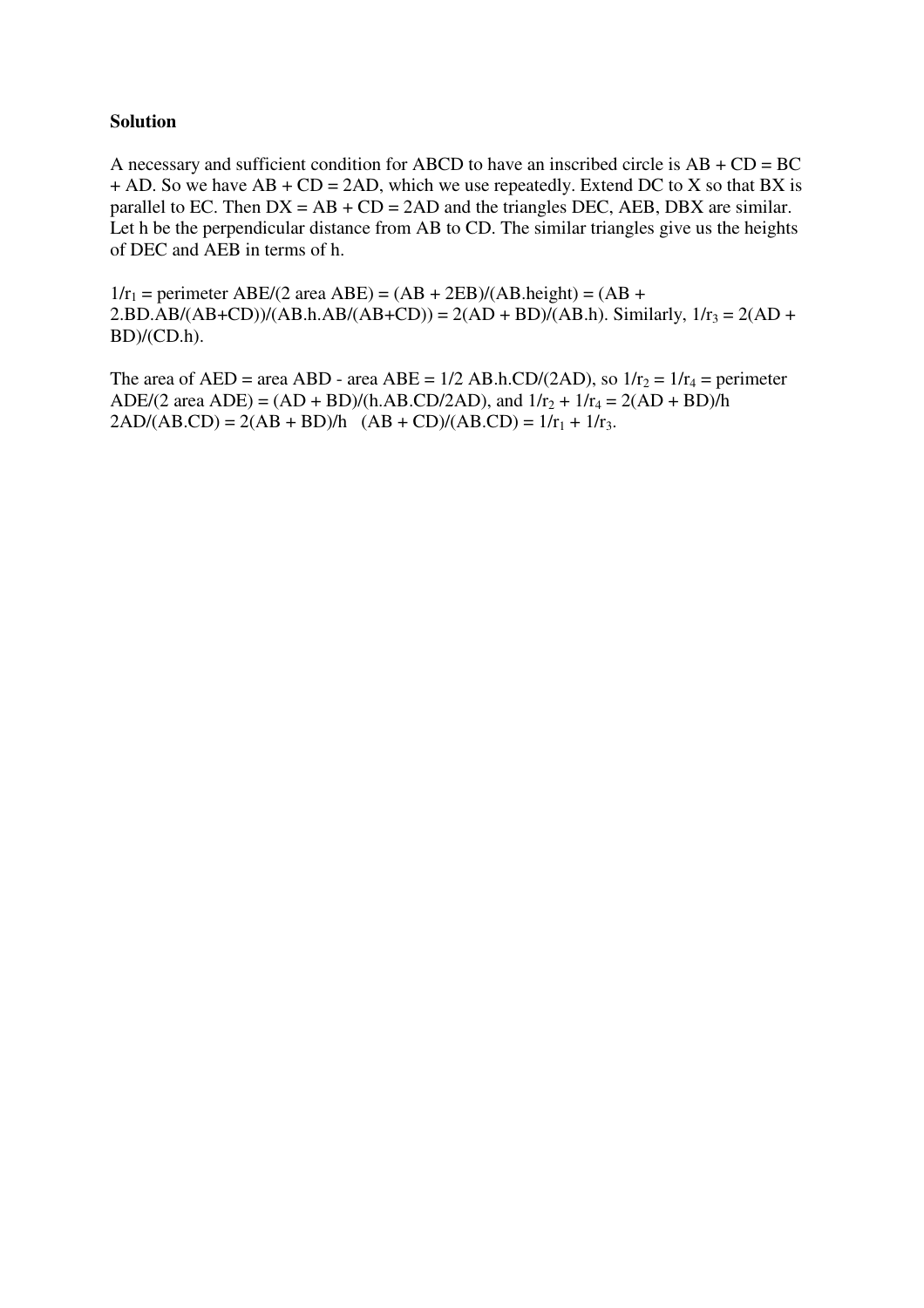# **5th ASU 1965**

### **Problem 1**

(a) Each of  $x_1, \ldots, x_n$  is -1, 0 or 1. What is the minimal possible value of the sum of all  $x_i x_j$ with  $1 \le i \le j \le n$ ? (b) Is the answer the same if the  $x_i$  are real numbers satisfying  $0 \le |x_i|$  $\leq 1$  for  $1 \leq i \leq n$ ?

#### **Solution**

(a) Answer: -[n/2].

Let A =  $(x_1 + ... + x_n)^2$ , B =  $x_1^2 + ... + x_n^2$ . Then we must minimize A - B. For n even, we separately minimize A and maximize B by taking half the x's to be +1 and half to be -1. For n odd we can take  $\lceil n/2 \rceil$  x's to be +1,  $\lceil n/2 \rceil$  to be -1, and one to be 0. That minimizes A and gives B one less than its maximum. That is the best we can do if we fix  $A = 0$ , since  $A = 0$  requires an even number of x's to be non-zero and hence at least one to be zero. If we do not minimize A, then since its value must be an integer, its value will be at least 1. In that case, even if B is maximized we will not get a lower total.

(b) Answer:  $-[n/2]$ . For n even, the same argument works. For n odd we can clearly get  $-[n/2]$ , so it remains to prove that we cannot get a smaller sum. Suppose otherwise, so that  $x_i$  is a minimal sum with sum less than -[n/2]. Let  $x_n = x$ , then the sum is  $x(x_1 + ... + x_{n-1})$  + sum of terms  $x_i x_i$  with  $1 \le i, j \le n$ . But this is less than the sum for n-1, so  $x(x_1 + ... + x_{n-1})$  must be negative, and since it is minimal we must have  $|x| = 1$ . But the same argument shows that all the terms have modulus 1. We now have a contradiction since we know that the minimum in this case is -[n/2].

#### **Problem 2**

Two players have a 3 x 3 board. 9 cards, each with a different number, are placed face up in front of the players. Each player in turn takes a card and places it on the board until all the cards have been played. The first player wins if the sum of the numbers in the first and third rows is greater than the sum in the first and third columns, loses if it is less, and draws if the sums are equal. Which player wins and what is the winning strategy?

#### **Solution**

The first player always wins.

Let the board be:

. F . S . S . F .

We call the squares marked F the F-squares, the squares marked S the S-squares, and the remaining squares the neutral squares. The first player wins if the sum of the two cards on the F-squares exceeds the sum of the two cards on the S-squares. We also call the first player F and the second player S.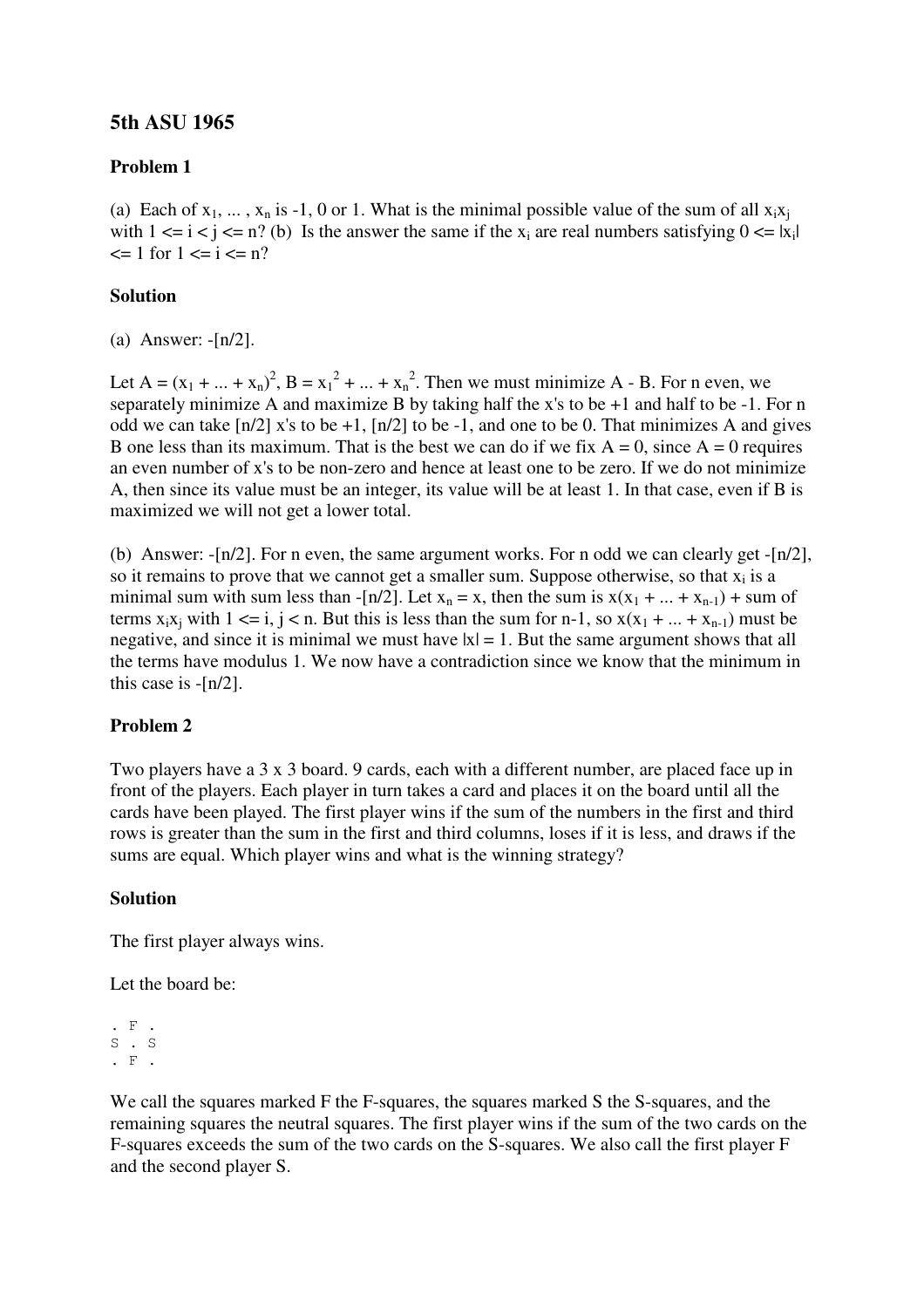Let the cards be  $a_1>a_2\$  ...  $a_9$ . Let  $t_1 = a_1 + a_9$ ,  $t_2 = a_2 + a_8$ ,  $t_3 = a_3 + a_7$ ,  $t_4 = a_4 + a_6$ .

If  $t_1 > t_2$ , or  $t_1 = t_2 > t_3$ , or  $t_1 = t_2 = t_3 >= t_4 (*)$ , then F's strategy is to get a total of  $t_1$  or better on the F-squares and to force S to a lower score on the S-squares. If (\*) does not hold, then F's strategy is to force S to  $t_1$  or lower, and to get a higher score.

If  $(*)$  holds, then F starts by playing  $a_1$  to an F-square. S must play to the remaining F-square, otherwise F will play  $a_3$  or better to it on his next move and win. So S must play  $a_9$  to the remaining F-square, giving F a total of  $t_1$ .

Now if  $t_1 > t_2$ , then F forces S to  $t_2$  or worse by playing a<sub>8</sub> to an S-square.

If  $t_1 = t_2 > t_3$ , then F forces S to  $t_3$  or worse by playing  $a_2$  to a neutral square. If S plays to an S-square, then he cannot do better than  $a_3 + a_8$ , which loses. So he plays as to a neutral square. But now F plays  $a_3$  to an S-square, and S cannot do better than  $t_3$ .

If  $t_1 = t_2 = t_3 > t_4$ , then F forces S to  $t_4$  or worse. He starts by playing  $a_2$  to a neutral square. If does not prevent F playing a<sub>8</sub> to an S-square on his next move, then he cannot do better than  $a_3 + a_8$ , which loses. So he must play  $a_8$  to a neutral square. Now F plays  $a_3$  to a neutral square. If S does not prevent F playing  $a_7$  to an S-square on the following move, then he cannot do better than  $a_4 + a_7$  which loses, so he plays  $a_7$  to a neutral square. F now plays  $a_4$  to an S-square. S cannot now do better than  $t_4$ , which loses.

Finally, if  $t_1 = t_2 = t_3 = t_4$ , then F proceeds as in the last case except that at the end he plays  $a_4$ to the last neutral square instead of to an S-square. S now gets  $a_5 + a_6$  on the S-squares, which loses.

If  $(*)$  does not hold, then F starts by playing a<sub>9</sub> to an S-square. If S does not play to the other S-square, then F will play  $a_7$  or  $a_8$  there on his next move and S will lose. So S must play  $a_1$  to the other square, and gets a total of  $t_1$ . F now plays to get  $t_2$ ,  $t_3$  or  $t_4$  on the F-squares.

If  $t_1 < t_2$ , then F plays  $a_2$  to an F-square and so gets at least  $t_2$  and wins.

If  $t_1 = t_2 < t_3$ , then F plays a<sub>8</sub> to a neutral square. If S does not prevent F playing a<sub>2</sub>to an Fsquare on his next move, then F will get at least  $a_2 + a_7$  and win. So S must play  $a_2$  to a neutral square. Now F plays  $a_3$  to an F-square and so gets at least  $t_3$  on the F-squares and wins.

Finally, if  $t_1 = t_2 = t_3 < t_4$ , then F plays as in the previous case, except that at the end he plays  $a_7$  to a neutral square instead of  $a_3$  to an F-square. S must prevent F playing  $a_3$  to an F-square the following move, or F gets at least  $a_3 + a_6$  and wins. So S plays  $a_3$  to a neutral square. F now plays  $a_4$  to an F square and so must get at least  $t_4$ , which wins.

# **Problem 3**

A circle is circumscribed about the triangle ABC. X is the midpoint of the arc BC (on the opposite side of BC to A), Y is the midpoint of the arc AC, and Z is the midpoint of the arc AB. YZ meets AB at D and YX meets BC at E. Prove that DE is parallel to AC and that DE passes through the center of the inscribed circle of ABC.

# **Solution**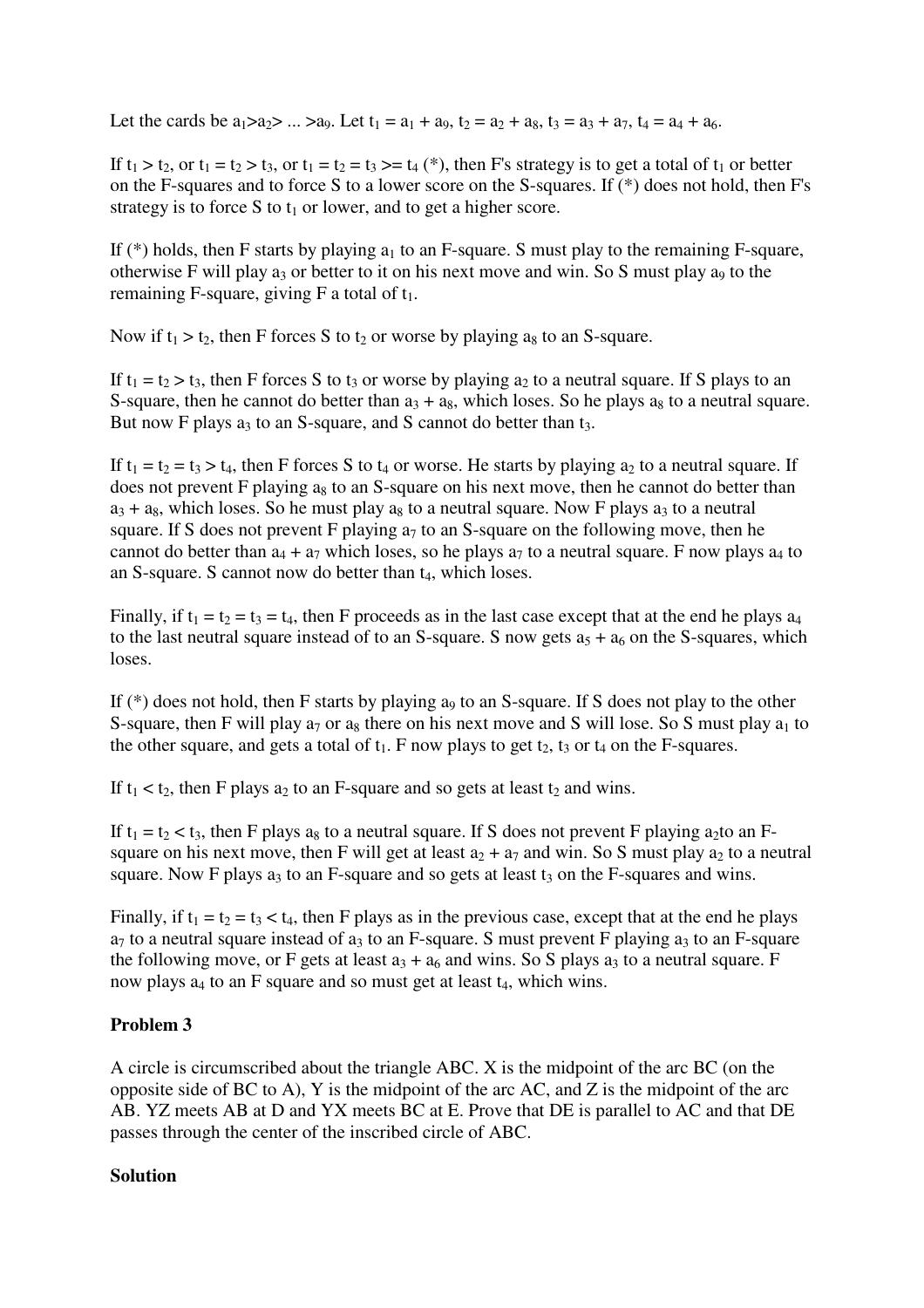ZY bisects the angle AYB, so  $AD/BD = AY/BY$ . Similarly, XY bisects angle BYC, so  $CE/BE = CY/BY$ . But  $AY = CY$ . Hence  $AD/BD = CE/BE$ . Hence triangles BDE and BAC are similar and DE is parallel to AC.

Let BY intersect AC at W and AX at I. I is the in-center. AI bisects angle BAW, so WI/IB = AW/AB. Now consider the triangles AYW, BYA. Clearly angle AYW = angle BYA. Also angle  $WAY = angle CAY = angle ABY$ . Hence the triangles are similar and  $AW/AY =$ AB/BY. So  $AW/AB = AY/BY$ . Hence  $WI/B = AY/BY = AD/BD$ . So triangles BDI and BAW are similar and DI is parallel to AW and hence to DE. So DE passes through I.

# **Problem 4**

Bus numbers have 6 digits, and leading zeros are allowed. A number is considered lucky if the sum of the first three digits equals the sum of the last three digits. Prove that the sum of all lucky numbers is divisible by 13.

# **Solution**

The total is made up of numbers of the form abcabc, and pairs of numbers abcxyz, xyzabc. The former is abc.1001 and the sum of the pair is  $1001(abc + xyz)$ . So the total is divisible by 1001 and hence by 13.

# **Problem 5**

The beam of a lighthouse on a small rock penetrates to a fixed distance d. As the beam rotates the extremity of the beam moves with velocity v. Prove that a ship with speed at most v/8 cannot reach the rock without being illuminated.

# **Solution**

Let the lighthouse be at L. Take time  $t = 0$  at the moment the boat starts its run, so that at  $t = 0$ it is at S a distance d from L, and thereafter it is at a distance less than d. Take A and B a distance d from L so that ALBS is a semicircle with diameter AB and S the midpoint of the arc AB. During the period to  $t = 2.5$  pi.d/v the boat has traveled a distance less than d, so it cannot reach AB. But it is a distance less than d from L, so it must be inside the semicircle. But during this period the beam sweeps across from LA to LB and so it must illuminate the boat.

# **Problem 6**

A group of 100 people is formed to patrol the local streets. Every evening 3 people are on duty. Prove that you cannot arrange for every pair to meet just once on duty.

# **Solution**

Every time a person is on duty he is paired with two other people, so if the arrangement were possible the number of pairs involving a particular person would have to be even. But it is 99.

# **Problem 7**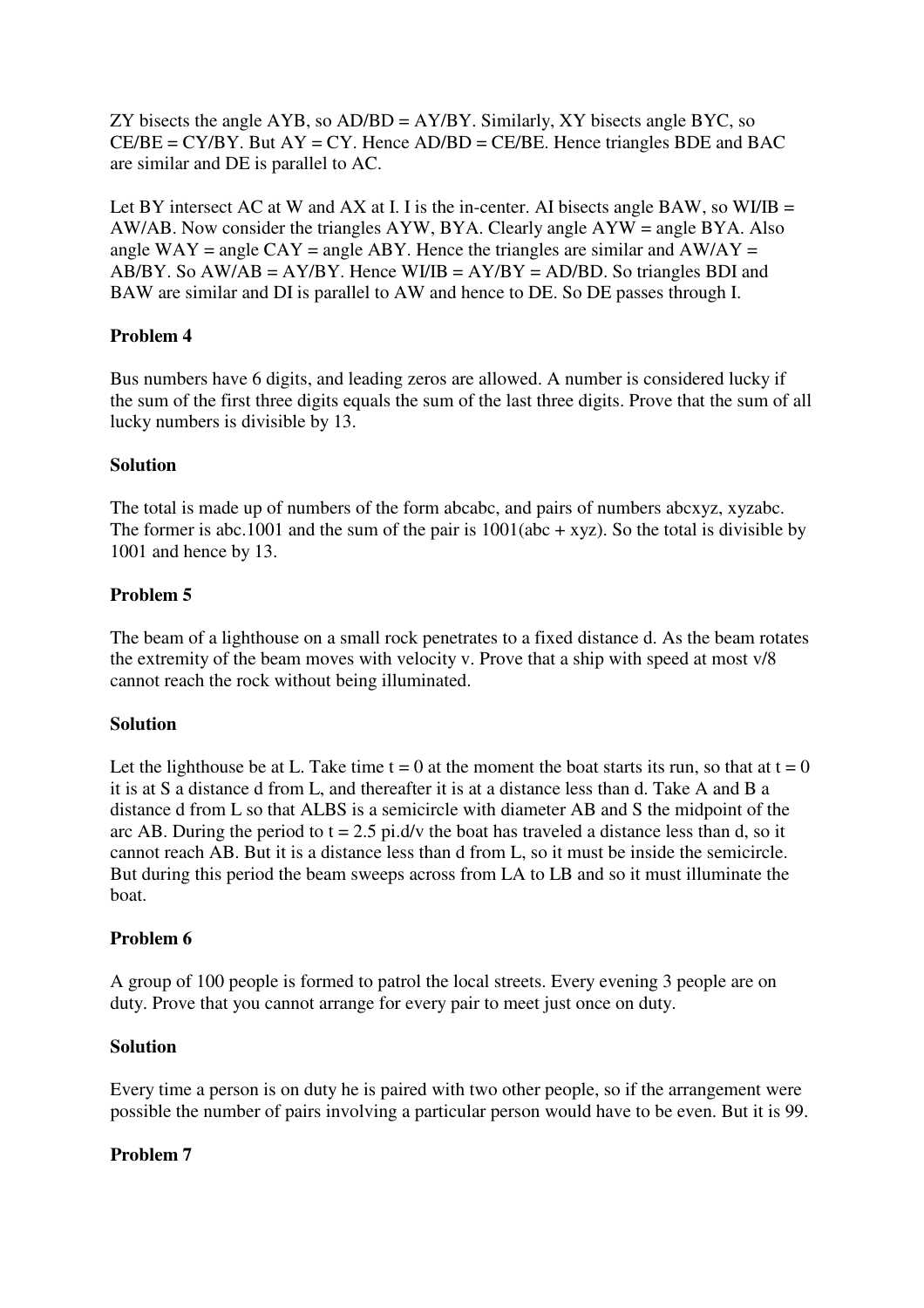A tangent to the inscribed circle of a triangle drawn parallel to one of the sides meets the other two sides at X and Y. What is the maximum length XY, if the triangle has perimeter p?

# **Solution**

Let BC be the side parallel to XY, h the length of the altitude from A, and r the radius of the in-circle. Then XY/BC = (h - 2r)/h. But r.p = h.BC. So XY = (p - 2BC)BC/p = (p<sup>2</sup>/8 - 2(BC  $p/4$ <sup>2</sup> $)$ /p. So the maximum occurs when BC = p/4 and has value p/8.

# **Problem 8**

The n<sup>2</sup> numbers  $x_{ij}$  satisfy the n<sup>3</sup> equations:  $x_{ij} + x_{jk} + x_{ki} = 0$ . Prove that we can find numbers  $a_1, \ldots, a_n$  such that  $x_{ij} = a_i - a_j$ .

### **Solution**

Taking  $i = j = k$ , we have that  $x_{ii} = 0$ . Now taking j=k, we have that  $x_{ii} = -x_{ii}$ . Define  $a_i = x_{i1}$ . Then we have  $x_{i1} + x_{1j} + x_{ji} = 0$ . Hence  $x_{ij} = a_i - a_j$ .

### **Problem 9**

Can 1965 points be arranged inside a square with side 15 so that any rectangle of unit area placed inside the square with sides parallel to its sides must contain at least one of the points?

### **Solution**

Yes. Place a grid of 900 points in 30 equally spaced rows and columns, so that each point is a distance 15/31 from its nearest neighbours (or 15/31 from the edge). This blocks all rectangles except those slimmer than 1/2. Those slimmer than 1/2 must have length at least 2, so we can block them with a smaller set of rows and columns containing more finely spaced points.

Label the rows 1-30. In each of the 7 rows 3, 7, 11, 15, 19, 23, 27 place an additional 31 points, so that each of these rows has 61 equally spaced points at a spacing of 15/62. Similarly for the columns. So in total we are placing an additional  $2.7.31 = 434$  points. Any rectangle of length >2 must encounter one of these rows (or columns) and hence must have width less than 1/4. This blocks any rectangle except those with width < 1/4.

In each of the 3 rows 7, 15, 23 place an additional 62 points, so that each of these rows has 123 equally spaced points at a spacing of 15/124. Similarly for the columns. So in total we are placing an additional  $2.3.62 = 372$  points. Any rectangle of length  $>4$  must encounter one of these rows (or columns) and hence must have width less than 1/8. This blocks any rectangle except those with width  $\lt$  1/8 and hence length  $> 8$ .

In row 15 place an additional 124 points, so that it has a total of 247 equally spaced points at a spacing of 15/247. Similarly for column 15. This requires an additional 248 points. Any rectangle which can fit through these gaps has area at most  $15 \times 15/247 < 1$ . So we have blocked all rectangles with area 1 or more and used  $900 + 434 + 372 + 248 = 1954$  points.

Ilan Mayer, who seems to solve these problems effortlessly, came up with a neater arrangement of points. He used narrowly spaced points along widely spaced diagonals: (k/15, k/15) for k = 1,2,...,224; ((28\*n+k)/15, k/15) for n = 1,2,...,7, k = 1,2,...,224-28\*n; (k/15,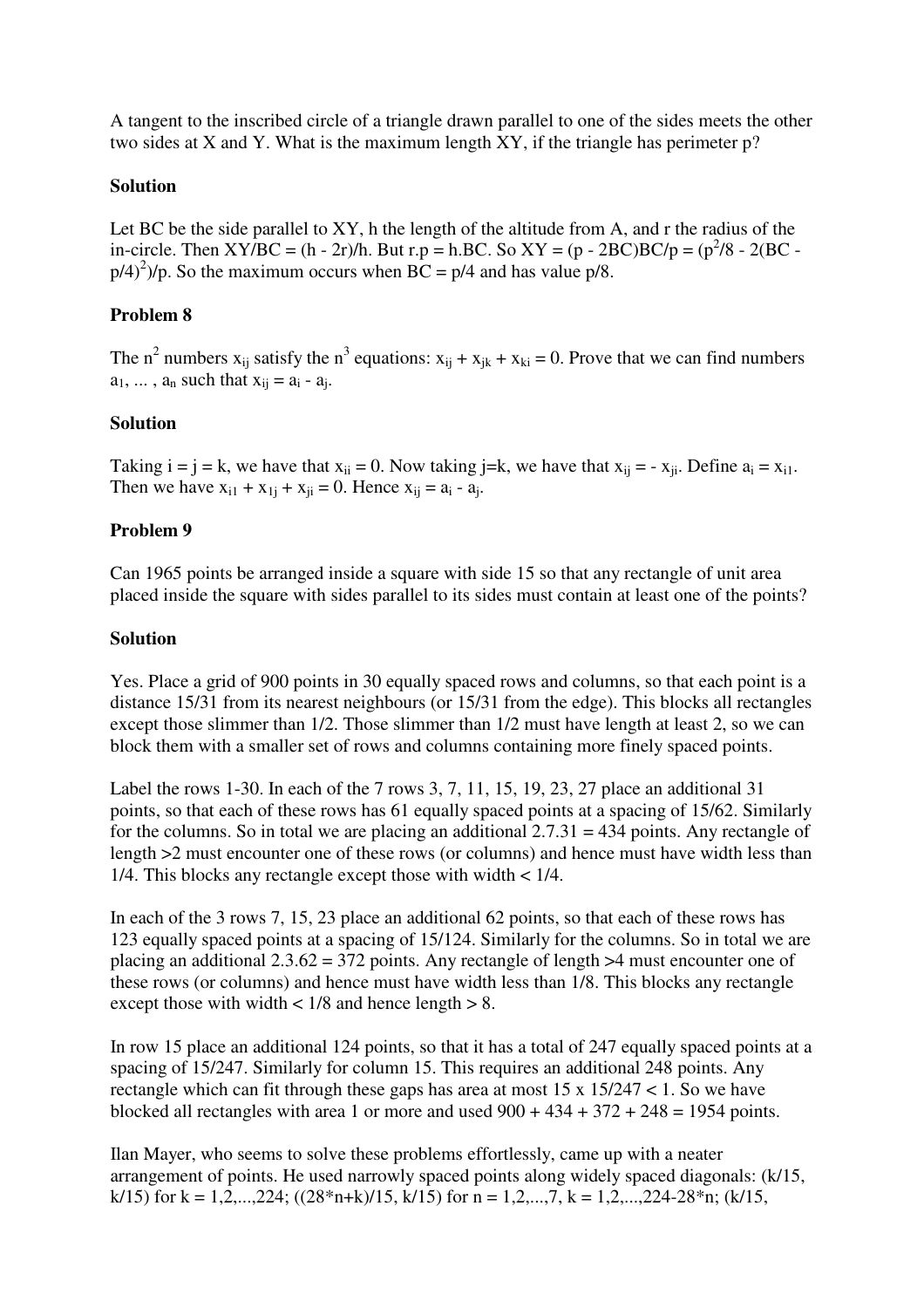$(28*n+k)/15)$  for n = 1,2,...,7, k = 1,2,...,224-28<sup>\*</sup>n. The diagonals are spaced 28/15 apart, so the biggest rectangle that can be fitted between two diagonals has sides 15/15 less epsilon and 15/15 less epsilon. For example, take the vertices as  $(14/15 + e, e)$ ,  $(29/15 - e, e)$ ,  $(14/15 + e,$ 15/15 - e), (29/15 - e, 15/15 - e). If one allows a rectangle to touch points (in other words if one took the rectangles to exclude their boundaries) then this does not work - many 15 x 1/15 rectangles will fit. But one can add an additional point on each of the 15 lines, keeping the points on each line evenly spaced. That blocks rectangles without boundary and still has only 1821 points.

# **Problem 10**

Given n real numbers  $a_1, a_2, ..., a_n$ , prove that you can find n integers  $b_1, b_2, ..., b_n$ , such that  $|a_i - b_i| < 1$  and the sum of any subset of the original numbers differs from the sum of the corresponding  $b_i$  by at most  $(n + 1)/4$ .

### **Solution**

We can take all  $a_i$  to lie in the range  $(0,1)$  and all  $b_i$  to be 0 or 1. The largest positive value of the sum of  $(a_i - b_i)$  for any subset is achieved by taking the subset of those i for which  $b_i = 0$ . Similarly, the largest negative value is achieved by taking those i for which  $b_i = 1$ . So the worst subset will be one of those two.

If  $a_i < a_j$ , then we cannot have  $b_i = 1$  and  $b_j = 0$  if the set of  $b_i$ s is to minimise the maximum sum, because swapping them would reduce the sum of a's with  $b = 0$  and the sum of  $(1 - a)$ 's with b = 1. So if we order the a's so that  $a_1 \le a_2 \le \dots \le a_n$ , then a best set of b's is  $b_i = 0$  for i  $\leq$  some k, and  $b_i = 1$  for i > k. [If some of the  $a_i$  are equal, then we can find equally good sets of b's do not have this form, but we cannot get a lower maximum sum by departing from this form.]

Let  $L_i = a_1 + a_2 + ... + a_i$ , and  $R_i = a_{i+1} + a_{i+2} + ... + a_n$ . As we increase i the sums  $L_i$  increase and the sums  $R_i$  decrease, so for some k we must have  $L_k < R_k$ ,  $L_{k+1} > = R_{k+1}$ . Either k or k+1 must correspond to the optimum choice of b's to minimise the maximum sum.

Now assume that the a's form a maximal set, in other words they are chosen so that the minimum is as large as possible. We show first that in this case  $L_{k+1} = R_k$ . Suppose  $L_{k+1} < R_k$ . Then we could increase each of  $a_{k+1}, a_{k+2}, \ldots, a_n$  by epsilon. This would leave  $L_k$  unaffected, but slightly increase  $L_{k+1}$  and slightly reduce  $R_k$ . For small epsilon this does not change the value of k, but increases the smaller of  $L_{k+1}$  and  $R_k$ , thus increasing the minimum and contradicting the maximality of the original a's. Similarly, if  $L_{k+1} > R_k$ , we could decrease each of  $a_1, a_2, \ldots, a_{k+1}$  by epsilon, thus slightly increasing  $R_k$  and reducing  $L_{k+1}$ .

Suppose not all of  $a_1, a_2, \ldots, a_{k+1}$  are equal. Take i so that  $a_i < a_{i+1}$ . Now increase each of  $a_1$ ,  $a_2, \ldots, a_i$  by epsilon and reduce each of  $a_{i+1}, a_{i+2}, \ldots, a_{k+1}$  by epsilon', with epsilon and epsilon' sufficiently small that we do not upset the ordering or change the value of k, and with their relative sizes chosen so that  $L_{k+1}$  is increased. R<sub>k</sub> is also increased, so we contradict the maximality of the a's. Hence all  $a_1, a_2, \ldots, a_{k+1}$  are equal. Similarly, we show that all of  $a_{k+1}, \ldots$ ,  $a_n$  are equal. For if not we can increase slightly  $a_{k+1}, \ldots, a_i$  and reduce slightly  $a_{i+1}, \ldots, a_n$  to get a contradiction.

So we have established that all the a's must be equal. Suppose n is odd  $= 2m+1$  and that all the a's equal x. Then for the optimum k we have  $(k+1)x = (2m+1-k)(1-x)$ , hence  $k+1 = (2m+2)(1-$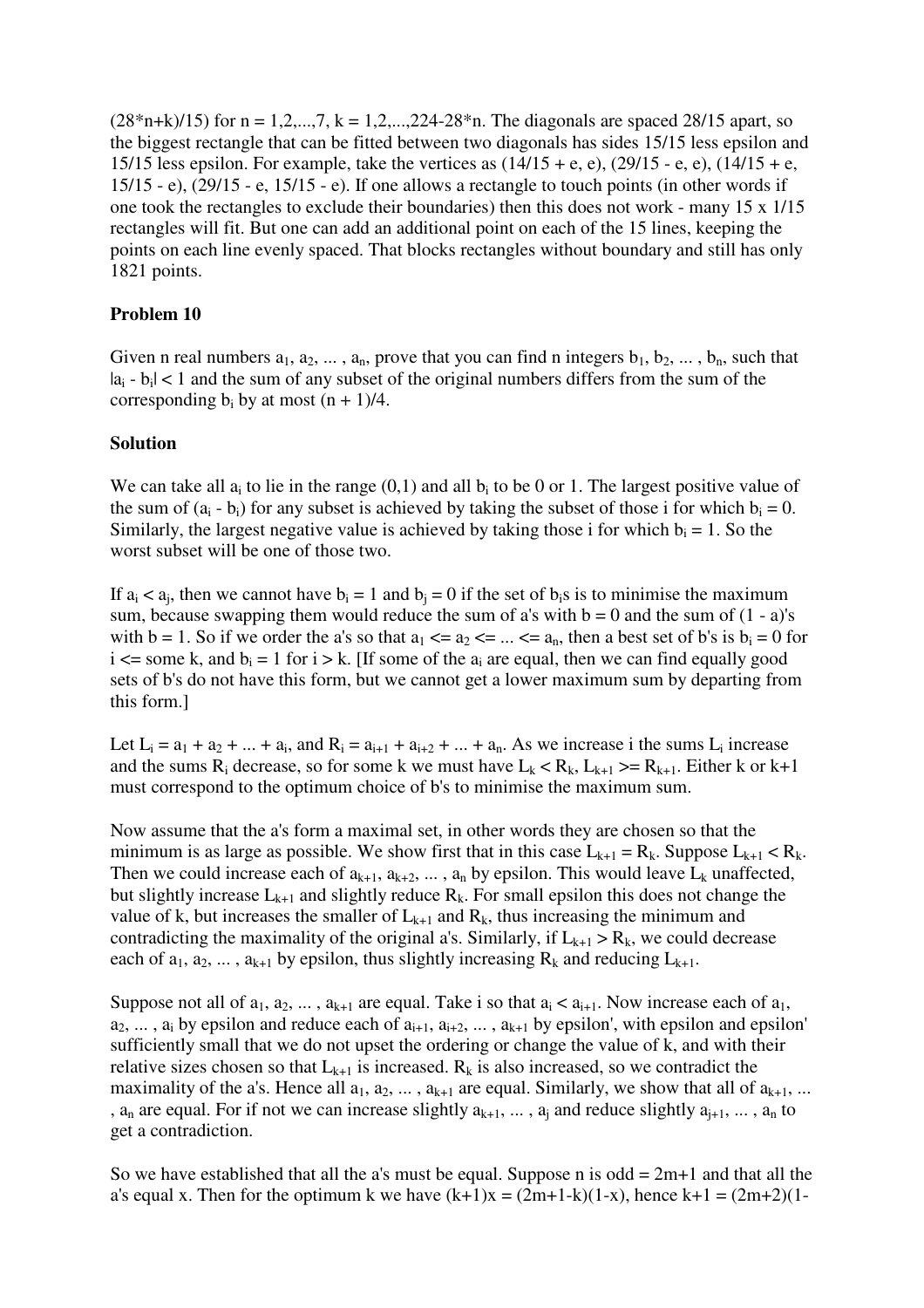x) and the maximum difference is  $(k+1)x = (2m+2)(1-x)x$ . This is maximised by taking  $x =$  $1/2$ ,  $k = m$ , and is  $(m+1)/2 = (n+1)/4$ . If n is even  $= 2m$ , then for the optimum k we have  $(k+1)x = (2m-k)(1-x)$ , so  $k+1 = (2m+1)(1-x)$ , and the maximum difference is  $(k+1)x =$  $(2m+1)(1-x)x$ . However, in this case we cannot take  $x = 1/2$ , because that would give  $k = m - 1/2$  $1/2$  which is non-integral, so we take  $k = m-1$  or m, both of which give a maximum difference of  $m(m+1)/(2m+1) = n(n+2)/(4n+4) < (n+1)/4$ .

# **Problem 11**

A tourist arrives in Moscow by train and wanders randomly through the streets on foot. After supper he decides to return to the station along sections of street that he has traversed an odd number of times. Prove that this is always possible. [In other words, given a path over a graph from A to B, find a path from B to A consisting of edges that are used an odd number of times in the first path.]

# **Solution**

Disregard all edges except those used in the path from A to B, and for each of those let the multiplicity be the number of times it was traversed. Let the degree of a vertex be the sum of the multiplicities of its edges. The key is to notice that the degree of every vertex except A and B must be even. For as we traverse the path from A to B we increase the degree by 2 each time we pass through a vertex. But at the start of the path, as we leave A, we only increase its degree by 1. Similarly as we arrive at B for the last time.

Now construct a path from B as follows. Since B has odd degree it must have an edge of odd multiplicity. Suppose the edge connects B to C. Follow that edge and reduce its multiplicity by one, so that B's degree and C's degree are each reduced by one. Now C has odd degree, so it must have an edge of odd multiplicity. Repeat. Since there are only finitely many edges we must eventually be unable to continue the path. But the only way that can happen is if we reach A.

# **Problem 12**

(a) A committee has met 40 times, with 10 members at every meeting. No two people have met more than once at committee meetings. Prove that there are more than 60 people on the committee.

(b) Prove that you cannot make more than 30 subcommittees of 5 members from a committee of 25 members with no two subcommittees having more than one common member.

# **Solution**

(a) Each meeting involves  $10.9/2 = 45$  pairs. So after 40 meetings, there have been 1800 pairs. We are told that these are all distinct. But if there are N people on the committee, then there are only  $N(N-1)/2$  pairs available. For  $N=60$ , this is only 1770.

(b) A subcommittee of 5 has  $5.4/2 = 10$  pairs. So 31 subcommittees have 310 pairs, and these are all distinct, since no two people are on more than one subcommittee. But a committee of 25 only has  $25.24/2 = 300$  pairs available.

# **Problem 13**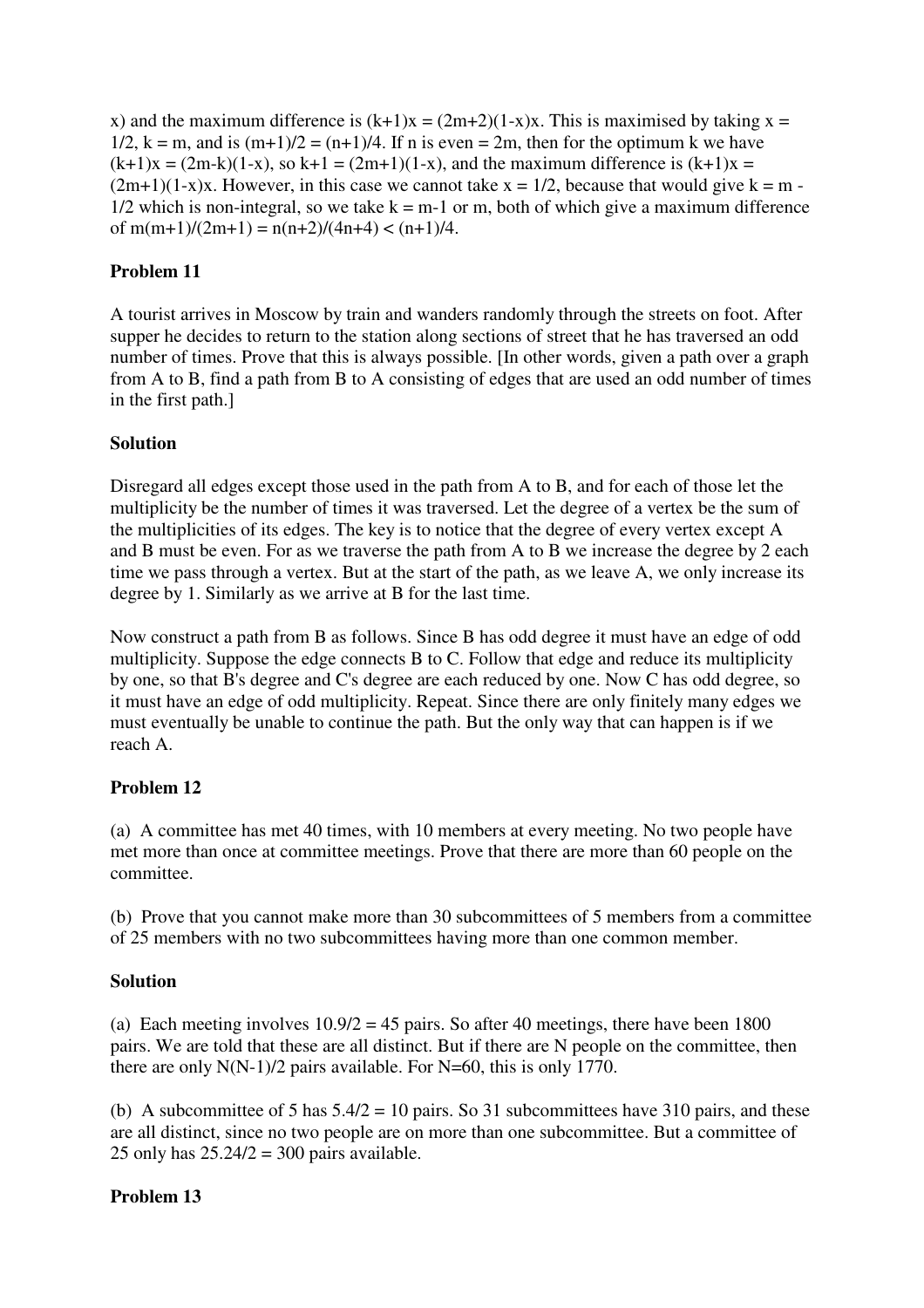Given two relatively prime natural numbers r and s, call an integer *good* if it can be represented as mr + ns with m, n non-negative integers and *bad* otherwise. Prove that we can find an integer c, such that just one of k, c - k is good for any k. How many bad numbers are there?

# **Solution**

Notice that 0 is good and all negative numbers are bad. Take  $c = rs - r - s$ . First c, is bad. For suppose otherwise:  $c = mr + ns$ . Then  $mr + ns = (s-1)r - s$ . Hence  $(s-1-m)r = (n+1)s$ , so r divides n+1. Say n+1=kr, and then s-1-m=ks, so m =  $(1-k)s - 1$ . But n+1 is positive, so k>=1, and hence m is negative. Contradiction.

If k is good, then c-k must be bad (otherwise c would be good). Suppose k is bad. Since r and s are relatively prime we can find integers a and b with  $ar + bs = 1$  and hence integers m and n with  $mr + ns = k$ . Adding a multiple of  $sr - rs$  to both sides if necessary, this gives a pair m, n with  $mr + ns = k$  and m non-negative. Now take the pair with the smallest possible nonnegative m. Then  $m \le s-1$  (for otherwise  $m' = m-s$ ,  $n' = n+r$  would be a pair with smaller non-negative m). Also  $n \le -1$ , otherwise k would be good. Now  $c - k = (s - 1 - m)r + (-n - 1)s$ and the coefficients s - 1 - m and -n - 1 are both non-negative, so c - k is good.

So exactly  $(rs - r - s + 1)/2$  integers are bad.

# **Problem 14**

A spy-plane circles point A at a distance 10 km with speed 1000 km/h. A missile is fired towards the plane from A at the same speed and moves so that it is always on the line between A and the plane. How long does it take to hit?

# **Solution**

Answer: 18pi sec.

Let C be the position of the spy-plane at the moment the missile is fired. Let B be the point a quarter of the way around the circle from C (in the direction the spy-plane is moving). Then the missile moves along the semi-circle on diameter AB and hits the plane at B.

To see this take a point P on the quarter circle and let the line AX meet the semi-circle at Q. Let O be the center of the semicircle. The angle BOQ is twice the angle BAQ, so the arc BP is the same length as the arc BQ. Hence also the arc AQ is the same length as the arc CP.

# **Problem 15**

Prove that the sum of the lengths of the edges of a polyhedron is at least 3 times the greatest distance between two points of the polyhedron.

# **Solution**

If A and B are at the greatest distance, then they must be vertices. For suppose A is not a vertex. Then there is a segment XY entirely contained in the polyhedron with A as an interior point. But now at least one of angles BAX, BAY must be at least 90. Suppose it is BAX. Then BX is longer than BA. Contradiction.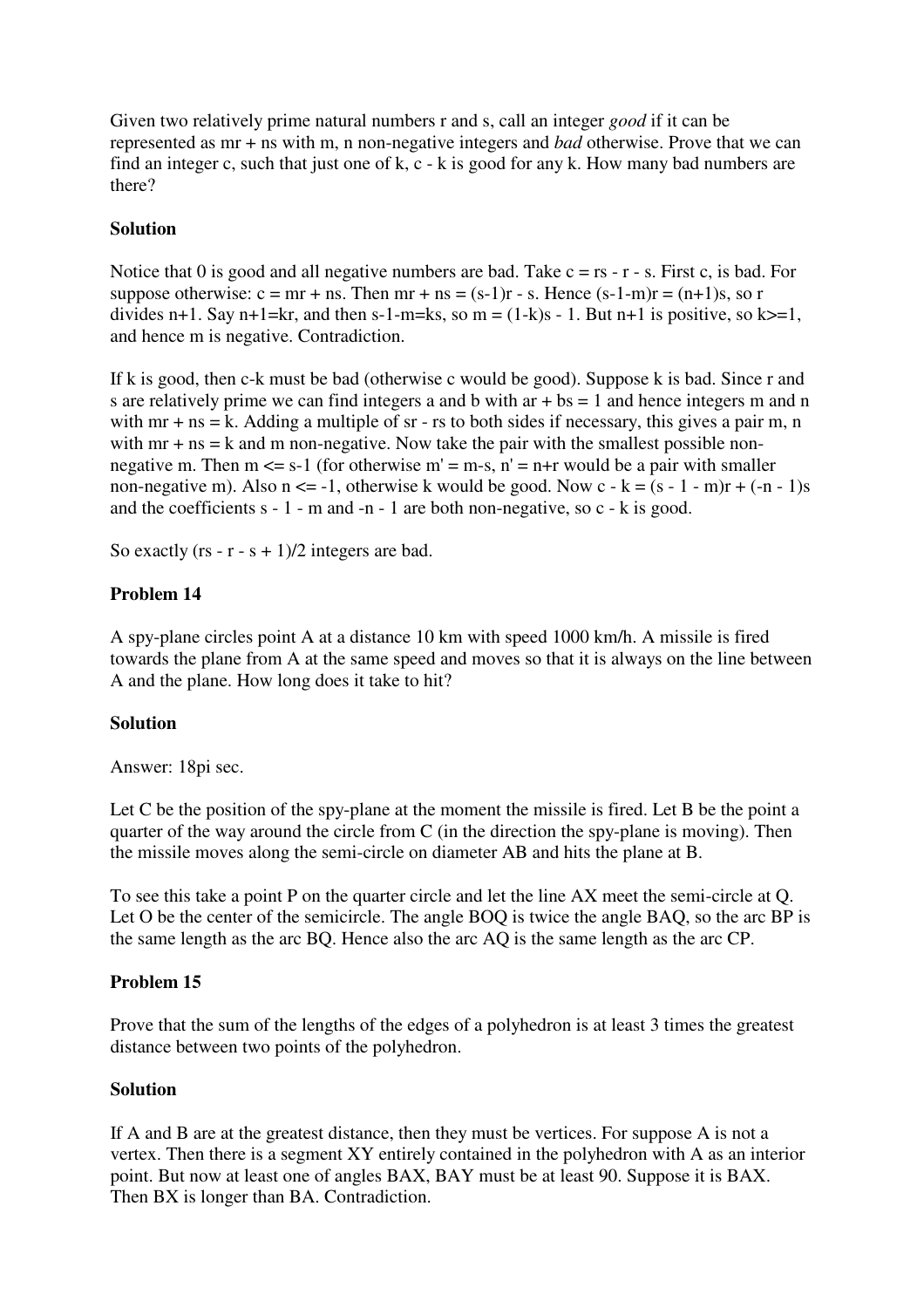Take a plane through A perpendicular to the line AB. Then the polyhedron must lie entirely on one side of the plane, for if Z lay on the opposite side to B, then BZ would be longer than BA. Now move the plane slightly towards B keeping it perpendicular to AB. The intersection of the plane and the polyhedron must be a small polygon. The polygon must have at least 3 vertices, each of which must lie on an edge of the polyhedron starting at A. Select three of these edges.

As the plane is moved further towards B, the selected vertices may sometimes split into multiple vertices or they may sometimes coalesce. In the former case, just choose one of the daughter vertices. In the latter case, let O be the point of intersection of the plane and AB. Let O' be the point of intersection at the last coalescence (or A if there was none). Then we have three paths along edges, with no edges in common, each of which projects onto O'O and hence has length at least O'O. Now select one or more new vertices to replace any lost through coalescence and repeat.

# **Problem 16**

An alien moves on the surface of a planet with speed not exceeding u. A spaceship searches for the alien with speed v. Prove the spaceship can always find the alien if  $v>10u$ .

# **Solution**

The spacecraft flies at a constant height, so that it can see a circular spot on the surface. It starts at the north pole and spirals down to the south pole, overlapping its previous track on each circuit. The alien cannot move fast enough to cross the track before the next circuit, so it is trapped inside a reducing area surrounding the south pole.

The value of 10 is not critical, so we do not have to optimise the details. Take the height above the surface to be half the radius. Then a diameter of the spot subtends an angle 2 cos<sup>-</sup>  $1(1/1.5)$  at the center of the planet.  $1/1.5 < 1/\sqrt{2}$ , so the angle is more than 90 degrees. The critical case is evidently when the spacecraft is circling the equator. Using suitable units, we may take the radius of the planet to be 1 and the spaceship speed to be 1. Then the diameter of the spot is pi/2. We take the overlap to be 2/3, so that each revolution the track advances pi/6. If the planet flew in a circle above the equator, the distance for a revolution would be 2pi 1.5  $=$  3pi. The helical distance must be less than  $3pi + pi/6 = 19pi/6$ . So the alien can travel a distance  $19pi/60 < 2/3$  pi/2 and is thus trapped as claimed.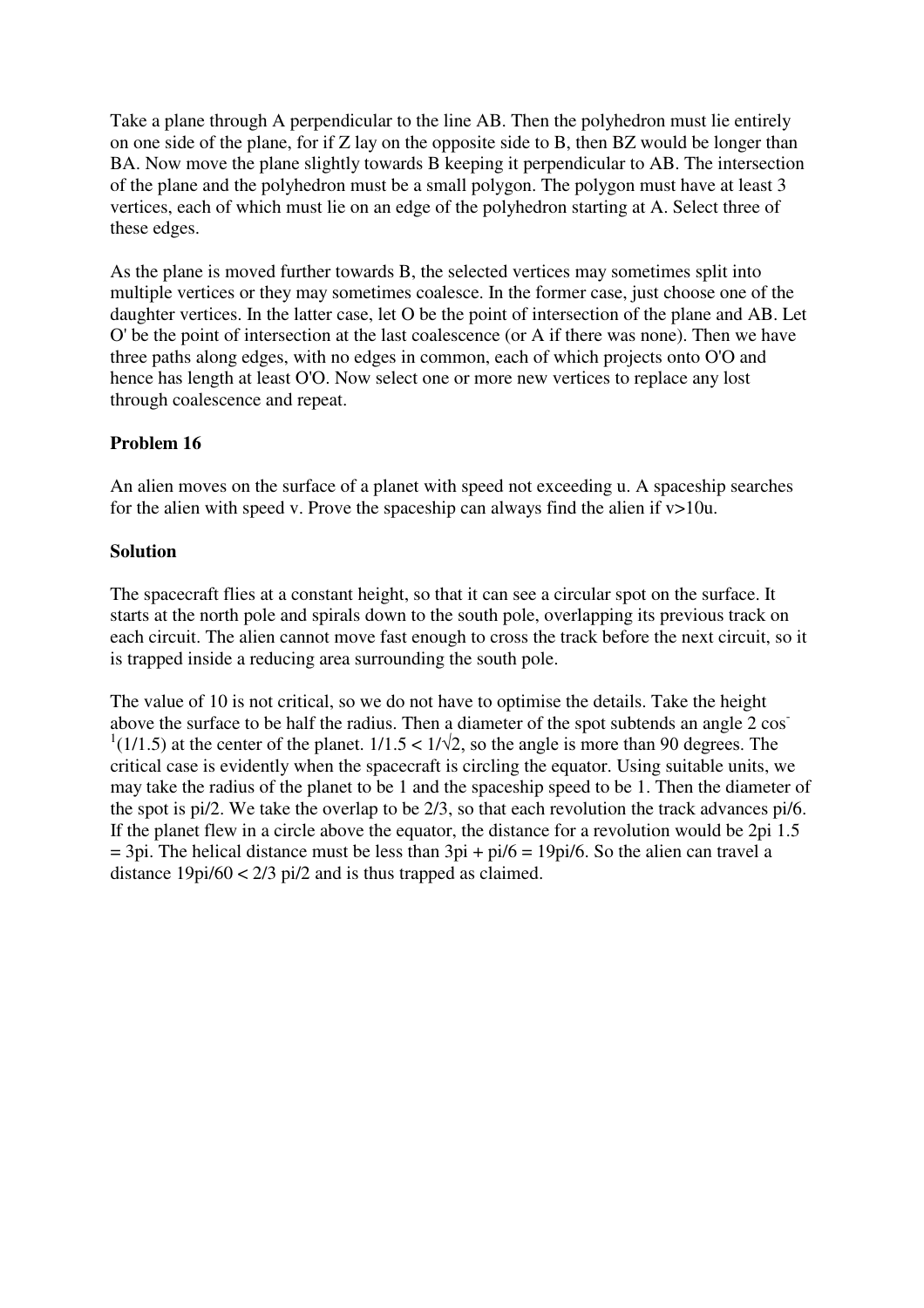# **6th ASU 1966**

# **Problem 1**

There are an odd number of soldiers on an exercise. The distance between every pair of soldiers is different. Each soldier watches his nearest neighbour. Prove that at least one soldier is not being watched.

# **Solution**

The key is to notice that no loops of size greater than two are possible. For suppose we have  $A_1, A_2, \ldots, A_n$  with  $A_i$  watching  $A_{i+1}$  for  $0 < i < n$ , and  $A_n$  watching  $A_1$ . Then the distance  $A_i$ .  $1\text{A}_i$  is greater than the distance  $\text{A}_i\text{A}_{i+1}$  for  $1 \le i \le n$ , and the distance  $\text{A}_1\text{A}_n$  is less than the distance  $A_1A_2$ . Hence the distance  $A_1A_n$  is less than the distance  $A_{n-1}A_n$  and so  $A_{n-1}$  is closer to  $A_n$  than  $A_1$ . Contradiction.

Pick any soldier. Now pick the soldier he is watching, and so on. The total number of soldiers is finite so this process must terminate with some soldier watching his predecessor. If the process terminates after more than two soldiers have been picked, then the penultimate soldier is watched by more than one soldier. But in that case there must be another soldier who is unwatched, because the number of soldiers equals the number of soldiers watching.

If the process terminates after just two soldiers, then we have a pair of soldiers watching each other. Now repeat on the remaining soldiers. Either we find a soldier watched twice (in which case some other soldier must be unwatched) or all the soldiers pair off, except one, since the total number is odd. But that soldier must be unwatched.

# **Problem 2**

(a) B and C are on the segment AD with  $AB = CD$ . Prove that for any point P in the plane:  $PA + PD \ge PB + PC$ .

(b) Given four points A, B, C, D on the plane such that for any point P on the plane we have  $PA + PD \ge PB + PC$ . Prove that B and C are on the segment AD with  $AB = CD$ .

# **Solution**

(a) Suppose the points lie in the order A, B, C, D. If P lies on AD, then the result is trivial, and we have equality if P lies outside the segment AD. So suppose P does not lie on AD.

Let M be the midpoint of AD. Take P' so that P, M, P' are collinear and  $PM = MP'$ . Then we wish to prove that  $PA + AP' > PB + BP'$ . Extend P'B to meet PA at Q. Then  $P'A + AQ > P'Q$ , so  $P'A + AP > P'Q + QP$ . But  $QP + BO > PB$ , so  $QP + QP' > PB + PB'$ . Hence result.

(b) Let the foot of the perpendicular from B, C onto AD be X, Y respectively. Suppose that N, the midpoint of XY, is on the same side of M, the midpoint of AD, as D. Then take P to be a remote point on the line AD, the opposite side of A to D, so that A, D, M and N are all on the same side of the line PAD from P. Then  $PA + PD = 2PM < 2PN < PB + PC$ . Contradiction. So we must have N coincide with M. But we still have  $PA + PD = 2PM = 2PN$ < PB + PC, unless both B and C are on the line AD. So we must have B and C on the line AD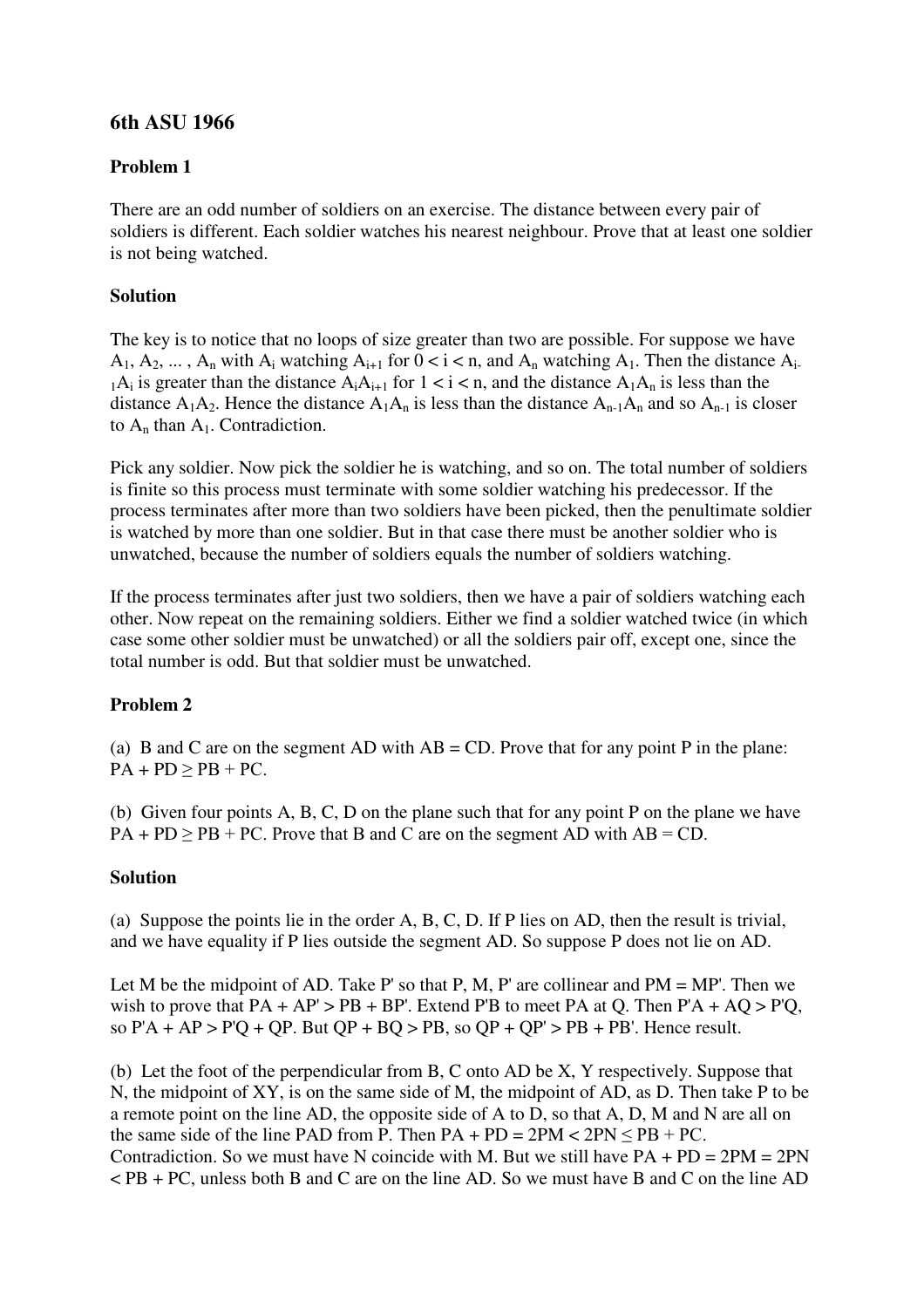and  $AB = CD$ . It remains to show that B and C are between A and D. Take  $P = B$ . Then if C is not between A and D, we have PC > PD (or PA), contradiction.

# **Problem 3**

Can both  $x^2 + y$  and  $x + y^2$  be squares for x and y natural numbers?

### **Solution**

No. The smallest square greater than  $x^2$  is  $(x+1)^2$ , so we must have  $y > 2x$ . Similarly  $x > 2y$ . Contradiction.

# **Problem 4**

A group of children are arranged into two equal rows. Every child in the back row is taller than the child standing in front of him in the other row. Prove that this remains true if each row is rearranged so that the children increase in height from left to right.

### **Solution**

Rearrange the children in the back row into order, and rearrange the front row in the same way, so that each child stays in front of the same child in the back row. Denote heights in the back row by  $a_i$  and heights in the front row by  $b_i$ . So we have  $a_1 \le a_2 \le ... \le a_n$ , and  $a_i > b_i$  for i  $= 1, 2, \ldots, n.$ 

Now if  $i < j$ , but  $b_i > b_j$ , then we may swap  $b_i$  and  $b_j$  and still have each child taller than the child in front of him. For  $b_i < a_i \leq a_j$ , and  $b_j < b_i < a_i$ . By repeated swaps we can get the front row into height order. [For example, identify the shortest child and swap him to the first position, then the next shortest and so on.]

# **Problem 5**

A rectangle ABCD is drawn on squared paper with its vertices at lattice points and its sides lying along the gridlines.  $AD = k AB$  with k an integer. Prove that the number of shortest paths from A to C starting out along AD is k times the number starting out along AB.

#### **Solution**

Let ABCD have n lattice points along the side AB. Then it has kn lattice points along the side AD. Let X be the first lattice point along AB after leaving A. A shortest path from X to C must involve a total of  $kn + n - 1$  moves between lattice points,  $n - 1$  in the direction AB and kn in the direction BC. Hence the total number of such paths is  $(kn + n - 1)!/((kn)! (n - 1)!)$ . Similarly, the number of paths starting out along AD is  $(kn + n - 1)!/((kn - 1)! n!)$ . Let m =  $(kn + n - 1)!/((kn - 1)! (n - 1)!)$ . Then the number starting along AB is m/(kn) and the number starting along AD is m/n, which is k times larger, as required.

# **Problem 6**

Given non-negative real numbers  $a_1, a_2, \ldots, a_n$ , such that  $a_{i-1} \le a_i \le 2a_{i-1}$  for  $i = 2, 3, \ldots, n$ . Show that you can form a sum  $s = b_1a_1 + ... + b_na_n$  with each  $b_i + 1$  or  $-1$ , so that  $0 \le s \le a_1$ .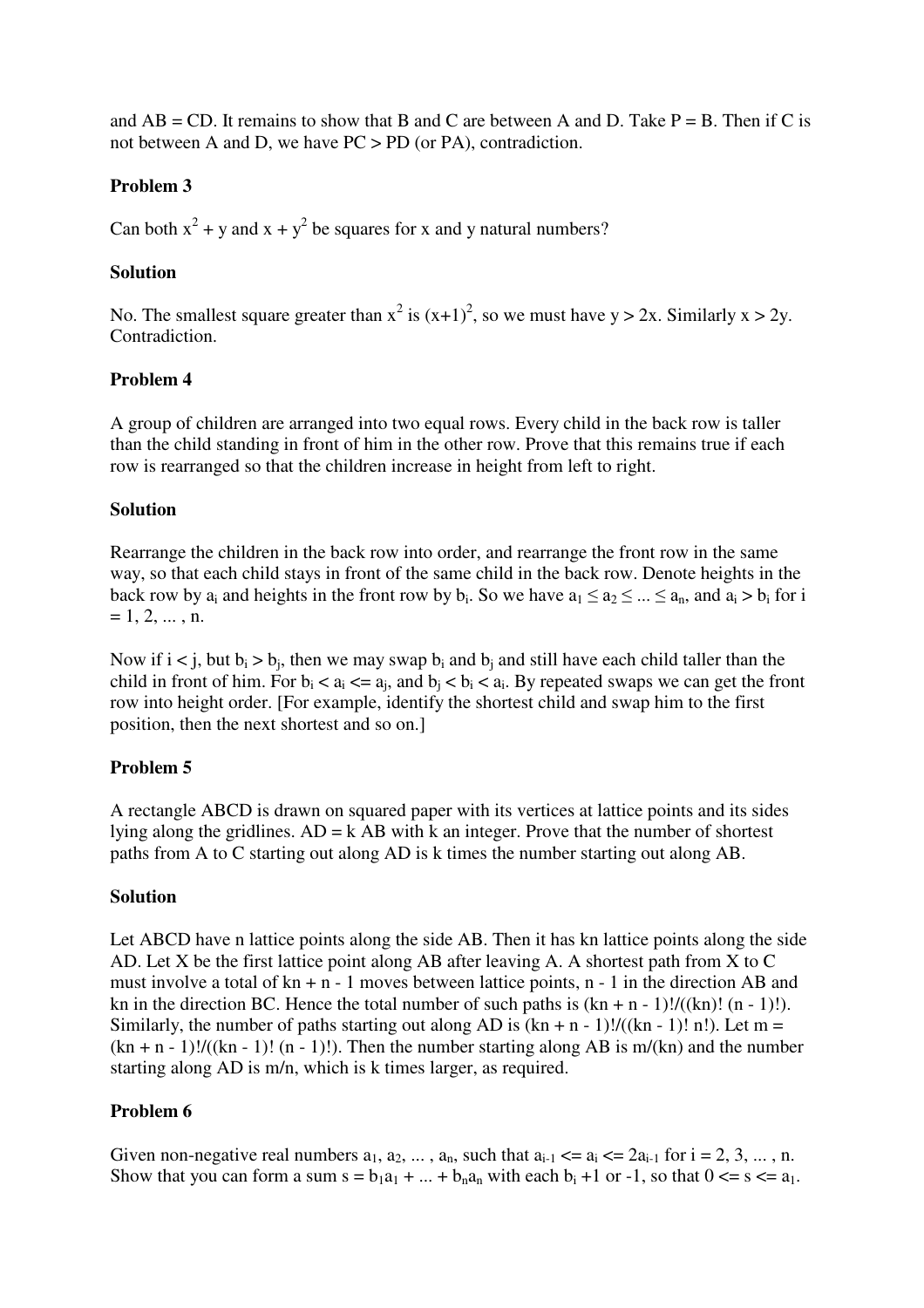### **Solution**

We show that you can pick  $b_n$ ,  $b_{n-1}$ , ...,  $b_r$  so that  $s_r = b_n a_n + b_{n-1} a_{n-1} + ... + b_r a_r$  satisfies  $0 \le s_r$  $\leq$  a<sub>r</sub>. Induction on r. Trivial for r = n. Suppose true for r. Then -  $a_{r-1} \leq s_r - a_{r-1} \leq a_r - a_{r-1} \leq$  $a_{r-1}$ . So with  $b_{r-1} = -1$  we have  $|s_{r-1}| \le a_{r-1}$ . If necessary, we change the sign of all  $b_n, b_{n-1}, \ldots$ ,  $b_{r-1}$  and obtain  $s_{r-1}$  as required. So the result is true for all  $r \geq 1$  and hence for  $r = 1$ .

# **Problem 7**

Prove that you can always draw a circle radius A/P inside a convex polygon with area A and perimeter P.

### **Solution**

Draw a rectangle width A/P on the inside of each side. The rectangles at each vertex must overlap since the angle at the vertex is less than 180. The total area of the rectangles is A, so the area covered must be less than A. Hence we can find a point not in any of the rectangles. But this point must be a distance more than A/P from each side, so we can use it as the center of the required circle.

# **Problem 8**

A graph has at least three vertices. Given any three vertices A, B, C of the graph we can find a path from A to B which does not go through C. Prove that we can find two disjoint paths from A to B.

[A graph is a finite set of vertices such that each pair of distinct vertices has either zero or one edges joining the vertices. A path from A to B is a sequence of vertices  $A_1, A_2, \ldots, A_n$  such that A=A<sub>1</sub>, B=A<sub>n</sub> and there is an edge between A<sub>i</sub> and A<sub>i+1</sub> for i = 1, 2, ..., n-1. Two paths from A to B are disjoint if the only vertices they have in common are A and B.]

# **Solution**

Take any path from A to B. Suppose it is  $A=A_0, A_1, \ldots, A_n=B$ . We show by induction on r that we can find two disjoint paths from A to  $A_r$ . If  $r = 1$ , then take any vertex C distinct from A and  $A_1$ . Take any path from  $A_1$  to C which does not go through A. Now take any path from C to A which does not go through  $A_1$ . Joining these two paths together gives a path p from A to  $A_1$  which does not involve the edge  $AA_1$ . Then p and the edge  $AA_1$  are the required disjoint paths.

Suppose now we have two disjoint paths A,  $B_1$ ,  $B_2$ , ...,  $B_s$ ,  $A_r$  and A,  $B_t$ ,  $B_{t-1}$ , ...,  $B_{s+1}$ ,  $A_r$  and we wish to find two disjoint paths joining A and  $A_{r+1}$ . Take a path between A and  $A_{r+1}$  which does not include  $A_r$ . If it also avoids all of  $B_1, \ldots, B_t$ , then we are home, because it is disjoint from the alternative path A,  $B_1, B_2, ..., B_s, A_r, A_{r+1}$ . If not, let  $B_i$  be the first of the B's on the path as we move from  $A_{r+1}$  to A. This allows us to construct two disjoint paths from A to  $A_{r+1}$ . One path goes from A to  $B_i$  and then from  $B_i$  to  $A_{r+1}$ . The other path goes around the other way to  $A_r$  and then along the edge to  $A_{r+1}$ . [Explicitly, if  $i \le s$ , then the paths are A,  $B_1, B_2, ...$  $B_i$ , ... (new path) ...  $A_{r+1}$  and  $A, B_t, B_{t-1}, \ldots, A_r, A_{r+1}$ . If  $i > s$ , then the paths are  $A, B_t, B_{t-1}, \ldots, A_r$  $B_i$ , ... (new path) ...  $A_{r+1}$  and  $A, B_1, \ldots, B_s, A_r, A_{r+1}$ . Hence, by induction, there are two disjoint paths from A to B.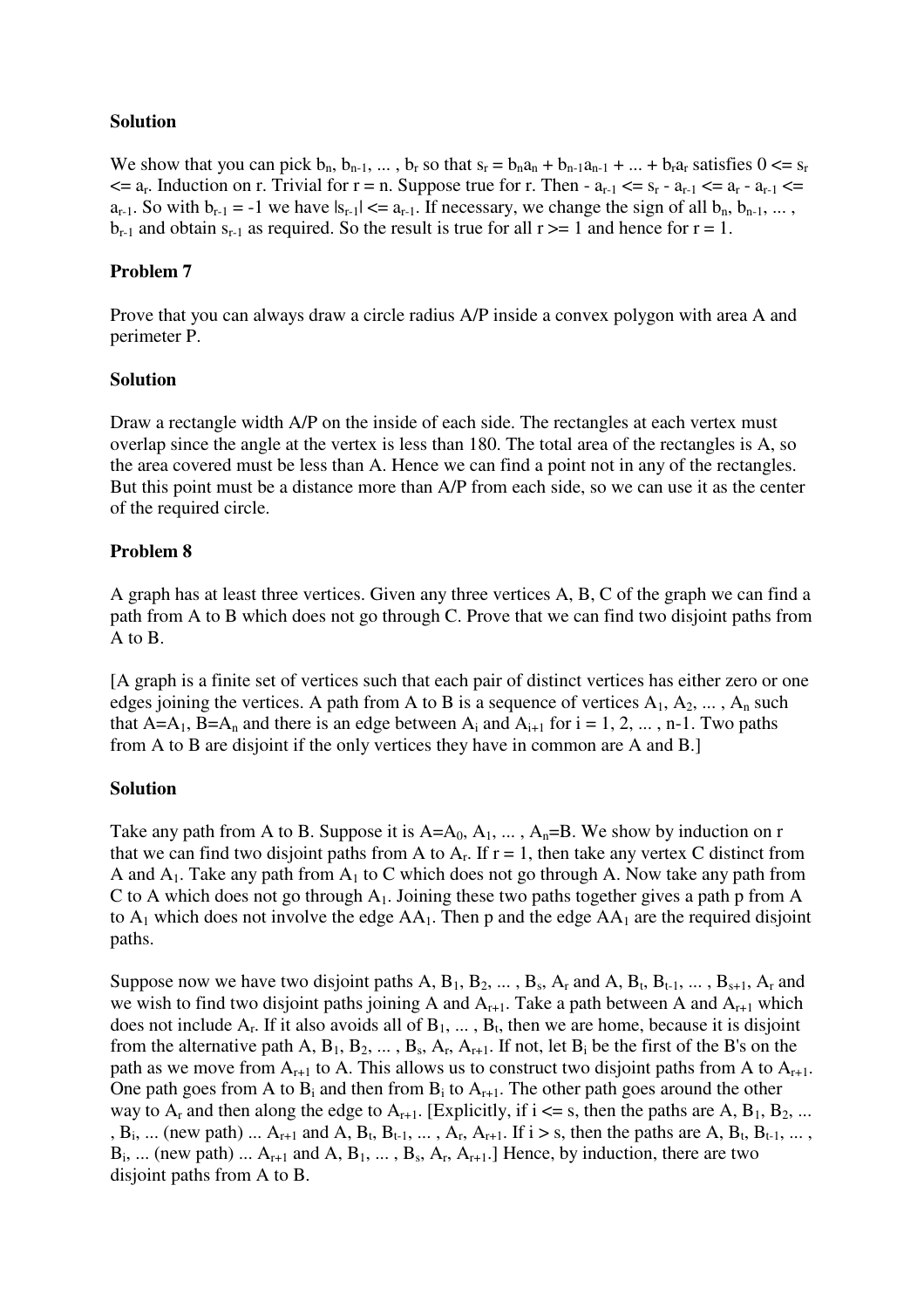# **Problem 9**

Given a triangle ABC. Suppose the point P in space is such that PH is the smallest of the four altitudes of the tetrahedron PABC. What is the locus of H for all possible P?

# **Solution**

Answer: the triangle DEF with FAE parallel to BC, DBF parallel to CA and DCE parallel to AB.

Let  $\alpha$  be the angle between planes ABC and PBC. Let h be the perpendicular distance from H to the line BC, and let  $h_A$  be the perpendicular distance from A to the line BC. Then PH = h tan  $\alpha$ , and the altitude from A to PBC is  $h_A \sin \alpha$ . Hence if PH is shorter than the altitude from A we require that  $h < h_A \cos \alpha < h_A$ . Similar arguments apply for B and C. So if PH is the shortest then H lies within triangle DEF.

If H does lie within DEF, then if we make  $\alpha$  sufficiently small we will have  $h < h_A \cos \alpha$  and hence PH will be shorter than the altitude from A. Similarly we can make PH sufficiently short that PH is less than the altitudes from B and C. Hence the inside of DEF is the required locus.

# **Problem 10**

Given 100 points on the plane. Prove that you can cover them with a collection of circles whose diameters total less than 100 and the distance between any two of which is more than 1. [The distance between circles radii r and s with centers a distance d apart is the greater of 0 and  $d - r - s$ .

# **Solution**

If we have two circles diameters d and d', the distance between which is less than 1, then they are contained in a circle diameter d+d'+1. [If the line through the centers cuts the circles in A, B, A', B', then take a circle diameter AB'.] So start with 100 circles of diameter 1/1000 each. If any pair is a distance  $\leq 1$  apart, then replace them by a single circle, increasing the total diameter by 1. Repeat until all the circles are a distance > 1 apart. We must end up with at least one circle, so the total increase is at most 99. Hence the final total diameter is at most 99 1/10.

# **Problem 11**

The distance from A to B is d kilometers. A plane P is flying with constant speed, height and direction from A to B. Over a period of 1 second the angle PAB changes by  $\alpha$  degrees and the angle PBA by  $\beta$  degrees. What is the minimal speed of the plane?

# **Solution**

Answer:  $20\pi d\sqrt{\alpha\beta}$  kilometers per hour.

Let the plane be at height h and a (horizontal) distance y from A. Let the angle PAB be  $\theta + \alpha$ and the angle PBA be  $\varphi$ . After 1 second, the angle PAB is  $\theta$  and the angle PBA is  $\varphi$ + $\beta$ . We have immediately that: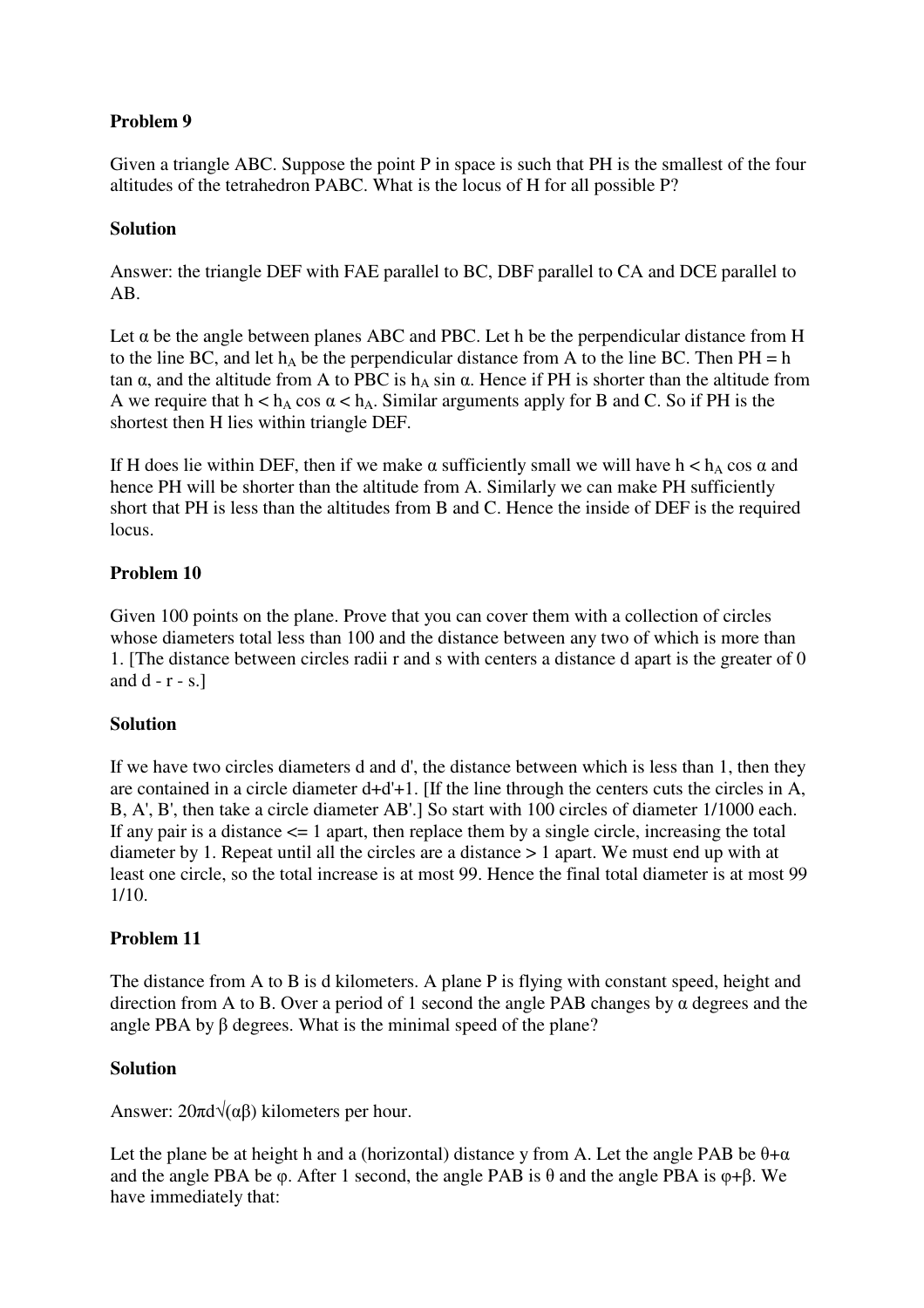$h/y = \tan(\theta + \alpha)$ ,  $h/(d-y) = \tan \varphi$ ,  $h/(y+x) = \tan \theta$ ,  $h/(d-y-x) = \tan(\varphi + \beta)$ .

Eliminating  $\theta$ , we obtain: h/y = (tan  $\alpha$  + tan  $\theta$ )/(1 - tan  $\alpha$  tan  $\theta$ ) = (a(y+x) + h)/(y+x-ah), where a = tan  $\alpha$ . Hence x = a(h<sup>2</sup> + y<sup>2</sup>)/(h - ay). Similarly, eliminating  $\varphi$ , we obtain x = b(h<sup>2</sup> + (d $y)^{2}$ )/(h + (d-y)b).

At this point I do not see how to make further progress without approximating. But approximating seems reasonable, since  $\alpha$  and  $\beta$ , are certainly small, at least when expressed in radians. For example, typical values might be 10,000 ft for h and more than 10 miles for y or d-y and 500 mph for the aircraft speed. That gives  $x = 0.14$  miles, so  $x/y = 0.014$  and  $x/h =$ 0.07. So, let us neglect a/h, b/h, a/y etc. Then we get the simplified expressions:  $x = a(h^2 + b^2)$  $y^2$ )/h = b(h<sup>2</sup> + (d-y)<sup>2</sup>)/h.

If a = b, then we quickly obtain y =  $d/2$ , h =  $d/2$ , x = ad. Assume a > b. Then we can solve for h, substitute back in and obtain an expression for x in terms of y. It is convenient to divide through by d and to write  $X = x/d$ ,  $Y = y/d$ . Note that since we are assuming a > b, we require  $Y < 1/(1 + \sqrt{(a/b)})$ . After some manipulation we obtain:  $X = ab(1 - 2Y)/\sqrt{(a-b)(b(1-Y)^2 - aY^2})$ . Differentiating, we find that there is a minimum at  $Y = b/(a+b)$ , which is in the allowed range, and that the minimum value of X is  $\sqrt{ab}$ . By symmetry, we obtain the same result for a < b and we notice that it is also true for  $a = b$ . So in all cases we have that the minimum value of x is  $d\sqrt{ab}$ .

We are assuming  $\alpha$  and  $\beta$  are small, so we may take  $a = \alpha$ ,  $b = \beta$ . However, the question specified that  $\alpha$  and  $\beta$  were measured in degrees, so to obtain the final answer we must convert, giving:  $x = d (\pi/180) \sqrt{\alpha \beta}$ , and hence speed =  $20\pi d \sqrt{\alpha \beta}$ . kilometers per hour.

# **Problem 12**

Two players alternately choose the sign for one of the numbers 1, 2, ... , 20. Once a sign has been chosen it cannot be changed. The first player tries to minimize the final absolute value of the total and the second player to maximize it. What is the outcome (assuming both players play perfectly)?

Example: the players might play successively: 1, 20, -19, 18, -17, 16, -15, 14, -13, 12, -11, 10, -9, 8, -7, 6, -5, 4, -3, 2. Then the outcome is 12. However, in this example the second player played badly!

#### **Solution**

#### Answer: 30.

The second player can play the following strategy: (1) if the first player plays  $2n-1$  for  $1 \le n$  $\leq$  9, then he replies 2n with the opposite sign; (2) if the first player plays 2n for 1  $\leq$  n  $\leq$  9, then he replies 2n-1 with the opposite sign; (3) if the first player plays 19 or 20, then he plays the other with the same sign. This secures a score of at least 39 (from  $(3)$ ) less 9 x 1 (from  $(1)$ ) and (2) ). So he can ensure a score of at least 30.

The first player can play the following strategy: (1) he opens with 1; (2) if the second player plays 2n for  $1 \le n \le 9$ , then he replies with  $2n+1$  with the opposite sign; (3) if the second player plays  $2n+1$  for  $1 \le n \le 9$ , then he replies with  $2n$  with the opposite sign; (4) if any of these replies are impossible, or if the second player plays 20, then he replies with the highest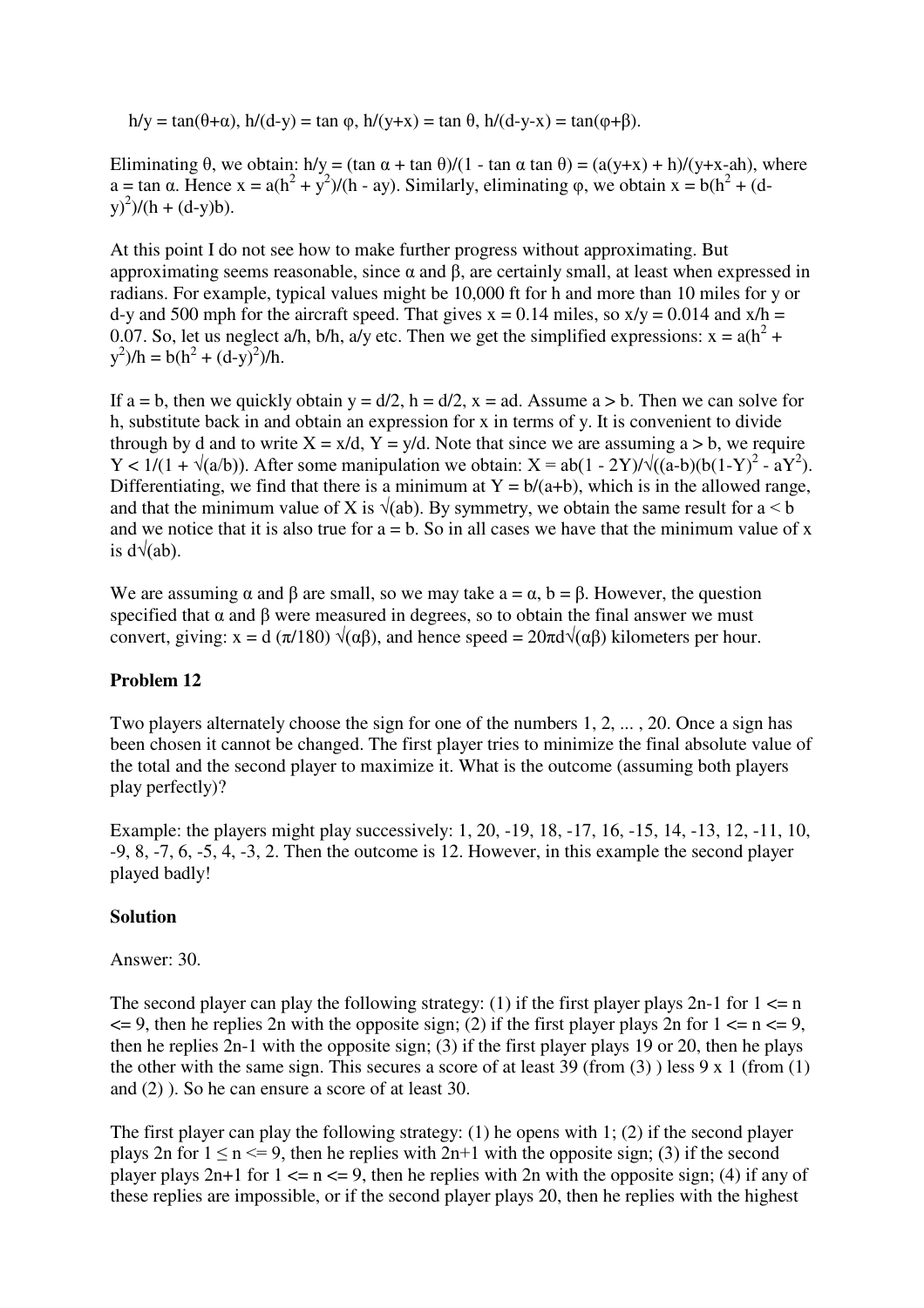number available with the opposite sign. If the second player does not play 20 until the last move, then this strategy ensures a score of at most 1 (from (1)  $)+9x1$  (from (2) and (3)  $)+$ 20 = 30. Now suppose that the second player plays 20,  $a_1, a_2, \ldots, a_n$  (where  $1 \le n \le 9$ ) which require a reply under (4). The reason  $a_1$  required a move under (4) was that  $a_1$ -1 or  $a_1$ +1 was the 1st player's response to 20. Similarly, the reason  $a_2$  required a move under (4) was that  $a_2$ -1 or  $a_2+1$  was the 1st player's response to  $a_2$ , and so on. Thus the increment to the absolute value from these moves is at most  $|20-a_1+1| + |a_1-a_2+1| + ... + |a_{n-1}-a_n+1| + |a_n| = 20 + n$ . The increment from the moves under (2) and (3) is  $(9 - n)$  x 1, and the increment from the move under (1) is 1. Hence the maximum absolute value is 30.

Since the 1st player has a strategy to do no worse than 30 and the 2nd player has a strategy to do no worse than 30, these strategies must actually be optimal.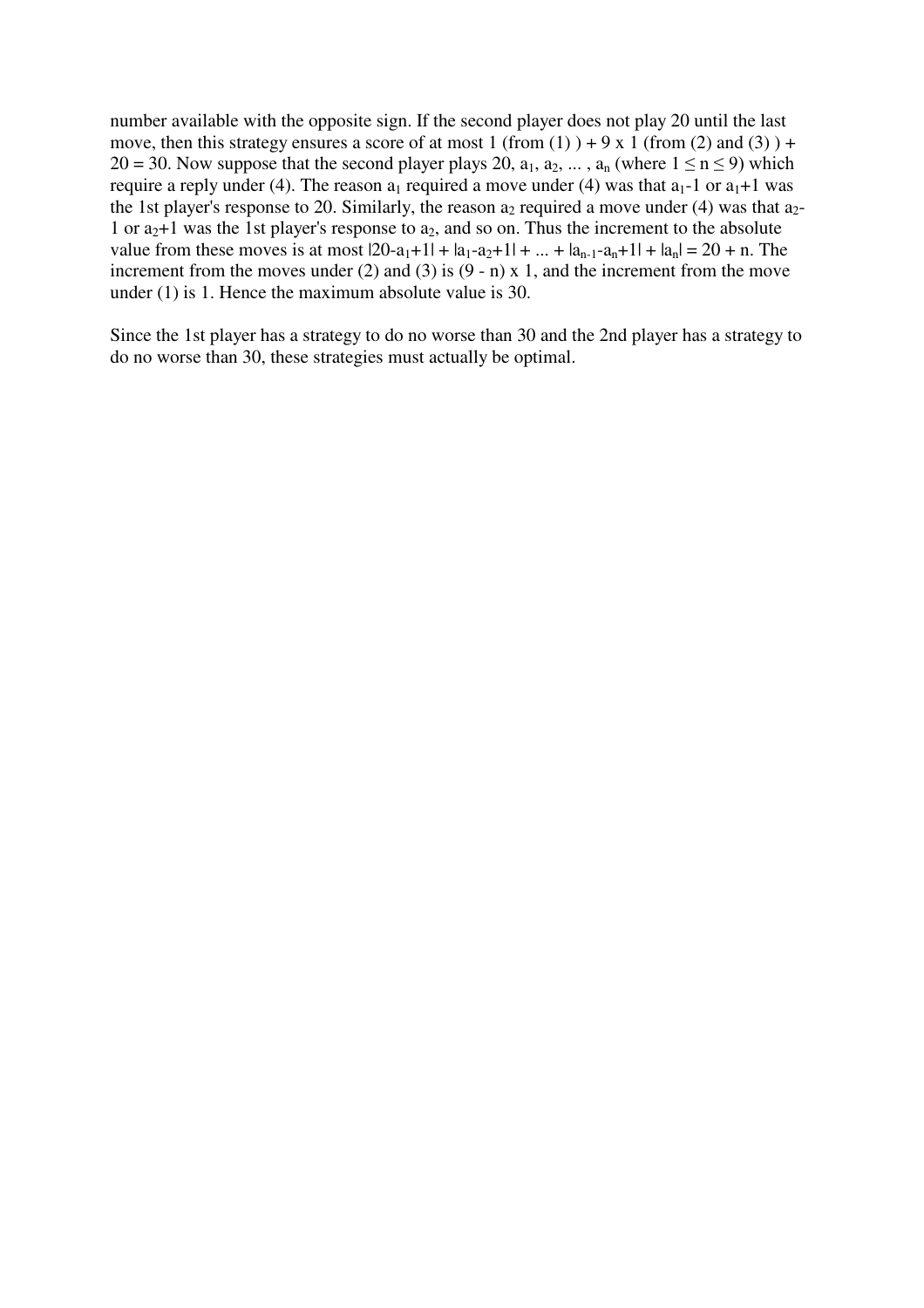# **1st ASU 1967**

# **Problem 1**

In the acute-angled triangle ABC, AH is the longest altitude (H lies on BC), M is the midpoint of AC, and CD is an angle bisector (with D on AB).

(a) If  $AH \leq BM$ , prove that the angle  $ABC \leq 60$ .

(b) If  $AH = BM = CD$ , prove that ABC is equilateral.

#### **Solution**

As usual let a, b, c be the lengths of BC, CA, AB respectively and let A, B, C denote the angles BAC, ABC, BCA respectively. We use trigonometry and try to express the quantities of interest in terms of a, b and C.

(a) Since AH is the longest altitude, BC must be the shortest side (use area = side x altitude/2). So  $b^2 \ge a^2$ , and  $c^2 \ge a^2$ . Using the formula  $c^2 = a^2 + b^2$  - 2ab cos C, we deduce that  $b^2$  >= 2ab cos C. Hence  $2b^2$  >=  $a^2 + 2ab$  cos C. After a little manipulation this gives:  $a^2 +$  $b^2$  - 2ab cos C > = 4/3 (a<sup>2</sup> + b<sup>2</sup>/4 - ab cos C) or c<sup>2</sup> > = 4/3 BM<sup>2</sup>. But we are given that BM > = AH = b sin C, so  $(b^2 \sin^2 C)/c^2 \le 3/4$ . But the sine formula gives sin B = (b sin C)/c, so sin<sup>2</sup>C  $\leq$  3/4. The triangle is acute-angled, hence B  $\leq$  60 degrees.

(b) The angle bisector theorem gives  $AD/BD = b/a$ , hence  $AD/AB = b/(a+b)$ , so  $AD =$ bc/(a+b). Hence, using the sine formula, CD/sin A = AD/(sin C/2). So CD = bc sin A/((a+b)  $\sin C/2$  = ba sin C/((a+b) sin C/2), using the sine formula again. But we are given that CD  $\ge$ AH = b sin C, so a/((a+b) sin C/2)  $\geq$  1. But a is the shortest side, so a/(a+b)  $\leq$  1/2 and hence sin  $C/2$  < 1/2. The triangle is acute-angled, so  $C/2 \le 30$  degrees, and  $C \le 60$  degrees. BC is the shortest side, so A is the smallest angle and hence  $A \le 60$  degrees. Also since AH  $\le$  BM, B  $\le$ 60 degrees. But the angles sum to 180 degrees, so they must all be 60 degrees and hence the triangle is equilateral.

### **Problem 2**

(a) The digits of a natural number are rearranged and the resultant number is added to the original number. Prove that the answer cannot be 99 ... 9 (1999 nines).

(b) The digits of a natural number are rearranged and the resultant number is added to the original number to give  $10^{10}$ . Prove that the original number was divisible by 10.

### **Solution**

(a) Let the digits of the original number be  $a_1, a_2, \ldots$  and the rearranged digits be  $b_1, b_2, \ldots$ . Suppose that in the addition there is a carry, in other words  $a_i + b_i > 9$  for some i. Take the largest such i. Then the resulting digit in that position cannot be a 9. Contradiction. So there cannot be any carries. Hence each pair  $a_i + b_i = 9$ . Let n be the total number of digits 0, 1, 2, 3, and 4 in the number. Then each of these must be paired with a digit 5, 6, 7, 8 or 9. So the total number of digits 5, 6, 7, 8 and 9 must also be n, and hence the number must have an even number of digits. But we are told that the answer and hence the original number has an odd number of digits.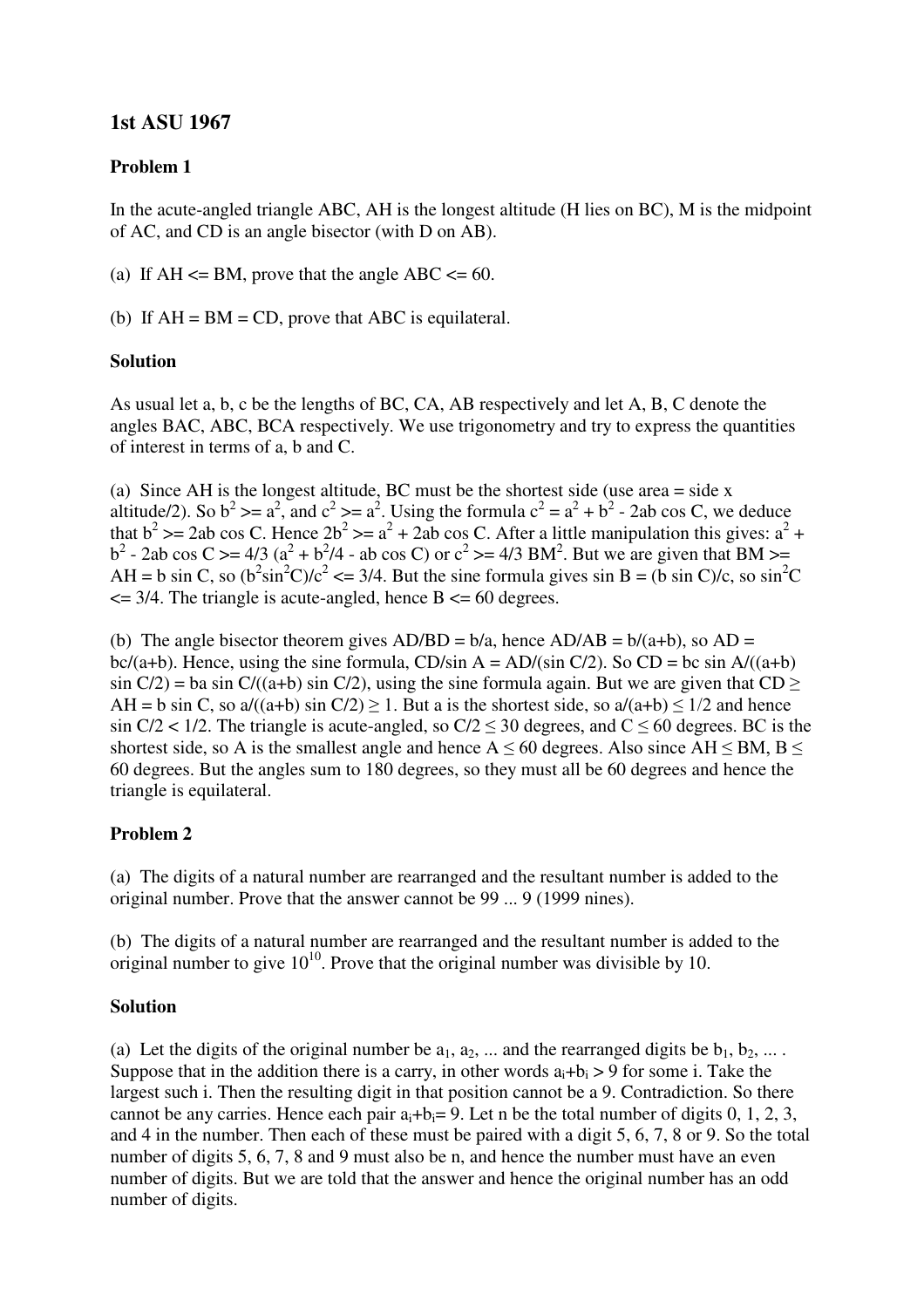(b) In the addition the carry can never be 2, because that would require the previous carry to be at least 2, and the first carry cannot be 2. So all carries are 0 or 1. If a carry is 1, then all subsequent carries must also be 1. If the first carry is 0, then the corresponding digits must be 0 and hence the original number is divisible by 10. If it is not, then all carries are 1 and hence after the first carry all the digit pairs sum to 9. But arguing as in (a), this means that there must be an even number of digits, excluding the last (where we have a digit sum 10), and hence an odd number of digits in the original number. But  $10^{10}$  has an odd number of digits and hence the original number had an even number of digits. Contradiction.

## **Problem 3**

Four lighthouses are arbitarily placed in the plane. Each has a stationary lamp which illuminates an angle of 90 degrees. Prove that the lamps can be rotated so that at least one lamp is visible from every point of the plane.

#### **Solution**

Take a north direction, arbitary except that no points are aligned north-south or east-west. Take the two most northerly points. Point the lamp for the more easterly of these two in the direction SW (so that it covers directions S to W). Point the lamp for the other in the direction SE. For the other two points, point the lamp for the more easterly in the direction NW, and the lamp for the other in the direction NE.

Clearly the lamps cover all directions, the only possible problem is uncovered strips. However, the two lamps pointing N are below the two lamps pointing S, and the two lamps pointing E are west of the two lamps pointing W, so there are no uncovered strips.

### **Problem 4**

(a) Can you arrange the numbers 0, 1, ... , 9 on the circumference of a circle, so that the difference between every pair of adjacent numbers is 3, 4 or 5? For example, we can arrange the numbers 0, 1, ... , 6 thus: 0, 3, 6, 2, 5, 1, 4.

(b) What about the numbers  $0, 1, \ldots, 13$ ?

### **Solution**

No. Each of the numbers 0, 1, 8, 9 can only be adjacent to 3, 4, 5 or 6. But they can only accomodate 3 numbers, not 4.

0, 3, 7, 10, 13, 9, 12, 8, 11, 6, 2, 5, 1, 4 is a solution for 13.

In passing, there are obviously no solutions for 4 or 5. There is just the one solution for 6 (given in the question). For 7 there are 5 solutions:  $0, 3, 6, 1, 5, 2, 7, 4, 0, 3, 6, 1, 4, 7, 2, 5, 0$ , 3, 6, 2, 7, 4, 1, 5; 0, 3, 7, 4, 1, 6, 2, 5; 0, 4, 1, 6, 3, 7, 1, 5. For 8 there is the solution 0, 3, 7, 2, 6, 1, 5, 8, 4, and maybe others.

### **Problem 5**

Prove that there exists a number divisible by  $5^{1000}$  with no zero digit.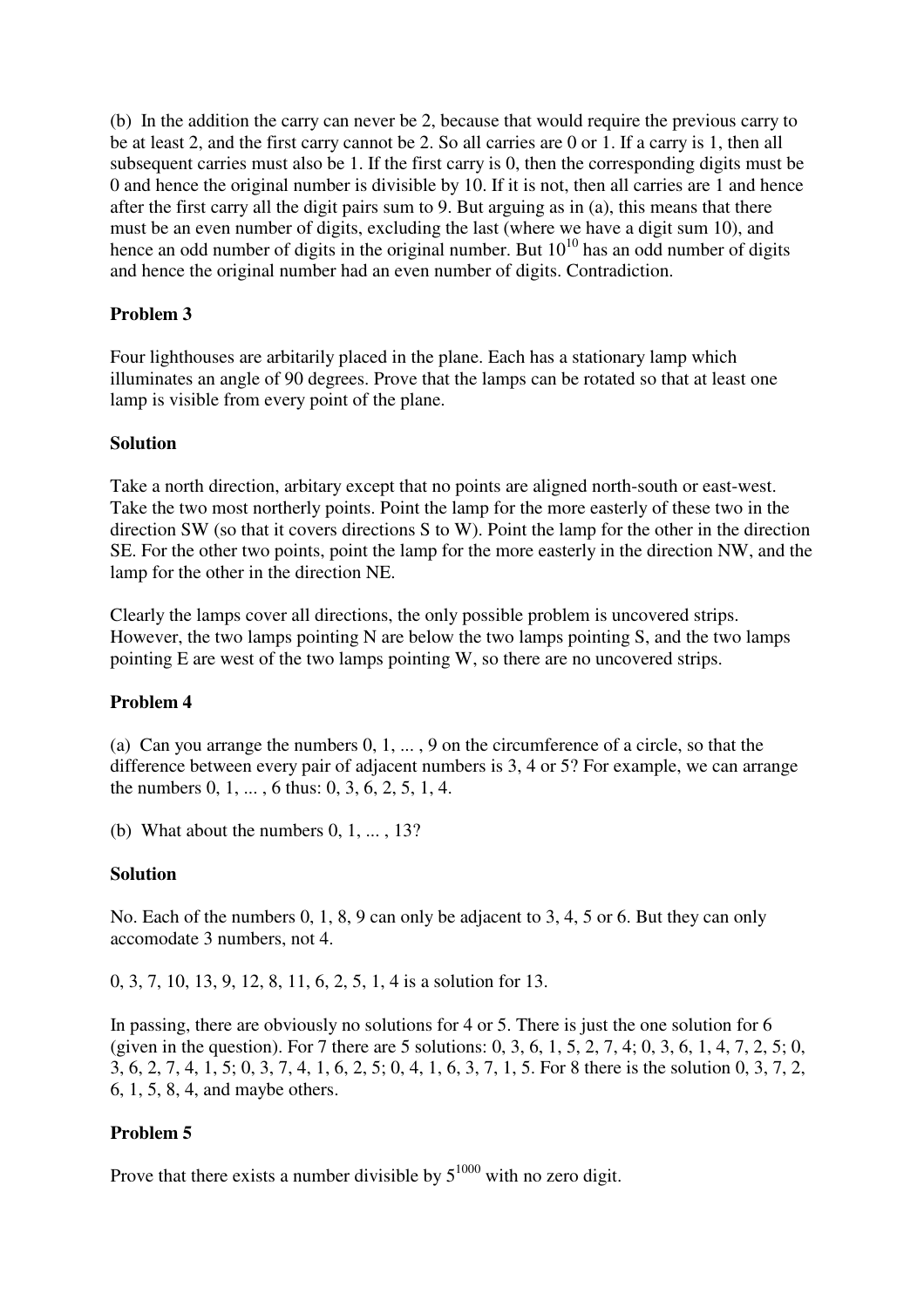### **Solution**

We first find a multiple of  $5^{1000}$  which has no zeros in the last 1000 digits. Suppose that we have a multiple n.5<sup>1000</sup> whose last zero is in place r (treating the last place as place 0, the next to last as place 1 and so on). Then  $n(10^{r} + 1)$  has the same digits in places 0 to r-1 and a nonzero digit in place r, and hence no zeros in places 0 to r. So repeating, we find a multiple  $n.5^{1000}$  with no zeros in the last 1000 digits.

Now let m be the remainder when n is divided by  $2^{1000}$ , so n = k. $2^{1000}$  + m, and hence m.5<sup>1000</sup>  $=$  n.5<sup>1000</sup> - k.10<sup>1000</sup>. So m.5<sup>1000</sup> has the same last 1000 digits as n.5<sup>1000</sup>. But it has less than 1001 digits, and hence it has exactly 1000 digits and no zeros.

#### **Problem 6**

Find all integers x, y satisfying  $x^2 + x = y^4 + y^3 + y^2 + y$ .

#### **Solution**

The only solutions are  $x,y = -1,1-(0,-1)-1,0; 0,0; -6,2;$  or 5,2.

 $(y^{2} + y/2 - 1/2)(y^{2} + y/2 + 1/2) = y^{4} + y^{3} + 1/4y^{2} - 1/4 < y^{4} + y^{3} + y^{2} + y$  except for  $-1 \le y \le z$  $-1/3$ . Also  $(y^2 + y/2)(y^2 + y/2 + 1) = y^4 + y^3 + 5/4y^2 + y/2$  which is greater than  $y^4 + y^3 + y^2 + y/2$  $y$  unless  $0 \le y \le 2$ .

But no integers are greater than  $y^2 + y/2 - 1/2$  and less than  $y^2 + y/2$ . So the only possible solutions have y in the range -1 to 2. Checking these 4 cases, we find the solutions listed.

### **Problem 7**

What is the maximum possible length of a sequence of natural numbers  $x_1, x_2, x_3, ...$  such that  $x_i \le 1998$  for  $i \ge 1$ , and  $x_i = |x_{i-1} - x_{i-2}|$  for  $i \ge 3$ .

#### **Solution**

Answer 2998.

The sequence is completely determined by its first two elements. If the largest element of the sequence is n, then it must occur as one of the first two elements. Because  $x_3$  and  $x_4$  are both smaller than the largest of the first two elements and hence all subsequent elements are too.

Let f(n, m) be the length of the sequence with  $x_1 = n$ ,  $x_2 = m$ . It is straightforward to verify by induction that  $f(1,2n) = f(2n-1,2n) = 3n + 1$ ,  $f(2n,1) = f(2n,2n-1) = 3n$ ,  $f(2n,2n+1) = 3n + 3$ ,  $f(1,2n+1) = f(2n+1,1) = 3n + 2$ ,  $f(2n+1,2n) = 3n + 1$ . A rather more fiddly induction then shows that these are the best possible lengths. Hence the longest sequence with no element more than 1998 is that starting 1, 1998 which has length 2998.

### **Problem 8**

499 white rooks and a black king are placed on a 1000 x 1000 chess board. The rook and king moves are the same as in ordinary chess, except that taking is not allowed and the king is allowed to remain in check. No matter what the initial situation and no matter how white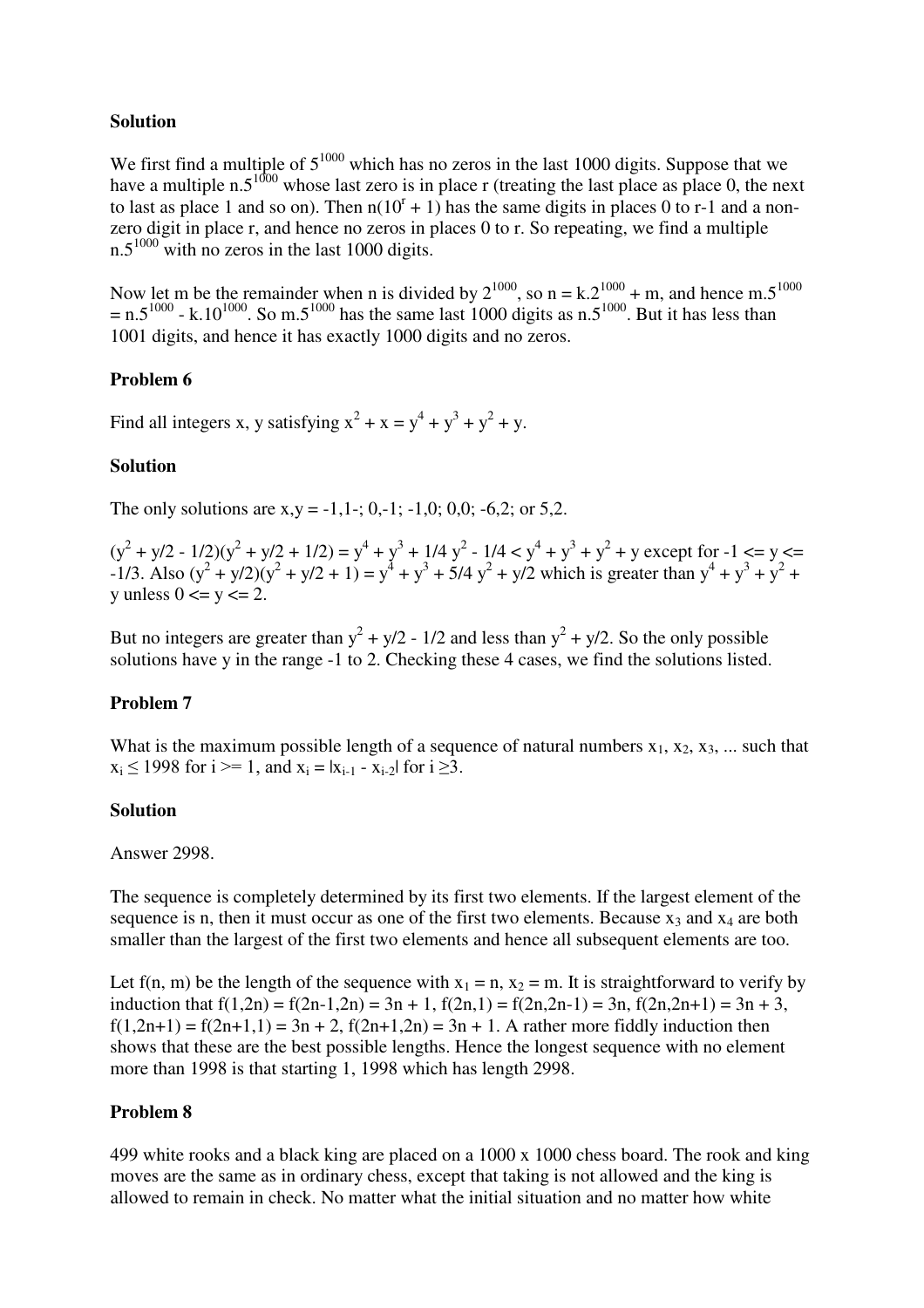moves, the black king can always:

(a) get into check (after some finite number of moves);

(b) move so that apart from some initial moves, it is always in check after its move;

(c) move so that apart from some initial moves, it is always in check (even just after white has moved).

Prove or disprove each of (a) - (c).

#### **Solution**

(a) True. Black moves to one end of a main diagonal and then moves along the diagonal to the opposite end. Each of the 499 rooks is in some row. Since black moves through each row, every rook must change row. But each of the rooks is also in some column and so every rook must also change column. A rook cannot change row and column in the same move, so white must make at least 998 moves before black reaches the opposite end of the diagonal. But it cannot start until black is two moves from its starting position, because if it moves a rook into row (or column) one or two earlier, then black is checked or can move into check. So it has only 997 moves available, which is one too few.

(b) False. Suppose the contrary, that after move n, the king is always in check after its move. Let the corners of the board be A, B, C, D. After move n, white moves all its rooks inside a square side 23 at corner A. The king must now be in the 23 rows between A and B or in the 23 columns between A and D. Suppose the latter. Then white moves all its rooks inside a square side 23 at corner B. This should take 499 moves. However, it could take longer if black used his king to obstruct the move. The worst case would be 3 x 23 additional moves (the king can only obstruct one row of 23 rooks, and each rook in the obstructed row could take 4 moves instead of one to reach its destination.). During this period the king must remain in the 23 rows from A to B or the 23 columns from A to D, since it must remain in check. Thus it cannot get to B by the completion of the process. In fact, it must be at least 999 - 46 (the total number of moves required) -  $(499 + 69)$  (the number of moves available) = 385 moves behind.

White now moves all the rooks inside a square side 23 at corner C. The king cannot cut across (or it will be unchecked). It must keep within 23 squares of the edge. So it ends up 770 moves behind (more in fact, since it cannot obstruct the move as effectively). Finally, white moves all the rooks inside a square side 23 at corner D. The king cannot get to the side CD by the time this process is completed. So there is then a lag of over two hundred moves before it can get back into check. Note that it does not help black to change direction. Whatever black does, white ends up with all the rooks at a corner and the king a long way from the two checked sides.

(c) False. This follows from (b). But we may also use a simpler argument. Take coordinates x  $= 1$  to 1000, y = 1 to 1000. White gets its pieces onto (2,0), (4,0), ..., (998,0). If the king moves onto  $(2n, *),$  then white moves its rook from  $(2n, 0)$  to  $(2n-1, 0)$ , leaving the king unchecked. If the king moves to  $(2n-1,*)$  or  $(2n+1,*)$ , then white moves its rook back to  $(2n,0)$ , leaving the king unchecked. If the king stays on the line  $(2n,*)$ , then white fills in time by toggling one of its endmost rooks to an adjacent square (and the king remains unchecked). The only way the black king can escape this repeated unchecking is by moving up to the line  $y = 0$ . If it does so, then white transfers all its rooks to the line  $y = 1000$  and repeats the process. The transfer takes 499 moves. It takes black 1000 moves to follow, so during the 501 moves before black catches up, the king is subject to repeated unchecking.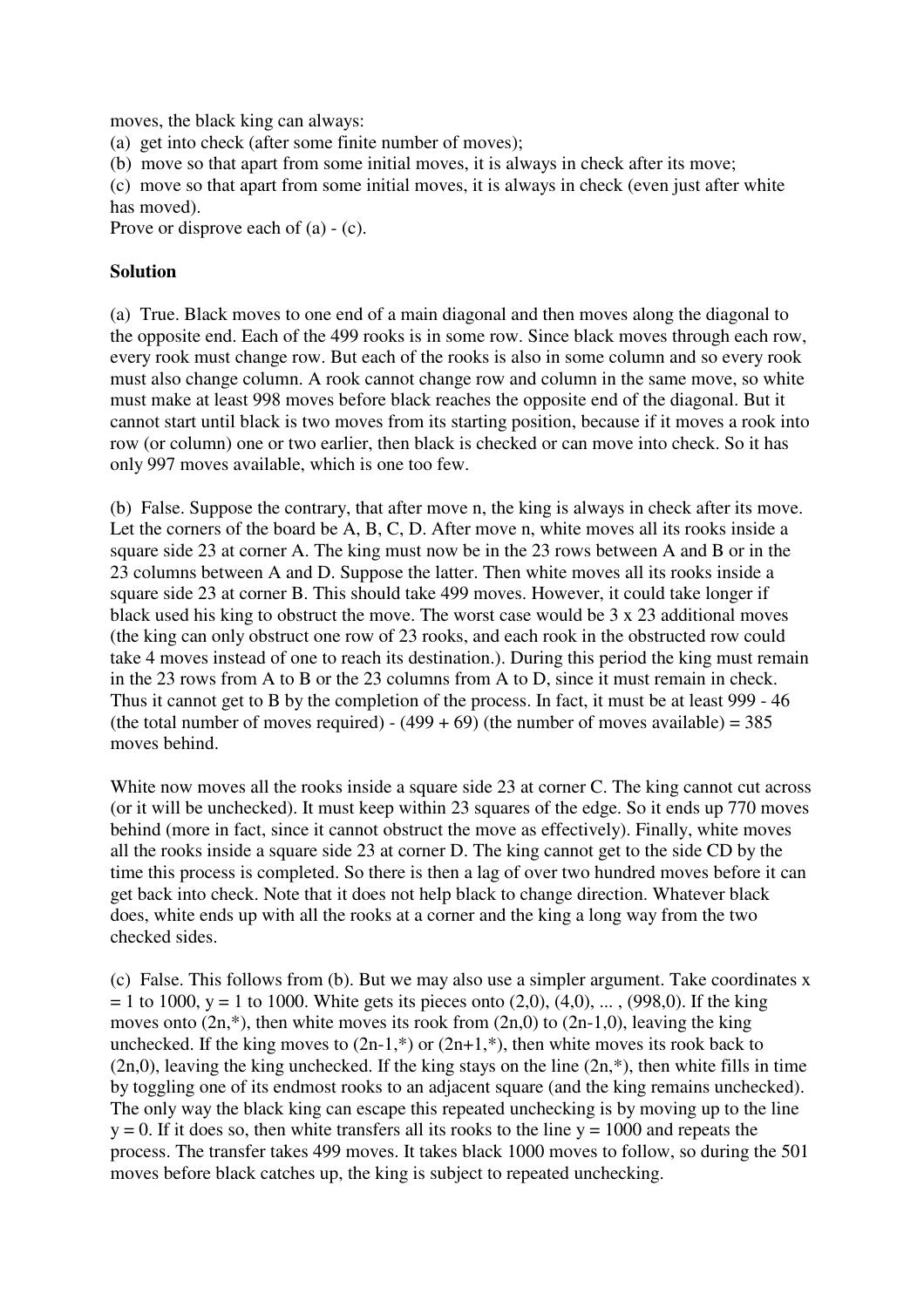ABCD is a unit square. One vertex of a rhombus lies on side AB, another on side BC, and a third on side AD. Find the area of the set of all possible locations for the fourth vertex of the rhombus.

#### **Solution**

Answer: 2 1/3.

Let the square be ABCD. Let the vertices of the rhombus be P on AB, Q on AD, and R on BC. We require the locus of the fourth vertex S of the rhombus. Suppose P is a distance x from B. We may take  $x \le 1/2$ , since the locus for  $x > 1/2$  is just the reflection of the locus for x < 1/2. Then since PR is parallel to QS, S is a distance x from the line AD. Also, by continuity, as Q varies over AD (with P fixed a distance x from B), the locus of S is a line segment.

The two extreme positions for S occur when Q coincides with A and when R coincides with C. When Q coincides with A the rhombus has side 1-x. Hence  $BR^2 = (1-x)^2 - x^2 = 1 - 2x$ . In this case SR is parallel to AB, so the distance of S from AB is  $\sqrt{(1-2x)}$ . When R coincides with C, the rhombus has side  $\sqrt{(1+x^2)}$ , so AQ<sup>2</sup> = 1 + x<sup>2</sup> - (1-x)<sup>2</sup> = 2x. Hence the distance of S from AB is  $1 + \sqrt{2x}$ .

Thus the locus of S over all possible rhombi is the interior of a curvilinear quadrilateral with vertices MDNC, where M is the midpoint of AB and N is the reflection of M in CD. Moreover the curve from M to C is just the translate of the curve from D to N, for if we put y  $= 1/2$  - x, then  $\sqrt{(1-2x)}$  becomes  $\sqrt{(2y)}$ . Thus if L is the midpoint of CD, then the area in the MLC plus the area in DLN is just 1/2, and the total area of the curvilinear quadrilateral is 1.

However, the arrangement of the vertices discussed above is not the only one. The order of vertices above is PQSR. We could also have PQRS or PSQR. In either case QR is a side rather than a diagonal of the rhombus. We consider the case PQRS (the case PSQR is just the reflection in the line MN). As before it is convenient to keep P fixed, but this time we take x to be the distance AP. Take y to be the distance AQ.

As before we find that S must lie on a line parallel to BC a distance x from it (on the other side to AD). Again we find that for fixed P, the locus of S is a segment of this line. If we assume that  $AQ > BR$ , then the two extreme positions are (1)  $QR$  parallel to  $AB$ , giving S on the line AB, (2) Q at D, giving S a distance x from the line AB. So as x varies from 0 to 1 we get a right-angled triangle sides 1, 1 and  $\sqrt{2}$  and area 1/2. However, we can also have BR > AO. This gives points below the line AB. The extreme position is with R at C. Suppose  $OD =$ y. Then  $1 + y^2 = x^2 + (1 - y)^2$ , so  $y = x^2/2$ . This gives S a distance y below the line AB. This gives an additional area of  $1/6$  (by calculus - integrate  $x^2/2$  from 0 to 1; I do not see how to do it without).

The triangle and the curvilinear triangle together form a curvilinear triangle area  $1/2 + 1/6 =$ 2/3. There is an identical triangle formed by reflection in MN. Thus the total area is  $1 + 2/3 + 1$  $2/3 = 2 \frac{1}{3}$ .

Thanks to Robert Hill and John Jones for pointing out that the original solution missed out the two triangles.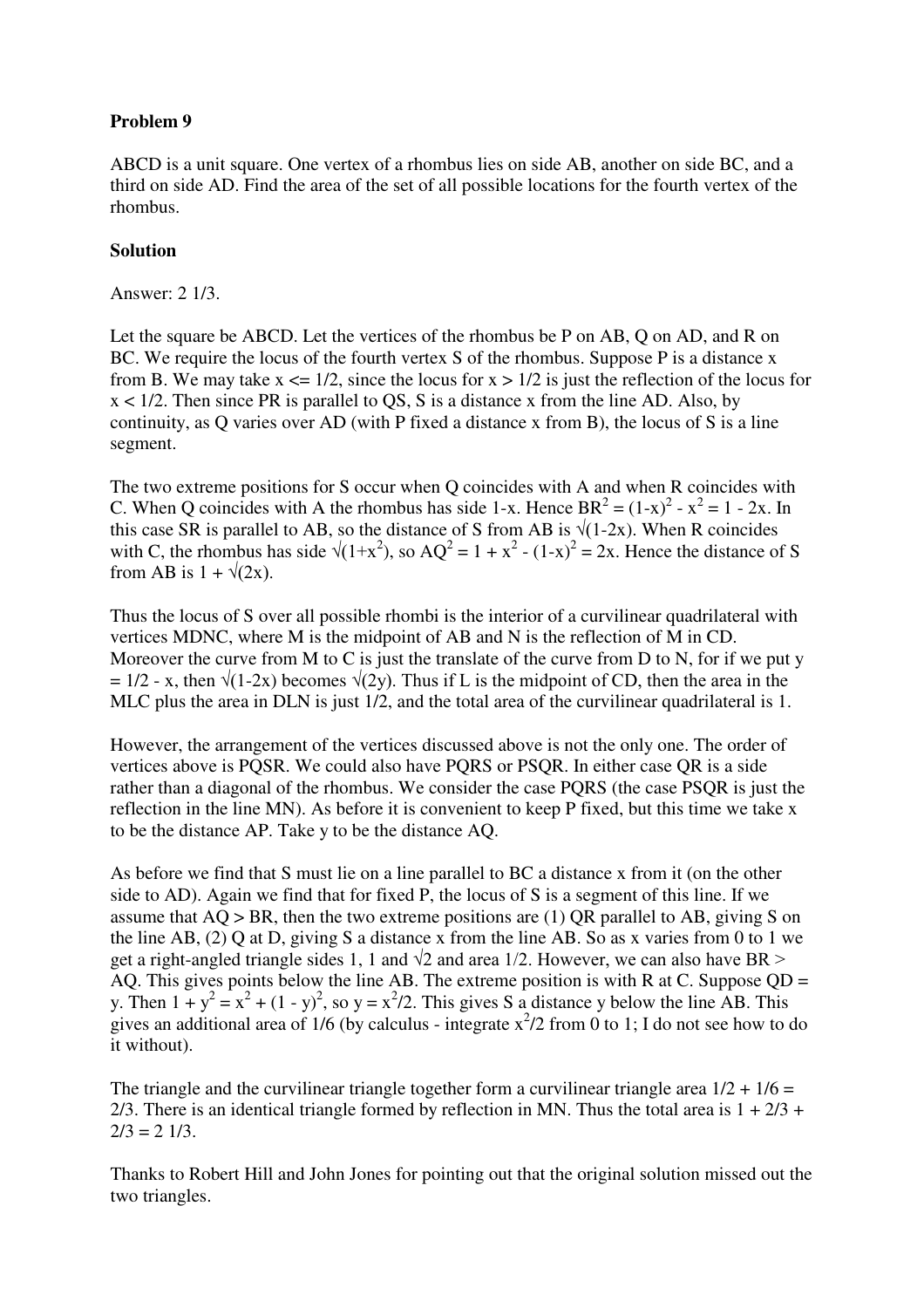A natural number k has the property that if k divides n, then the number obtained from n by reversing the order of its digits is also divisible by k. Prove that k is a divisor of 99.

#### **Solution**

Let r(m) denote the number obtained from m by reversing the digits.

We show first that k cannot be divisible by 2 or 5. It cannot be divisible by both, for then it ends in a zero and hence  $r(k) < k$  and so is not divisible by k (contradiction). So if 5 divides k, then the last digit of k must be 5. Since  $r(k)$  is divisible by 5 its last digit must also be 5, so the first digit of k is 5. But now 3k has first digit  $1 (3.5 > 10$  and  $3.6 < 20$ ), so r(3k) has last digit 1 and cannot be divisible by 5. Contradiction. If 2 divides k, then every multiple of k must be even. So the last digit of r(k) must be even and hence the first digit of k must be 2, 4, 6, or 8. If 2, then 5k has first digit 1, so r(2k) is odd. Contradiction. Similarly, if the first digit is 4, 3k has first digit 1; if 6, then 5k has first digit 3; if 8, then 2k has first digit 1. Contradiction. So k is not divisible by 2 or 5.

Suppose  $k = 10^n a_n + ... + a_0$ . k divides r(k), so  $a_0 \ge 1$ . Hence  $(10^{n+1} - 1)k = 10^{2n+1} a_n + ... + a_0$  $10^{n+1}a_0 - (10^n a_n + ... + a_0) = 10^{2n+1}a_n + ... + 10^{n+1}(a_0-1) + 10^n c_n + ... + 10c_1 + (c_0+1)$ , where  $c_1 =$ 9 - a<sub>i</sub>. The reverse of this,  $10^{2n+1}(c_0+1) + 10^{2n}c_1 + ... + 10^{n+1}c_n + 10^n(a_0-1) + ... + a_n$ , is also divisible by k. So is the reverse of k,  $10^n a_0 + ... + a_n$  and hence also their difference:  $10^{n}(10^{n+1}(c_0+1) + 10^{n}c_1 + ... + 10c_n - 1)$ . k has no factors 2 or 5, so k must divide  $10^{n+1}(c_0+1)$ +  $10^{\circ}$ c<sub>1</sub> + ... +  $10$ c<sub>n</sub> - 1. Adding 10k, we find that k also divides  $10^{\circ}$ <sup>n+2</sup> +  $10^{\circ}$  9 + ... + 10.9 - 1 = 1099...989 (n - 2 consecutive 9s) =  $11(10^{n+1} - 1)$ .

We can now carry out exactly the same argument starting with  $(10^{n+2} - 1)$ k. This leads to k dividing  $10^{n+2}(c_0+1) + ... + 10^2c_0 + 10.9 - 1$  and hence also  $10^{n+3} + 10^{n+1}9 + ... + 10^29 + 10.8 + 10^29$  $9 = 11(10^{n+2} - 1)$ . Subtracting 10 times this from the previous number we conclude that k must divide  $11(10^{n+1} - 1) - 11(10^{n+1} - 10) = 99$ .

Finally, we note that any factor of 99 has the required property. For 3 and 9 divide a number if and only if they divide its digit sum. So if m is divisible by 3 or 9, then the number formed by any rearrangement of its digits is also divisble by 3 or 9. m is divisible by 11 if and only if the difference between the sums of alternate digits is divisible by 11, so if m is divisible by 11, then so is its reverse.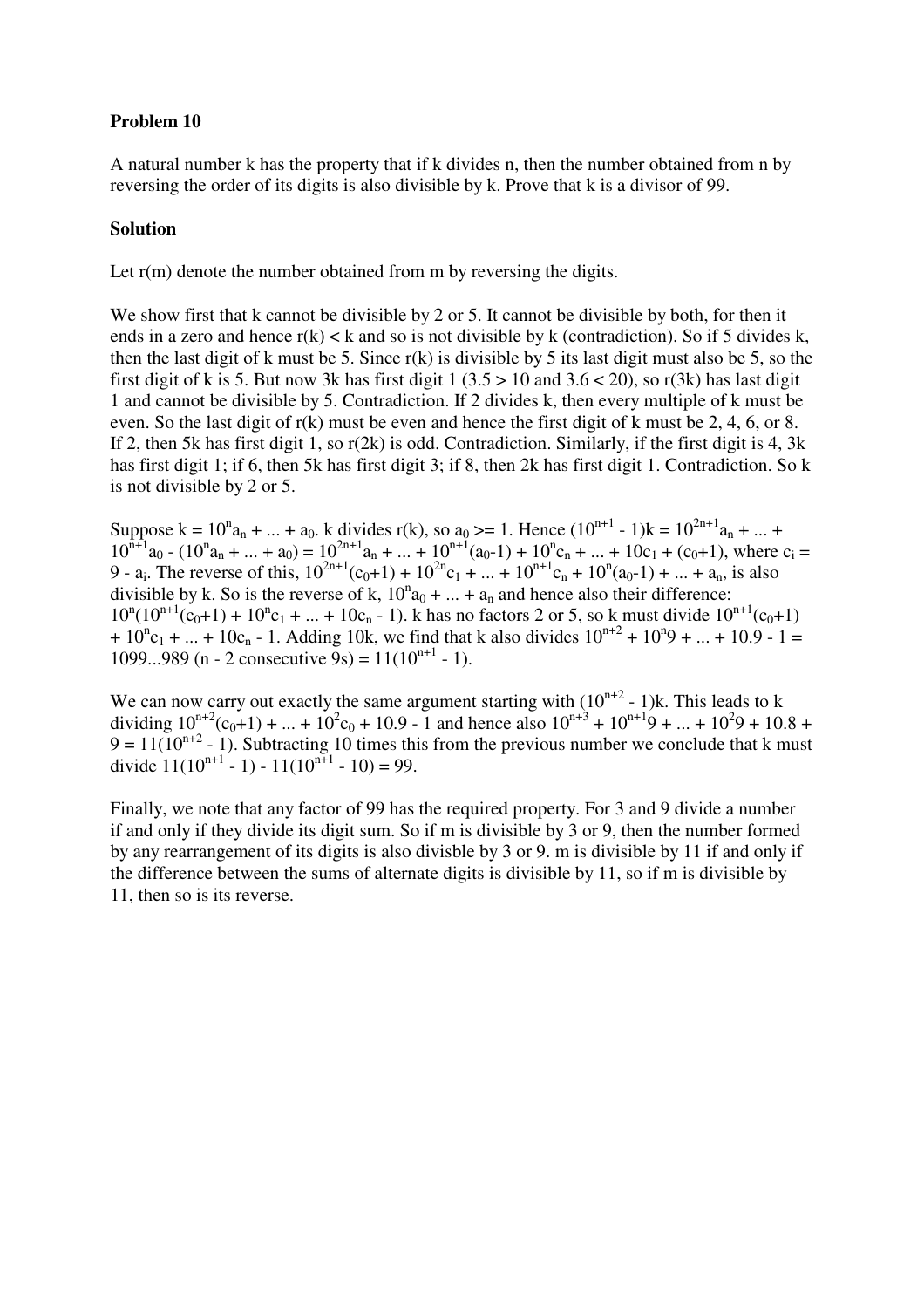# **2nd ASU 1968 problems**

# **Problem 1**

An octagon has equal angles. The lengths of the sides are all integers. Prove that the opposite sides are equal in pairs.

# **Solution**

Extend the sides to form two rectangles. Let the sides of the octagon have length a, b, c, d, e, f, g, h. Then we can find the rectangle sides. For example, one of the rectangles has opposite sides a + (b + h)/ $\sqrt{2}$  and e + (d + f)/ $\sqrt{2}$ . Hence either a = e or  $\sqrt{2}$  = (b + h - d - f)/(a - e). The root is irrational, so we must have  $a = e$ . Similarly for the other pairs of opposite sides.

# **Problem 2**

Which is greater:  $31^{11}$  or  $17^{14}$ ? [No calculators allowed!]

#### **Solution**

 $17^2 = 289 > 9.31$ . So  $17^{14} > 9^7 31^7$ . But  $3^7 = 2187 > 31^2$ . Hence  $17^{14} > 31^{11}$ .

### **Problem 3**

A circle radius 100 is drawn on squared paper with unit squares. It does not touch any of the grid lines or pass through any of the lattice points. What is the maximum number of squares can it pass through?

### **Solution**

Take compass directions aligned with the grid. Let N, E, S, W be the most northerly, easterly, southerly and westerly points on the circle. The arc from N to E must cross 100 north-south grid lines and 100 east-west grid lines. Each time it crosses a grid line it changes square (and it never crosses two grid lines at once, because it does not pass through any lattice points), so the arc N to E must pass through 200 in addition to the starting square. Similarly for the other 4 arcs. So the circle passes through a total of 800 squares (we count the starting square in the last 200).

### **Problem 4**

In a group of students, 50 speak English, 50 speak French and 50 speak Spanish. Some students speak more than one language. Prove it is possible to divide the students into 5 groups (not necessarily equal), so that in each group 10 speak English, 10 speak French and 10 speak Spanish.

### **Solution**

Let EF denote the number of students speaking English and French. Similarly define ES, FS, E, F, S, EFS. Then  $ES + EF + E + EFS = 50$ ,  $EF + FS + F + EFS = 50$ . Subtracting:  $ES - F =$  $FS$  - E. Similarly,  $ES$  -  $F = EF - S$ .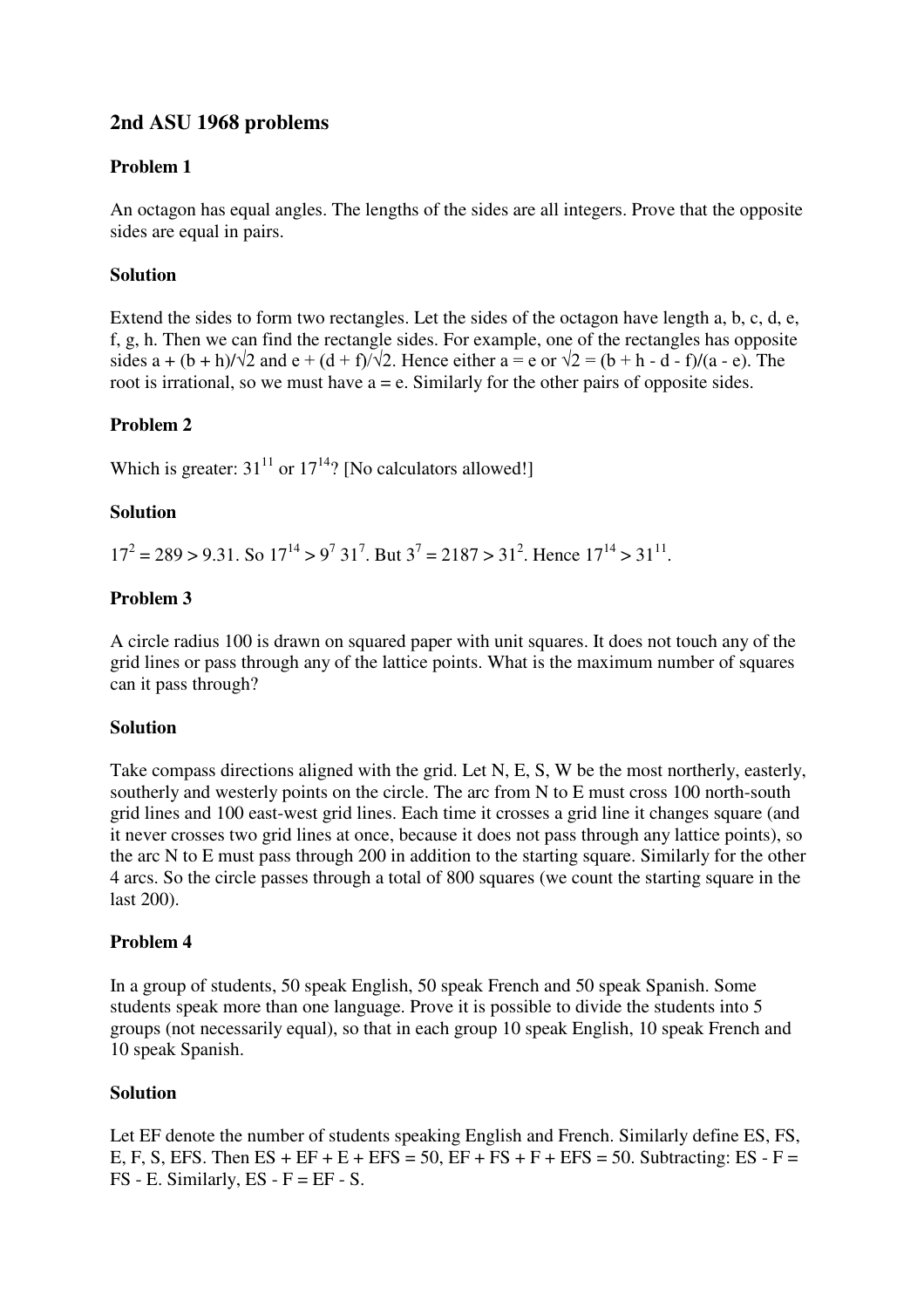Pair off members of FS with members of E. Similarly, members of ES with F,and members of EF with S. The resulting pairs have one person speaking each language. If  $ES = F$ , then the only remaining students are those in EFS, who speak all three languages. We thus have a collection of units (pairs or individuals) each containing one speaker of each language.

If ES < F, then after the pairing off we are left with equal numbers of members of E, F, and S. These may be formed into triplets, with each triplet containing one speaker of each language. As before we also have the students in EFS. Again, we have partitioned the student body into units with each unit containing one speaker of each language.

If  $ES > F$ , then after the pairing off, we are left with an equal number of members of  $ES$ ,  $FS$ and EF. These may be formed into triplets, with each triplet containing two speakers of each language. So, in this case we partition the student body into units with each unit containing either one speaker of each language, or two speakers of each language.

Finally, we may divide the units into 5 groups with 10 speakers of each language in each group.

#### **Problem 5**

Prove that:

$$
2/(x^2 - 1) + 4/(x^2 - 4) + 6/(x^2 - 9) + \dots + 20/(x^2 - 100) =
$$

 $11/((x - 1)(x + 10)) + 11/((x - 2)(x + 9)) + ... + 11/((x - 10)(x + 1)).$ 

### **Solution**

lhs =  $1/(x - 1) - 1/(x + 1) + 1/(x - 2) - 1/(x + 2) + ... + 1/(x + 10) - 1/(x - 10) =$ 

 $1/(x-1) - 1/(x+10) + 1/(x-2) - 1/(x+9) + ... + 1/(x-10) - 1/(x+1) =$ rhs.

#### **Problem 6**

The difference between the longest and shortest diagonals of the regular n-gon equals its side. Find all possible n.

#### **Solution**

Answer:  $n = 9$ .

For  $n < 6$ , there is at most one length of diagonal. For  $n = 6$ , 7 the longest and shortest, and a side of the n-gon form a triangle, so the difference between the longest and shortest is less than the side.

For  $n > 7$  the side has length 2R sin  $\pi/n$ , the shortest diagonal has length 2R sin  $2\pi/n$ , and the longest diagonal has length 2R for n even and 2R cos  $\pi/2$ n for n odd (where R is the radius of the circumcircle). Thus we require:

 $\sin 2\pi/n + \sin \pi/n = 1$  and n even, or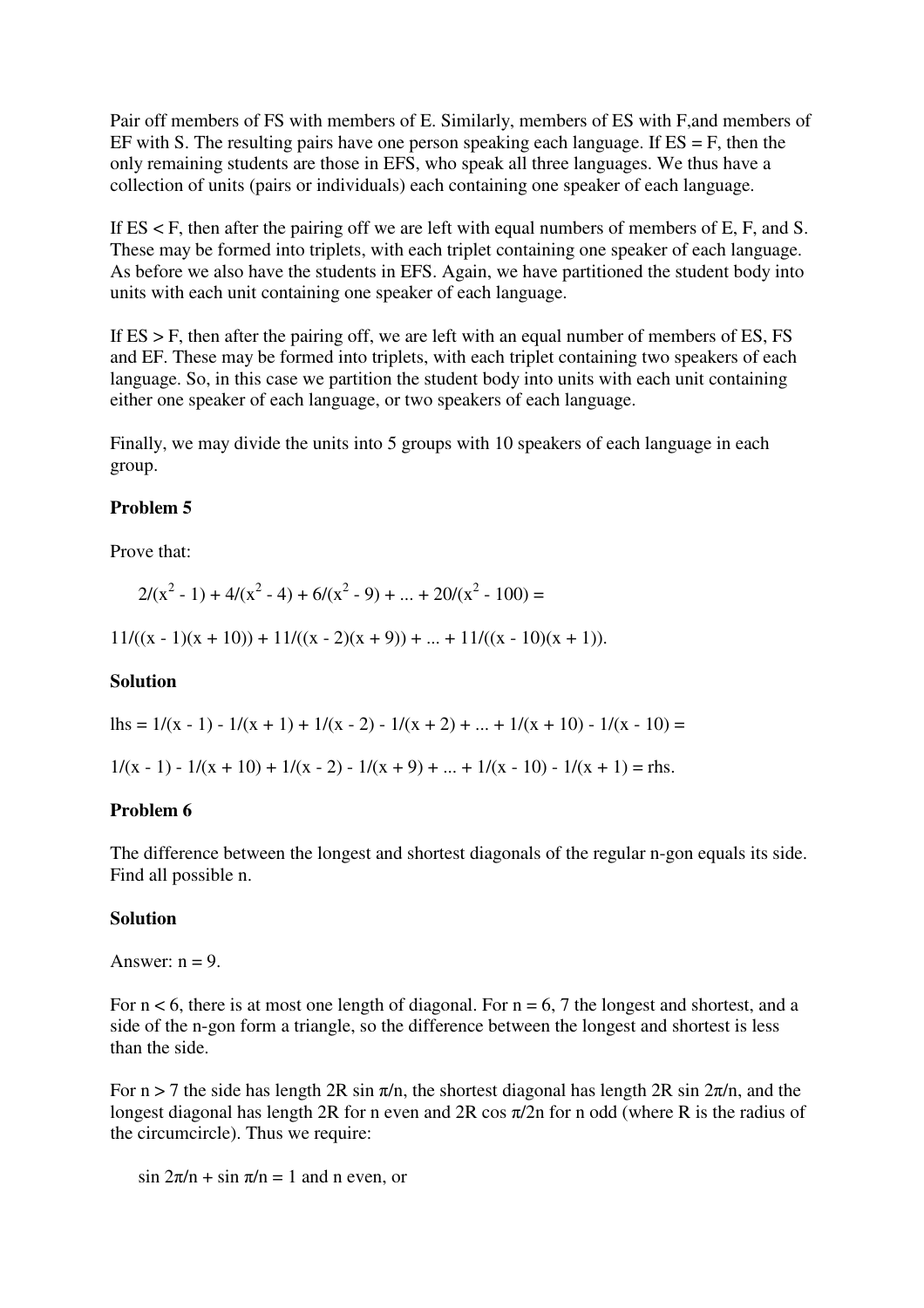$\sin 2\pi/n + \sin \pi/n = \cos \pi/2n$  and n odd.

Evidently the lhs is a strictly decreasing function of n and the rhs is an increasing function of n, so there can be at most one solution of each equation. The second equation is satisfied by n  $= 9$ , although it is easier to see that there is a quadrilateral with the longest diagonal and shortest diagonals as one pair of opposite sides, and 9-gon sides as the other pair of opposite sides. The angle between the longest side and an adjacent side is 60, so that its length is the length of the shortest diagonal plus 2 x 9-gon side x cos 60. Hence that is the only solution for n odd.

For  $n = 8$  we have the same quadrilateral as for the 9-gon except that the angle is 67.5 and hence the difference is less than 1. For  $n = 10$ ,  $\sin 2\pi/10 + \sin \pi/10 = \sin \pi/10 (2 \cos \pi/10 + 1)$  $\lt$  3 sin  $\pi/10$   $\lt$  3  $\pi/10$   $\lt$  1. So there are no solutions for n even  $\geq$  10, and hence no solutions for n even.

### **Problem 7**

The sequence  $a_n$  is defined as follows:  $a_1 = 1$ ,  $a_{n+1} = a_n + 1/a_n$  for  $n \ge 1$ . Prove that  $a_{100} > 14$ .

#### **Solution**

First we must notice that for  $1 \le a$ , b we have  $a \le b$ , then  $a + 1/a < b + 1/b$ . This is basic to any estimation.

The obvious approach is to notice that if  $a_i \le n$ , then  $a_{i+1} \ge a_i + 1/n$ . Hence it takes at most n steps to get from n - 1 to n. Unfortunately, this does not quite work: we need  $2 + 3 + ... + 14 =$ 104 steps to get from 1 to 14.

The trick is to notice that  $a_{n+1}^2 > a_n^2 + 2$ . But  $a_2 = 2$ , so  $a_n^2 > 2n$ . That gives  $a_{100}^2 > 200 > 14^2$ .

### **Problem 8**

Given point O inside the acute-angled triangle ABC, and point O' inside the acute-angled triangle A'B'C'. D, E, F are the feet of the perpendiculars from O to BC, CA, AB respectively, and D', E', F' are the feet of the perpendiculars from O' to B'C', C'A', A'B' respectively. OD is parallel to O'A', OE is parallel to O'B' and OF is parallel to O'C'. Also OD $\cdot$  O'A' = OE $\cdot$  O'B' = OF $\cdot$  O'C'. Prove that O'D' is parallel to OA, O'E' to OB and O'F' to OC, and that O'D' $\cdot$  OA =  $O'E' \cdot OB = O'F' \cdot OC$ .

#### **Solution**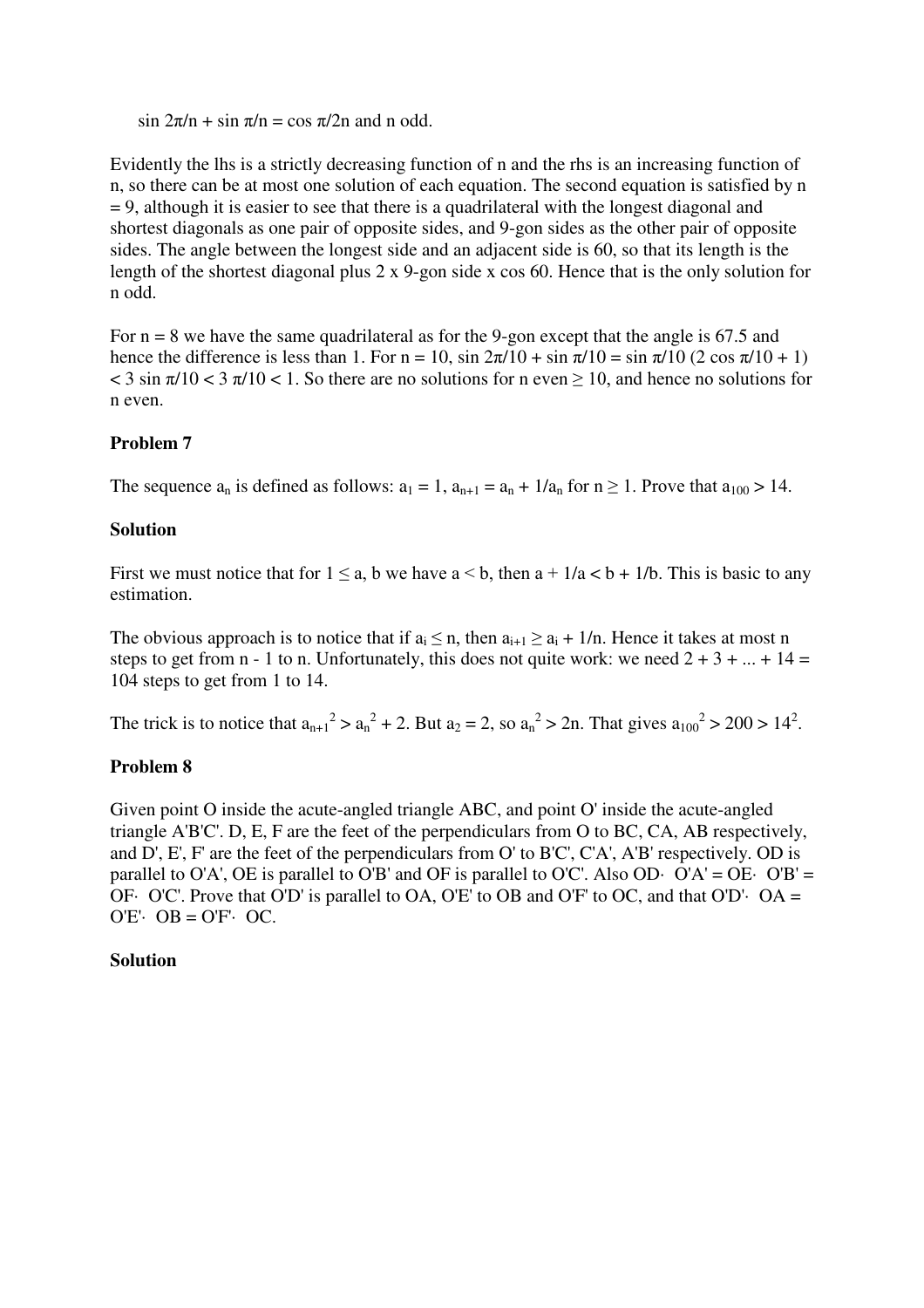

Let  $\Gamma$  be the circumcircle of DEF. Let OD, OE, OF meet it again at A", B", C" respectively. Then the figure O'A'B'C' must be similar to OA"B"C". So to prove that OD is parallel to O'A', we have to prove that AO is perpendicular to B"C".

So AO meets B"C" at D". Now since  $\Box$ AFC" = 90° and  $\Box$ AD"C" = 90°, both F and D" lie on the circle diameter AC". Hence AO· OD" = OF· OC". Similarly, BO meets C"A" at E", and CO meets A"B" at F", and BO· OE" = OD· OA" and CO· OF" = OE· OB". Hence OD"· OA = OE" $\cdot$  OB = OF" $\cdot$  OC. So using the similarity, O'D' $\cdot$  OA = O'E' $\cdot$  OB = O'F' $\cdot$  OC.

#### **Problem 9**

Prove that any positive integer not exceeding n! can be written as a sum of at most n distinct factors of n!.

#### **Solution**

Given  $m \le n!$  write  $m = nq + r$  (\*), with  $0 \le q, 0 \le r \le m$ . Then  $q \le (n-1)!$ , so q is a sum of at most n-1 distinct factors of  $(n-1)!$ . r is itself a factor of n! and is not divisible by n, so  $(*)$ expresses m as a sum of at most n distinct factors of n!.

#### **Problem 10**

Given a triangle ABC, and D on the segment AB, E on the segment AC, such that  $AD = DE =$  $AC$ ,  $BD = AE$ , and  $DE$  is parallel to BC. Prove that BD equals the side of a regular 10-gon inscribed in a circle with radius AC.

#### **Solution**

 $DA = DE$ , so  $DAE$  is isosceles. DE is parallel to BC, so ABC is isosceles, so  $BA = AC/(2 \cos \theta)$ A). Hence  $BD = AC/(2 \cos A) - AC$ . But  $AE = 2 AC \cos A$ , so we have an equation for c=cos A:  $4c^2 + 2c - 1 = 0$ .

 $2\pi/5$ ,  $4\pi/5$ ,  $6\pi/5$ ,  $8\pi/5$  and  $10\pi/5$  are the roots of: real part of  $(\cos \theta + i \sin \theta)^5 = 1$ . Expanding this gives that cos  $2\pi/5$ , cos  $4\pi/5$ , cos  $6\pi/5$ , cos  $8\pi/5$  and 1 are the roots of  $16c^5 - 20c^3 + 5c - 1$ = 0. Dividing by (c - 1) gives  $16c^4 + 16c^3 - 4c^2 - 4c + 1 = (4c^2 + 2c - 1)^2$ . So cos  $2\pi/5$  (= cos  $8\pi/5$ ) and cos  $4\pi/5$  (= cos  $6\pi/5$ ) are the roots of  $4c^2 + 2c - 1 = 0$ .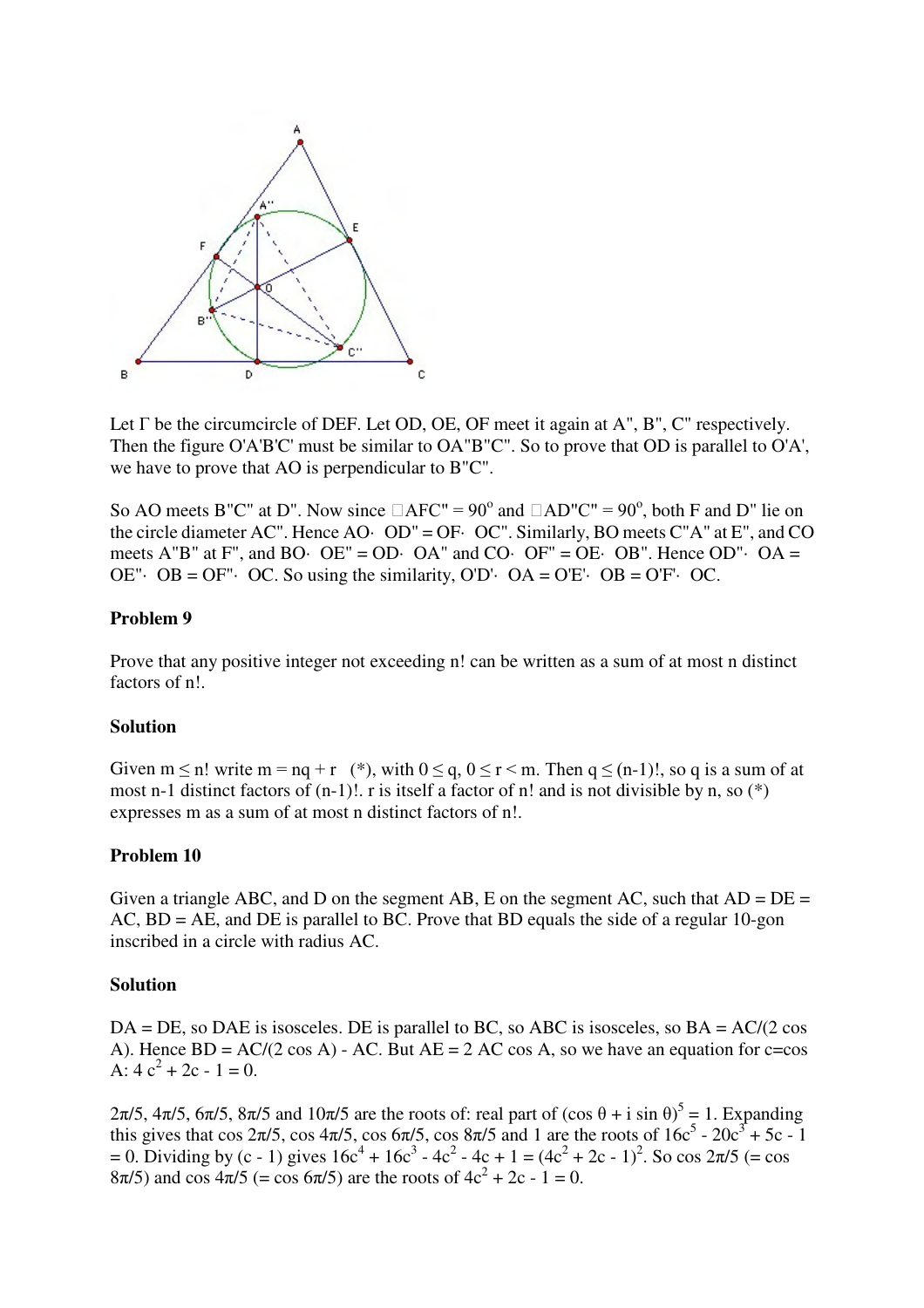We know that  $A < 90^\circ$  (since  $A = C$  and their sum is less than 180°). Hence  $A = 2\pi/5$ . So BD = 2 AC cos  $2\pi/5$  = 2 AC sin  $\pi/10$ , which is the side length for a regular 10-gon inscribed in a circle radius AC.

## **Problem 11**

Given a regular tetrahedron ABCD, prove that it is contained in the three spheres on diameters AB, BC and AD. Is this true for any tetrahedron?

## **Solution**

Let the tetrahedron have side 1. Then the center O is a distance  $1/\sqrt{8}$  from the center of each of the spheres, so it is contained in each of the spheres. We now use convexity.

Two circles with diameters two of the sides of a triangle cover the triangle (consider the foot of the altitude to the third side), so faces ABC and ABD are certainly contained in the spheres. Consider face ACD. The sphere on BC passes through the midpoints of AC and CD, and through C, so it contains the triangle formed by these three points (by convexity). But the rest of ACD is contained in the sphere on AD. Similarly for the face BCD. Hence all the faces are contained in the spheres. But now take any point P inside the tetrahedron. Extend OP to meet a face at X. X lies in one of the spheres, but O also lies in the sphere and hence all points on OX, including P (by convexity).

False in general. Take ABCD to be a plane square, then no points on CD are in the spheres except C and D (and we can obviously distort this slightly to make it less degenerate).

# **Problem 12**

(a) Given a 4 x 4 array with + signs in each place except for one non-corner square on the perimeter which has a - sign. You can change all the signs in any row, column or diagonal. A diagonal can be of any length down to 1. Prove that it is not possible by repeated changes to arrive at all  $+$  signs.

(b) What about an 8 x 8 array?

### **Solution**

(a) Let S be the set of the 8 positions on the perimeter not at a corner. Any move changes the sign of either 2 or 0 of the members of S. We start with an odd number of members of S with a minus sign, so we must always have an odd number of members of S with a minus sign and hence cannot get all plus signs.

(b) Also impossible. The same argument works.

### **Problem 13**

The medians divide a triangle into 6 smaller triangles. 4 of the circles inscribed in the smaller triangles have equal radii. Prove that the original triangle is equilateral.

### **Solution**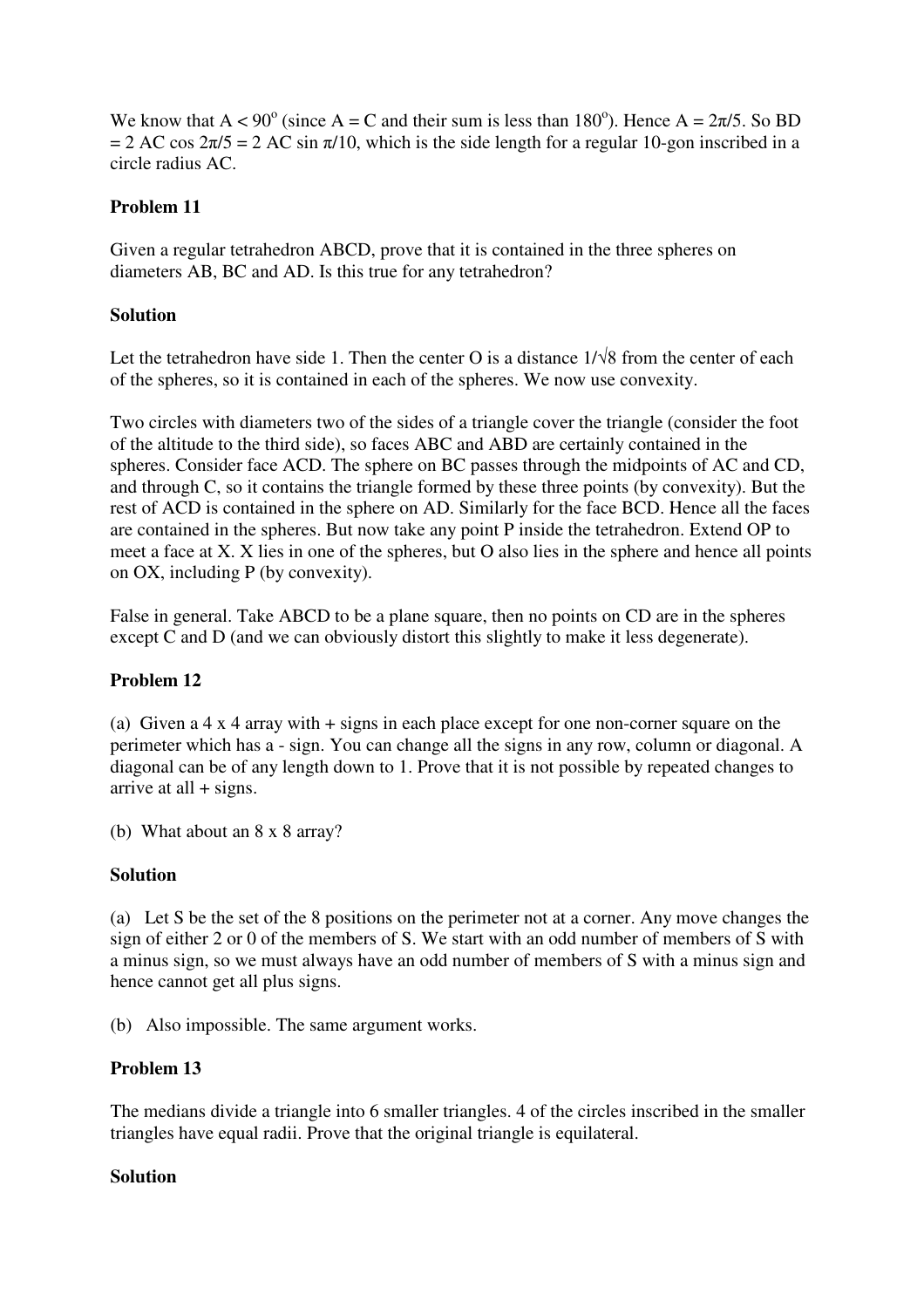Denote the side lengths by a, b, c and the corresponding median lengths by  $m_a$ ,  $m_b$ ,  $m_c$ . The six small triangles all have equal area. [Let the areas be  $t_1, \ldots, t_6$ . It is obvious that the adjacent pairs have equal height and equal base, so we have  $t_1 = t_2$ ,  $t_3 = t_4$ ,  $t_5 = t_6$ . The three on each side of a median sum to the same area, so  $t_1 + t_2 + t_3 = t_4 + t_5 + t_6$ ,  $t_1 + t_5 + t_6 = t_2 + t_3 + t_4$ . Subtracting gives  $t_1 = t_4$ . Similarly,  $t_2 = t_5$  and we are home.] So by the usual result that the twice area of a triangle equals its perimeter times its in-radius, we conclude that the perimeters of four of the small triangles are equal.

Two of them must share a side of the original triangle. Suppose it is a. Then we have:  $a/2 + b$  $m_a/3 + 2m_b/3 = a/2 + m_a/3 + 2m_c/3$ . So  $m_b = m_c$ . That implies that  $b = c$ . [Because the triangle formed by the centroid and side a is isosceles, so the median is perpendicular to the side, so the main triangle is isosceles.]

Using the facts that  $b = c$  and  $m_b = m_c$ , we see that two of the remaining small triangles have perimeter  $b/2 + m_b$  and two have perimeter  $b/2 + m_b/3 + 2m_a/3$ . So there are two cases to consider. In the first case  $a/2 - m_a/3 = b/2 - m_b/3$ . That implies  $a = b$ , since if  $a < b$ ,  $m_a > m_b$ (consider the triangle formed by the centroid and the side c). So the triangle is equilateral.

The second case is harder. We have:  $a/2 + m_a/3 + 2m_b/3 = b/2 + m_b$ , and hence  $a/2 + m_a/3 =$  $b/2 + m_b/3$  (\*). Take the angle between a and b to be  $\theta$ . Then  $m_a = b \sin \theta$ , a =2b cos  $\theta$ , and  $m_b^2 = b^2/4 + a^2$  - ab cos  $\theta = b^2/4 + 2b^2 \cos^2{\theta}$ . We can now use (\*) to get an equation for  $\theta$ . First we square (\*) to get:  $m_b^2 = (3a/2 - 3b/2 + m_a)^2$ . We divide out the factor  $b^2$  to get:  $1/4 + 2$  $\cos^2\theta = 31/4 + 8 \cos^2\theta - 9 \cos\theta + 3 \sin\theta (2 \cos\theta - 1)$ . Squaring, so that we can use  $\sin^2\theta = 1$  $\cos^2\theta$ , and writing c = cos θ, we get:  $(1 - c^2)(4c^2 - 4c + 1) = 4c^4 - 12c^3 + 13c^2 - 6c + 1$ . Hence  $8c^4 - 16c^3 + 10c^2 - 2c = 0$ . Factorizing:  $c(c - 1)(2c - 1)^2 = 0$ .  $c = 0$  and  $c = 1$  give degenerate triangles, so we must have  $c = 1/2$  and hence the triangle is equilateral.

### **Problem 14**

Prove that we can find positive integers x, y satisfying  $x^2 + x + 1 = py$  for an infinite number of primes p.

#### **Solution**

This is a trivial variant on the proof that there are an infinite number of primes. Suppose that we can only find x, y for a finite number of primes  $p_1, p_2, \ldots, p_n$ . Set  $x = p_1p_2...p_n$ . Then none of the  $p_i$  can divide  $x(x+1) + 1$ . But it must have prime factors. Contradiction.

#### **Problem 15**

9 judges each award 20 competitors a rank from 1 to 20. The competitor's score is the sum of the ranks from the 9 judges, and the winner is the competitor with the lowest score. For each competitor the difference between the highest and lowest ranking (from different judges) is at most 3. What is the highest score the winner could have obtained?

#### **Solution**

Answer: 24.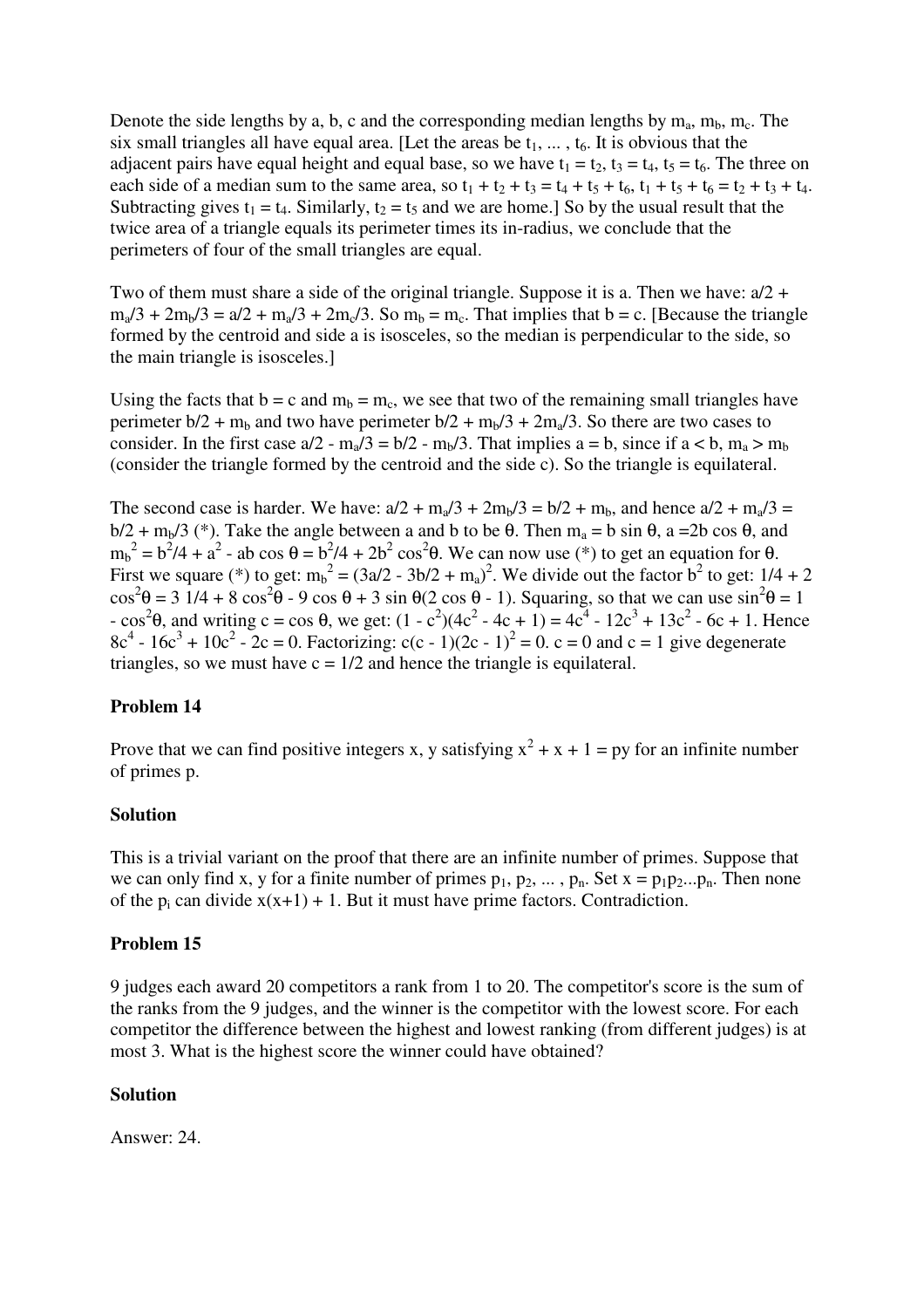At most 4 competitors can receive a rank 1. For a competitor with a rank 1 can only receive ranks 1, 2, 3 or 4. There are only 36 such ranks available and each competitor with a rank 1 needs 9 of them.

If only one competitor receives a rank 1, then his score is 9. If only 2 competitors receive a rank 1, then one of them must receive at least five rank 1s. His maximum score is then 5.1 +  $4.4 = 21$ . If 4 competitors receive a rank 1, then they must use all the 36 ranks 1, 2, 3, and 4. The total score available is thus  $9(1 + 2 + 3 + 4) = 90$ , so at least one competitor must receive 22 or less. Thus the winner's maximum score is at most 22. If 3 competitors receive a rank 1, then the winner's score is maximised by giving all three competitors the same score and letting them share the 27 ranks 1, 3 and 4. That gives a winner's score of  $9(1 + 3 + 4)/3 = 24$ . That can be achieved in several ways, for example: each competitor gets 3 1s, 3 3s and 3 4s, or one competitor gets 4 1s and 5 4s, another gets 3 1s, 3 3s and 3 4s, another gets 2 1s 6 3s and one 4. Note that it is trivial to arrange ranks for the remaining 17 competitors. For example: give one 5 2s and 4 5s total 30, one 4 2s and 5 5s total 33, and then one 9 6s, one 9 7s and so on.

Thus the answer is 24, with three joint winners. If there is required to be a single winner, then the answer is 23.

### **Problem 16**

 ${a_i}$  and  ${b_i}$  are permutations of  ${1/1, 1/2, ..., 1/n}$ .  $a_1 + b_1 \ge a_2 + b_2 \ge ... \ge a_n + b_n$ . Prove that for every m ( $1 \le m \le n$ )  $a_m + a_n \ge 4/m$ .

## **Problem 17**

There is a set of scales on the table and a collection of weights. Each weight is on one of the two pans. Each weight has the name of one or more pupils written on it. All the pupils are outside the room. If a pupil enters the room then he moves the weights with his name on them to the other pan. Show that you can let in a subset of pupils one at a time, so that the scales change position after the last pupil has moved his weights.

### **Problem 18**

The streets in a city are on a rectangular grid with m east-west streets and n north-south streets. It is known that a car will leave some (unknown) junction and move along the streets at an unknown and possibly variable speed, eventually returning to its starting point without ever moving along the same block twice. Detectors can be positioned anywhere except at a junction to record the time at which the car passes and it direction of travel. What is the minimum number of detectors needed to ensure that the car's route can be reconstructed?

### **Problem 19**

The circle inscribed in the triangle ABC touches the side AC at K. Prove that the line joining the midpoint of AC with the center of the circle bisects the segment BK.

# **Problem 20**

The sequence  $a_1, a_2, \dots, a_n$  satisfies the following conditions:  $a_1 = 0$ ,  $|a_i| = |a_{i-1} + 1|$  for  $i = 2, 3$ , ..., n. Prove that  $(a_1 + a_2 + ... + a_n)/n \ge -1/2$ .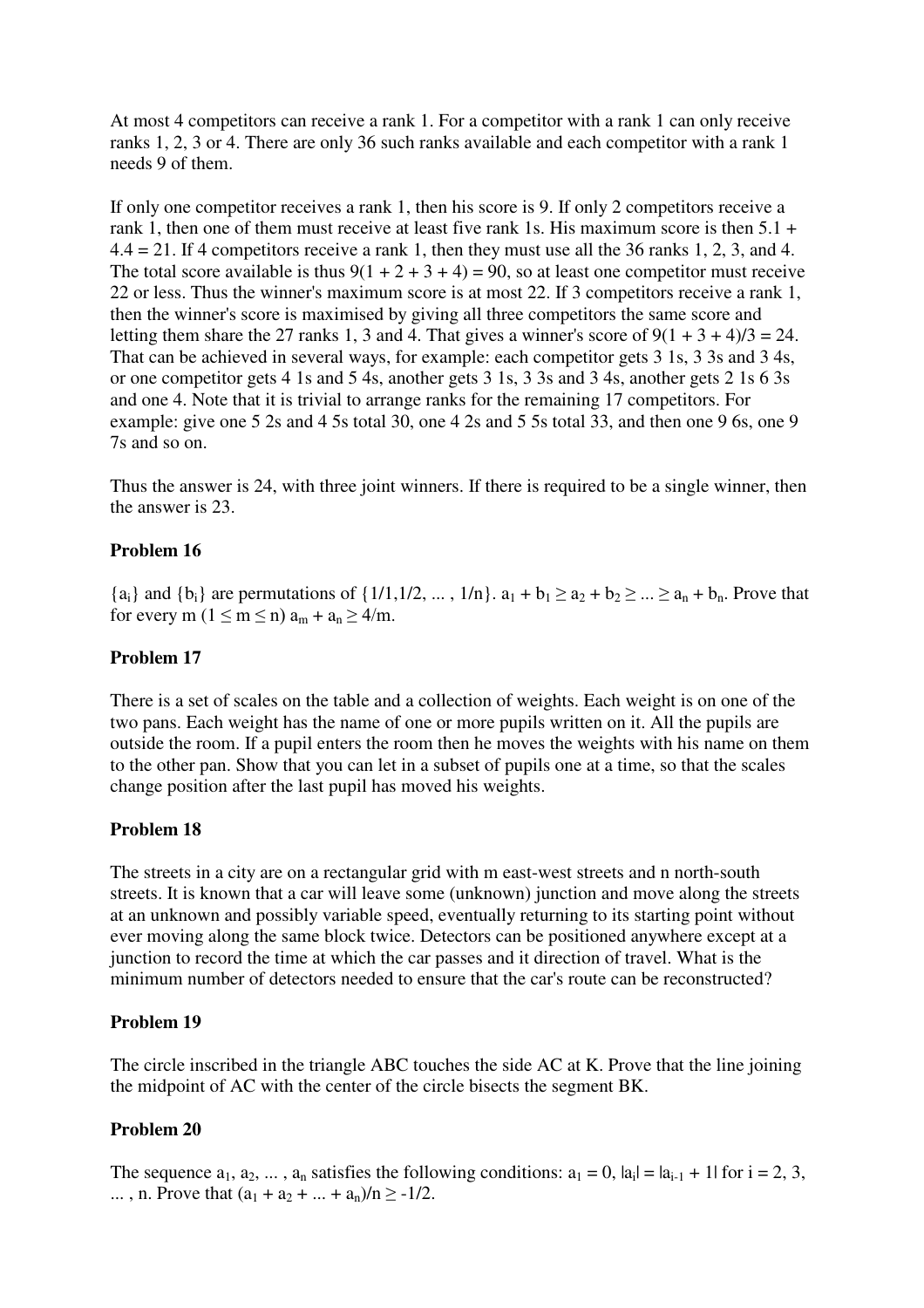The sides and diagonals of ABCD have rational lengths. The diagonals meet at O. Prove that the length AO is also rational.

#### **Solution**

AB = AO cos OAB + BO cos OBA. We can derive a rational expression for cos OAB using the cosine rule for triangle ABC. Similarly for cos OBA using the cosine rule for triangle DAB. So OA =  $r_1$  +  $r_2$ OB, where  $r_i$  denotes a rational number. Similarly, OB =  $r_3$  +  $r_4$ OC, so  $OA = r_5 + r_6OC$ . But  $OA + OC = AC = r_7$ . Hence  $OA$  is rational.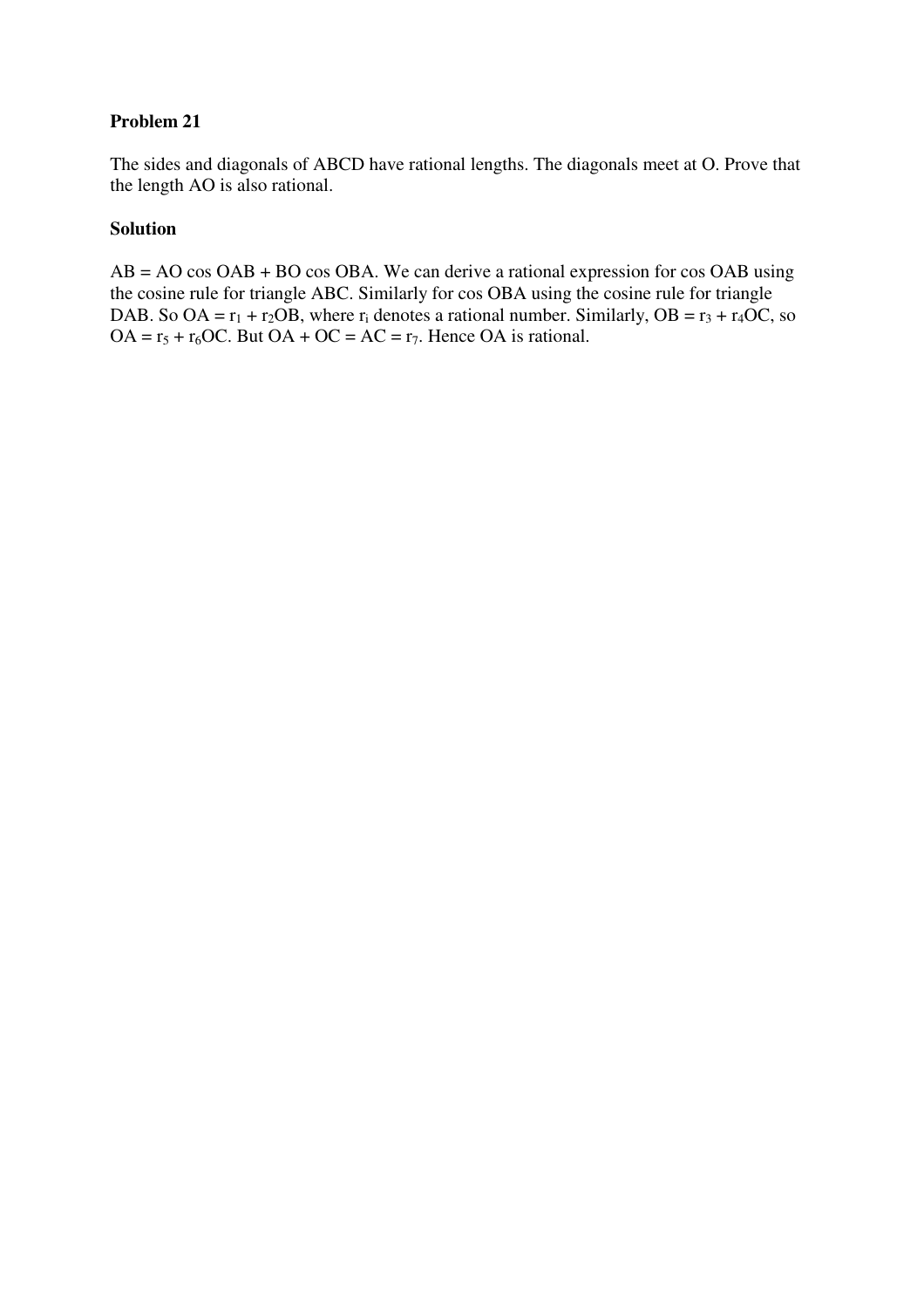# **3rd ASU 1969**

# **Problem 1**

In the quadrilateral ABCD, BC is parallel to AD. The point E lies on the segment AD and the perimeters of ABE, BCE and CDE are equal. Prove that BC = AD/2.

# **Solution**

Take  $E_1$  on the line AD so that  $AE_1CB$  is a parallelogram. Then  $AE_1 = BC$ ,  $AB = CE_1$ , so triangles  $ABE_1$  and  $BCE_1$  have equal perimeters. Moreover,  $E_1$  is the only point on the line for which this is true. For if we move E a distance x from  $E_1$ , then we change  $AE_1$  by x, and  $CE_1$ by less than x. AB and BC are unchanged. So  $AB + BE_1$  and  $BC + CE_1$  are changed by different amounts. Hence the perimeters of  $ABE<sub>1</sub>$  and  $BCE<sub>1</sub>$  are no longer equal.

Similarly, let  $E_2$  be the point on the line AD so that  $BCDE_2$  is a parallelogram. Then  $E_2$  is the unique point such that  $BCE_2$  and  $CDE_2$  have equal perimeters. So if all three triangles have equal perimeters, then  $E_1$  and  $E_2$  must coincide and hence  $BC = AE = DE$ , so  $BC = AD/2$ .

# **Problem 2**

A wolf is in the center of a square field and there is a dog at each corner. The wolf can run anywhere in the field, but the dogs can only run along the sides. The dogs' speed is 3/2 times the wolf's speed. The wolf can kill a single dog, but two dogs together can kill the wolf. Prove that the dogs can prevent the wolf escaping.

### **Problem 3**

A finite sequence of 0s and 1s has the following properties: (1) for any  $i < j$ , the sequences of length 5 beginning at position i and position j are different; (2) if you add an additional digit at either the start or end of the sequence, then (1) no longer holds. Prove that the first 4 digits of the sequence are the same as the last 4 digits.

### **Solution**

Let the last 4 digits be abcd. Then the 5 digit sequences abcd0 and abcd1 must occur somewhere. If neither of them are at the beginning then there are three 5 digit sequences xabcd, two of which must therefore be the same, contradicting (1). Hence abcd are the first 4 digits.

### **Problem 4**

Given positive numbers a, b, c, d prove that at least one of the inequalities does not hold:  $a +$  $b < c + d$ ;  $(a + b)(c + d) < ab + cd$ ;  $(a + b)cd < ab(c + d)$ .

### **Solution**

From the first and second inequalities we have  $ab + cd > a(c + d) + b(a + b)$ , so  $cd > ad$ , and hence c > a. We also have ab + cd >  $a(a + b) + b(c + d)$ , so cd > bc, and hence d > b. So 1/a +  $1/b > 1/c + 1/d$ , which contradicts the third inequality.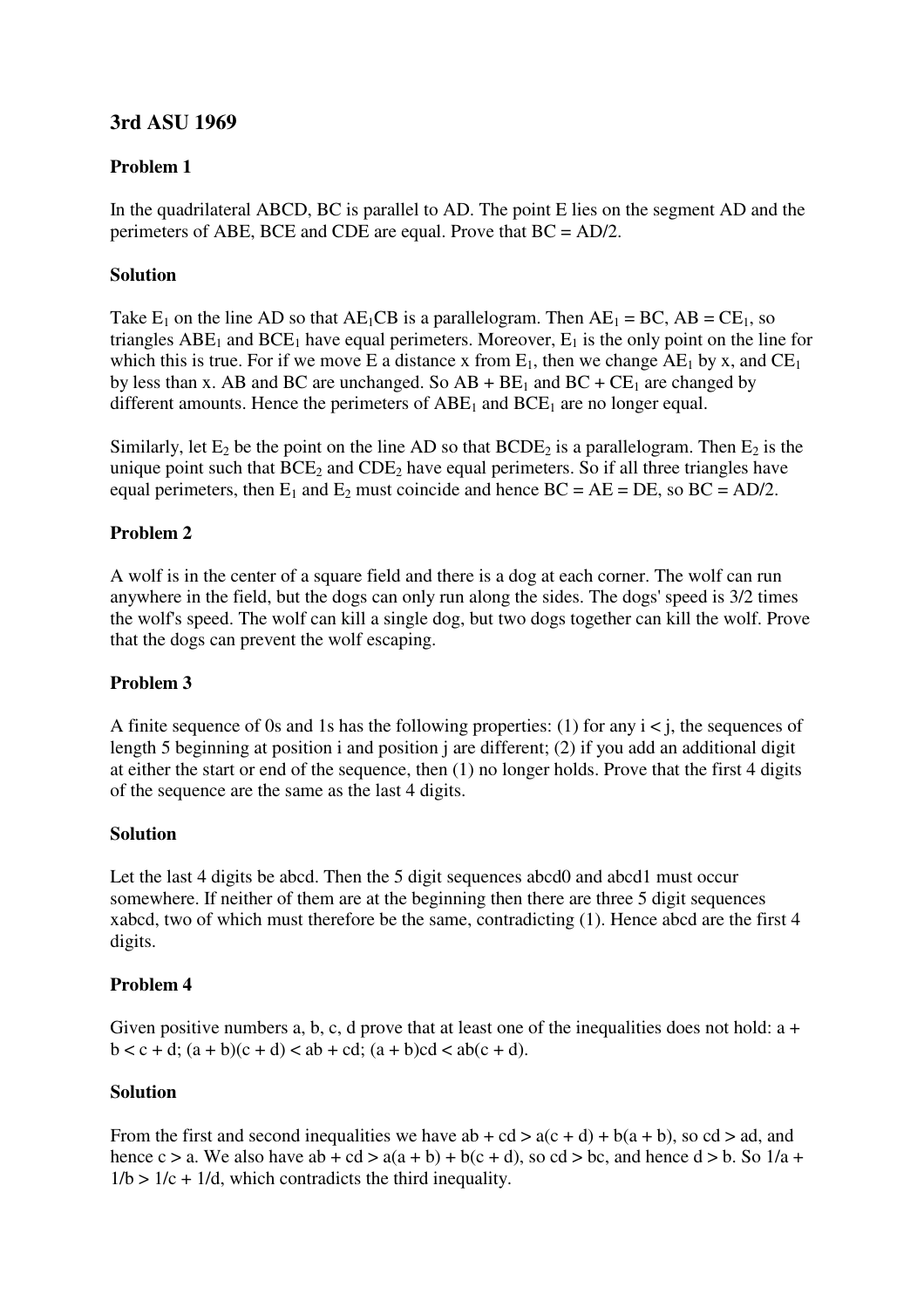What is the smallest positive integer a such that we can find integers b and c so that  $ax^2 + bx$ + c has two distinct positive roots less than 1?

#### **Solution**

 $4x^2 - 4x + 1 = (2x - 1)^2$ , which has the double root 1/2. So it remains to consider a = 1, 2, 3.

-b/a is the sum of the roots, so b is negative. c/a is the product of the roots, so c is positive. If  $a = 1$ , then the product of the roots is c, which is at least 1, so both roots cannot lie strictly between 0 and 1. If  $a = 2$ , then the sum of the roots is less than 2, so b must be  $-1$ ,  $-2$ , or  $-3$ . The roots are real so  $b^2 > 4ac = 8c$ . Hence  $b = -3$  and  $c = 1$ . But  $2x^2 - 3x + 1 = (2x - 1)(x - 1)$ and one root is not less than 1. If  $a = 3$ , then b must be -1, -2, ..., or -5. But  $b^2 > 4ac = 12c$ , so  $(b, c) = (-4, 1), (-5, 1)$  or  $(-5, 2)$ . In the first and last case, the equation has a root 1. In the middle case it has a root  $5/6 + \sqrt{13/6} = 1.434 > 1$ . Thus there are no solutions for a = 1, 2, 3 and so the smallest value of a is 4.

#### **Problem 6**

n is an integer. Prove that the sum of all fractions 1/rs, where r and s are relatively prime integers satisfying  $0 < r < s < n$ ,  $r + s > n$ , is  $1/2$ .

#### **Solution**

We use induction on n. If  $n = 2$ , then the only such fraction is  $r = 1$ ,  $s = 2$ , giving  $1/rs = 1/2$ , so the result holds. Suppose it holds for n-1. As we move to n, we lose the fractions with  $r+s=n$ . The other fractions 1/rs which satisfy the conditions for n-1 also satisfy the conditions for n. We also gain the fractions with s=n. These have sum =  $1/n$  (sum  $1/r$  for all r satisfying  $0 < r <$ n and r relatively prime to n). But if r is relatively prime to n, then so is n - r, and n - r does not equal r (otherwise r divides n). The pair  $1/r$ ,  $1/(n-r)$  has sum  $n/(r(n-r))$ . So the fractions with s=n have sum equal to the sum of all  $1/(r(n-r))$  with  $0 < r < n$  and r relatively prime to n. But that is exactly the sum of the fractions lost. Thus the total is unchanged as we move from n-1 to n.

#### **Problem 7**

Given n points in space such that the triangle formed from any three of the points has an angle greater than 120 degrees. Prove that the points can be labeled 1, 2, 3, ... , n so that the angle defined by i,  $i+1$ ,  $i+2$  is greater than 120 degrees for  $i = 1, 2, \dots, n-2$ .

#### **Problem 8**

Find four different three-digit numbers (in base 10) starting with the same digit, such that their sum is divisible by three of the numbers.

#### **Solution**

Answer: 108, 117, 135, 180. Sum  $540 = 108$ ·  $5 = 135$ ·  $4 = 180$ · 3.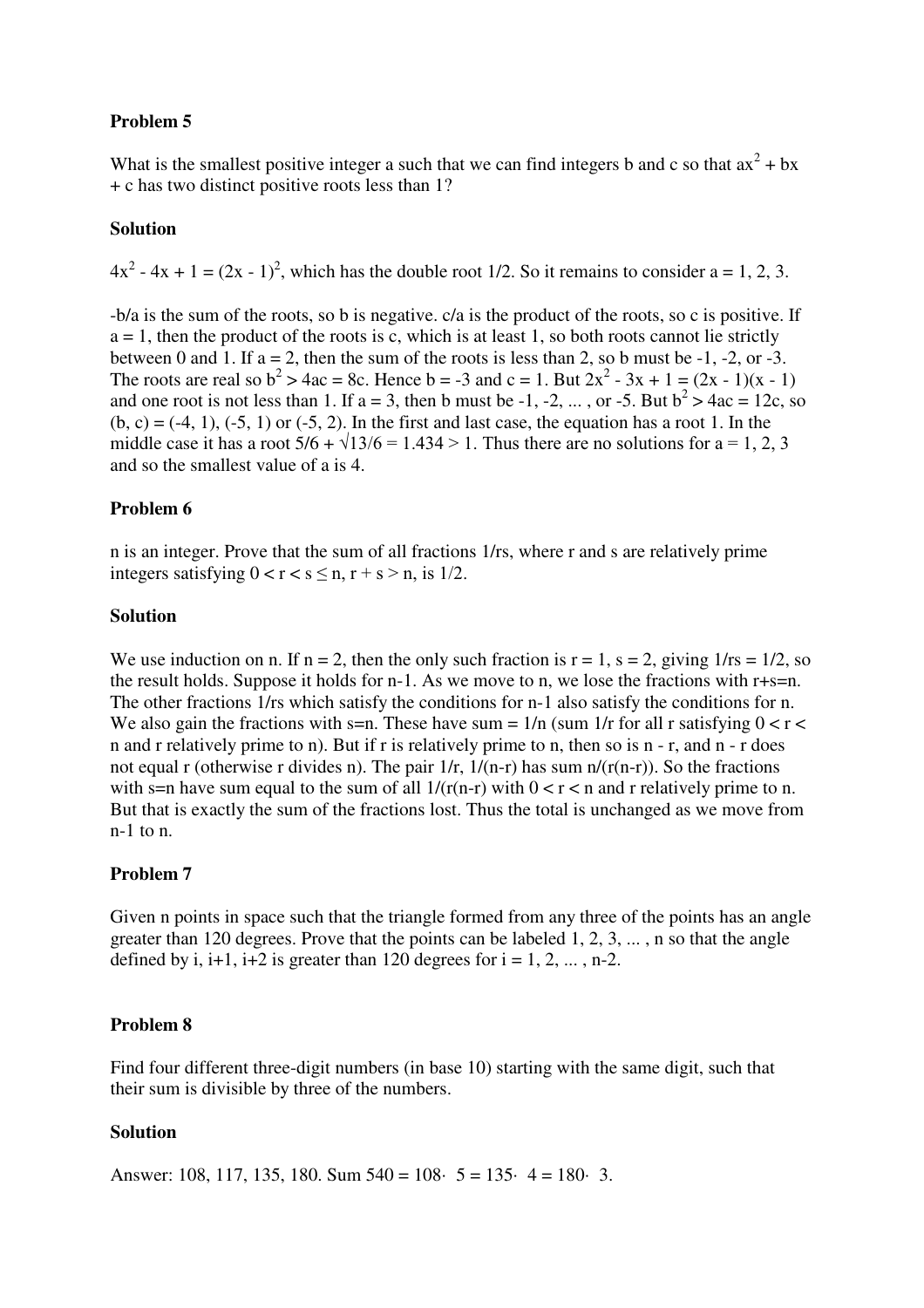Try looking for a number of the form 3· 4· 5· n. We want 12n, 15n and 20n to have the same first digit. If the first digit is 1, this requires  $n = 9$ . We must now check that the fourth number which must be 60n - 12n - 15n - 20n = 13n also has three digits starting with 1. It does, so we are home. [In fact, in this case the first digit must be 1, since  $20n > 3/2$  12n.]

#### **Problem 9**

Every city in a certain state is directly connected by air with at most three other cities in the state, but one can get from any city to any other city with at most one change of plane. What is the maximum possible number of cities?

#### **Solution**

Answer: 10.

Take a particular city X. At most 3 cities are directly connected to X. Each of those is directly connected to at most 2 other cities (apart from X). So X is connected with at most one change to at most 9 other cities. Thus the maximum number is at most 10.

We can achieve 10 as follows. Label the cities 1, ..., 10. Make direct connections as follows: 1: 2, 3, 4; 2: 1, 5, 6; 3: 1, 7, 8; 4: 1, 9, 10; 5: 2, 7, 9; 6: 2, 8, 10; 7: 3, 5, 10; 8: 3, 6, 9; 9: 4, 5, 8; 10: 4, 6, 7.

### **Problem 10**

Given a pentagon with equal sides.

(a) Prove that there is a point X on the longest diagonal such that every side subtends an angle at most 90 degrees at X.

(b) Prove that the five circles with diameter one of the pentagon's sides do not cover the pentagon.

### **Problem 11**

Given the equation  $x^3 + ax^2 + bx + c = 0$ , the first player gives one of a, b, c an integral value. Then the second player gives one of the remaining coefficients an integral value, and finally the first player gives the remaining coefficient an integral value. The first player's objective is to ensure that the equation has three integral roots (not necessarily distinct). The second player's objective is to prevent this. Who wins?

#### **Solution**

Answer: the first player.

The first player starts by choosing  $c = 0$ . Now if the second player selects a, then he can take b  $= a - 1$ . Then the polynomial factorizes as:  $x(x+1)(x+a-1)$  with integral roots, 0, -1, 1-a. If the second player selects b, then he can take  $a = b + 1$ . Then the polynomial factorizes as  $x(x+1)(x+b)$  with integral roots 0, -1, -b.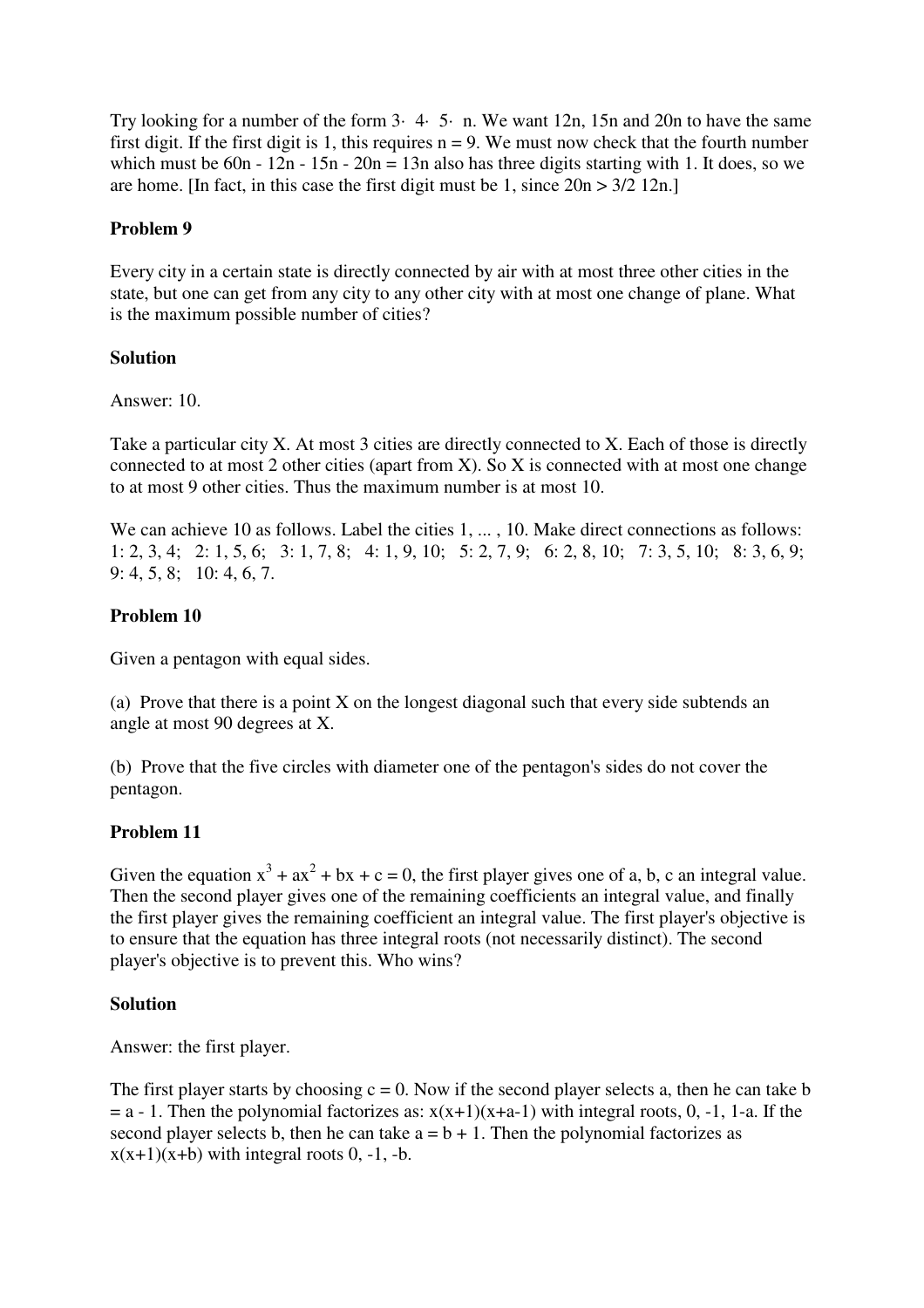20 teams compete in a competition. What is the smallest number of games that must be played to ensure that given any three teams at least two play each other?

#### **Problem 13**

A regular n-gon is inscribed in a circle radius R. The distance from the center of the circle to the center of a side is  $h_n$ . Prove that  $(n+1)h_{n+1}$  -  $nh_n > R$ .

# **Problem 14**

Prove that for any positive numbers  $a_1, a_2, \ldots, a_n$  we have:

 $a_1/(a_2+a_3) + a_2/(a_3+a_4) + ... + a_{n-1}/(a_n+a_1) + a_n/(a_1+a_2) > n/4.$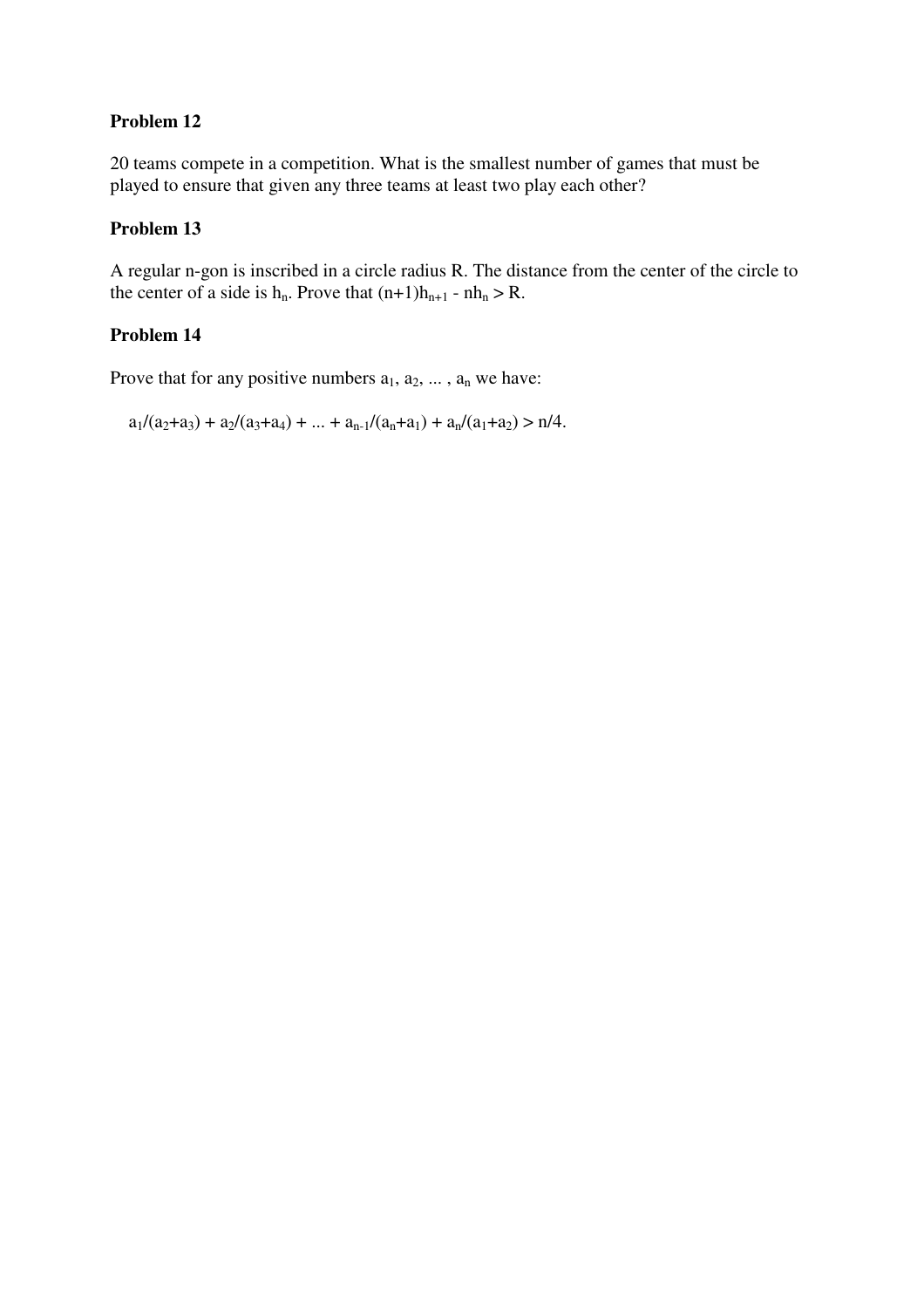# **4th ASU 1970**

# **Problem 1**

Given a circle, diameter AB and a point C on AB, show how to construct two points X and Y on the circle such that (1) Y is the reflection of X in the line AB, (2) YC is perpendicular to XA.

## **Solution**

AB is a diameter, so BX is perpendicular to AX and hence parallel to YC. YX is perpendicular to BC, so  $YC = YB$ . Hence X and Y lie on the perpendicular bisector of BC.

# **Problem 2**

The product of three positive numbers is 1, their sum is greater than the sum of their inverses. Prove that just one of the numbers is greater than 1.

#### **Solution**

The product of the numbers is 1, so they cannot all be greater than 1 or all less than 1. If all equalled 1, then the sum would not be greater than the sum of the inverses. So we must have either one or two greater than 1. Thus it is sufficient to show that we cannot have two of the numbers greater than 1.

Suppose that a,  $b > 1$ . Then since  $a + b + c > 1/a + 1/b + 1/c$ , we have  $a + b + 1/a b > 1/a + 1/b$ + ab, and hence  $(1 - 1/a)(1 - 1/b) > (a - 1)(b - 1)$ . Dividing by  $(a - 1)(b - 1)$  gives ab < 1. Contradiction.

### **Problem 3**

What is the greatest number of sides of a convex polygon that can equal its longest diagonal?

### **Solution**

Answer: 2, except for the equilateral triangle.

It is easy to find two. Take the two sides to be AB and AC with angle BAC =60 deg, and take the other vertices on the minor arc of the circle center A radius AB between B and C.

Let the longest diagonal have length k. Suppose there are three sides with length k. Extend them (if necessary) so they meet at A, B, C. Suppose  $\Box A > 60^{\circ}$ . Take the vertices on side AB to be P, Q (where we may have  $P = A$ , or  $Q = B$ , or both). Take the vertices on side AC to be R, S (where we may have  $R = A$ , or  $S = C$ , or both). Then  $AQ > k$ ,  $AS > k$ , so  $QS > k$ . Contradiction. Hence angle  $A \le 60^{\circ}$ . The same is true for  $\Box B$  and  $\Box C$ . Hence  $\Box A = \Box B = \Box C$  $= 60^{\circ}$ . But now QS > k unless A = P = R. Similarly, B and C must be vertices of the convex polygon, so that it is just an equilateral triangle.

### **Problem 4**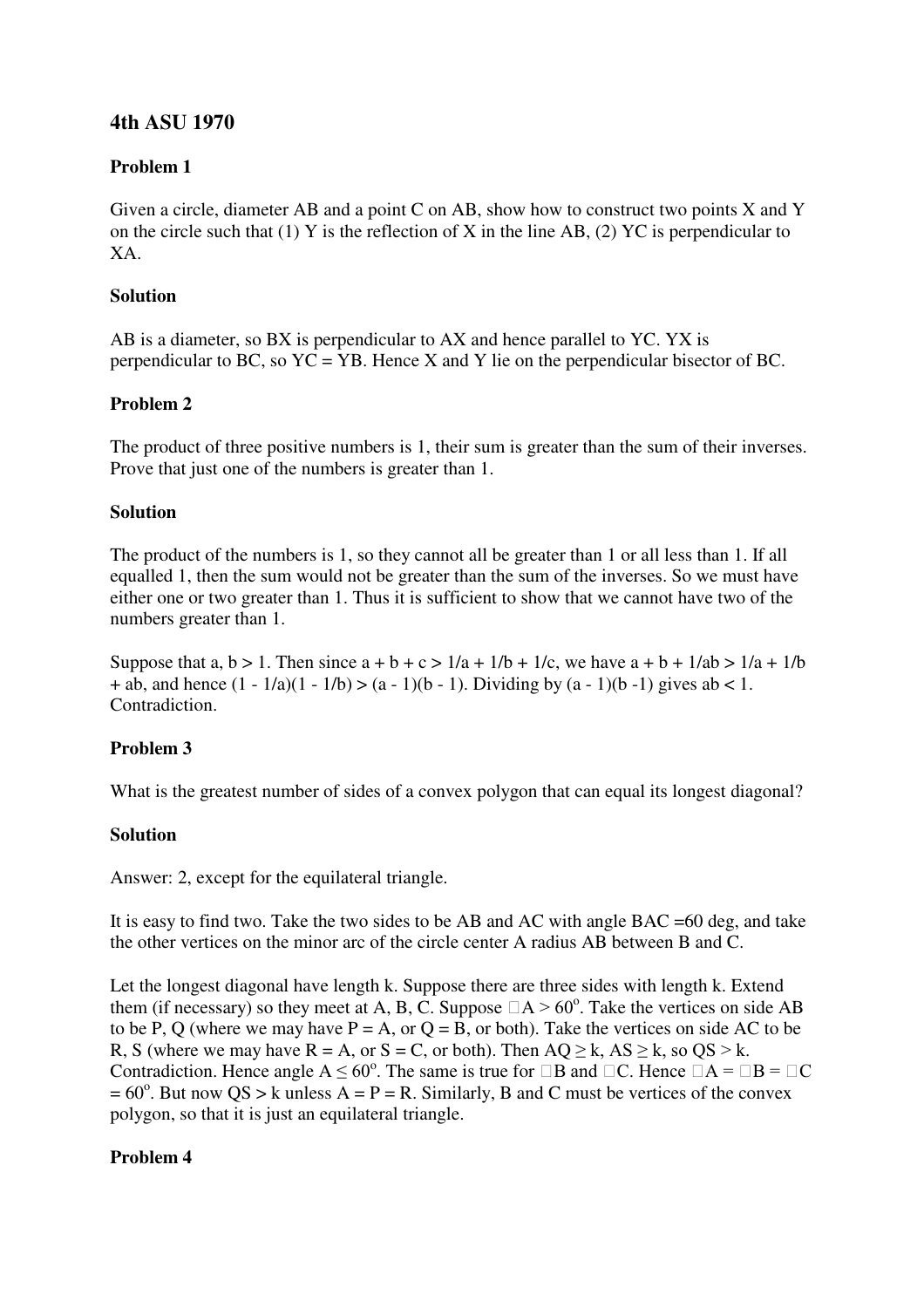n is a 17 digit number. m is derived from n by taking its decimal digits in the reverse order. Show that at least one digit of  $n + m$  is even.

#### **Solution**

Let the number be n with digits  $d_1d_2$  ...  $d_{17}$ , so that the reversed number n' has digits  $d_{17}d_{16}$  ...  $d_1$ . Let the digits of  $n + n'$  be  $a_0a_1 ... a_{17}$ , where  $a_0$  may be zero. Let the carry forward when adding digits to get  $a_i$  be  $c_{i-1}$ , so that, in general,  $c_i + d_i + d_{18-i} = a_i + 10 c_{i-1}$ . Obviously  $c_i$  is 0 or 1.

Suppose all the digits a<sub>i</sub> are odd (except that a<sub>0</sub> may be zero). Now  $c_9 + 2d_9 = a_9 + 10c_8$ . Since  $a_9$  is odd,  $c_9$  must be 1. But if we consider  $c_{10} + d_{10} + d_8 = a_{10} + 10 c_9$ , we see that since  $a_{10}$  is odd it is at least 1 and hence  $d_8 + d_{10}$  is at least 10. Hence there must be a non-zero carry  $c_9$  in  $c_{10} + d_{10} + d_8 = a_{10} + 10$  c<sub>9</sub> irrespective of the value of c<sub>10</sub>.

We can now iterate and conclude successively that  $c_{12}$ ,  $c_{14}$ ,  $c_{16}$  must be non-zero.

### **Problem 5**

A room is an equilateral triangle side 100 meters. It is subdivided into 100 rooms, all equilateral triangles with side 10 meters. Each interior wall between two rooms has a door. If you start inside one of the rooms and can only pass through each door once, show that you cannot visit more than 91 rooms. Suppose now the large triangle has side k and is divided into k<sup>2</sup> small triangles by lines parallel to its sides. A chain is a sequence of triangles, such that a triangle can only be included once and consecutive triangles have a common side. What is the largest possible number of triangles in a chain?

### **Problem 6**

Given 5 segments such that any 3 can be used to form a triangle. Show that at least one of the triangles is acute-angled.

### **Solution**

Let the segments have length  $a \le b \le c \le d \le e$ . Then if all triangles are obtuse we have  $e^2 > c^2$ + d<sup>2</sup>, d<sup>2</sup> > b<sup>2</sup> + c<sup>2</sup>, c<sup>2</sup> > a<sup>2</sup> + b<sup>2</sup>. Adding e<sup>2</sup> > a<sup>2</sup> + 2b<sup>2</sup> + c<sup>2</sup> > a<sup>2</sup> + 3b<sup>2</sup>. But e ≤ a + b, so e<sup>2</sup> ≤ a<sup>2</sup> +  $2ab + b^2 \le a^2 + 3b^2$ . Contradiction.

### **Problem 7**

ABC is an acute-angled triangle. The angle bisector AD, the median BM and the altitude CH are concurrent. Prove that angle A is more than 45 degrees.

#### **Solution**

We use Ceva's theorem. Since AD, BM, CH are concurrent, we have  $(BD/DC)$ .(CM/MA).(AH/BH) = 1. But CM = MA and since AD is the angle bisector BD/DC  $=$  AB/AC, so (AB/AC).(AH/BH) = 1. Hence AH/AC = BH/AB < 1. So angle HAC > angle HCA. But angle  $AHC = 90$  deg, so angle  $A > 45$  deg.

### **Problem 8**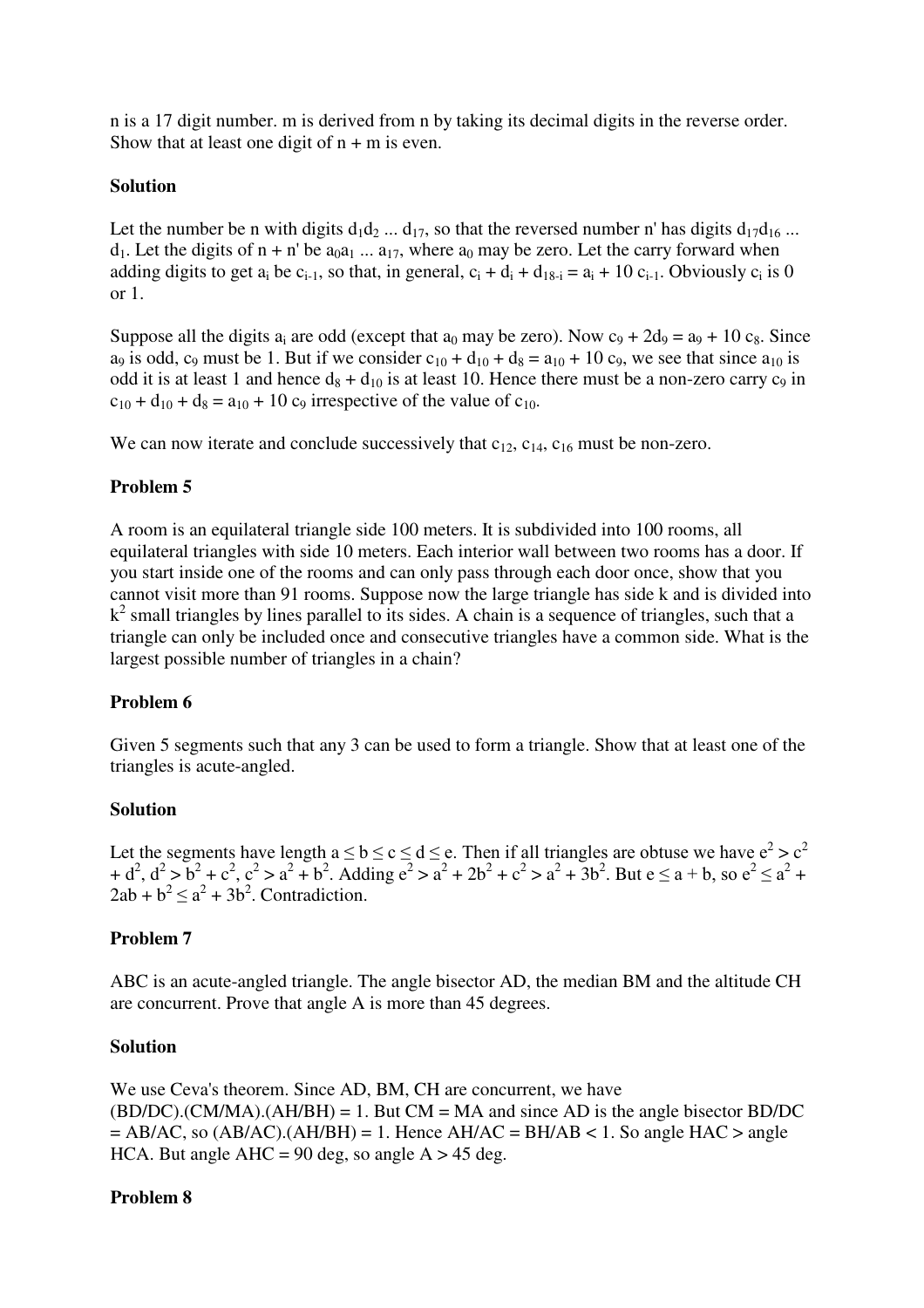Five n-digit binary numbers have the property that every two numbers have the same digits in just m places, but no place has the same digit in all five numbers. Show that  $2/5 \le m/n \le 3/5$ .

#### **Problem 9**

Show that given 200 integers you can always choose 100 with sum a multiple of 100.

#### **Problem 10**

ABC is a triangle with incenter I. M is the midpoint of BC. IM meets the altitude AH at E. Show that  $AE = r$ , the radius of the inscribed circle.

### **Problem 11**

Given any positive integer n, show that we can find infinitely many integers m such that m has no zeros (when written as a decimal number) and the sum of the digits of m and mn is the same.

#### **Problem 12**

Two congruent rectangles of area A intersect in eight points. Show that the area of the intersection is more than A/2.

#### **Problem 13**

If the numbers from 11111 to 99999 are arranged in an arbitrary order show that the resulting 444445 digit number is not a power of 2.

#### **Solution**

Let the set of numbers be S. Define the function f on S as follows. Replace each digit i in n by 9-i for  $0 < i < 9$ . This gives f(n). Then f(f(n)) = n, so f is a bijection. The fixed points have only the digits 0 and 9 and so are all divisible by 9. The other points divide into pairs  $(n, f(n))$ and the sum of each pair is divisible by 9. Hence the sum of all the numbers in S is divisible by 9.

### **Problem 14**

S is the set of all positive integers with n decimal digits or less and with an even digit sum. T is the set of all positive integers with n decimal digits or less and an odd digit sum. Show that the sum of the kth powers of the members of S equals the sum for T if  $1 \leq k \leq n$ .

#### **Problem 15**

The vertices of a regular n-gon are colored (each vertex has only one color). Each color is applied to at least three vertices. The vertices of any given color form a regular polygon. Show that there are two colors which are applied to the same number of vertices.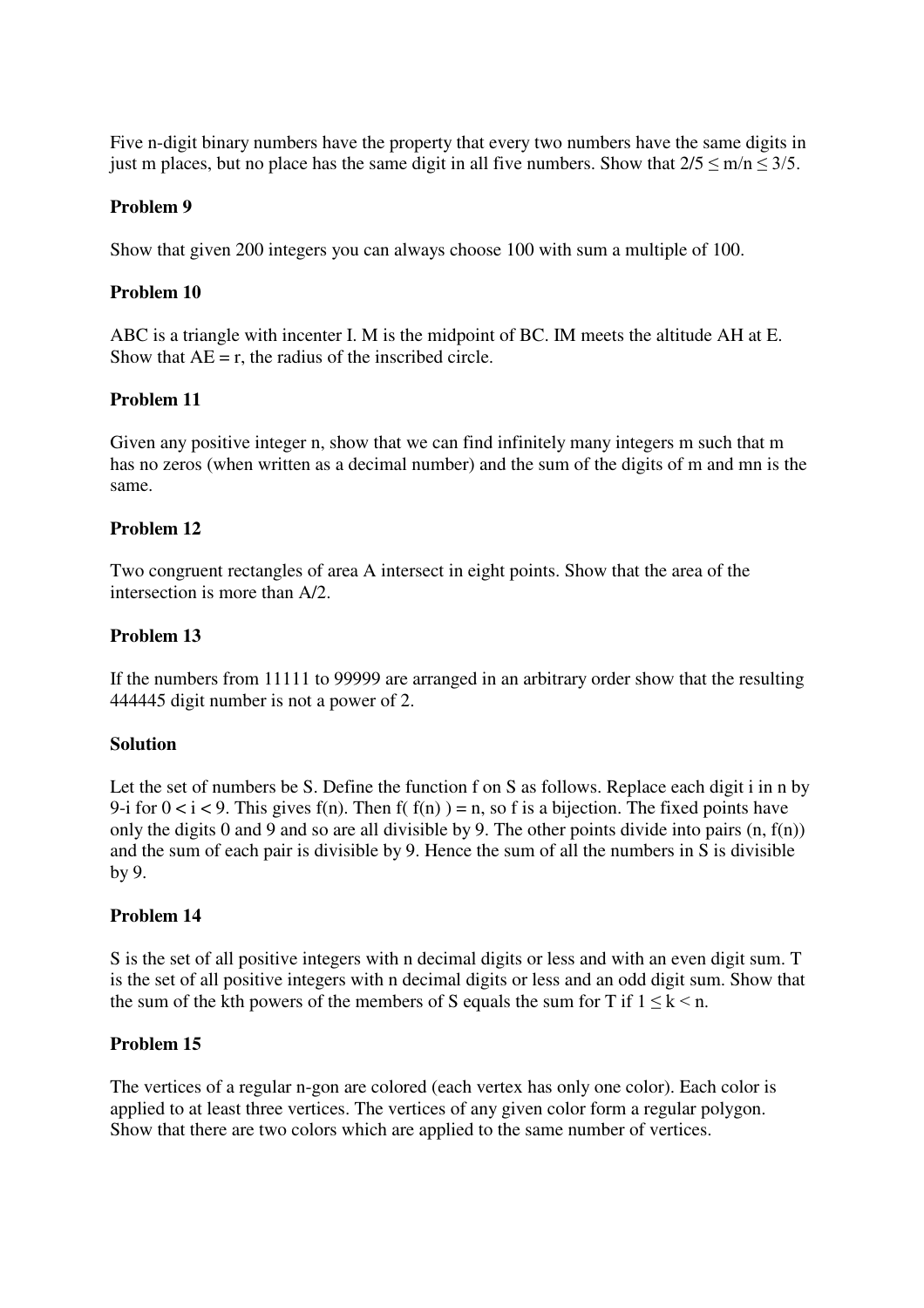# **5th ASU 1971**

# **Problem 1**

Prove that we can find a number divisible by  $2<sup>n</sup>$  whose decimal representation uses only the digits 1 and 2.

# **Solution**

Induction on n. We claim that we can find N with n digits, all 1 or 2, so that N is divisible by  $2^n$ . True for n = 1: take N = 2. Suppose it is true for n. If  $2^{n+1}$  divides N, then since  $2^{n+1}$  divides 2 x 10<sup>n</sup> it also divides N' obtained from N by placing a 2 in front of it. If  $2^{n+1}$  does not divide N, then N =  $2^n$  x odd and  $10^n = 2^n$  x odd, so N +  $10^n$  (in other words the n+1 digit number obtained by placing a 1 in front of N) is divisible by  $2^{n+1}$ .

### **Problem 2**

(1)  $A_1A_2A_3$  is a triangle. Points  $B_1$ ,  $B_2$ ,  $B_3$  are chosen on  $A_1A_2$ ,  $A_2A_3$ ,  $A_3A_1$  respectively and points  $D_1$ ,  $D_2$ ,  $D_3$  on  $A_3A_1$ ,  $A_1A_2$ ,  $A_2A_3$  respectively, so that if parallelograms  $A_iB_iC_iD_i$  are formed, then the lines  $A_iC_i$  concur. Show that  $A_1B_1$  ·  $A_2B_2$  ·  $A_3B_3 = A_1D_1$  ·  $A_2D_2$  ·  $A_3D_3$ .

(2)  $A_1A_2$  ...  $A_n$  is a convex polygon. Points  $B_i$  are chosen on  $A_iA_{i+1}$  (where we take  $A_{n+1}$  to mean  $A_1$ ), and points  $D_i$  on  $A_{i-1}A_i$  (where we take  $A_0$  to mean  $A_n$ ) such that if parallelograms  $A_iB_iC_iD_i$  are formed, then the n lines  $A_iC_i$  concur. Show that  $\prod A_iB_i = \prod A_iD_i$ .

### **Problem 3**

(1) Player A writes down two rows of 10 positive integers, one under the other. The numbers must be chosen so that if a is under b and c is under d, then  $a + d = b + c$ . Player B is allowed to ask for the identity of the number in row i, column j. How many questions must he ask to be sure of determining all the numbers?

(2) An m x n array of positive integers is written on the blackboard. It has the property that for any four numbers a, b, c, d with a and b in the same row, c and d in the same row, a above c (in the same column) and b above d (in the same column) we have  $a + d = b + c$ . If some numbers are wiped off, how many must be left for the table to be accurately restored?

### **Solution**

(1) is trivial. We can write the condition as  $b - a = d - c$ , so the 10 numbers in the first row and 1 in the second row can all be chosen arbitrarily. Hence at least 11 questions are needed. But they are also sufficient. Having determined those numbers, the others immediately follow.

(2). The m+n-1 numbers in the first row and first column can all be chosen arbitrarily, but are sufficient to determine all the numbers. Hence at least m+n-1 numbers must survive.

# **Problem 4**

Circles, each with radius less than R, are drawn inside a square side 1000R. There are no points on different circles a distance R apart. Show that the total area covered by the circles does not exceed  $340,000 \text{ R}^2$ .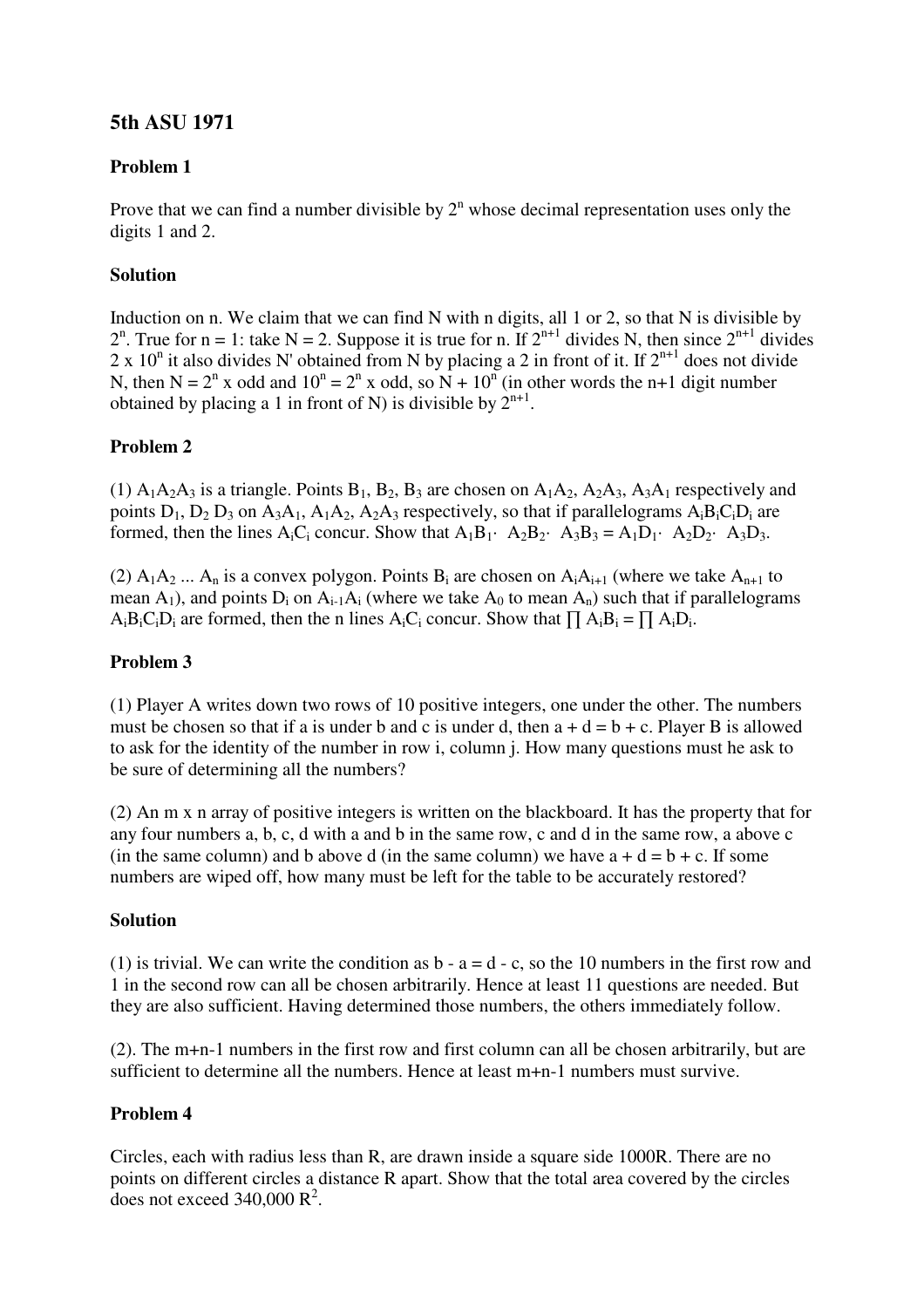You are given three positive integers. A move consists of replacing  $m \le n$  by  $2m$ , n-m. Show that you can always make a series of moves which results in one of the integers becoming zero. [For example, if you start with 4, 5, 10, then you could get 8, 5, 6, then 3, 10, 6, then 6, 7, 6, then 0, 7, 12.]

## **Problem 6**

The real numbers a, b, A, B satisfy  $(B - b)^2 < (A - a)(Ba - Ab)$ . Show that the quadratics  $x^2 +$  $ax + b = 0$  and  $x^2 + Ax + B = 0$  have real roots and between the roots of each there is a root of the other.

### **Problem 7**

The projections of a body on two planes are circles. Show that the circles have the same radius.

### **Problem 8**

An integer is written at each vertex of a regular n-gon. A move is to find four adjacent vertices with numbers a, b, c, d (in that order), so that  $(a - d)(b - c) < 0$ , and then to interchange b and c. Show that only finitely many moves are possible. For example, a possible sequence of moves is shown below:

|                  | 1 7                         |                |                     | $2 \quad 3 \quad 5$ | 4              |
|------------------|-----------------------------|----------------|---------------------|---------------------|----------------|
|                  | $1 \quad 2 \quad 7 \quad 3$ |                |                     | 5 <sub>5</sub>      | 4              |
| $\Gamma_{\rm c}$ |                             |                | $2 \quad 3 \quad 7$ | 5 <sub>5</sub>      | 4              |
| $\Gamma$         | $\overline{2}$              |                |                     | $3 \quad 5 \quad 7$ | $\overline{4}$ |
| $\mathbf{2}$     | 1                           | $\overline{3}$ |                     | 5 7                 | 4              |

### **Problem 9**

A polygon P has an inscribed circle center O. If a line divides P into two polygons with equal areas and equal perimeters, show that it must pass through O.

### **Problem 10**

Given any set S of 25 positive integers, show that you can always find two such that none of the other numbers equals their sum or difference.

### **Problem 11**

A and B are adjacent vertices of a 12-gon. Vertex A is marked - and the other vertices are marked +. You are allowed to change the sign of any n adjacent vertices. Show that by a succession of moves of this type with  $n = 6$  you cannot get B marked - and the other vertices marked  $+$ . Show that the same is true if all moves have  $n = 3$  or if all moves have  $n = 4$ .

### **Problem 12**

Equally spaced perpendicular lines divide a large piece of paper into unit squares. N squares are colored black. Show that you can always cut out a set of disjoint square pieces of paper, so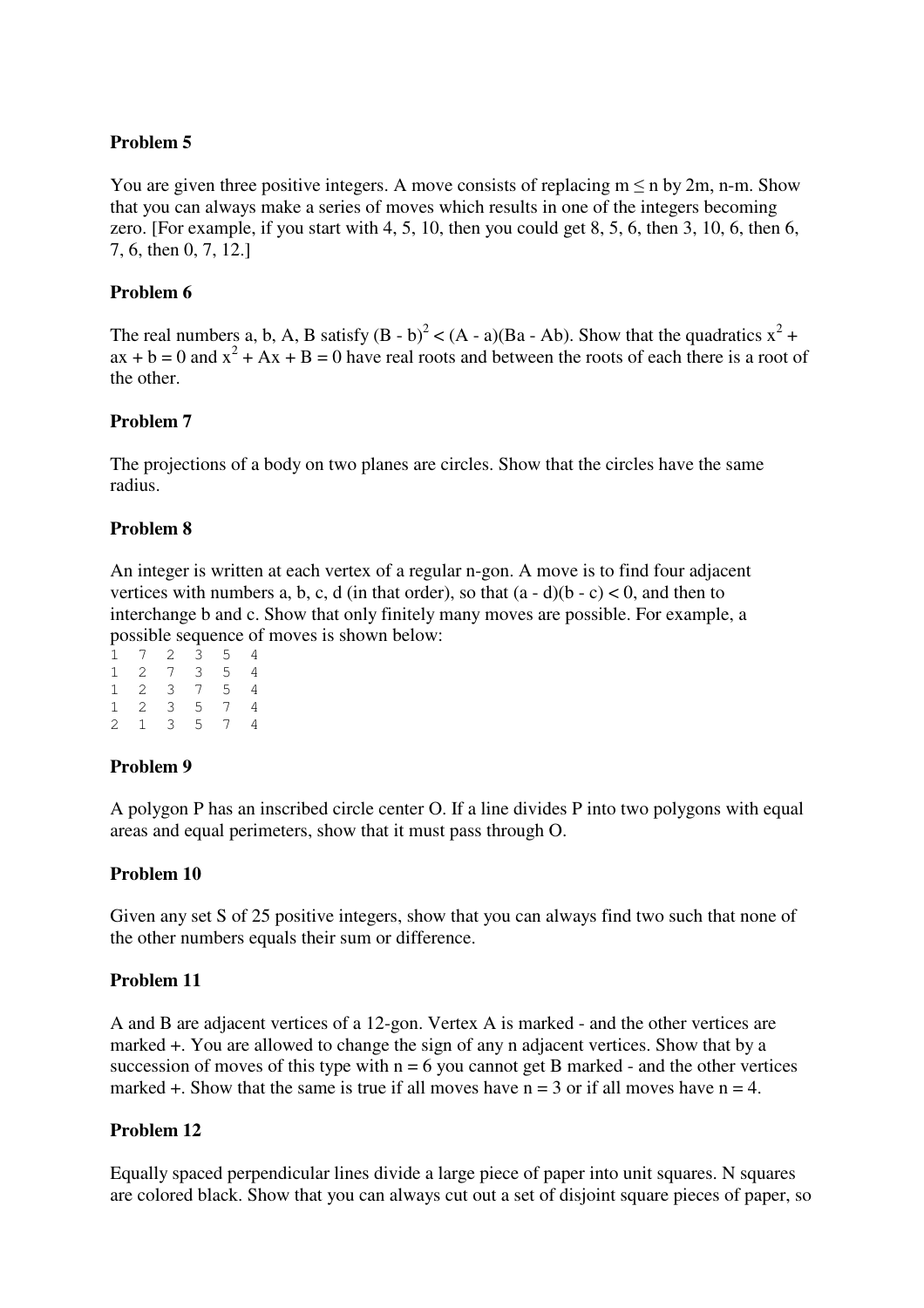that all the black squares are removed and the black area of each piece is between 1/5 and 4/5 of its total area.

# **Problem 13**

n is a positive integer. S is the set of all triples (a, b, c) such that  $1 \le a, b, c, \le n$ . What is the smallest subset X of triples such that for every member of S one can find a member of X which differs in only one position. [For example, for  $n = 2$ , one could take  $X = \{(1, 1, 1), (2, 1)\}$  $2, 2)$  }.]

## **Problem 14**

Let  $f(x, y) = x^2 + xy + y^2$ . Show that given any real x, y one can always find integers m, n such that f(x-m, y-n)  $\leq 1/3$ . What is the corresponding result if f(x, y) =  $x^2 + axy + y^2$  with 0  $\leq a \leq 2?$ 

### **Problem 15**

A switch has two inputs 1, 2 and two outputs 1, 2. It either connects 1 to 1 and 2 to 2, or 1 to 2 and 2 to 1. If you have three inputs 1, 2, 3 and three outputs 1, 2, 3, then you can use three switches, the first across 1 and 2, then the second across 2 and 3, and finally the third across 1 and 2. It is easy to check that this allows the output to be any permutation of the inputs and that at least three switches are required to achieve this. What is the minimum number of switches required for 4 inputs, so that by suitably setting the switches the output can be any permutation of the inputs?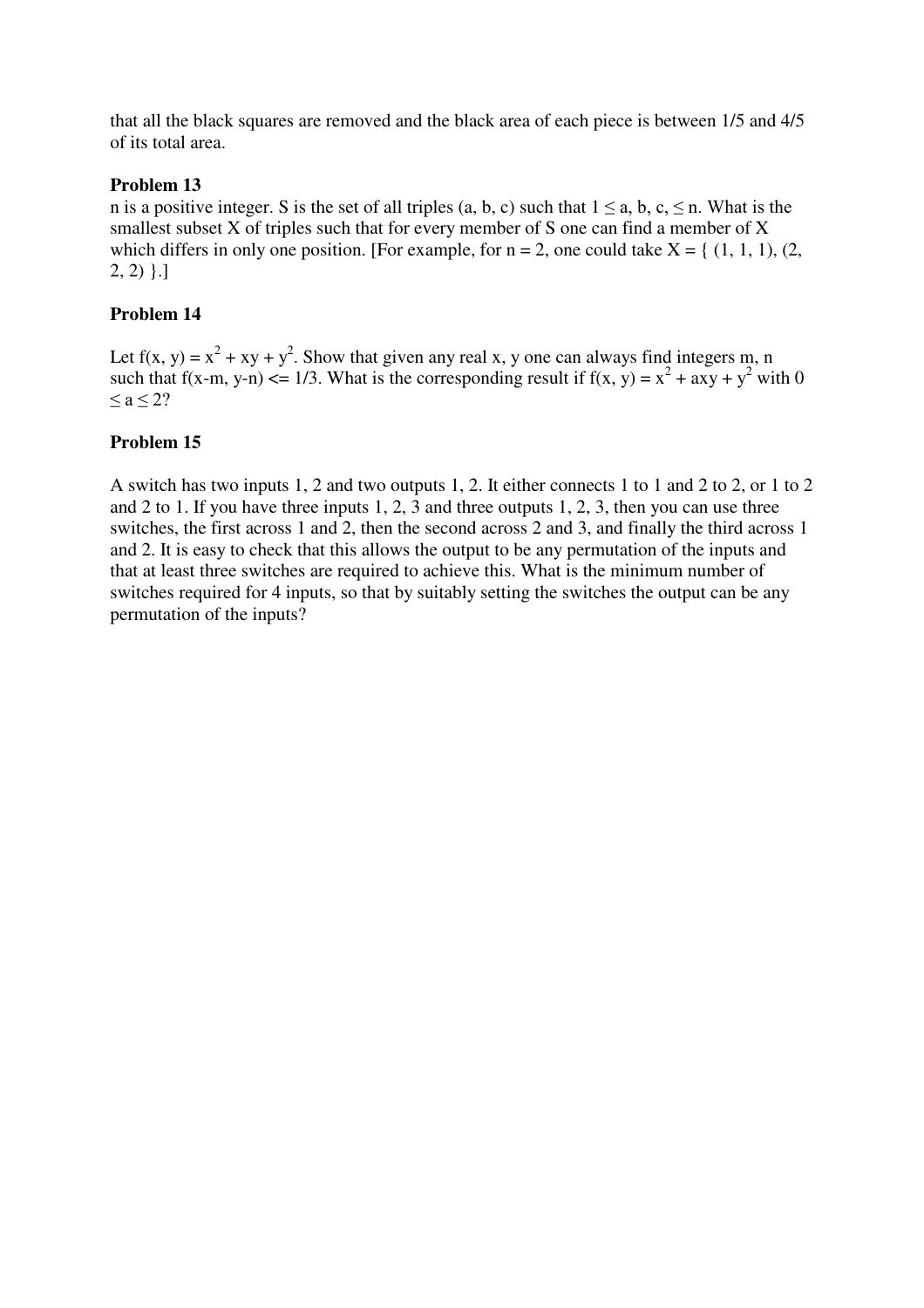# **6th ASU 1972 problems**

# **Problem 1**

ABCD is a rectangle. M is the midpoint of AD and N is the midpoint of BC. P is a point on the ray CD on the opposite side of D to C. The ray PM intersects AC at Q. Show that MN bisects the angle PNQ.

# **Problem 2**

Given 50 segments on a line show that you can always find either 8 segments which are disjoint or 8 segments with a common point.

# **Problem 3**

Find the largest integer n such that  $4^{27} + 4^{1000} + 4^{n}$  is a square.

# **Problem 4**

a, m, n are positive integers and  $a > 1$ . Show that if  $a^m + 1$  divides  $a^n + 1$ , then m divides n. The positive integer b is relatively prime to a, show that if  $a^m + b^m$  divides  $a^n + b^n$  then m divides n.

# **Problem 5**

A sequence of finite sets of positive integers is defined as follows.  $S_0 = \{m\}$ , where  $m > 1$ . Then given S<sub>n</sub> you derive S<sub>n+1</sub> by taking  $k^2$  and k+1 for each element k of S<sub>n</sub>. For example, if  $S_0 = \{5\}$ , then  $S_2 = \{7, 26, 36, 625\}$ . Show that  $S_n$  always has  $2^n$  distinct elements.

### **Problem 6**

Prove that a collection of squares with total area 1 can always be arranged inside a square of area 2 without overlapping.

### **Problem 7**

O is the point of intersection of the diagonals of the convex quadrilateral ABCD. Prove that the line joining the centroids of ABO and CDO is perpendicular to the line joining the orthocenters of BCO and ADO.

### **Problem 8**

9 lines each divide a square into two quadrilaterals with areas 2/5 and 3/5 that of the square. Show that 3 of the lines meet in a point.

### **Problem 9**

A 7-gon is inscribed in a circle. The center of the circle lies inside the 7-gon. A, B, C are adjacent vertices of the 7-gon show that the sum of the angles at A, B, C is less than 450 degrees.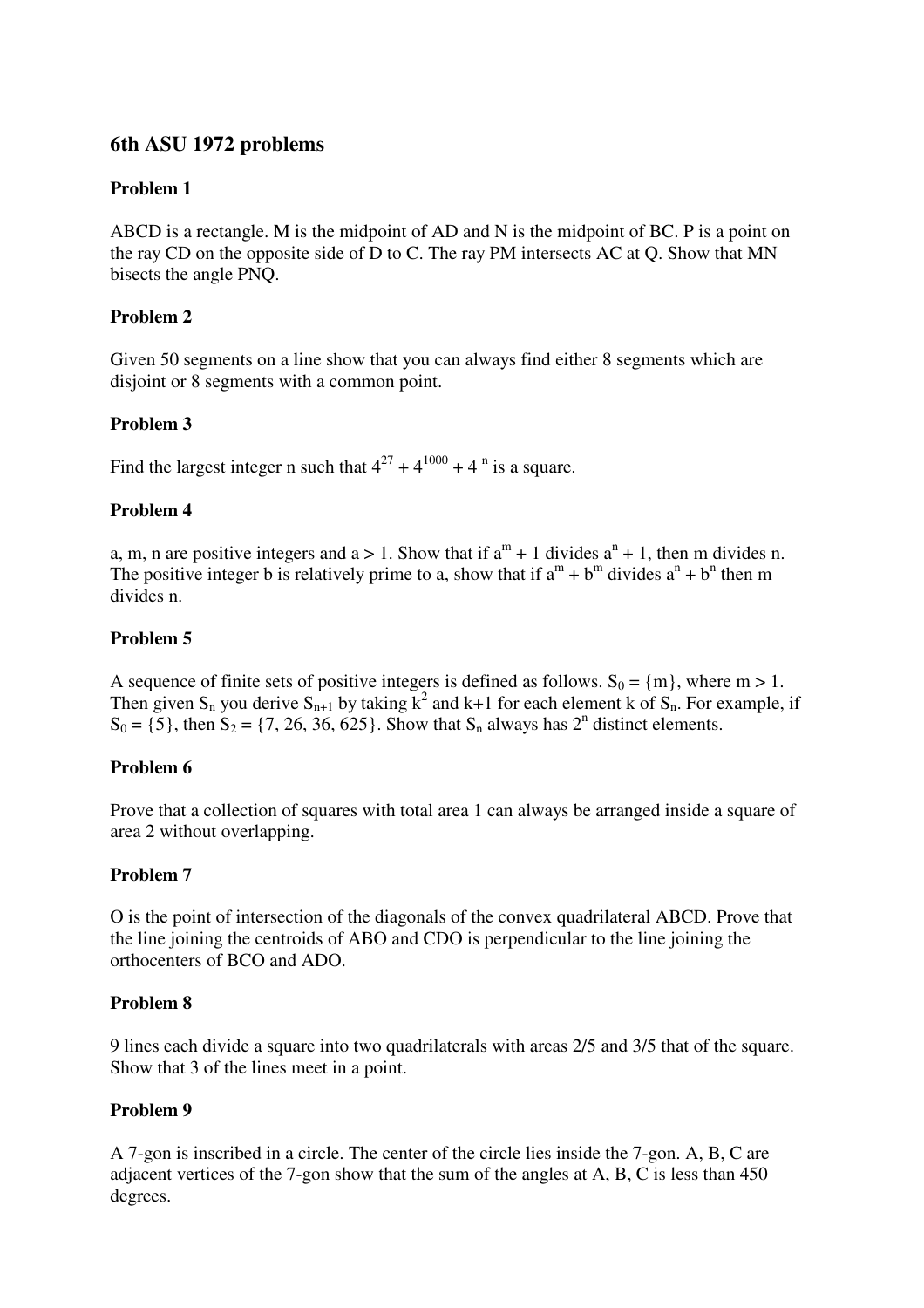Two players play the following game. At each turn the first player chooses a decimal digit, then the second player substitutes it for one of the stars in the subtraction | \*\*\*\* - \*\*\*\* |. The first player tries to end up with the largest possible result, the second player tries to end up with the smallest possible result. Show that the first player can always play so that the result is at least 4000 and that the second player can always play so that the result is at most 4000.

#### **Problem 11**

For positive reals x, y let  $f(x, y)$  be the smallest of x,  $1/y$ ,  $y + 1/x$ . What is the maximum value of  $f(x, y)$ ? What are the corresponding x, y?

#### **Problem 12**

P is a convex polygon and X is an interior point such that for every pair of vertices A, B, the triangle XAB is isosceles. Prove that all the vertices of P lie on some circle center X.

#### **Problem 13**

Is it possible to place the digits 0, 1, 2 into unit squares of 100 x 100 cross-lined paper such that every 3 x 4 (and every 4 x 3) rectangle contains three 0s, four 1s and five  $2s$ ?

#### **Problem 14**

 $x_1, x_2, \ldots, x_n$  are positive reals with sum 1. Let s be the largest of  $x_1/(1 + x_1)$ ,  $x_2/(1 + x_1 + x_2)$ ,  $\ldots$ ,  $x_n/(1 + x_1 + \ldots + x_n)$ . What is the smallest possible value of s? What are the corresponding  $x_i$ ?

### **Problem 15**

n teams compete in a tournament. Each team plays every other team once. In each game a team gets 2 points for a win, 1 for a draw and 0 for a loss. Given any subset S of teams, one can find a team (possibly in S) whose total score in the games with teams in S was odd. Prove that n is even.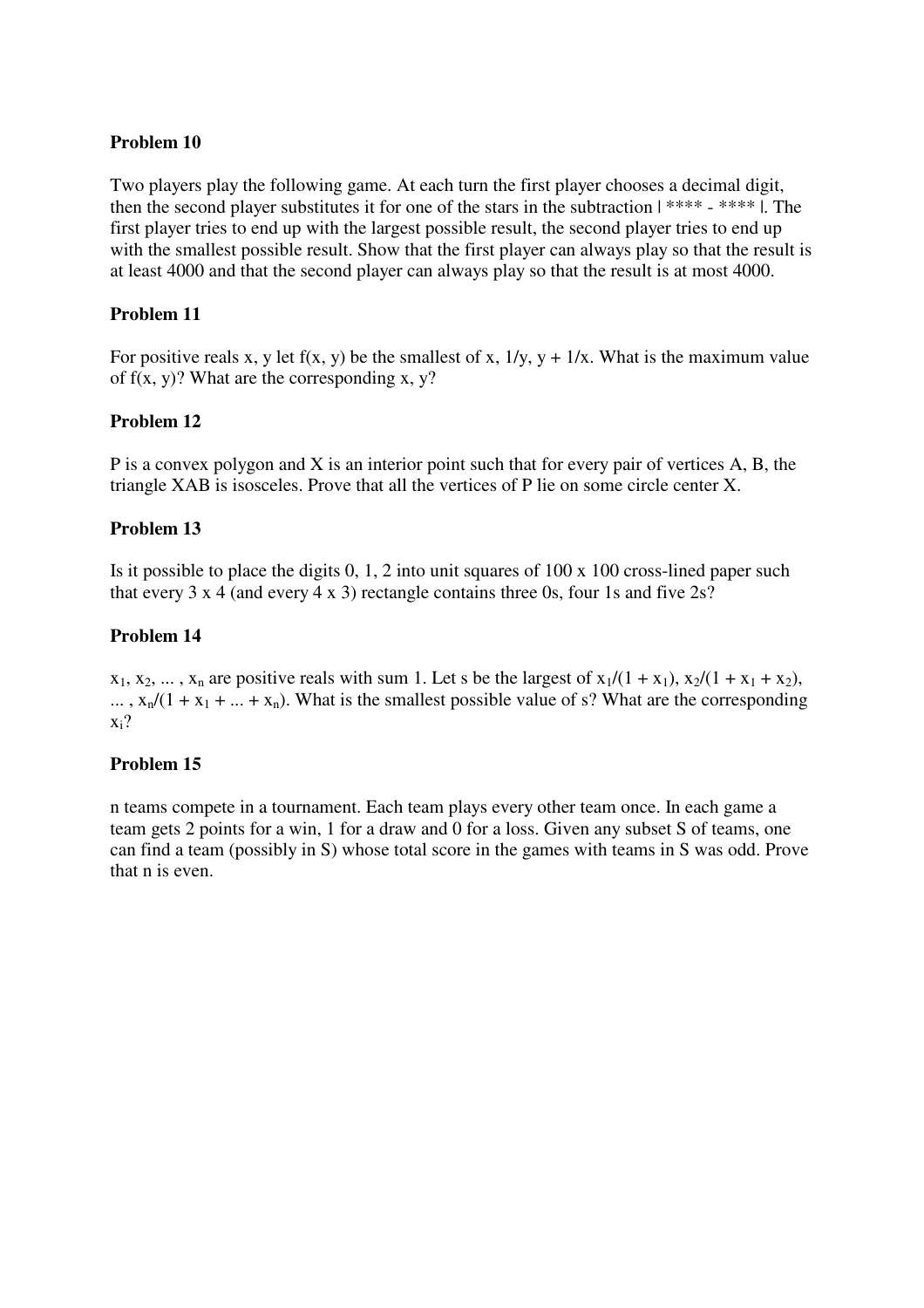# **7th ASU 1973**

### **Problem 1**

You are given 14 coins. It is known that genuine coins all have the same weight and that fake coins all have the same weight, but weigh less than genuine coins. You suspect that 7 particular coins are genuine and the other 7 fake. Given a balance, how can you prove this in three weighings (assuming that you turn out to be correct)?

#### **Solution**

Let the coins you suspect to be genuine be  $G_1, G_2, \ldots, G_7$ , and the suspected fakes by  $F_1, F_2$ , ...,  $F_7$ . First weigh  $F_1$  against  $G_1$ . Assuming  $F_1$  weighs less, you have proved that  $F_1$  is fake and  $G_1$  genuine. Second, weigh  $F_1$ ,  $G_2$ ,  $G_3$  against  $G_1$ ,  $F_2$ ,  $F_3$ . Assuming the first three weigh more you have proved that they include more genuine coins than the second three. But the second three includes one genuine coin  $(G_1)$  and the first three includes one fake  $(F_1)$ , so you have proved that  $G_2$  and  $G_3$  are genuine and  $F_2$  and  $F_3$  fake. Finally, weigh  $F_1$ ,  $F_2$ ,  $F_3$ ,  $G_4$ ,  $G_5$ ,  $G_6$ ,  $G_7$  against  $F_4$ ,  $F_5$ ,  $F_6$ ,  $F_7$ ,  $G_1$ ,  $G_2$ ,  $G_3$ . Assuming the first group weighs more it must include more genuine coins and hence just four genuine coins. Similarly, the second group must include four fakes. So you have proved the identity of the remaining coins.

#### **Problem 2**

Prove that a 9 digit decimal number whose digits are all different, which does not end with 5 and or contain a 0, cannot be a square.

### **Problem 3**

Given  $n > 4$  points, show that you can place an arrow between each pair of points, so that given any point you can reach any other point by travelling along either one or two arrows in the direction of the arrow.

### **Problem 4**

OA and OB are tangent to a circle at A and B. The line parallel to OB through A meets the circle again at C. The line OC meets the circle again at E. The ray AE meets the line OB at K. Prove that K is the midpoint of OB.

#### **Problem 5**

 $p(x) = ax^2 + bx + c$  is a real quadratic such that  $|p(x)| \le 1$  for all  $|x| \le 1$ . Prove that  $|cx^2 + bx + c$ a $|\leq 2$  for  $|x| \leq 1$ .

### **Problem 6**

Players numbered 1 to 1024 play in a knock-out tournament. There ar no draws, the winner of a match goes through to the next round and the loser is knocked-out, so that there are 512 matches in the first round, 256 in the second and so on. If m plays n and  $m < n-2$  then m always wins. What is the largest possible number for the winner?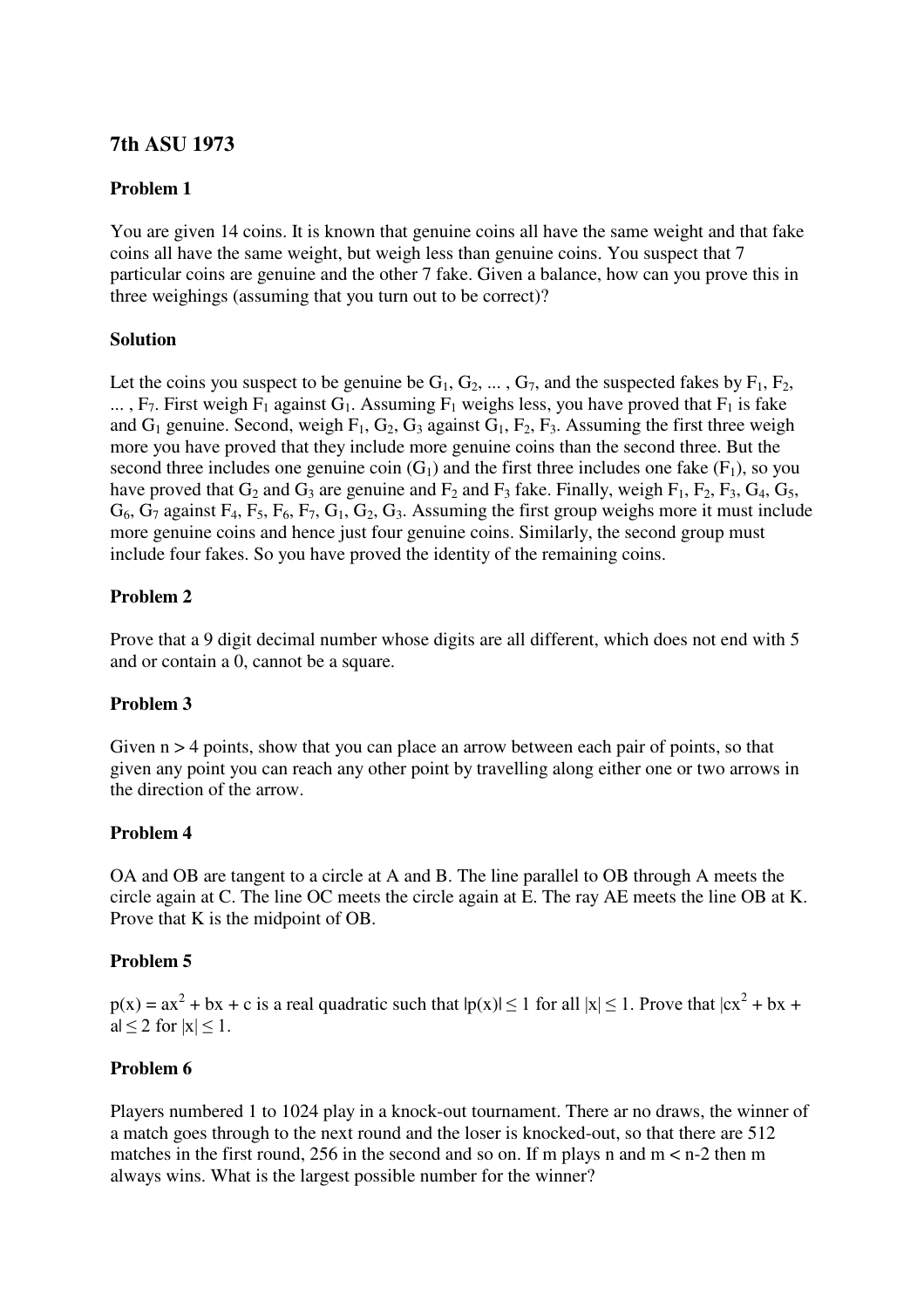Define  $p(x) = ax^2 + bx + c$ . If  $p(x) = x$  has no real roots, prove that  $p(p(x)) = 0$  has no real roots.

### **Problem 8**

At time 1, n unit squares of an infinite sheet of paper ruled in squares are painted black, the rest remain white. At time k+1, the color of each square is changed to the color held at time k by a majority of the following three squares: the square itself, its northern neighbour and its eastern neighbour. Prove that all the squares are white at time n+1.

#### **Problem 9**

ABC is an acute-angled triangle. D is the reflection of A in BC, E is the reflection of B in AC, and F is the reflection of C in AB. Show that the circumcircles of DBC, ECA, FAB meet at a point and that the lines AD, BE, CF meet at a point.

#### **Problem 10**

n people are all strangers. Show that you can always introduce some of them to each other, so that afterwards each person has met a different number of the others. [problem: this is false as stated. Each person must have 0, 1, ... or n-1 meetings,so all these numbers must be used. But if one person has met no one, then another cannot have met everyone.]

#### **Problem 11**

A king moves on an 8 x 8 chessboard. He can move one square at a time, diagonally or orthogonally (so away from the borders he can move to any of eight squares). He makes a complete circuit of the board, starting and finishing on the same square and visiting every other square just once. His trajectory is drawn by joining the center of the squares he moves to and from for each move. The trajectory does not intersect itself. Show that he makes at least 28 moves parallel to the sides of the board (the others being diagonal) and that a circuit is possible with exactly 28 moves parallel to the sides of the board. If the board has side length 8, what is the maximum and minimum possible length for such a trajectory.

### **Problem 12**

A triangle has area 1, and sides  $a \ge b \ge c$ . Prove that  $b^2 \ge 2$ .

#### **Problem 13**

A convex n-gon has no two sides parallel. Given a point P inside the n-gon show that there are at most n lines through P which bisect the area of the n-gon.

#### **Problem 14**

a, b, c, d, e are positive reals. Show that  $(a + b + c + d + e)^2 \ge 4(ab + bc + cd + de + ea)$ .

#### **Problem 15**

Given 4 points which do not lie in a plane, how many parallelepipeds have all 4 points as vertices?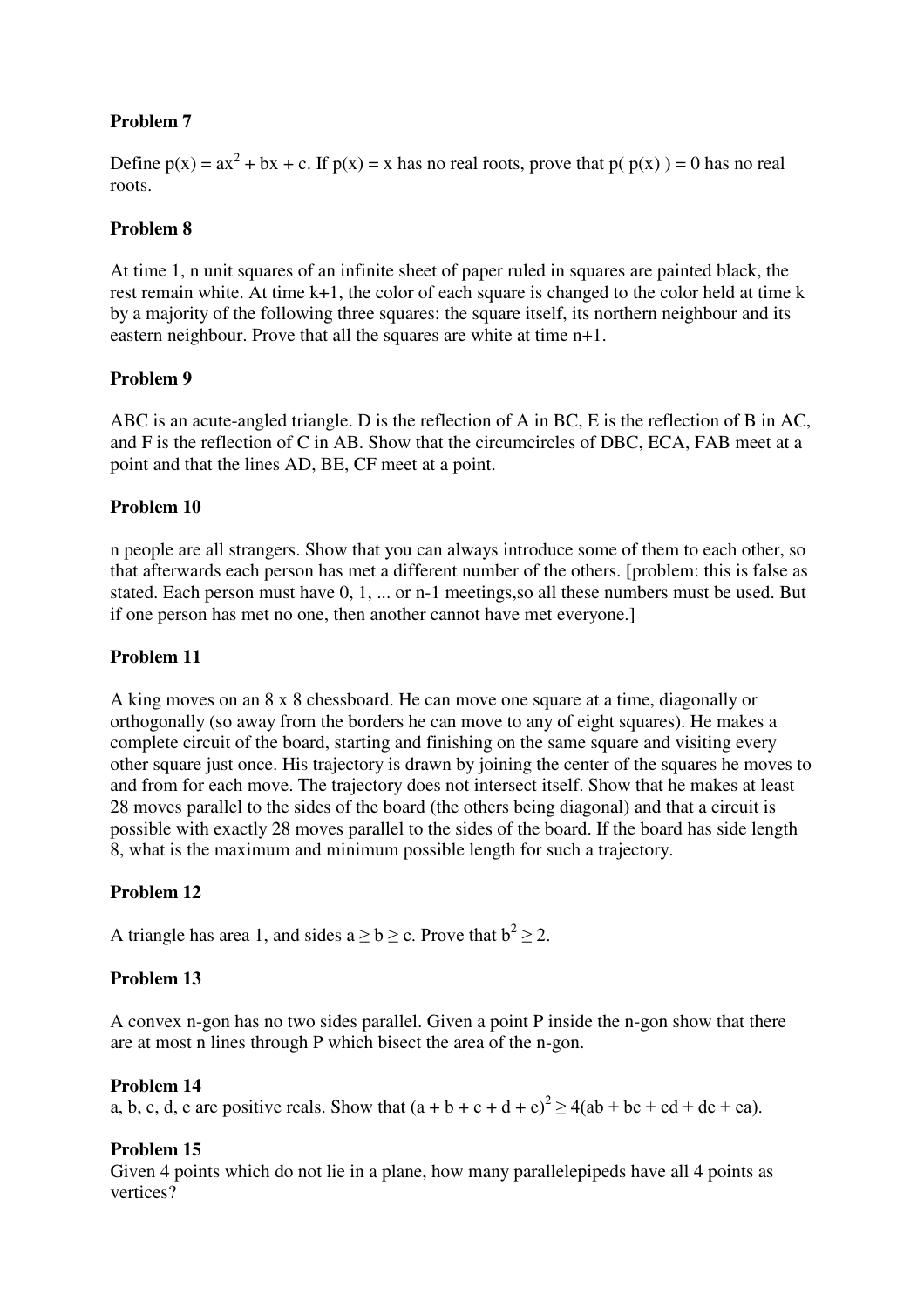# **8th ASU 1974**

# **Problem 1**

A collection of n cards is numbered from 1 to n. Each card has either 1 or -1 on the back. You are allowed to ask for the product of the numbers on the back of any three cards. What is the smallest number of questions which will allow you to determine the numbers on the backs of all the cards if n is (1) 30, (2) 31, (3) 32? If 50 cards are arranged in a circle and you are only allowed to ask for the product of the numbers on the backs of three adjacent cards, how many questions are needed to determine the product of the numbers on the backs of all 50 cards?

# **Problem 2**

Find the smallest positive integer which can be represented as  $36^{\text{m}}$  -  $5^{\text{n}}$ .

# **Answer**

11

# **Solution**

Obviously 11 = 36<sup>1</sup> - 5<sup>2</sup>, and we guess that this is the best possible. We cannot have 36<sup>m</sup> - 5<sup>n</sup> = k, where 2, 3 or 5 divides k (because then 2 would divide  $\bar{5}^n$  and similarly in the other cases). So the only possible values of  $k < 11$  are 1, 7.

We have  $36^{\text{m}}$  -  $5^{\text{n}} = 1 \text{ mod } 5$ , so k  $\neq$  7. Similarly,  $36^{\text{m}}$  -  $5^{\text{n}} = 3 \text{ mod } 4$ , so k  $\neq$  1.

# **Problem 3**

Each side of a convex hexagon is longer than 1. Is there always a diagonal longer than 2? If each of the main diagonals of a hexagon is longer than 2, is there always a side longer than 1?

# **Problem 4**

Circles radius r and R touch externally. AD is parallel to BC. AB and CD touch both circles. AD touches the circle radius r, but not the circle radius R, and BC touches the circle radius R, but not the circle radius r. What is the smallest possible length for AB?

# **Problem 5**

Given n unit vectors in the plane whose sum has length less than one. Show that you can arrange them so that the sum of the first k has length less than 2 for every  $1 < k < n$ .

# **Problem 6**

Find all real a, b, c such that  $|ax + by + cz| + |bx + cy + az| + |cx + ay + bz| = |x + y + z|$  for all real x, y, z.

# **Problem 7**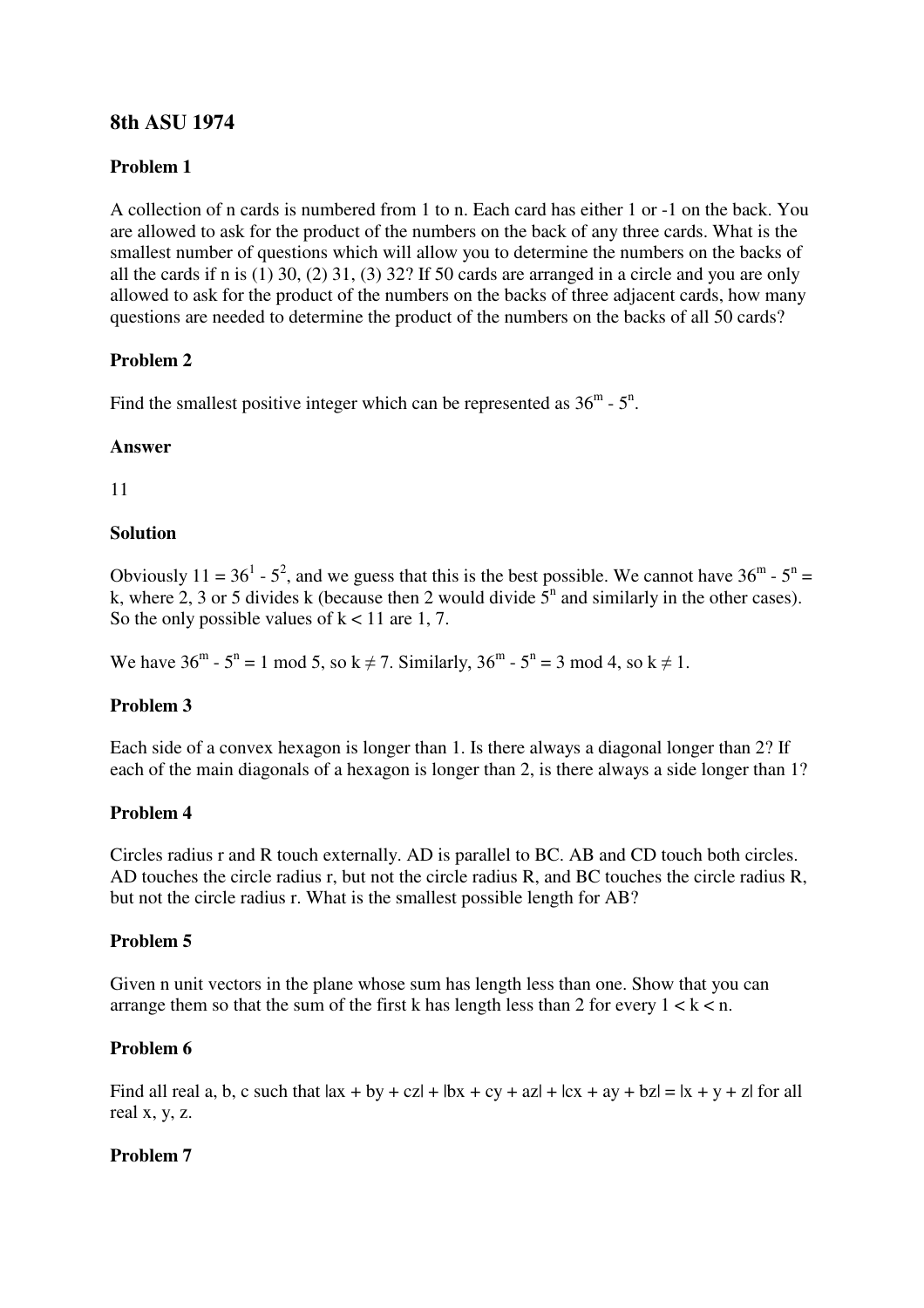ABCD is a square. P is on the segment AB and Q is on the segment BC such that  $BP = BQ$ . H lies on PC such that BHC is a right angle. Show that DHQ is a right angle.

## **Problem 8**

The n points of a graph are each colored red or blue. At each move we select a point which differs in color from more than half of the points to which it it is joined and we change its color. Prove that this process must finish after a finite number of moves.

# **Problem 9**

Find all positive integers m, n such that  $n^n$  has m decimal digits and  $m^m$  has n decimal digits.

### **Problem 10**

In the triangle ABC, angle C is 90 deg and  $AC = BC$ . Take points D on CA and E on CB such that  $CD = CE$ . Let the perpendiculars from D and C to AE meet AB at K and L respectively. Show that  $KL = LB$ .

# **Problem 11**

One rat and two cats are placed on a chess-board. The rat is placed first and then the two cats choose positions on the border squares. The rat moves first. Then the cats and the rat move alternately. The rat can move one square to an adjacent square (but not diagonally). If it is on a border square, then it can also move off the board. On a cat move, both cats move one square. Each must move to an adjacent square, and not diagonally. The cats win if one of them moves onto the same square as the rat. The rat wins if it moves off the board. Who wins? Suppose there are three cats (and all three cats move when it is the cats' turn), but that the rat gets an extra initial turn. Prove that the rat wins.

### **Problem 12**

Arrange the numbers 1, 2, ... , 32 in a sequence such that the arithmetic mean of two numbers does not lie between them. (For example, ... 3, 4, 5, 2, 1, ... is invalid, because 2 lies between 1 and 3.) Can you arrange the numbers 1, 2, ... , 100 in the same way?

### **Problem 13**

Find all three digit decimal numbers  $a_1a_2a_3$  which equal the mean of the six numbers  $a_1a_2a_3$ ,  $a_1a_3a_2, a_2a_1a_3, a_2a_3a_1, a_3a_1a_2, a_3a_2a_1.$ 

### **Problem 14**

No triangle of area 1 can be fitted inside a convex polygon. Show that the polygon can be fitted inside a triangle of area 4.

# **Problem 15**

f is a function on the closed interval [0, 1] with non-negative real values.  $f(1) = 1$  and  $f(x + y)$  $\geq f(x) + f(y)$  for all x, y. Show that  $f(x) \leq 2x$  for all x. Is it necessarily true that  $f(x) \leq 1.9x$  for all x.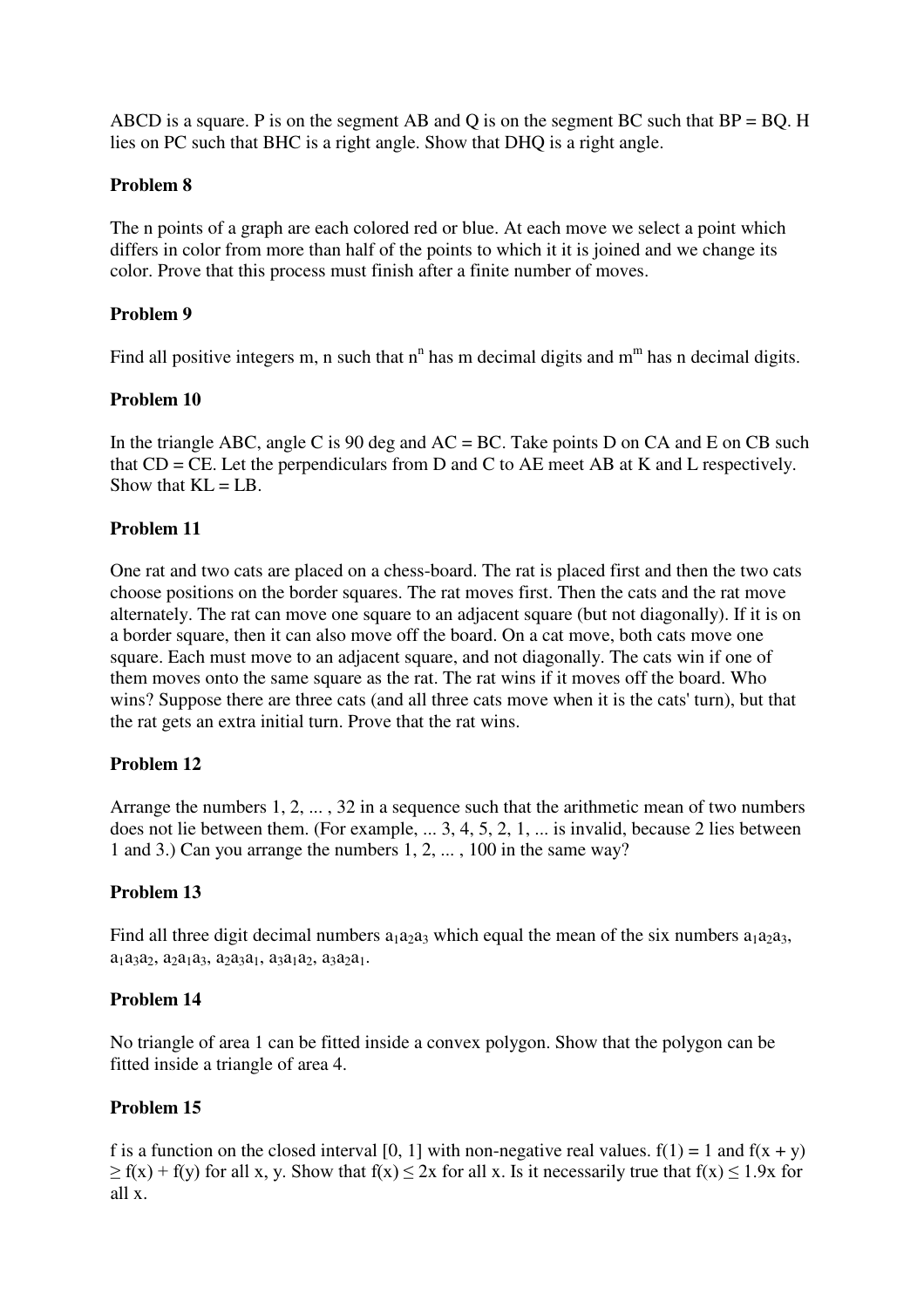#### **Answer**

no

#### **Solution**

We have  $f(x) = f(1) - f(1-x) \le f(1) = 1$ . So for  $x \ge 1/2$ ,  $f(x) \le 1 \le 2x$ . If  $x < 1/2$ , then for some n we have  $1/2^{n+1} \le x \le 1/2^n$ . Hence by a trivial induction  $f(2^n x) \ge 2^n f(x)$ . But  $f(2^n x) \le 1$ , so  $f(x) \le$  $1/2^n \leq 2x$ .

Note that  $f(x) = 0$  for  $x \le 1/2$  and 1 for  $x > 1/2$  satisfies the conditions. But  $f(0.51) = 1$  $(1.9)(0.51)$ .

#### **Problem 16**

The triangle ABC has area 1. D, E, F are the midpoints of the sides BC, CA, AB. P lies in the segment BF, Q lies in the segment CD, R lies in the segment AE. What is the smallest possible area for the intersection of triangles DEF and PQR?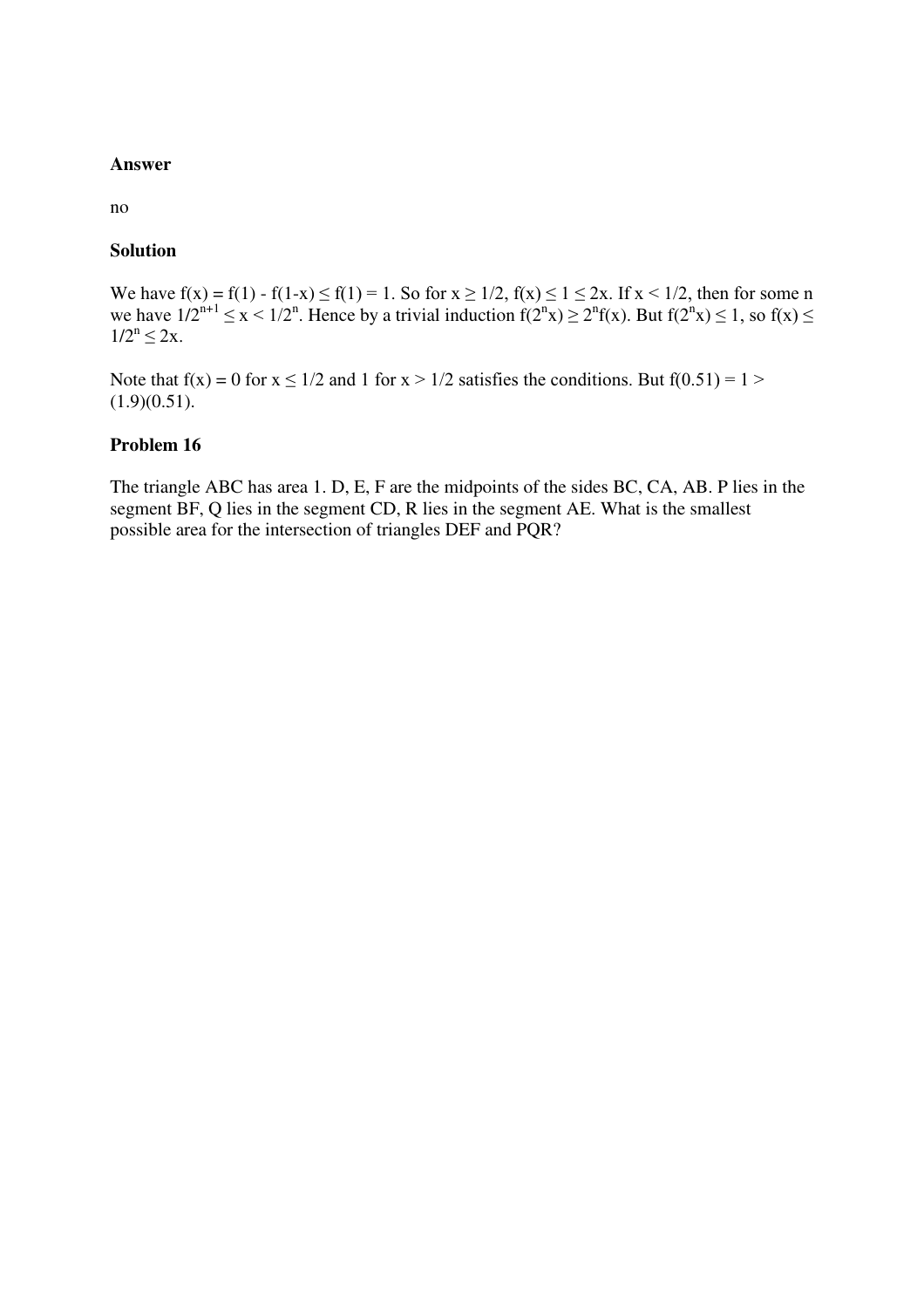# **9th ASU 1975 problems**

# **Problem 1**

(1) O is the circumcenter of the triangle ABC. The triangle is rotated about O to give a new triangle A'B'C'. The lines AB and A'B' intersect at C'', BC and B'C' intersect at A'', and CA and C'A' intersect at B''. Show that A''B''C'' is similar to ABC.

(2) O is the center of the circle through ABCD. ABCD is rotated about O to give the quadrilateral A'B'C'D'. Prove that the intersection points of corresponding sides form a parallelogram.

# **Problem 2**

A triangle ABC has unit area. The first player chooses a point X on side AB, then the second player chooses a point Y on side BC, and finally the first player chooses a point Z on side CA. The first player tries to arrange for the area of XYZ to be as large as possible, the second player tries to arrange for the area to be as small as possible. What is the optimum strategy for the first player and what is the best he can do (assuming the second player plays optimally)?

### **Problem 3**

What is the smallest perimeter for a convex 32-gon whose vertices are all lattice points?

### **Problem 4**

Given a 7 x 7 square subdivided into 49 unit squares, mark the center of n unit squares, so that no four marks form a rectangle with sides parallel to the square. What is the largest n for which this is possible? What about a 13 x 13 square?

### **Problem 5**

Given a convex hexagon, take the midpoint of each of the six diagonals joining vertices which are separated by a single vertex (so if the vertices are in order A, B, C, D, E, F, then the diagonals are AC, BD, CE, DF, EA, FB). Show that the midpoints form a convex hexagon with a quarter the area of the original.

### **Problem 6**

Show that there are  $2^{n+1}$  numbers each with  $2^n$  digits, all 1 or 2, so that every two numbers differ in at least half their digits.

### **Problem 7**

There are finitely many polygons in the plane. Every two have a common point. Prove that there is a straight line intersecting all the polygons.

### **Problem 8**

a, b, c are positive reals. Show that  $a^3 + b^3 + c^3 + 3abc \ge ab(a + b) + bc(b + c) + ca(c + a)$ .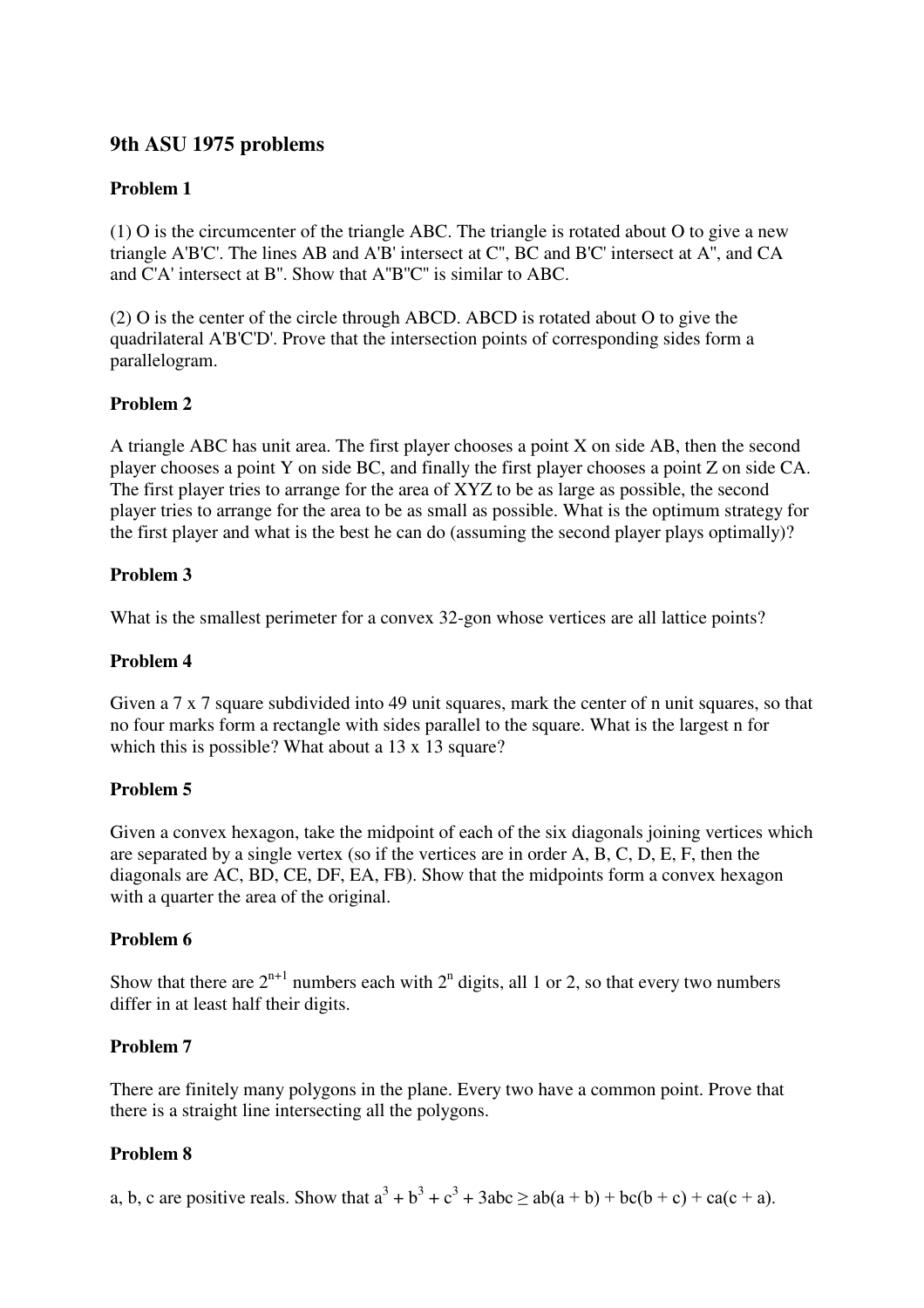## **Solution**

The inequality is homogeneous, so we can take  $a = 1$  and put  $b = 1+x$ ,  $c = 1+y$ , where x,  $y >$ 0. Then after some reduction the inequality is equivalent to  $x^3+y^3+x^2+y^2-x^2y-xy^2-xy \ge 0$ , or (after factorising  $x^3+y^3$ ) to  $(x+y+1)(x-y)^2 + xy \ge 0$ , which is obviously true.

## **Problem 9**

Three flies crawl along the perimeter of a triangle. At least one fly makes a complete circuit of the perimeter. For the entire period the center of mass of the flies remains fixed. Show that it must be at the centroid of the triangle. [You may not assume, without proof, that the flies have the same mass, or that they crawl at the same speed, or that any fly crawls at a constant speed.]

# **Problem 10**

The finite sequence a<sub>n</sub> has each member 0, 1 or 2. A *move* involves replacing any two unequal members of the sequence by a single member different from either. A series of moves results in a single number. Prove that no series of moves can terminate in a (single) different number.

### **Solution**

Suppose we start with a 0s, b 1s and c 2s. Each move changes the parity of all of a, b, c. Each moves reduces the length of the sequence by 1, so there must be a+b+c-1 moves in all. Hence the total number of 0s, the total number of 1s and the total number of 2s all have their parity changed a+b+c-1 times. So if we end up with just one 0, then a must have the opposite parity to b and c. In that case, we cannot end up with just one 1, or just one 2. Similarly in the other cases.

### **Problem 11**

S is a horizontal strip in the plane. n lines are drawn so that no three are collinear and every pair intersects within the strip. A *path* starts at the bottom border of the strip and consists of a sequence of segments from the n lines. The path must change line at each intersection and must always move upwards. Show that: (1) there are at least n/2 disjoint paths; (2) there is a path of at least n segments; (3) there is a path involving not more than  $n/2 + 1$  of the lines; and (4) there is a path that involves segments from all n lines.

### **Problem 12**

For what n can we color the unit cubes in an n x n x n cube red or green so that every red unit cube has just two red neighbouring cubes (sharing a face) and every green unit cube has just two green neighbouring cubes.

### **Problem 13**

 $p(x)$  is a polynomial with integral coefficients.  $f(n) =$  the sum of the (decimal) digits in the value  $p(n)$ . Show that  $f(n)$  some value m infinitely many times.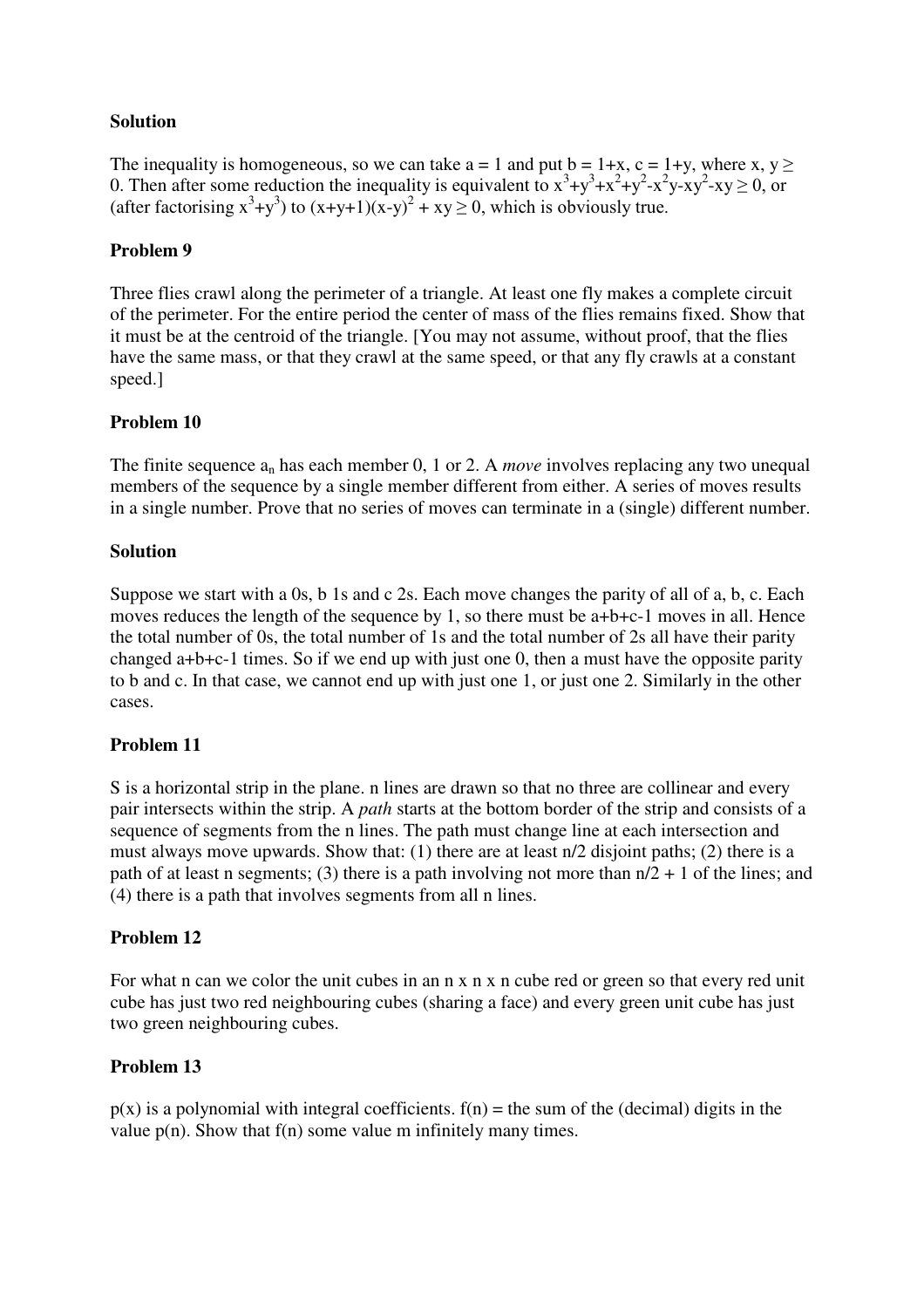20 teams each play one game with every other team. Each game results in a win or loss (no draws). k of the teams are European. A separate trophy is awarded for the best European team on the basis of the k(k-1)/2 games in which both teams are European. This trophy is won by a single team. The same team comes last in the overall competition (winning fewer games than any other team). What is the largest possible value of k? If draws are allowed and a team scores 2 for a win and 1 for a draw, what is the largest possible value of k?

## **Problem 15**

Given real numbers  $a_i$ ,  $b_i$  and positive reals  $c_i$ ,  $d_i$ , let  $e_{ij} = (a_i + b_j)/(c_i + d_j)$ . Let  $M_i = \max_{0 \le j \le n} e_{ij}$ ,  $m_j = min_{1 \le i \le n} e_{ij}$ . Show that we can find an  $e_{ij}$  with  $1 \le i, j \le n$  such that  $e_{ij} = M_i = m_j$ .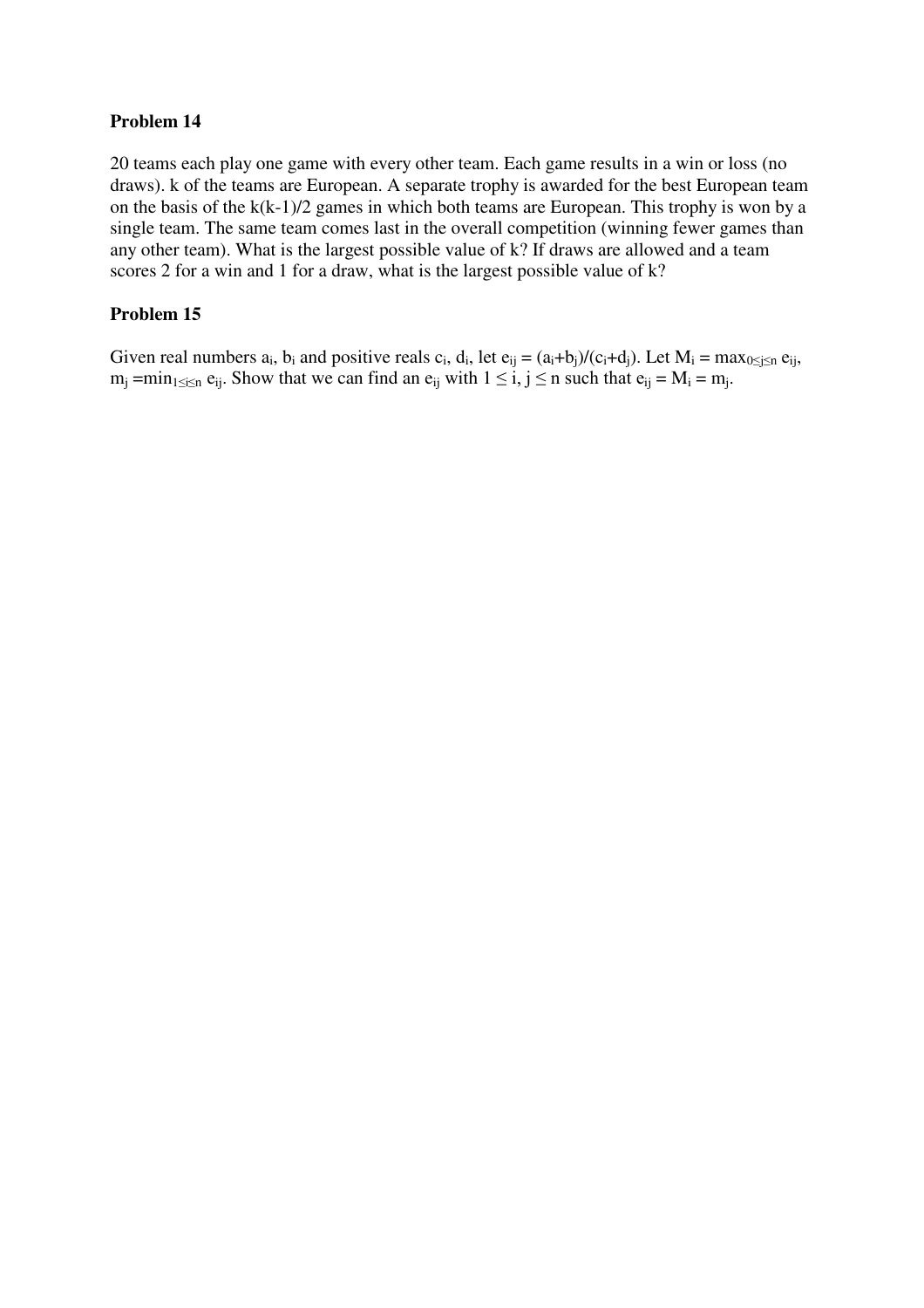# **10th ASU 1976 problems**

# **Problem 1**

50 watches, all keeping perfect time, lie on a table. Show that there is a moment when the sum of the distances from the center of the table to the center of each dial equals the sum of the distances from the center of the table to the tip of each minute hand.

# **Problem 2**

1000 numbers are written in line 1, then further lines are constructed as follows. If the number m occurs in line n, then we write under it in line n+1, each time it occurs, the number of times that m occurs in line n. Show that lines 11 and 12 are identical. Show that we can choose numbers in line 1, so that lines 10 and 11 are not identical.

# **Problem 3**

(1) The circles  $C_1$ ,  $C_2$ ,  $C_3$  with equal radius all pass through the point X.  $C_i$  and  $C_i$  also intersect at the point Y<sub>ij</sub>. Show that angle  $XO_1Y_{12}$  + angle  $XO_2Y_{23}$  + angle  $XO_3Y_{31}$  = 180 deg, where  $O_i$  is the center of circle  $C_i$ .

# **Problem 4**

 $a_1$  and  $a_2$  are positive integers less than 1000. Define  $a_n = \min\{ |a_i - a_j| : 0 < i < j < n \}$ . Show that  $a_{21} = 0$ .

### **Problem 5**

Can you label each vertex of a cube with a different three digit binary number so that the numbers at any two adjacent vertices differ in at least two digits?

### **Problem 6**

**a**, **b**, **c**, **d** are vectors in the plane such that  $\mathbf{a} + \mathbf{b} + \mathbf{c} + \mathbf{d} = 0$ . Show that  $|\mathbf{a}| + |\mathbf{b}| + |\mathbf{c}| + |\mathbf{d}| \geq |\mathbf{a}|$  $+ d$ | + |**b** + **d**| + |**c** + **d**|.

### **Problem 7**

S is a set of 1976 points which form a regular 1976-gon. T is the set of all points which are the midpoint of at least one pair of points in S. What is the greatest number of points of T which lie on a single circle?

### **Problem 8**

n rectangles are drawn on a rectangular sheet of paper. Each rectangle has its sides parallel to the sides of the paper. No pair of rectangles has an interior point in common. If the rectangles were removed show that the rest of the sheet would be in at most n+1 parts.

### **Problem 9**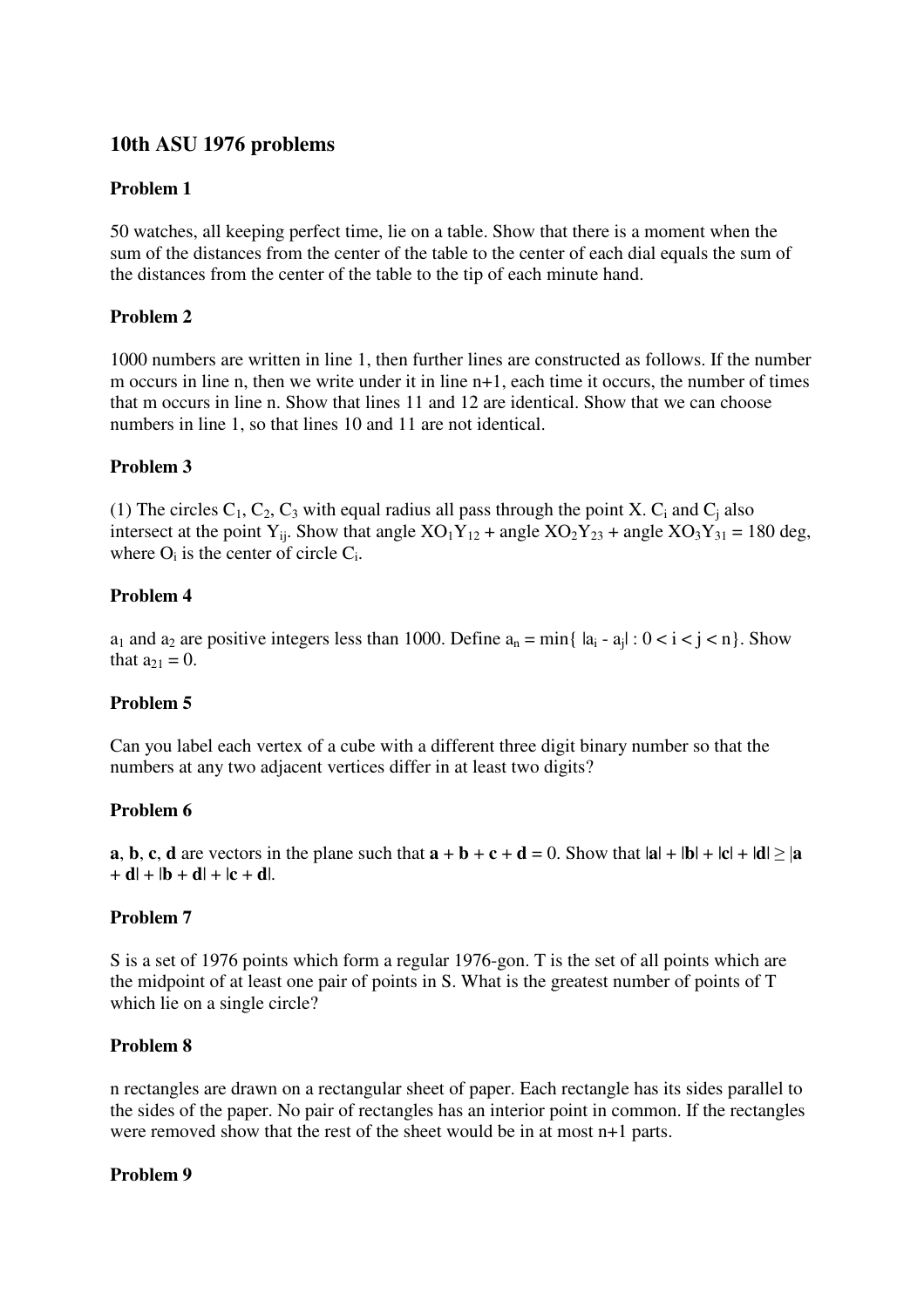There are three straight roads. On each road a man is walking at constant speed. At time  $t = 0$ , the three men are not collinear. Prove that they will be collinear for  $t > 0$  at most twice.

#### **Problem 10**

Initially, there is one beetle on each square in the set S. Suddenly each beetle flies to a new square, subject to the following conditions: (1) the new square may be the same as the old or different; (2) more than one beetle may choose the same new square; (3) if two beetles are initially in squares with a common vertex, then after the flight they are either in the same square or in squares with a common vertex. Suppose S is the set of all squares in the middle row and column of a 99 x 99 chess board, is it true that there must always be a beetle whose new square shares a vertex with its old square (or is identical with it)? What if S also includes all the border squares (so S is rows 1, 50 and 99 and columns 1, 50 and 99)? What if S is all squares of the board?

#### **Problem 11**

Call a triangle *big* if each side is longer than 1. Show that we can draw 100 big triangles inside an equilateral triangle with side length 5 so that all the triangles are disjoint. Show that you can draw 100 big triangles with every vertex inside or on an equilateral triangle with side 3, so that they cover the equilateral triangle, and any two big triangles either (1) are disjoint, or (2) have as intersection a common vertex, or (3) have as intersection a common side.

### **Problem 12**

n is a positive integer. A universal sequence of length m is a sequence of m integers each between 1 and n such that one can obtain any permutation of 1, 2, ... , n by deleting suitable members of the sequence. For example, 1, 2, 3, 1, 2, 1, 3 is a universal sequence of length 7 for  $n = 3$ . But 1, 2, 3, 2, 1, 3, 1 is not universal, because one cannot obtain the permutation 3, 1, 2. Show that one can always obtain a universal sequence for n of length  $n^2 - n + 1$ . Show that a universal sequence for n must have length at least  $n(n + 1)/2$ . Show that the shortest sequence for  $n = 4$  has 12 members. [You are told, but do not have to prove, that there is a universal sequence for n of length  $n^2 - 2n + 4$ .

### **Problem 13**

n real numbers are written around a circle. One of the numbers is 1 and the sum of the numbers is 0. Show that there are two adjacent numbers whose difference is at least n/4. Show that there is a number which differs from the arithmetic mean of its two neighbours by at least  $8/n^2$ . Improve this result to some k/n<sup>2</sup> with k > 8. Show that for n = 30, we can take k = 1800/113. Give an example of 30 numbers such that no number differs from the arithmetic mean of its two neighbours by more than 2/113.

#### **Problem 14**

You are given a regular n-gon. Each vertex is marked  $+1$  or  $-1$ . A move consists of changing the sign of all the vertices which form a regular k-gon for some  $1 < k \le n$ . [A regular 2-gon means two vertices which have the center of the n-gon as their midpoint.]. For example, if we label the vertices of a regular 6-gon 1, 2, 3, 4, 5, 6, then you can change the sign of  $\{1, 4\}$ ,  $\{2, 4, 5, 6, 6, 7\}$ 5}, {3, 6}, {1, 3, 5}, {2, 4, 6} or {1, 2, 3, 4, 5, 6}. Show that for (1) n = 15, (2) n = 30, (3) any  $n > 2$ , we can find some initial marking which cannot be changed to all  $+1$  by any series of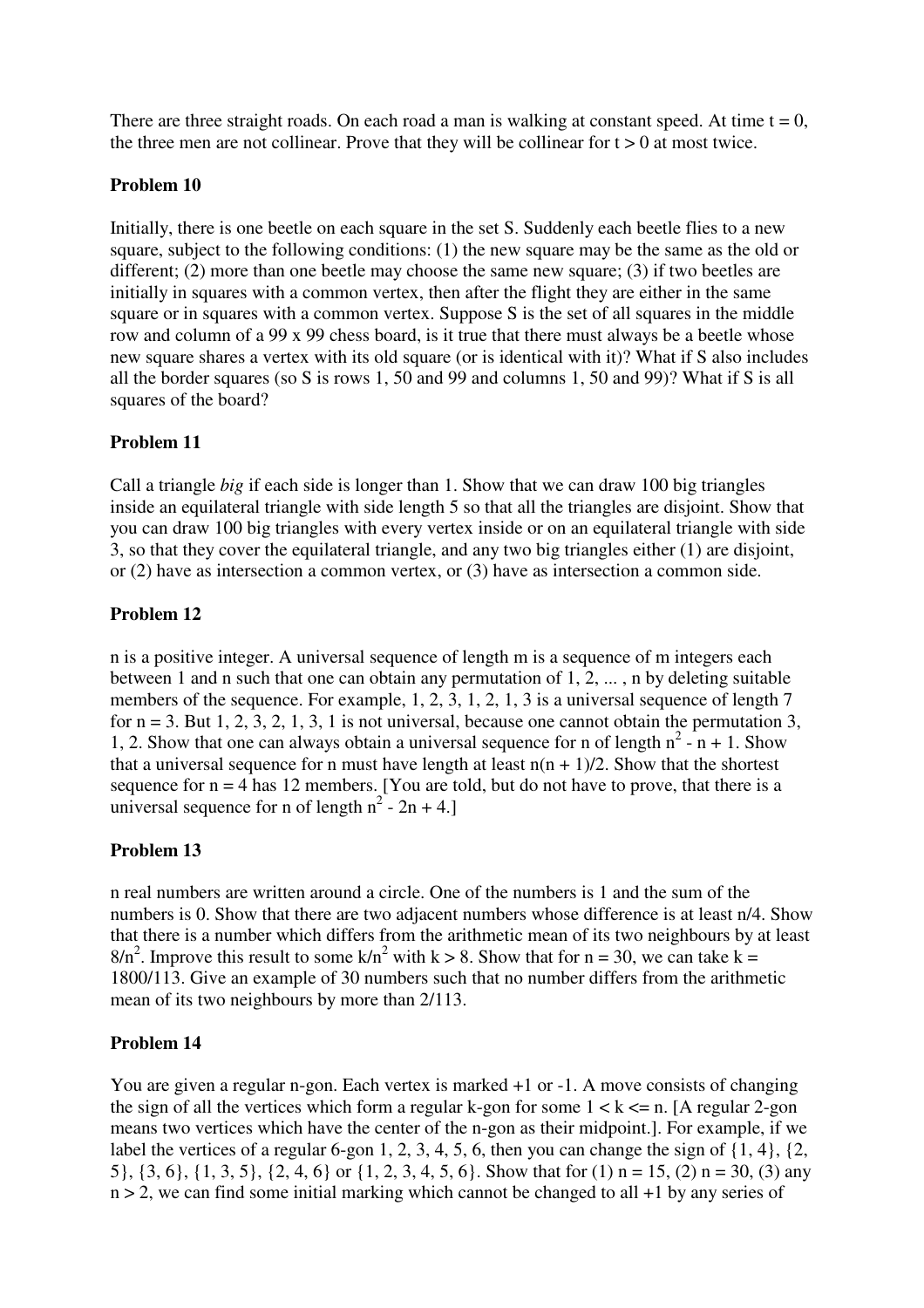moves. Let f(n) be the largest number of markings, so that no one can be obtained from any other by any series of moves. Show that  $f(200) = 2^{80}$ .

#### **Problem 15**

S is a sphere with unit radius. P is a plane through the center. For any point x on the sphere  $f(x)$  is the perpendicular distance from x to P. Show that if x, y, z are the ends of three mutually perpendicular radii, then  $f(x)^2 + f(y)^2 + f(z)^2 = 1$  (\*). Now let g(x) be any function on the points of S taking non-negative real values and satisfying (\*). Regard the intersection of P and S as the equator, the poles as the points with  $f(x) = 1$  and lines of longitude as semicircles through both poles. (1) If x and y have the same longitude and both lie on the same side of the equator with x closer to the pole, show that  $g(x) > g(y)$ . (2) Show that for any x, y on the same side of the equator with x closer to the pole than y we have  $g(x) > g(y)$ . (3) Show that if x and y are the same distance from the pole then  $g(x) = g(y)$ . (4) Show that  $g(x) = f(x)$  for all x.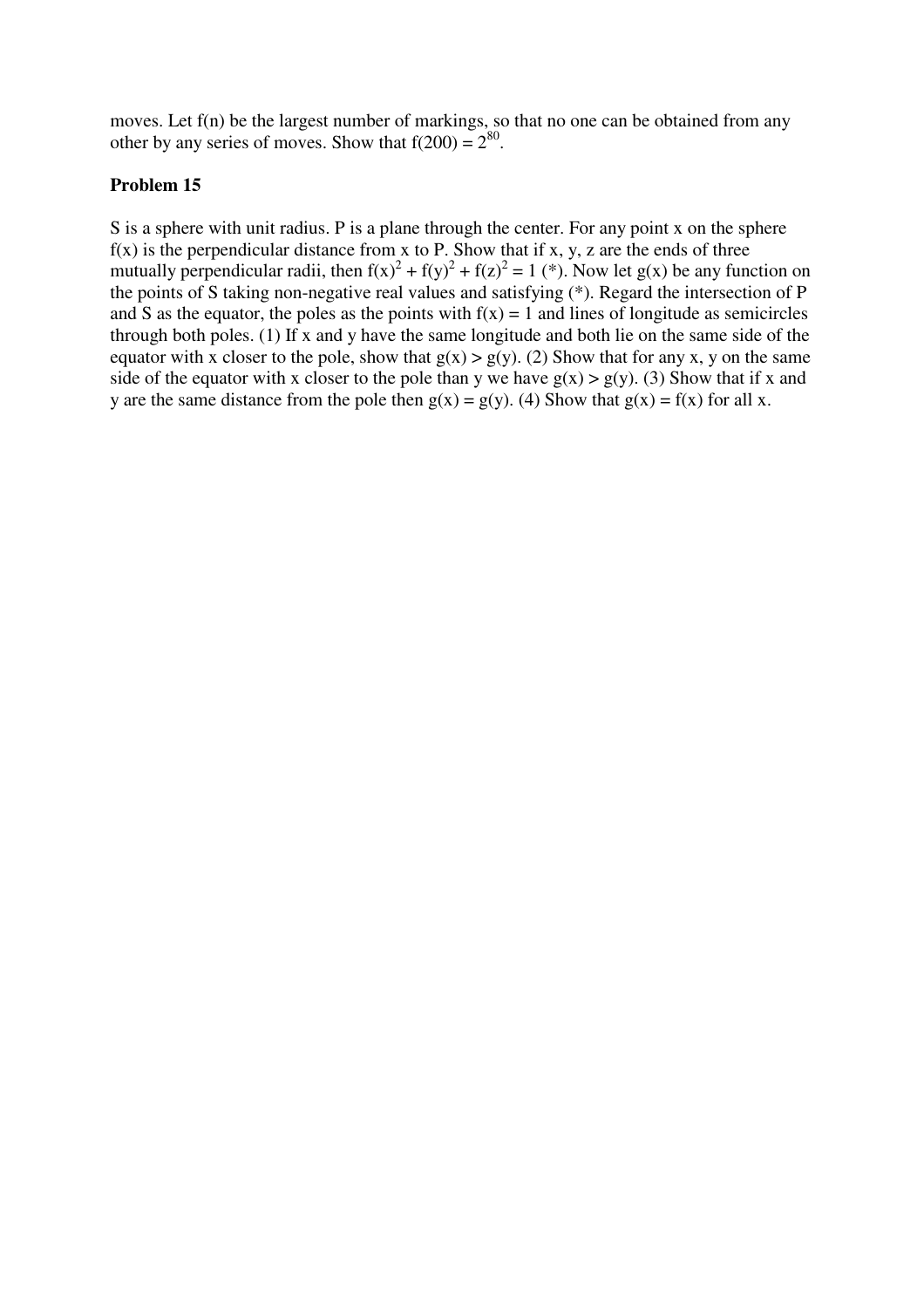# **11th ASU 1977 problems**

### **Problem 1**

P is a polygon. Its sides do not intersect except at its vertices, and no three vertices lie on a line. The pair of sides AB, PQ is called *special* if (1) AB and PQ do not share a vertex and (2) either the *line* AB intersects the *segment* PQ or the line PQ intersects the segment AB. Show that the number of special pairs is even.

# **Problem 2**

n points lie in the plane, not all on a single line. A real number is assigned to each point. The sum of the numbers is zero for all the points lying on any line. Show that all the assigned numbers must be zero.

### **Problem 3**

(1) The triangle ABC is inscribed in a circle. D is the midpoint of the arc BC (not containing A), similarly E and F. Show that the hexagon formed by the intersection of ABC and DEF has its main diagonals parallel to the sides of ABC and intersecting in a single point.

(2) EF meets AB at X and AC at Y. Prove that AXIY is a rhombus, where I is the center of the circle inscribed in ABC.

### **Problem 4**

Black and white tokens are placed around a circle. First all the black tokens with one or two white neighbors are removed. Then all white tokens with one or two black neighbors are removed. Then all black tokens with one or two white neighbors and so on until all the tokens have the same color. Is it possible to arrange 40 tokens so that only one remains after 4 moves? What is the minimum possible number of moves to go from 1000 tokens to one?

### **Problem 5**

 $a_n$  is an infinite sequence such that  $(a_{n+1} - a_n)/2$  tends to zero. Show that  $a_n$  tends to zero.

### **Problem 6**

There are direct routes between every two cities in a country. The fare between each pair of cities is the same in both directions. Two travellers decide to visit all the cities. The first traveller starts at a city and travels to the city with the most expensive fare (or if there are several such, any one of them). He then repeats this process, never visiting a city twice, until he has been to all the cities (so he ends up in a different city from the one he starts from). The second traveller has a similar plan, except that he always chooses the cheapest fare, and does not necessarily start at the same city. Show that the first traveller spends at least as much on fares as the second.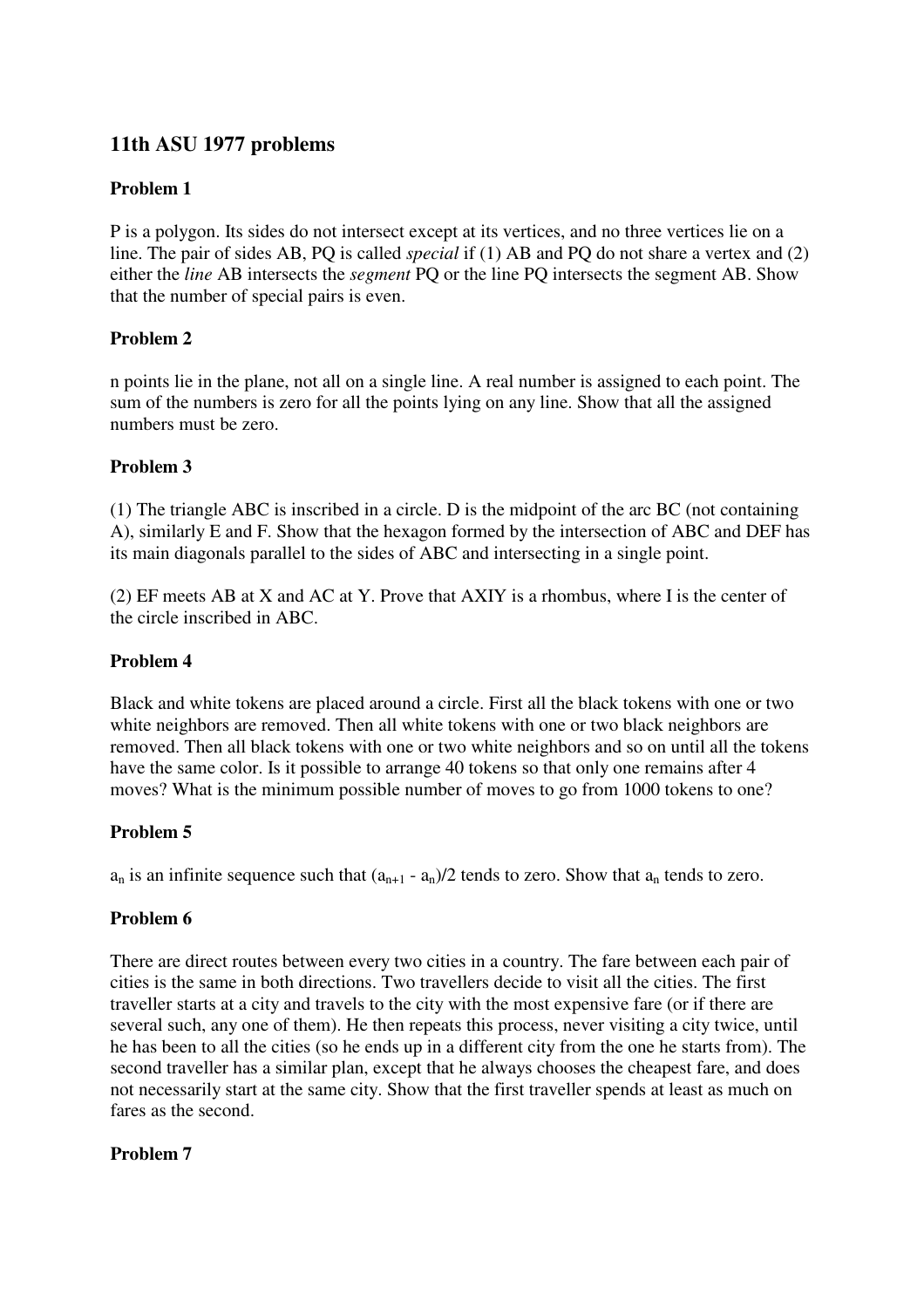Each vertex of a convex polyhedron has three edges. Each face is a cyclic polygon. Show that its vertices all lie on a sphere.

### **Problem 8**

Given a polynomial  $x_{10} + a_9x^9 + ... + a_1x + 1$ . Two players alternately choose one of the coefficients  $a_1$  to  $a_9$  (which has not been chosen before) and assign a real value to it. The first player wins iff the resulting polynomial has no real roots. Who wins?

### **Problem 9**

Seven elves sit at a table. Each elf has a cup. In total the cups contain 3 liters of milk. Each elf in turn gives all his milk to the others in equal shares. At the end of the process each elf has the same amount of milk as at the start. What was that?

### **Problem 10**

We call a number *doubly square* if (1) it is a square with an even number 2n of (decimal) digits, (2) its first n digits form a square, (3) its last n digits form a non-zero square. For example, 1681 is doubly square, but 2500 is not. (1) find all 2-digit and 4-digit doubly square numbers. (2) Is there a 6-digit doubly square number? (3) Show that there is a 20-digit doubly square number. (4) Show that there are at least ten 100-digit doubly square numbers. (5) Show that there is a 30-digit doubly square number.

### **Problem 11**

Given a sequence  $a_1, a_2, \ldots, a_n$  of positive integers. Let S be the set of all sums of one or more members of the sequence. Show that S can be divided into n subsets such that the smallest member of each subset is at least half the largest member.

### **Problem 12**

You have 1000 tickets numbered 000, 001, ... , 999 and 100 boxes numbered 00, 01, ... , 99. You may put each ticket into any box whose number can be obtained from the ticket number by deleting one digit. Show that you can put every ticket into 50 boxes, but not into less than 50. Show that if you have 10000 4-digit tickets and you are allowed to delete two digits, then you can put every ticket into 34 boxes. For n+2 digit tickets, where you delete n digits, what is the minimum number of boxes required?

### **Problem 13**

Given a 100 x 100 square divided into unit squares. Several paths are drawn. Each path is drawn along the sides of the unit squares. Each path has its endpoints on the sides of the big square, but does not contain any other points which are vertices of unit squares and lie on the big square sides. No path intersects itself or any other path. Show that there is a vertex apart from the four corners of the big square that is not on any path.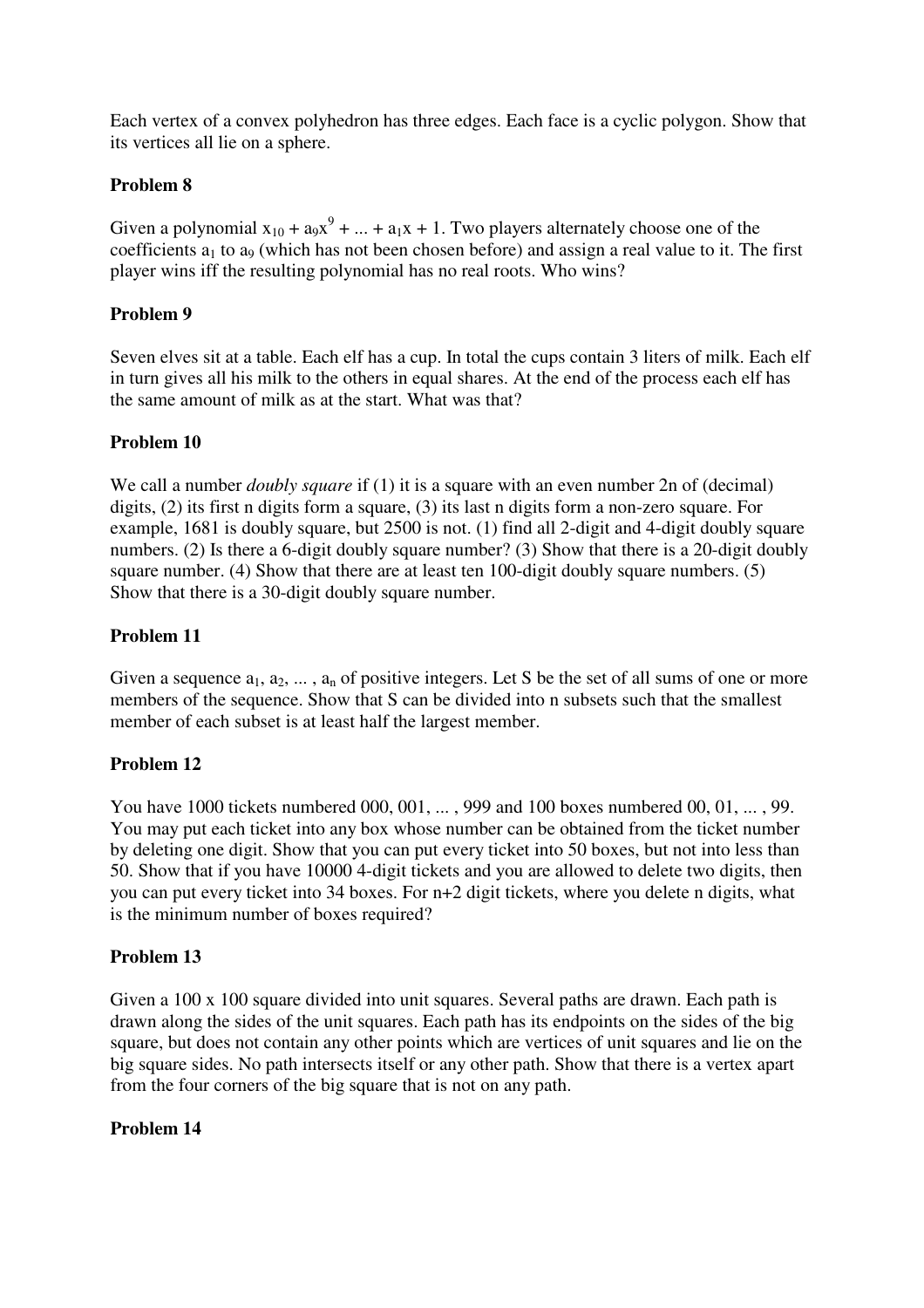The positive integers  $a_1, a_2, ..., a_m, b_1, b_2, ..., b_n$  satisfy:  $(a_1 + a_2 + ... + a_m) = (b_1 + b_2 + ... + b_m)$  $b_n$ ) < mn. Show that we can delete some (but not all) of the numbers so that the sum of the remaining a's equals to the sum of the remaining b's.

# **Problem 15**

Given 1000 square plates in the plane with their sides parallel to the coordinate axes (but possibly overlapping and possibly of different sizes). Let S be the set of points covered by the plates. Show that you can choose a subset T of plates such that every point of S is covered by at least one and at most four plates in T.

# **Problem 16**

You are given a set of scales and a set of n different weights. R represents the state in which the right pan is heavier, L represents the state in which the left pan is heavier and B represents the state in which the pans balance. Show that given any n-letter string of Rs and Ls you can put the weights onto the scales one at a time so that the string represents the successive states of the scales. For example, if the weights were 1, 2 and 3 and the string was LRL, then you would place 1 in the left pan, then 2 in the right pan, then 3 in the left pan.

# **Problem 17**

A polynomial is *monic* if its leading coefficient is 1. Two polynomials p(x) and q(x) *commute* if  $p(q(x)) = q(p(x))$ .

(1) Find all monic polynomials of degree 3 or less which commute with  $x^2 - k$ .

(2) Given a monic polynomial  $p(x)$ , show that there is at most one monic polynomial of degree n which commutes with  $p(x)^2$ .

(3) Find the polynomials described in (2) for  $n = 4$  and  $n = 8$ .

(4) If  $q(x)$  and  $r(x)$  are monic polynomials which both commute with  $p(x)^2$ , show that  $q(x)$ and  $r(x)$  commute.

(5) Show that there is a sequence of polynomials  $p_2(x)$ ,  $p_3(x)$ , ... such that  $p_2(x) = x^2 - 2$ ,  $p_n(x)$ has degree n and all polynomials in the sequence commute.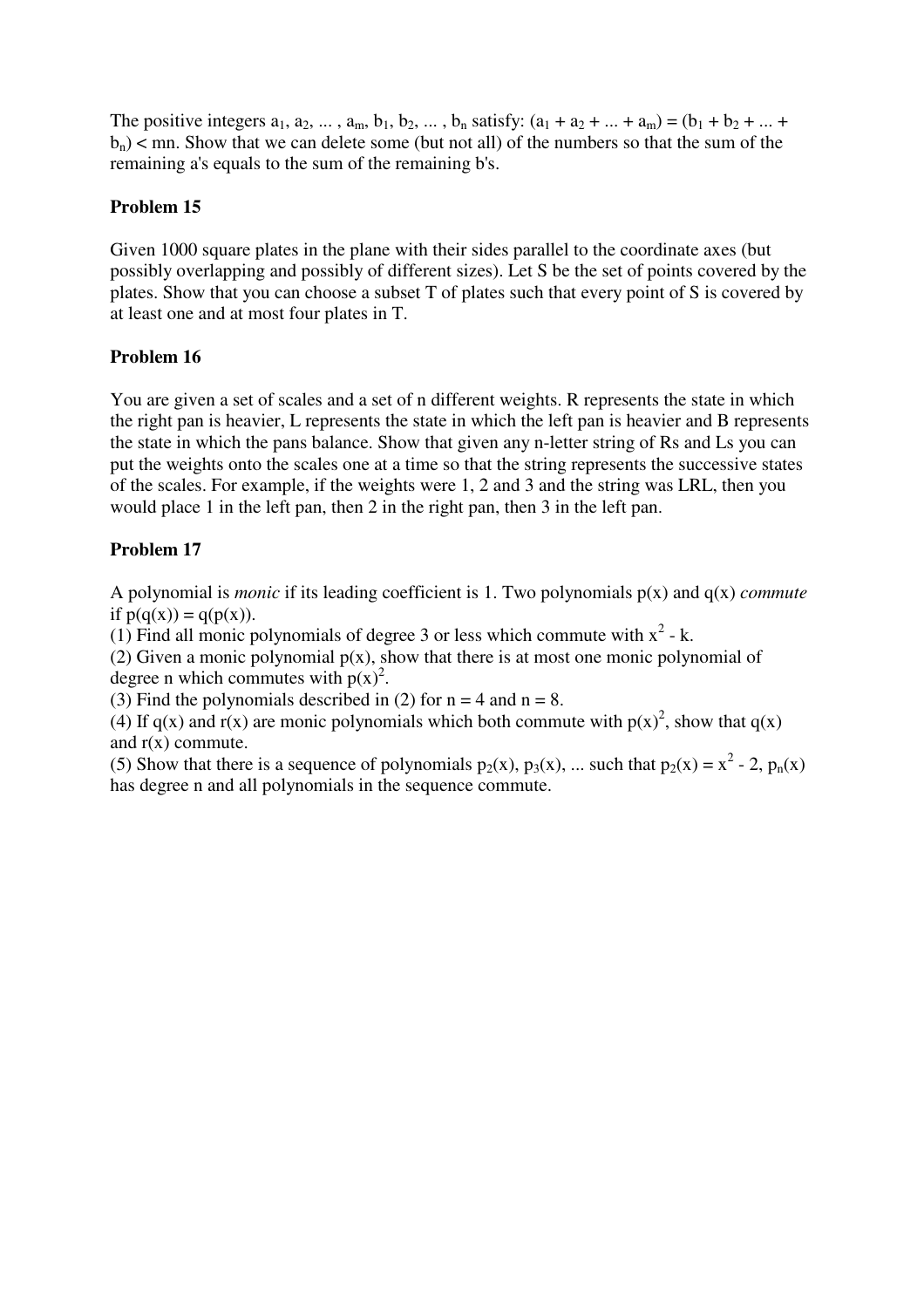# **12th ASU 1978 problems**

# **Problem 1**

 $a_n$  is the nearest integer to  $\sqrt{n}$ . Find  $1/a_1 + 1/a_2 + ... + 1/a_1$ <sub>980</sub>.

# **Problem 2**

ABCD is a quadrilateral. M is a point inside it such that ABMD is a parallelogram.  $\angle$ CBM =  $\angle$ CDM. Show that  $\angle$ ACD =  $\angle$ BCM.

# **Problem 3**

Show that there is no positive integer n for which  $1000<sup>n</sup>$  - 1 divides  $1978<sup>n</sup>$  - 1.

# **Problem 4**

If P, Q are points in space the point [PQ] is the point on the line PQ on the opposite side of Q to P and the same distance from Q.  $K_0$  is a set of points in space. Given  $K_n$  we derive  $K_{n+1}$  by adjoining all the points  $[PO]$  with P and Q in  $K_n$ .

(1)  $K_0$  contains just two points A and B, a distance 1 apart, what is the smallest n for which  $K_n$ contains a point whose distance from A is at least 1000?

(2)  $K_0$  consists of three points, each pair a distance 1 apart, find the area of the smallest convex polygon containing  $K_n$ .

(3)  $K_0$  consists of four points, forming a regular tetrahedron with volume 1. Let  $H_n$  be the smallest convex polyhedron containing  $K_n$ . How many faces does  $H_1$  have? What is the volume of  $H_n$ ?

# **Problem 5**

Two players play a game. There is a heap of m tokens and a heap of n < m tokens. Each player in turn takes one or more tokens from the heap which is larger. The number he takes must be a multiple of the number in the smaller heap. For example, if the heaps are 15 and 4, the first player may take 4, 8 or 12 from the larger heap. The first player to clear a heap wins. Show that if  $m > 2n$ , then the first player can always win. Find all k such that if  $m > kn$ , then the first player can always win.

# **Problem 6**

Show that there is an infinite sequence of reals  $x_1, x_2, x_3, ...$  such that  $|x_n|$  is bounded and for any m > n, we have  $|x_m - x_n| > 1/(m - n)$ .

# **Problem 7**

Let  $p(x) = x^2 + x + 1$ . Show that for every positive integer n, the numbers n,  $p(n)$ ,  $p(p(n))$ ,  $p(p(p(n)))$ , ... are relatively prime.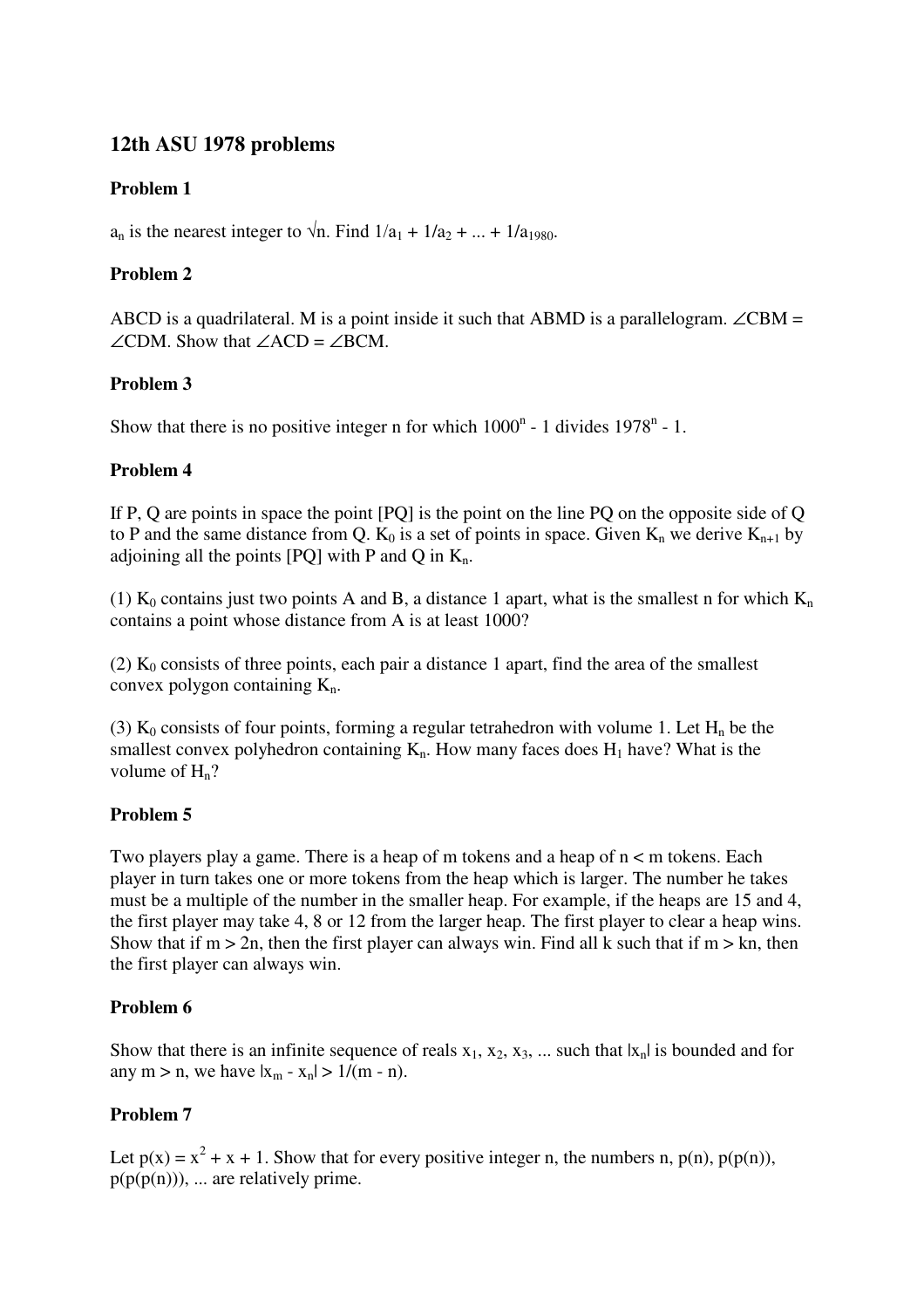# **Problem 8**

Show that for some k, you can find 1978 different sizes of square with all its vertices on the graph of the function  $y = k \sin x$ .

### **Problem 9**

The set  $S_0$  has the single member (5, 19). We derive the set  $S_{n+1}$  from  $S_n$  by adjoining a pair to  $S_n$ . If  $S_n$  contains the pair (2a, 2b), then we may adjoin the pair (a, b). If S contains the pair (a, b) we may adjoin  $(a+1, b+1)$ . If S contains  $(a, b)$  and  $(b, c)$ , then we may adjoin  $(a, c)$ . Can we obtain  $(1, 50)$ ?  $(1, 100)$ ? If We start with  $(a, b)$ , with  $a < b$ , instead of  $(5, 19)$ , for which n can we obtain  $(1, n)$ ?

### **Problem 10**

An n-gon area A is inscribed in a circle radius R. We take a point on each side of the polygon to form another n-gon. Show that it has perimeter at least 2A/R.

# **Problem 11**

Two players play a game by moving a piece on an n x n chessboard. The piece is initially in a corner square. Each player may move the piece to any adjacent square (which shares a side with its current square), except that the piece may never occupy the same square twice. The first player who is unable to move loses. Show that for even n the first player can always win, and for odd n the second player can always win. Who wins if the piece is initially on a square adjacent to the corner?

### **Problem 12**

Given a set of n non-intersecting segments in the plane. No two segments lie on the same line. Can we successively add n-1 additional segments so that we end up with a single nonintersecting path? Each segment we add must have as its endpoints two existing segment endpoints.

### **Problem 13**

a and b are positive real numbers.  $x_i$  are real numbers lying between a and b. Show that  $(x_1 +$  $x_2 + ... + x_n(1/x_1 + 1/x_2 + ... + 1/x_n) \le n^2(a + b)^2/4ab.$ 

### **Problem 14**

 $n > 3$  is an integer. Let S be the set of lattice points (a, b) with  $0 \le a, b \le n$ . Show that we can choose n points of S so that no three chosen points are collinear and no four chosen points from a parallelogram.

### **Problem 15**

Given any tetrahedron, show that we can find two planes such that the areas of the projections of the tetrahedron onto the two planes have ratio at least  $\sqrt{2}$ .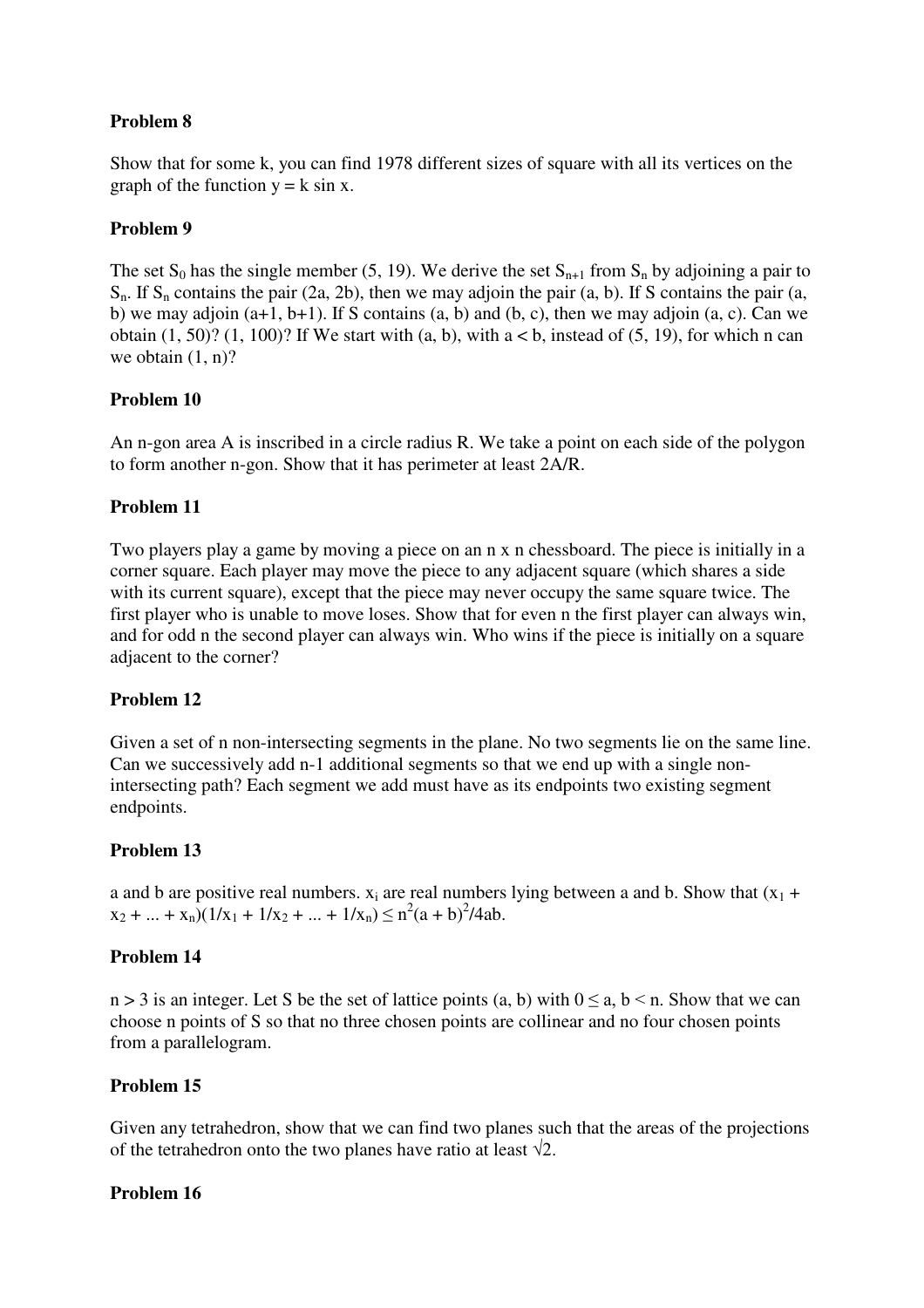$a_1, a_2, ..., a_n$  are real numbers. Let  $b_k = (a_1 + a_2 + ... + a_k)/k$  for  $k = 1, 2, ..., n$ . Let  $C = (a_1 - a_2)$ .  $(b_1)^2 + (a_2 - b_2)^2 + ... + (a_n - b_n)^2$ , and  $D = (a_1 - b_n)^2 + (a_2 - b_n)^2 + ... + (a_n - b_n)^2$ . Show that  $C \leq$  $D \leq 2C$ .

#### **Problem 17**

Let  $x_n = (1 + \sqrt{2} + \sqrt{3})^n$ . We may write  $x_n = a_n + b_n\sqrt{2} + c_n\sqrt{3} + d_n\sqrt{6}$ , where  $a_n$ ,  $b_n$ ,  $c_n$ ,  $d_n$  are integers. Find the limit as n tends to infinity of  $b_n/a_n$ ,  $c_n/a_n$ ,  $d_n/a_n$ .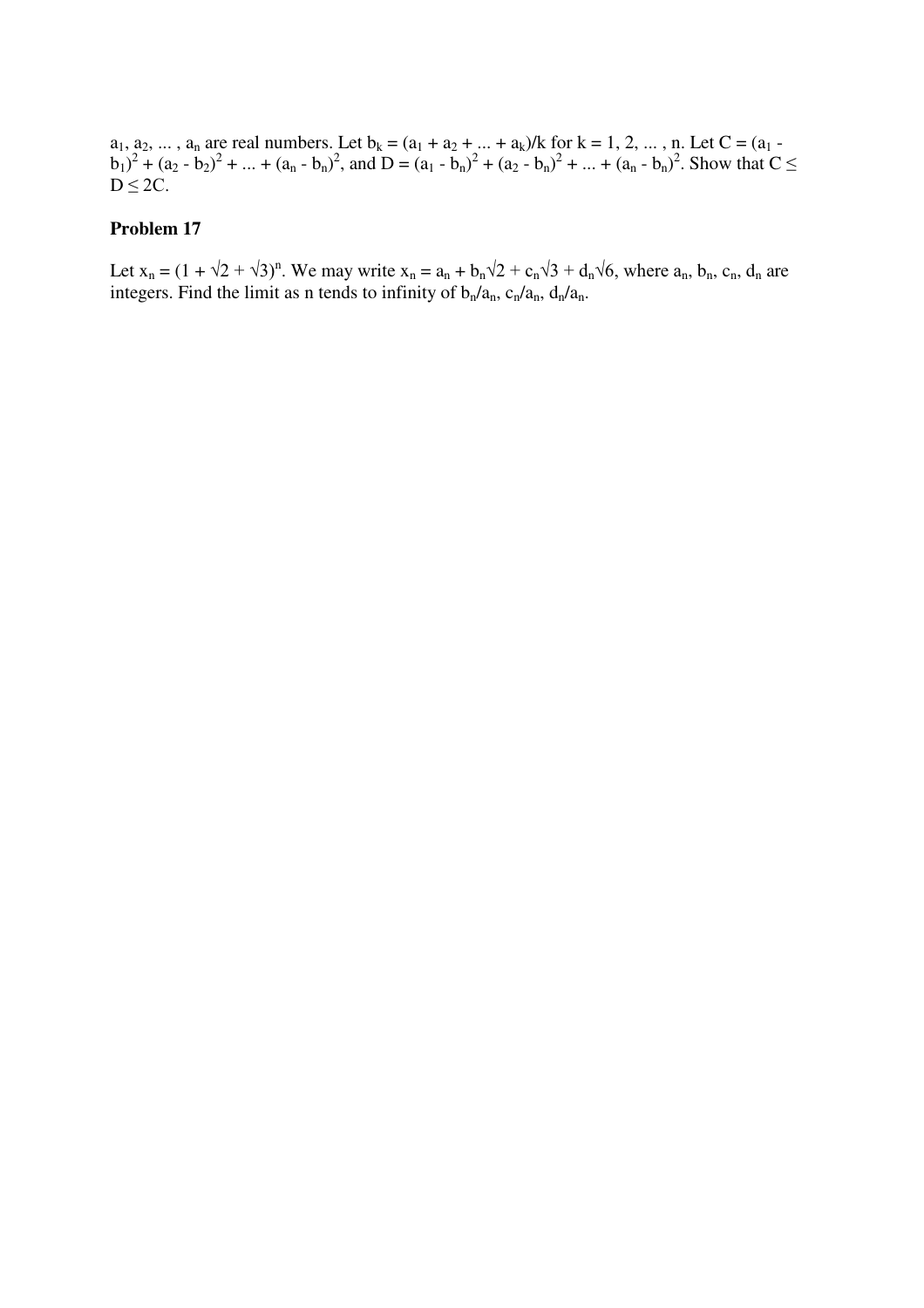# **13th ASU 1979 problems**

### **Problem 1**

T is an isosceles triangle. Another isosceles triangle T' has one vertex on each side of T. What is the smallest possible value of area T'/area T?

### **Problem 2**

A grasshopper hops about in the first quadrant  $(x, y \ge 0)$ . From  $(x, y)$  it can hop to  $(x+1, y-1)$ or to  $(x-5, y+7)$ , but it can never leave the first quadrant. Find the set of points  $(x, y)$  from which it can never get further than a distance 1000 from the origin.

# **Problem 3**

In a group of people every person has less than 4 enemies. Assume that A is B's enemy iff B is A's enemy. Show that we can divide the group into two parts, so that each person has at most one enemy in his part.

### **Problem 4**

Let S be the set  $\{0, 1\}$ . Given any subset of S we may add its arithmetic mean to S (provided it is not already included - S never includes duplicates). Show that by repeating this process we can include the number 1/5 in S. Show that we can eventually include any rational number between 0 and 1.

# **Problem 5**

The real sequence  $x_1 \ge x_2 \ge x_3 \ge ...$  satisfies  $x_1 + x_4/2 + x_9/3 + x_{16}/4 + ... + x_N/n \le 1$  for every square N =  $n^2$ . Show that it also satisfies  $x_1 + x_2/2 + x_3/3 + ... + x_n/n \le 3$ .

### **Problem 6**

Given a finite set X of points in the plane. S is a set of vectors **AB** where (A, B) are some pairs of points in X. For every point A the number of vectors **AB** (starting at A) in S equals the number of vectors **CA** (ending at A) in S. Show that the sum of the vectors in S is zero.

### **Problem 7**

What is the smallest number of pieces that can be placed on an 8 x 8 chessboard so that every row, column and diagonal has at least one piece? [A diagonal is any line of squares parallel to one of the two main diagonals, so there are 30 diagonals in all.] What is the smallest number for an n x n board?

### **Problem 8**

a and b are real numbers. Find real x and y satisfying:  $(x - y(x^2 - y^2)^{1/2} = a(1 - x^2 + y^2)^{1/2}$  and  $(y - x (x<sup>2</sup> - y<sup>2</sup>)<sup>1/2</sup> = b(1 - x<sup>2</sup> + y<sup>2</sup>)<sup>1/2</sup>.$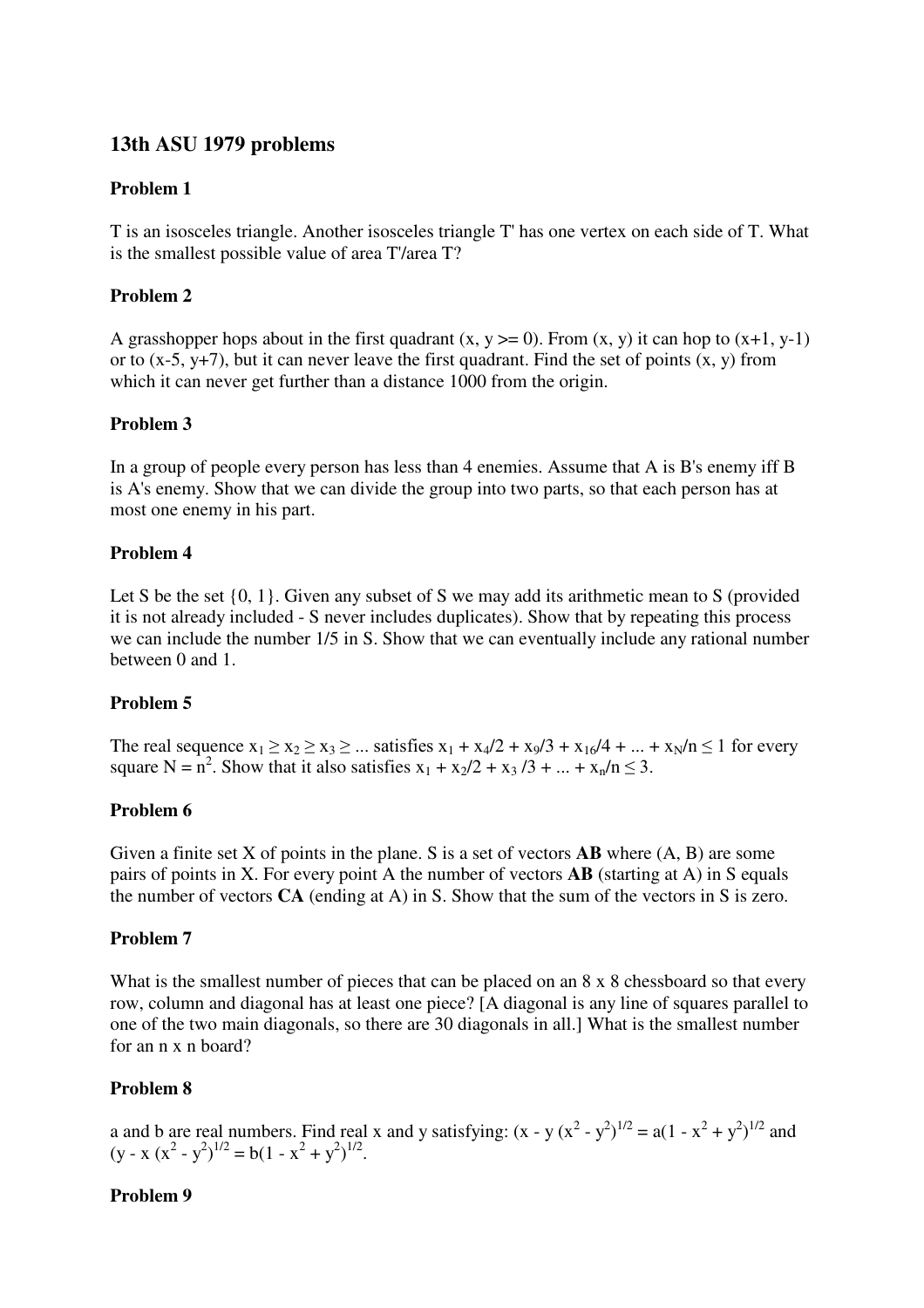A set of square carpets have total area 4. Show that they can cover a unit square.

### **Problem 10**

 $x_i$  are real numbers between 0 and 1. Show that  $(x_1 + x_2 + ... + x_n + 1)^2 \ge 4(x_1^2 + x_2^2 + ... + x_n^2)$  $x_n^2$ ).

### **Problem 11**

m and n are relatively prime positive integers. The interval  $[0, 1]$  is divided into  $m + n$  equal subintervals. Show that each part except those at each end contains just one of the numbers  $1/m$ ,  $2/m$ ,  $3/m$ , ...,  $(m-1)/m$ ,  $1/n$ ,  $2/n$ , ...,  $(n-1)/n$ .

### **Problem 12**

Given a point P in space and 1979 lines  $L_1, L_2, \ldots, L_{1979}$  containing it. No two lines are perpendicular.  $P_1$  is a point on  $L_1$ . Show that we can find a point  $A_n$  on  $L_n$  (for  $n = 2, 3, ...$ ) 1979) such that the following 1979 pairs of lines are all perpendicular:  $A_{n-1}A_{n+1}$  and  $L_n$  for  $n =$ 1, ..., 1979. [We regard  $A_{-1}$  as  $A_{1979}$  and  $A_{1980}$  as  $A_{1}$ .]

# **Problem 13**

Find a sequence  $a_1, a_2, \ldots, a_{25}$  of 0s and 1s such that the following sums are all odd:

```
a_1a_1 + a_2a_2 + \ldots + a_{25}a_{25}a_1a_2 + a_2a_3 + \ldots + a_{24}a_{25}a_1a_3 + a_2a_4 + \ldots + a_{23}a_{25}...
a_1a_{24} + a_2a_{25}a_1a_25
```
Show that we can find a similar sequence of n terms for some  $n > 1000$ .

### **Problem 14**

A convex quadrilateral is divided by its diagonals into four triangles. The incircles of each of the four are equal. Show that the quadrilateral has all its sides equal.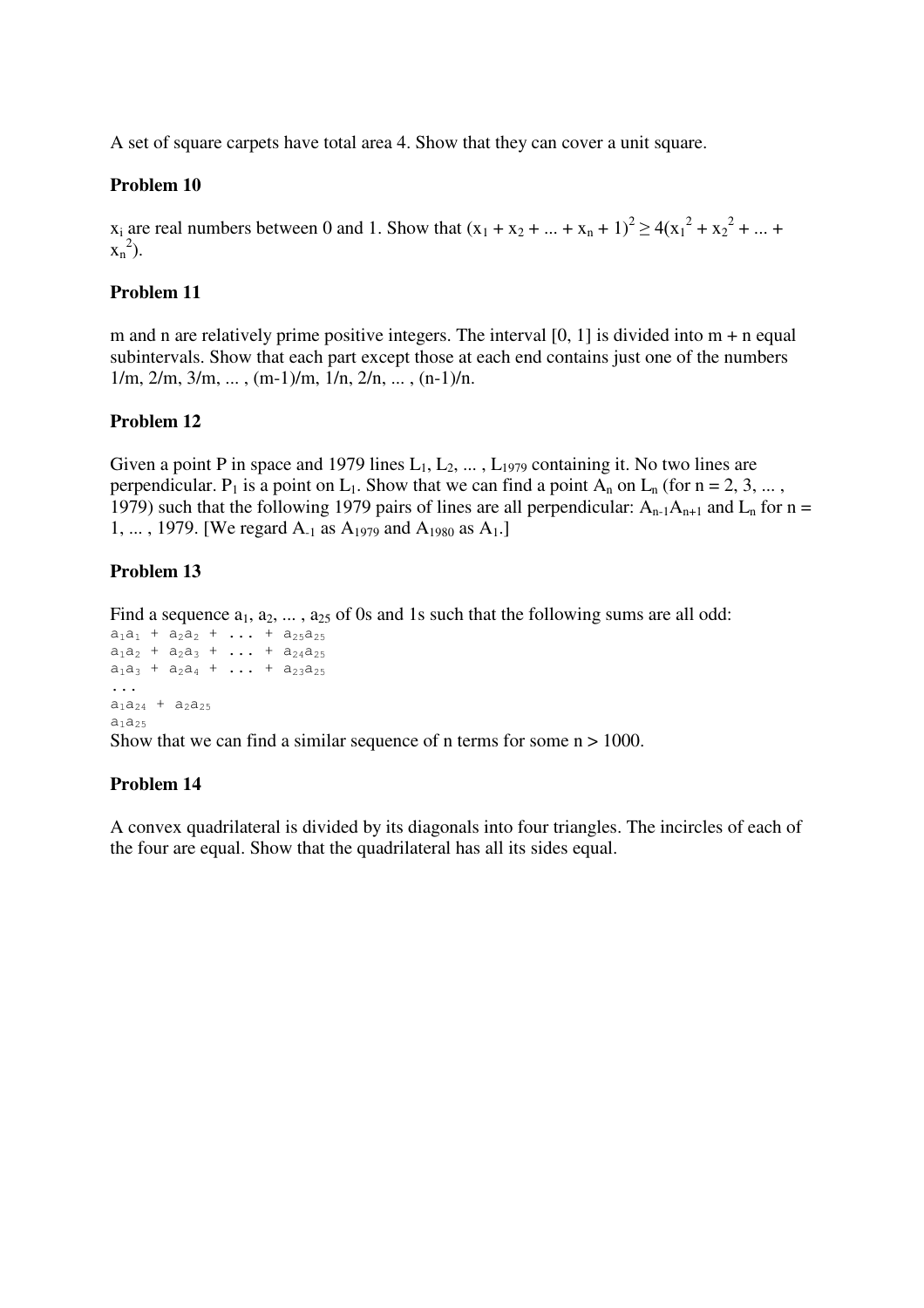# **14th ASU 1980**

### **Problem 1**

All two digit numbers from 19 to 80 inclusive are written down one after the other as a single number  $N = 192021...7980$ . Is N divisible by 1980?

#### **Answer**

Yes

### **Solution**

1980 =  $2^23^25$  11. N is obviously divisible by  $2^2$  and 5. The digits in odd position are 9 +  $(0+1+2+...+9) + (0+1+2+...+9) + ... + (0+1+2+...+9) + 0 = 9 + 6.$  45 = 279. The digits in even position are  $1 + (2+2+\dots+2) + (3+3+\dots+3) + \dots + (7+\dots+7) + 8 = 9 + 10(2+3+\dots+7) = 279$ . So the sum of the digits of N is 2· 279 which is divisible by 9. Hence N is divisible by 9. The difference between the odd and even sums is 0, which is divisible by 11, so N is divisible by 11.

# **Problem 2**

A square is divided into n parallel strips (parallel to the bottom side of the square). The width of each strip is integral. The total width of the strips with odd width equals the total width of the strips with even width. A diagonal of the square is drawn which divides each strip into a left part and a right part. Show that the sum of the areas of the left parts of the odd strips equals the sum of the areas of the right parts of the even strips.

### **Solution**

Let LO be the total area of the left parts of the odd strips, LE the total area of the left parts of the even strips, and RE the total area of the right parts of the even trips. Since the diagonal bisects the square,  $LO + LE = A/2$ , where A is the area of the square. Also  $RE + LE = A/2$ (because the total width of the even strips equals the total width of the odd strips). Subtracting,  $LO = RE$ , as required.

### **Problem 3**

35 containers of total weight 18 must be taken to a space station. One flight can take any collection of containers weighing 3 or less. It is possible to take any subset of 34 containers in 7 flights. Show that it must be possible to take all 35 containers in 7 flights.

#### **Solution**

Let the lightest container be S weighing s. The other containers can be taken in 7 flights. The smallest load on these flights must be  $\leq$  (18-s)/7, and so that flight has spare capacity of at least 3 - (18-s)/7 = (3+s)/7. Thus it can accomodate S provided that  $(3+s)/7 \geq s$ , or  $s \leq 1/2$ .

At least one of the 7 flights takes  $\leq$  4 containers. These weigh at most the weight of the 4 heaviest. Since the 31 lightest weigh at least 31s, the 4 heaviest weigh at most 18-31s. Thus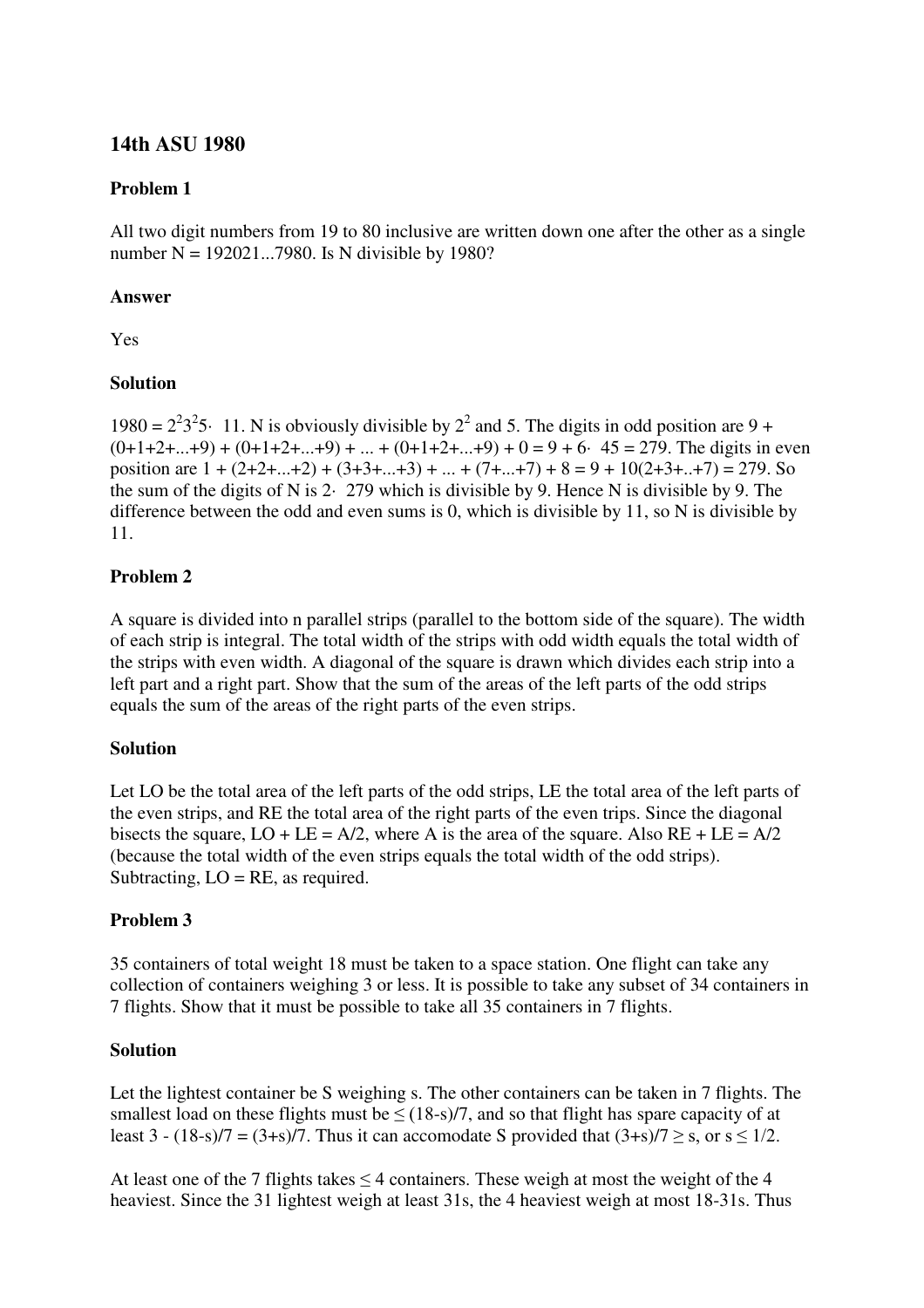this flight has spare capacity of at least  $3 - (18-31s) = 31s-15$  and can accomodate S provided that  $31s-15 \geq s$ , or  $s \geq 1/2$ .

### **Problem 4**

ABCD is a convex quadrilateral. M is the midpoint of BC and N is the midpoint of CD. If  $k =$ AM + AN show that the area of ABCD is less than  $k^2/2$ .

#### **Problem 5**

Are there any solutions in positive integers to  $a^4 = b^3 + c^2$ ?

#### **Solution**

We have  $b^3 = (a^2 - c)(a^2 + c)$ , so one possibility is that  $a2 \pm c$  are both cubes. So we want two cubes whose sum is twice a square. Looking at the small cubes, we soon find  $8 + 64 = 2 \cdot 36$ giving  $6^4 = 28^2 + 8^3$ . Multiplying through by  $k^{12}$  gives an infinite family of solutions. Note that the question does not ask for all solutions.

#### **Problem 6**

Given a point P on the diameter AC of the circle K, find the chord BD through P which maximises the area of ABCD.

#### **Problem 7**

There are several settlements around Big Lake. Some pairs of settlements are directly connected by a regular shipping service. For all  $A \neq B$ , settlement A is directly connected to X iff B is not directly connected to Y, where B is the next settlement to A counterclockwise and Y is the next settlement to X counterclockwise. Show that you can move between any two settlements with at most 3 trips.

#### **Solution**

Suppose there are n settlements  $A_1, A_2, \ldots, A_n$  in counterclockwise order around the lake. We will use cyclic indices, so that  $A_{n+1}$  means  $A_1$ , and so on. wlog  $A_1$  has a direct service to  $A_2$ . Then it follows that  $A_2$  does not have a direct service to  $A_3$ , so  $A_3$  does have a direct service to A<sub>4</sub>, and so on. So A<sub>i</sub> has direct service to A<sub>i+1</sub> iff i is odd. But A<sub>1</sub> = A<sub>n+1</sub> has direct service to  $A_2$ , so n must be even.

Now suppose we want to get from  $A_i$  to  $A_j$ . If there is direct service we are done. So suppose not. Then there must be direct service from  $A_{i+1}$  to  $A_{i+1}$ . If i and j are both odd, then there is direct service from  $A_i$  to  $A_{i+1}$  and from  $A_j$  to  $A_{i+1}$ , so we can make the journey in 3 trips. If i and j are both even, then we can go  $A_i$  to  $A_{i-1}$  to  $A_{j-1}$  to  $A_j$ . So suppose i and j have opposite parity. wlog i is odd and j is even. If there is direct service from  $A_i$  to  $A_{i-1}$ , then we can make the journey in two trips:  $A_i$  to  $A_{j-1}$  to  $A_j$ . If not, then we can go  $A_i$  to  $A_{i+1}$  to  $A_j$ .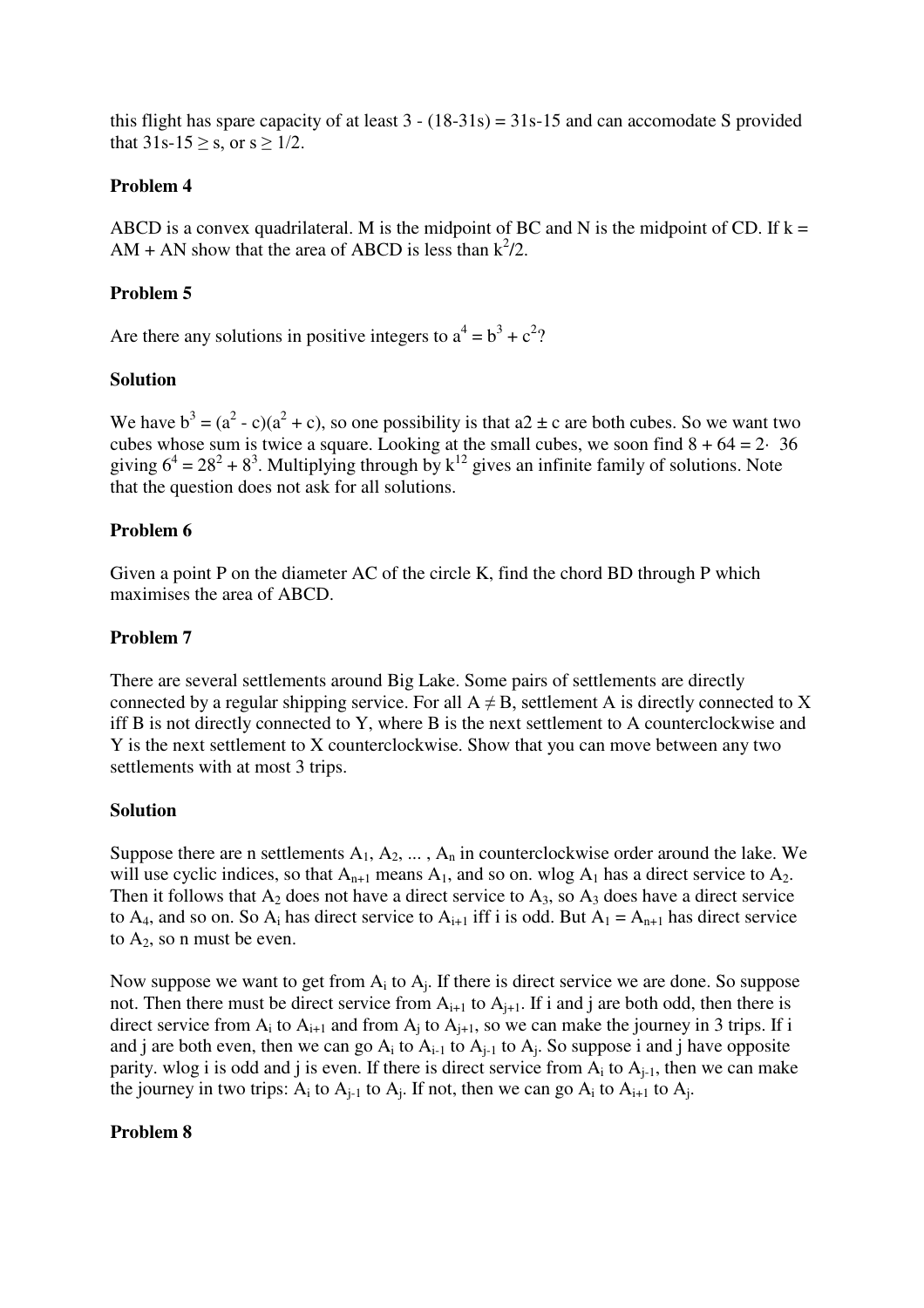A six digit (decimal) number has six different digits, none of them 0, and is divisible by 37. Show that you can obtain at least 23 other numbers which are divisible by 37 by permuting the digits.

### **Solution**

Suppose the digits are  $a_1$ ,  $a_2$ ,  $a_3$ ,  $a_4$ ,  $a_5$ ,  $a_6$  and that  $a_1a_2a_3a_4a_5a_6$  is divisible by 37. We claim that  $a_{2}a_{3}a_{4}a_{5}a_{6}a_{1}$  is also divisible by 37. Put n =  $a_{2}a_{3}a_{4}a_{5}a_{6}$  and m =  $a_{1}$ . The original number is  $10<sup>5</sup>m + n$  and the derived number is 10n + m. But 37 divides  $10<sup>3</sup>$  - 1 and hence also  $10<sup>6</sup>$  - 1 and m(10<sup>6</sup> - 1). So it also divides  $10(10^5m + n)$  - m(10<sup>6</sup> - 1) = 10n + m, which proves the claim.

Iterating, we get the original number and 5 others:

 $a_1a_2a_3a_4a_5a_6$  $a_2a_3a_4a_5a_6a_1$ a<sub>3</sub>a<sub>4</sub>a<sub>5</sub>a<sub>6</sub>a<sub>1</sub>a<sub>2</sub> a<sub>4</sub>a<sub>5</sub>a<sub>6</sub>a<sub>1</sub>a<sub>2</sub>a<sub>3</sub>  $a_5a_6a_1a_2a_3a_4$  $a_6a_1a_2a_3a_4a_5$ 

Similarly, we have that  $a_1a_2a_3a_4a_5a_6 - a_1a_2a_6a_4a_5a_3 = (a_6-a_3)999$ , so  $a_1a_2a_6a_4a_5a_3$  is also divisible by 37. Iterating we get:

a<sub>1</sub>a<sub>2</sub>a<sub>6</sub>a<sub>4</sub>a<sub>5</sub>a<sub>3</sub>  $a_2a_6a_4a_5a_3a_1$ a<sub>6</sub>a<sub>4</sub>a<sub>5</sub>a<sub>3</sub>a<sub>1</sub>a<sub>2</sub>  $a_4a_5a_3a_1a_2a_6$ a<sub>5</sub>a<sub>3</sub>a<sub>1</sub>a<sub>2</sub>a<sub>6</sub>a<sub>4</sub> a<sub>3</sub>a<sub>1</sub>a<sub>2</sub>a<sub>6</sub>a<sub>4</sub>a<sub>5</sub>

Similarly, we could swap the first term and the fourth to get:

a<sub>4</sub>a<sub>2</sub>a<sub>3</sub>a<sub>1</sub>a<sub>5</sub>a<sub>6</sub> a<sub>2</sub>a<sub>3</sub>a<sub>1</sub>a<sub>5</sub>a<sub>6</sub>a<sub>4</sub> a<sub>3</sub>a<sub>1</sub>a<sub>5</sub>a<sub>6</sub>a<sub>4</sub>a<sub>2</sub> a<sub>1</sub>a<sub>5</sub>a<sub>6</sub>a<sub>4</sub>a<sub>2</sub>a<sub>3</sub>  $a_5a_6a_4a_2a_3a_1$ a<sub>6</sub>a<sub>4</sub>a<sub>2</sub>a<sub>3</sub>a<sub>1</sub>a<sub>5</sub>

or the second and the fifth to get: a<sub>1</sub>a<sub>5</sub>a<sub>3</sub>a<sub>4</sub>a<sub>2</sub>a<sub>6</sub> a<sub>5</sub>a<sub>3</sub>a<sub>4</sub>a<sub>2</sub>a<sub>6</sub>a<sub>1</sub>  $a_3a_4a_2a_6a_1a_5$  $a_4a_2a_6a_1a_5a_3$ a2a6a1a5a3a<sup>4</sup> a<sub>6</sub>a<sub>1</sub>a<sub>5</sub>a<sub>3</sub>a<sub>4</sub>a<sub>2</sub>

### **Problem 9**

Find all real solutions to:  $\sin x + 2 \sin(x+y+z) = 0$  $\sin y + 3 \sin(x+y+z) = 0$  $\sin z + 4 \sin(x+y+z) = 0$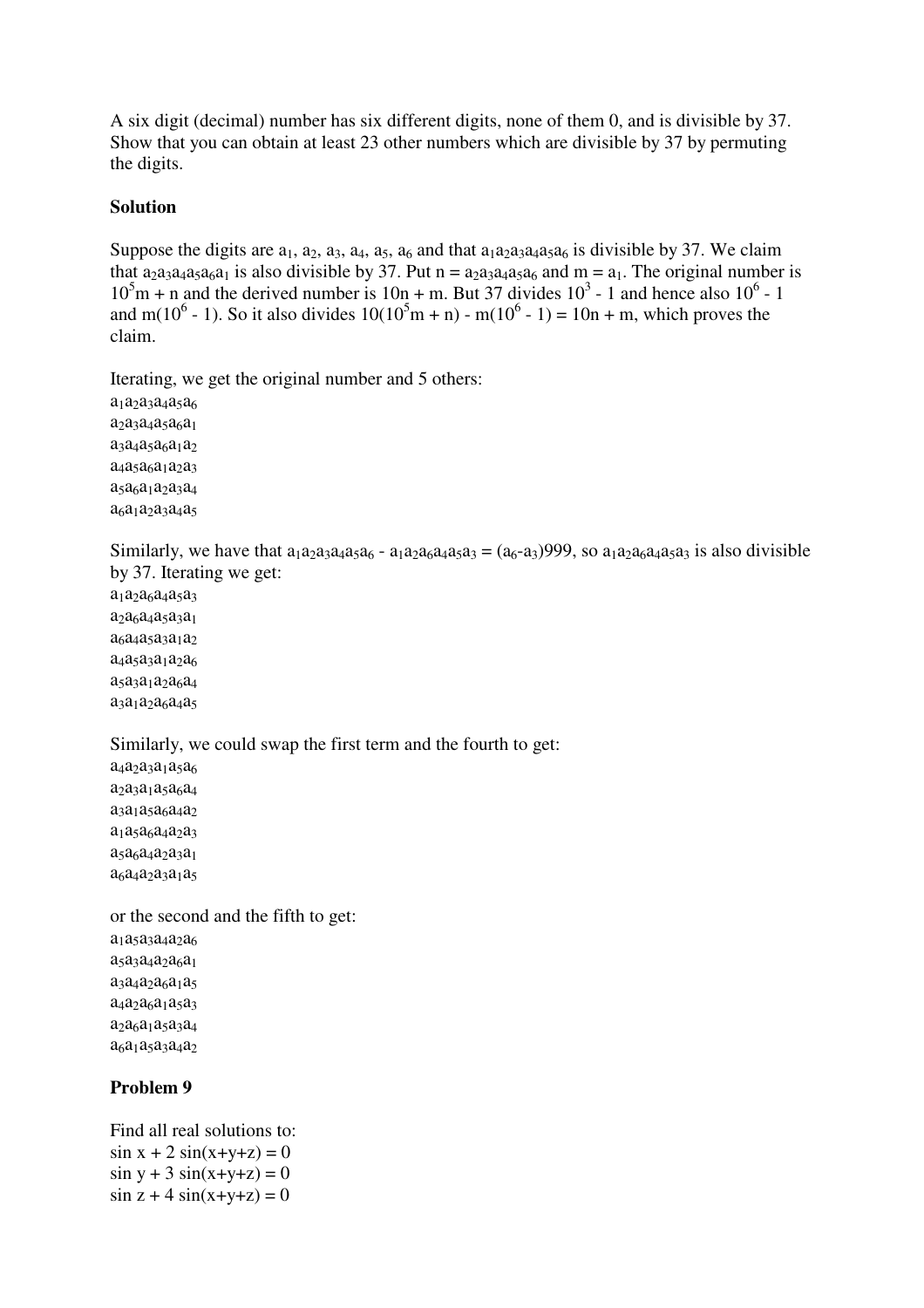#### **Problem 10**

Given 1980 vectors in the plane. The sum of every 1979 vectors is a multiple of the other vector. Not all the vectors are multiples of each other. Show that the sum of all the vectors is zero.

#### **Solution**

Let the vectors be  $\mathbf{x}_i$  and their sum **s**. Then we have  $\mathbf{s} - \mathbf{x}_i = \mathbf{n}_i \mathbf{x}_i$  for some scalar  $\mathbf{n}_i$ . Hence  $(n_i+1)x_i = s$ . If s is non-zero, then it follows that every vector is a multiple of s and hence all the vectors are multiples of each other. But we are told that is not true. Hence **s** is zero.

### **Problem 11**

Let  $f(n)$  be the sum of n and its digits. For example,  $f(34) = 41$ . Is there an integer such that  $f(n) = 1980$ ? Show that given any positive integer m we can find n such that  $f(n) = m$  or m+1.

#### **Answer**

 $f(1962) = 1962 + 18 = 1980$ 

#### **Solution**

If the last digit of n is not 9, then  $f(n+1) = f(n) + 2$ . If the last digit of n is 9, then  $f(n+1) < f(n)$ . On the other hand f clearly achieves arbitrarily large values. Also  $f(1) = 1$ . Now consider any  $m > 1$ . Let M be the smallest integer such that  $f(M) > m$ . Then  $f(M-1) \le m$ . Since  $f(M) > f(M-1)$ 1) we must have  $f(M) = f(M-1) + 2$ . Hence either  $f(M) = m+1$  or  $f(M-1) = m$ .

#### **Problem 12**

Some unit squares in an infinite sheet of squared paper are colored red so that every  $2 \times 3$  and 3 x 2 rectangle contains exactly two red squares. How many red squares are there in a 9 x 11 rectangle?

#### **Answer**

33

#### **Solution**

| ٠ |  |
|---|--|

There cannot be two red squares with a common side. For consider as the diagram shows we can immediately conclude that the squares with a \* are not red, but now the bold rectangle has at most 1 red square. Contradiction.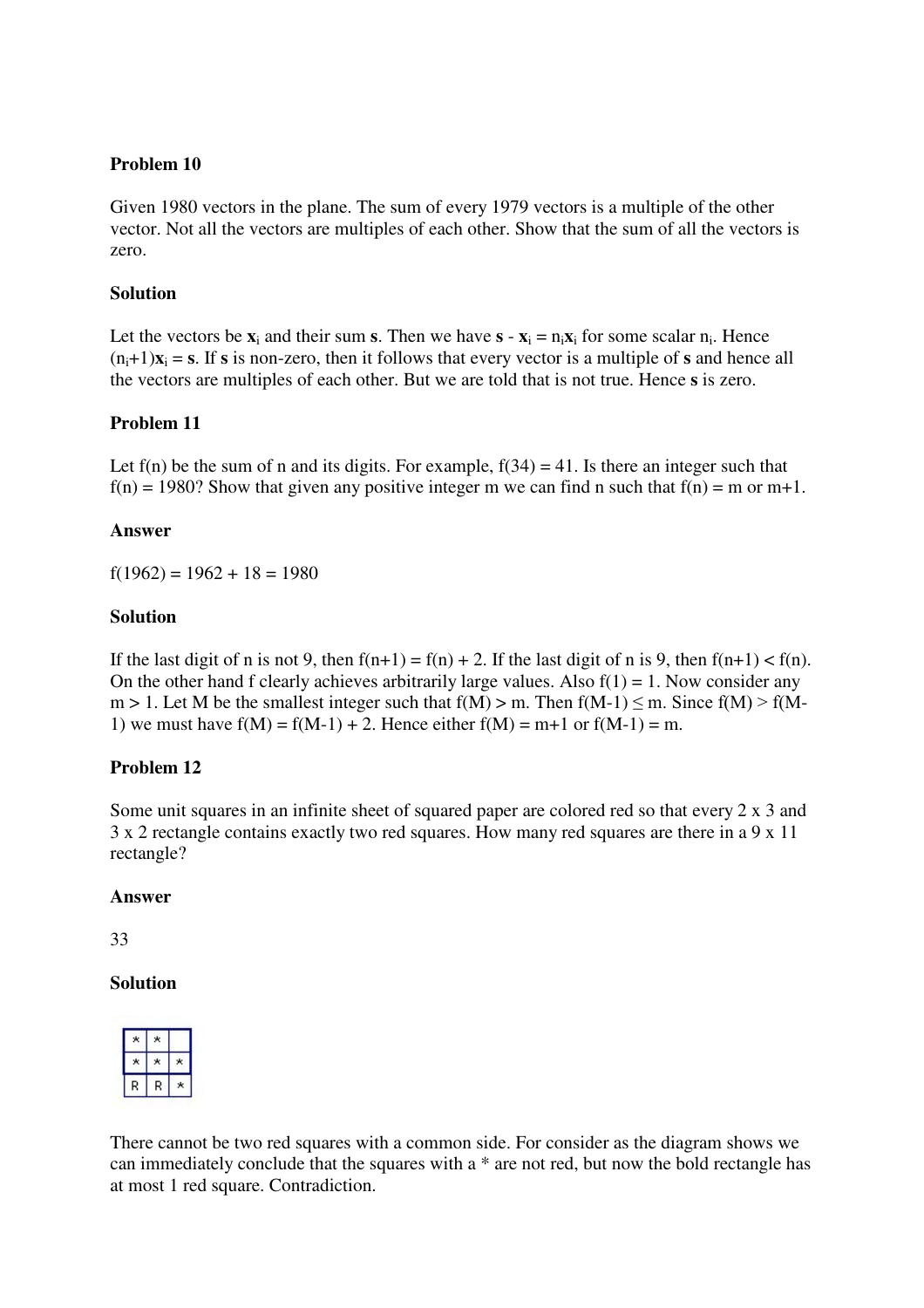

Consider a red square. One of the two diagonally adjacent squares marked \* must be red. But it is now easy to show that all red squares on that diagonal are red and that the other red squares are those on every third parallel diagonal line. Any 9 x 11 rectangle must have just three such diagonals on a 9 cell border row, and hence just 3 red cells in that border row. But the remaining 9 x 10 rectangle can easily be partitioned into fifteen 3 x 2 rectangles, each with 2 red squares.

### **Problem 13**

There is a flu epidemic in elf city. The course of the disease is always the same. An elf is infected one day, he is sick the next, recovered and immune the third, recovered but not immune thereafter. Every day every elf who is not sick visits all his sick friends. If he is not immune he is sure to catch flu if he visits a sick elf. On day 1 no one is immune and one or more elves are infected from some external source. Thereafter there is no further external infection and the epidemic spreads as described above. Show that it is sure to die out (irrespective of the number of elves, the number of friends each has, and the number infected on day 1). Show that if one or more elves is immune on day 1, then it is possible for the epidemic to continue indefinitely.

#### **Solution**

This is curiously easy. Write S for sick, N for not sick and not immune, and I for immune. Suppose group A are S on day 1 and group B are N on day 1. Then on day 2, B are S, and A are I. So on day 3 no one is sick, A are N and B are I. Thereafter no one can get sick, so the epidemic has died out.

Suppose on day 1, there is also group C who are I. Then on day 2, B are S, A are I and C are N. So on day 3, C are S, A are N and B are I. On day 4, A are S, B are N and C are I, the same as day 1, so the epidemic continues indefinitely.

#### **Problem 14**

Define the sequence  $a_n$  of positive integers as follows.  $a_1 = m$ .  $a_{n+1} = a_n$  plus the product of the digits of  $a_n$ . For example, if m = 5, we have 5, 10, 10, ... Is there an m for which the sequence is unbounded?

#### **Answer**

No.

#### **Solution**

Put  $p(n)$  for the product of the digits of n. We show that, for sufficiently large n, a sequence starting below it cannot get past the "gap" from  $10<sub>n</sub>$  to  $10<sub>n</sub> + 10<sub>n-1</sub>$ . For suppose N is the last member of the sequence below the gap. Then N has at most n digits, so  $p(N) \le 9^n$ . But for sufficiently large n (in fact for  $n \ge 21$ ) we have  $9^n < 10^{n-1}$ . So N + p(N) <  $10^n + 10^{n-1}$ . But N +  $p(N) > 10^{n}$  by assumption. Hence N +  $p(N)$  is sure to have second digit (from the left) zero.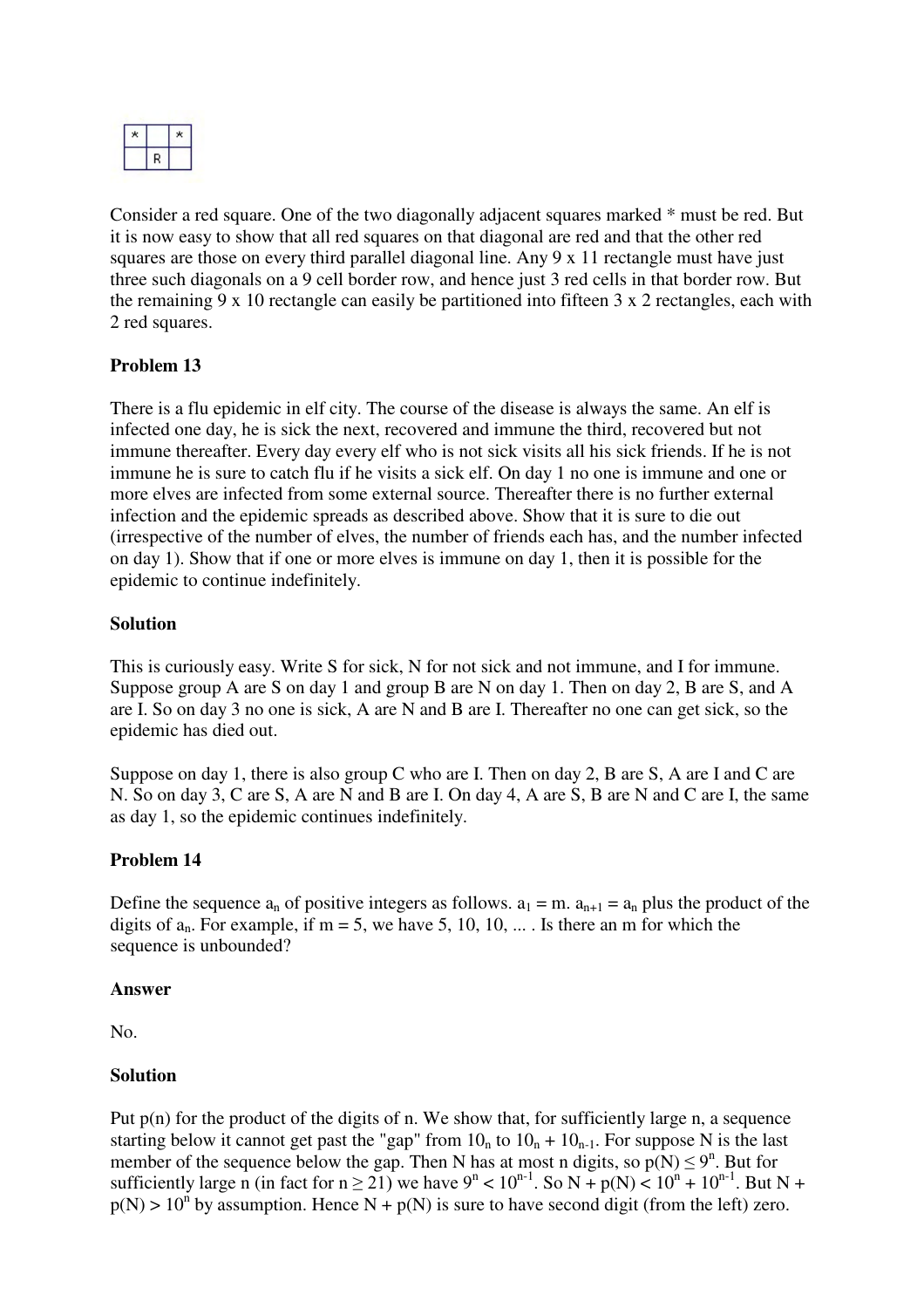So all further terms of the sequence are the same. But for any m there is certainly a gap above m, and, as shown, the sequence will not be able to get beyond it. So it is bounded.

#### **Problem 15**

ABC is equilateral. A line parallel to AC meets AB at M and BC at P. D is the center of the equilateral triangle BMP. E is the midpoint of AP. Find the angles of DEC.

#### **Answer**

 $D = 60^{\circ}, E = 90^{\circ}$ 

#### **Solution**



Let K be the midpoint of BP and L the midpoint of AC. EL is parallel to BC, so  $\angle$ ELC = 120<sup>o</sup>. EK is parallel to AB, so ∠EKC =  $60^\circ$ , so ELCK is cyclic. But ∠DKC = ∠DLC =  $90^\circ$ , so DLCK is cyclic. Hence D, K, C, L, E all lie on a circle. Hence  $\angle$ DEC =  $\angle$ DLC = 90<sup>o</sup>, and  $\angle$ EDC =  $\angle$ EKC = 60<sup>o</sup>.

#### **Problem 16**

A rectangular box has sides  $x < y < z$ . Its perimeter is  $p = 4(x + y + z)$ , its surface area is  $s =$  $2(xy + yz + zx)$  and its main diagonal has length  $d = \sqrt{x^2 + y^2 + z^2}$ . Show that  $3x < (p/4 - p^2)$  $\sqrt{d^2 - s/2}$  and  $3z > (p/4 + \sqrt{d^2 - s/2})$ .

#### **Solution**

We have  $3(y-x)(z-x) > 0$ , so  $3x^2 + 3yz > 3xy + 3xz$ . Hence  $y^2 + z^2 + 4x^2 + 2yz - 4xy - 4xz > x^2$  $+y^2 + z^2$  - xy - yz - xz or  $(y + z - 2x)^2 > (d^2 - s/2)$ . Hence  $(x + y + z) > 3x + \sqrt{d^2 - s/2}$ . So 3x  $\langle$  p/4 -  $\sqrt{d^2 - s/2}$ .

Similarly,  $3(z-x)(z-y) > 0$ , so  $x^2 + y^2 + 4z^2 > x^2 + y^2 + z^2 + 3zx + 3zy - 3xy$ , so  $(2z - x - y)^2 > 0$  $x^{2} + y^{2} + z^{2}$  - xy - yz - zx or  $(3z - p/4)^{2} > (d^{2} - s/2)$ . Hence  $3z > p/4 + \sqrt{(d^{2} - s/2)}$ .

### **Problem 17**

S is a set of integers. Its smallest element is 1 and its largest element is 100. Every element of S except 1 is the sum of two distinct members of the set or double a member of the set. What is the smallest possible number of integers in S?

#### **Answer**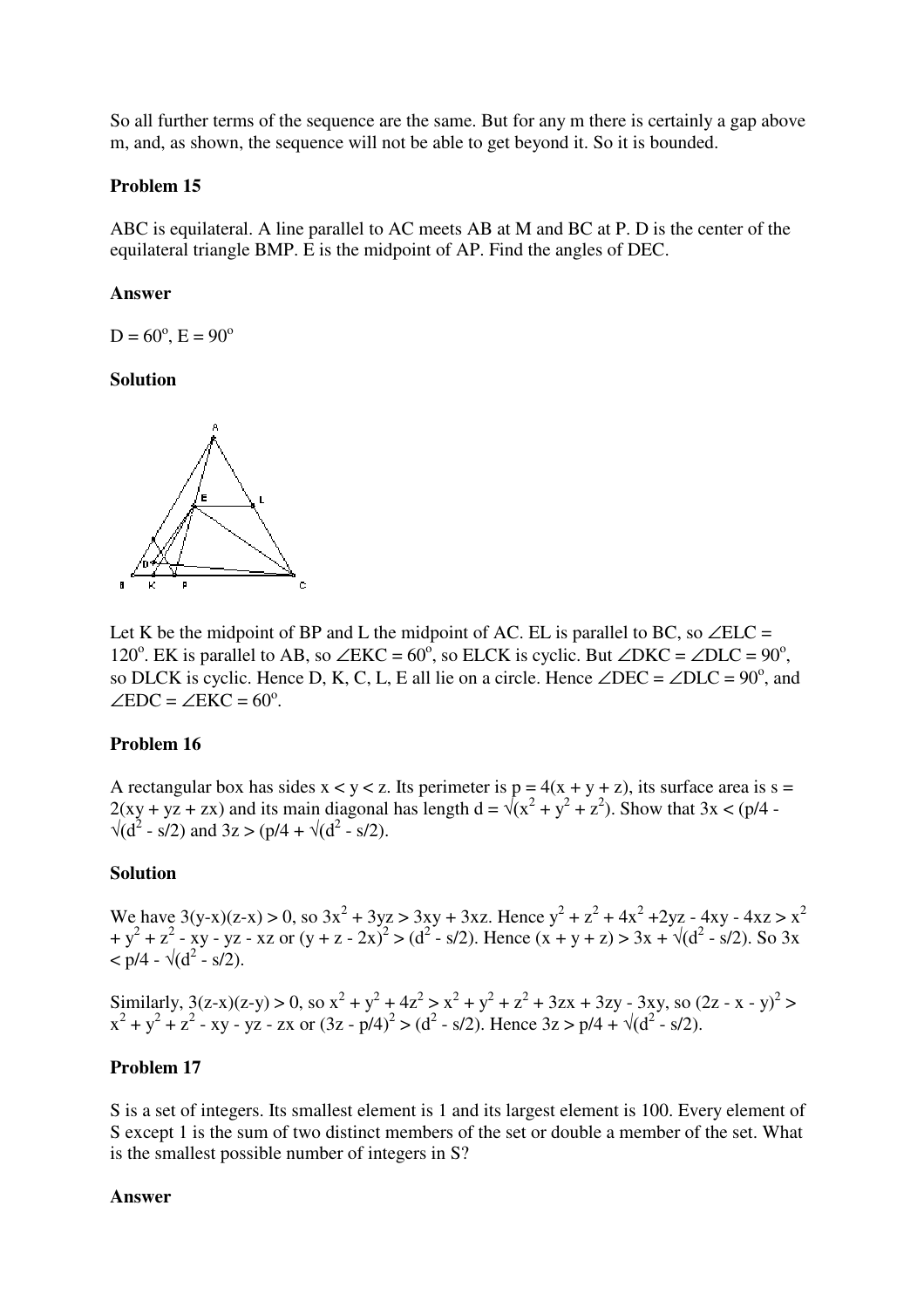#### **Solution**

Let  $n = M(n) + m(n)$ , where  $M(n) \ge m(n)$ . Put  $M^1(n) = M(n)$ ,  $M^2(n) = M(M(n))$  etc. Then  $M(100) \ge 50$ ,  $M^2(100) \ge 25$ ,  $M^3(100) \ge 13$ ,  $M^4(100) \ge 7$ ,  $M^5(100) \ge 4$ ,  $M^6(100) \ge 2$  (and obviously  $n > M(n)$ , so we need at least 8 numbers. There are several ways of using 9 numbers. For example,  $\{1, 2, 4, 8, 16, 32, 36, 64, 100\}$ , where  $36 = 4 + 32$ ,  $100 = 36 + 64$  and the others are double another number.

Doubling every time does not work: 1, 2, 4, 8, 16, 32, 64, 128. But if we do not double every time, then we cannot get a number larger than 96 with 8 numbers: the best we can do is 1.  $2^6$  (3/2) = 96 (on the occasion when we do not double the best we can do is to the largest plus the next largest, or 3/2 x the largest). Hence we need at least 9 numbers. [To be more formal, write the elements as  $1 = a_1 < a_2 < ... < a_n$ , then each  $a_i$  must be a sum of preceding elements. The largest possible  $a_i$  is  $2a_{i-1}$  and the next largest  $a_{i-1} + a_{i-2}$  and so on.]

#### **Problem 18**

Show that there are infinitely many positive integers n such that  $[a^{3/2}] + [b^{3/2}] = n$  has at least 1980 integer solutions.

#### **Solution**

Consider all a, b in the range 1, 2, 3, ...,  $N^2$ . There are  $N^4$  possible pairs of values. But  $[a^{3/2}]$ and  $[b^{3/2}]$  are in the range 1, 2, ...,  $N^3$ , so their sum is in the range 1, 2, ...,  $2N^3$ . Hence one of these values has at least N/2 solutions. By taking N sufficiently large we can get  $a_1 > 1980$ solutions for some  $N_1 \leq 2N^3$ . But now by taking N sufficiently large we can get  $a_2 > a_1$ solutions for some N<sub>2</sub>. Since  $a_2 \neq a_1$ , we must have N<sub>2</sub>  $\neq$  N<sub>1</sub>. In other words, we have a different n, also with > 1980 solutions. Continuing, we get an infinite sequence of distinct n each with at least 1980 solutions.

#### **Problem 19**

ABCD is a tetrahedron. Angles ACB and ADB are 90 deg. Let k be the angle between the lines AC and BD. Show that  $cos k < CD/AB$ .

#### **Problem 20**

 $x_0$  is a real number in the interval (0, 1) with decimal representation  $0.d_1d_2d_3...$ . We obtain the sequence  $x_n$  as follows.  $x_{n+1}$  is obtained from  $x_n$  by rearranging the 5 digits  $d_{n+1}$ ,  $d_{n+2}$ ,  $d_{n+3}$ ,  $d_{n+4}$ ,  $d_{n+5}$ . Show that the sequence  $x_n$  converges. Can the limit be irrational if  $x_0$  is rational? Find a number  $x_0$  so that every member of the sequence is irrational, no matter how the rearrangements are carried out.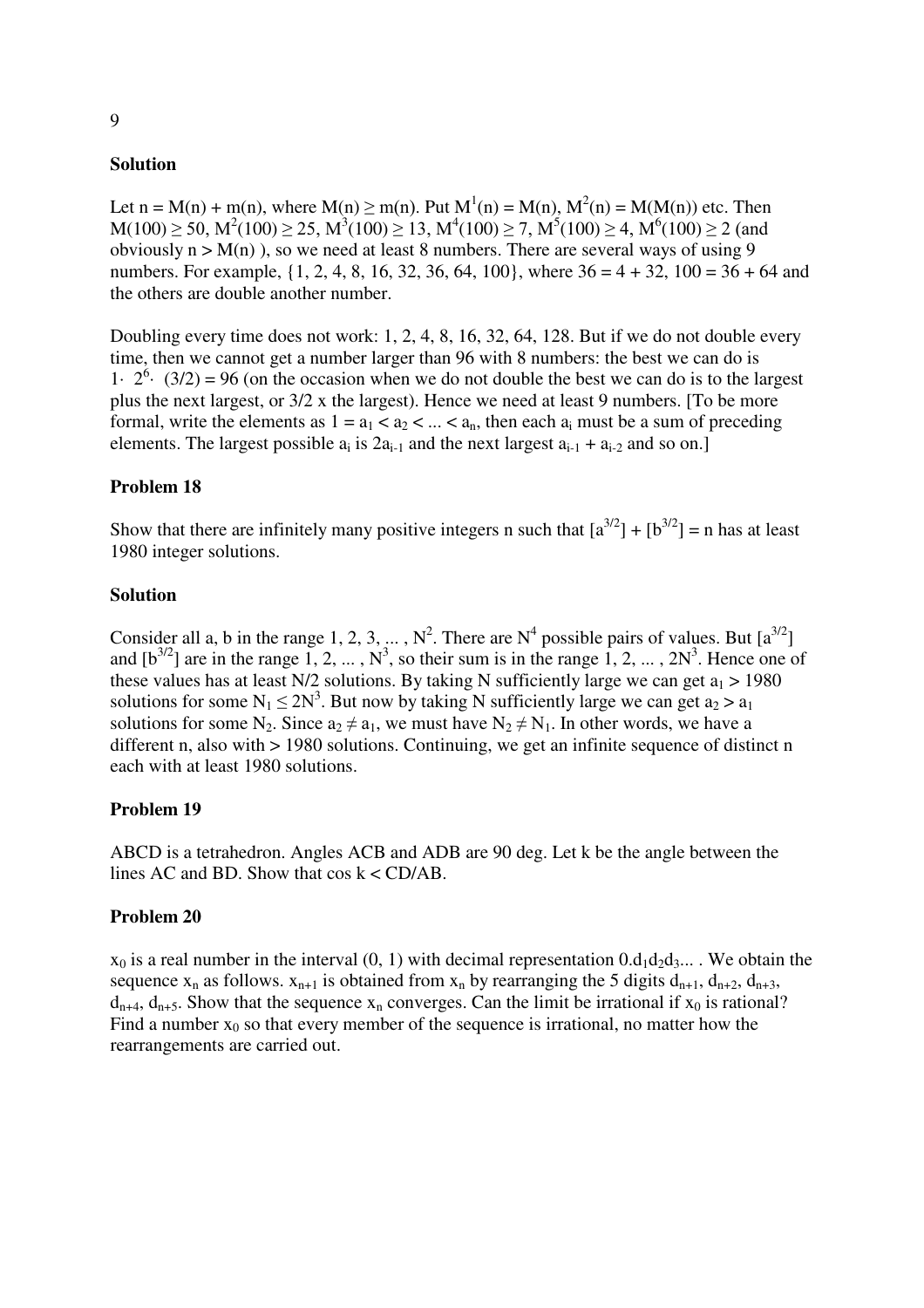# **15th ASU 1981 problems**

### **Problem 1**

A chess board is placed on top of an identical board and rotated through 45 degrees about its center. What is the area which is black in both boards?

# **Problem 2**

AB is a diameter of the circle C. M and N are any two points on the circle. The chord MA' is perpendicular to the line NA and the chord MB' is perpendicular to the line NB. Show that AA' and BB' are parallel.

# **Problem 3**

Find an example of m and n such that m is the product of n consecutive positive integers and also the product of  $n+2$  consecutive positive integers. Show that we cannot have  $n = 2$ .

# **Problem 4**

Write down a row of arbitrary integers (repetitions allowed). Now construct a second row as follows. Suppose the integer n is in column k in the first row. In column k in the second row write down the number of occurrences of n in row 1 in columns 1 to k inclusive. Similarly, construct a third row under the second row (using the values in the second row), and a fourth row. An example follows:

|  |  | 7 1 2 1 7 1 1 |  |
|--|--|---------------|--|
|  |  | 1 1 1 2 2 3 4 |  |
|  |  | 1 2 3 1 2 1 1 |  |
|  |  | 1 1 1 2 2 3 4 |  |

Show that the fourth row is always the same as the second row.

# **Problem 5**

Let S be the set of points (x, y) given by  $y \le -x^2$  and  $y \ge x^2 - 2x + a$ . Find the area of the rectangle with sides parallel to the axes and the smallest possible area which encloses S.

### **Problem 6**

ABC, CDE, EFG are equilateral triangles (not necessarily the same size). The vertices are counter-clockwise in each case. A, D, G are collinear and AD = DG. Show that BFD is equilateral.

### **Problem 7**

1000 people live in a village. Every evening each person tells his friends all the news he heard during the day. All news eventually becomes known (by this process) to everyone. Show that one can choose 90 people, so that if you give them some news on the same day, then everyone will know in 10 days.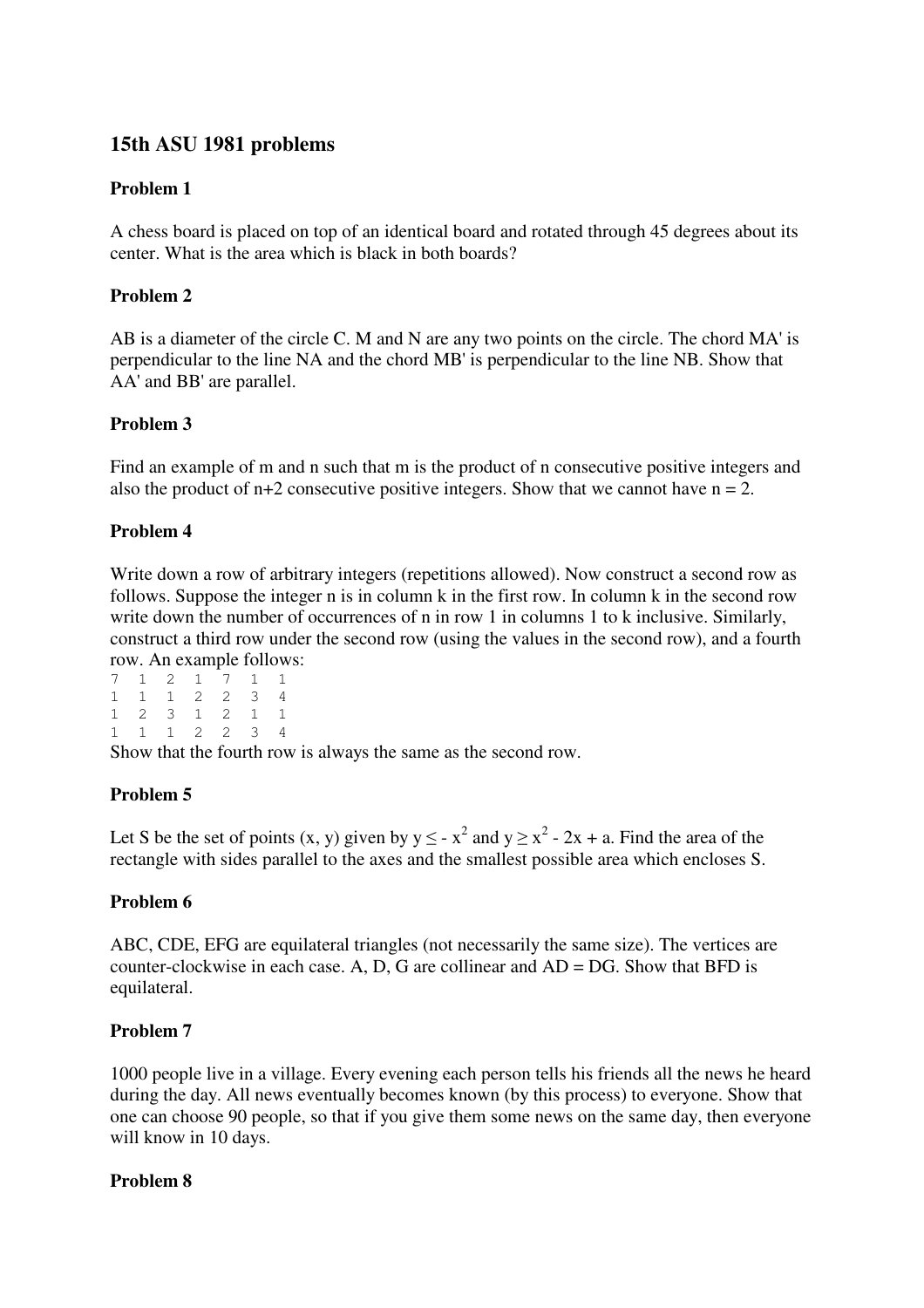The reals a and b are such that a cos  $x + b \cos 3x > 1$  has no real solutions. Show that  $|b| \le 1$ .

### **Problem 9**

ABCD is a convex quadrilateral. K is the midpoint of AB and M is the midpoint of CD. L lies on the side BC and N lies on the side AD. KLMN is a rectangle. Show that its area is half that of ABCD.

### **Problem 10**

The sequence  $a_n$  of positive integers is such that (1)  $a_n \le n^{3/2}$  for all n, and (2) m-n divides  $k_m$   $k_n$  (for all m > n). Find  $a_n$ .

# **Problem 11**

Is it possible to color half the cells in a rectangular array white and half black so that in each row and column more than 3/4 of the cells are the same color?

# **Problem 12**

ACPH, AMBE, AHBT, BKXM and CKXP are parallelograms. Show that ABTE is also a parallelogram (vertices are labeled anticlockwise).

# **Problem 13**

Find all solutions  $(x, y)$  in positive integers to  $x^3 - y^3 = xy + 61$ .

### **Answer**

 $(6,5)$ 

### **Solution**

Put x = y + a. Then  $(3a-1)y^2 + a(3a-1)y + (a^3-61) = 0$ . The first two terms are positive, so the last term must be negative, so  $a = 1, 2, 3$ . Trying each case in turn, we get  $(y+6)(y-5) = 0$ ,  $5y^2+10y-53=0$ ,  $4y^2+12y-17=0$ . The last two equations have no integers solutions.

### **Problem 14**

Eighteen teams are playing in a tournament. So far, each team has played exactly eight games, each with a different opponent. Show that there are three teams none of which has yet played the other.

### **Problem 15**

ABC is a triangle. A' lies on the side BC with BA'/BC = 1/4. Similarly, B' lies on the side CA with CB'/CA =  $1/4$ , and C' lies on the side AB with AC'/AB =  $1/4$ . Show that the perimeter of A'B'C' is between 1/2 and 3/4 of the perimeter of ABC.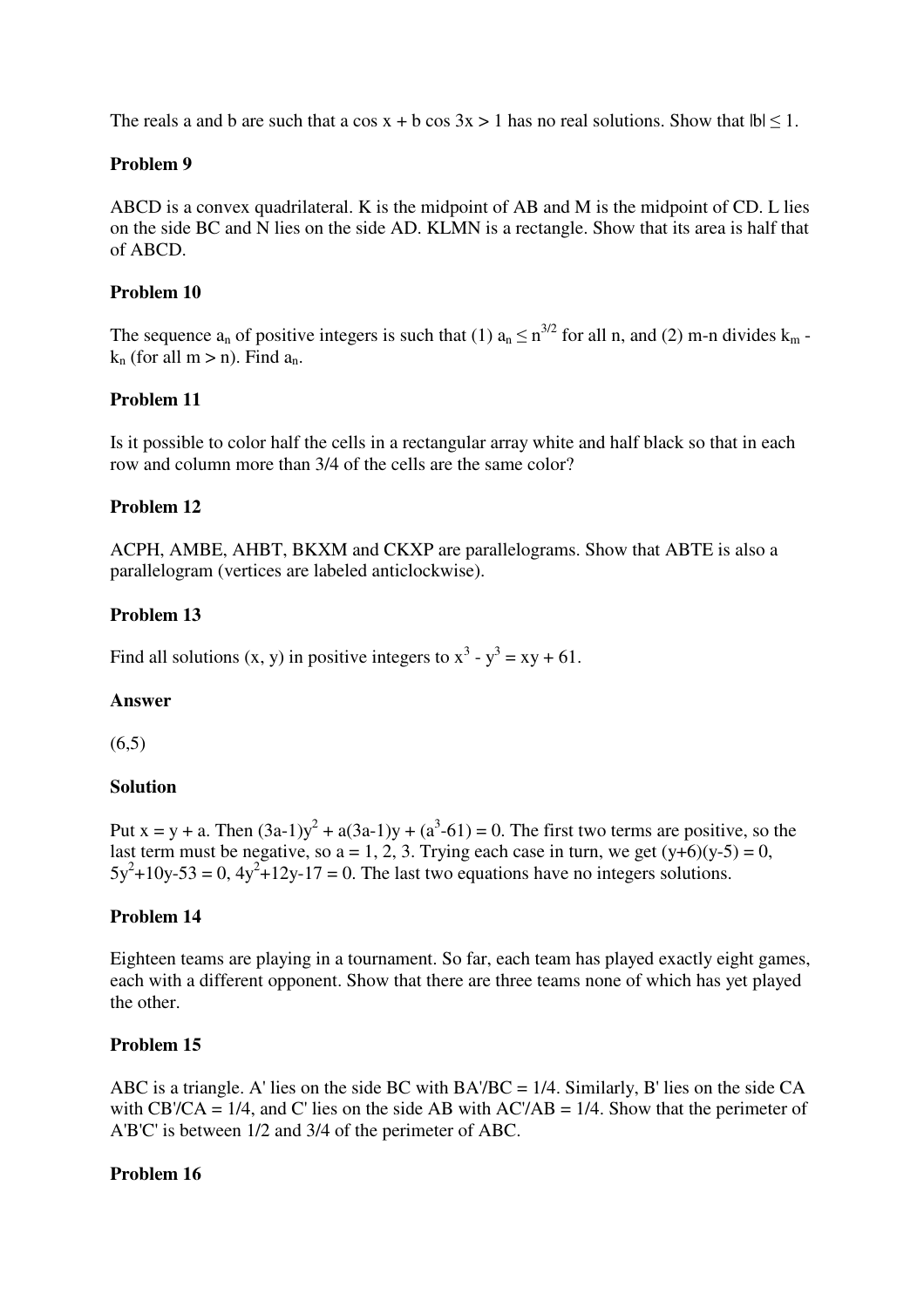The positive reals x, y satisfy  $x^3 + y^3 = x - y$ . Show that  $x^2 + y^2 < 1$ .

# **Solution**

Since x, y are positive, so is  $x^3 + y^3$ , and hence  $x > y$ . So  $(x^2 + y^2)(x - y) = (x^3 - y^3) - xy(x - y)$  $\langle x^3 - y^3 = x - y$ . Hence  $x^2 + y^2 < 1$ .

### **Problem 17**

A convex polygon is drawn inside the unit circle. Someone makes a copy by starting with one vertex and then drawing each side successively. He copies the angle between each side and the previous side accurately, but makes an error in the length of each side of up to a factor  $1\pm p$ . As a result the last side ends up a distance d from the starting point. Show that  $d < 4p$ .

# **Problem 18**

An integer is initially written at each vertex of a cube. A move is to add 1 to the numbers at two vertices connected by an edge. Is it possible to equalise the numbers by a series of moves in the following cases? (1) The initial numbers are (1) 0, except for one vertex which is 1. (2) The initial numbers are 0, except for two vertices which are 1 and diagonally opposite on a face of the cube. (3) Initially, the numbers going round the base are 1, 2, 3, 4. The corresponding vertices on the top are 6, 7, 4, 5 (with 6 above the 1, 7 above the 2 and so on).

### **Problem 19**

Find 21 consecutive integers, each with a prime factor less than 17.

### **Problem 20**

Each of the numbers from 100 to 999 inclusive is written on a separate card. The cards are arranged in a pile in random order. We take cards off the pile one at a time and stack them into 10 piles according to the last digit. We then put the 1 pile on top of the 0 pile, the 2 pile on top of the 1 pile and so on to get a single pile. We now take them off one at a time and stack them into 10 piles according to the middle digit. We then consolidate the piles as before. We then take them off one at a time and stack them into 10 piles according to the first digit and finally consolidate the piles as before. What can we say about the order in the final pile?

# **Problem 21**

Given 6 points inside a 3 x 4 rectangle, show that we can find two points whose distance does not exceed  $\sqrt{5}$ 

### **Problem 22**

What is the smallest value of  $4 + x^2y^4 + x^4y^2 - 3x^2y^2$  for real x, y? Show that the polynomial cannot be written as a sum of squares. [Note the candidates did not know calculus.]

### **Problem 23**

ABCDEF is a prism. Its base ABC and its top DEF are congruent equilateral triangles. The side edges are AD, BE and CF. Find all points on the base wich are equidistant from the three lines AE, BF and CD.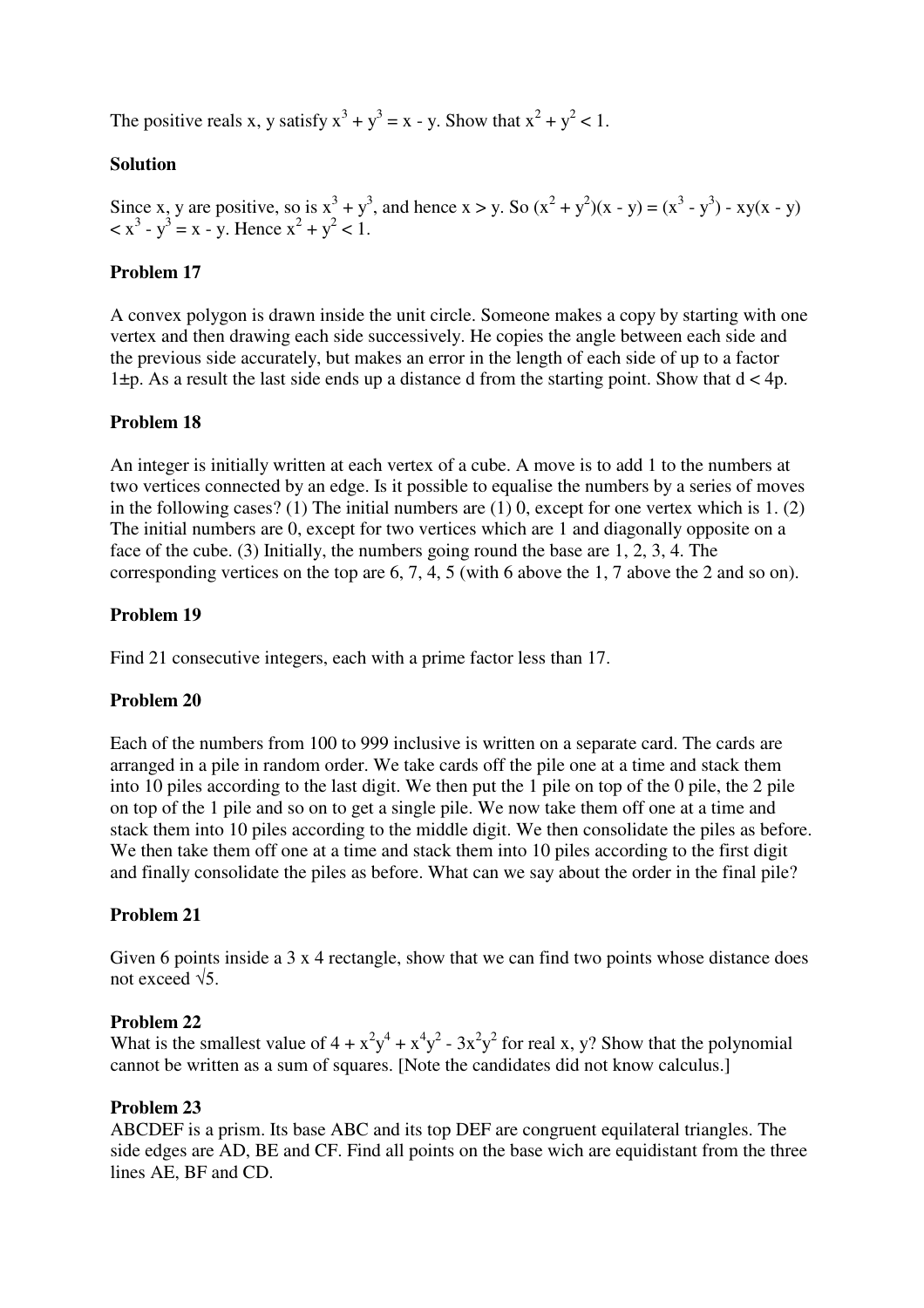# **16th ASU 1982**

#### **Problem 1**

The circle C has center O and radius r and contains the points A and B. The circle C' touches the rays OA and OB and has center O' and radius r'. Find the area of the quadrilateral OAO'B.

#### **Problem 2**

The sequence  $a_n$  is defined by  $a_1 = 1$ ,  $a_2 = 2$ ,  $a_{n+2} = a_{n+1} + a_n$ . The sequence  $b_n$  is defined by  $b_1$  $= 2$ ,  $b_2 = 1$ ,  $b_{n+2} = b_{n+1} + b_n$ . How many integers belong to both sequences?

#### **Answer**

1,2,3 only

#### **Solution**

The first few terms are:

n 1 2 3 4 5 6 7 an 1 2 3 5 8 13 21 b<sub>n</sub> 2 1 3 4 7 11 18

Note that for  $n = 4$ , 5 we have  $a_{n-1} < b_n < a_n$ . So by a trivial induction, the inequality holds for all  $n > 4$ .

### **Problem 3**

N is a sum of n powers of 2. If N is divisible by  $2^m$  - 1, prove that  $n \ge m$ . Does there exist a number divisible by 11...1 (m 1s) which has the sum of its digits less than m?

#### **Problem 4**

A non-negative real is written at each vertex of a cube. The sum of the eight numbers is 1. Two players choose faces of the cube alternately. A player cannot choose a face already chosen or the one opposite, so the first player plays twice, the second player plays once. Can the first player arrange that the vertex common to all three chosen faces is  $\leq 1/6$ ?

#### **Problem 5**

A library is open every day except Wednesday. One day three boys, A, B, C visit the library together for the first time. Thereafter they visit the library many times. A always makes his next visit two days after the previous visit, unless the library is closed on that day, in which case he goes the following day. B always makes his next visit three days after the previous visit (or four if the library is closed). C always makes his next visit four days after the previous visit (or five if the library is closed). For example, if A went first on Monday, his next visit would be Thursday, then Saturday. If B went first on Monday, his next visit would be on Thursday. All three boys are subsequently in the library on a Monday. What day of the week was their first visit?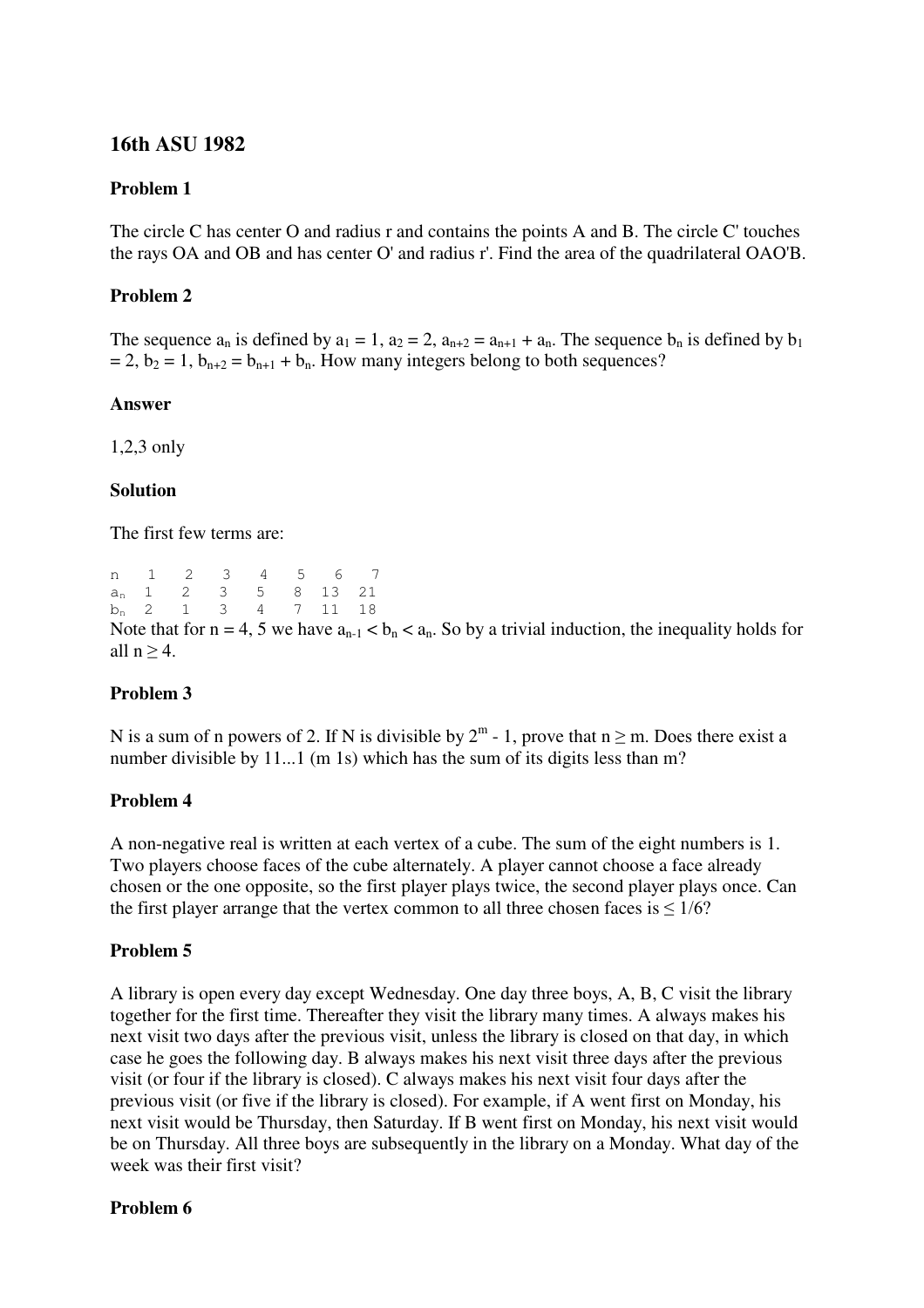ABCD is a parallelogram and AB is not equal to BC. M is chosen so that (1)  $\angle$ MAC = ∠DAC and M is on the opposite side of AC to D, and (2) ∠MBD = ∠CBD and M is on the opposite side of BD to C. Find AM/BM in terms of  $k = AC/BD$ .

#### **Problem 7**

3n points divide a circle into 3n arcs. One third of the arcs have length 1, one third have length 2 and one third have length 3. Show that two of the points are at opposite ends of a diameter.

#### **Problem 8**

M is a point inside a regular tetrahedron. Show that we can find two vertices A, B of the tetrahedron such that cos  $AMB \le -1/3$ .

#### **Problem 9**

 $0 < x, y, z < \pi/2$ . We have  $\cos x = x$ ,  $\sin(\cos y) = y$ ,  $\cos(\sin z) = z$ . Which of x, y, z is the largest and which the smallest?

#### **Problem 10**

P is a polygon with 2n+1 sides. A new polygon is derived by taking as its vertices the midpoints of the sides of P. This process is repeated. Show that we must eventually reach a polygon which is homothetic to P.

#### **Problem 11**

 $a_1, a_2, \ldots, a_{1982}$  is a permutation of 1, 2,  $\ldots$ , 1982. If  $a_1 > a_2$ , we swap  $a_1$  and  $a_2$ . Then if (the new)  $a_2 > a_3$  we swap  $a_2$  and  $a_3$ . And so on. After 1981 potential swaps we have a new permutation  $b_1$ ,  $b_2$ , ...,  $b_{1982}$ . We then compare  $b_{1982}$  and  $b_{1981}$ . If  $b_{1981} > b_{1982}$ , we swap them. We then compare  $b_{1980}$  and (the new)  $b_{1981}$ . So we arrive finally at  $c_1, c_2, \ldots, c_{1982}$ . We find that  $a_{100} = c_{100}$ . What value is  $a_{100}$ ?

#### **Problem 12**

Cucumber River has parallel banks a distance 1 meter apart. It has some islands with total perimeter 8 meters. It is claimed that it is always possible to cross the river (starting from an arbitrary point) by boat in at most 3 meters. Is the claim always true for any arrangement of islands? [Neglect the current.]

#### **Problem 13**

The parabola  $y = x^2$  is drawn and then the axes are deleted. Can you restore them using ruler and compasses?

#### **Problem 14**

An integer is put in each cell of an n x n array. The difference between the integers in cells which share a side is 0 or 1. Show that some integer occurs at least n times.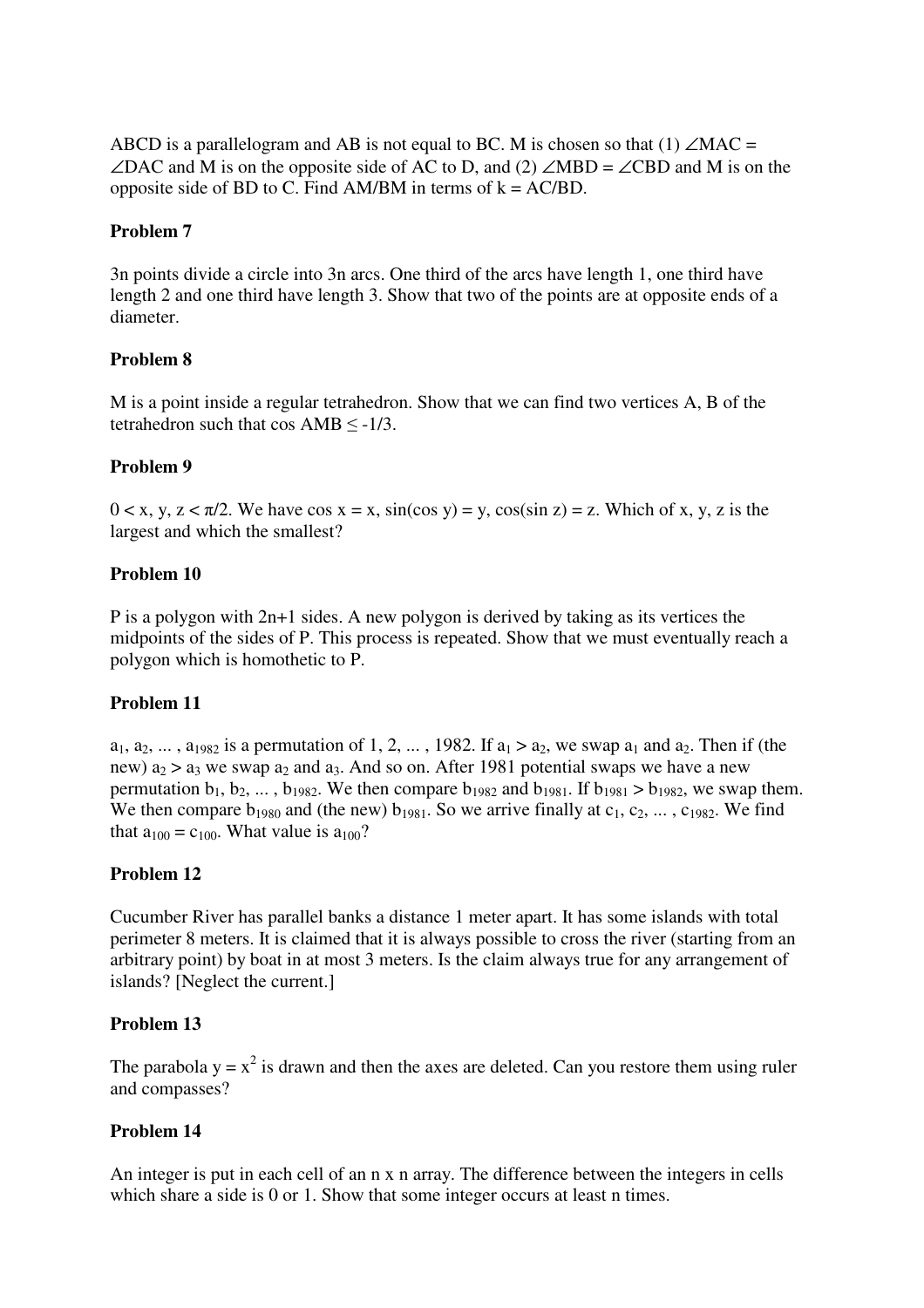# **Problem 15**

x is a positive integer. Put  $a = x^{1/12}$ ,  $b = x^{1/4}$ ,  $c = x^{1/6}$ . Show that  $2^a + 2^b \ge 2^{1+c}$ .

### **Solution**

Put  $x = r^{12}$ . Since x is a positive integer, we have  $r \ge 1$ . We have to show that  $(2^r + 2^{r3})/2 \ge 2^{r2}$ . But this follows immediately from AM/GM.

### **Problem 16**

What is the largest subset of  $\{1, 2, ..., 1982\}$  with the property that no element is the product of two other distinct elements.

### **Problem 17**

A real number is assigned to each unit square in an infinite sheet of squared paper. Show that some cell contains a number that is less than or equal to at least four of its eight neighbors.

### **Problem 18**

Given a real sequence  $a_1, a_2, \ldots, a_n$ , show that it is always possible to choose a subsequence such that (1) for each  $i \le n-2$  at least one and at most two of  $a_i$ ,  $a_{i+1}$ ,  $a_{i+2}$  are chosen and (2) the sum of the absolute values of the numbers in the subsequence is at least  $1/6 \sum_{1}^{n} |a_i|$ .

### **Problem 19**

An n x n array has a cross in n - 1 cells. A move consists of moving a row to a new position or moving a column to a new position. For example, one might move row 2 to row 5, so that row 1 remained in the same position, row 3 became row 2, row 4 became row 3, row 5 became row 4, row 2 became row 5 and the remaining rows remained in the same position. Show that by a series of moves one can end up with all the crosses below the main diagonal.

### **Problem 20**

Let  $\{a\}$  denote the difference between a and the nearest integer. For example  $\{3.8\} = 0.2$ ,  $\{-$ 5.4  $= 0.4$ . Show that lal la-1| la-2| ... la-n| >= {a} n!/2<sup>n</sup>.

### **Problem 21**

Do there exist polynomials  $p(x)$ ,  $q(x)$ ,  $r(x)$  such that  $p(x-y+z)^3 + q(y-z-1)^3 + r(z-2x+1)^3 = 1$  for all x, y, z? Do there exist polynomials  $p(x)$ ,  $q(x)$ ,  $r(x)$  such that  $p(x-y+z)^3 + q(y-z-1)^3 + r(z-z)$  $(x+1)^3 = 1$  for all x, y, z?

### **Problem 22**

A tetrahedron T' has all its vertices inside the tetrahedron T. Show that the sum of the edge lengths of T' is less than 4/3 times the corresponding sum for T.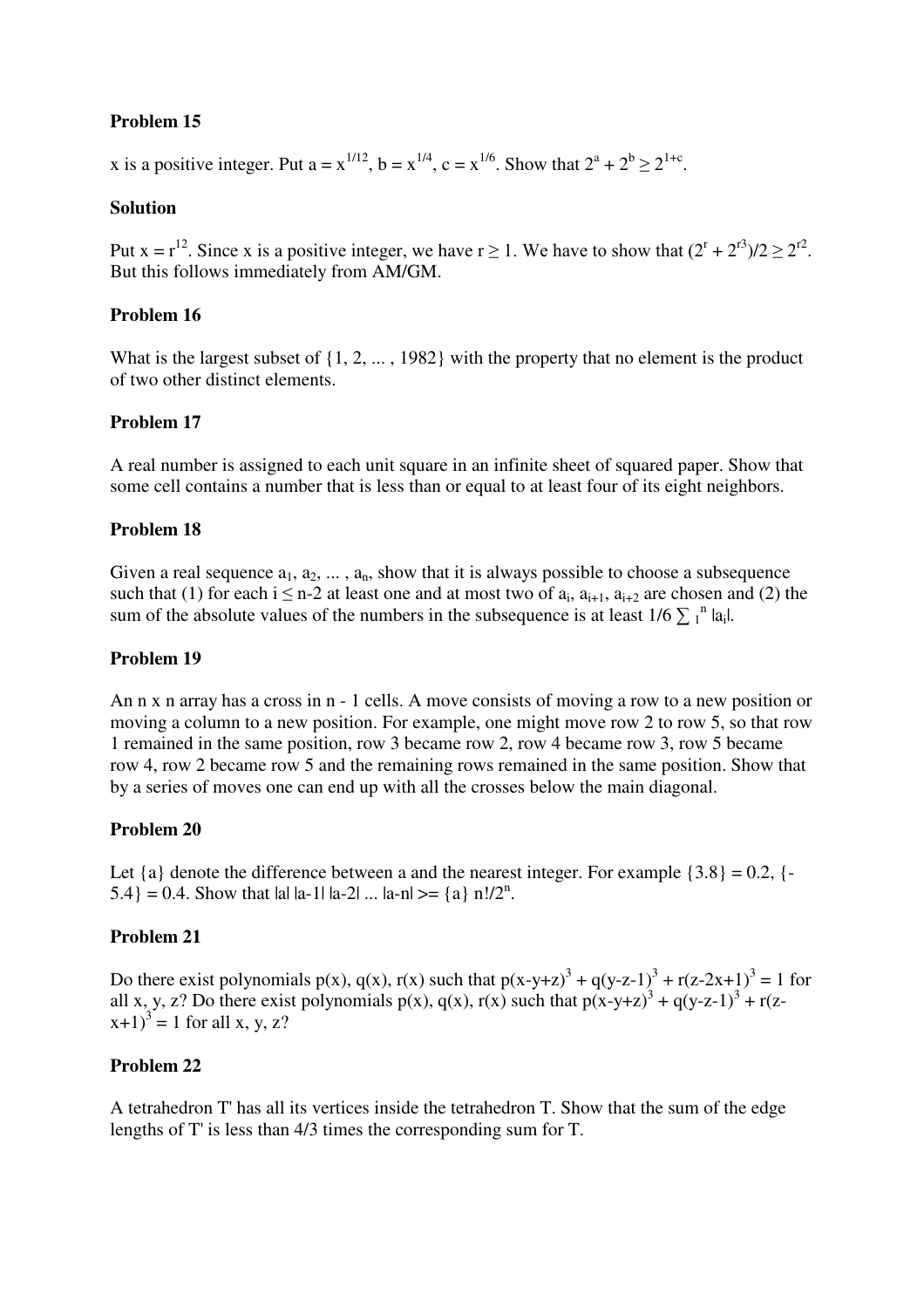# **17th ASU 1983**

### **Problem 1**

A 4 x 4 array of unit cells is made up of a grid of total length 40. Can we divide the grid into 8 paths of length 5? Into 5 paths of length 8?

#### **Problem 2**

Three positive integers are written on a blackboard. A move consists of replacing one of the numbers by the sum of the other two less one. For example, if the numbers are 3, 4, 5, then one move could lead to 4, 5, 8 or 3, 5, 7 or 3, 4, 6. After a series of moves the three numbers are 17, 1967 and 1983. Could the initial set have been 2, 2, 2? 3, 3, 3?

### **Problem 3**

 $C_1$ ,  $C_2$ ,  $C_3$  are circles, none of which lie inside either of the others.  $C_1$  and  $C_2$  touch at Z,  $C_2$ and  $C_3$  touch at X, and  $C_3$  and  $C_1$  touch at Y. Prove that if the radius of each circle is increased by a factor  $2/\sqrt{3}$  without moving their centers, then the enlarged circles cover the triangle XYZ.

#### **Problem 4**

Find all real solutions x, y to  $y^2 = x^3 - 3x^2 + 2x$ ,  $x^2 = y^3 - 3y^2 + 2y$ .

### **Problem 5**

The positive integer k has n digits. It is rounded to the nearest multiple of 10, then to the nearest multiple of 100 and so on (n-1 roundings in all). Numbers midway between are rounded up. For example, 1474 is rounded to 1470, then to 1500, then to 2000. Show that the final number is less than 18k/13.

### **Problem 6**

M is the midpoint of BC. E is any point on the side AC and F is any point on the side AB. Show that area MEF  $\leq$  area BMF  $+$  area CME.

### **Problem 7**

 $a_n$  is the last digit of  $[10^{n/2}]$ . Is the sequence  $a_n$  periodic?  $b_n$  is the last digit of  $[2^{n/2}]$ . Is the sequence  $b_n$  periodic?

### **Problem 8**

A and B are acute angles such that  $\sin^2 A + \sin^2 B = \sin(A + B)$ . Show that  $A + B = \pi/2$ .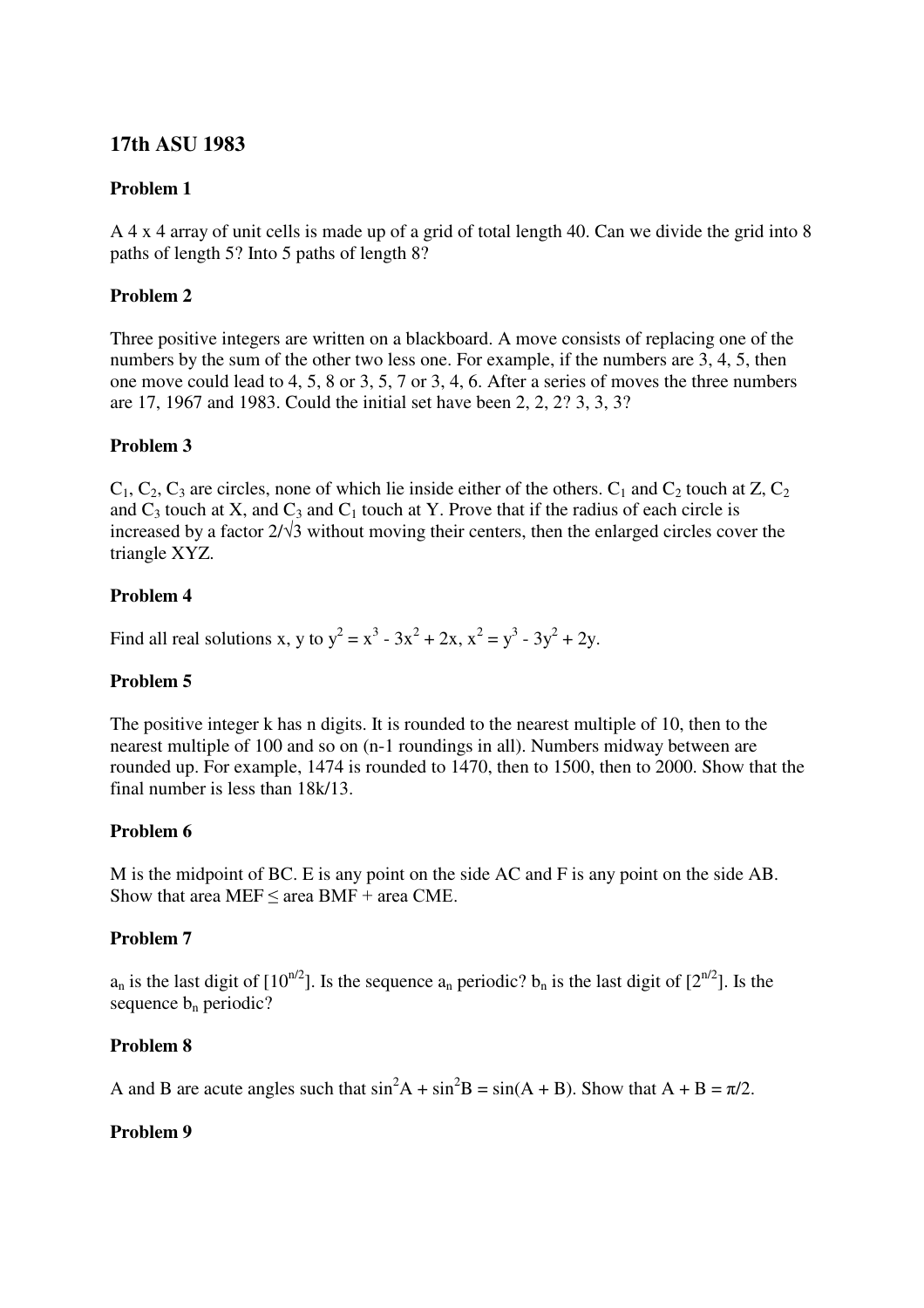The projection of a tetrahedron onto the plane P is ABCD. Can we find a distinct plane P' such that the projection of the tetrahedron onto P' is A'B'C'D' and AA', BB', CC' and DD' are all parallel?

### **Problem 10**

Given a quadratic equation  $ax^2 + bx + c$ . If it has two real roots  $A \leq B$ , transform the equation to  $x^2 + Ax + B$ . Show that if we repeat this process we must eventually reach an equation with complex roots. What is the maximum possible number of transformations before we reach such an equation?

# **Problem 11**

a, b, c are positive integers. If a<sup>b</sup> divides b<sup>a</sup> and c<sup>a</sup> divides a<sup>c</sup>, show that c<sup>b</sup> divides b<sup>c</sup>.

# **Problem 12**

A *word* is a finite string of As and Bs. Can we find a set of three 4-letter words, ten 5-letter words, thirty 6-letter words and five 7-letter words such that no word is the beginning of another word. [For example, if ABA was a word, then ABAAB could not be a word.]

# **Problem 13**

Can you place an integer in every square of an infinite sheet of squared paper so that the sum of the integers in every  $4 \times 6$  (or  $6 \times 4$ ) rectangle is (1) 10, (2) 1?

### **Problem 14**

A point is chosen on each of the three sides of a triangle and joined to the opposite vertex. The resulting lines divide the triangle into four triangles and three quadrilaterals. The four triangles all have area A. Show that the three quadrilaterals have equal area. What is it (in terms of A)?

# **Problem 15**

A group of children form two equal lines side-by-side. Each line contains an equal number of boys and girls. The number of mixed pairs (one boy in one line next to one girl in the other line) equals the number of unmixed pairs (two girls side-by-side or two boys side-by-side). Show that the total number of children in the group is a multiple of 8.

# **Problem 16**

A 1 x k rectangle can be divided by two perpendicular lines parallel to the sides into four rectangles, each with area at least 1 and one with area at least 2. What is the smallest possible  $k$ ?

# **Problem 17**

O is a point inside the triangle ABC,  $a = \text{area OBC}$ ,  $b = \text{area OCA}$ ,  $c = \text{area OAB}$ . Show that the vector sum  $aOA + bOB + cOC$  is zero.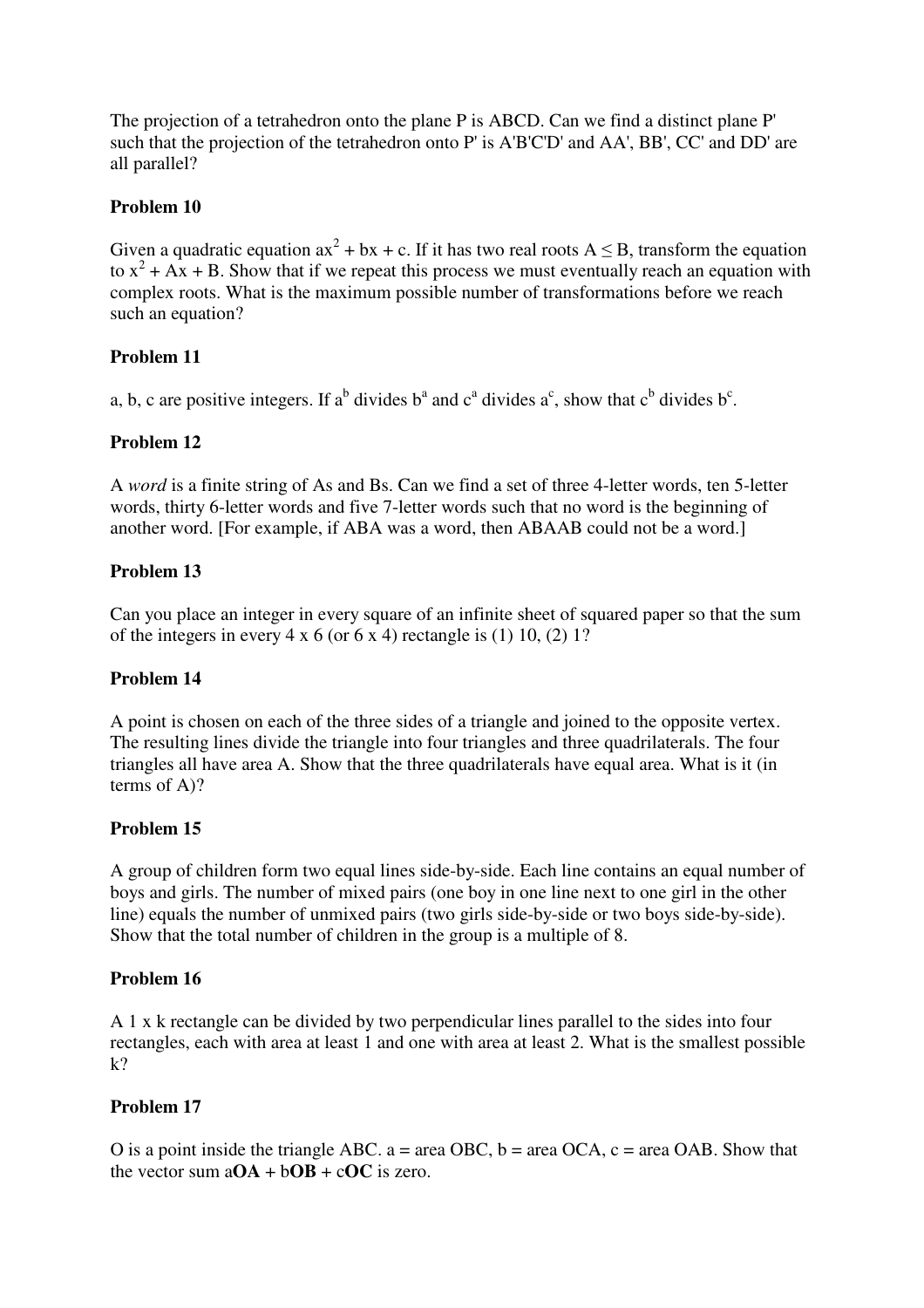# **Problem 18**

Show that given any 2m+1 different integers lying between -(2m-1) and 2m-1 (inclusive) we can always find three whose sum is zero.

#### **Problem 19**

Interior points D, E, F are chosen on the sides BC, CA, AB (not at the vertices). Let k be the length of the longest side of DEF. Let a, b, c be the lengths of the longest sides of AFE, BDF, CDE respectively. Show that  $k \ge \sqrt{3} \min(a, b, c) / 2$ . When do we have equality?

#### **Problem 20**

X is a union of k disjoint intervals of the real line. It has the property that for any  $h < 1$  we can find two points of X which are a distance h apart. Show that the sum of the lengths of the intervals in X is at least 1/k.

#### **Problem 21**

x is a real. The decimal representation of x includes all the digits at least once. Let f(n) be the number of distinct n-digit segments in the representation. Show that if for some n we have  $f(n) \leq n+8$ , then x is rational.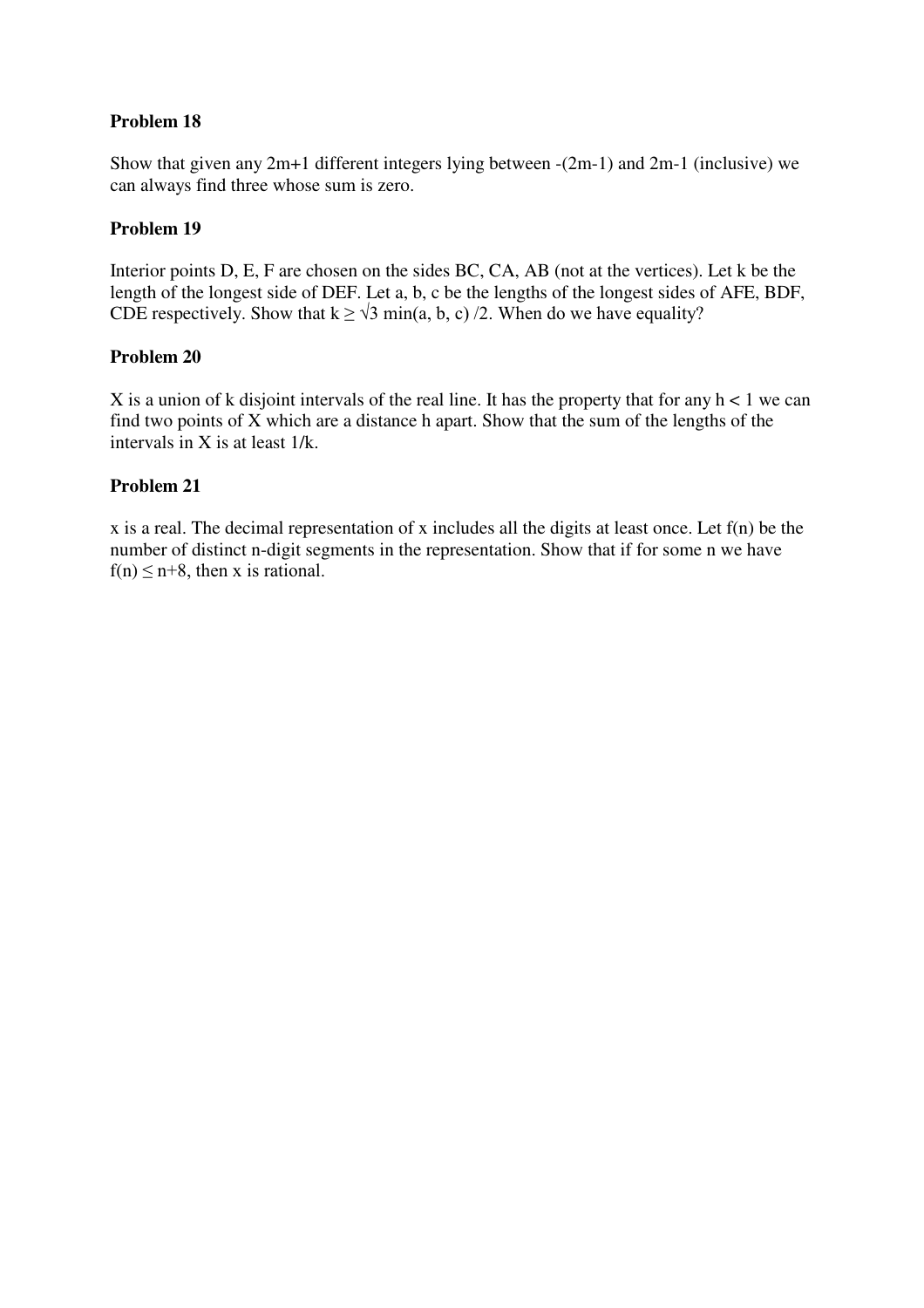# **18th ASU 1984**

### **Problem 1**

Show that we can find n integers whose sum is 0 and whose product is n iff n is divisible by 4.

# **Problem 2**

Show that  $(a + b)^2/2 + (a + b)/4 \ge a\sqrt{b} + b\sqrt{a}$  for all positive a and b.

#### **Answer**

By AM/GM  $\sqrt{(ab)} \le (a+b)/2$ , so  $\frac{1}{2}(a+b) + \sqrt{(ab)} \le a+b$ . Hence  $\sqrt{(2a+2b)} > \sqrt{a} + \sqrt{b}$  (\*).

By AM/GM  $(a + b) \ge 2\sqrt{ab}$  and  $2(a+b) + 1 \ge 2\sqrt{2a+2b}$ . Multiplying,  $(a+b)(2a+2b+1) \ge$  $4\sqrt{(ab)}\sqrt{(2a+2b)}$ . Then using (\*)  $\geq 4\sqrt{(ab)}(\sqrt{a} + \sqrt{b})$ .

#### **Problem 3**

ABC and A'B'C' are equilateral triangles and ABC and A'B'C' have the same sense (both clockwise or both counter-clockwise). Take an arbitrary point O and points P, Q, R so that OP is equal and parallel to AA', OQ is equal and parallel to BB', and OR is equal and parallel to CC'. Show that PQR is equilateral.

#### **Problem 4**

Take a large number of unit squares, each with one edge red, one edge blue, one edge green, and one edge yellow. For which m, n can we combine mn squares by placing similarly colored edges together to get an m x n rectangle with one side entirely red, another entirely bue, another entirely green, and the fourth entirely yellow.

### **Problem 5**

Let A =  $\cos^2 a$ , B =  $\sin^2 a$ . Show that for all real a and positive x, y we have  $x^A y^B < x + y$ .

### **Problem 6**

Two players play a game. Each takes it in turn to paint three unpainted edges of a cube. The first player uses red paint and the second blue paint. So each player has two moves. The first player wins if he can paint all edges of some face red. Can the first player always win?

### **Problem 7**

n > 3 positive integers are written in a circle. The sum of the two neighbours of each number divided by the number is an integer. Show that the sum of those integers is at least 2n and less than 3n. For example, if the numbers were 3, 7, 11, 15, 4, 1, 2 (with 2 also adjacent to 3), then the sum would be  $14/7 + 22/11 + 15/15 + 16/4 + 6/1 + 4/2 + 9/3 = 20$  and  $14 < 20 < 21$ .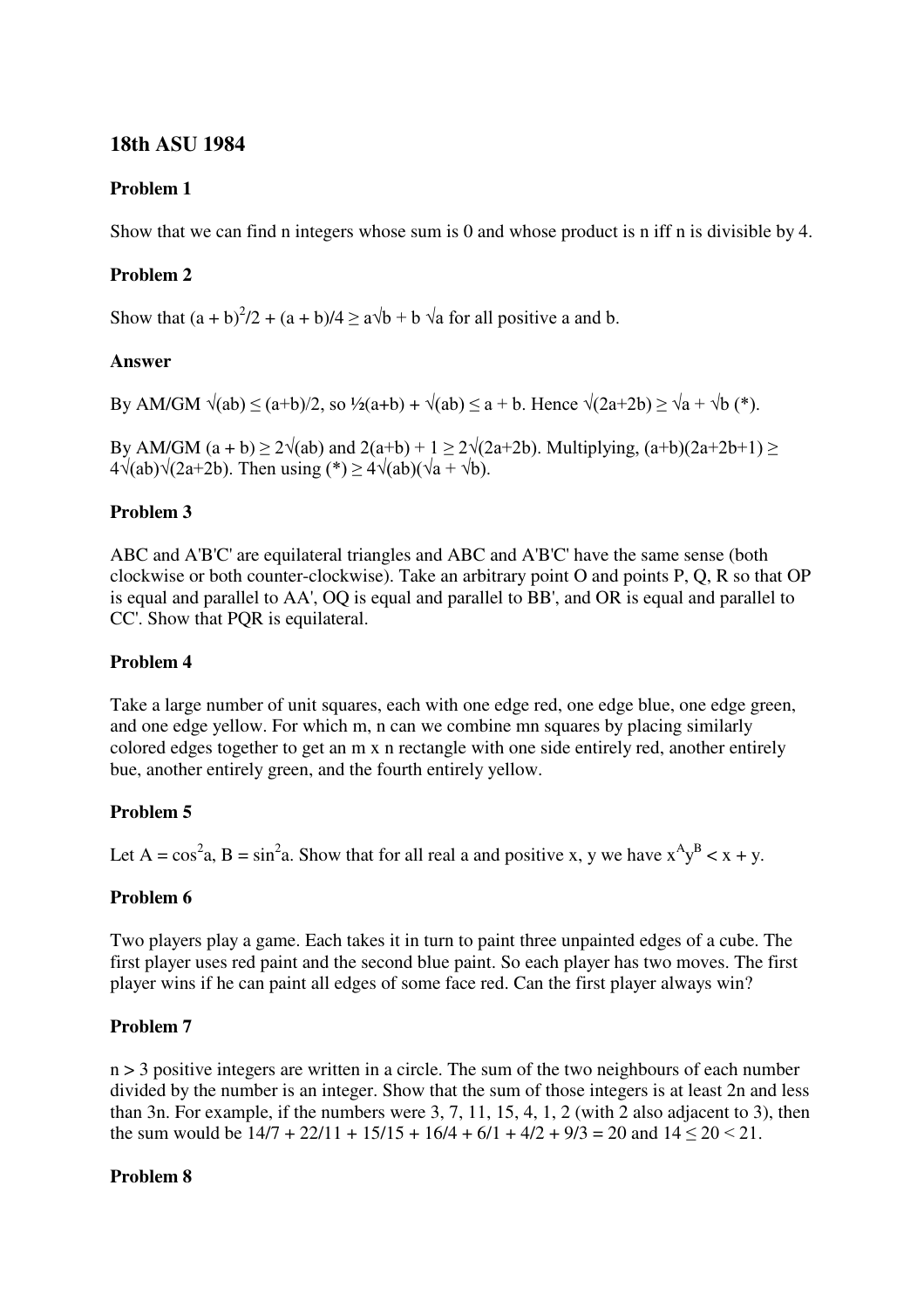The incircle of the triangle ABC has center I and touches BC, CA, AB at D, E, F respectively. The segments AI, BI, CI intersect the circle at D', E', F' respectively. Show that DD', EE', FF' are collinear.

#### **Problem 9**

Find all integers m, n such that  $(5 + 3\sqrt{2})^m = (3 + 5\sqrt{2})^n$ .

### **Problem 10**

 $x_1 < x_2 < x_3 < ... < x_n$ .  $y_i$  is a permutation of the  $x_i$ . We have that  $x_1 + y_1 < x_2 + y_2 < ... < x_n + y_n$  $y_n$ . Prove that  $x_i = y_i$ .

### **Problem 11**

ABC is a triangle and P is any point. The lines PA, PB, PC cut the circumcircle of ABC again at A'B'C' respectively. Show that there are at most eight points P such that A'B'C' is congruent to ABC.

#### **Problem 12**

The positive reals x, y, z satisfy  $x^2 + xy + y^2/3 = 25$ ,  $y^2/3 + z^2 = 9$ ,  $z^2 + zx + x^2 = 16$ . Find the value of  $xy + 2yz + 3zx$ .

#### **Problem 13**

Starting with the polynomial  $x^2 + 10x + 20$ , a move is to change the coefficient of x by 1 or to change the coefficient of  $x^0$  by 1 (but not both). After a series of moves the polynomial is changed to  $x^2 + 20x + 10$ . Is it true that at some intermediate point the polynomial had integer roots?

#### **Answer**

Yes.

#### **Solution**

We have  $x^2 + (n+1)x + n = (x+n)(x+1)$ , so  $x^2 + ax + b$  has integer roots if  $a = b+1$  (and a and b are integers). But initially a-b is -10 and it ends up as  $+10$ . Each move changes a-b by  $\pm 1$ , so it must pass through all values between -10 and +10.

#### **Problem 14**

The center of a coin radius r traces out a polygon with perimeter p which has an incircle radius  $R > r$ . What is the area of the figure traced out by the coin?

#### **Problem 15**

Each weight in a set of n has integral weight and the total weight of the set is 2n. A balance is initially empty. We then place the weights onto a pan of the balance one at a time. Each time we place the heaviest weight not yet placed. If the pans balance, then we place the weight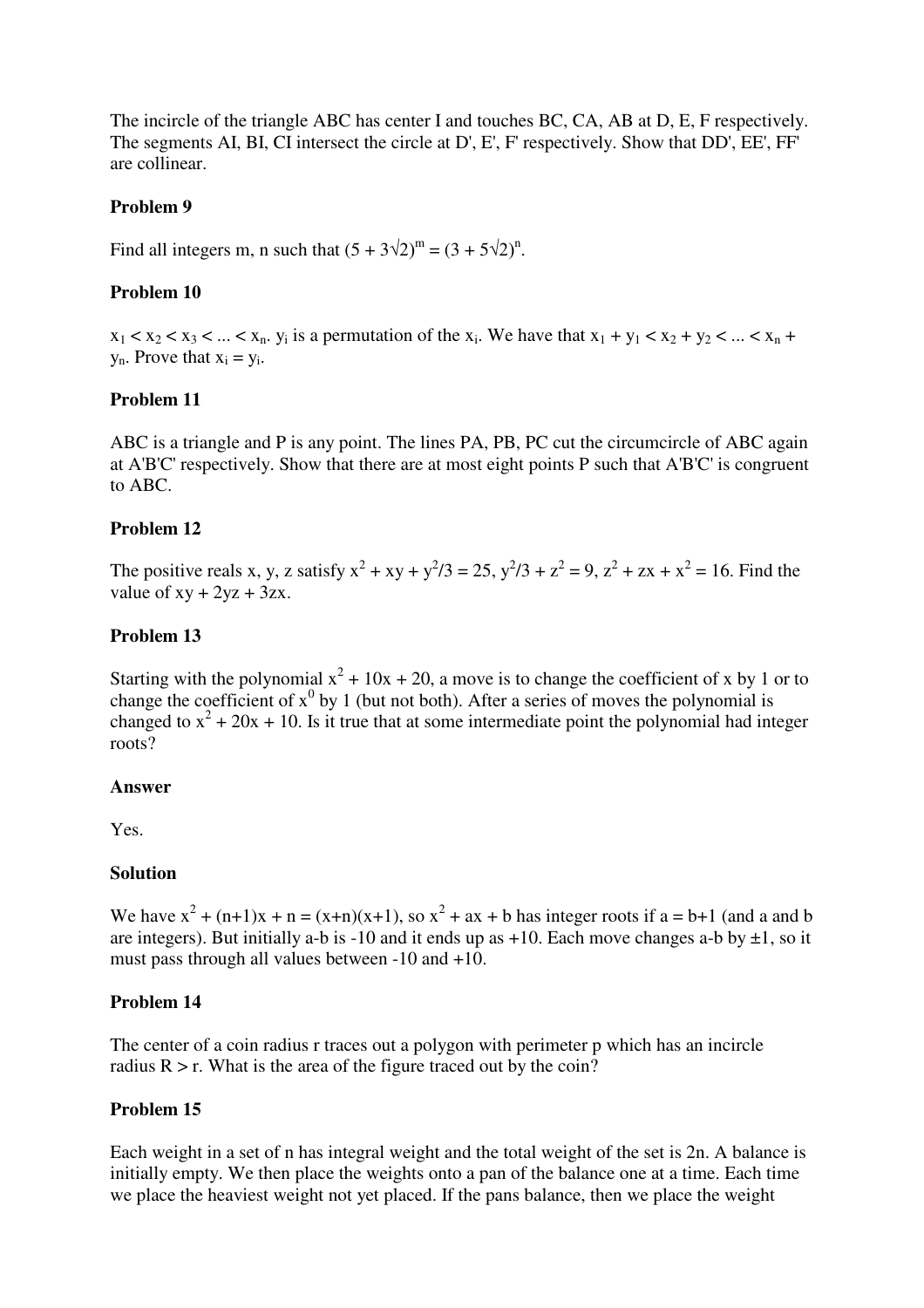onto the left pan. Otherwise, we place the weight onto the lighter pan. Show that when all the weights have been placed, the scales will balance. [For example, if the weights are 2, 2, 1, 1. Then we must place 2 in the left pan, followed by 2 in the right pan, followed by 1 in the left pan, followed by 1 in the right pan.]

#### **Problem 16**

A number is prime however we order its digits. Show that it cannot contain more than three different digits. For example, 337 satisfies the conditions because 337, 373 and 733 are all prime.

#### **Problem 17**

Find all pairs of digits (b, c) such that the number b ... b6c ... c4, where there are n bs and n cs is a square for all positive integers n.

#### **Problem 18**

A, B, C and D lie on a line in that order. Show that if X does not lie on the line then  $|X_A|$  +  $|XD| + | |AB| - |CD| | > |XB| + |XC|$ .

#### **Problem 19**

The real sequence  $x_n$  is defined by  $x_1 = 1$ ,  $x_2 = 1$ ,  $x_{n+2} = x_{n+1}^2 - x_n/2$ . Show that the sequence converges and find the limit.

#### **Problem 20**

The squares of a 1983 x 1984 chess board are colored alternately black and white in the usual way. Each white square is given the number 1 or the number -1. For each black square the product of the numbers in the neighbouring white squares is 1. Show that all the numbers must be 1.

#### **Problem 21**

A 3 x 3 chess board is colored alternately black and white in the usual way with the center square white. Each white square is given the number 1 or the number -1. A move consists of simultaneously changing each number to the product of the adjacent numbers. So the four corner squares are each changed to the number previously in the center square and the center square is changed to the product of the four numbers in the corners. Show that after finitely many moves all numbers are 1.

### **Problem 22**

Is ln 1.01 greater or less than 2/201?

### **Problem 23**

 $C_1, C_2, C_3$  are circles with radii  $r_1, r_2, r_3$  respectively. The circles do not intersect and no circle lies inside any other circle.  $C_1$  is larger than the other two. The two outer common tangents to  $C_1$  and  $C_2$  meet at A ("outer" means that the points where the tangent touches the two circles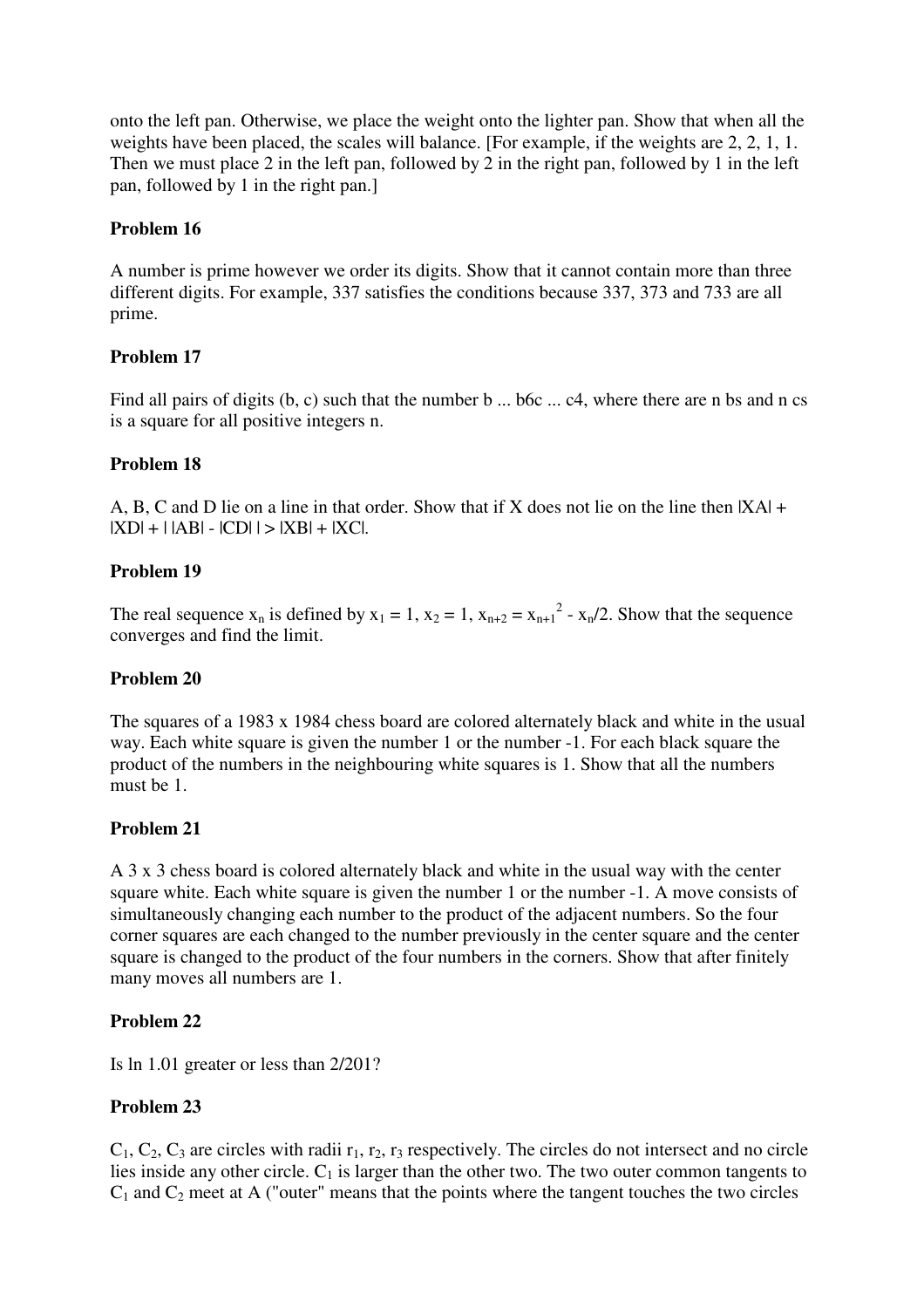lie on the same side of the line of centers). The two outer common tangents to  $C_1$  and  $C_3$ intersect at B. The two tangents from A to  $C_3$  and the two tangents from B to  $C_2$  form a quadrangle. Show that it has an inscribed circle and find its radius.

# **Problem 24**

Show that any cross-section of a cube through its center has area not less than the area of a face.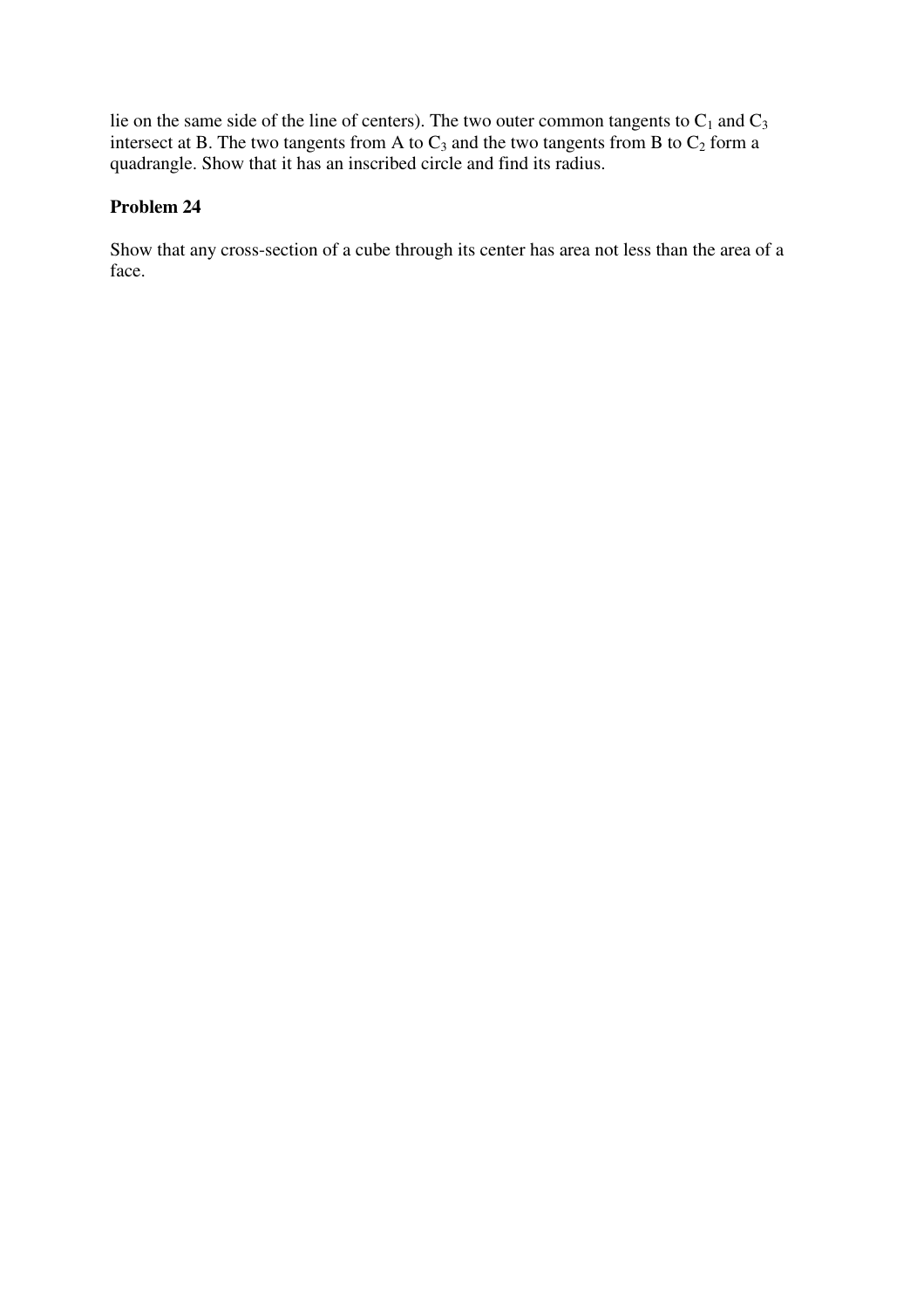# **19th ASU 1985 problems**

### **Problem 1**

ABC is an acute angled triangle. The midpoints of BC, CA and AB are D, E, F respectively. Perpendiculars are drawn from D to AB and CA, from E to BC and AB, and from F to CA and BC. The perpendiculars form a hexagon. Show that its area is half the area of the triangle.

# **Problem 2**

Is there an integer n such that the sum of the (decimal) digits of n is 1000 and the sum of the squares of the digits is  $1000^2$ ?

# **Problem 3**

An 8 x 8 chess-board is colored in the usual way. What is the largest number of pieces can be placed on the black squares (at most one per square), so that each piece can be taken by at least one other? A piece A can take another piece B if they are (diagonally) adjacent and the square adjacent to B and opposite to A is empty.

# **Problem 4**

Call a side or diagonal of a regular n-gon a *segment*. How many colors are required to paint all the segments of a regular n-gon, so that each segment has a single color and every two segments with a vertex in common have different colors.

### **Problem 5**

Given a line L and a point O not on the line, can we move an arbitrary point  $X$  to O using only rotations about O and reflections in L?

### **Problem 6**

The quadratic  $p(x) = ax^2 + bx + c$  has a > 100. What is the maximum possible number of integer values x such that  $|p(x)| < 50$ ?

### **Problem 7**

In the diagram below a, b, c, d, e, f, g, h, i, j are distinct positive integers and each (except a, e, h and j) is the sum of the two numbers to the left and above. For example,  $b = a + e$ ,  $f = e +$ h,  $i = h + i$ . What is the smallest possible value of d?

 j h i e f g a b c d

### **Problem 8**

 $a_1 < a_2 < ... < a_n < ...$  is an unbounded sequence of positive reals. Show that there exists k such that  $a_1/a_2 + a_2/a_3 + ... + a_h/a_{h+1} < h-1$  for all  $h > k$ . Show that we can also find a k such that  $a_1/a_2 + a_2/a_3 + ... + a_h/a_{h+1} < h-1985$  for all  $h > k$ .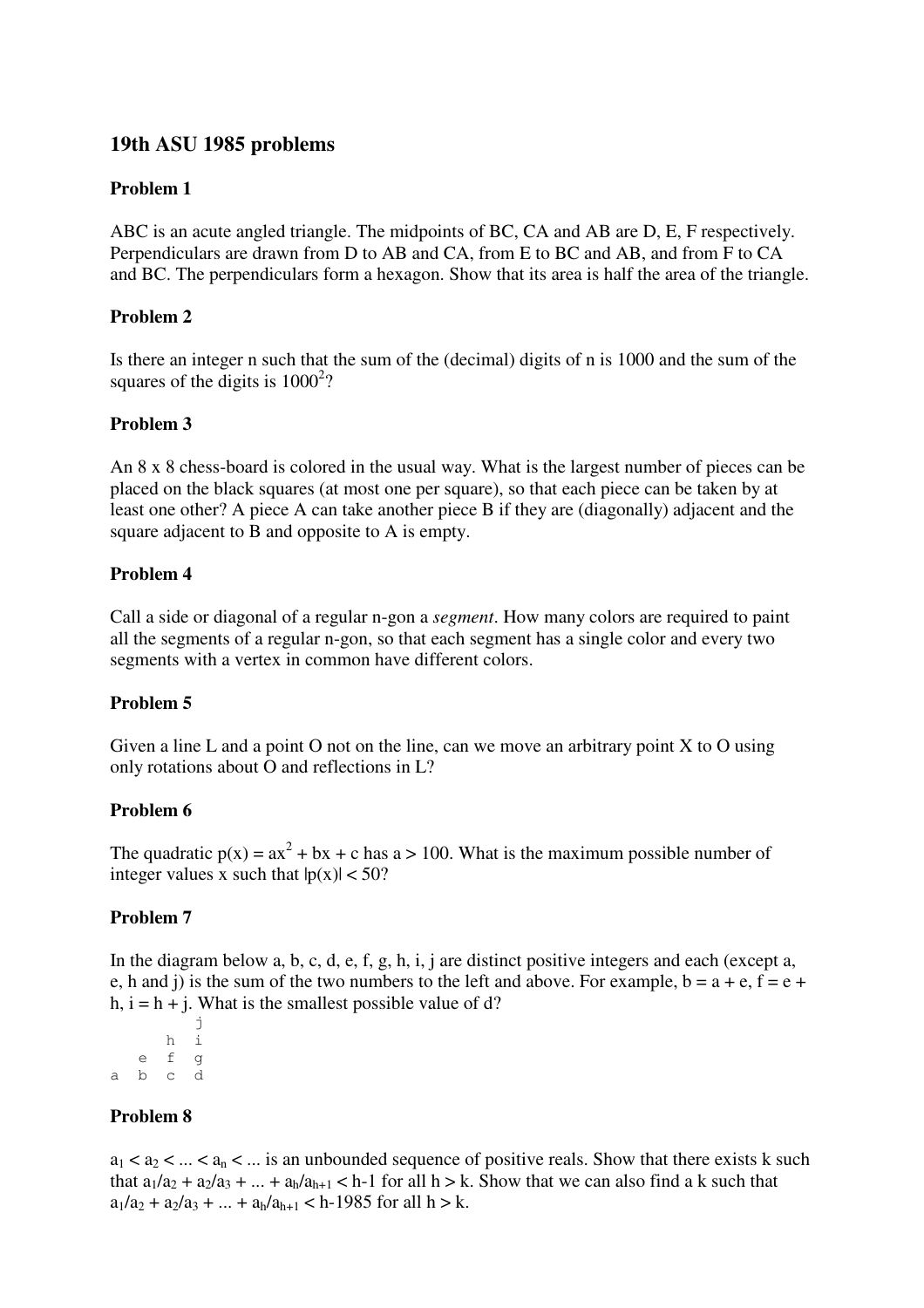#### **Problem 9**

Find all pairs  $(x, y)$  such that  $|\sin x - \sin y| + \sin x \sin y \leq 0$ .

#### **Problem 10**

ABCDE is a convex pentagon. A' is chosen so that B is the midpoint of AA', B' is chosen so that C is the midpoint of BB' and so on. Given A', B', C', D', E', how do we construct ABCDE using ruler and compasses?

#### **Problem 11**

The sequence  $a_1, a_2, a_3, \ldots$  satisfies  $a_{4n+1} = 1$ ,  $a_{4n+3} = 0$ ,  $a_{2n} = a_n$ . Show that it is not periodic.

#### **Problem 12**

n lines are drawn in the plane. Some of the resulting regions are colored black, no pair of painted regions have a boundary line in common (but they may have a common vertex). Show that at most  $(n^2 + n)/3$  regions are black.

#### **Problem 13**

Each face of a cube is painted a different color. The same colors are used to paint every face of a cubical box a different color. Show that the cube can always be placed in the box, so that every face is a different color from the box face it is in contact with.

#### **Problem 14**

The points A, B, C, D, E, F are equally spaced on the circumference of a circle (in that order) and AF is a diameter. The center is O. OC and OD meet BE at M and N respectively. Show that  $MN + CD = OA$ .

#### **Problem 15**

A move replaces the real numbers a, b, c, d by a-b, b-c, c-d, d-a. If a, b, c, d are not all equal, show that at least one of the numbers can exceed 1985 after a finite number of moves.

#### **Problem 16**

 $a_1 < a_2 < ... < a_n$  and  $b_1 > b_2 > ... > b_n$ . Taken together the  $a_i$  and  $b_i$  constitute the numbers 1, 2, ..., 2n. Show that  $|a_1 - b_1| + |a_2 - b_2| + ... + |a_n - b_n| = n^2$ .

#### **Problem 17**

An r x s x t cuboid is divided into rst unit cubes. Three faces of the cuboid, having a common vertex, are colored. As a result exactly half the unit cubes have at least one face colored. What is the total number of unit cubes?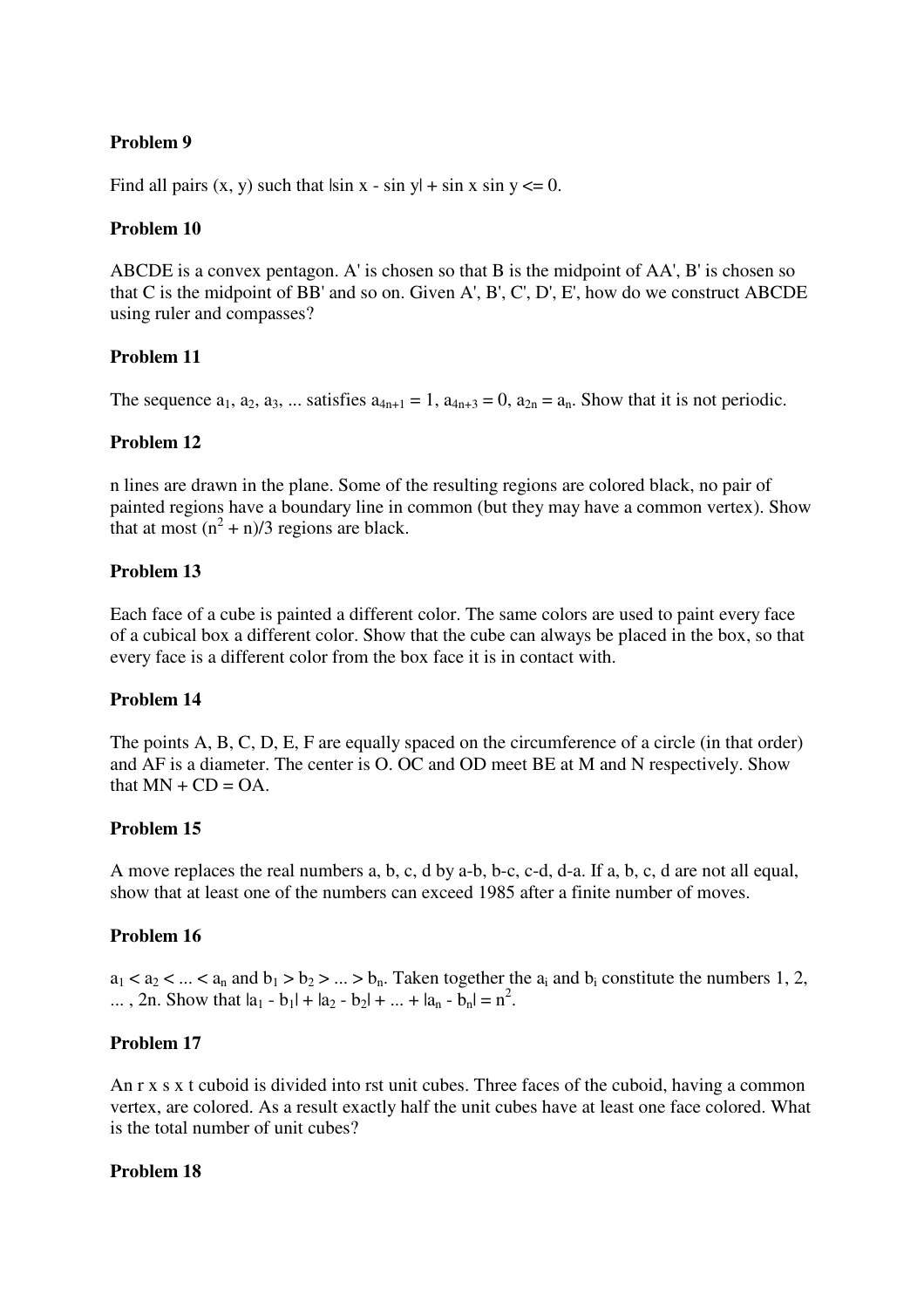ABCD is a parallelogram. A circle through A and B has radius R. A circle through B and D has radius R and meets the first circle again at M. Show that the circumradius of AMD is R.

#### **Problem 19**

A regular hexagon is divided into 24 equilateral triangles by lines parallel to its sides. 19 different numbers are assigned to the 19 vertices. Show that at least 7 of the 24 triangles have the property that the numbers assigned to its vertices increase counterclockwise.

#### **Problem 20**

x is a real number. Define  $x_0 = 1 + \sqrt{(1 + x)}$ ,  $x_1 = 2 + x/x_0$ ,  $x_2 = 2 + x/x_1$ , ...,  $x_{1985} = 2 + x/x_1$  $x/x_{1984}$ . Find all solutions to  $x_{1985} = x$ .

#### **Answer**

3

#### **Solution**

If  $x = 0$ , then  $x^{1985} = 2 \neq x$ . Otherwise we find  $x_1 = 2 + x/(1+\sqrt{(1+x)}) = 2 + (\sqrt{(1+x)} - 1) = 1 +$  $\sqrt{(1+x)}$ . Hence  $x_{1985} = 1 + \sqrt{(1+x)}$ . So x - 1 =  $\sqrt{(1+x)}$ . Squaring, x = 0 or 3. We have already ruled out  $x = 0$ . It is easy to check that  $x = 3$  is a solution.

#### **Problem 20**

x is a real number. Define  $x_0 = 1 + \sqrt{(1 + x)}$ ,  $x_1 = 2 + x/x_0$ ,  $x_2 = 2 + x/x_1$ , ...,  $x_{1985} = 2 + x/x_1$  $x/x_{1984}$ . Find all solutions to  $x_{1985} = x$ .

#### **Problem 21**

A regular pentagon has side 1. All points whose distance from every vertex is less than 1 are deleted. Find the area remaining.

#### **Problem 22**

Given a large sheet of squared paper, show that for  $n > 12$  you can cut along the grid lines to get a rectangle of more than n unit squares such that it is impossible to cut it along the grid lines to get a rectangle of n unit squares from it.

#### **Problem 23**

The cube ABCDA'B'C'D' has unit edges. Find the distance between the circle circumscribed about the base ABCD and the circumcircle of AB'C.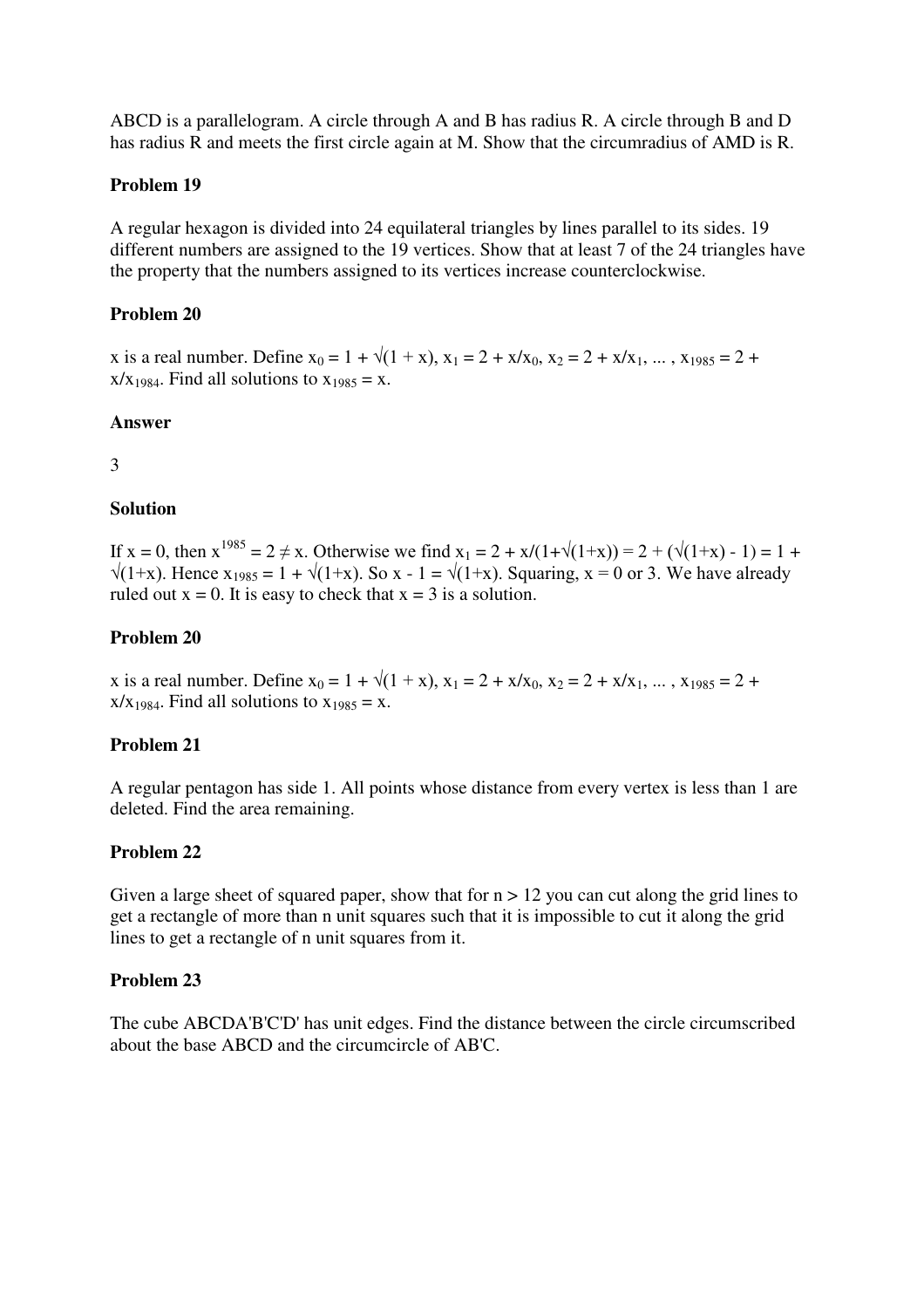# **20th ASU 1986**

### **Problem 1**

The quadratic  $x^2 + ax + b + 1$  has roots which are positive integers. Show that  $(a^2 + b^2)$  is composite.

### **Solution**

Let the roots be c, d, so c + d = -a, cd = b+1. Hence  $a^2 + b^2 = (c^2 + 1)(d^2 + 1)$ .

### **Problem 2**

Two equal squares, one with blue sides and one with red sides, intersect to give an octagon with sides alternately red and blue. Show that the sum of the octagon's red side lengths equals the sum of its blue side lengths.

### **Problem 3**

ABC is acute-angled. What point P on the segment BC gives the minimal area for the intersection of the circumcircles of ABP and ACP?

# **Problem 4**

Given n points can one build n-1 roads, so that each road joins two points, the shortest distance between any two points along the roads belongs to  $\{1, 2, 3, \ldots, n(n-1)/2\}$ , and given any element of  $\{1, 2, 3, \ldots, n(n-1)/2\}$  one can find two points such that the shortest distance between them along the roads is that element?

### **Problem 5**

Prove that there is no convex quadrilateral with vertices at lattice points so that one diagonal has twice the length of the other and the angle between them is 45 degrees.

### **Problem 6**

Prove that we can find an m x n array of squares so that the sum of each row and the sum of each column is also a square.

### **Problem 7**

Two circles intersect at P and Q. A is a point on one of the circles. The lines AP and AQ meet the other circle at B and C respectively. Show that the circumradius of ABC equals the distance between the centers of the two circles. Find the locus of the circumcircle as A varies.

### **Problem 8**

A regular hexagon has side 1000. Each side is divided into 1000 equal parts. Let S be the set of the vertices and all the subdividing points. All possible lines parallel to the sides and with endpoints in S are drawn, so that the hexagon is divided into equilateral triangles with side 1.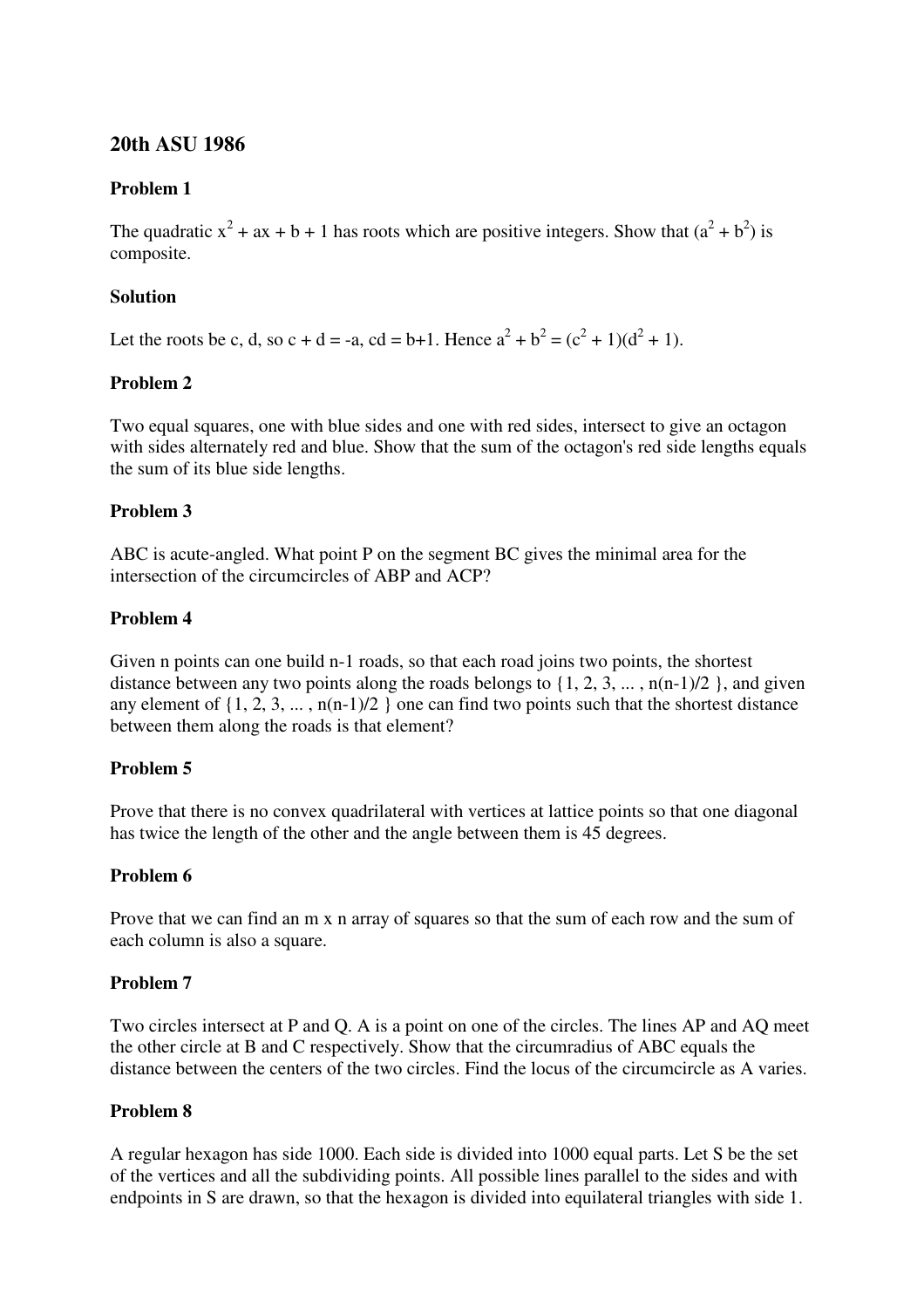Let X be the set of all vertices of these triangles. We now paint any three unpainted members of X which form an equilateral triangle (of any size). We then repeat until every member of X except one is painted. Show that the unpainted vertex is not a vertex of the original hexagon.

# **Problem 9**

Let  $d(n)$  be the number of (positive integral) divisors of n. For example,  $d(12) = 6$ . Find all n such that  $n = d(n)^2$ .

# **Problem 10**

Show that for all positive reals  $x_i$  we have  $1/x_1 + 1/(x_1 + x_2) + ... + n/(x_1 + ... + x_n) < 4/a_1 + ...$  $4/a_2 + ... + 4/a_n$ .

# **Problem 11**

ABC is a triangle with AB  $\neq$  AC. Show that for each line through A, there is at most one point X on the line (excluding A, B, C) with  $∠ABX = ∠ACX$ . Which lines contain no such points X?

### **Problem 12**

An n x n x n cube is divided into  $n<sup>3</sup>$  unit cubes. Show that we can assign a different integer to each unit cube so that the sum of each of the  $3n^2$  rows parallel to an edge is zero.

### **Problem 13**

Find all positive integers a, b, c so that  $a^2 + b = c$  and a has  $n > 1$  decimal digits all the same, b has n decimal digits all the same, and c has 2n decimal digits all the same.

### **Problem 14**

Two points A and B are inside a convex 12-gon. Show that if the sum of the distances from A to each vertex is a and the sum of the distances from B to each vertex is b, then  $|a - b| < 10$  $|AB|$ .

### **Problem 15**

There are 30 cups each containing milk. An elf is able to transfer milk from one cup to another so that the amount of milk in the two cups is equalised. Is there an initial distribution of milk so that the elf cannot equalise the amount in all the cups by a finite number of such transfers?

### **Problem 16**

A 99 x 100 chess board is colored in the usual way with alternate squares black and white. What fraction of the main diagonal is black? What if the board is 99 x 101?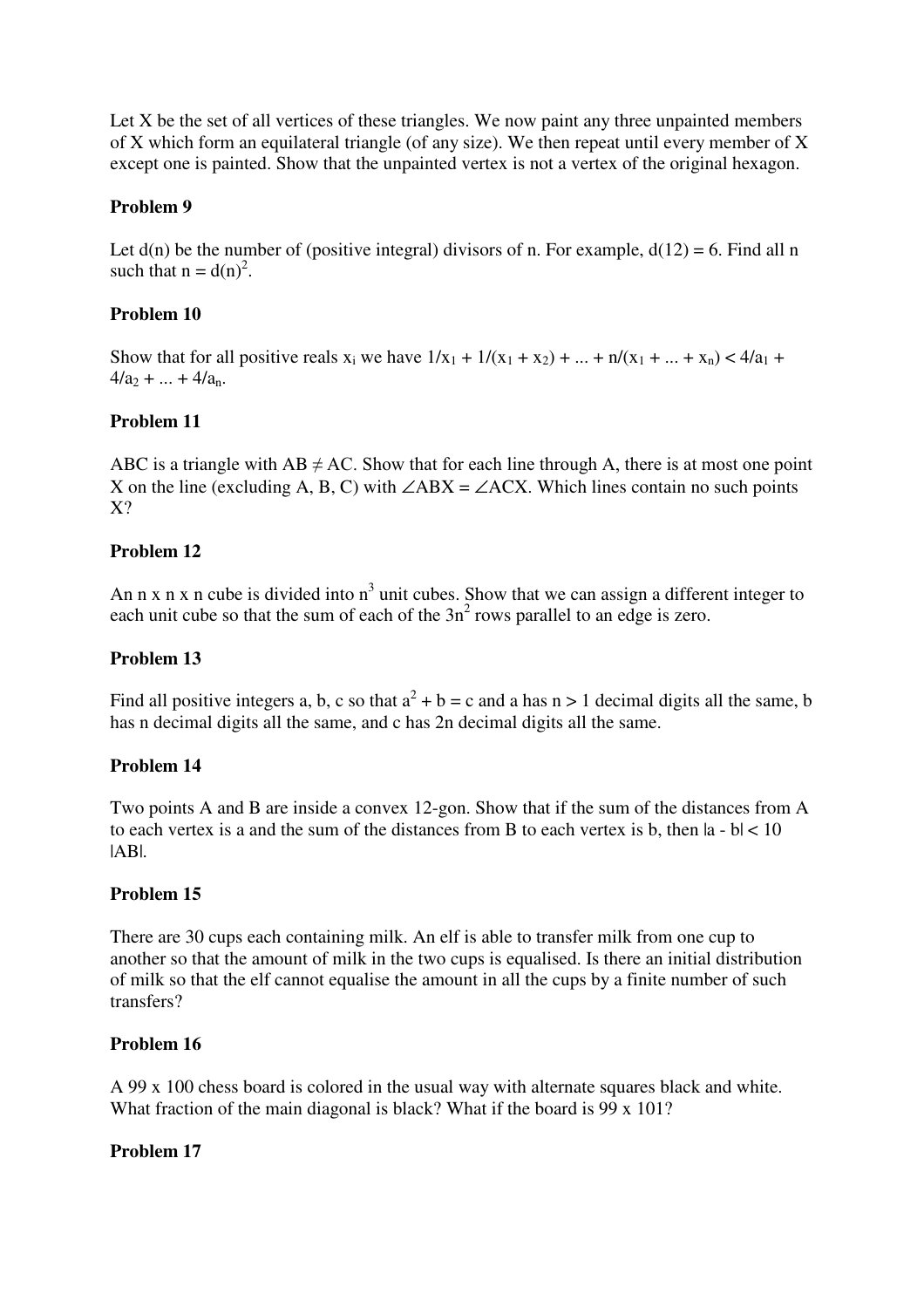$A_1A_2$  ...  $A_n$  is a regular n-gon and P is an arbitrary point in the plane. Show that if n is even we can choose signs so that the vector sum  $\pm PA_1 \pm PA_2 \pm ... \pm PA_n = 0$ , but if n is odd, then this is only possible for finitely many points P.

# **Problem 18**

A 1 or a -1 is put into each cell of an n x n array as follows. A -1 is put into each of the cells around the perimeter. An unoccupied cell is then chosen arbitrarily. It is given the product of the four cells which are closest to it in each of the four directions. For example, if the cells below containing a number or letter (except x) are filled and we decide to fill x next, then x gets the product of a, b, c and d.

 $-1$   $-1$   $-1$   $-1$   $-1$  $-1$  a 1  $-1$ c  $x$  d  $-1$  $-1$  $-1$  b  $-1$   $-1$   $-1$ What is the minimum and maximum number of 1s that can be obtained?

# **Problem 19**

Prove that  $|\sin 1| + |\sin 2| + ... + |\sin 3n| > 8n/5$ .

### **Problem 20**

Let S be the set of all numbers which can be written as  $1/mn$ , where m and n are positive integers not exceeding 1986. Show that the sum of the elements of S is not an integer.

### **Problem 21**

The incircle of a triangle has radius 1. It also lies inside a square and touches each side of the square. Show that the area inside both the square and the triangle is at least 3.4. Is it at least 3.5?

### **Problem 22**

How many polynomials  $p(x)$  have all coefficients 0, 1, 2 or 3 and take the value n at  $x = 2$ ?

### **Problem 23**

A and B are fixed points outside a sphere S. X and Y are chosen so that S is inscribed in the tetrahedron ABXY. Show that the sum of the angles AXB, XBY, BYA and YAX is independent of X and Y.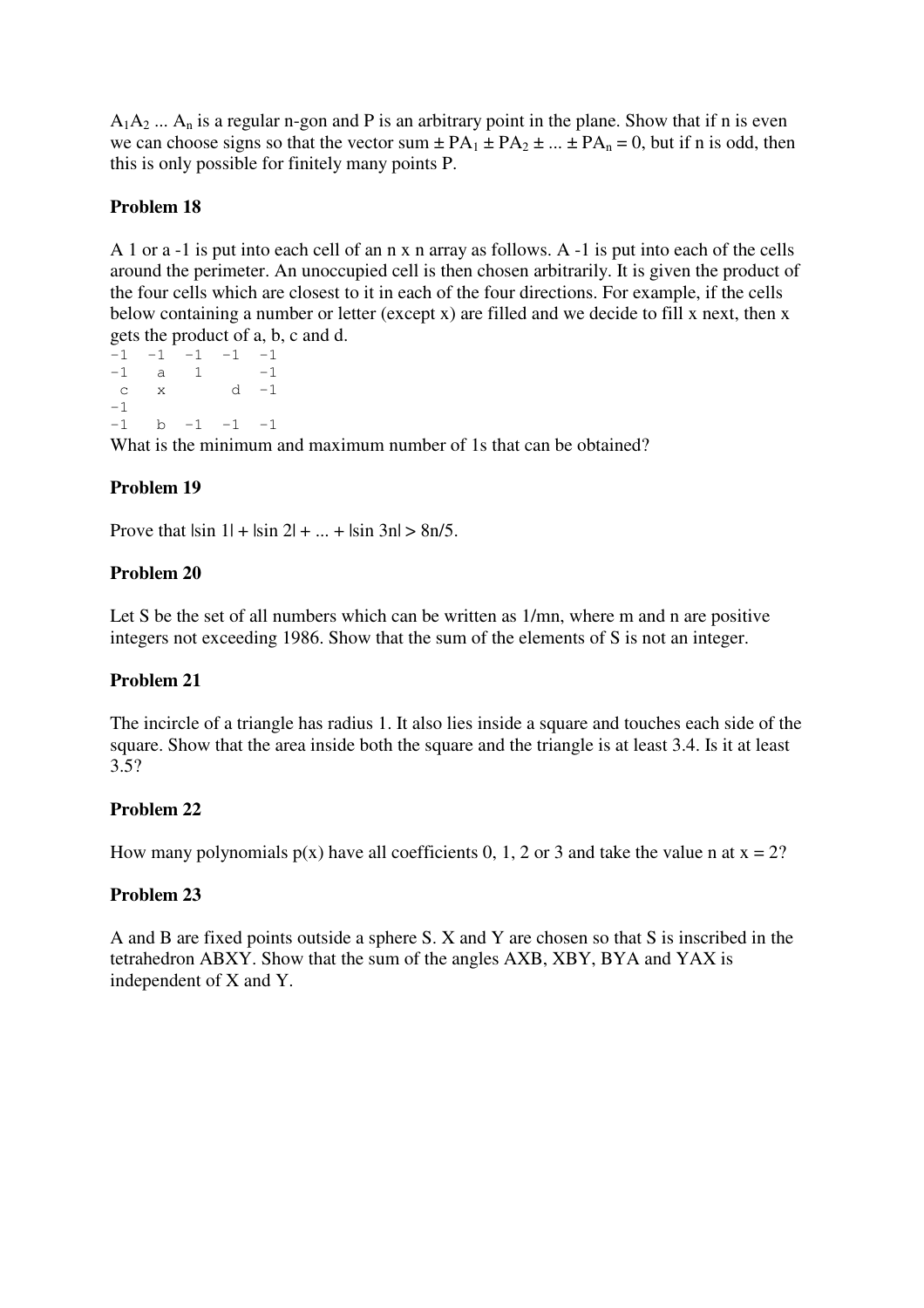# **21st ASU 1987 problems**

### **Problem 1**

Ten players play in a tournament. Each pair plays one match, which results in a win or loss. If the ith player wins a<sub>i</sub> matches and loses  $\mathbf{b}_i$  matches, show that  $\sum \mathbf{a}_i^2 = \sum \mathbf{b}_i^2$ .

### **Problem 2**

Find all sets of 6 weights such that for each of  $n = 1, 2, 3, \dots, 63$ , there is a subset of weights weighing n.

### **Problem 3**

ABCDEFG is a regular 7-gon. Prove that 1/AB = 1/AC + 1/AD.

### **Problem 4**

Your opponent has chosen a 1 x 4 rectangle on a 7 x 7 board. At each move you are allowed to ask whether a particular square of the board belongs to his rectangle. How many questions do you need to be certain of identifying the rectangle. How many questions are needed for a 2 x 2 rectangle?

### **Problem 5**

Prove that  $1^{1987} + 2^{1987} + ... + n^{1987}$  is divisible by n+2.

### **Problem 6**

An L is an arrangement of 3 adjacent unit squares formed by deleting one unit square from a 2 x 2 square. How many Ls can be placed on an 8 x 8 board (with no interior points overlapping)? Show that if any one square is deleted from a 1987 x 1987 board, then the remaining squares can be covered with Ls (with no interior points overlapping).

### **Problem 7**

Squares ABC'C", BCA'A", CAB'B" are constructed on the outside of the sides of the triangle ABC. The line A'A" meets the lines AB and AC at P and P'. Similarly, the line B'B" meets the lines BC and BA at Q and Q', and the line C'C" meets the lines CA and CB at R and R'. Show that P, P', Q, Q', R and R' lie on a circle.

### **Problem 8**

 $A_1, A_2, \ldots, A_{2m+1}$  and  $B_1, B_2, \ldots, B_{2n+1}$  are points in the plane such that the  $2m+2n+2$  lines  $A_1A_2, A_2A_3, \ldots, A_{2m}A_{2m+1}, A_{2m+1}A_1, B_1B_2, B_2B_3, \ldots, B_{2n}B_{2n+1}, B_{2n+1}B_1$  are all different and no three of them are concurrent. Show that we can find i and j such that  $A_iA_{i+1}$ ,  $B_jB_{j+1}$  are opposite sides of a convex quadrilateral (if  $i = 2m+1$ , then we take  $A_{i+1}$  to be  $A_1$ . Similarly for  $i = 2n+1$ ).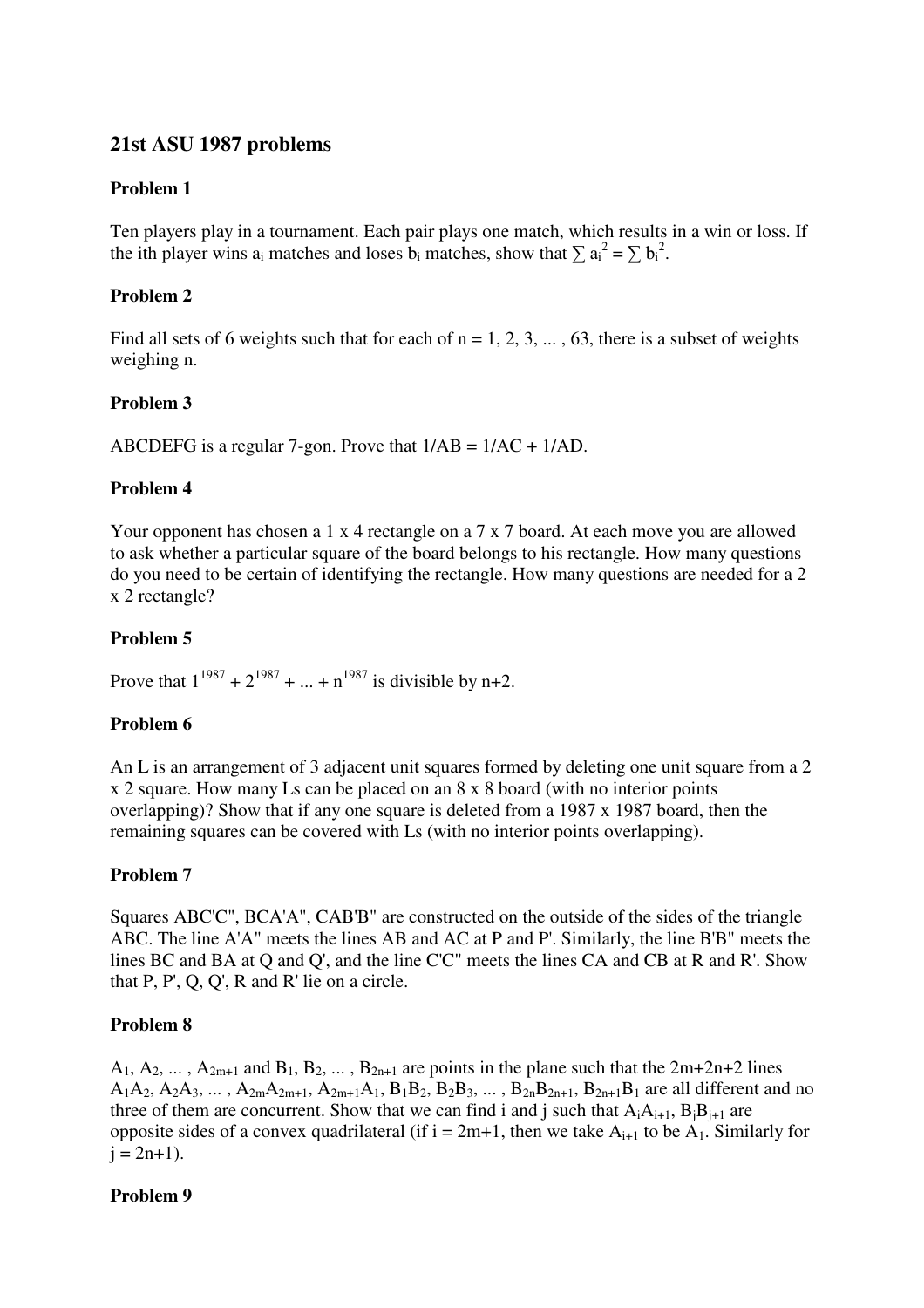Find 5 different relatively prime numbers, so that the sum of any subset of them is composite.

## **Problem 10**

ABCDE is a convex pentagon with  $\angle$ ABC =  $\angle$ ADE and  $\angle$ AEC =  $\angle$ ADB. Show that  $\angle$ BAC  $=$   $\angle$ DAE.

### **Problem 11**

Show that there is a real number x such that all of cos x, cos 2x, cos 4x, ...  $cos(2^{n}x)$  are negative.

## **Problem 12**

The positive reals a, b, c, x, y, z satisfy  $a + x = b + y = c + z = k$ . Show that  $ax + by + cz \leq k^2$ .

## **Problem 13**

A real number with absolute value at most 1 is put in each square of a 1987 x 1987 board. The sum of the numbers in each 2 x 2 square is 0. Show that the sum of all the numbers does not exceed 1987.

## **Problem 14**

AB is a chord of the circle center O. P is a point outside the circle and C is a point on the chord. The angle bisector of APC is perpendicular to AB and a distance d from O. Show that  $BC = 2d$ .

### **Problem 15**

Players take turns in choosing numbers from the set  $\{1, 2, 3, \ldots, n\}$ . Once m has been chosen, no divisor of m may be chosen. The first player unable to choose a number loses. Who has a winning strategy for  $n = 10$ ? For  $n = 1000$ ?

### **Problem 16**

What is the smallest number of subsets of  $S = \{1, 2, ..., 33\}$ , such that each subset has size 9 or 10 and each member of S belongs to the same number of subsets?

### **Problem 17**

Some lattice points in the plane are marked. S is a set of non-zero vectors. If you take any one of the marked points P and add place each vector in S with its beginning at P, then more vectors will have their ends on marked points than not. Show that there are an infinite number of points.

### **Problem 18**

A convex pentagon is cut along all its diagonals to give 11 pieces. Show that the pieces cannot all have equal areas.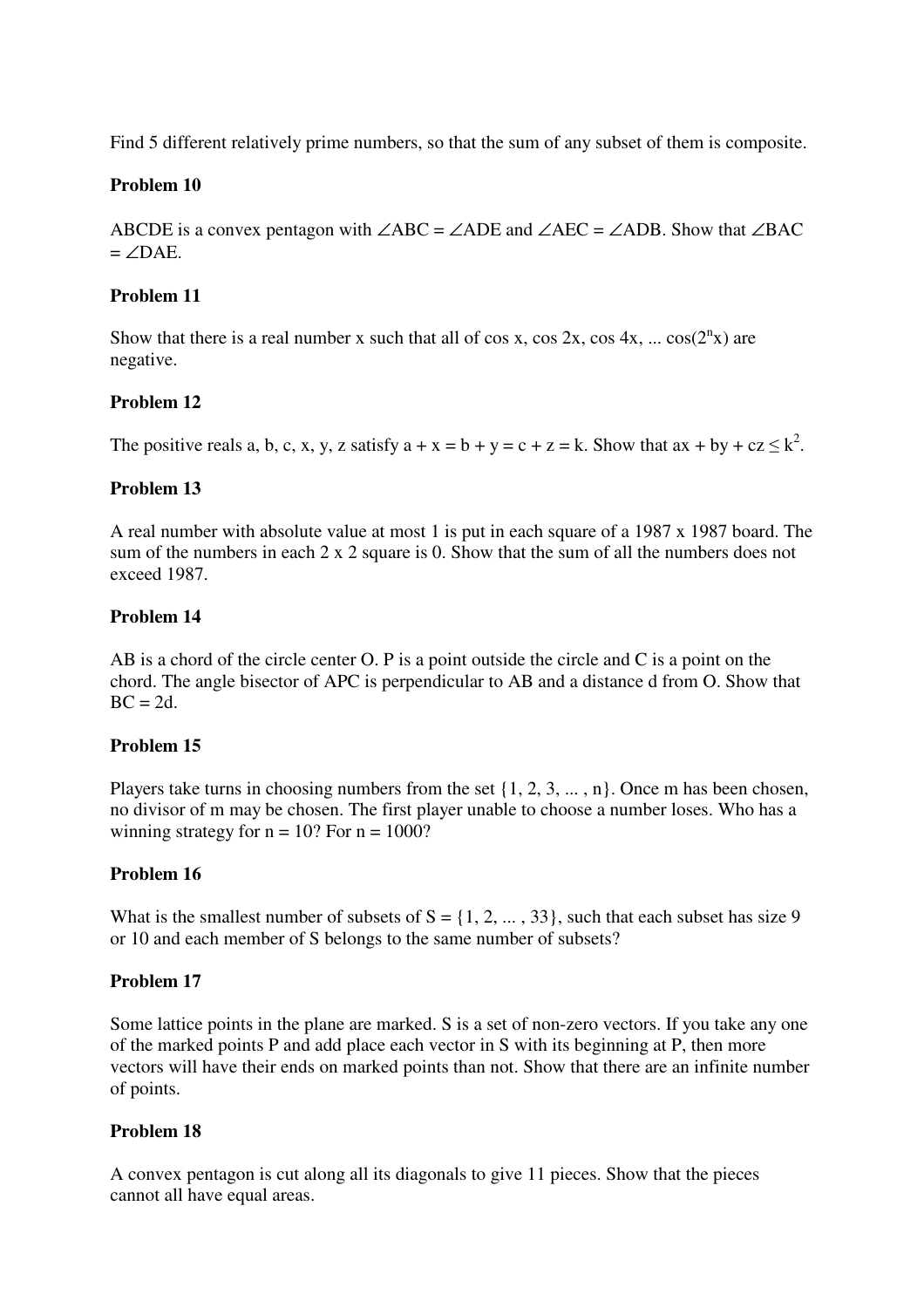## **Problem 19**

The set  $S_0 = \{1, 2!, 4!, 8!, 16!, ...\}$ . The set  $S_{n+1}$  consists of all finite sums of distinct elements of  $S_n$ . Show that there is a positive integer not in  $S_{1987}$ .

## **Problem 20**

If the graph of the function  $f = f(x)$  is rotated through 90 degrees about the origin, then it is not changed. Show that there is a unique solution to  $f(b) = b$ . Give an example of such a function.

## **Problem 21**

A convex polyhedron has all its faces triangles. Show that it is possible to color some edges red and the others blue so that given any two vertices one can always find a path between them along the red edges and another path between them along the blue edges.

## **Problem 22**

Show that  $(2n+1)^n \ge (2n)^n + (2n-1)^n$  for every positive integer n.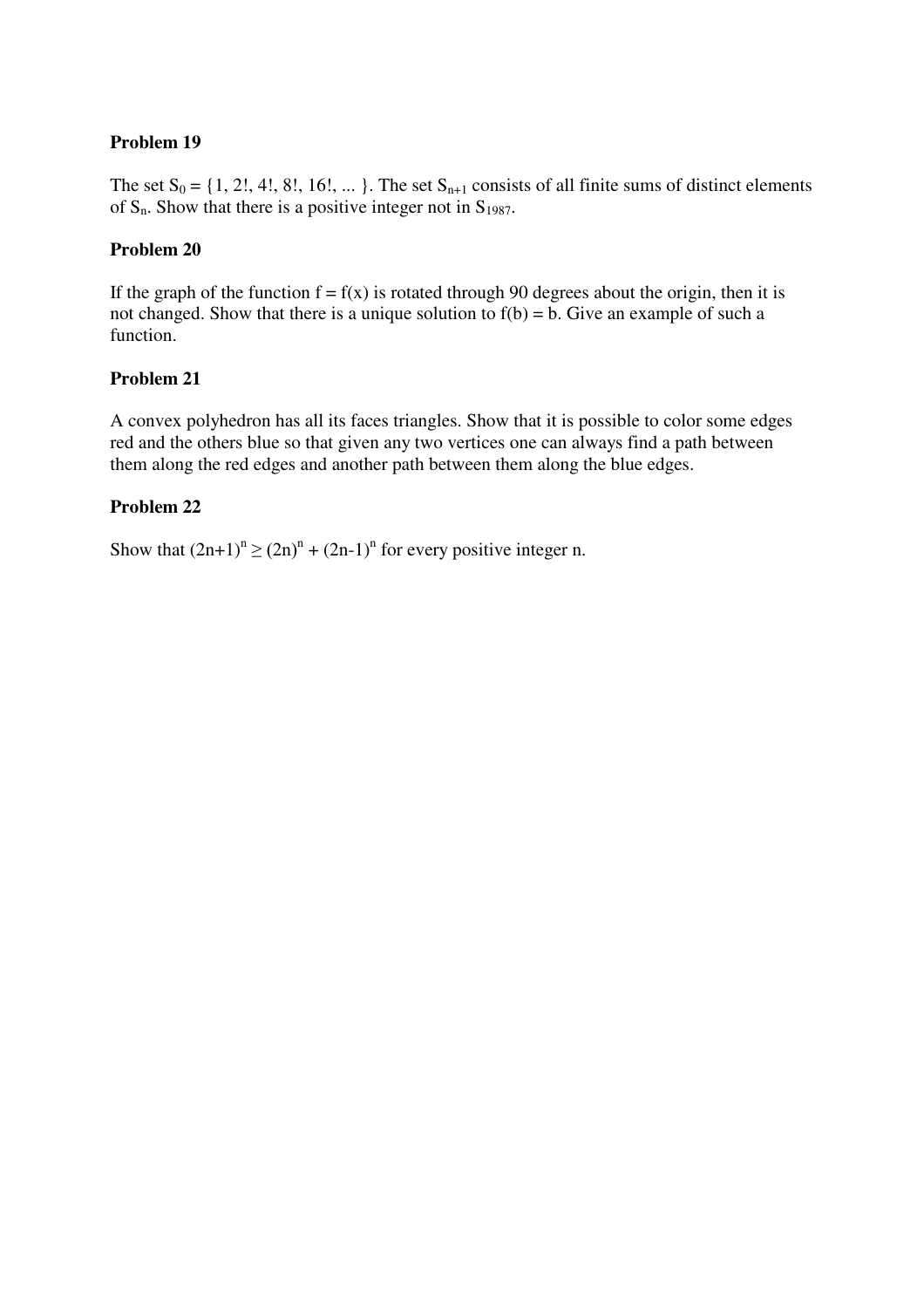# **22nd ASU 1988**

## **Problem 1**

A book contains 30 stories. Each story has a different number of pages under 31. The first story starts on page 1 and each story starts on a new page. What is the largest possible number of stories that can begin on odd page numbers?

## **Solution**

Answer: 23.

Call stories with an odd number of pages *odd* stories and stories with an even number of pages *even* stories. There are 15 odd stories and 15 even stories. The odd stories change the parity of the starting page (in the sense that the following story starts on a page of opposite parity), whereas the even stories do not. So the odd stories must start alternately on odd and even pages. Hence 8 of them must start on odd pages and 7 on even pages (irrespective of how the stories are arranged). We can, however, control the even stories. In particular, if we put each of them after an even number of odd stories, then they will all begin on odd pages. For example, we could put them all first (before any of the odd stories).

## **Problem 2**

ABCD is a convex quadrilateral. The midpoints of the diagonals and the midpoints of AB and CD form another convex quadrilateral Q. The midpoints of the diagonals and the midpoints of BC and CA form a third convex quadrilateral Q'. The areas of Q and Q' are equal. Show that either AC or BD divides ABCD into two parts of equal area.

### **Solution**

Note that Q is a parallelogram because each side is formed by joining the midpoints of two sides of a triangle, so it is parallel to and half the length of the base of the triangle. But the triangles corresponding to opposite sides have the same base. Hence opposite sides of Q are parallel and equal. Similarly Q'.

Let the midpoints of the diagonals be X, Y. Take two adjacent side midpoints which are on the same side of the line XY. Suppose they are M, the midpoint of AB, and N, the midpoint of BC. Suppose also that X is the midpoint of BD, and Y the midpoint of AC. If X does not lie on AC, then we may assume it lies on the same side of AC as M and N (if not just consider the other two midpoints instead of M and N). So the line parallel to XY through M cuts the altitude from N of NXY. So XYM has the same base XY as XYN, but smaller height, so it has smaller area. Hence the two parallelograms also have different areas. Contradiction. So X must lie on AC. But AX bisects ABD and CX bisects CBD, so AC bisects ABD and CBD and hence ABCD.

## **Problem 3**

Show that there are infinitely many triples of distinct positive integers a, b, c such that each divides the product of the other two and  $a + b = c + 1$ .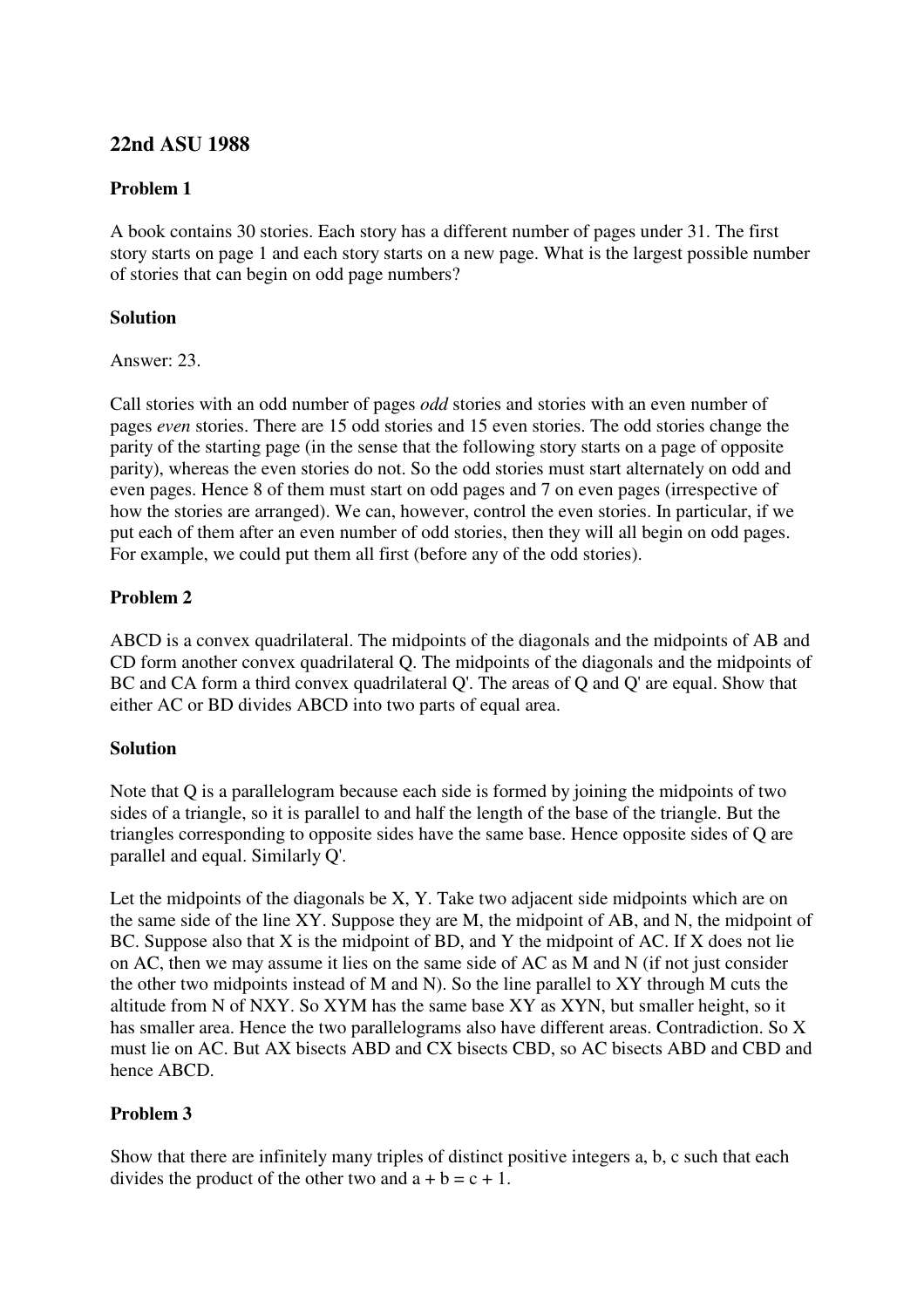## **Solution**

 $n(n + 1), n(n^2 + n - 1), (n + 1)(n^2 + n - 1).$ 

## **Problem 4**

Given a sequence of 19 positive integers not exceeding 88 and another sequence of 88 positive integers not exceeding 19. Show that we can find two subsequences of consecutive terms, one from each sequence, with the same sum.

### **Solution**

We prove the general case. Let the first sequence be  $a_1, a_2, \ldots, a_m$  and the second sequence be  $b_1, b_2, ..., b_n$ , were  $0 < a_i \le n$  and  $0 < b_i \le m$ . Put  $s_k = a_1 + a_2 + ... + a_k$ ,  $t_k = b_1 + b_2 + ... + b_k$ . Assume  $s_m > t_n$  (if they are equal, then we are done).

Let f(i) be the smallest k such that  $s_k \geq t_i$ . If it is equal, we are done, so assume  $s_k > t_i$ . Now consider the n numbers  $s_{f(i)}$  - t<sub>i</sub>. Each is at least 1 and at most n-1 (if it was n or more then  $s_{f(i)-1}$  $\geq$  s<sub>f(i)</sub> - n  $\geq$  t<sub>i</sub>, contradicting the minimality of f(i) ). So there must be two the same. So we have  $s_{f(i)} - t_i = s_{f(j)} - t_j$  for some  $i > j$  and hence  $a_{f(j)+1} + a_{f(j)+2} + ... + a_{f(i)} = b_{j+1} + b_{j+2} + ... + b_i$ .

## **Problem 5**

The quadrilateral ABCD is inscribed in a fixed circle. It has AB parallel to CD and the length AC is fixed, but it is otherwise allowed to vary. If h is the distance between the midpoints of AC and BD and k is the distance between the midpoints of AB and CD, show that the ratio h/k remains constant.

### **Solution**

Let the center of the circle be O and its radius be R. Let  $\angle AOB = 2x$  (variable) and let  $\angle AOC$  $= 2y$  (fixed). Then AC = 2R sin y. We find ∠COD = 180<sup>o</sup> - x - 2y, so 2h = 2R sin x + 2R  $sin(x + 2y)$ . Angle ACD = x + y, so k = AB  $sin(x + y) = 2R sin(x + y) sin y$ . Hence the ratio  $h/k = (\sin x + \sin(x + 2y)) / (2 \sin(x + y) \sin y)$ . We have  $\sin x = \sin(x + y - y) = \sin(x + y) \cos y$  $y - cos(x + y) sin y$ , and  $sin(x + 2y) = sin(x + y + y) = sin(x + y) cos y + cos(x + y) sin y$ , so  $(\sin x + \sin(x + 2y)) = 2 \sin(x + y) \cos y$ . Hence  $h/k = \cot y$ , which is constant.

### **Problem 6**

The numbers 1 and 2 are written on an empty blackboard. Whenever the numbers m and n appear on the blackboard the number  $m + n + mn$  may be written. Can we obtain (1) 13121, (2) 12131?

### **Solution**

 $(1)$  13121 = 2 + 4373 + 2· 4373, 4373 = 2 + 1457 + 2· 1457, 1457 = 2 + 485 + 2· 485, 485 = 2 +  $161 + 2 \cdot 161$ ,  $161 = 2 + 53 + 2 \cdot 53$ ,  $53 = 2 + 17 + 2 \cdot 17$ ,  $17 = 2 + 5 + 2 \cdot 5$ ,  $5 = 2 + 1 + 2 \cdot 1$ .

Put  $M = m+1$ ,  $N = n+1$ . Then we the number derived from m and n is  $MN - 1$ . So if M and N are of the form  $2^a 3^b$  then so is MN. Thus we can only ever write up numbers of the form  $2^a 3^b$ . 1. But  $12131 = 2^2 3^2 337 - 1$ , which is not of the required form.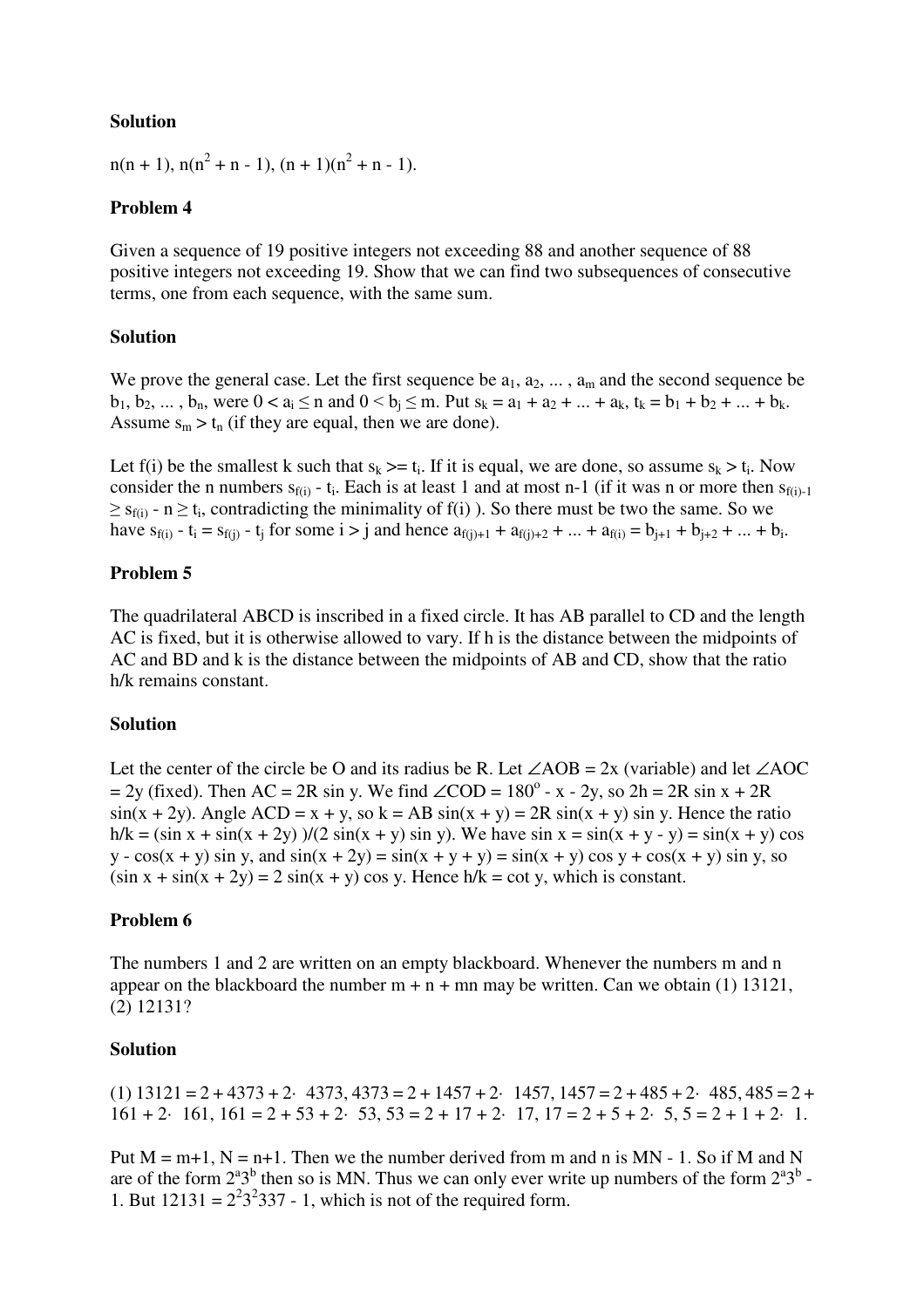Note that it makes no difference whether the two numbers m, n are allowed to be the same (which is ambiguous).

## **Problem 7**

If rationals x, y satisfy  $x^5 + y^5 = 2x^2y^2$  show that 1 - x y is the square of a rational.

### **Solution**

Put y = kx, then  $x^5(1 + k^5) = 2k^2x^4$ , so  $x = 2k^2/(1 + k^5)$ , y =  $2k^3/(1 + k^5)$  and 1 - xy =  $(1 - k^5)$  $(k^5)^2/(1+k^5)^2$ . x and y are rational, so  $(1-k^5)/(1+k^5)$  is rational.

## **Problem 8**

There are 21 towns. Each airline runs direct flights between every pair of towns in a group of five. What is the minimum number of airlines needed to ensure that at least one airline runs direct flights between every pair of towns?

### **Solution**

Answer: 21.

There are 210 pairs of towns. Each airline serves 10 pairs, so we certainly need at least 21 airlines. The following arrangement shows that 21 is possible:

| $\mathbf{1}$   | 2  | 3  | 4  | 5  |
|----------------|----|----|----|----|
| $\mathbf{1}$   | 6  | 7  | 8  | 9  |
| $\mathbf{1}$   | 10 | 11 | 12 | 13 |
| $\overline{1}$ | 14 | 15 | 16 | 17 |
|                | 18 | 19 | 20 | 21 |
| 1222           | 6  | 10 | 14 | 18 |
|                | 7  | 11 | 15 | 19 |
|                | 8  | 12 | 16 | 20 |
|                | 9  | 13 | 17 | 21 |
| $\frac{3}{3}$  | 6  | 11 | 16 | 21 |
|                | 7  | 10 | 17 | 20 |
| $\frac{3}{3}$  | 8  | 13 | 14 | 19 |
|                | 9  | 12 | 15 | 18 |
| 4              | 6  | 12 | 17 | 19 |
| 4              | 7  | 13 | 16 | 18 |
| 4              | 8  | 10 | 15 | 21 |
| 4              | 9  | 11 | 14 | 20 |
|                | 6  | 13 | 15 | 20 |
|                | 7  | 12 | 14 | 21 |
| 55555          | 8  | 11 | 17 | 18 |
|                | 9  | 10 | 16 | 19 |

## **Problem 9**

Find all positive integers n satisfying  $(1 + 1/n)^{n+1} = (1 + 1/1998)^{1998}$ .

## **Solution**

Answer: no solutions.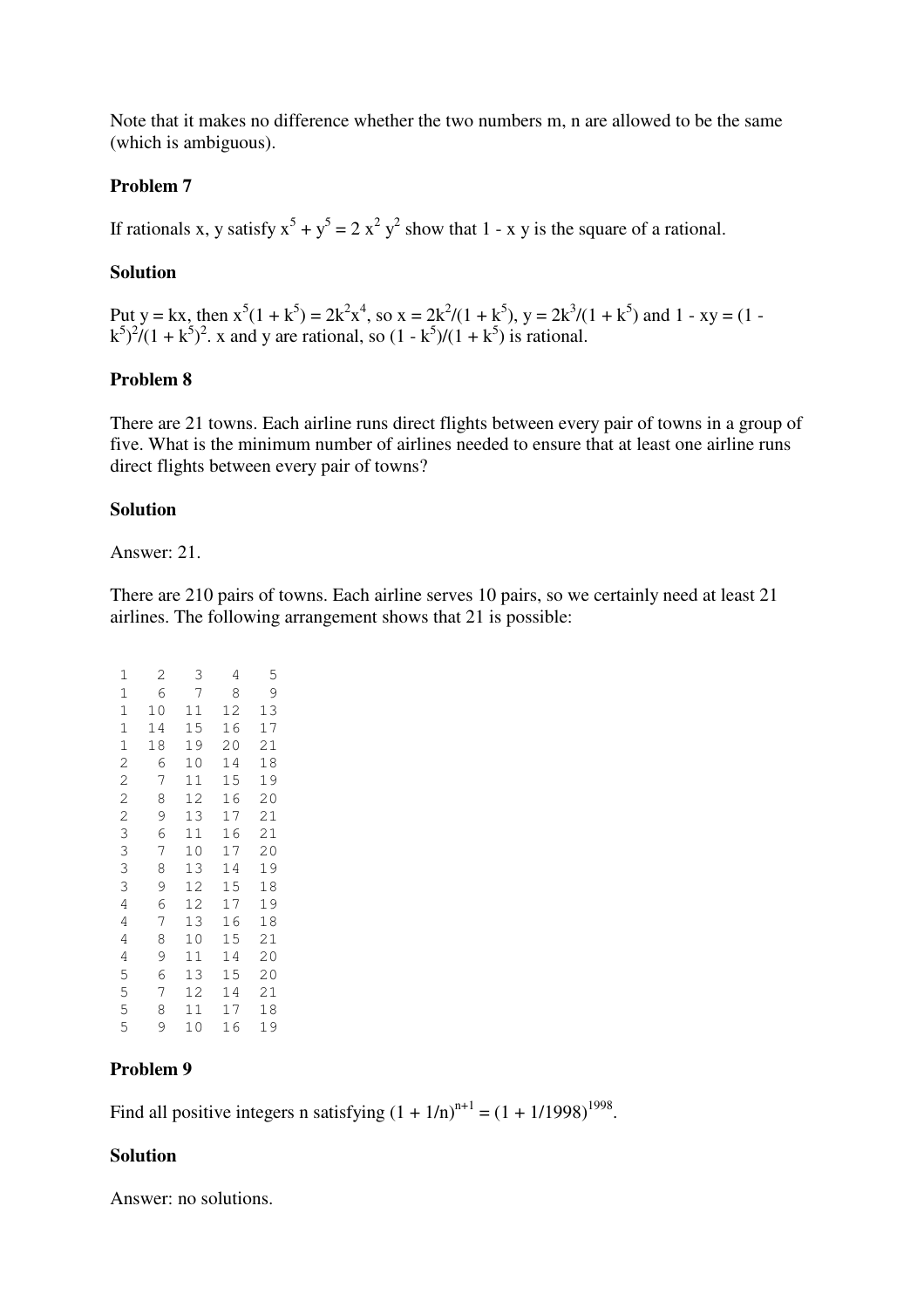We have  $(1 + 1/n)^{n+1} > e > (1 + 1/n)^n$ .

# **Problem 10**

A, B, C are the angles of a triangle. Show that  $2(\sin A)/A + 2(\sin B)/B + 2(\sin C)/C \leq (1/B +$ 1/C) sin A + (1/C + 1/A) sin B + (1/A + 1/B) sin C.

## **Solution**

Assume  $A \leq B \leq C$ . Then sin  $A \leq \sin B$ . Also  $A \leq C < 180^\circ$  - A, so sin  $A \leq \sin C$ . Similarly sin  $B \le \sin C$ . Hence  $(1/A - 1/B)(\sin B - \sin A)$ ,  $(1/B - 1/C)(\sin C - \sin B)$  and  $(1/C - 1/A)(\sin A$ sin C) are all non-negative. Hence their sum is also non-negative, which gives the result.

## **Problem 11**

Form 10A has 29 students who are listed in order on its duty roster. Form 10B has 32 students who are listed in order on its duty roster. Every day two students are on duty, one from form 10A and one from form 10B. Each day just one of the students on duty changes and is replaced by the following student on the relevant roster (when the last student on a roster is replaced he is replaced by the first). On two particular days the same two students were on duty. Is it possible that starting on the first of these days and ending the day before the second, every pair of students (one from 10A and one from 10B) shared duty exactly once?

## **Solution**

Answer: no.

Suppose such an arrangement is possible. Suppose that it includes m cycles through the form 10A roster and n cycles through the 10B roster. Then the total number of changes is 29m +  $32n = 29 \times 32$  (since each pair occurs once). But that means 29 divides n and 32 divides m. Both m and n are at least 1, so that means  $n \ge 29$  and  $m \ge 32$ , but then  $29m + 32n > 29$ . 32. Contradiction.

## **Problem 12**

In the triangle ABC, the angle C is obtuse and D is a fixed point on the side BC, different from B and C. For any point M on the side BC, different from D, the ray AM intersects the circumcircle S of ABC at N. The circle through M, D and N meets S again at P, different from N. Find the location of the point M which minimises MP.

### **Solution**

Take A' on the circle S such that AA' is parallel to BC. Let the ray AD meet S again at P'. Then  $\angle MNP' = \angle AMP'$  (same angle) =  $\angle AAP'$  (A'AP'N cyclic) =  $\angle A'DB$  (BC parallel to  $AA'$ ) = angle MDP (opposite angles). So MDNP' is cyclic, so P must be P'. Since P is a fixed point, independent of M, we minimise MP by taking M as the foot of the perpendicular from P to BC.

## **Problem 13**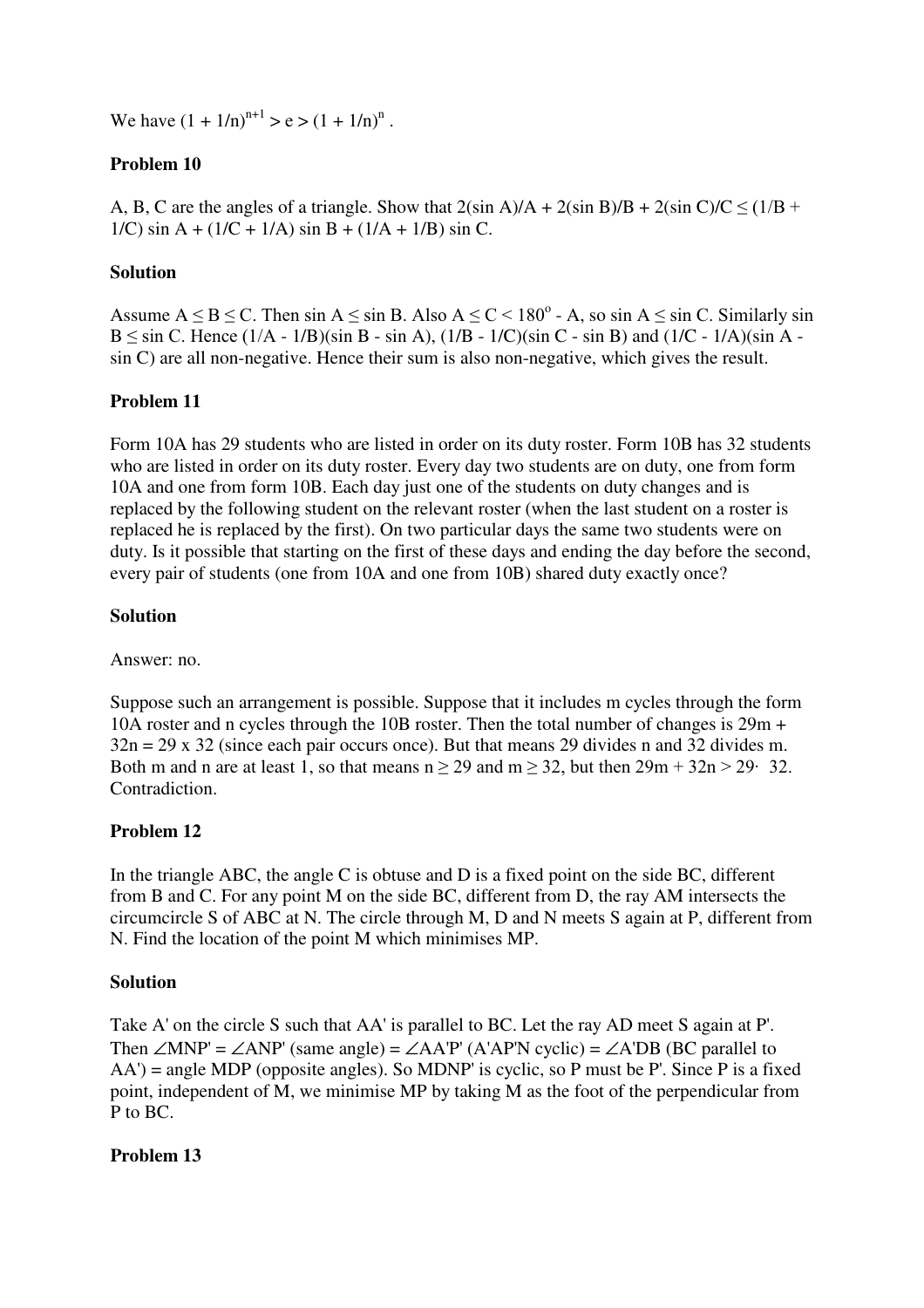Show that there are infinitely many odd composite numbers in the sequence  $1^1$ ,  $1^1 + 2^2$ ,  $1^1 +$  $2^2 + 3^3$ ,  $1^1 + 2^2 + 3^3 + 4^4$ , ...

# **Solution**

We show that infinitely many odd numbers in the sequence are divisible by 3.

If  $n = 14 \text{ mod } 36$ , then  $n = 36m + 14$  for some m. So there are  $18m + 7$  odd numbers in the sum and  $18m + 7$  even numbers. Hence the sum is odd. There are  $12m + 5$  numbers equal to 1 mod 3,  $12m + 5$  equal to  $-1$  mod 3 and  $12m + 4$  equal to 0 mod 3. Any product of numbers equal to 1 mod 3 equals 1 mod 3, so if  $k = 1$  mod 3, then  $k^k = 1$  mod 3. Similarly, if  $k = 0$  mod 3, then  $k^k = 0$  mod 3. If  $k = -1$  mod 3 then  $k^k = -1$  mod 3 if k is odd and 1 mod if k is even. Of the  $12m + 5$  numbers equal to -1 mod 3, 6m + 3 are even and 6m + 2 are odd. Hence the sum  $= (12m+5)$ · 1 + (6m+3)· 1 + (6m+2)· -1 + (12m+4)· 0 = 12m+6 = 0 mod 3. So the sum is divisible by 3.

## **Problem 14**

ABC is an acute-angled triangle. The tangents to the circumcircle at A and C meet the tangent at B at M and N. The altitude from B meets AC at P. Show that BP bisects the angle MPN.

## **Solution**

If the tangent at B is parallel to AC, then angle  $NBC = angle BCA$  (parallel lines) and angle  $NBC = angle BAC (NB tangent), so BCA is isosceles and BC = BA.$  Hence the figure is symmetrical about the line PB and so BP bisects MPN.

So assume AC is not parallel to the tangent at B. Assume it meets it at L on the same side of B as N. Take A' on the line AC so that MA = MA'. We show that LMA' and LNC are similar. Obviously the angles at L are the same.  $\angle$ MA'L =  $\angle$ MAL (MA = MA') =  $\angle$ ABC (MA tangent) =  $\angle$ LCN (NC tangent). So the triangles are similar. Hence LN/NC = LM/MA'. But  $NC = NB$  and  $MA' = MA = MB$ , so  $LN/NB = LM/MB$  and hence  $LM/LN = MB/NB$ . So the circle on LB as diameter has all points Q on it satisfying QM/QN = BM/BN. But ∠LPB = 90 $^{\circ}$ , so P must lie on the circle and hence PM/PN = BM/BN. Hence PB is the angle bisector of MPN.

## **Problem 15**

What is the minimal value of  $b/(c + d) + c/(a + b)$  for positive real numbers b and c and nonnegative real numbers a and d such that  $b + c \ge a + d$ ?

### **Solution**

Answer:  $\sqrt{2}$  - 1/2.

Obviously  $a + d = b + c$  at the minimum value, because increasing a or d reduces the value. So we may take  $d = b + c - a$ . We also take  $b \geq c$  (interchanging b and c if necessary). Dividing through by  $b/2$  shows that there is no loss of generality in taking  $b = 2$ , so  $0 < c \le$ 2. Thus we have to find the minimum value of  $2/(2c - a + 2) + c/(a + 2)$ . We show that it is  $\sqrt{2}$ - 1/2.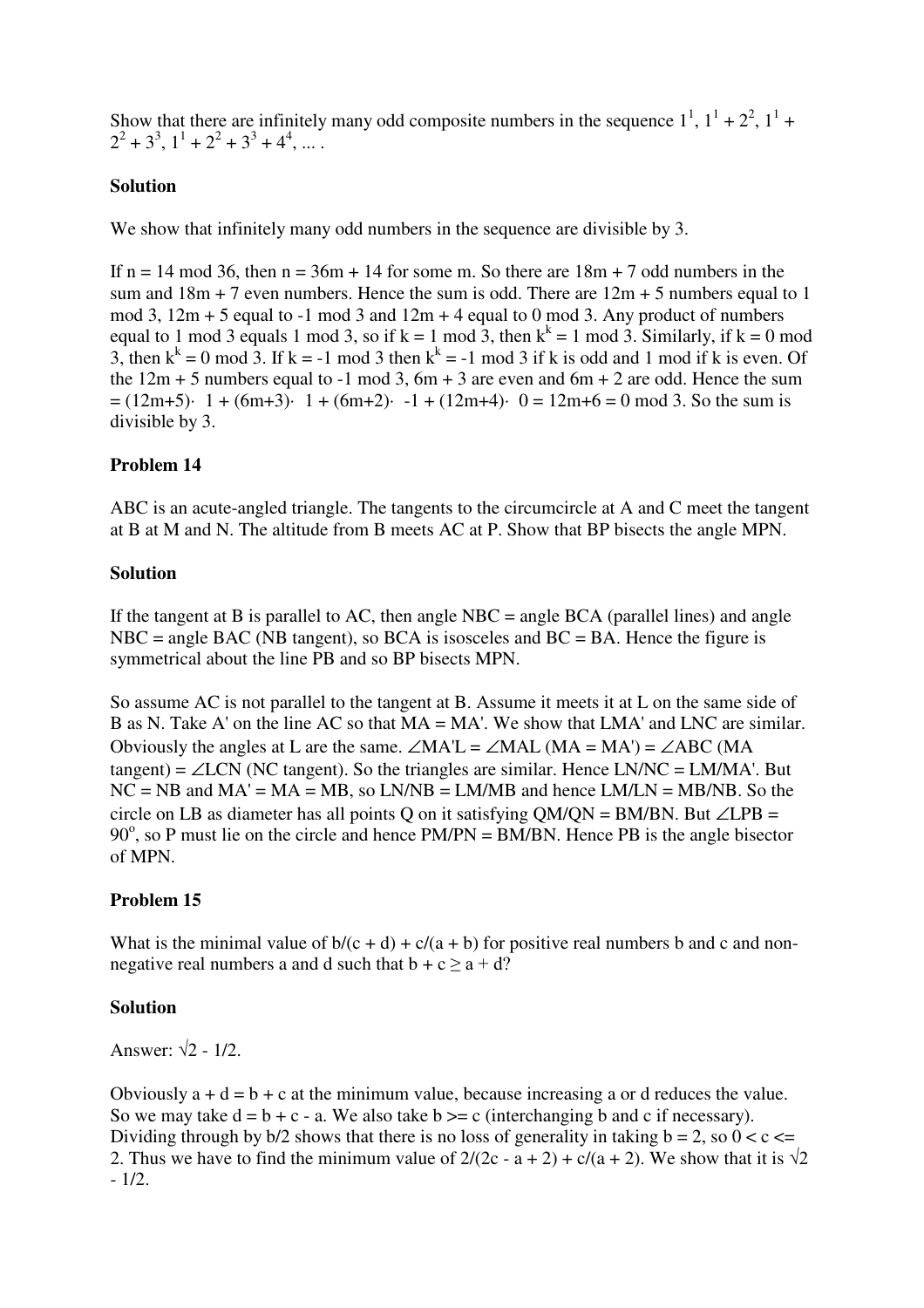This is surprisingly awkward. Note first that  $(c - (h - k))^2$  >= 0, so  $c^2 + c(2k - 2h) + h^2 - 2hk$  $+k^{2}>=0$ . Hence  $c^{2} + ck + h^{2}>= (2h - k)(c + k)$ . Hence  $ch^{2} + 1/(c+k)>= 2/h - k/h^{2}$  with equality iff c = h - k. Applying this to  $c/(a+2) + 1/(c+1-a/2)$  where h =  $\sqrt{(a+2)}$ , k = 1-a/2, we find that  $c/(a+2) + 2/(2c+2-a) \ge 2/\sqrt{(a+2) + (a-2)/(2a+4)}$ .

The allowed range for c is  $0 \le c \le 2$  and  $0 \le a \le c+2$ , hence  $0 \le a \le 4$ . Put  $x = 1/\sqrt{(a+2)}$ , so  $1/\sqrt{6} \le x \le 1/\sqrt{2}$ . Then  $2/\sqrt{(a+2)+(a-2)/(2a+4)} = 2x + 1/2 - 2x^2 = 1 - (2x-1)^2/2$ . We have  $0.184 = (2/\sqrt{6} - 1) \le 2x - 1 \le \sqrt{2} - 1 = 0.414$ . Hence  $c/(a+2) + 2/(2c+2-a) \ge 1 - (\sqrt{2} - 1)^2/2 = \sqrt{2} - 1$ 1/2.

We can easily check that the minimum is achieved at  $b = 2$ ,  $c = \sqrt{2} - 1$ ,  $a = 0$ ,  $d = \sqrt{2} + 1$ .

## **Problem 16**

 $n^2$  real numbers are written in a square n x n table so that the sum of the numbers in each row and column equals zero. A move is to add a row to one column and subtract it from another (so if the entries are  $a_{ii}$  and we select row i, column h and column k, then column h becomes  $a_{1h} + a_{i1}$ ,  $a_{2h} + a_{i2}$ , ...,  $a_{nh} + a_{in}$ , column k becomes  $a_{1k} - a_{i1}$ ,  $a_{2k} - a_{i2}$ , ...,  $a_{nk} - a_{in}$ , and the other entries are unchanged). Show that we can make all the entries zero by a series of moves.

## **Problem 17**

In the acute-angled triangle ABC, the altitudes BD and CE are drawn. Let F and G be the points of the line ED such that BF and CG are perpendicular to ED. Prove that EF = DG.

### **Solution**

 $\angle BDC = \angle BEC = 90^\circ$ , so BCDE is cyclic, so  $\angle BDE = \angle BCE = 90^\circ - \angle B$ . Hence  $\angle DCG =$  $90^\circ$  -  $\angle$ CDG =  $\angle$ BDE =  $90^\circ$  - B. So DG = CD sin DCG = BC sin CBD sin DCG = BC cos C cos B. Similarly EF.

### **Problem 18**

Find the minimum value of  $xy/z + yz/x + zx/y$  for positive reals x, y, z with  $x^2 + y^2 + z^2 = 1$ .

### **Solution**

Answer: min  $\sqrt{3}$  when all equal.

Let us consider z to be fixed and focus on x and y. Put  $f(x, y, z) = xy/z + yz/x + zx/y$ . We have  $f(x, y, z) = p/z + z(1-z^2)/p = (p + k^2/p)/z$ , where  $p = xy$ , and  $k = z\sqrt{(1-z^2)}$ . Now p can take any value in the range  $0 < p \le (1-z^2)/2$ . The upper limit is achieved when  $x = y$ .

We have  $p + k^2/p = (p - k)^2/p$ . For  $p \le k$ ,  $(p - k)$  and  $1/p$  are both decreasing functions of p, so  $p + k^2/p$  is a decreasing function of p. Thus if p is restricted to the interval (0, h], then for  $k \leq$ h the minimum value of  $p + k^2/p$  is 2k and occurs at  $p = k$ . For  $k \ge h$  the minimum is  $h + k^2/h$ and occurs at  $p = h$ .

We have h =  $(1-z^2)/2$ , k =  $z\sqrt{(1-z^2)}$ . So k  $\leq$  h iff z  $\leq$  1/ $\sqrt{5}$ , So if z  $\leq$  1/ $\sqrt{5}$ , then f(x, y, z)  $\geq$  2k/z  $= 2\sqrt{(1-z^2)} \ge 27\sqrt{(1-1/5)} = 4/\sqrt{5} > \sqrt{3}.$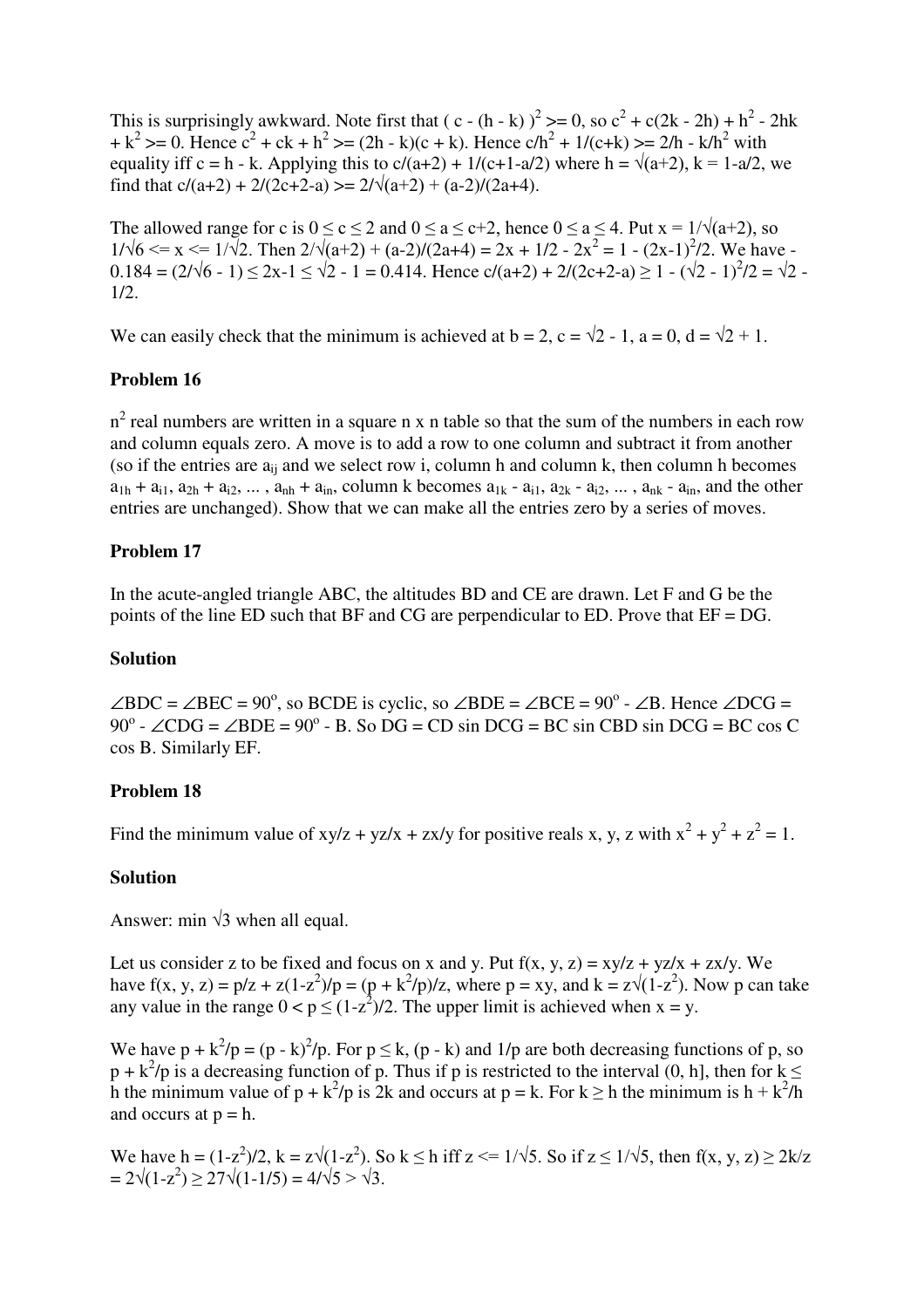If  $z > 1/\sqrt{5}$ , then the minimum of f(x, y, z) occurs at  $x = y$  and is  $x^2/z + z + z = (1-z^2)/(2z) + 2z$  $= 3z/2 + 1/(2z) = (\sqrt{3})/2 (z\sqrt{3} + 1/(z\sqrt{3})) \ge \sqrt{3}$  with equality at  $z = 1/\sqrt{3}$  (and hence  $x = y = 1/\sqrt{3}$ also).

### **Problem 19**

A polygonal line connects two opposite vertices of a cube with side 2. Each segment of the line has length 3 and each vertex lies on the faces (or edges) of the cube. What is the smallest number of segments the line can have?

### Answer 6

## **Solution**



Suppose one endpoint of a segment length 3 is at A. Evidently the other end could be at the edge midpoints B, C, D. It could also be on the circular arc connecting B and C (with center O and radius  $\sqrt{5}$ ). Similarly, it could be on arcs connecting C and D, or B and D. We claim that if  $X$  is a point of one of these arcs other than its endpoints, then the only possible segment length 3 with an endpoint at X (and the other endpoint on the surface of the cube) is AX. wlog we can consider X to be on the arc BC. Take axes with origin O, so that A is  $(0,0,2)$ . Suppose X is (a,b,0) and that the other endpoint of the segment is Y (x,y,z). Then  $XY^2 = (x-a)^2 + (y-b)^2$  $+ z<sup>2</sup> = a<sup>2</sup> + b<sup>2</sup> + z<sup>2</sup> - x(2a-x) - y(2b-y) = 5 + z<sup>2</sup> - x(2a-x) - y(2b-y)$ . But a, b > 1 since X is not an endpoint of the arc, so (2a-x) and (2b-y) are both positive. Hence  $-x(2a-x) - y(2b-y) \le 0$ with equality iff  $x = y = 0$ . Similarly,  $z^2 \le 4$  with equality iff  $z = 2$ . Hence  $XY^2 \le 9$  with equality iff  $Y = A$ , which proves the claim.

Thus if the next link of the polygonal line goes from A to anywhere except B, C, D, then it has to go back to A. So a minimal line must go to B, C, or D.

Now from D the line can only go to A or O. For if it goes to Z  $(x,y,z)$ , then we have  $DZ^2 = (x - z^2)Z$  $(2)^{2} + (y-2)^{2} + (z-1)^{2} \le 2^{2} + 2^{2} + 1^{2} = 3^{2}$  with equality iff  $x = 0$ ,  $y = 0$  and  $z = 0$  or 2.

So let us take A as the starting point of the polygonal line. wlog the first segment is AD. Then the second segment must be DO (for a minimal line). Thus the best we can do with 2 segments is to move along an edge. It takes three such moves to get to the opposite corner, and hence at least 6 segments. But it is obvious that it can be done with 6 segments.

## **Problem 20**

Let m, n, k be positive integers with  $m \ge n$  and  $1 + 2 + ... + n = mk$ . Prove that the numbers 1, 2, ... , n can be divided into k groups in such a way that the sum of the numbers in each group equals m.

### **Solution**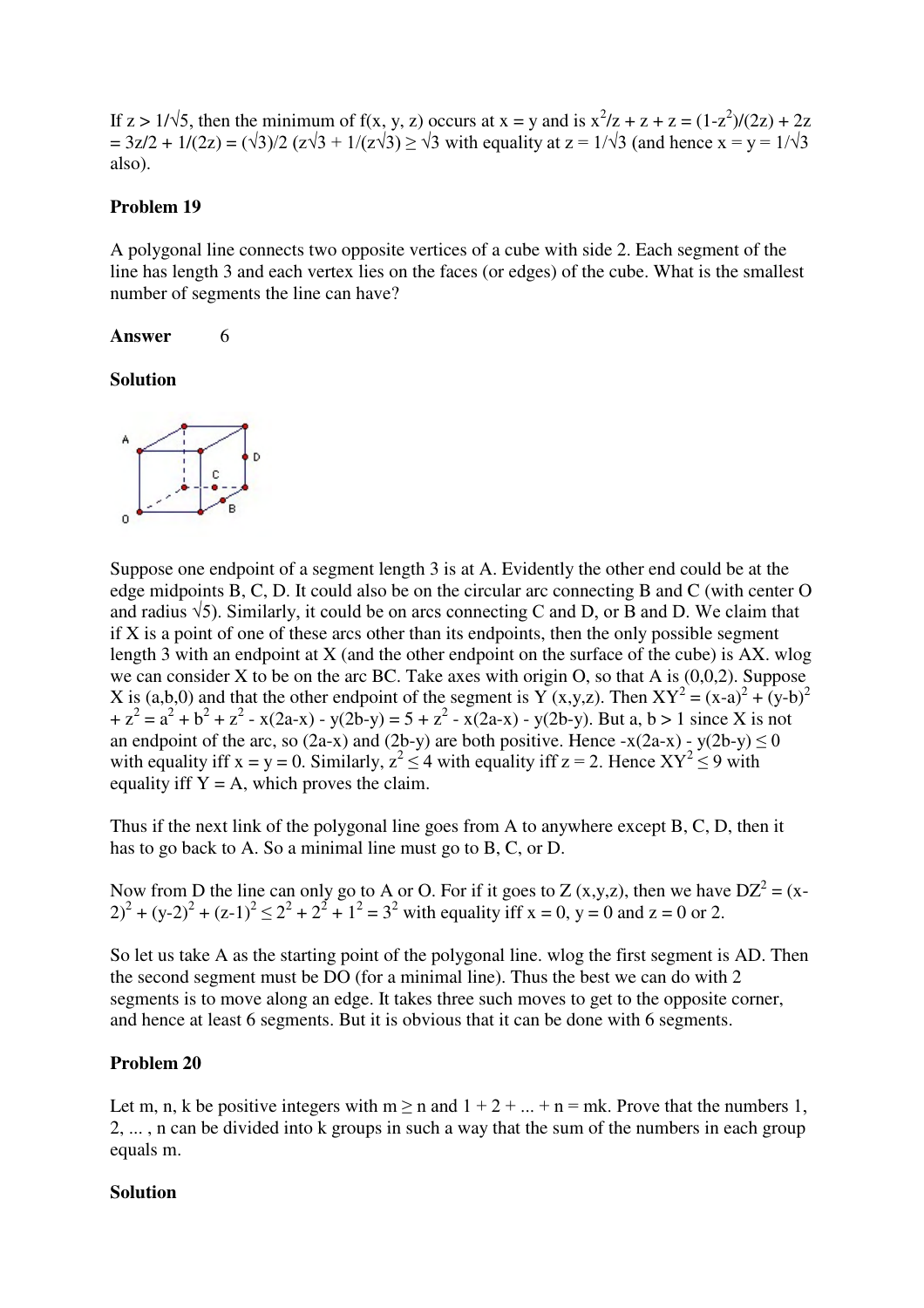Induction on n, then m. For  $n = 1, 2$  there is nothing to prove. Assume the result is proved for  $\leq$  n and consider the case n. If n is odd, we have n = n-1 + 1 = n-2 + 2 = ... = (n+1)/2 + (n-1)/2, so the result is true for m = n, k =  $(n+1)/2$ . If n is even, we have n + 1 = n-1 + 2 = ... =  $(n/2 + 1) + (n/2 - 1)$ , so the result is true for m = n+1 and k = n/2. Now suppose it is true for < m.

If  $2n > m > n+1$ , then for m odd we can take the sums  $m = n + m-n = n-1 + m-n+1 = ... =$  $(m+1)/2 + (m-1)/2$ . These use up the numbers m-n, m-n+1, ..., n and give some sums of m. By induction the remaining numbers 1, 2, ... , m-n-1 will give the remaining sums of m (obviously  $m > m-n-1$ ). If m is even, we can take the sums  $m = n + m-n = n-1 + m-n+1 = ... =$  $(m/2 + 1) + (m/2 - 1)$ . That gives some sums of m and leaves us with the integers 1, 2, ..., mn-1 and m/2. But since  $m < 2(n+1)$ ,  $m/2 > m-n-1$  and hence we can use the integers 1, 2, ..., m-n-1 to form sums of m/2. With the integer m/2 that gives us sums of m (we know that the parity must come out right because we know that the sum of all the remaining numbers is divisible by m).

Finally, consider  $m \ge 2n$ . In that case we can form k sums of  $2n-2k+1$ :  $n + (n-2k+1)$ ,  $(n-1) +$  $(n-2k+2), \ldots, (n-k+1) + (n-k)$ . So we are home provided the remaining integers 1, 2, ..., n-2k can be used to form k sums of m-(2n-2k+1). That follows by induction provided that m-(2n- $2k+1 \ge n-2k$ , or m+4k-1  $\ge 3n$ , or m +  $2n(n+1)/m - 1 \ge 3n$  or  $(m-2n)(m-n-1) \ge 0$ , which is true.

### **Problem 21**

A polygonal line with a finite number of segments has all its vertices on a parabola. Any two adjacent segments make equal angles with the tangent to the parabola at their point of intersection. One end of the polygonal line is also on the axis of the parabola. Show that the other vertices of the polygonal line are all on the same side of the axis.

#### **Problem 22**

What is the smallest n for which there is a solution to  $\sin x_1 + \sin x_2 + ... + \sin x_n = 0$ ,  $\sin x_1 +$  $2 \sin x_2 + ... + n \sin x_n = 100?$ 

### **Solution**

Put  $x_1 = x_2 = ... = x_{10} = 3\pi/2$ ,  $x_{11} = x_{12} = ... = x_{20} = \pi/2$ . Then  $\sin x_1 + \sin x_2 + ... + \sin x_{20} = (-1)^n$  $-1 - 1 - ... - 1$  +  $(1 + 1 + ... + 1) = 0$ , and  $\sin x_1 + 2 \sin x_2 + ... + 20 \sin x_{20} = - (1 + 2 + ... + 1)$  $10) + (11 + 12 + ... + 20) = 100$ . So there is a solution with n = 20. If there is a solution with n < 20, then there must be a solution for  $n = 19$  (put any extra  $x_i = 0$ ). But then  $100 = (\sin x_1 + 2$  $\sin x_2 + ... + 19 \sin x_{19} - 10 \left( \sin x_1 + \sin x_2 + ... + \sin x_{19} \right) = -9 \sin x_1 - 8 \sin x_2 - 7 \sin x_3 - ...$  $-$  sin x<sub>9</sub> + sin x<sub>11</sub> + 2 sin x<sub>12</sub> + ... + 9 sin x<sub>19</sub>. But  $|\text{rhs}| \le (9 + 8 + ... + 1) + (1 + 2 + ... + 9) =$ 90. Contradiction. So there is no solution for n < 20.

#### **Problem 23**

The sequence of integers  $a_n$  is given by  $a_0 = 0$ ,  $a_n = p(a_{n-1})$ , where  $p(x)$  is a polynomial whose coefficients are all positive integers. Show that for any two positive integers m, k with greatest common divisor d, the greatest common divisor of  $a_m$  and  $a_k$  is  $a_d$ .

### **Problem 24**

Prove that for any tetrahedron the radius of the inscribed sphere  $r < ab/(2(a + b))$ , where a and b are the lengths of any pair of opposite edges.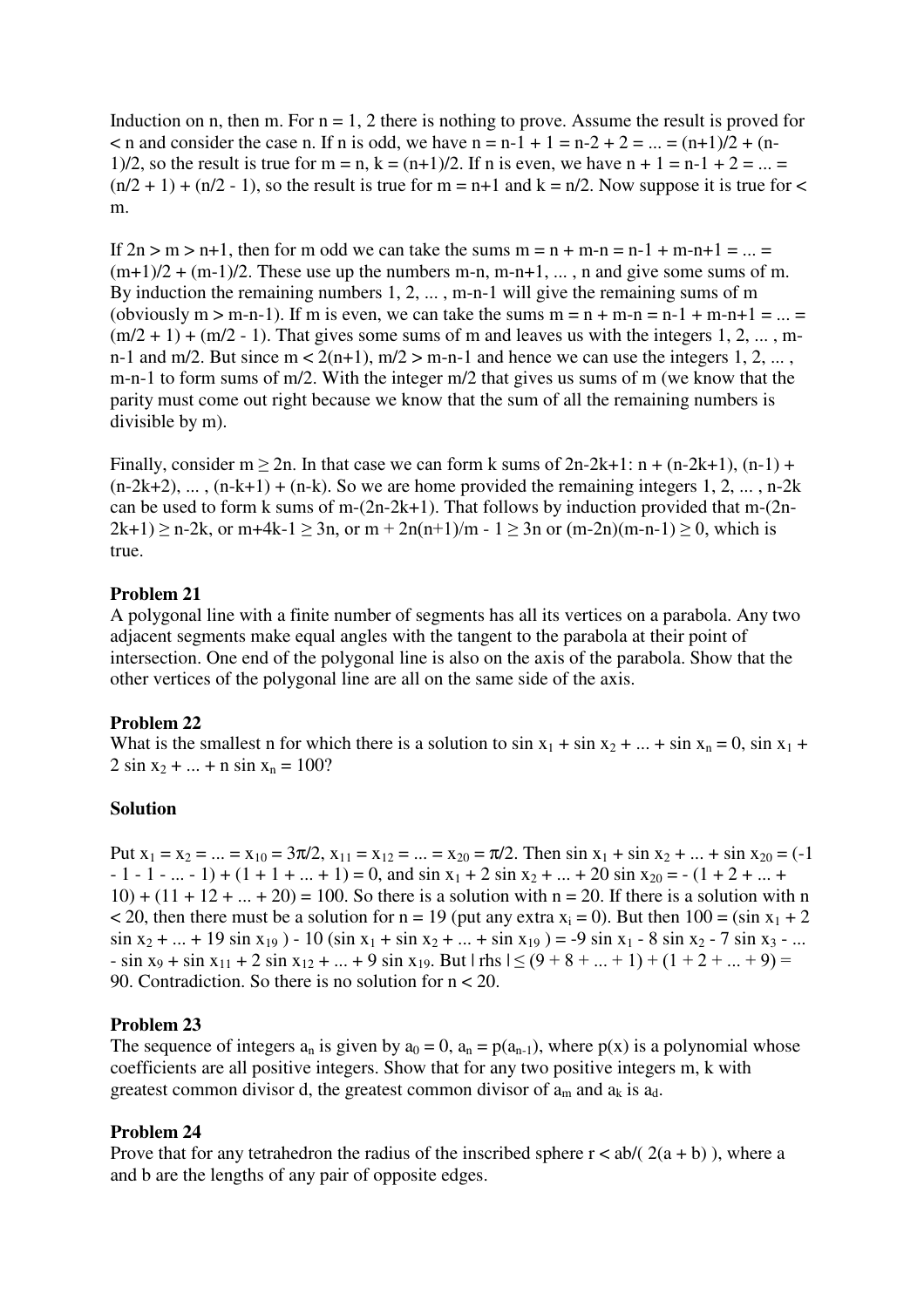# **23rd ASU 1989**

# **Problem 1**

7 boys each went to a shop 3 times. Each pair met at the shop. Show that 3 must have been in the shop at the same time.

# **Problem 2**

Can 77 blocks each  $3 \times 3 \times 1$  be assembled to form a  $7 \times 9 \times 11$  block?

# **Problem 3**

The incircle of ABC touches AB at M. N is any point on the segment BC. Show that the incircles of AMN, BMN, ACN have a common tangent.

# **Problem 4**

A positive integer n has exactly 12 positive divisors  $1 = d_1 < d_2 < d_3 < ... < d_{12} = n$ . Let  $m = d_4$ - 1. We have  $d_m = (d_1 + d_2 + d_4) d_8$ . Find n.

## **Problem 5**

Eight pawns are placed on a chessboard, so that there is one in each row and column. Show that an even number of the pawns are on black squares.

## **Problem 6**

ABC is a triangle. A', B', C' are points on the segments BC, CA, AB respectively. Angle  $B'A'C' = angle A$  and  $AC/C'B = BA'/A'C = CB'/B'A$ . Show that ABC and A'B'C' are similar.

## **Problem 7**

One bird lives in each of n bird-nests in a forest. The birds change nests, so that after the change there is again one bird in each nest. Also for any birds A, B, C, D (not necessarily distinct), if the distance AB < CD before the change, then AB > CD after the change. Find all possible values of n.

## **Problem 8**

Show that the 120 five digit numbers which are permutations of 12345 can be divided into two sets with each set having the same sum of squares.

## **Problem 9**

We are given 1998 normal coins, 1 heavy coin and 1 light coin, which all look the same. We wish to determine whether the average weight of the two abnormal coins is less than, equal to, or greater than the weight of a normal coin. Show how to do this using a balance 4 times or less.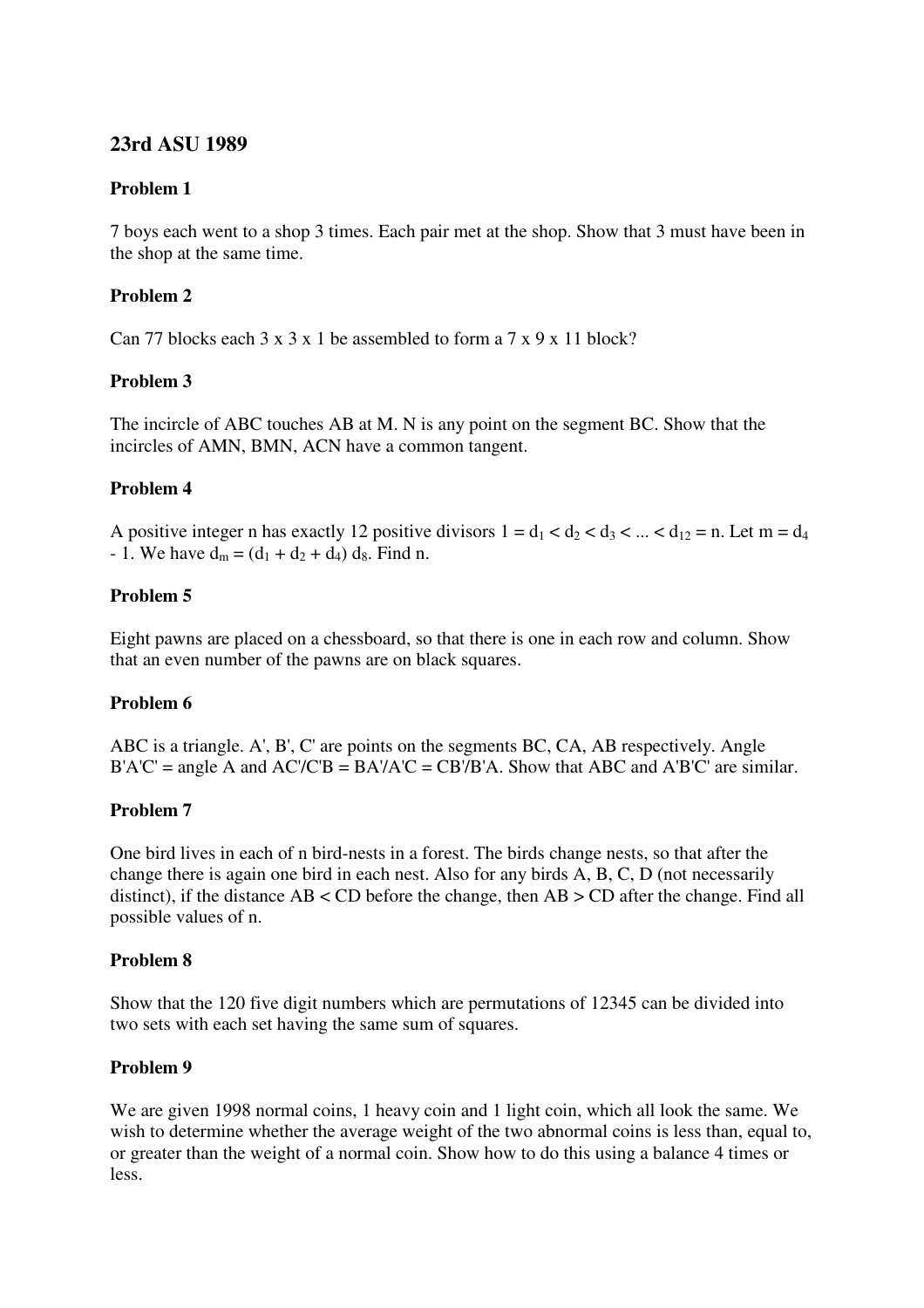# **Problem 10**

A triangle with perimeter 1 has side lengths a, b, c. Show that  $a^2 + b^2 + c^2 + 4abc < 1/2$ .

## **Problem 11**

ABCD is a convex quadrilateral. X lies on the segment AB with  $AX/XB = m/n$ . Y lies on the segment CD with  $CY/YD = m/n$ . AY and DX intersect at P, and BY and CX intersect at Q. Show that area  $XQYP$ /area ABCD < mn/(m<sup>2</sup> + mn + n<sup>2</sup>).

## **Problem 12**

A 23 x 23 square is tiled with 1 x 1, 2 x 2 and 3 x 3 squares. What is the smallest possible number of 1 x 1 squares?

## **Problem 13**

Do there exist two reals whose sum is rational, but the sum of their nth powers is irrational for all  $n > 1$ ? Do there exist two reals whose sum is irrational, but the sum of whose nth powers is rational for all  $n > 1$ ?

## **Problem 14**

An insect is on a square ceiling side 1. The insect can jump to the midpoint of the segment joining it to any of the four corners of the ceiling. Show that in 8 jumps it can get to within 1/100 of any chosen point on the ceiling.

## **Problem 15**

ABCD has  $AB = CD$ , but AB not parallel to CD, and AD parallel to BC. The triangle is ABC is rotated about C to A'B'C. Show that the midpoints of BC, B'C and A'D are collinear.

## **Problem 16**

Show that for each integer  $n > 0$ , there is a polygon with vertices at lattice points and all sides parallel to the axes, which can be dissected into 1 x 2 (and/or 2 x 1) rectangles in exactly n ways.

## **Problem 17**

Find the smallest positive integer n for which we can find an integer m such that  $[10^n/m] =$ 1989.

## **Problem 18**

ABC is a triangle. Points D, E, F are chosen on BC, CA, AB such that B is equidistant from D and F, and C is equidistant from D and E. Show that the circumcenter of AEF lies on the bisector of EDF.

## **Problem 19**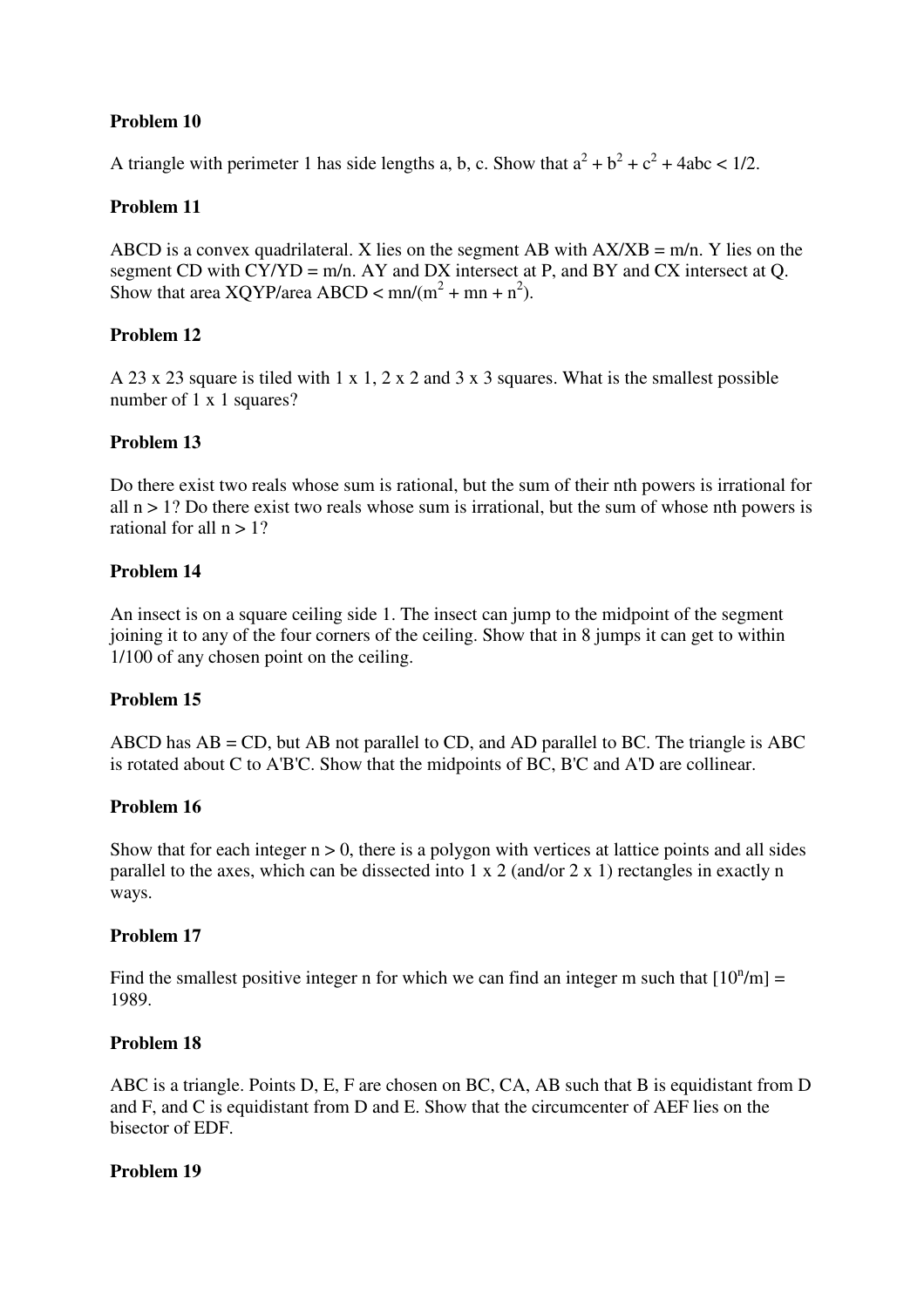S and S' are two intersecting spheres. The line BXB' is parallel to the line of centers, where B is a point on S, B' is a point on S' and X lies on both spheres. A is another point on S, and A' is another point on S' such that the line AA' has a point on both spheres. Show that the segments AB and A'B' have equal projections on the line AA'.

# **Problem 20**

Two walkers are at the same altitude in a range of mountains. The path joining them is piecewise linear with all its vertices above the two walkers. Can they each walk along the path until they have changed places, so that at all times their altitudes are equal?

# **Problem 21**

Find the least possible value of  $(x + y)(y + z)$  for positive reals satisfying  $(x + y + z)$  xyz = 1.

## **Problem 22**

A polyhedron has an even number of edges Show that we can place an arrow on each edge so that each vertex has an even number of arrows pointing towards it (on adjacent edges).

# **Problem 23**

N is the set of positive integers. Does there exist a function f:  $N \rightarrow N$  such that  $f(n+1) = f(f(n))$  $)+ f(f(n+2))$  for all n.

# **Problem 24**

A convex polygon is such that any segment dividing the polygon into two parts of equal area which has at least one end at a vertex has length  $\lt$  1. Show that the area of the polygon is  $\lt$  $\pi/4$ .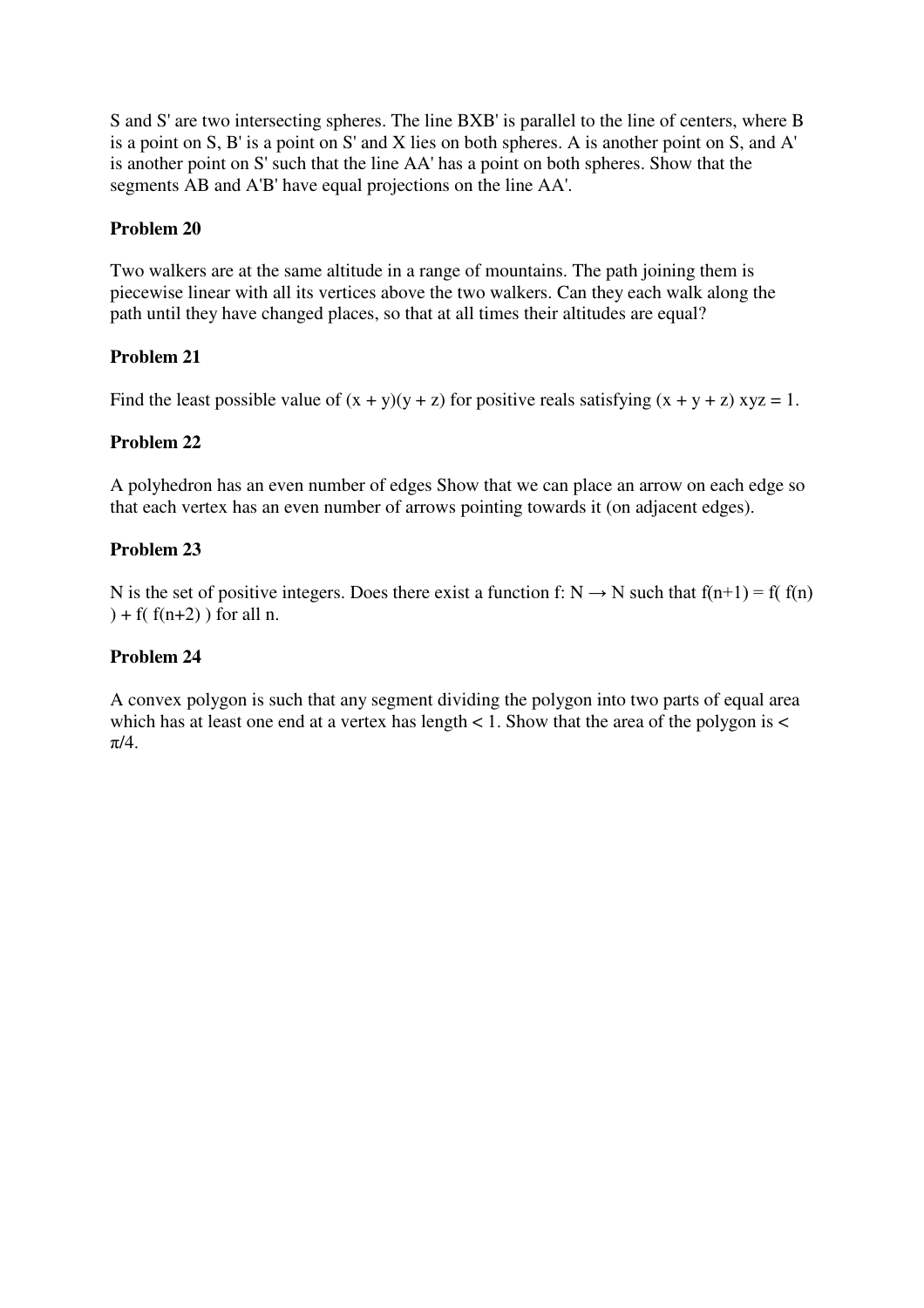# **24th ASU 1990**

## **Problem 1**

Show that  $x^4 > x - 1/2$  for all real x.

## **Solution**

 $x^4 - x + 1/2 = (x^2 - 1/2)^2 + (x - 1/2)^2 \ge 0$ . We could only have equality if  $x^2 = x = 1/2$ , which is impossible, so the inequality is strict.

## **Problem 2**

The line joining the midpoints of two opposite sides of a convex quadrilateral makes equal angles with the diagonals. Show that the diagonals are equal.

### **Solution**



Let L, M, N be the midpoints of BC, CD, DA. Assume that NL makes equal angles with AC and BD, so  $\angle NLM = \angle BEL = \angle AFN = \angle LNM$ , so  $LM = MN$  and hence BD = AC.

### **Problem 3**

A graph has 30 points and each point has 6 edges. Find the total number of triples such that each pair of points is joined or each pair of points is not joined.

### **Answer**

1990

### **Solution**

There are 30· 29· 28/6 = 4060 triples in all. Let m be the number of triples with 0 or 3 edges, and let n be the number of triples with 1 or 2 edges. So  $m + n = 4060$ . Each point is joined to 6 others, so it is in 6·  $5/2 = 15$  triples where it is joined to both the other points, and it is in 23· 22/2 = 253 triples where it is not joined to either of the other points. So the total number of triples (a,b,c), where a is joined to b and c or not joined to b or c is  $30(15+253) = 8040$ . This counts the m triples 3 times each, and the n triples once each, so  $3m+n = 8040$ . Hence m = 1990.

### **Problem 4**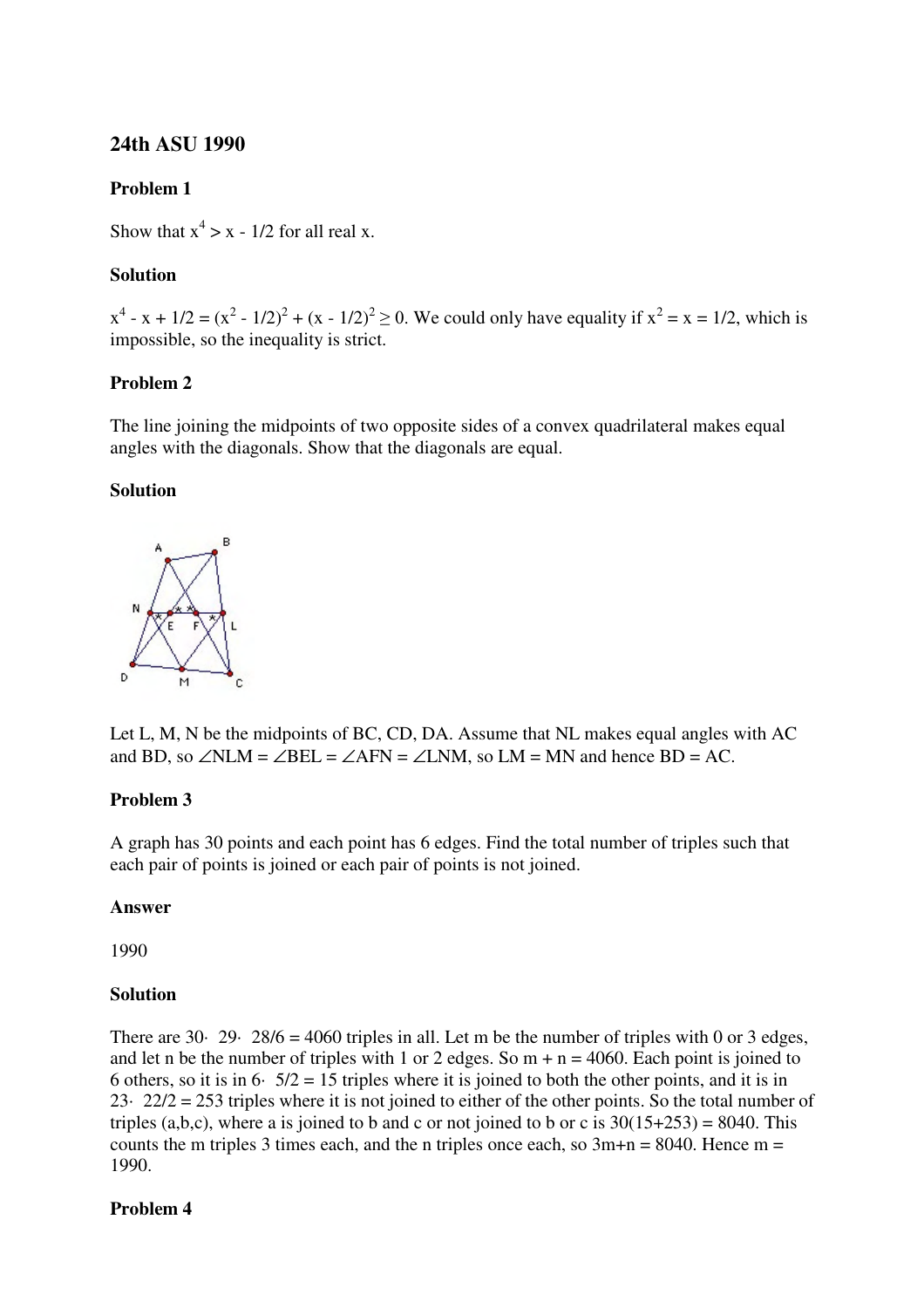Does there exist a rectangle which can be dissected into 15 congruent polygons which are not rectangles? Can a square be dissected into 15 congruent polygons which are not rectangles?

### **Answer**

yes, yes

### **Solution**



By stretching vertically we get a square.

#### **Problem 5**

The point P lies inside the triangle ABC. A line is drawn through P parallel to each side of the triangle. The lines divide AB into three parts length c, c', c" (in that order), and BC into three parts length a, a', a" (in that order), and CA into three parts length b, b', b" (in that order). Show that  $abc = a'b'c' = a''b''c''$ .

### **Solution**



The three small triangles are similar, so  $a/a'' = c'/c = b''/b'$  and  $a/a' = c'/c'' = b''/b$ . Hence  $(a/a'')(b/b'') = (c'/c)(c''/c') = c''/c$ , so abc = a"b"c". Similarly,  $(a/a')(c/c') = (b''/b)(b'/b'') = b'/b$ , so abc  $=$  a'b'c'.

### **Problem 6**

Find three non-zero reals such that all quadratics with those numbers as coefficients have two distinct rational roots.

**Answer** 1,2,-3

#### **Solution**

If  $a + b + c = 0$ , then 1 is a root of  $ax^2 + bx + c$ , and so the other root is  $-b/a - 1$ , which is rational.

#### **Problem 7**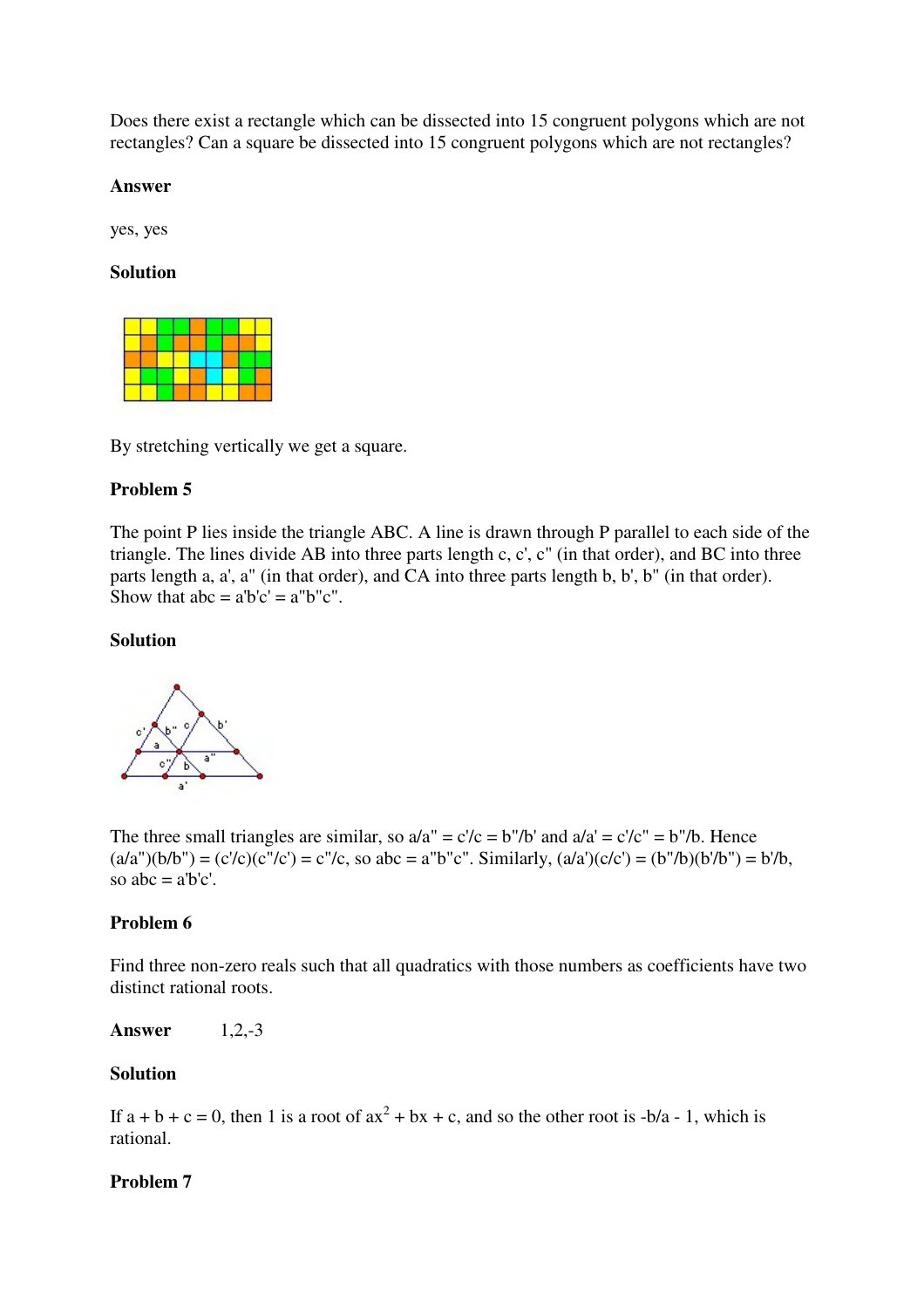What is the largest possible value of  $| \dots | a_1 - a_2 | - a_3 | - \dots - a_{1990} |$ , where  $a_1, a_2, \dots, a_{1990}$  is a permutation of 1, 2, 3, ... , 1990?

## **Answer** 1989

## **Solution**

Since  $|a-b| \leq max(a,b)$ , a trivial induction shows that the expression does not exceed  $max(a_1,$  $a_2, \ldots, a_{1990}$  = 1990. But for integers la-bl has the same parity as a+b, so a trivial induction shows that the expression has the same parity as  $a_1 + a_2 + ... + a_{1990} = 1990$  1991/2, which is odd. So it cannot exceed 1989. That can be attained by the permutation 2, 4, 5, 3, 6, 8, 9, 7, ... , 4k+2, 4k+4, 4k+5, 4k+3, ... , 1984+2, 1984+4, 1984+5, 1984+3, 1990, 1. Because we get successively 2, 3, 0; 6, 2, 7, 0; 10, 2, 11, 0; ... ; 4k+2, 2, 4k+3, 0; ... ; 1986, 2, 1987, 0; 1990, 1989.

## **Problem 8**

An equilateral triangle of side n is divided into  $n^2$  equilateral triangles of side 1. A path is drawn along the sides of the triangles which passes through each vertex just once. Prove that the path makes an acute angle at at least n vertices.

## **Solution**



The diagram has  $1 + 2 + ... + n = n(n+1)/2$  upright triangles and  $1 + 2 + ... + n-1 = n(n-1)/2$ upside down triangles. It has  $1 + 2 + ... + n + 1 = (n+1)(n+2)/2$  vertices. So the path must be  $(n+1)(n+2)/2 - 1 = (n^2+3n)/2$  units long. Each unit length of the path is in just one upright triangle. The path cannot contain all three sides of a small triangle, or it would pass through a vertex more than once. So it must contain two sides of  $(n^2+3n)/2 - n(n+1)/2 = n$  triangles. But if it contains two sides of a triangle, then it must make an acute angle at the vertex where they meet.

### **Problem 9**

Can the squares of a 1990 x 1990 chessboard be colored black or white so that half the squares in each row and column are black and cells symmetric with respect to the center are of opposite color?

**Answer** no

### **Solution**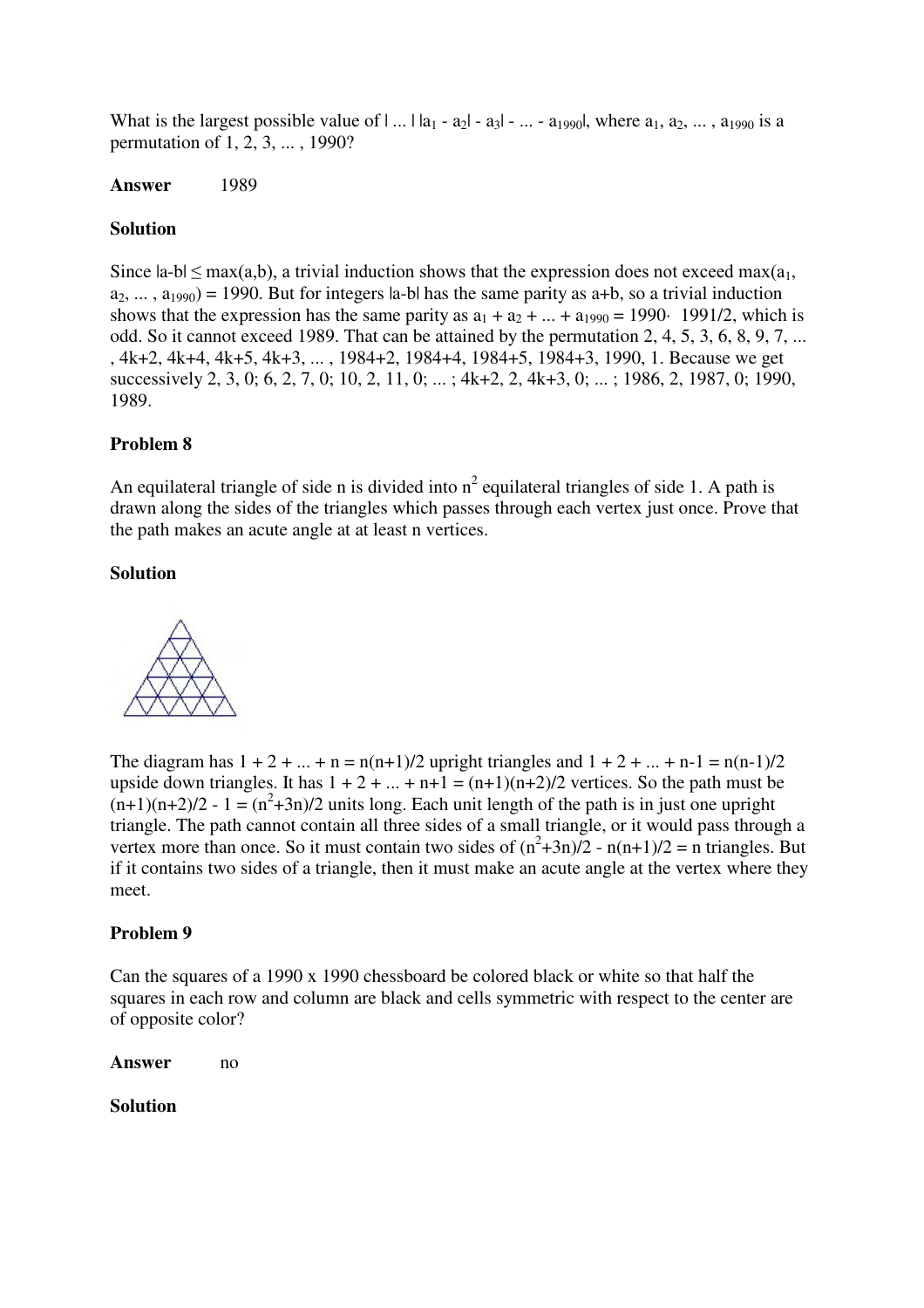

Suppose it can be done. Divide the board into 4 quadrants. Suppose there are b black and  $995<sup>2</sup>$ - b white squares in the top left quadrant. Then there are  $995^2$  - b black and b white squares in the bottom right quadrant (by the symmetry property).

If half the squares in each row are black, then half the squares in the first 995 rows are black, so the number of black squares in the top right quadrant is  $995 \cdot 1990/2 - b = 995^2 - b$ . So if half the squares in each column are black, then half the squares in the right-hand half of the board are black, so  $(995^2 - b) + (995^2 - b) = 995^2$ , in other words, b =  $995^2/2$ , which is impossible.

### **Problem 10**

Let  $x_1, x_2, ..., x_n$  be positive reals with sum 1. Show that  $x_1^2/(x_1 + x_2) + x_2^2/(x_2 + x_3) + ... + x_n$ .  $x_1^2/(x_{n-1} + x_n) + x_n^2/(x_n + x_1) \ge 1/2.$ 

### **Solution**

 $\sum x_i^2/(x_i+x_{i+1}) - \sum x_{i+1}^2/(x_i+x_{i+1}) = \sum (x_i-x_{i+1}) = 0$ . Hence  $\sum x_i^2/(x_i+x_{i+1}) = \frac{1}{2}\sum$  $(\overline{x_i}^2 + x_{i+1}^2)/(\overline{x_i} + x_{i+1}) \ge 1/4 \sum_{i} (x_i + x_{i+1}) = 1/2.$ 

#### **Problem 11**

ABCD is a convex quadrilateral. X is a point on the side AB. AC and DE intersect at Y. Show that the circumcircles of ABC, CDY and BDX have a common point.

#### **Problem 12**

Two grasshoppers sit at opposite ends of the interval [0, 1]. A finite number of points (greater than zero) in the interval are marked. A move is for a grasshopper to select a marked point and jump over it to the equidistant point the other side. This point must lie in the interval for the move to be allowed, but it does not have to be marked. What is the smallest n such that if each grasshopper makes n moves or less, then they end up with no marked points between them?

### **Problem 13**

Find all integers n such that  $[n/1!] + [n/2!] + ... + [n/10!] = 1001$ .

#### **Problem 14**

A, B, C are adjacent vertices of a regular 2n-gon and D is the vertex opposite to B (so that BD passes through the center of the 2n-gon). X is a point on the side AB and Y is a point on the side BC so that angle  $XDY = \pi/2n$ . Show that DY bisects angle XYC.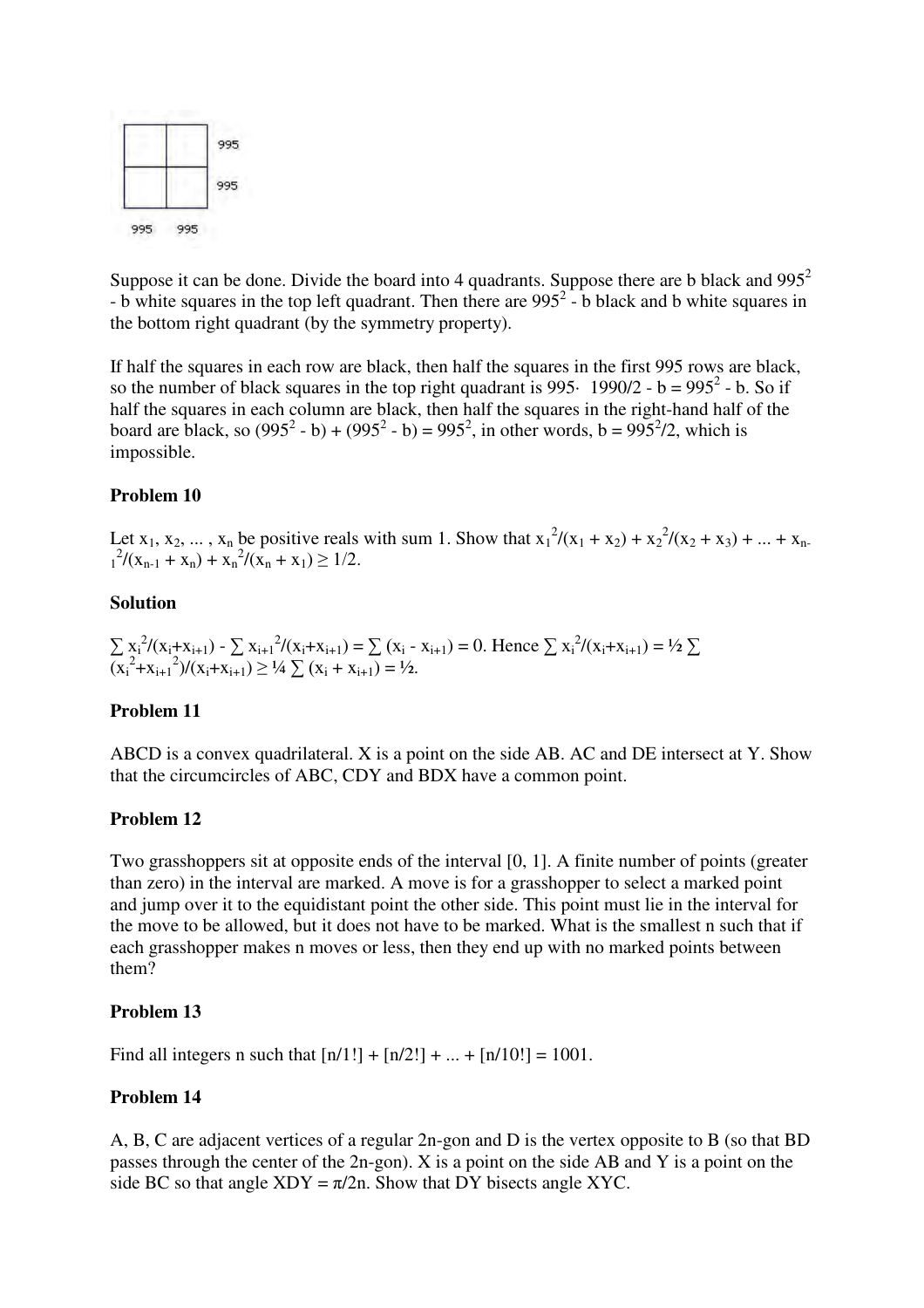# **Problem 15**

A graph has n points and n(n-1)/2 edges. Each edge is colored with one of k colors so that there are no closed monochrome paths. What is the largest possible value of n (given k)?

## **Problem 16**

Given a point X and n vectors  $\mathbf{x}_i$  with sum zero in the plane. For each permutation of the vectors we form a set of n points, by starting at X and adding the vectors in order. For example, with the original ordering we get  $X_1$  such that  $XX_1 = x_1$ ,  $X_2$  such that  $X_1X_2 = x_2$  and so on. Show that for some permutation we can find two points Y, Z with angle  $YXZ = 60$  deg, so that all the points lie inside or on the triangle XYZ.

## **Problem 17**

Two unequal circles intersect at X and Y. Their common tangents intersect at Z. One of the tangents touches the circles at P and Q. Show that ZX is tangent to the circumcircle of PXQ.

## **Problem 18**

Given 1990 piles of stones, containing 1, 2, 3, ... , 1990 stones. A move is to take an equal number of stones from one or more piles. How many moves are needed to take all the stones?

## **Problem 19**

A quadratic polynomial  $p(x)$  has positive real coefficients with sum 1. Show that given any positive real numbers with product 1, the product of their values under p is at least 1.

### **Problem 20**

A cube side 100 is divided into a million unit cubes with faces parallel to the large cube. The edges form a lattice. A prong is any three unit edges with a common vertex. Can we decompose the lattice into prongs with no common edges?

### **Problem 21**

For which positive integers n is  $3^{2n+1}$  -  $2^{2n+1}$  -  $6^n$  composite?

**Answer** all  $n \neq 1$ 

### **Solution**

 $3^{2n+1}$  -  $2^{2n+1}$  -  $6^n = (3^n - 2^n)(3^{n+1} + 2^{n+1})$ , so it is certainly composite for  $n > 1$ . For  $n = 1$ , it is  $27-8-6 = 13$ , which is prime.

### **Problem 22**

If every altitude of a tetrahedron is at least 1, show that the shortest distance between each pair of opposite edges is more than 2.

### **Problem 23**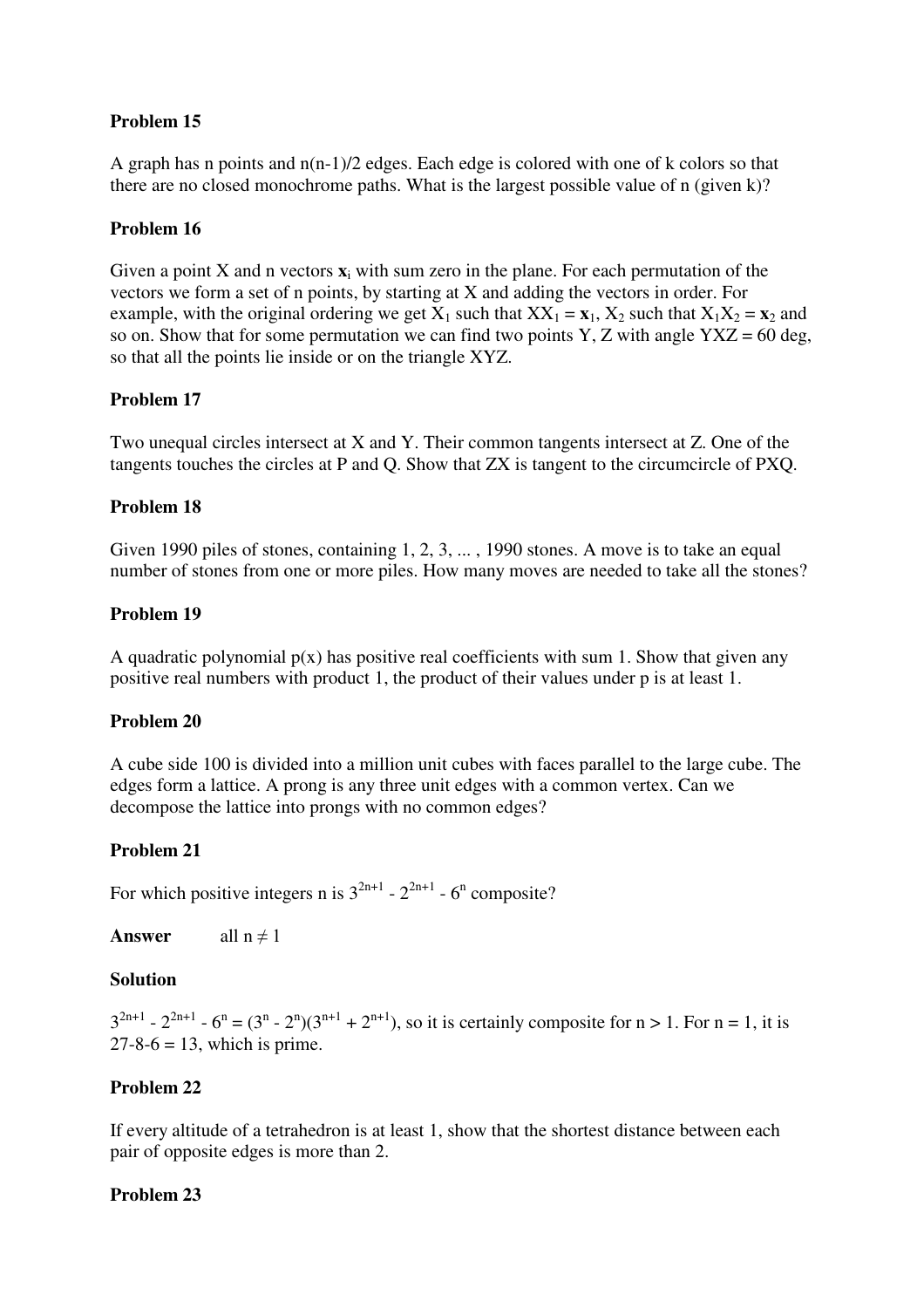A game is played in three moves. The first player picks any real number, then the second player makes it the coefficient of a cubic, except that the coefficient of  $x^3$  is already fixed at 1. Can the first player make his choices so that the final cubic has three distinct integer roots?

# **Problem 24**

Given 2n genuine coins and 2n fake coins. The fake coins look the same as genuine coins but weigh less (but all fake coins have the same weight). Show how to identify each coin as genuine or fake using a balance at most 3n times.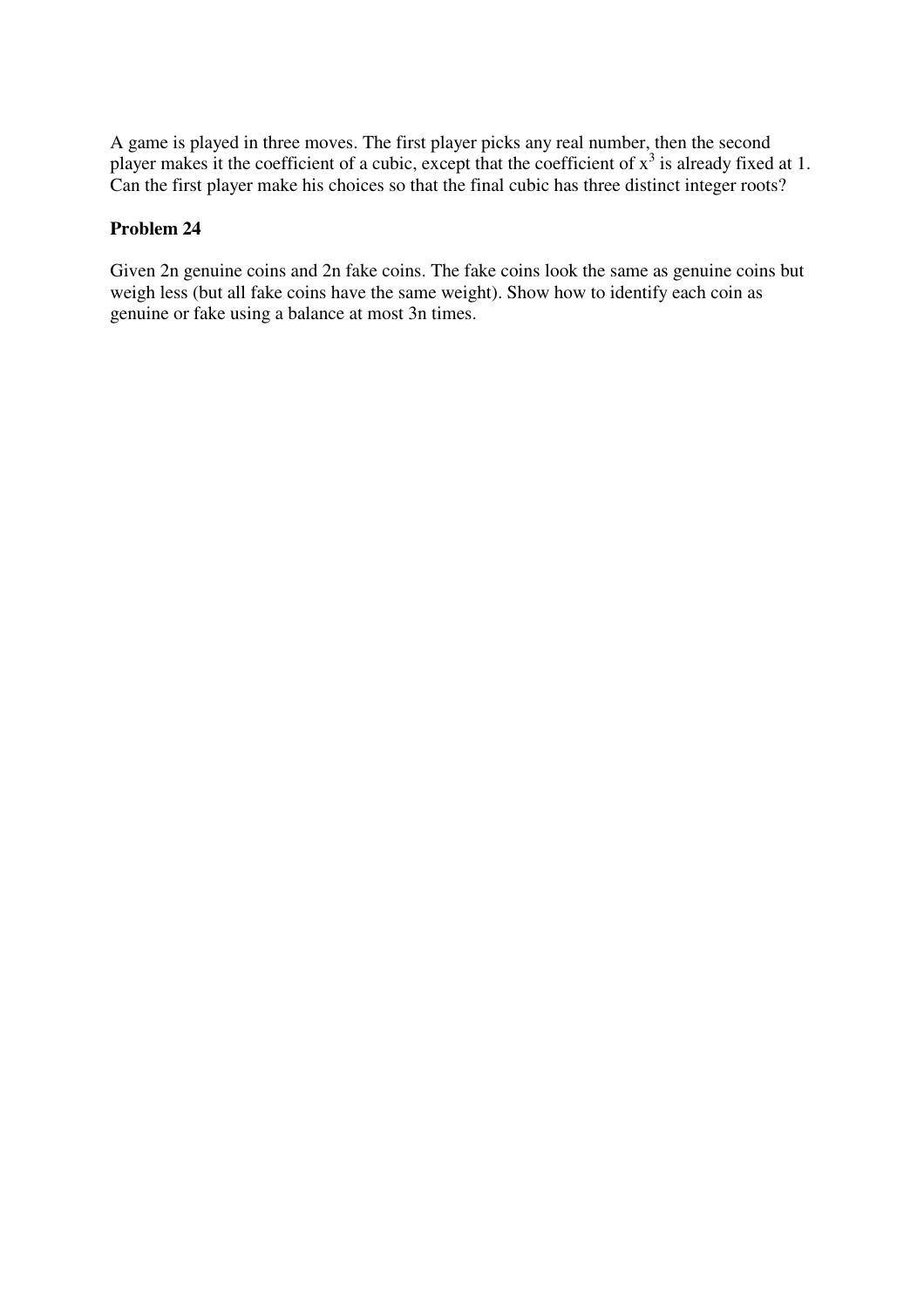# **25th ASU 1991**

## **Problem 1**

Find all integers a, b, c, d such that ab  $-2cd = 3$ , ac  $+ bd = 1$ .

## **Answer**

 $(a,b,c,d) = (1,3,1,0), (-1,-3,-1,0), (3,1,0,1), (-3,-1,0,-1)$ 

### **Solution**

 $11 = (ab - 2cd)^2 + 2(ac + bd)^2 = (a^2 + 2d^2)(b^2 + 2c^2)$ , so we must have either (1)  $a^2 + 2d^2 = 1$ ,  $b^2 + 2c^2 = 11$ , or (2)  $a^2 + 2d^2 = 11$ ,  $b^2 + 2c^2 = 1$ .

(1) gives  $a = \pm 1$ ,  $d = 0$ ,  $b = \pm 3$ ,  $c = \pm 1$ . If  $a = 1$  and  $d = 0$ , then  $ac + bd = 1$  implies  $c = 1$ , and ab - 2cd = 3 implies b = 3. Similarly, if  $a = -1$ , then  $c = -1$ , and  $b = -3$ . Similarly, (2) gives  $(a,b,c,d) = (3,1,0,1), (-3,-1,0,-1).$ 

### **Problem 2**

n numbers are written on a blackboard. Someone then repeatedly erases two numbers and writes half their arithmetic mean instead, until only a single number remains. If all the original numbers were 1, show that the final number is not less than 1/n.

### **Solution**

Put c =  $(a+b)/4$ . We have  $1/c = 4/(a+b) \leq 1/a + 1/b$ , so each move does not increase the sum of the reciprocals of the numbers. If the final number is k, then the final sum of reciprocals is 1/k. The initial sum is n, so  $1/k \le n$ , or  $k \ge 1/n$ .

### **Problem 3**

Four lines in the plane intersect in six points. Each line is thus divided into two segments and two rays. Is it possible for the eight segments to have lengths 1, 2, 3, ... , 8? Can the lengths of the eight segments be eight distinct integers?

Answer no, yes

### **Solution**



If a triangle has integer sides, one of which is 1, then it must be isosceles. So the only candidates for the segment length 1 are AB and AE. wlog  $AB = 1$ , so  $BF = AF$ . Hence cos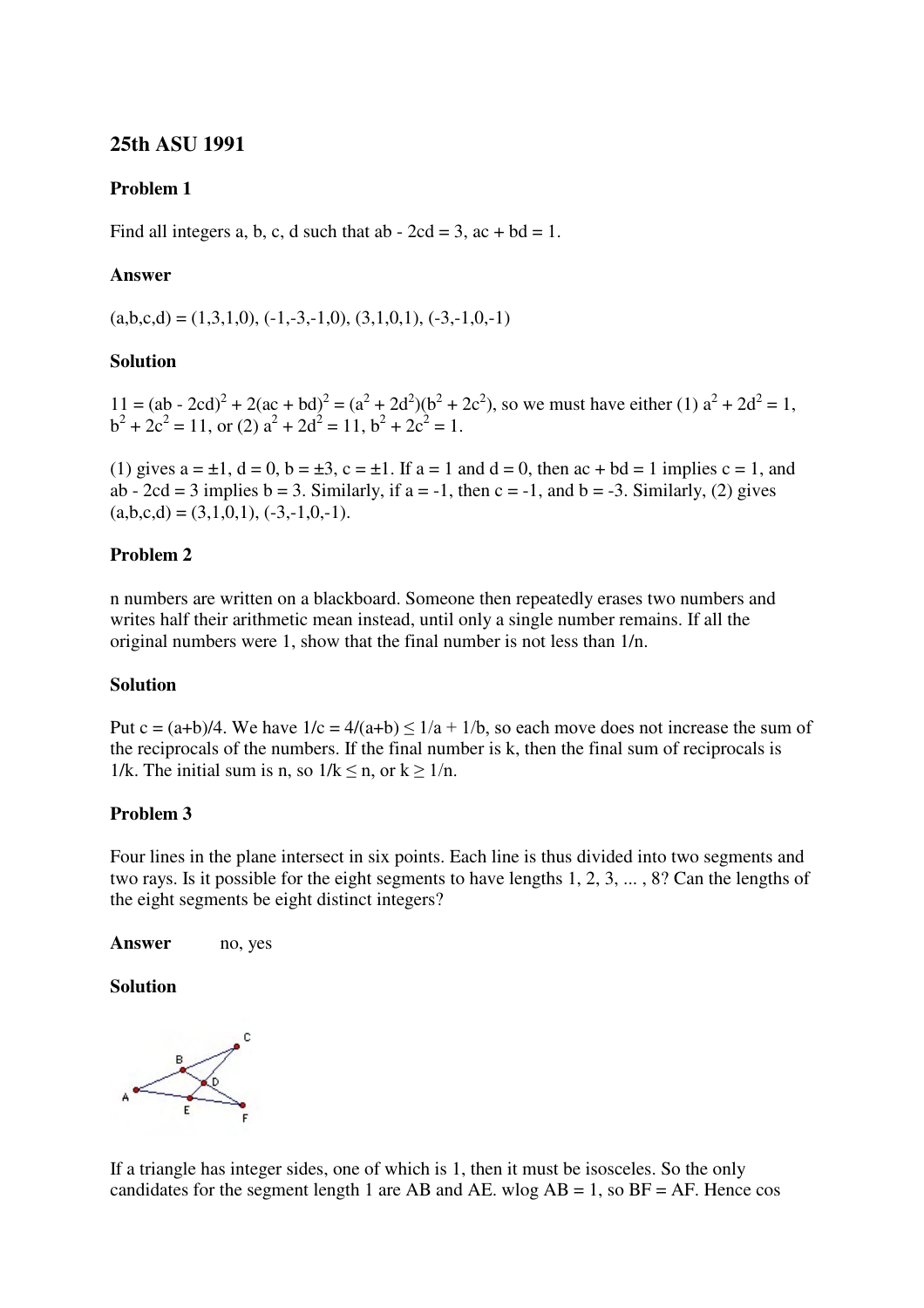DFE = 1 - 1/(2 AF<sup>2</sup>). Hence  $ED^2 = DF^2 + EF^2 + 2DF$  ·  $EF(1 - 1/2AF^2) = DF^2 + EF^2 + 2DF$  ·  $EF$  -DF· EF/AF<sup>2</sup>. But the first three terms are integers and the last term is  $< 1$ . Contradiction. (Careful, looking at the figure one is tempted to conclude that  $ED < AB$ , but a more realistic figure shows that is false.).



Building on the 3,4,5 triangle we get the figure above.

## **Problem 4**

A lottery ticket has 50 cells into which one must put a permutation of 1, 2, 3, ... , 50. Any ticket with at least one cell matching the winning permutation wins a prize. How many tickets are needed to be sure of winning a prize?

### **Answer** 26

### **Solution**

Take the tickets:

|          |  | $1 \quad 2 \quad 3 \quad \ldots \quad 25 \quad 26 \quad 27 \quad \ldots \quad 50$ |  |  |  |
|----------|--|-----------------------------------------------------------------------------------|--|--|--|
|          |  | 2 3 4  26 1 27  50                                                                |  |  |  |
|          |  | 3 4 5  1 2 27  50                                                                 |  |  |  |
| $\cdots$ |  |                                                                                   |  |  |  |
|          |  | 26 1 2  24 25 27  50                                                              |  |  |  |

Each of the numbers  $1, 2, \ldots, 26$  occurs in each of the places  $1, 2, \ldots, 26$ , but the winning ticket cannot have all these numbers in the last 24 places. So there must be at least one match. So 26 tickets suffice.

Now given any 25 tickets we show that they could all fail to match the winning permutation. In other words, we construct a permutation which fails to match any of the 25 tickets in any cell. We place the numbers 1, 2, 3, ... , 50 in turn. We start by placing 1. Clearly at most 25 places are ruled out, so we can place the 1. Now suppose we have placed 1, 2, ... , a. There must be at least 25 places where a+1 is not ruled out. If any of them are still unoccupied, then we are done. If not, they must be occupied by numbers  $x_1, x_2, \ldots, x_{25}$  already placed. Take any empty place. 26 numbers cannot be ruled out for it, and we know that a+1 is ruled out, so at least one of the  $x_i$  is not ruled out. So we can move that  $x_i$  to it and then place a+1 where the  $x_i$ came from.

### **Problem 5**

Find unequal integers m, n such that  $mn + n$  and  $mn + m$  are both squares. Can you find such integers between 988 and 1991?

Answer no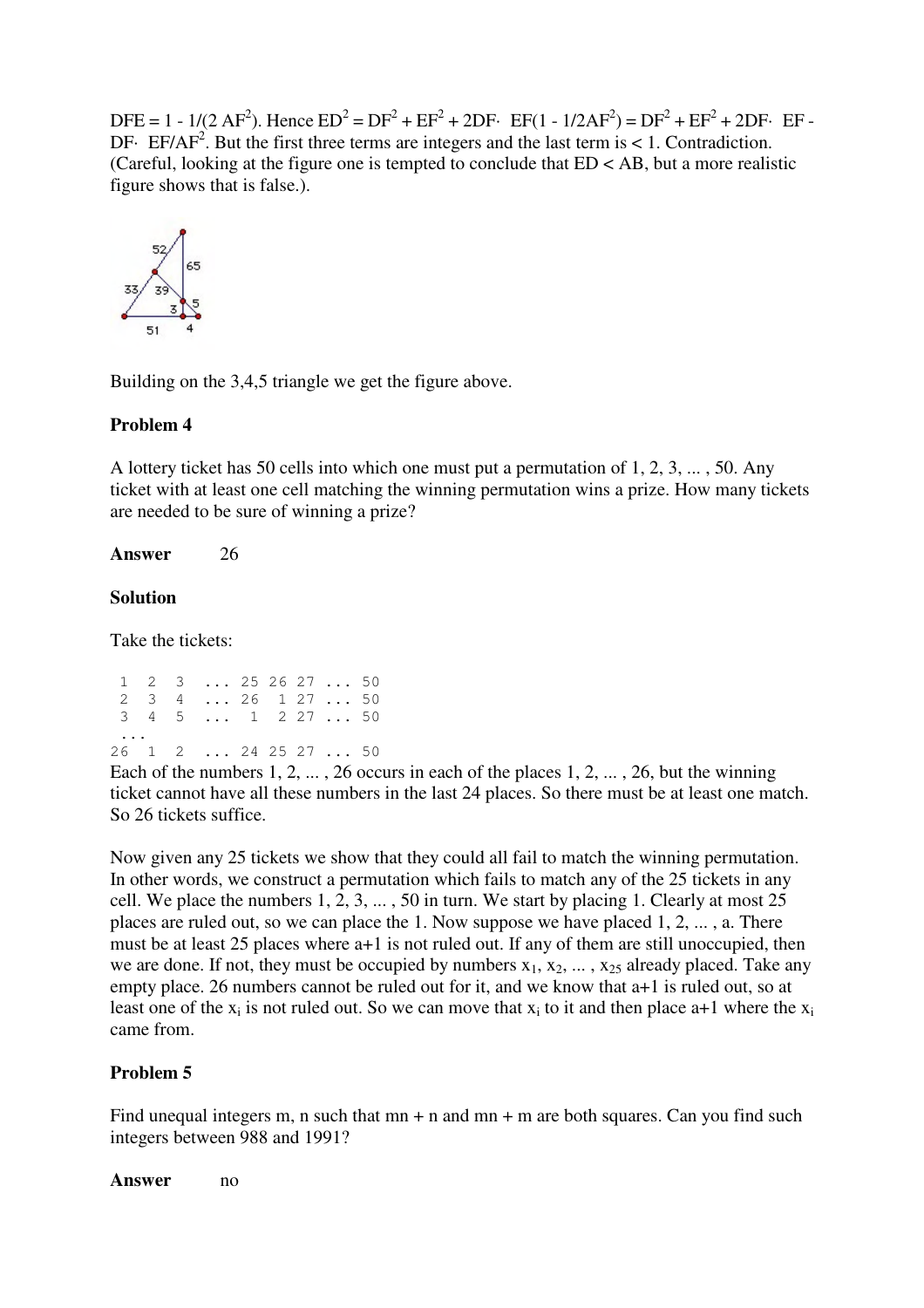## **Solution**

For example,  $49 = 7^2$ ,  $50 = 2 \cdot 5^2$ ,  $8 = 2 \cdot 2^2$ ,  $9 = 3^2$ , so  $49 \cdot 8 + 8 = 20^2$ ,  $49 \cdot 8 + 49 = 21^2$ .

wlog m < n. Then mn + m =  $(m+h)^2$ , mn + n =  $(m+k)^2$ , with k > h. So n - m =  $(m+k)^2$  -  $(m+h)^2$  $=(k-h)(2m+k+h) > 2m$ , so  $n > 3m$ . Hence we cannot have m and n between 988 and 1991.

## **Problem 6**

ABCD is a rectangle. Points K, L, M, N are chosen on AB, BC, CD, DA respectively so that KL is parallel to MN, and KM is perpendicular to LN. Show that the intersection of KM and LN lies on BD.

### **Solution**



Let LN and KM meet at O.  $\angle NOM = \angle NDM = 90^\circ$ , so OMDN is cyclic. Hence  $\angle NOD =$ ∠NMD. Similarly, BLOK is cyclic and ∠LOB = ∠LKB. But NM is parallel to LK and AB is parallel to CD, so ∠LKB = ∠NMD. Hence ∠NOD = ∠LOB, so DOB is a straight line.

## **Problem 7**

An investigator works out that he needs to ask at most 91 questions on the basis that all the answers will be yes or no and all will be true. The questions may depend upon the earlier answers. Show that he can make do with 105 questions if at most one answer could be a lie.

### **Solution**

Suppose he asks n questions as usual, and then asks "did you lie to any of the last n questions?" If the reply is a truthful no, then the n answers were correct. If the reply is a lying no, then the n answers were still correct. On the other hand if the answer is yes, then the n answers might have been correct and might not. However, a lie has certainly been told, so all future answers must be truthful and so he could ask the n questions again.

 $91 = 7$  13, so the obvious candidates for n are 7 and 13. If we take n = 7, then the worst case is 13 check questions and 7 repeat questions. That does not work because he needs 20 extra questions and only has 14. A little thought suggests reducing n each time. So the first batch of questions is 13, followed by a check question. If the check answer is yes, then he knows a lie has been told and asks the 13 questions again. No further check questions are needed, and he has used exactly 14 extra questions. If the check answer is no, then the lie may not have been told, so the next batch of questions is 12, followed by a check question, and so on. That allows him to ask  $13+12+...+1=91$  questions. If he gets a yes to the check question after the batch of i, then he ignores the answers to that batch and asks them again, thus asking a total of 14 extra questions, but thereafter asks no check questions.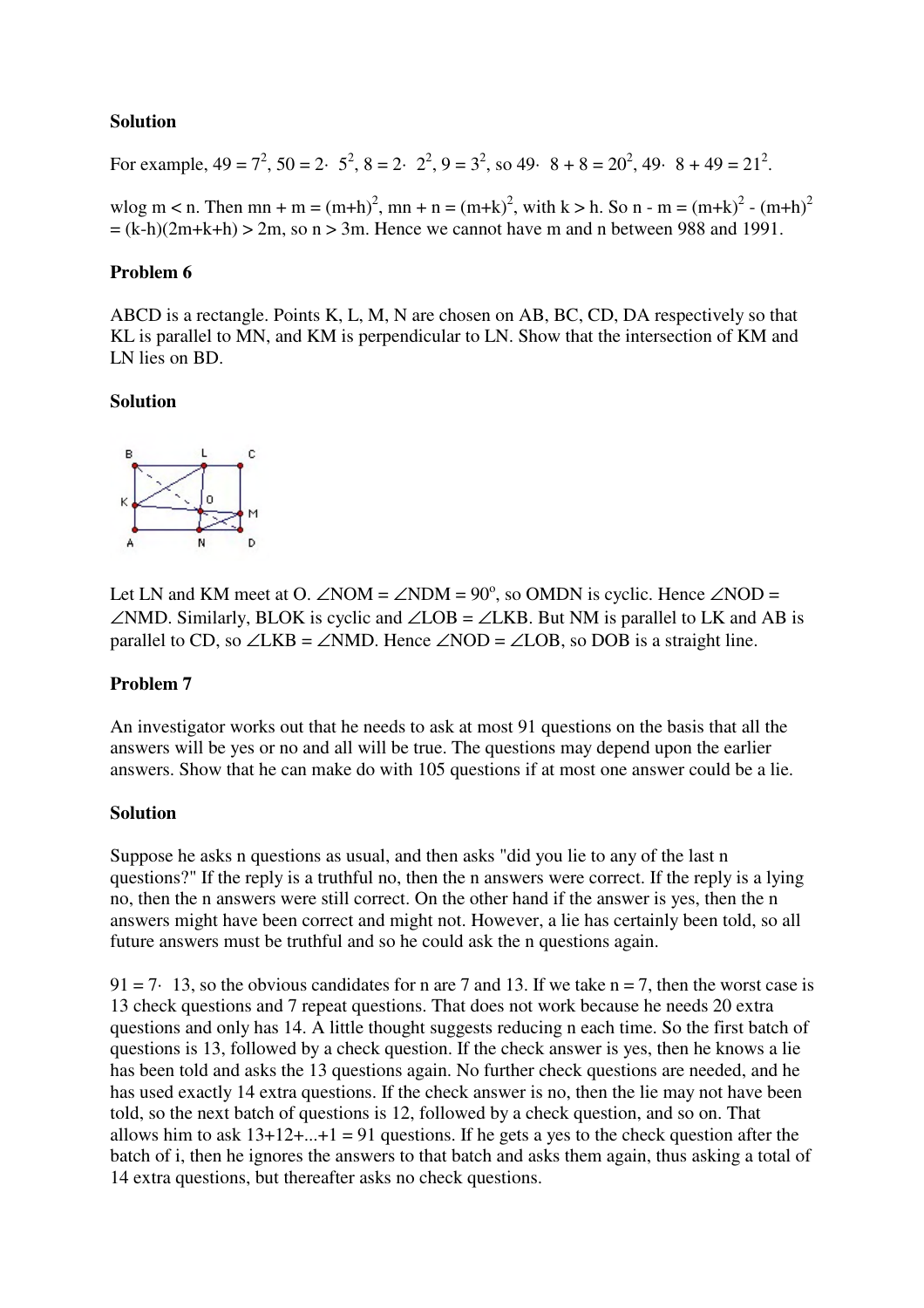# **Problem 8**

A minus sign is placed on one square of a 5 x 5 board and plus signs are placed on the remaining squares. A move is to select a 2 x 2, 3 x 3, 4 x 4 or 5 x 5 square and change all the signs in it. Which initial positions allow a series of moves to change all the signs to plus?

**Answer** only the central square

### **Solution**

We take the 5x5 square, the two yellow 3x3 squares, which overlap at the center, and the two blue 2x2 squares. Then every square except the center square is changed an even number of times. So this works if the central square was selected.



It is easy to check that any 2x2, 3x3, 4x4 or 5x5 square has an even number of green squares, so if the selected square was green, and we change it an odd number of times, then some other green square must also be changed an odd number of times and hence end up with a minus. So if all the squares end up plus, then the selected square was not green, so it must belong to the central white column. Similarly, it must belong to the central row and hence must be the center square.

## **Problem 9**

Show that  $(x + y + z)^2/3 \ge x\sqrt{(yz)} + y\sqrt{(zx)} + z\sqrt{(xy)}$  for all non-negative reals x, y, z.

### **Solution**

By AM/GM xy + yz  $\geq 2x\sqrt{(yz)}$ . Adding the similar results gives  $2(xy + yz + zx) \geq 2(x\sqrt{(yz)} +$  $y\sqrt{z}x$  +  $z\sqrt{x}y$ ).

By AM/GM  $x^2 + x^2 + y^2 + z^2 \ge 4x\sqrt{yz}$ . Adding the similar results gives  $x^2 + y^2 + z^2 \ge x\sqrt{yz}$ +  $y\sqrt{(zx)} + z\sqrt{(xy)}$ . Adding the first result gives  $(x + y + z)^2/3 \ge x\sqrt{(yz)} + y\sqrt{(zx)} + z\sqrt{(xy)}$ .

### **Problem 10**

Does there exist a triangle in which two sides are integer multiples of the median to that side? Does there exist a triangle in which every side is an integer multiple of the median to that side?

**Answer** yes, no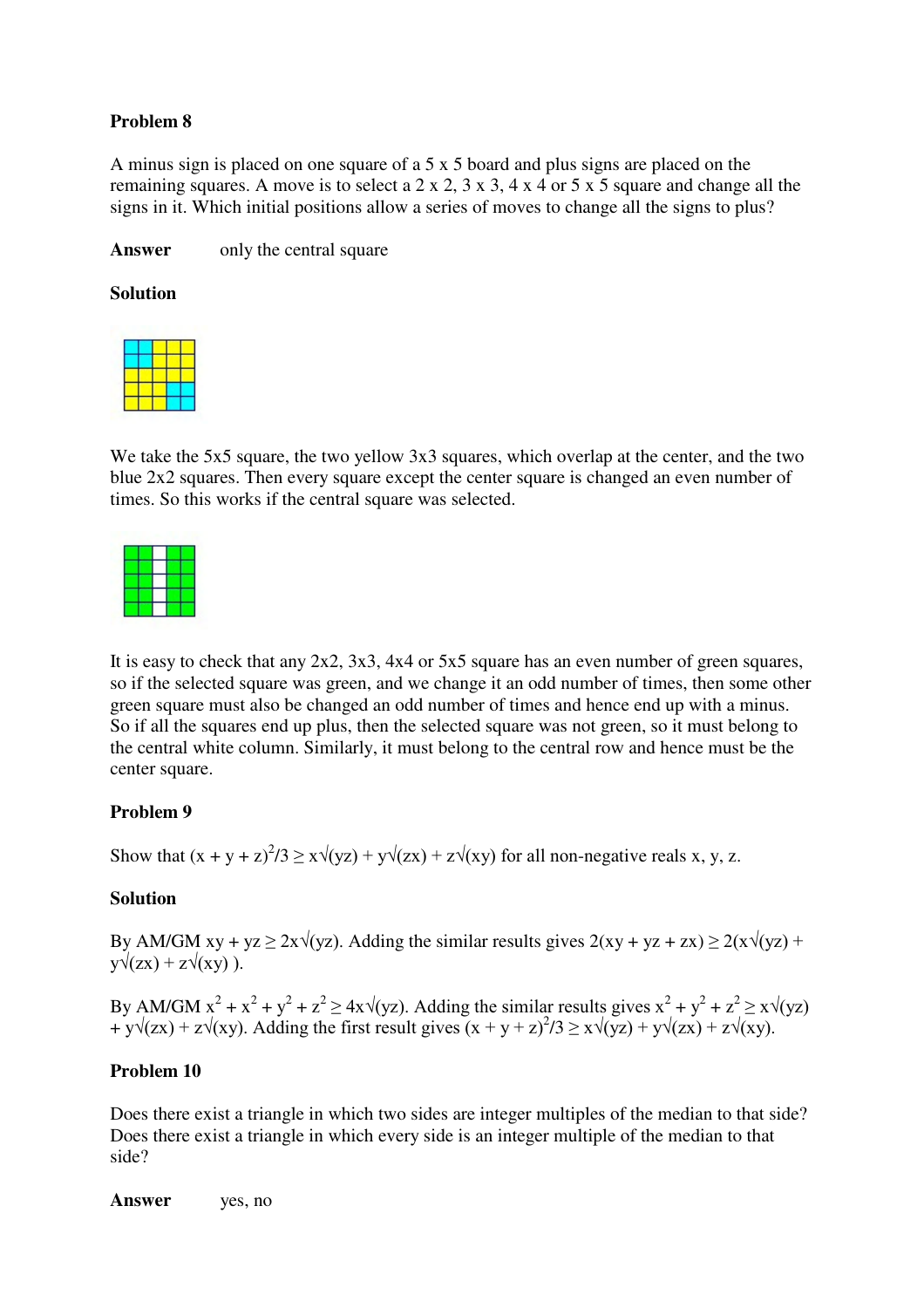# **Solution**

The obvious approach is to make the triangle isosceles. So suppose the sides are a, b, b. Then the length m of a median to one of the sides length b satisfies:  $a^2 + b^2 = 2m^2 + b^2/2$ . The simplest possbility is to take m = b, so  $a^2 = 3b^2/2$ . Thus if b = 2, a =  $\sqrt{6}$ .

Suppose we have a triangle ABC, with medians AD, BE, CF, and BC/AD, CA/BE, AB/CF all integers. If AD = BC/2, then  $\angle A = 90^\circ$ . If AD < BC/2, then  $\angle A$  is obtuse, so at least two of the medians must be equal to the corresponding sides. So wlog we have  $b^2 + c^2 = 5a^2/2$ ,  $c^2 + c^2 = 5a^2/2$  $a^{2} = 5b^{2}/2$ . Subtracting,  $b^{2} - a^{2} = (5/2)(a^{2} - b^{2})$ , so a = b. Hence c/a =  $\sqrt{(3/2)}$ . So the third median has length m where  $a^2 + a^2 = (3/4)a^2 + 2m^2$ , so  $a/m = \sqrt{(8/5)}$ , which is not integral. Contradiction.

## **Problem 11**

The numbers 1, 2, 3, ..., n are written on a blackboard (where  $n \ge 3$ ). A move is to replace two numbers by their sum and non-negative difference. A series of moves makes all the numbers equal k. Find all possible k.

**Answer** all powers of  $2 \ge n$ 

## **Solution**

If a prime p divides a+b and a-b, then it divides 2a and 2b, so if p is odd, it divides a and b. Thus if an odd prime p divides k, then it must divide all the original numbers including 1. So k must be a power of 2. Note that k, k  $\rightarrow$  0, 2k  $\rightarrow$  2k, 2k and k, k, k  $\rightarrow$  0, k, 2k  $\rightarrow$  k, k, 2k  $\rightarrow$ 0, 2k, 2k  $\rightarrow$  2k, 2k, 2k. So (by a trivial induction) if we get all the numbers equal to k, then we can get them all to equal 2k. Finally, note that we can never decrease the largest number on the board, so the answer must be all powers of 2 greater than some minimum, which must be at least n.

We use induction to show that if  $2^m$  is the smallest power of 2 which is  $\geq$  n, then we can get all numbers equal to  $2^m$ . Note that  $0, k \rightarrow k, k \rightarrow 0, 2k$ , so with a zero we can double each member of any set of numbers as often as we wish and finally convert the zero. For example, we could convert 0, 2, 4 to 8, 8, 8. It is convenient to take the induction hypothesis as  $S_n$ : we can convert 1, 2, ..., n to 0,  $2^k$ ,  $2^k$ , ...,  $2^k$ , where  $2^k$  is the smallest power of 2 which is  $\geq$  n.

We show first that  $S_n$  is true for  $n \leq 8$ . For  $n = 3$ , we take  $1,3 \rightarrow 2,4$ , then  $2,2 \rightarrow 0,4$ . For  $n =$ 4, we ignore the 4 and use the case  $n = 3$ . For  $n = 5$ , we take  $3.5 \rightarrow 2.8$ . Then  $2.2 \rightarrow 0.4$ . Then we use the 0 to convert the remaining powers of 2 (1,4,4) to 8. For  $n = 6$ , we take  $2.6 \rightarrow 4.8$ and  $3.5 \rightarrow 2.8$ , then  $4.4 \rightarrow 0.8$ . Finally, we use the 0 to convert 1 and 2 to 8. For n = 7, we take  $1,7 \rightarrow 6,8$ , then  $2,6 \rightarrow 4,8$ , then  $3,5 \rightarrow 2,8$ , then  $4,4 \rightarrow 0,8$ , then  $2,6 \rightarrow 4,8$  and finally use the 0 to convert the remaining 4 to 8.

Let  $n = 2^a + b$ , where  $0 < b \le 2^a$  and assume  $S_m$  is true for all  $m < n$ . If  $b = 1$ , we convert the pair  $2^a$ -1,  $2^a$ +1 to 2,  $2^{a+1}$ . We have  $2^a$ -2 > 2, so by induction we can convert 1, 2, ...,  $2^a$ -2 to 0,  $2^a$ , ...,  $2^a$ . Now all the numbers except 0 are powers of 2 and we can use the 0 to convert them each to  $2^{a+1}$ . Similarly, if  $b = 2$ , we convert  $2^a-1$ ,  $2^a+1$  to 2,  $2^{a+1}$  and  $2^a-2$ ,  $2^a+2$  to 4,  $2^{a+1}$  and then proceed as in the previous case. If  $3 \le b < 2^a$ , then we start by converting the pairs  $(2^a +$ b,  $2^a$  - b),  $(2^a + b - 1, 2^a - b + 1)$ ,  $(2^a + b - 2, 2^a - b + 2)$ , ...,  $(2^a + 1, 2^a - 1)$ . That gives some  $2^{a+1}s$ and 2, 4, ..., 2b. Now by  $S_b$  we can convert 2, 4, ..., 2b to 0,  $2^{a+1}$ , ...,  $2^{a+1}$ . The remaining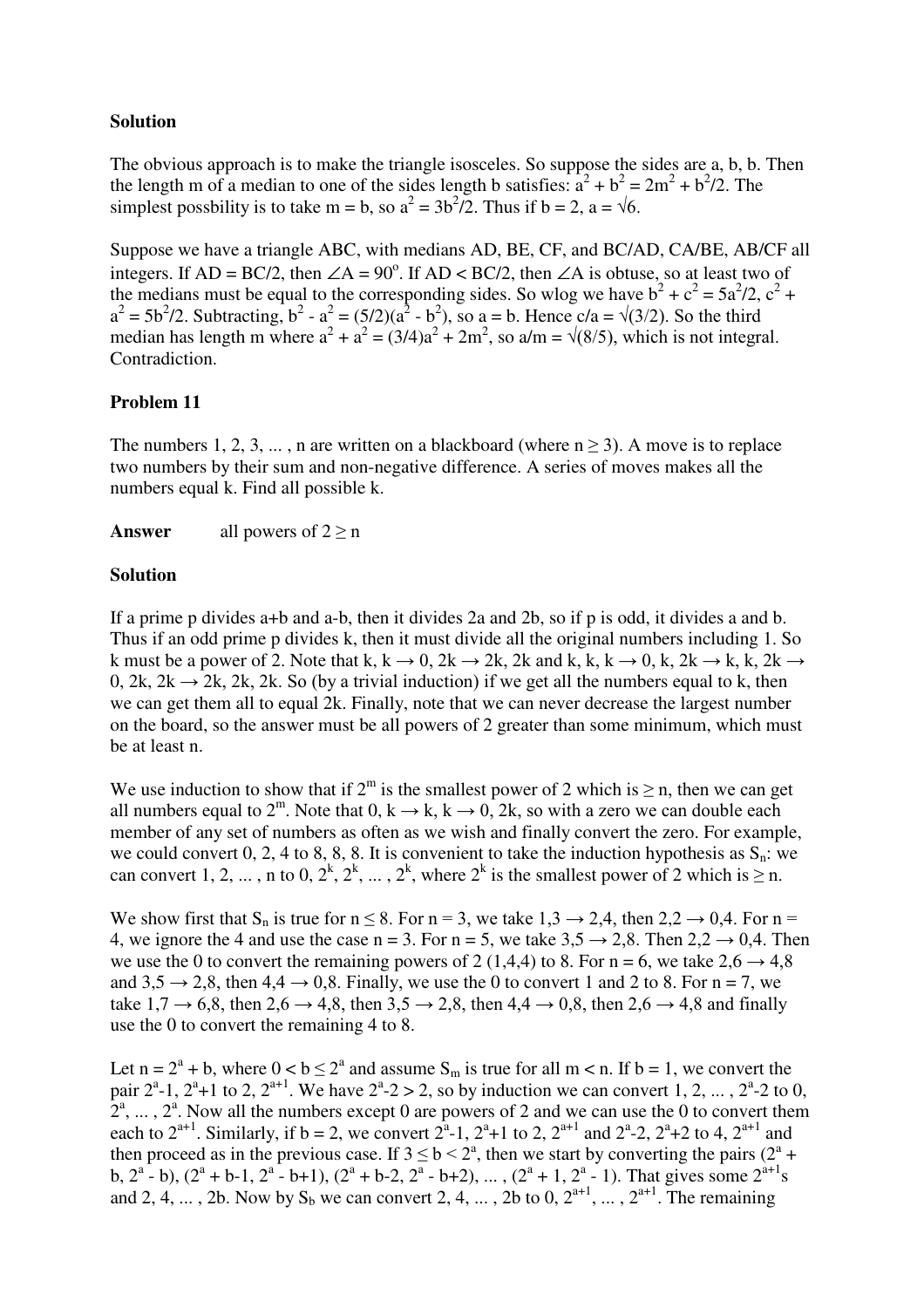numbers 1, 2, ...,  $2^a$ -b-1 can either be converted to powers of 2 by  $S^{2a-b-1}$  (if  $2^a$ -b-1  $\geq$  3) or are already powers of 2. Finally we use the 0 to bring all powers of 2 up to  $2^{a+1}$ . In the case  $b = 2^a$ , we ignore  $2^a + b$  (=  $2^{a+1}$ ) and use the case b-1 to convert the others.

## **Problem 12**

The figure below is cut along the lines into polygons (which need not be convex). No polygon contains a 2 x 2 square. What is the smallest possible number of polygons?





## **Solution**

We can clearly cut the polygon into 12 strips width 1, so the smallest number is  $\leq 12$ .

There are 84 unit squares in the figure. Each cut along the edge of a unit square not already cut (and not on the boundary) increases the number of pieces by at most 1. So it is sufficient to show that at most 72 edges remain uncut (after cutting into polygons). Because then cutting the remaining edges would increase the total number of pieces by at most 72. But the final number of pieces is 84, so we would have to start with at least 12.

Initially, there are 144 edges, so we have to show that at least 72 of them are cut to make the polygons. An interior vertex has 4 edges. At least two of them must be cut, or the vertex would be the center of an uncut 2 x 2 square. If we take alternate interior vertices (36 in total, as shown below), then each has at least two cut edges, so in total at least 72 edges are cut to make the polygons.

## **Problem 13**

ABC is an acute-angled triangle with circumcenter O. The circumcircle of ABO intersects AC and BC at M and N. Show that the circumradii of ABO and MNC are the same.

### **Solution**

It is sufficient to show that  $\angle MBN = \angle C$ . But  $\angle MBN = \angle MBO + \angle OBN = \angle MAO +$  $\angle$ OBN =  $\angle$ MCO +  $\angle$ OCN =  $\angle$ C.

## **Problem 14**

A polygon can be transformed into a new polygon by making a straight cut, which creates two new pieces each with a new edge. One piece is then turned over and the two new edges are reattached. Can repeated transformations of this type turn a square into a triangle?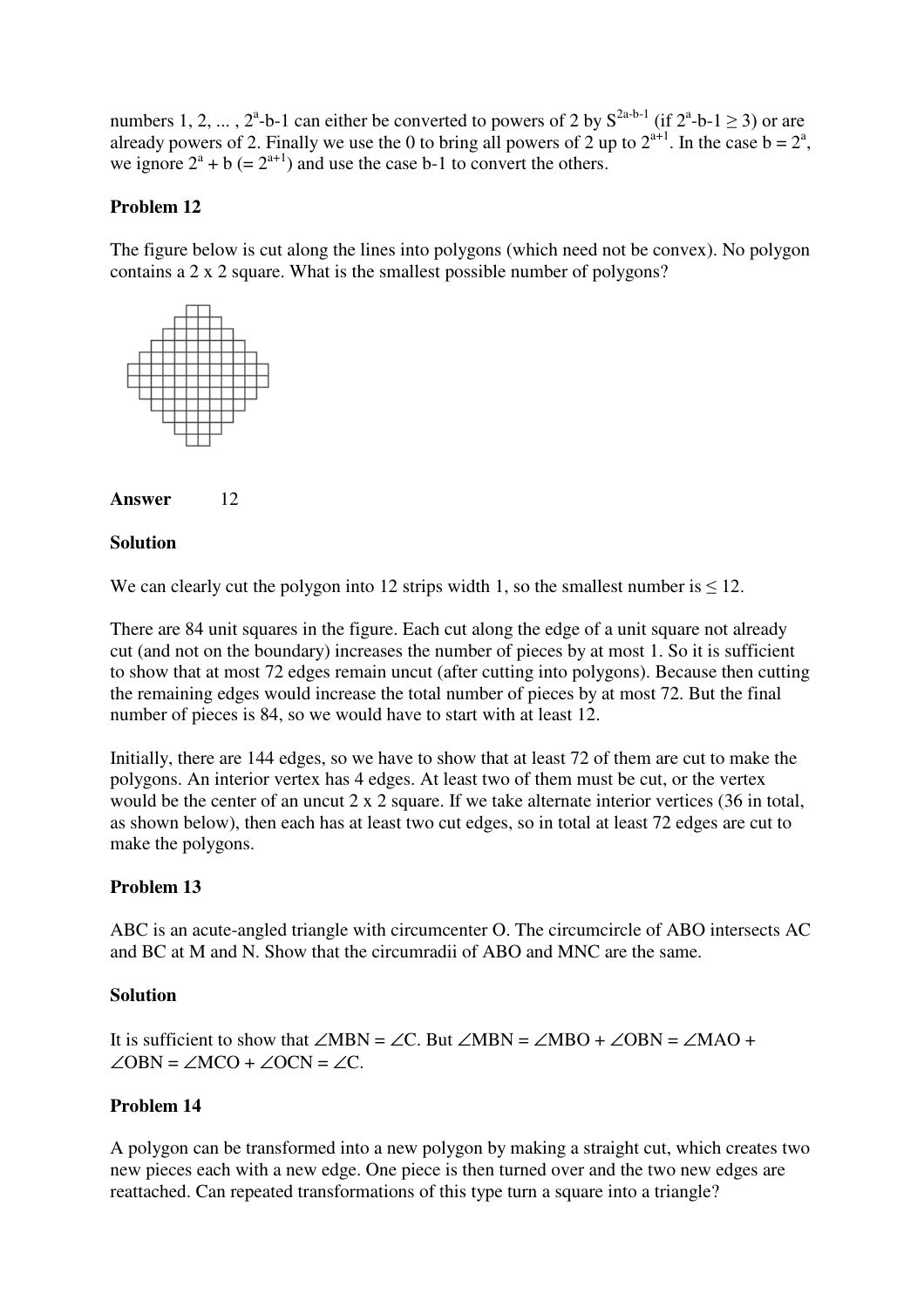## **Problem 15**

An *h x k minor* of an n x n table is the hk cells which lie in h rows and k columns. The *semiperimeter* of the minor is  $h + k$ . A number of minors each with semiperimeter at least n together include all the cells on the main diagonal. Show that they include at least half the cells in the table.

## **Problem 16**

(1)  $r_1, r_2, \ldots, r_{100}, c_1, c_2, \ldots, c_{100}$  are distinct reals. The number  $r_i + c_j$  is written in position i, j of a 100 x 100 array. The product of the numbers in each column is 1. Show that the product of the numbers in each row is -1. (2)  $r_1, r_2, \ldots, r_{2n}, c_1, c_2, \ldots, c_{2n}$  are distinct reals. The number  $r_i + c_i$  is written in position i, j of a 2n x 2n array. The product of the numbers in each column is the same. Show that the product of the numbers in each row is also the same.

## **Problem 17**

A sequence of positive integers is constructed as follows. If the last digit of  $a_n$  is greater than 5, then  $a_{n+1}$  is  $9a_n$ . If the last digit of  $a_n$  is 5 or less and  $a_n$  has more than one digit, then  $a_{n+1}$  is obtained from  $a_n$  by deleting the last digit. If  $a_n$  has only one digit, which is 5 or less, then the sequence terminates. Can we choose the first member of the sequence so that it does not terminate?

## **Problem 18**

 $p(x)$  is the cubic  $x^3 - 3x^2 + 5x$ . If h is a real root of  $p(x) = 1$  and k is a real root of  $p(x) = 5$ , find  $h + k$ .

### **Solution**

Put y = 2-h, where  $p(h) = 1$ , then  $(2-y)^3 - 3(2-y)^2 + 5(2-y) - 1 = 0$ , so 8-12y+6y<sup>2</sup>-y<sup>3</sup> - 12+12y- $3y^2 + 10-5y - 1 = 0$ , or  $y^3 - 3y^2 + 5y = 5$ , or  $p(y) = 5$ . So if h is a root of  $p(h) = 1$ , then there is a root k of  $p(k) = 5$  such that h+k = 2. To complete the proof we have to show that  $p(x) = 5$ has only one real root.

But  $x^3 - 3x^2 + 5x = (x-1)^3 + 2(x-1) + 3$  which is a strictly increasing function of x-1 and hence of x. So  $p(x) = k$  has only one real root.

### **Problem 19**

The chords AB and CD of a sphere intersect at X. A, C and X are equidistant from a point Y on the sphere. Show that BD and XY are perpendicular.

### **Problem 20**

Do there exist 4 vectors in the plane so that none is a multiple of another, but the sum of each pair is perpendicular to the sum of the other two? Do there exist 91 non-zero vectors in the plane such that the sum of any 19 is perpendicular to the sum of the others?

### **Problem 21**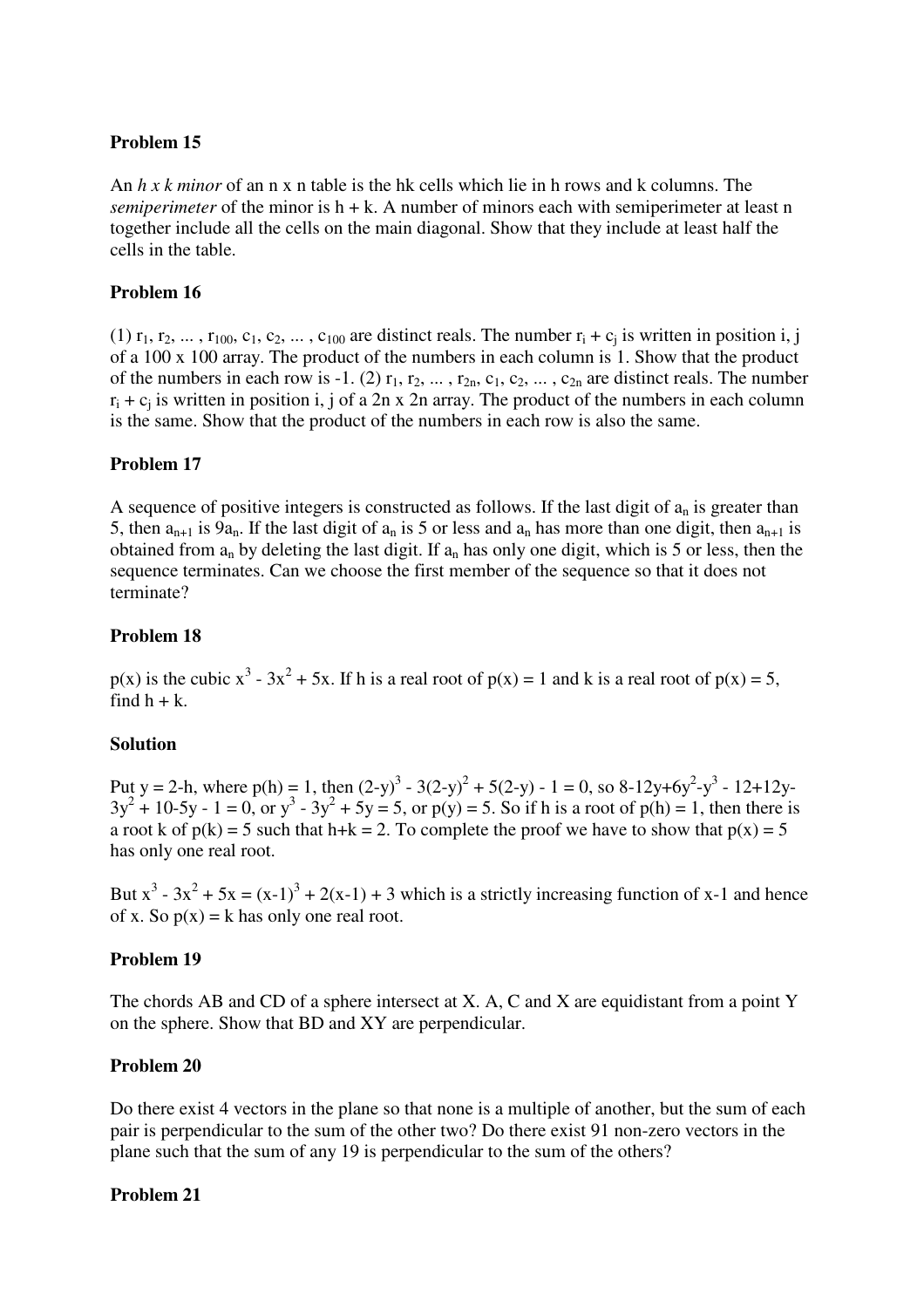ABCD is a square. The points X on the side AB and Y on the side AD are such that  $AX \cdot AY =$ 2 BX· DY. The lines CX and CY meet the diagonal BD in two points. Show that these points lie on the circumcircle of AXY.

## **Problem 22**

X is a set with 100 members. What is the smallest number of subsets of X such that every pair of elements belongs to at least one subset and no subset has more than 50 members? What is the smallest number if we also require that the union of any two subsets has at most 80 members?

## **Problem 23**

The real numbers  $x_1, x_2, ..., x_{1991}$  satisfy  $|x_1 - x_2| + |x_2 - x_3| + ... + |x_{1990} - x_{1991}| = 1991$ . What is the maximum possible value of  $|s_1 - s_2| + |s_2 - s_3| + ... + |s_{1990} - s_{1991}|$ , where  $s_n = (x_1 + x_2 + ... +$  $x_n$ )/n?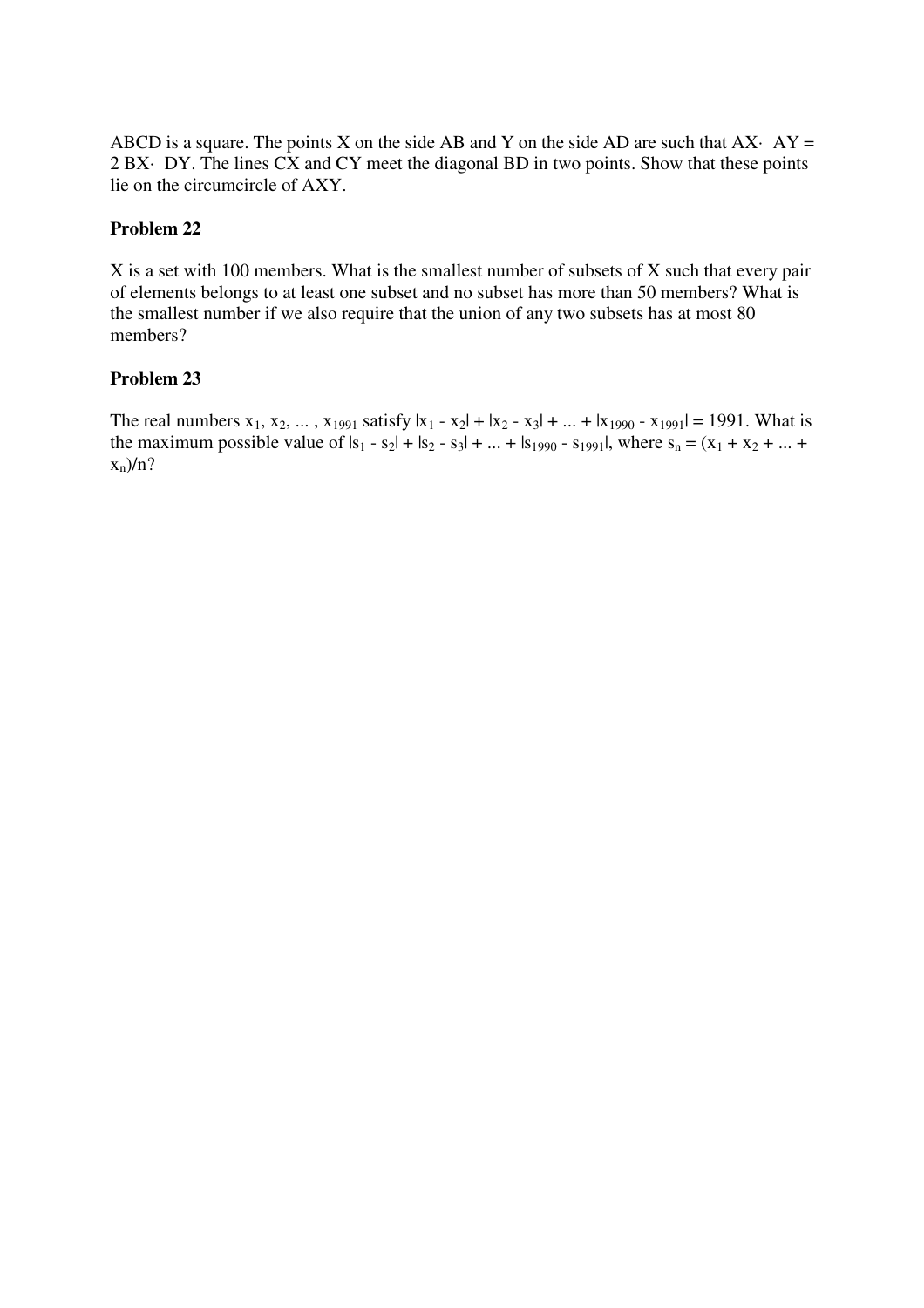# **1st CIS 1992**

## **Problem 1**

Show that  $x^4 + y^4 + z^2 \geq xyz \sqrt{8}$  for all positive reals x, y, z.

## **Solution**

By AM/GM  $x^4 + y^4 \ge 2x^2y^2$ . Then by AM/GM again  $2x^2y^2 + z^2 \ge (\sqrt{8})xyz$ .

### **Problem 2**

E is a point on the diagonal BD of the square ABCD. Show that the points A, E and the circumcenters of ABE and ADE form a square.

### **Solution**



Let O, O' be the circumcenters of ABE, ADE respectively. Then  $OA = OE$  and  $\angle AOB = 2$  $\angle$ ABE = 90°. Similarly, O'A = O'E and  $\angle$ AO'E = 2  $\angle$ ADE = 90°. Hence AOEO' is a square.

### **Problem 3**

A country contains n cities and some towns. There is at most one road between each pair of towns and at most one road between each town and each city, but all the towns and cities are connected, directly or indirectly. We call a route between a city and a town a gold route if there is no other route between them which passes through fewer towns. Show that we can divide the towns and cities between n republics, so that each belongs to just one republic, each republic has just one city, and each republic contains all the towns on at least one of the gold routes between each of its towns and its city.

### **Solution**

Let the cities be  $C_1, C_2, \ldots, C_n$ . For each town T take the shortest path from T to a city. If there are shortest paths to more than one city, then take one to the city with the smallest index. We assign T to that city. Now suppose T is assigned to  $C_i$ . Let G be a gold route from T to  $C_i$ length n. Suppose T' is another town on G. Note that T' cannot be a city, or T would be assigned to  $T'$ , not  $C_i$ . Suppose the part of G between  $T'$  and  $Ci$  has length k. There cannot be a path from T' to any city length < k, otherwise we would have a path from T to a city shorter than n. Nor can there be a path length k from T' to  $C_i$  with  $i < i$ , otherwise there would be a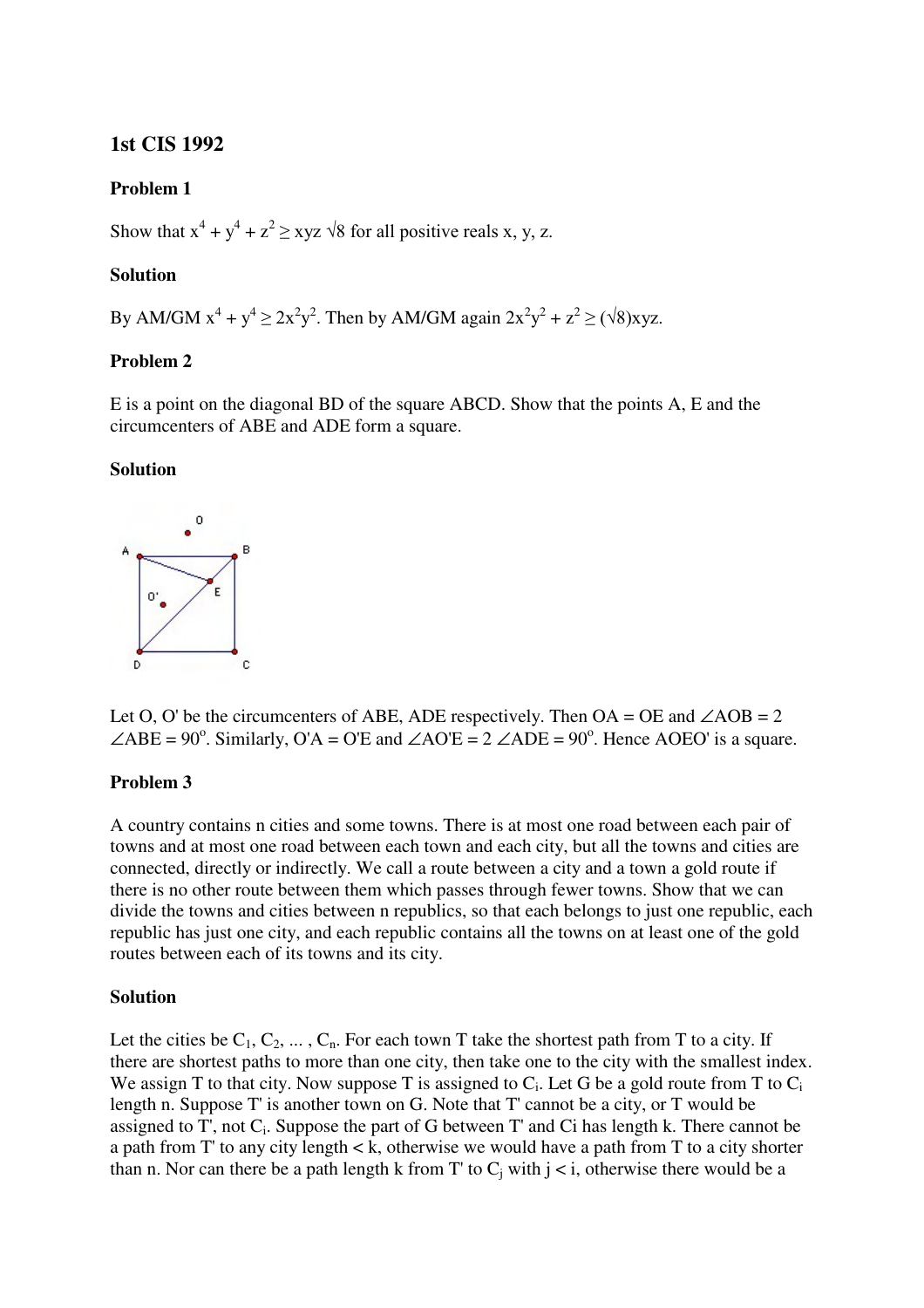path length n from T to  $C_j$  and T should be assigned to  $C_j$ . Hence T' is also assigned to  $C_i$ , as required.

## **Problem 4**

Given an infinite sheet of square ruled paper. Some of the squares contain a piece. A move consists of a piece jumping over a piece on a neighbouring square (which shares a side) onto an empty square and removing the piece jumped over. Initially, there are no pieces except in an m x n rectangle  $(m, n > 1)$  which has a piece on each square. What is the smallest number of pieces that can be left after a series of moves?

### **Answer**

2 if mn is a multiple of 3, 1 otherwise

## **Solution**

Obviously 1 x 2 and 2 x 2 can be reduced to 1. Obviously 3 x 2 can be reduced to 2. Note that pieces on the four X squares can be reduced to a single X provided that the square Y is empty (call this the L move):

. . Y . . X . . X . . . X X X X . . . . X . . . . . X . . . . . . . . . . X Now given 4 x 2 we can reduce it to 1 x 2: . . . . X . . . X X . . . . **X** . then the L move<br>X X X X . X X X . . X X . . **X** X<br>X X X X . X X X . . X X . . **X X**<br>Thus over  $m = 2$ X X X X . X X X . . X X . . **X** X X X X X . X X X . . X X . . **X X**

Thus given m x 2 with m > 3 we can reduce it to  $(m-3)$  x 2 and hence to one of 1 x 2, 2 x 2, 3 x 2. Note also that we are removing 3 pieces at each stage so we end up with 1 piece unless m is a multiple of 3.

Given m x 3 with m > 1 we can use the L move to reduce it to  $(m-1)$  x 3. Hence by a series of L moves we get to 3 x 1 and hence to 2 pieces.

Now given m x n with m  $\geq$  4 and n  $\geq$  3, we can treat it as a 3 x n rectangle adjacent to an (m-3) x n rectangle. We can now reduce the 3 x n to 3 x 3 using L moves (with the L upright). We can then eliminate the 3 x 3 using L moves (with the L horizontal). Note that we have not changed mn mod 3.

This deals with all cases, except that we do not reduce 4 x 4 to 1 x 4. Instead we use L moves as follows:

X X X X X X X X X X X X X X X . X X . . X . . . X X X X  $\ldots$  X X X  $\ldots$  X X X  $\ldots$  X X  $\ldots$   $\ldots$   $\ldots$ X X X X . X X X . X X X . X X . . X . . . . . . X X X X . X X X . . . . . . . . . . . . . . . .

So we have shown that if mn is not a multiple of 3 we can always reduce to a single piece. Clearly we cannot do better than that. We have also shown how to reduce to two pieces if mn is a multiple of 3. It remains to show that we cannot do better. Color the board with 3 colors in the usual way:

... ...1 2 3 1 2 3 ...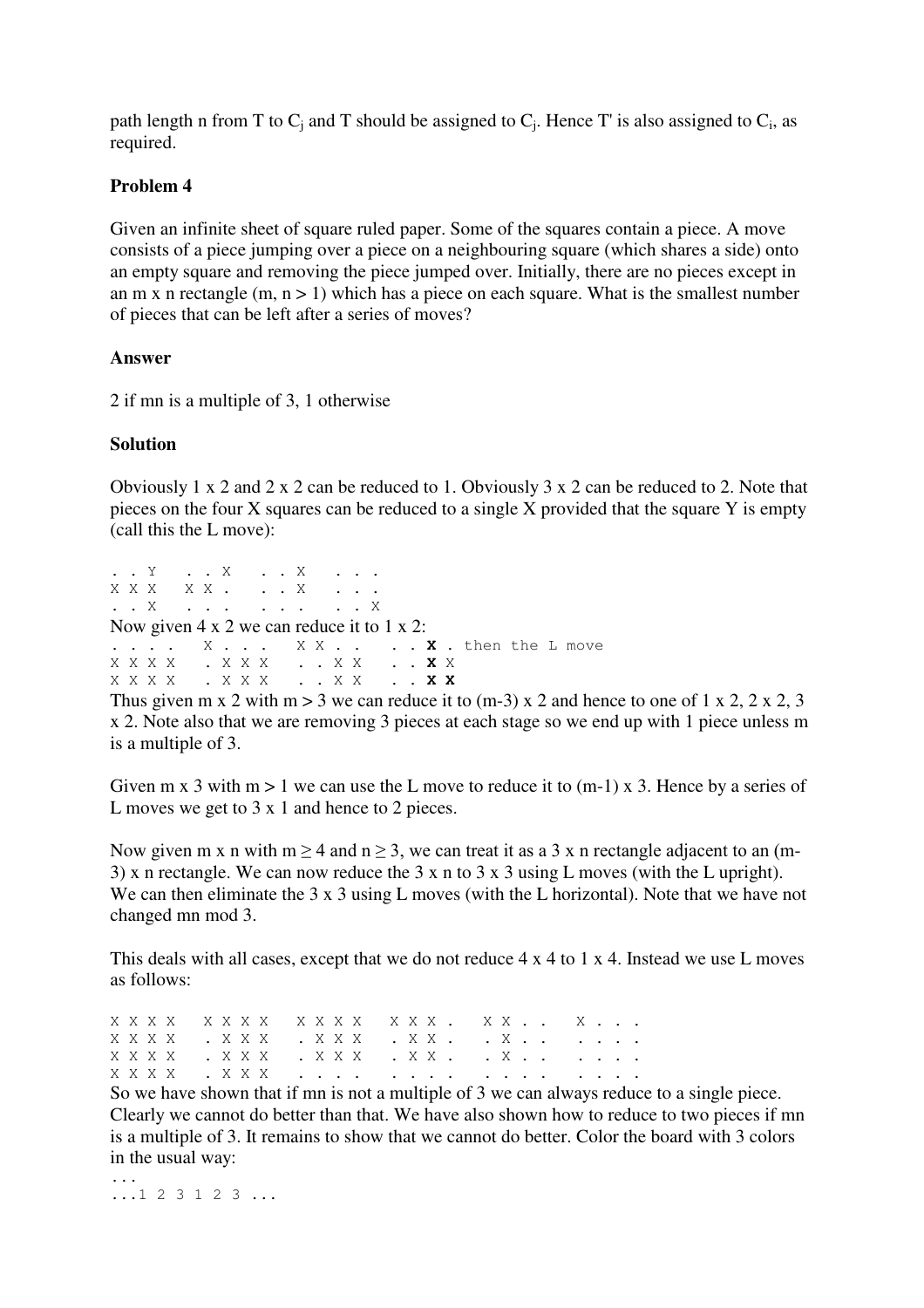```
...2 3 1 2 3 1 ...
...3 1 2 3 1 2 ...
...
```
Then any move changes the parity of the number of pieces on each color. If mn is a multiple of three, then these three numbers start off equal and hence with equal parity. But a single piece has one number odd and the other two even. So we cannot get to a single piece.

# **Problem 5**

Does there exist a 4-digit integer which cannot be changed into a multiple of 1992 by changing 3 of its digits?

**Answer** Yes, eg 2251

## **Solution**

The only 4 digit multiples of 1992 are: 1992, 3984, 5976, 7968, 9960. All have first digit odd, second digit 9, third digit > 5 and last digit even, so it is easy to find a number which has all digits different from all of them.

## **Problem 6**

A and B lie on a circle. P lies on the minor arc AB. Q and R (distinct from P) also lie on the circle, so that P and Q are equidistant from A, and P and R are equidistant from B. Show that the intersection of AR and BQ is the reflection of P in AB.

### **Solution**



Let AR and BQ meet at X. Since arcs QA and AP are equal, we have  $\angle ABX = \angle ABP$ . Similarly,  $\angle BAX = \angle BAP$ . Side AB is common, so triangles ABX and ABP are congruent. Hence X is the reflection of P.

## **Problem 7**

Find all real x, y such that  $(1 + x)(1 + x^2)(1 + x^4) = 1 + y^7$ ,  $(1 + y)(1 + y^2)(1 + y^4) = 1 + x^7$ ?

**Answer**  $(x,y) = (0,0)$  or  $(-1,-1)$ 

## **Solution**

If  $x = y$ , then clearly  $x \neq 1$ , so we have  $(1-x^8) = (1-x)(1+x^7) = 1-x^8-x+x^7$ , so  $x = 0$  or  $x^6 = 1$ , whose only real root (apart from the  $x = 1$  we have discarded) is  $x = -1$ . That gives the two solutions above. So assume  $x \neq y$ . wlog  $x > y$ .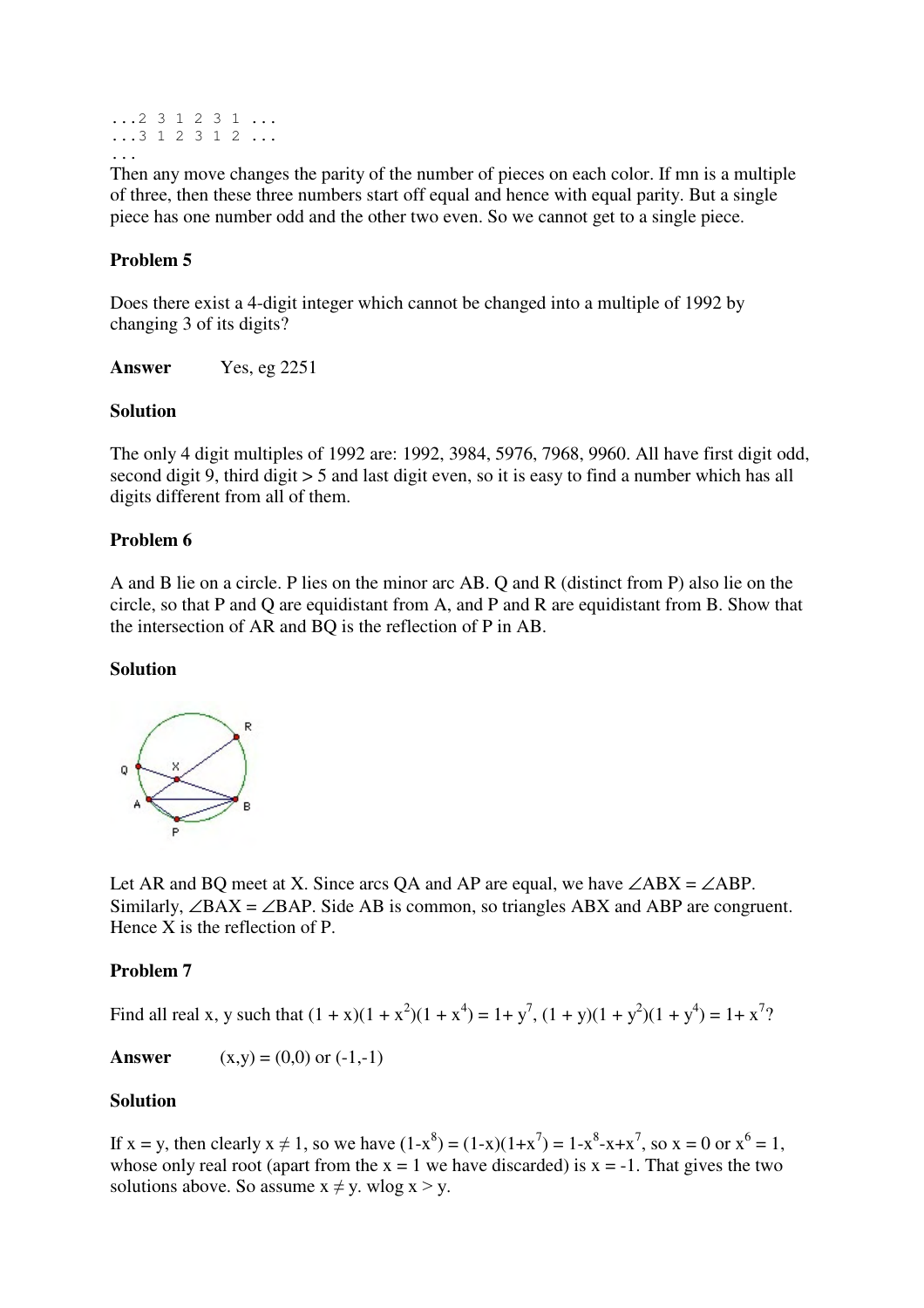So (1+x) > (1+y) and (1+x<sup>7</sup>) > (1+y<sup>7</sup>). So we must have (1+x<sup>2</sup>)(1+x<sup>4</sup>) < (1+y<sup>2</sup>)(1+y<sup>4</sup>) and hence y < 0. If  $x > 0$ , then  $(1 + x)(1 + x^2)(1 + x^4) > 1 > 1+y^7$ , so x < 0 also.

Multiplying the first equ by (1-x) and the second by (1-y) and subtracting:  $y^8 - x^8 = (y-x) + (y^7 - y^7)$  $(x^7) + xy(x^6 - y^6)$ . But lhs > 0 and each term on rhs < 0. Contradiction. So there are no more solutions.

## **Problem 8**

An m x n rectangle is divided into mn unit squares by lines parallel to its sides. A gnomon is the figure of three unit squares formed by deleting one unit square from a  $2 \times 2$  square. For what m, n can we divide the rectangle into gnomons so that no two gnomons form a rectangle and no vertex is in four gnomons?

#### Answer None

### **Solution**

Suppose an m x n rectangle could be tiled as described. We will establish a contradiction by counting gnomon vertices.

A gnomon cannot touch a side of the rectangle along a length 1, because then the gnomon that fitted under the overhang would form a rectangle with the first. So each gnomon along a sides of the rectangle touches it along a length 2. So m and n must be even. Put  $m = 2M$ ,  $n = 2N$ . There are  $(2M-1)(2N-1)$  gridpoints inside the rectangle. None of these points can have 4 gnomon vertices. But it is easy to see that they cannot have 3, because the angle inside a gnomon at vertex is either  $90^{\circ}$  or  $270^{\circ}$ . So they have at most 2 gnomon vertices each, or  $2(2M-1)(2N-1)$  in total. There is only one gnomon at each of the 4 corners, or 4 gnomon vertices in total. Along the sides there are alternately 2 and 0, so at most  $4(M-1) + 4(N-1)$  in total, giving a grand total of  $\leq 2(2M-1)(2N-1) + 4(M-1) + 4(N-1) + 4 = 8MN - 2 < 8MN$ . On the other hand, there are 4MN/3 gnomons each with 6 vertices, a total of 8MN. Contradiction.

## **Problem 9**

Show that for any real numbers x,  $y > 1$ , we have  $x^2/(y - 1) + y^2/(x - 1) \ge 8$ .

### **Solution**

We have  $(x-2)2 \ge 0$ , so  $x2 \ge 4(x-1)$ . Hence  $x/\sqrt{(x-1)} \ge 2$ . Now by AM/GM,  $x^2/(y-1) + y^2/(x-1)$ 1)  $> 2xy/\sqrt{(x-1)(y-1)}$ . But rhs  $> 2 \cdot 2 \cdot 2$ .

### **Problem 10**

Show that if 15 numbers lie between 2 and 1992 and each pair is coprime, then at least one is prime.

### **Solution**

Suppose not. Then since  $452 = 2025 > 1992$ , each of the numbers must have a prime factor  $\le$ 43. But there are only 14 such primes: 2, 3, 5, 7, 11, 13, 17, 19, 23, 29, 31, 37, 41, 43. Hence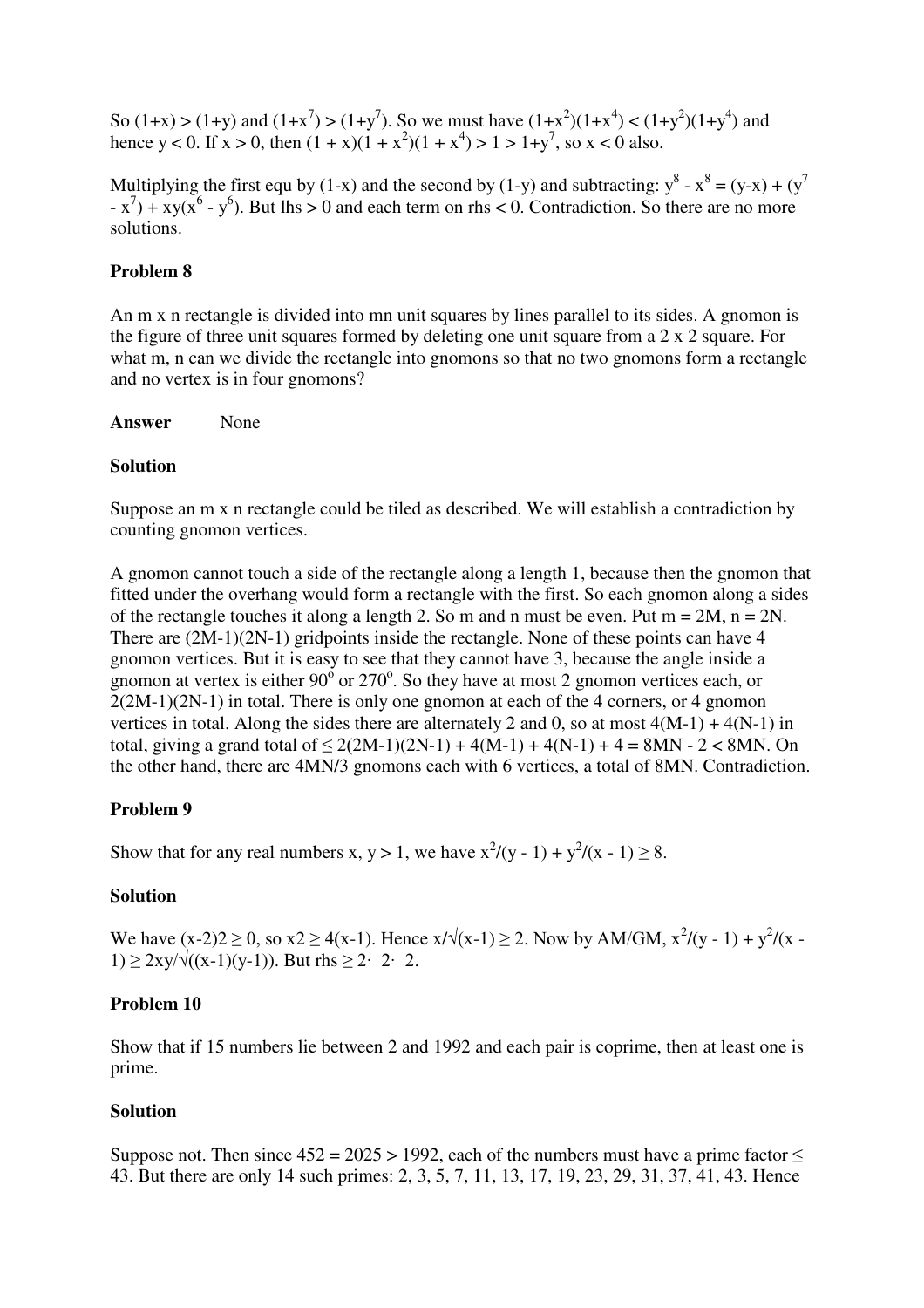there must be two numbers with the same prime factor and they cannot be coprime. Contradiction.

## **Problem 11**

A cinema has its seats arranged in n rows x m columns. It sold mn tickets but sold some seats more than once. The usher managed to allocate seats so that every ticket holder was in the correct row or column. Show that he could have allocated seats so that every ticket holder was in the correct row or column and at least one person was in the correct seat. What is the maximum k such that he could have always put every ticket holder in the correct row or column and at least k people in the correct seat?

### **Answer** 1

### **Solution**

Suppose it is not possible. Take any person, label him  $P_1$ . Suppose he should be in seat  $S_1$ . If seat  $S_1$  is vacant, then we can just move him to  $S_1$ , so  $S_1$  must be occupied by someone. Call him  $P_2$ . Continue, so that we get a sequence  $P_1$ ,  $P_2$ ,  $P_3$ , ... where  $P_i$  should be in the seat occupied by  $P_{i+1}$ . Since there are only finitely many people, we must get a repetition. Suppose the first repetition is  $P_i = P_{i+j}$ . Then we can move  $P_i$  to  $P_{i+1}$ ,  $P_{i+2}$  to  $P_{i+3}$ , ...,  $P_{i+j-1}$  to  $P_i$  and then these j people will all be in their correct seats. Contradiction. So it is possible.

Suppose that m+n-1 tickets to seat  $(1,1)$  have been sold and n-1 seats to each of  $(2,1)$ ,  $(3,1)$ , ... , (m,1). Then to comply with the conditions the people with tickets to (1,1) must occupy the whole of the first row and first column. Hence those with tickets to  $(k,1)$  for  $k > 1$  must occupy the whole of row k apart from  $(k,1)$ . Thus the seating is completely determined and only one person is in the correct seat - namely the person in (1,1).

## **Problem 12**

Circles C and C' intersect at O and X. A circle center O meets C at Q and R and meets C' at P and S. PR and QS meet at Y distinct from X. Show that  $\angle$ YXO = 90<sup>o</sup>.

### **Solution**

We show first that YRSX is cyclic.



It is sufficient to show that ∠RYS = ∠RXS. We have ∠RYS = ∠PRQ - ∠RQY = ∠PSQ -∠RQY = ∠OSQ - ∠OSP - ∠RQY = ∠OQS - ∠RQY - ∠OSP = ∠OQR - ∠OSP. But ∠RXS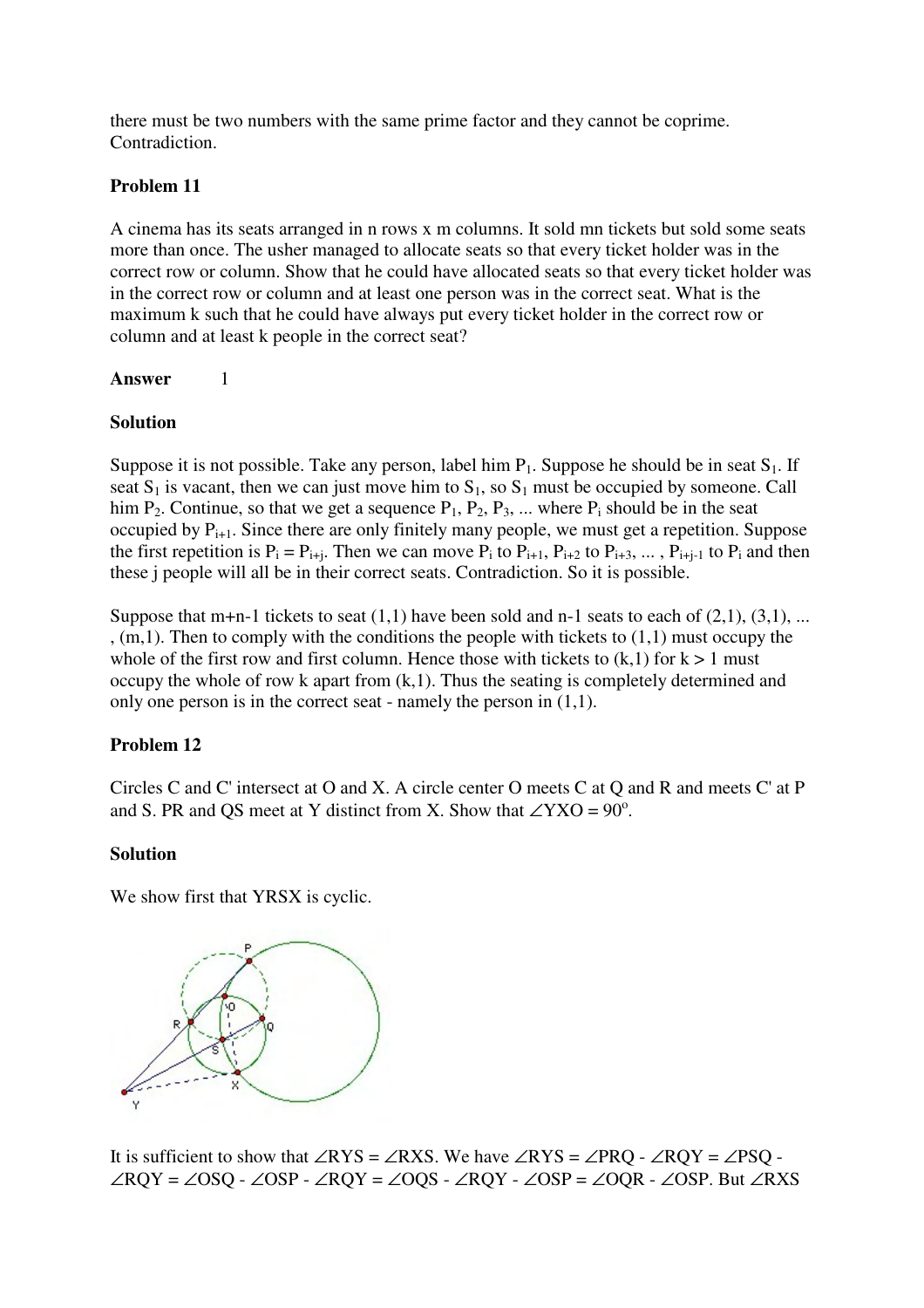$=\angle$ RXO - ∠OXS = ∠OQR - ∠OXS = ∠OQR - ∠OPS = ∠OQR - ∠OSP. So YRSX is cyclic.

Hence ∠YXO = ∠YXS + ∠SXO = ∠PRS + ∠SXO = ∠PRS + ∠SPO = ½∠POS + ∠SPO =  $90^\circ$ .

#### **Problem 13**

Define the sequence  $a_1 = 1$ ,  $a_2$ ,  $a_3$ , ... by  $a_{n+1} = a_1^2 + a_2^2 + a_3^2 + ... + a_n^2 + n$ . Show that 1 is the only square in the sequence.

#### **Solution**

Obviously all  $a_n$  are positive integers. So we have  $a_n^2 < a_{n+1} = a_n^2 + (a_1^2 + ... + a_{n-1}^2 + n-1) + 1$  $= a_n^2 + a_n + 1 < (a_n + 1)^2$ . So  $a_{n+1}$  lies between two consecutive squares and hence cannot be a square

#### **Problem 14**

ABCD is a parallelogram. The excircle of ABC opposite A has center E and touches the line AB at X. The excircle of ADC opposite A has center F and touches the line AD at Y. The line FC meets the line AB at W, and the line EC meets the line AD at Z. Show that  $WX = YZ$ .

#### **Solution**



We have the familiar result that AY is perimeter ADC (chase round using the fact that the two tangents from the same point have the same length). Similarly,  $AX =$  perimeter  $ABC =$ perimeter ADC. So  $AX = AY$  (\*)

AE is parallel to the bisector of ACD, which is perpendicular to CF. So CW is perpendicular to AE. Hence AW = AC. Similarly  $AZ = AC$ . Hence AW = AZ. Subtracting from (\*) gives result.

#### **Problem 15**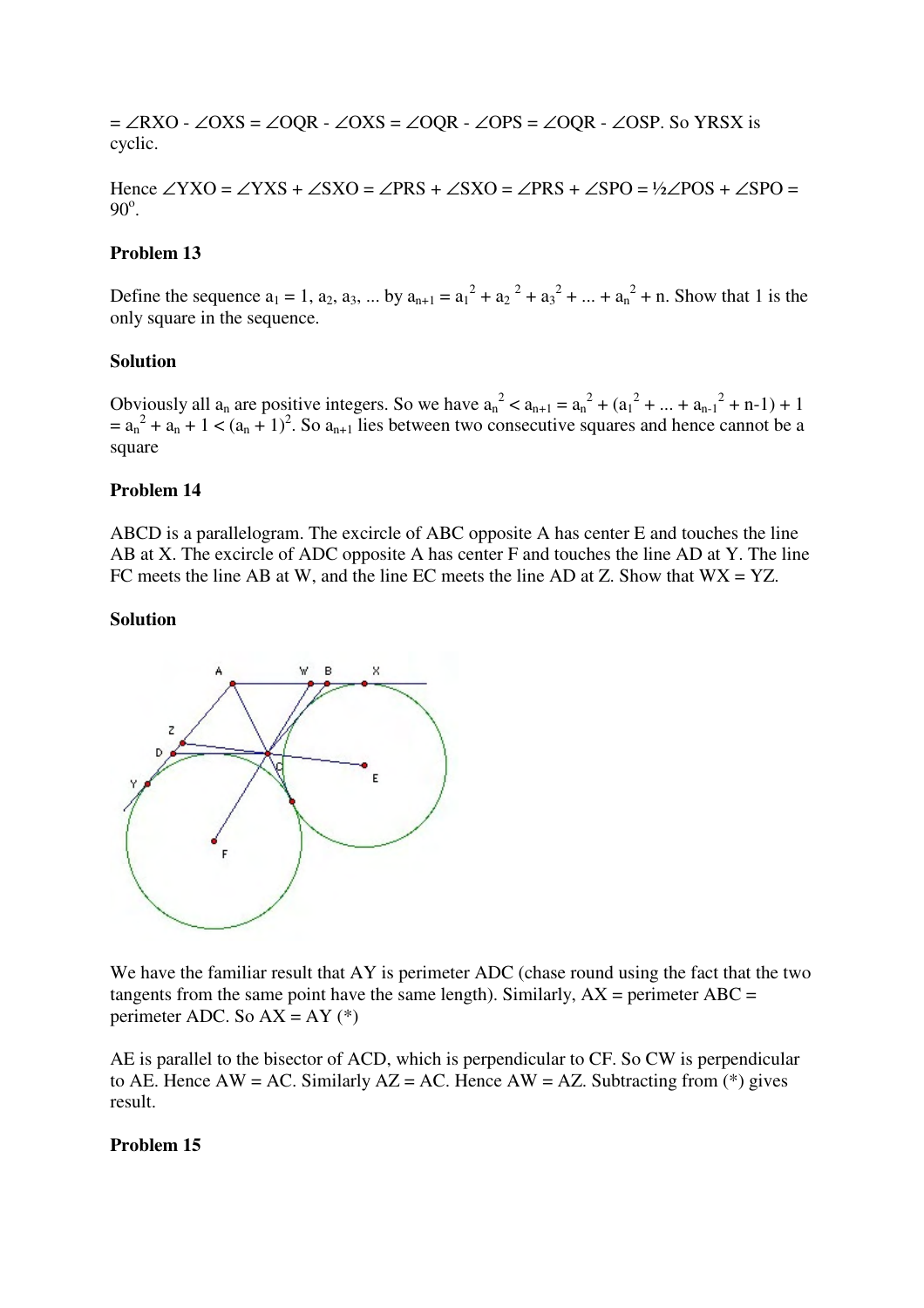Half the cells of a 2m x n board are colored black and the other half are colored white. The cells at the opposite ends of the main diagonal are different colors. The center of each black cell is connected to the center of every other black cell by a straight line segment, and similarly for the white cells. Show that we can place an arrow on each segment so that it becomes a vector and the vectors sum to zero.

## **Solution**

Suppose we have an odd number of arbitrary points  $A_1, A_2, \ldots, A_{2k+1}$  then we claim that if we take the vector  $A_iA_i$  for  $i < j$  and  $j-i$  odd and the vector  $A_iA_i$  for  $i < j$  and  $j-i$  even, then we get the sum of the vectors zero. We prove the claim by induction. It is true for k=3 because we have  $A_1A_2 + A_2A_3 + A_3A_1 = 0$ . So suppose it is true for 2k-1. The additional vectors when we move to 2k+1 are  $A_{2k}A_{2k+1}$ ,  $\sum A_{2i+1}A_{2k}$ ,  $\sum A_{2i}A_{2k+1}$ ,  $\sum A_{2k}A_{2i}$  and  $\sum A_{2k+1}A_{2i+1}$ . But  $A_{2i+1}A_{2k}$  +  $A_{2k}A_{2i} + A_{2i}A_{2k+1} + A_{2k+1}A_{2i+1} = A_{2i+1}A_{2i} + A_{2i}A_{2i+1} = 0$ , leaving the three terms  $A_{2k+1}A_1$ ,  $A_1A_2$  and  $A_2A_2A_{1}$  which also sum to zero. Hence the result is true for  $2k+1$  and hence for all odd numbers. Thus for mn odd we can number the centers of the black squares in an arbitrary fashion, use the rule given for the arrow directions and then the vectors for the black squares will sum to zero. Similarly for the white squares.

However, the same general result is not true for an even number of points. So we need something else for mn even. Let B be the center of the black square at one end of the main diagonal and W be the center of the white square at the other end. Let  $B_1, B_2, \ldots, B_{2k+1}$  be the centers of the other black squares and  $W_1, W_2, \dots, W_{2k+1}$  the centers of the other white squares. Take vectors  $BB_i$ , WW<sub>i</sub> and for  $B_iB_j$  and W<sub>i</sub>W<sub>j</sub> take the same rule as before (if  $i < j$ ) take  $B_iB_i$  if j-i is odd and  $B_iB_i$  if j-i is even, similarly for  $W_iW_i$ ). Now consider square centers X, Y which are symmetric wrt the center of the rectangle (in other words the center of the rectangle is the midpoint of  $XY$ ). The pairs  $(X, Y)$  are of three types: opposite colors, both white and both black. The number of both white pairs must equal the number of both black pairs since the number of white and black squares is equal. For the first type we have  $BX +$  $WY = 0$ . For the second type we have  $WX + WY = WB$  and for the third type we have BX +  $BY = BW$ . Since they are equal in number the second and third type sum to zero.

## **Problem 16**

A graph has 17 points and each point has 4 edges. Show that there are two points which are not joined and which are not both joined to the same point.

## **Solution**

Suppose not. We will obtain a contradiction.

Take any point A. Suppose the four edges at A are BA, CA, DA, EA. If there is any other point X not joined to any of A, B, C, D, E then with A it forms the required pair of points. Suppose the three other points joined to B (apart from A) are  $B_1$ ,  $B_2$ ,  $B_3$ . Similarly  $C_i$ ,  $D_i$  and  $E_i$ . Then all 12 points  $B_i$ ,  $C_i$ ,  $D_i$ ,  $E_i$  must be distinct from each other and from A, B, C, D, E or there would be a point X. Thus, in particular, A is not part of a triangle. But A was arbitrary, so the graph has no triangles. Hence there cannot be an edge  $B_iB_j$  (or  $C_iC_j$ ,  $D_iD_j$ ,  $E_iE_j$ ).

We have 4 edges AX, 12 edges BX, CX etc, and  $17 \cdot 4/2 = 34$  edges in all, so there must be 18 edges  $B_iC_i$  etc. Each gives a different cycle length 5 through A (eg AB $B_iC_iC$ ). The same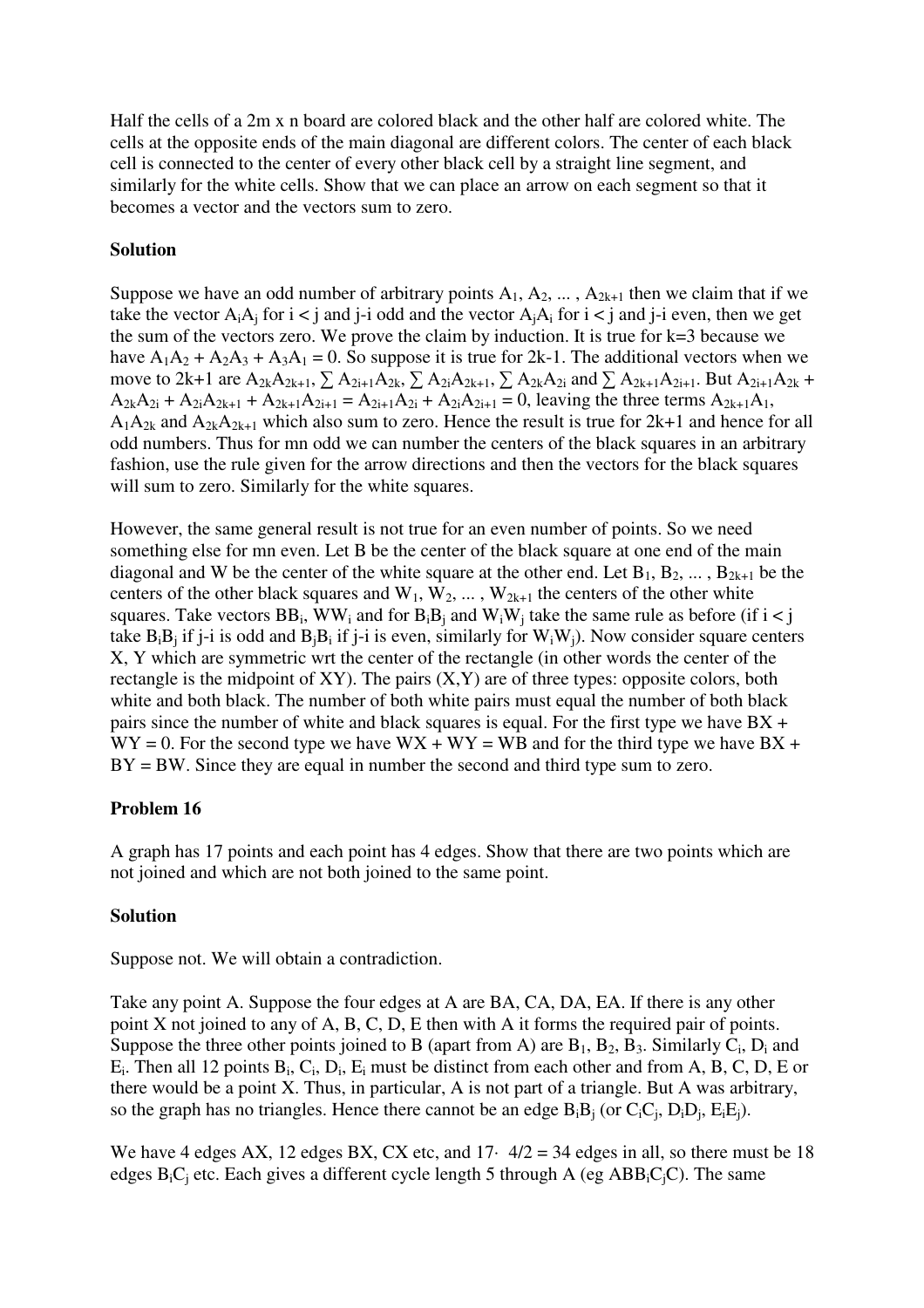argument shows that every point must lie on 18 cycles length 5. Hence there must be a total of 17· 18/5 such cycles. Contradiction.

### **Problem 17**

Let  $f(x) = a \cos(x + 1) + b \cos(x + 2) + c \cos(x + 3)$ , where a, b, c are real. Given that  $f(x)$  has at least two zeros in the interval  $(0, \pi)$ , find all its real zeros.

**Answer** f(x) must be identically zero.

## **Solution**

We have  $f(x) = (a \cos 1 + b \cos 2 + c \cos 3) \cos x - (a \sin 1 + b \sin 2 + c \sin 3) \sin x$ . This can be written as d cos(x +  $\theta$ ) for some d,  $\theta$ . But if  $d \neq 0$ , then this has only one zero in the interval  $(0, \pi)$ . Hence  $d = 0$ .

## **Problem 18**

A plane intersects a sphere in a circle C. The points A and B lie on the sphere on opposite sides of the plane. The line joining A to the center of the sphere is normal to the plane. Another plane p intersects the segment AB and meets C at P and Q. Show that BP· BQ is independent of the choice of p.

### **Solution**

All points of the circle C are equidistant from A. The plane p also meets the sphere in a circle C'. Let C" be the circle center A radius AP. Provided that AB is not a diameter of C' one of the lines BP, BQ will meet C" again at some point R (see diagram). Now since arcs AP, AQ are equal, so are the angles ABP, ABQ. Hence triangles ABP, ABQ are congruent and so BP = BR. Hence BP· BQ = BR· BQ. But the square of the tangent from B to C" is  $AB^2 - AP^2$ , so BR· BQ =  $AB^2$  -  $AP^2$ , which is independent of the position of p.



## **Problem 19**

If you have an algorithm for finding all the real zeros of any cubic polynomial, how do you find the real solutions to  $x = p(y)$ ,  $y = p(x)$ , where p is a cubic polynomial?

### **Solution**

Let  $p(x) = ax^3 + bx^2 + cx + d$ . Finding the solutions with x = y is obvious, just solve the cubic  $ax^{3} + bx^{2} + (c-1)x + d = 0$ . For  $x \neq y$ , we have  $x - y = a(y^{3} - x^{3}) + b(y^{2} - x^{2}) + c(y - x)$ .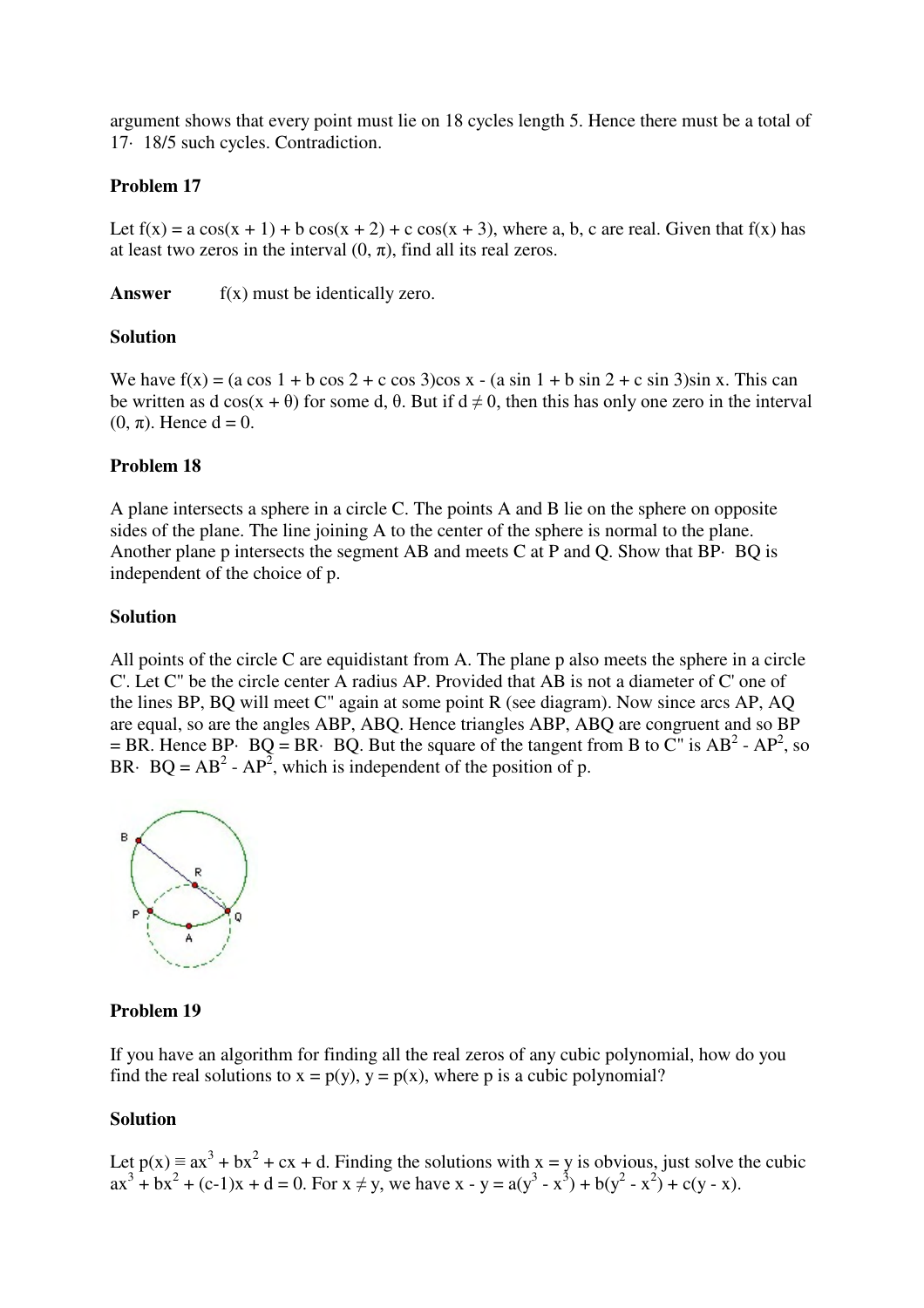Dividing by y - x gives  $a(x^2 + xy + y^2) + b(x + y) + c + 1 = 0$ . Put s = x + y, t = xy and this becomes as<sup>2</sup> - at + bs + c + 1 = 0 (\*).

We also have  $x + y = a(x + y)(x^2 - xy + y^2) + b(x^2 + y^2) + c(x + y) + 2d$ , or  $s = as(s^2 - 3t) +$  $b(s^2 - 2t) + cs + 3d$ . Substituting for t from (\*) we get a cubic in s. Solving, we then recover t from (\*) and then solve a quadratic to get x,y from s,t.

#### **Problem 20**

Find all integers  $k > 1$  such that for some distinct positive integers a, b, the number  $k^a + 1$  can be obtained from  $k^b + 1$  by reversing the order of its (decimal) digits.

#### **Answer**

 $k = 3, 3^3 + 1 = 28, 3^4 + 1 = 82.$ 

#### **Solution**

 $k = 10$  does not work because  $k^a + 1$  is a palindrome. If  $k > 10$ , then for  $a < b$  we have  $k^b + 1$  $\geq k^{a+1} + 1 \geq 11k^a + 1 \geq 10(k^a + 1) + k^a - 9 > 10(k^a + 1)$ . So  $k^b + 1$  has more digits than  $k^a + 1$ . So we only need to consider  $k = 2, 3, \dots, 9$ .

wlog a < b. Suppose 2a < b. Then  $k^b + 1 > k^a k^{a+1} > k^a (k^a + 1)$ , so  $k^a < 10$ . But  $k^a + 1 \ge 10$  (or reversing its digits would not change it). Hence  $k^a + 1 = 10$ , which obviously does not work. Hence  $2a \ge b$ . So  $a \ge b$  - a. Hence  $k^b + 1 > k^b - 1 \ge k^b - k^a + k^{b-a} - 1 = (k^a + 1)(k^{b-a} - 1)$ . So  $k^{b-a}$  $1 < 10$ . If  $k^{b-a} - 1 = 9$ , then  $k^{b-a} = 10$ , so  $k = 10$ , which we already know does not work. Hence  $k^{b-a} - 1 < 9$ .

But  $(k^{b} + 1) - (k^{a} + 1) = (k^{b-a} - 1)k^{a}$ . This must be divisible by 9, because  $k^{b} + 1$  and  $k^{a} + 1$ have the same digit sum and hence are the same mod 9. Hence  $k^a$  must be divisible by 9, so k must be 3, 6 or 9.

If k = 6 or 9, then kb-a - 1  $\geq$  5, so the first digit of k<sup>a</sup> + 1 must be 1 or (k<sup>b-a</sup> - 1)(k<sup>a</sup> + 1) would have more digits than  $k^a + 1$ . But that means the last digit of  $k^b + 1$  is 1 and hence the last digit of  $k^b$  is 0, which is impossible. So  $k = 3$ . It is easy to check that there is a solution for  $k =$ 3.

#### **Problem 21**

An equilateral triangle side 10 is divided into 100 equilateral triangles of side 1 by lines parallel to its sides. There are m equilateral tiles of 4 unit triangles and 25 - m straight tiles of 4 unit triangles (as shown below). For which values of m can they be used to tile the original triangle. [The straight tiles may be turned over.]



**Answer**  $m = 5, 7, 9, ...$  or 25.

#### **Solution**